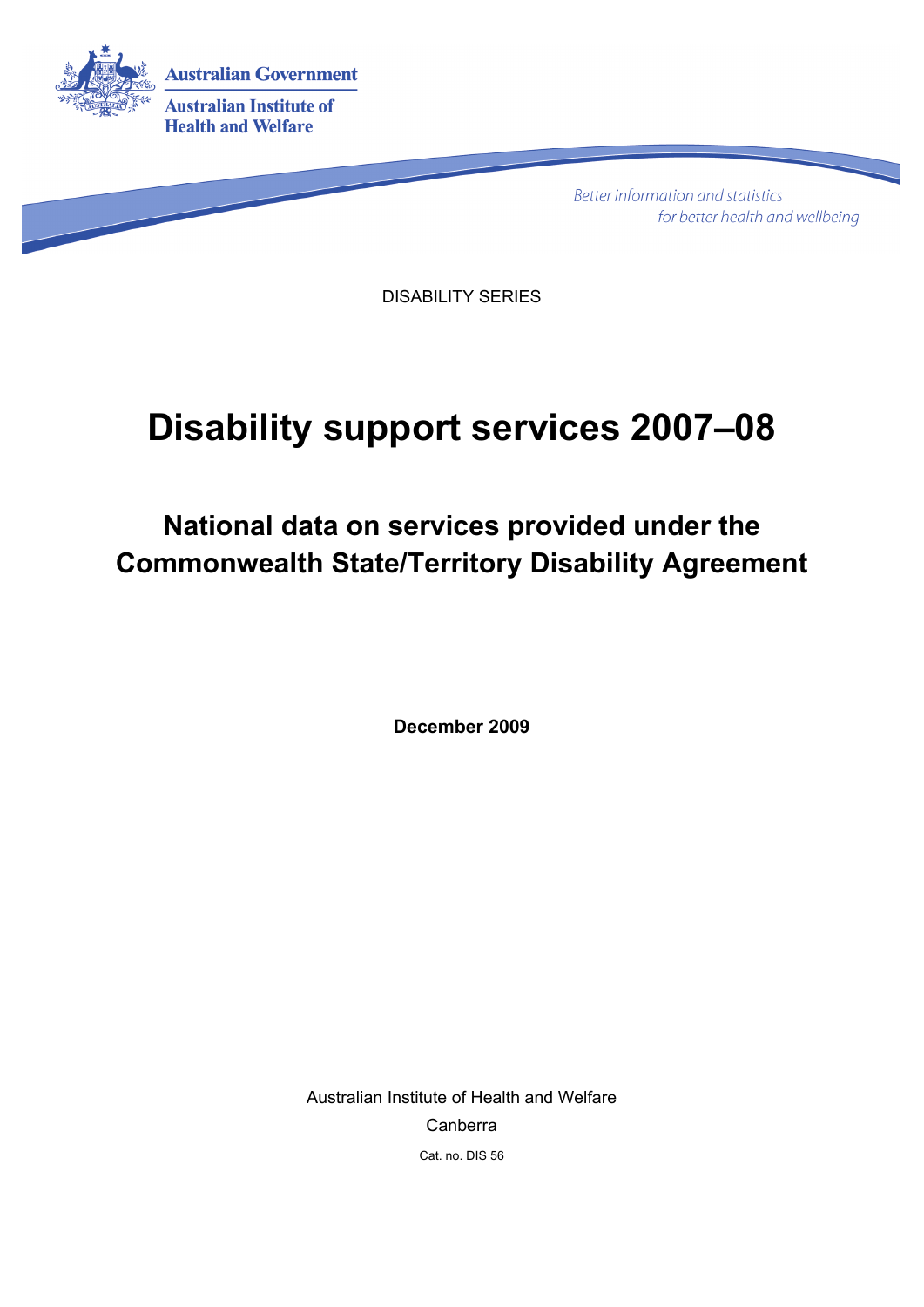#### **The Australian Institute of Health and Welfare is Australia's national health and welfare statistics and information agency. The Institute's mission is**  *better information and statistics for better health and wellbeing***.**

© Australian Institute of Health and Welfare 2009

This work is copyright. Apart from any use as permitted under the *Copyright Act 1968*, no part may be reproduced without prior written permission from the Australian Institute of Health and Welfare. Requests and enquiries concerning reproduction and rights should be directed to the Head, Media and Communications Unit, Australian Institute of Health and Welfare, GPO Box 570, Canberra ACT 2601.

This publication is part of the Australian Institute of Health and Welfare's Disability series. A complete list of the Institute's publications is available from the Institute's website <www.aihw.gov.au>.

ISSN 1444-3589 ISBN 978 1 74024 976 8

#### **Suggested citation**

Australian Institute of Health and Welfare 2009. Disability support services 2007–08: national data on services provided under the Commonwealth State/Territory Disability Agreement. Disability series. Cat. no. DIS 56.Canberra: AIHW.

#### **Australian Institute of Health and Welfare**

Board Chair Hon. Peter Collins, AM, QC

**Director** Penny Allbon

Any enquiries about or comments on this publication should be directed to: Nick Thompson Australian Institute of Health and Welfare GPO Box 570 Canberra ACT 2601 Phone: (02) 6244 1212 Email: nick.thompson@aihw.gov.au

Published by the Australian Institute of Health and Welfare Printed by Union Offset Printers

> **Please note that there is the potential for minor revisions of data in this report. Please check the online version at <www.aihw.gov.au> for any amendments.**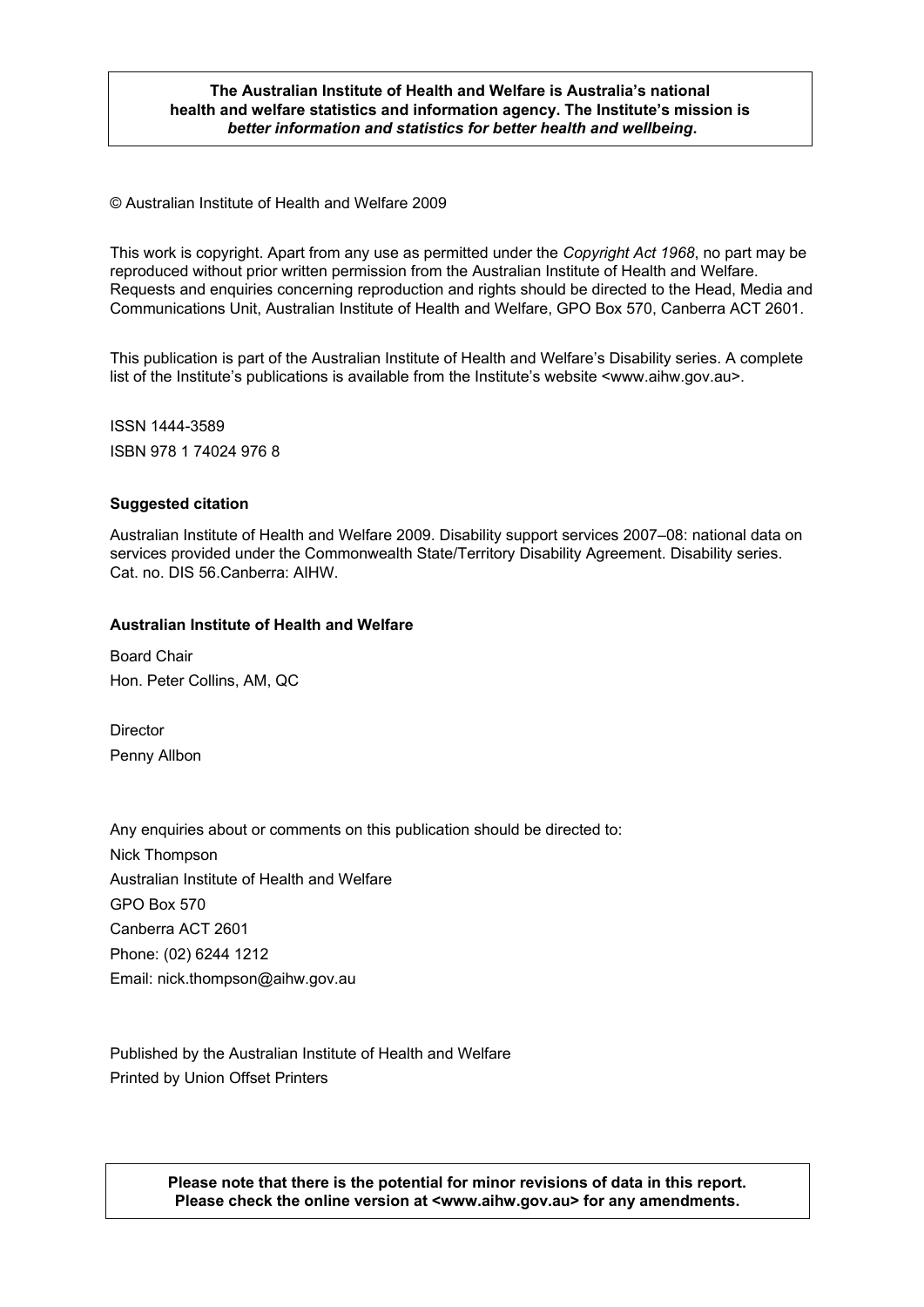# **Contents**

| 1              |  |
|----------------|--|
|                |  |
|                |  |
|                |  |
|                |  |
| $\overline{2}$ |  |
|                |  |
|                |  |
|                |  |
|                |  |
|                |  |
|                |  |
| 3              |  |
|                |  |
|                |  |
|                |  |
|                |  |
|                |  |
|                |  |
| 4              |  |
|                |  |
|                |  |
|                |  |
| 5              |  |
|                |  |
|                |  |
|                |  |
|                |  |
| 6              |  |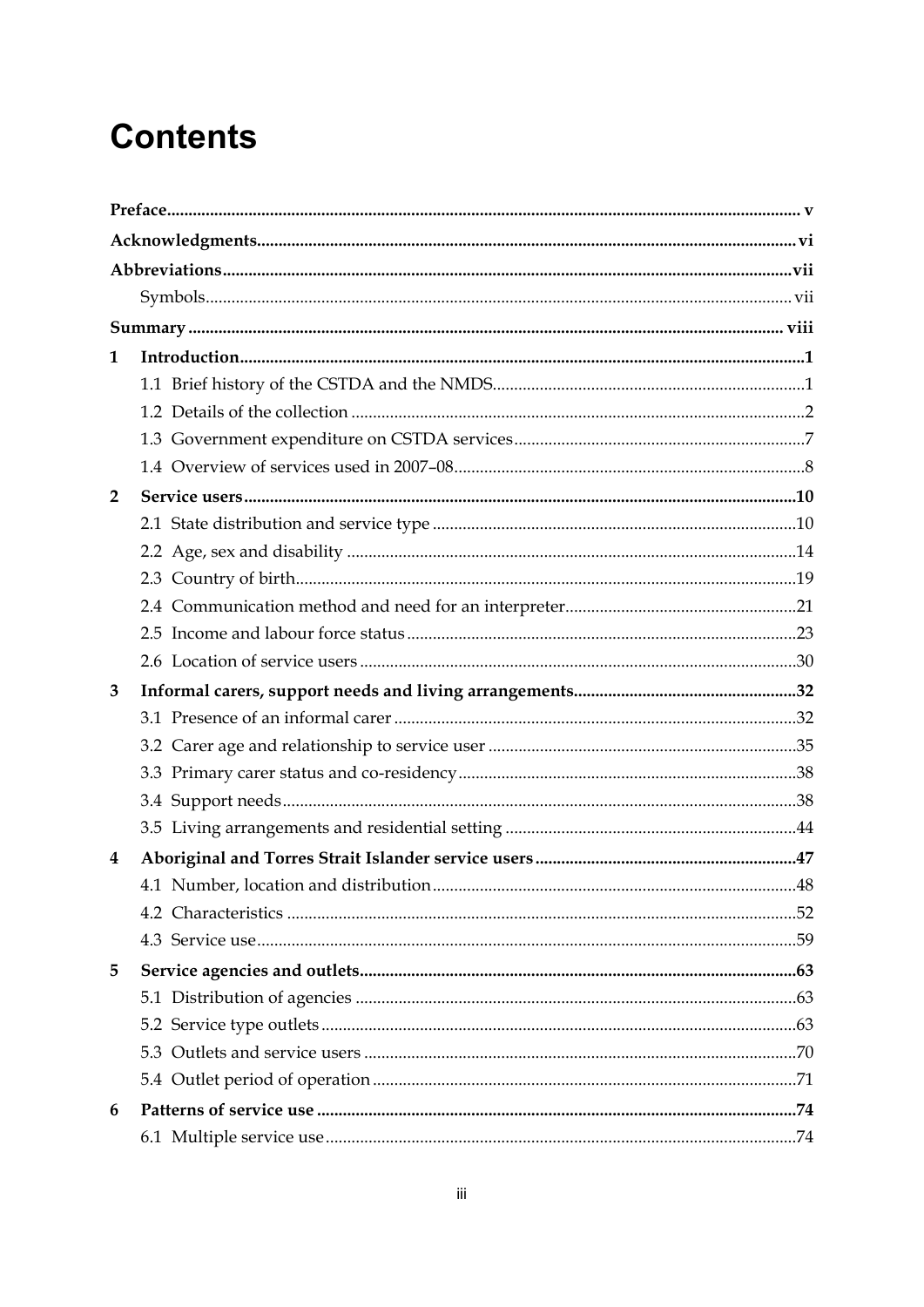| Appendix 6: Data items requiring collection by various service types184 |
|-------------------------------------------------------------------------|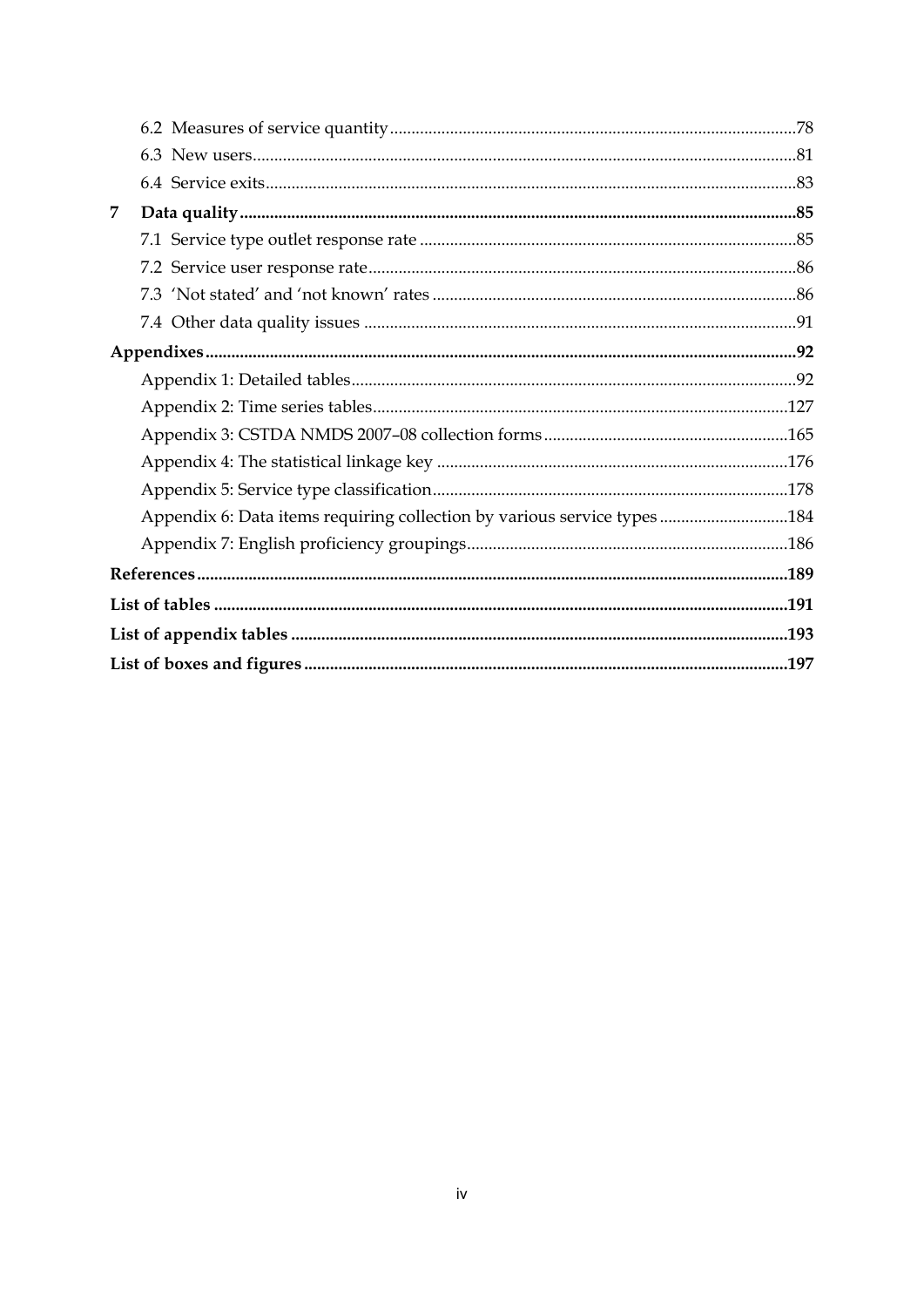# <span id="page-4-0"></span>**Preface**

This report is a summary of specialist disability services in Australia during 2007–08. It examines the characteristics of people who used disability services, the services they received, and the agencies and outlets that provided services—and how these have changed over time. A special focus chapter looks at the use of specialist disability services by Aboriginal and Torres Strait Islander people.

The year 2007–08 marked the nominal end of the third Commonwealth State/Territory Disability Agreement (2002–2007) for the funding of specialist disability services. Under that Agreement, the Australian, state and territory governments have contributed data to the CSTDA National Minimum Data Set, now in its sixth year. The National Minimum Data Set and companion annual report, *Disability support services,* have served as key elements of the evidence base on disability services in Australia.

On 1 January 2009 a new National Disability Agreement came into effect, heralding reforms in service planning and delivery and new information requirements. The existing CSTDA National Minimum Data Set, known from 1 July 2009 as the Disability Services National Minimum Data Set, will continue to serve as the national repository of data on specialist disability services. Continuous improvement in data quality and timeliness remains a key priority, along with a new emphasis on developing data that reflect changes in funding and service models.

Penny Allbon Director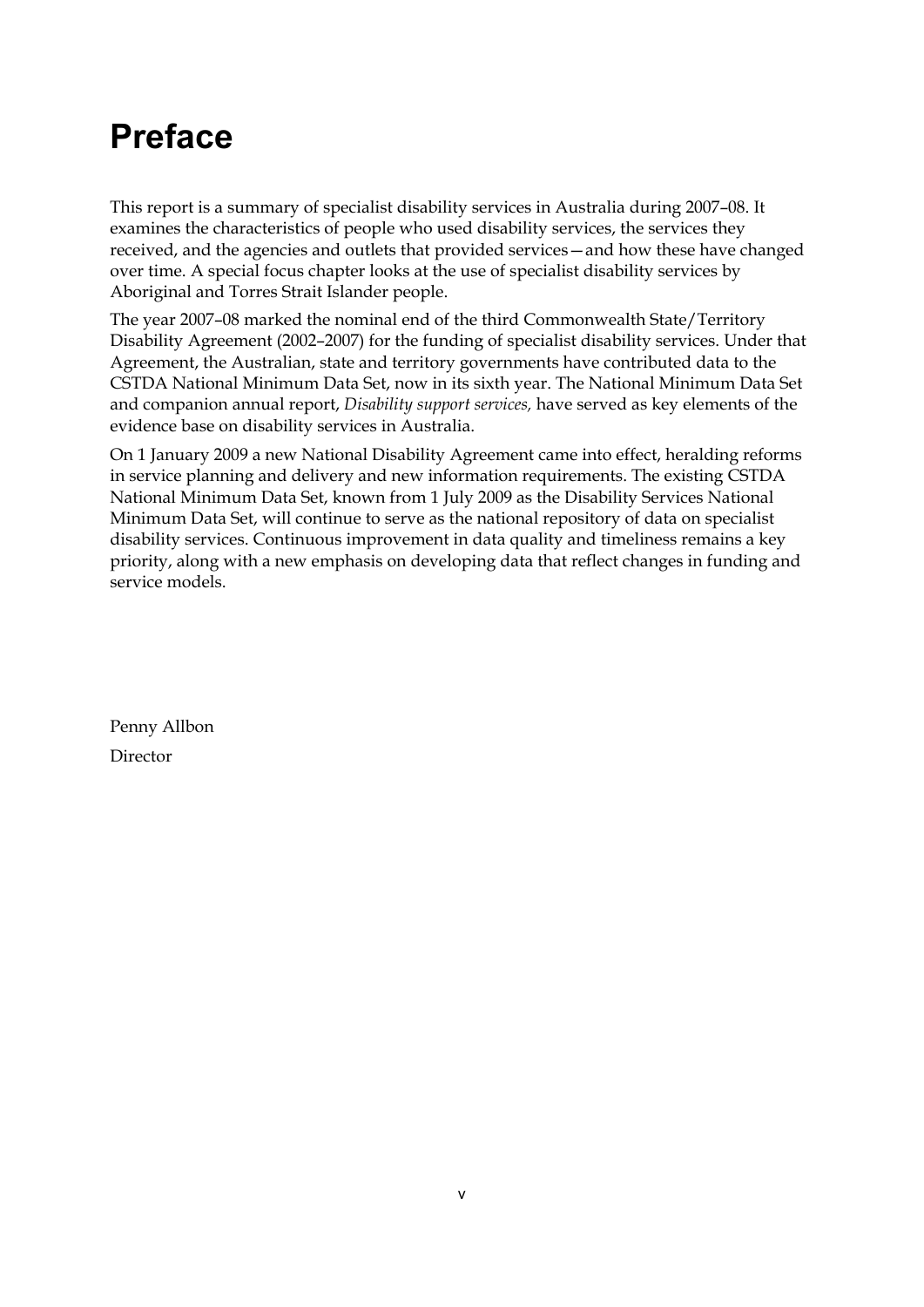# <span id="page-5-0"></span>**Acknowledgments**

The authors of this report are Kirsten Trunk, Nick Thompson, Garth Brigden and Tim Beard. The report builds on previous reports from the Australian Institute of Health and Welfare, as well as developments in, and contributions from, all jurisdictions responsible for delivering specialist disability services.

The successful completion of the CSTDA NMDS collection in 2007–08 owes much to the service users and service providers who contributed information and staff in the Australian and state and territory government agencies who conducted the collection and gave constructive comments on the report. Our thanks go to all these people.

Special thanks are due to the following people who were the main contacts for the 2007–08 data collection:

| Department of Ageing, Disability and Home<br>Care (NSW)                                               | Qingsheng Zhou   |
|-------------------------------------------------------------------------------------------------------|------------------|
| Department of Human Services (Victoria)                                                               | Ying Chen        |
| Department of Communities (Queensland)                                                                | David Crimmins   |
| Disability Services Commission (WA)                                                                   | Prakash Menon    |
| Department for Families and Communities (SA)                                                          | Leoni Fear       |
| Department of Health and Human Services (Tasmania)                                                    | Stephen Rickerby |
| Department of Disability, Housing and Community<br>Services (ACT)                                     | Luke Drady       |
| Department of Health and Community Services (NT)                                                      | Lorraine Pollock |
| Department of Families, Housing, Community Services<br>and Indigenous Affairs (Australian Government) | Marcia Kingston  |
| Department of Education, Employment and Workplace<br>Relations (Australian Government)                | Stephen Erskine  |

Special thanks also to Peter Reily, Thalia Dimogiannis, Chris Kinsella, Sue Brady, Guy Dyson, Natalie Hind, Noel Hanssens, Xia Du and Daniel Cook who made significant contributions to the data collection and cleaning process in their jurisdictions.

Several other AIHW staff made important contributions to this report. The invaluable comments on drafts of this report from Cathy Hales and Louise O'Rance are gratefully acknowledged.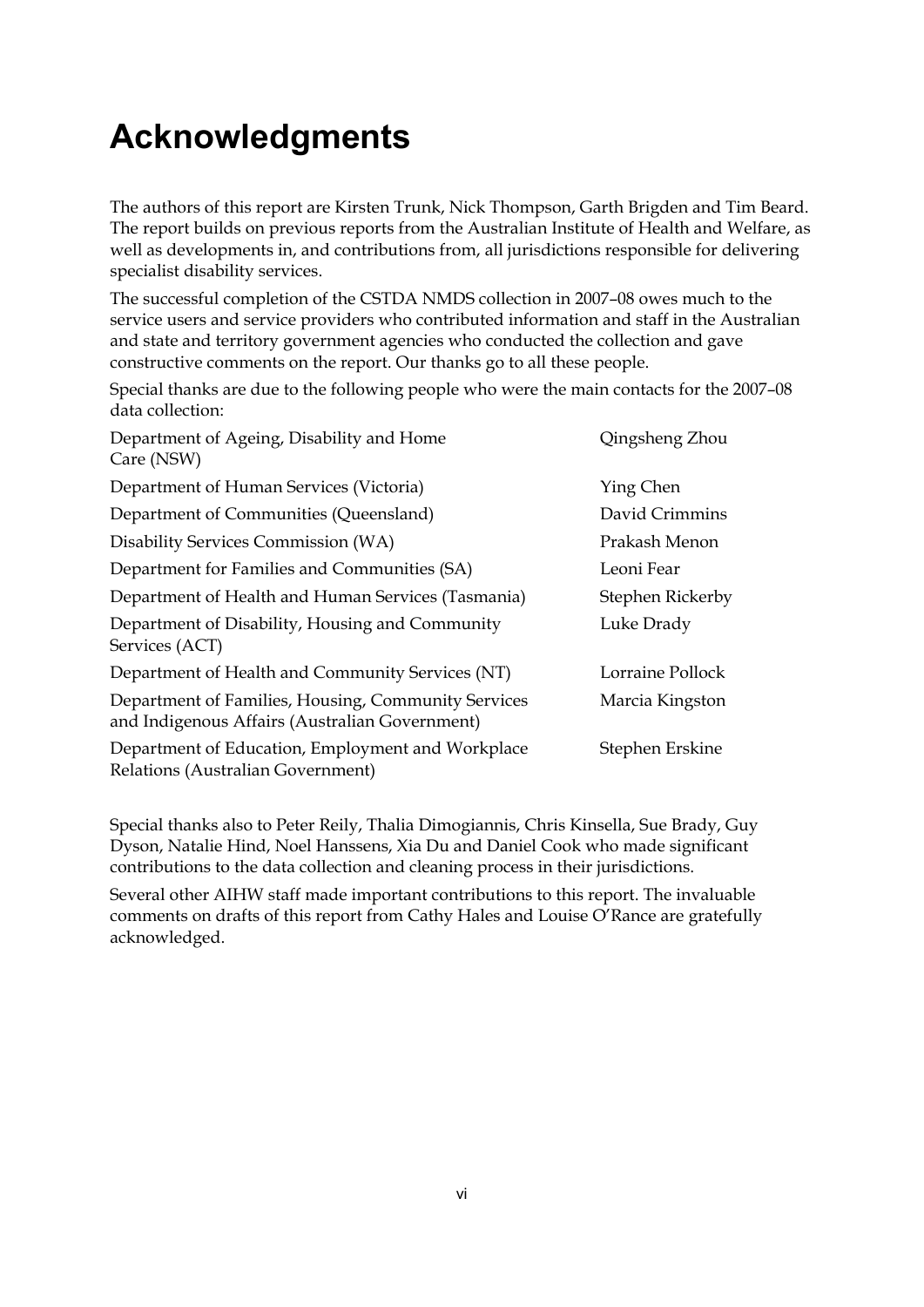# <span id="page-6-0"></span>**Abbreviations**

| ABI              | acquired brain injury                                                |
|------------------|----------------------------------------------------------------------|
| ABS              | <b>Australian Bureau of Statistics</b>                               |
| <b>ADD</b>       | attention deficit disorder                                           |
| ADL              | activities of daily living                                           |
| <b>AIHW</b>      | Australian Institute of Health and Welfare                           |
| AIL              | activities of independent living                                     |
| Aus Gov          | Australian Government (formerly referred to as<br>'Commonwealth')    |
| <b>AWEC</b>      | activities of work, education and community living                   |
| <b>CSDA</b>      | Commonwealth/State Disability Agreement                              |
| <b>CSTDA</b>     | Commonwealth State/Territory Disability Agreement                    |
| <b>DPRWG</b>     | Disability Policy Research Working Group                             |
| <b>DSP</b>       | <b>Disability Support Pension</b>                                    |
| <b>EP</b> Groups | <b>English Proficiency Groups</b>                                    |
| <b>FTE</b>       | full-time equivalent                                                 |
| <b>MDS</b>       | minimum data set                                                     |
| <b>NMDS</b>      | national minimum data set                                            |
| <b>SCRGSP</b>    | Steering Committee for the Review of Government Service<br>Provision |

# <span id="page-6-1"></span>**Symbols**

| n.a. | not applicable                                     |
|------|----------------------------------------------------|
| n.p. | not published                                      |
|      | zero, or null cells                                |
| 0.0  | rounded to zero (less than 0.5 but more than zero) |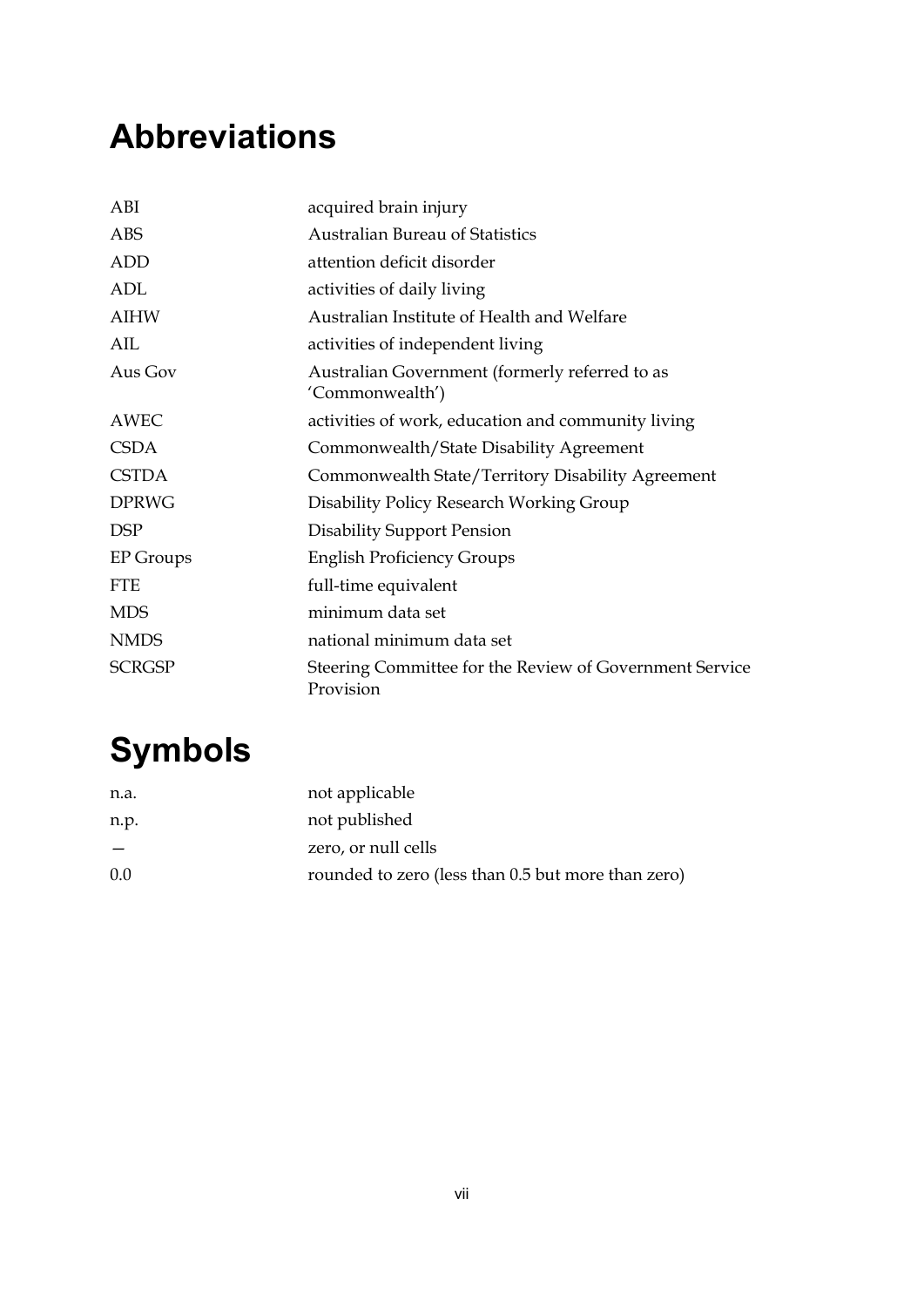# <span id="page-7-0"></span>**Summary**

This report presents information about people who used specialist disability services during 2007–08, and the agencies and outlets that provided services. Key trends in service provision are also examined using 5 years of national data collected for the Commonwealth State/Territory Disability Agreement National Minimum Data Set (CSTDA NMDS).

Specialist disability services funded under the CSTDA were targeted at people whose disability manifests before age 65 years, who have substantially reduced capacity in self-care, mobility and/or communication, and a need for ongoing or long-term episodic support. Many people in this CSTDA target population also receive support services through other disability programs, in addition to accessing generic services that exist for the benefit all Australians. The picture presented in this report needs to be considered in that broader service system context.

### **Increase in service users and expenditure**

Almost one quarter of a million (245,746) people used CSTDA-funded services in 2007–08.

The number of service users across all service groups increased by 31% between 2003–04 and 2007–08 (7% average annual growth). Respite and employment services registered the highest increases, 53% and 40% respectively, in service users between 2003–04 and 2007–08 (Section 2.1). Over the same period, total government expenditure on specialist disability services increased by 22% in real terms. Each of the five main service groups accommodation support, community support, community access, respite and employment —registered real increases in total expenditure (Section 1.3).

### **Respite services used by more people, but less spent on each**

CSTDA-funded respite services also registered the highest growth in service users relative to target population. In 2007–08, some 31,500 people used CSTDA-funded respite services compared with 20,500 in 2003–04, corresponding to an increase from 96 respite users per 1,000 target population in 2003–04 to 137 per 1,000 in 2007–08. Over the same period, government expenditure per respite service user fell by 16% in real terms (Section 1.3). Available data on hours of respite received show a downward trend from an average of 12.1 per respite user per week in 2003–04 to 10.5 hours per week in 2007–08 (Table 6.5). Data improvements are needed for a clearer picture of trends in CSTDA-funded respite service provision and service quantity measures more generally.

### **More service providers**

Close to 11,000 outlets delivered CSTDA-funded services in 2007–08—an increase of almost one-quarter since 2003–04 (Chapter 5). This is a largely non-government services sector: specialist disability employment services were provided almost entirely by non-government organisations and three-quarters of people who received state and territory-delivered services accessed those services through non-government organisations (Section 2.1).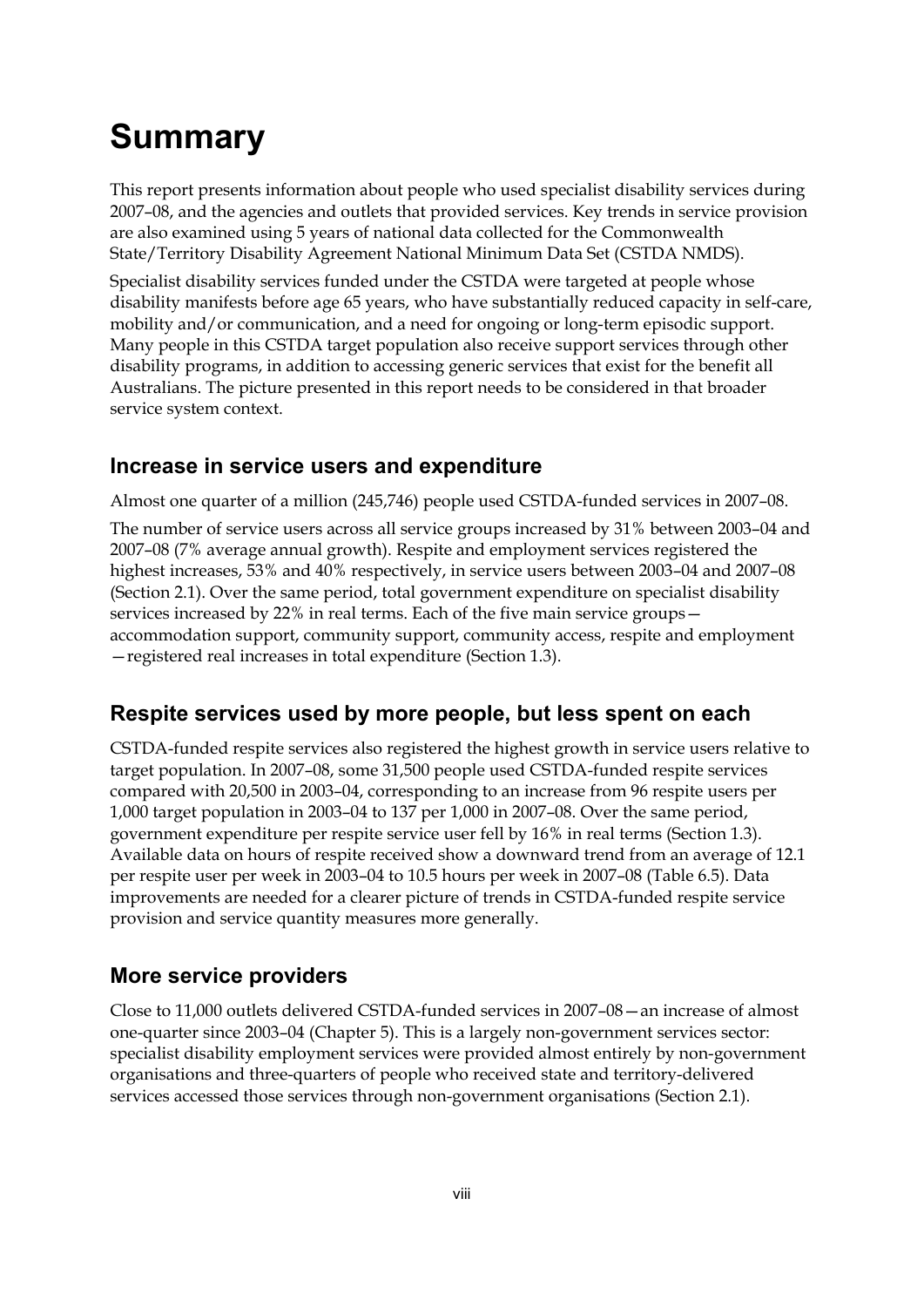### **Service user characteristics**

Intellectual disability continues as the predominant primary disability, accounting for around one-third of service users in 2007–08 (Section 2.2). The data reveal an ageing service user population of growing cultural diversity (Chapters 2 and 4; Chapter 4 is a special focus chapter on Aboriginal and Torres Strait Islander service users), with a strong presence of informal carers, mainly mothers, of people with disability accessing the specialist disability service system (Chapter 3).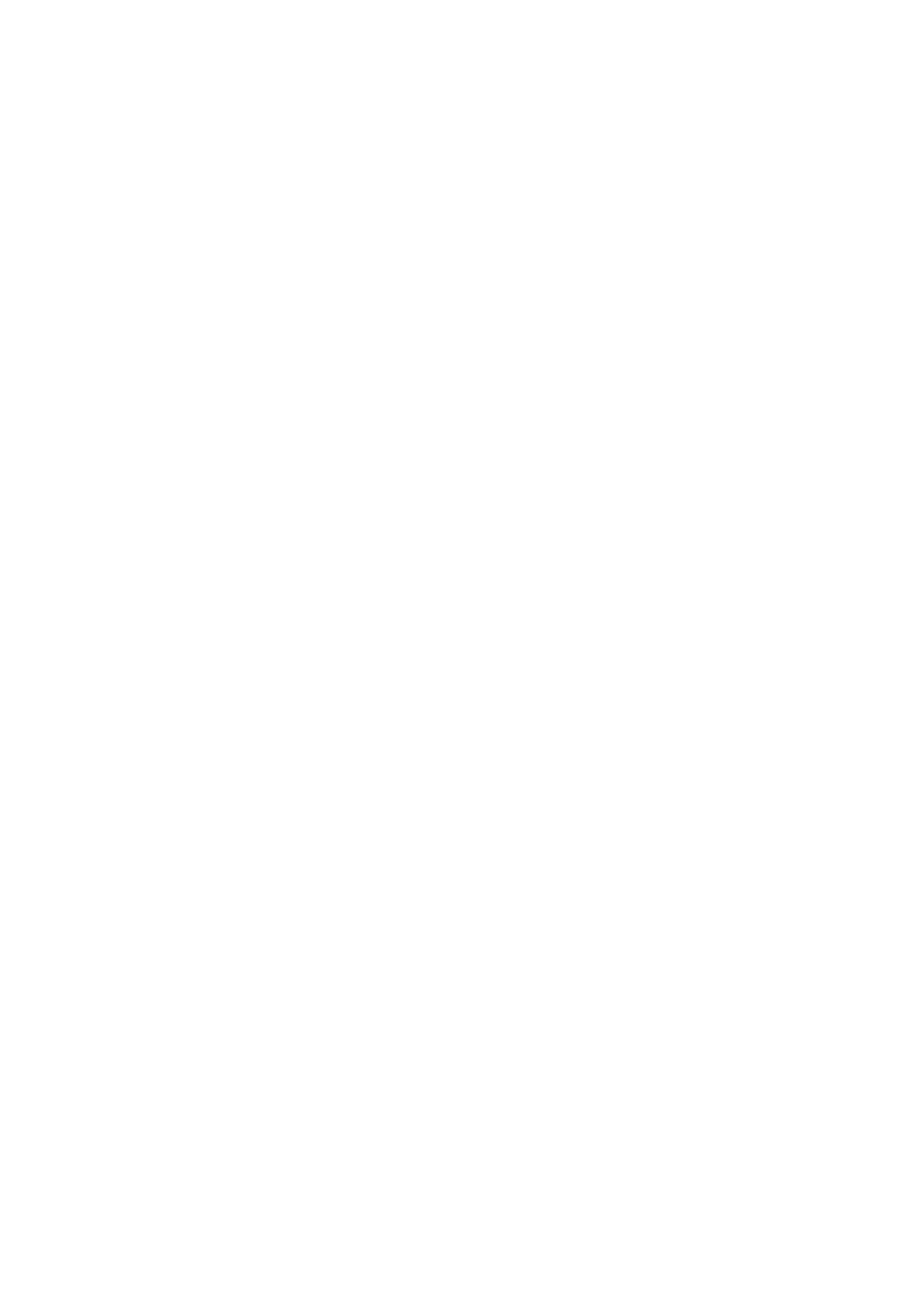# <span id="page-10-0"></span>**1 Introduction**

<u>.</u>

This report presents information about people who used specialist disability services funded under the third Commonwealth State/Territory Disability Agreement (CSTDA), and the services they received. The CSTDA was a financial agreement between the Australian and state and territory governments for the provision of services to benefit people with disabilities. CSTDA-funded services were targeted at people with disability attributable to an intellectual, psychiatric, sensory, physical or neurological impairment or acquired brain injury, manifest before the age of 65. The disability is likely to be permanent and result in substantially reduced capacity in self-care, mobility and/or communication and a need for ongoing or long-term episodic support (CSTDA 2003).

One policy priority of the CSTDA was to strengthen access to generic services for people with disabilities to assist them to access the range of services that exist for all Australians. Thus, the data in this report reflect just one part of a broader service system. Many people with a disability receive disability support through other government programs, such as Home and Community Care, in addition to generic health, education, transport and other services.

The reference year for this report is 2007–08, based on data collected for the CSTDA National Minimum Data Set.

## <span id="page-10-1"></span>**1.1 Brief history of the CSTDA and the NMDS**

In recent years, specialist disability services in Australia were funded and provided under three national disability agreements spanning the period 1991 to 2008. Under these agreements, the Australian Government (Commonwealth) was responsible for the planning, policy setting and management of employment services<sup>[1](#page-10-2)</sup> for people with disability, and the states and territories were responsible for all other disability support services (including accommodation support, community access, community support and respite services). Responsibility for advocacy, information and print disability services was shared between the two levels of government.

Since 1995, information relating to the services provided under the CSTDA, and the people accessing services, have been collected in the National Minimum Data Set (NMDS). For more information about the development and history of the CSTDA NMDS, see AIHW 2008a (Section 1.2) and AIHW 2003.

The first Commonwealth/State Disability Agreement (CSDA) of 1991 aimed to reduce the amount of duplication and administrative complexity involved in disability services, and to minimise gaps in service provision (AIHW 1993). The second agreement was signed in 1998, and the third in 2002. Key changes in the disability services field over this period included changes in the nature of services, including a trend towards more flexible service delivery models; increased need for accountability and performance reporting; and increased use of

<span id="page-10-2"></span><sup>&</sup>lt;sup>1</sup> Responsibility for open employment services currently rests with the Department of Education, Employment and Workplace Relations (DEEWR), and supported employment services (also known as 'business services') with the Department of Families, Housing, Community Services and Indigenous Affairs (FaHCSIA).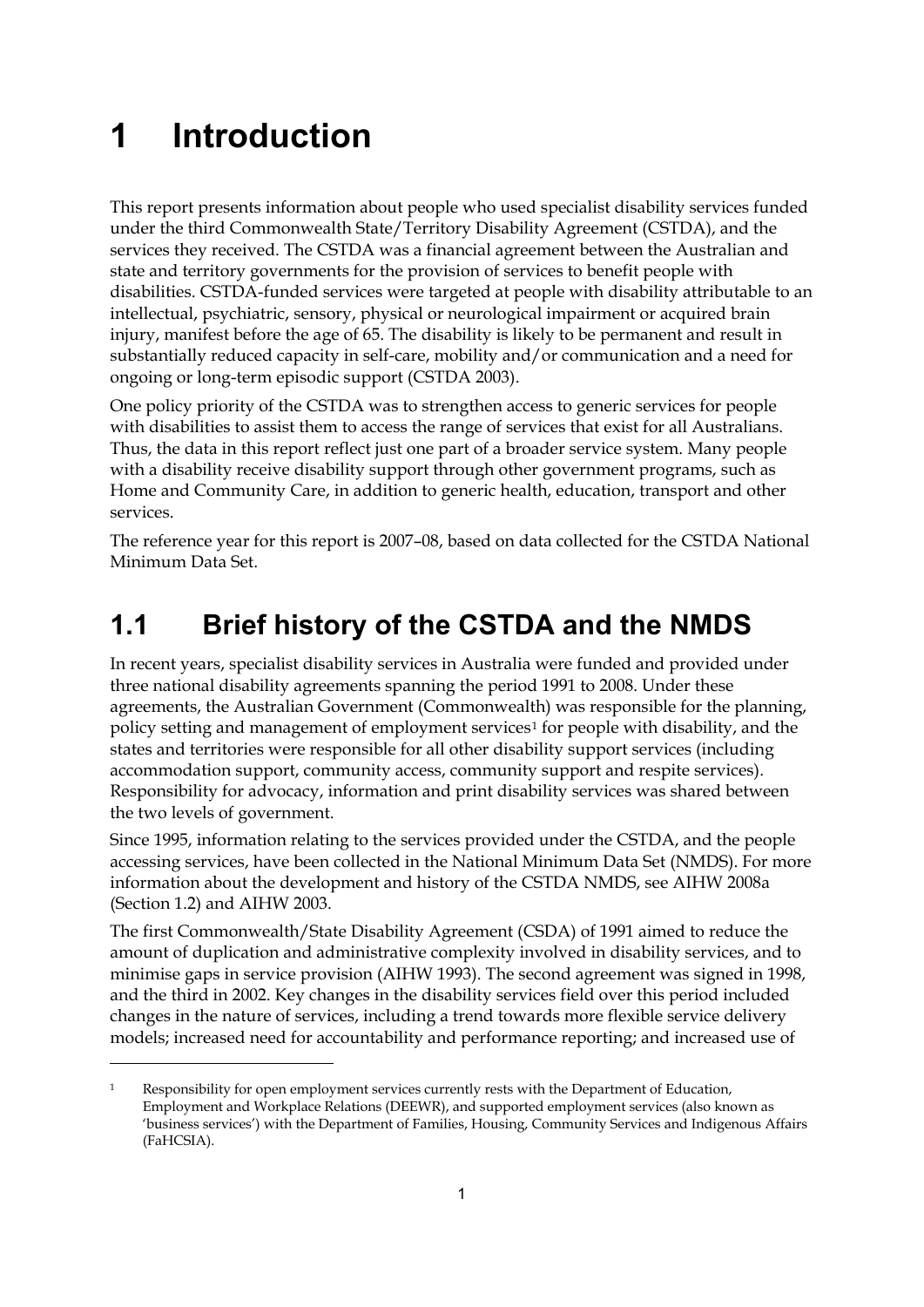technology in the disability services field (AIHW 2003). These issues were reflected in the third CSTDA, which also aimed to strengthen support for families and carers and improve cross-government linkages and access to generic services (CSTDA 2003). The third Agreement was due to expire in 2007, but was extended to 31 December 2008 to allow for the negotiation of a new National Disability Agreement (NDA).

The NDA replaced the CSTDA on 1 January 2009. Similar to previous Agreements, the NDA outlines state/territory and Australian Government roles and responsibilities and provides agreed objectives, outcomes and national priorities for disability service delivery in Australia (COAG 2008a). Key reforms outlined in the NDA aim to improve the effectiveness, efficiency and equitability of disability services, with a focus on person-centred approaches, improved access and lifelong planning. The overarching objective of the NDA is that 'people with disability and their carers have an enhanced quality of life and participate as valued members of the community' (COAG 2008b).

This report presents data from the fifth full year of CSTDA data collection, and covers the period 1 July 2007 to 30 June 2008. Data presented are consistent with earlier AIHW annual reports on the CSTDA NMDS (from 1 July 2009 the NMDS is known as the Disability Services National Minimum Data Set).

## <span id="page-11-0"></span>**1.2 Details of the collection**

### **Scope of the collection**

The 2007–08 CSTDA NMDS collection includes services that were received, or were purchased with, funding under the CSTDA during 2007–08. The scope of services varied in terms of programs that received CSTDA funding across jurisdictions. For example, in Victoria, Queensland (and Western Australia in some cases), specialist psychiatric disability services were funded under the CSTDA. However, in all other jurisdictions, specific mental health services were funded and provided under health, rather than disability, portfolios.

[Table 1.1: h](#page-11-1)ighlights the main areas where the borders between CSTDA-funded services and services funded under other programs differed across jurisdictions.

| <b>State/territory</b>                     | <b>NSW</b> | Vic          | Qld                       | <b>WA</b>                                                                                                                                                                                                                                                                                                                                                                             | SΑ | Tas            | АСТ | NΤ               |
|--------------------------------------------|------------|--------------|---------------------------|---------------------------------------------------------------------------------------------------------------------------------------------------------------------------------------------------------------------------------------------------------------------------------------------------------------------------------------------------------------------------------------|----|----------------|-----|------------------|
| Specialist psychiatric disability services |            | $\checkmark$ |                           | $\checkmark$ $\checkmark$ (a) $\checkmark$                                                                                                                                                                                                                                                                                                                                            |    | $\mathsf{X}$   |     |                  |
| Early childhood intervention               |            |              | $\checkmark$ $\checkmark$ | $\checkmark$ and $\checkmark$ and $\checkmark$ and $\checkmark$ and $\checkmark$ and $\checkmark$ and $\checkmark$ and $\checkmark$ and $\checkmark$ and $\checkmark$ and $\checkmark$ and $\checkmark$ and $\checkmark$ and $\checkmark$ and $\checkmark$ and $\checkmark$ and $\checkmark$ and $\checkmark$ and $\checkmark$ and $\checkmark$ and $\checkmark$ and $\checkmark$ and |    | $\checkmark$ X |     | $\checkmark$ (b) |

<span id="page-11-1"></span>**Table 1.1: Scope of services included in the CSTDA NMDS collection, by state/territory, 2007–08** 

(a) CSTDA NMDS data were included for users of specialist psychiatric disability services in WA who have psychiatric disability and at least one other disability group.

(b) Selected services only.

### **Counts and definitions**

The main counts of the NMDS collection are service users and service type outlets (see Box 1.1). A **service type outlet** is a unit of a funded agency (see following page) that provides a particular CSTDA service type at or from a designated location. Data are collected, usually by funded agencies, for each service type outlet.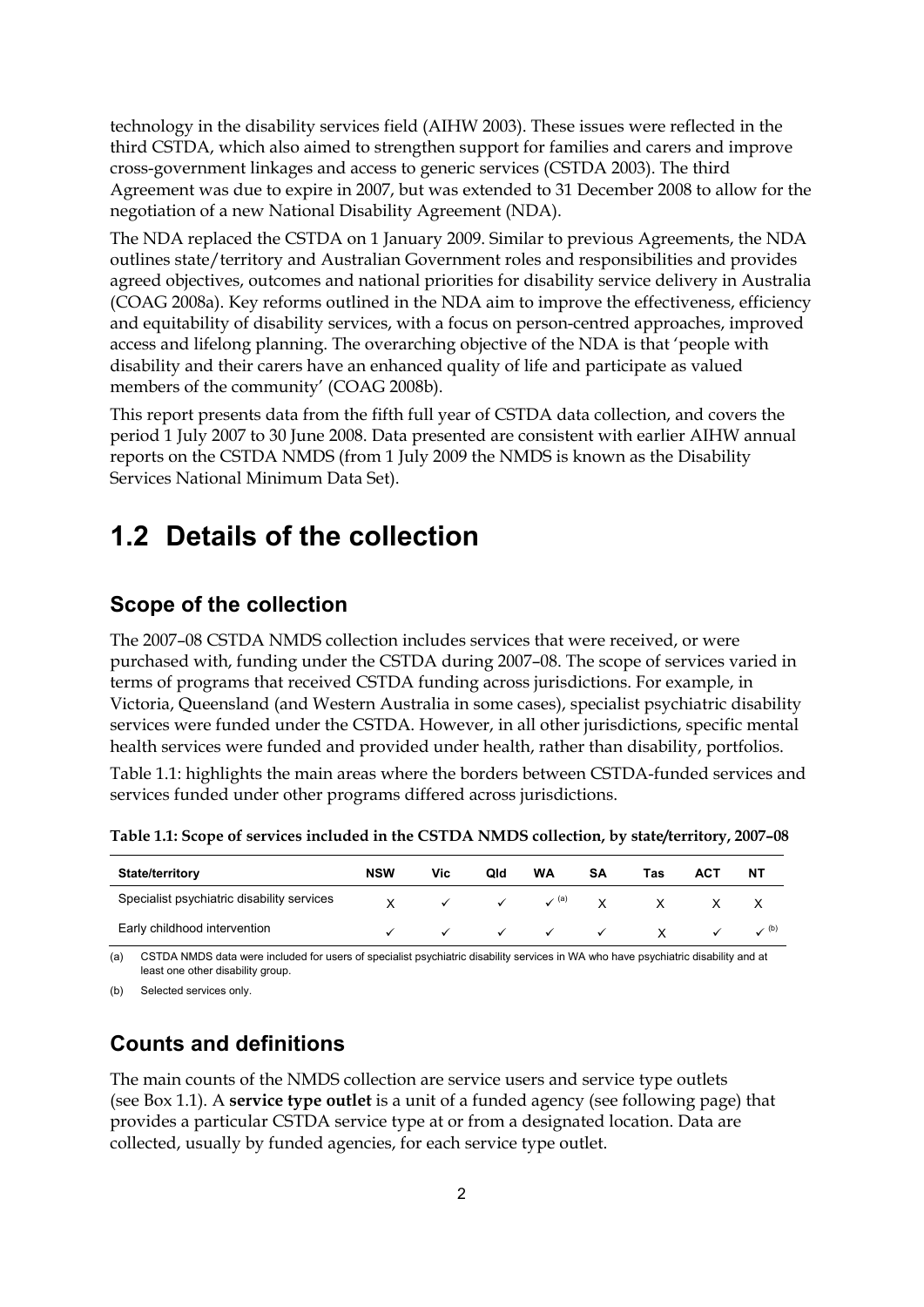A **funded agency** is an organisation that delivers one or more CSTDA-funded service types to service users. Each funded agency has an administrative base from which services of one or more service types are delivered to service users, or from which a team operates when it delivers services to service users at other locations.

For each **service type** (and therefore for each service type outlet), data are collected for every service user over the collection period (see Box 1.1). Box 1.2 provides definitions of each of the service groups (categories of service type) in the CSTDA NMDS collection, and Appendix 5 provides detailed definitions of each specific service type category. Note that service user data are not collected in relation to two of the seven service groups.

A **statistical linkage key** (SLK) enables the number of service users to be estimated from the data collected at service type outlet or agency level. During any given financial year, a service user can receive services from:

- more than one service type outlet
- more than one funded agency
- multiple jurisdictions—across state/territory borders, and/or a combination of Australian Government and state/territory services.

In each of these cases, unique service user counts can be estimated by using the statistical linkage key. The focus of this report is on these counts—that is, person-based estimates. See Appendix 4 for more information on the SLK.

### **Data compilation**

<u>.</u>

Service providers collate data relating to each of their CSTDA-funded service type outlets, as well as all service users who access each of these outlets. Service user data were collected for each person receiving that service type at the outlet over the 2007–08 collection period, and may have been reported by the service user, their carer, an advocate, or their service provider.

Each year the AIHW develops, in cooperation with all jurisdictions, standard versions of service type outlet and service user forms (see Appendix 3 for the 2007–08 versions). Most agencies use computerised means to collate the data. The AIHW annually updates a national data guide (see AIHW 2007a), which provides guidance for completion of all data items in the collection.

Upon completion, data are sent in electronic format or hard copy to the responsible government funding organisation in each jurisdiction. Data are then verified and a final database compiled.[2](#page-12-0) This database is used for analysis by each jurisdiction, and a copy containing the nationally agreed CSTDA NMDS data items is sent to the AIHW for further validation and compilation.

<span id="page-12-0"></span>Some jurisdictions add additional data items, sometimes for a single year.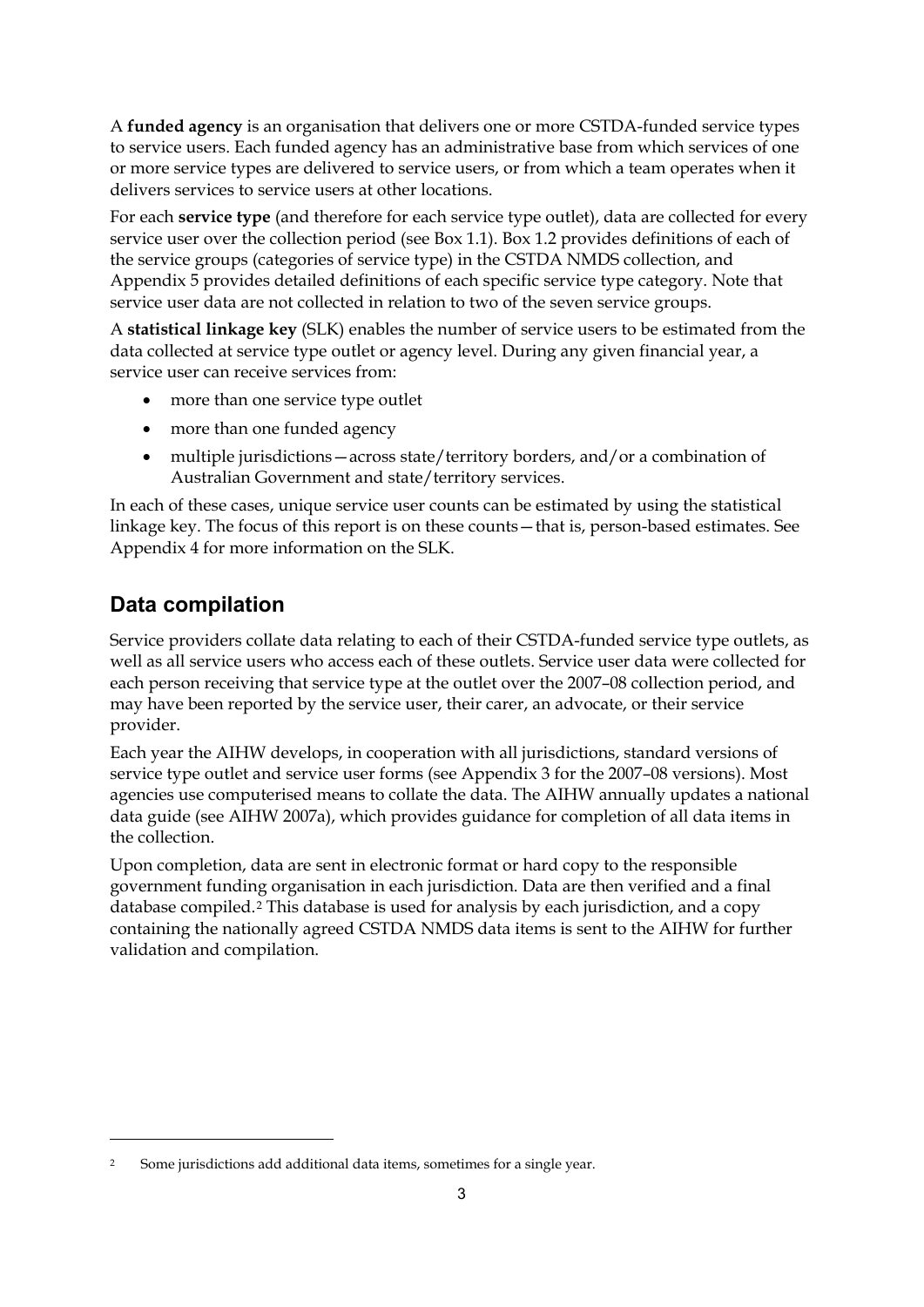### **Data items in the NMDS**

The data items collected for service type outlets include:

- service type classification (see Appendix 5)
- agency sector (government or non-government)
- location
- hours worked by staff (both paid and unpaid)
- times of operation
- number of service users.

Data items relating to service users include:

- items for the SLK (including selected letters of names, sex and date of birth)
- other items including Indigenous status, communication method, primary and other significant disabilities, support needs and living arrangements
- information regarding service dates (including start date, exit date, and date of last service) and the quantity of service received (hours)—for selected service types.

## **Use of CSTDA NMDS information**

In addition to their use in service planning and monitoring in individual jurisdictions, CSTDA NMDS data are used for developing national performance indicators. Performance indicators form part of the accountability measures that jurisdictions were required to report under Schedule 3 of the 2002–07 agreement, and published annually as part of the *Commonwealth State/Territory Disability Agreement annual public report* (see DPRWG forthcoming). The AIHW also releases a supporting web publication, which includes these indicator tables in more detail (see AIHW forthcoming). A set of performance indicators relating to disability is also published annually in the *Report on Government Services* (see, for example, SCRGSP 2009).

The AIHW has an interactive disability data site containing subsets of national information from the 2007–08 data collection, as well as previous data collections from 1999 onwards. This is available at <www.aihw.gov.au/disability/datacubes/index.html>, and allows anyone who has access to the internet to view data. People accessing this site can construct their own data tables according to their needs (see AIHW 2006b: Box 2.5 for more information).

### **Data quality**

Data quality should be taken into account when interpreting data in this report. Service type outlet response rates, service user response rates, the accuracy of the statistical linkage key, and 'not stated'/'not known' rates for individual data items all affect the accuracy and reliability of data. In particular, data quality should be considered when making comparisons between jurisdictions and between collection periods, and when analysing data items with high 'not stated' rates. See Chapter 7 for a detailed discussion of these issues.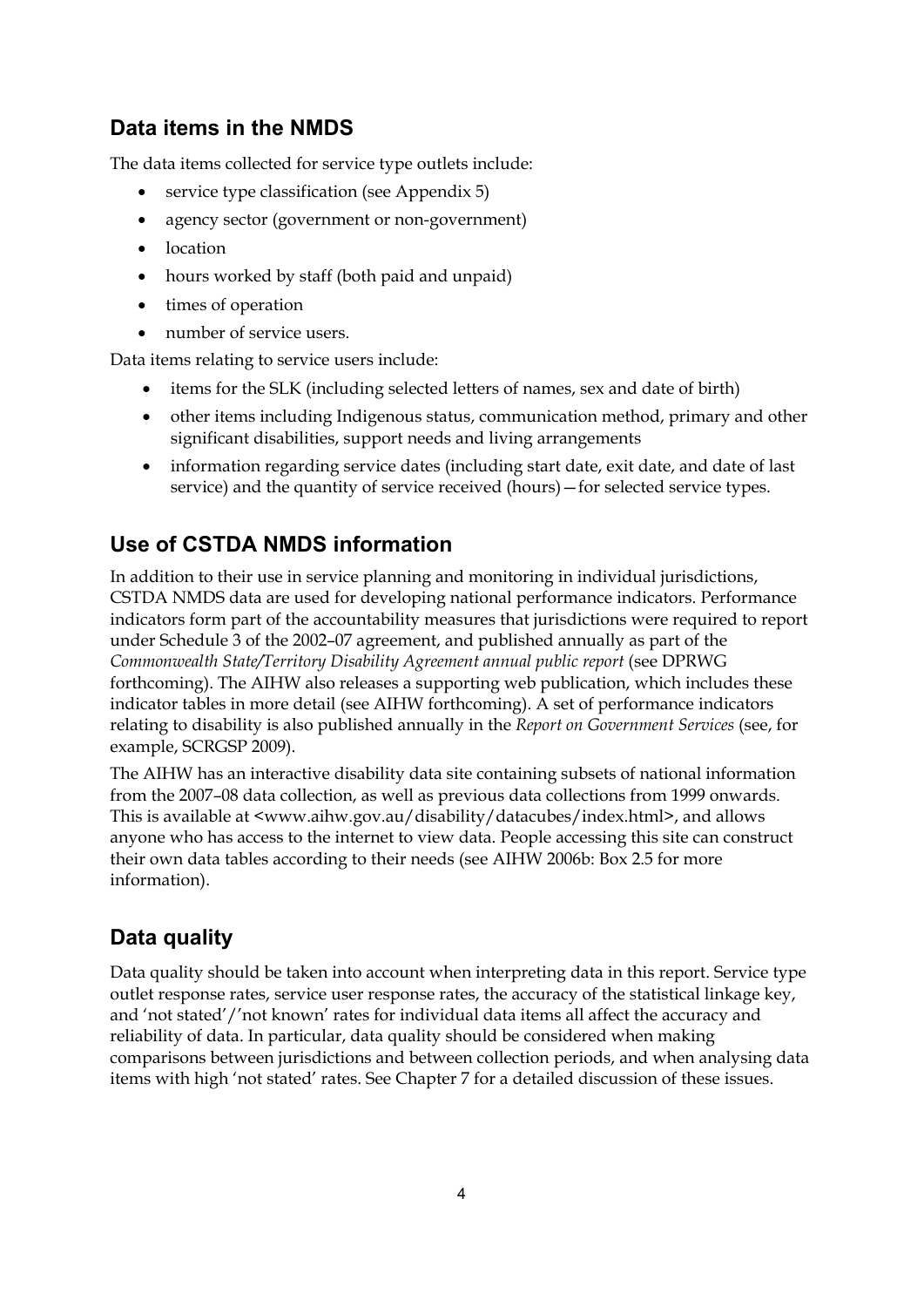#### **Box 1.1: CSTDA NMDS collection definitions and scope**

#### *Service user*

*A person with disability who receives a CSTDA-funded service. A service user may receive more than one service over a period of time or on a single day.* 

#### *Service*

*A support activity delivered to a service user, in accordance with the CSTDA. Services within the scope of the collection are those for which funding has been provided, during the specified period, by a government organisation operating under the CSTDA.* 

#### *Service type and service group*

*The support activity that the service type outlet has been funded to provide under the CSTDA.* 

*The NMDS classifies services according to 'service type'. This classification arranges services into seven distinct categories known as 'service groups': accommodation support; community support; community access; respite; employment; advocacy, information and print disability; and 'other support' (see Box 1.2 for definitions). Within each of these service groups are various service types (see Appendix 5 for a full list of service type codes and definitions).* 

#### *Service type outlet*

*The unit of the funded agency that delivers a particular CSTDA service type at, or from, a discrete location.* 

*If a funded agency provides, for example, both accommodation support and respite services, it is counted as two service type outlets. Similarly, if an agency is funded to provide more than one accommodation support service type (for example, group homes and attendant care) then it is providing (and is usually separately funded for) two different service types; that is, there are two service type outlets for the funded agency.* 

#### *Funded agency*

*An organisation that delivers one or more CSTDA-funded service types (service type outlets). Funded agencies are usually legal entities. They are generally responsible for providing CSTDA NMDS data to jurisdictions. Where a funded agency operates only one service type outlet, the service type outlet and the funded agency are one and the same entity.* 

#### *Scope of the CSTDA NMDS collection*

*Services within the scope of the collection are those for which funding has been provided, during the specified period, by a government organisation operating under the CSTDA. A funded agency may receive funding from multiple sources. Where a funded agency is unable to differentiate service users and/or staff according to funding source (that is, CSTDA or other), it is asked to provide details of all service users and staff (for each service type).*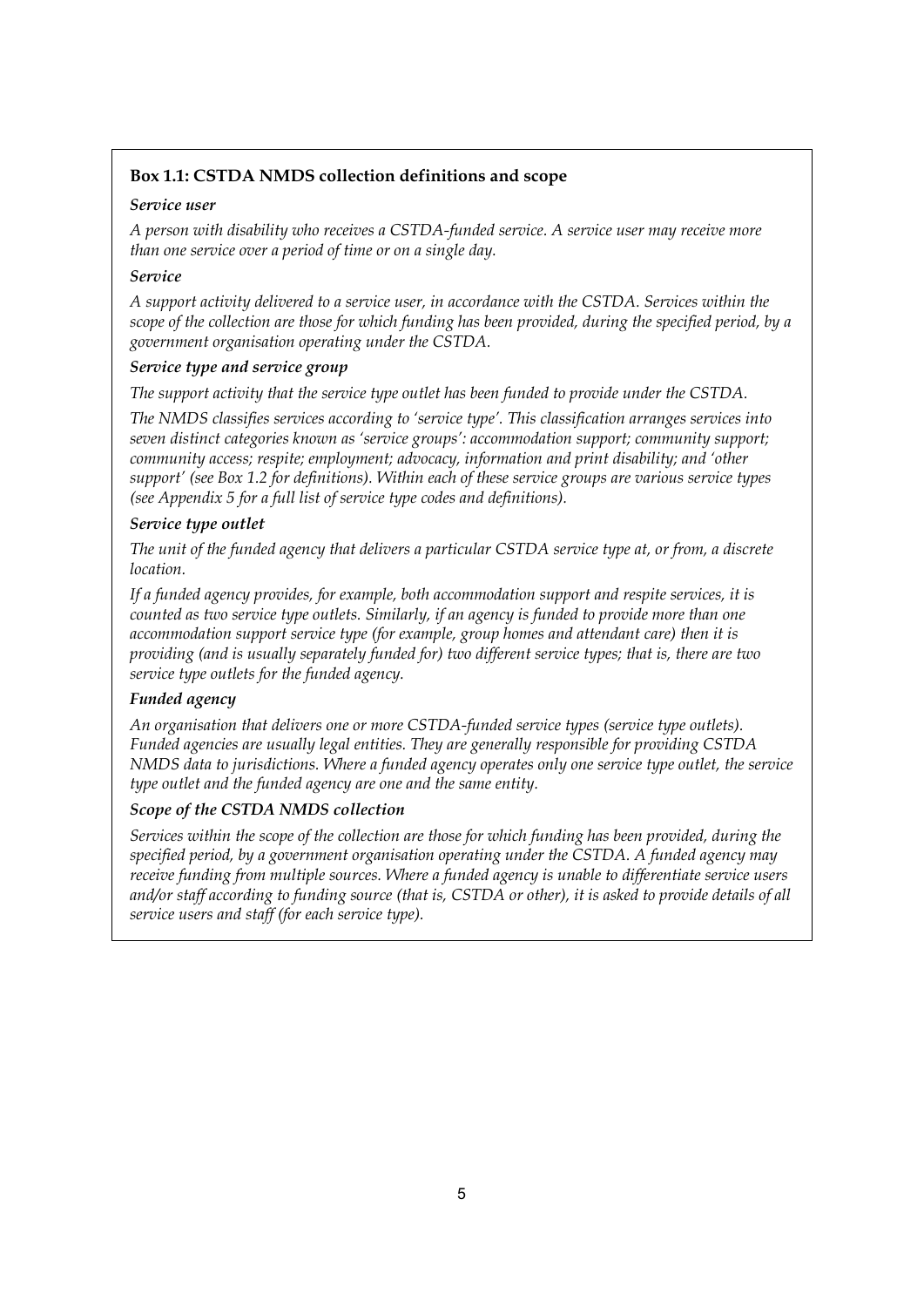#### **Box 1.2: Service groups covered by the CSTDA[3](#page-15-0)**

#### *Accommodation support*

*Services that provide accommodation to people with disability and services that provide the support needed to enable a person with disability to remain in his or her existing accommodation or move to more suitable or appropriate accommodation.* 

#### *Community support*

*Services that provide the support needed for a person with disability to live in a non-institutional setting (not including support with the basic needs of living, such as meal preparation and dressing, which are included under accommodation support).* 

#### *Community access*

*Services designed to provide opportunities for people with disability to gain and use their abilities to enjoy their full potential for social independence. People who do not attend school or who are not employed full time mainly use these services.* 

#### *Respite*

*Services providing a short-term and time-limited break for families and other voluntary caregivers of people with disability, to assist in supporting and maintaining the primary care-giving relationship, while providing a positive experience for the person with disability. Although there are therefore two 'clients'—the carer and the person with disability—in the CSTDA NMDS collection, the person with disability is regarded as the client. Statistical tables in this report reflect this perspective.* 

#### *Employment*

*There are three types of employment services which provide employment assistance to people with disability:* 

- *• Open employment provides assistance in obtaining and/or retaining paid employment in the open labour market.*
- *Supported employment provides employment opportunities and assistance to people with disability to work in specialised and supported work environments.*
- *Targeted support provides people with disability structured training and support to work towards social and community participation, or opportunities to develop skills, or retrain, for paid employment.*

#### *Advocacy, information and print disability*

*Advocacy services are designed to help people with disability increase the control they have over their lives by representing their interests and views in the community. Information services provide accessible information to people with disability, their carers, families and related professionals. This service group also includes mutual support/self-help groups—special interest groups which promote self-advocacy—and print disability, which includes alternative formats of communication for people who, by reason of their disabilities, are unable to access information provided in a print medium.* 

#### *Other*

<u>.</u>

*Includes research and evaluation; training and development; peak bodies; and any other support services completely outside any of the defined service types above.* 

<span id="page-15-0"></span><sup>3</sup> See Appendix 5 for full lists and definitions of specific service types.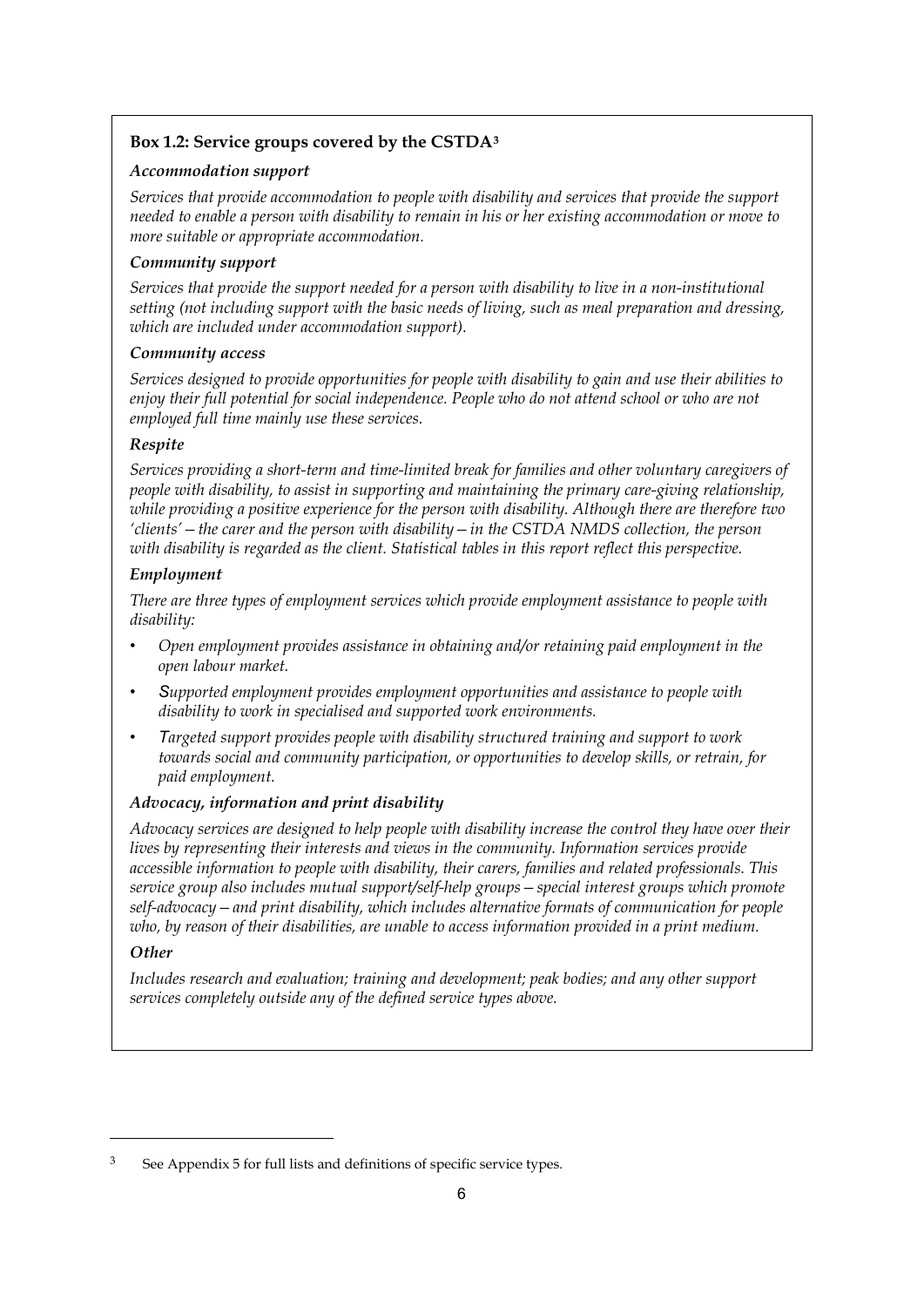## <span id="page-16-0"></span>**1.3 Government expenditure on CSTDA services**

Government expenditure on CSTDA-funded services during 2007–08 was \$4.8 billion, including \$0.4 billion (8%) of administrative expenditure (Table 1.2). Amounts paid to state/territory governments by the Australian Government are included in state/territory totals in Table 1.2. Almost half of all CSTDA expenditure (48%) was on accommodation support, followed by community support and community access (each 12%) and employment services (11%).

|                              |               |         |            |           |           |       |            |           | Aus                 |                  |               |
|------------------------------|---------------|---------|------------|-----------|-----------|-------|------------|-----------|---------------------|------------------|---------------|
| Service group                | <b>NSW</b>    | Vic     | Qld        | <b>WA</b> | <b>SA</b> | Tas   | <b>ACT</b> | <b>NT</b> | Gov                 | <b>Australia</b> |               |
|                              |               |         | \$ million |           |           |       |            |           |                     |                  | $\frac{9}{6}$ |
| Accommodation<br>support     | 789.6         | 651.5   | 343.1      | 213.6     | 175.1     | 73.2  | 33.6       | 19.3      |                     | 2,298.9          | 47.7          |
| Community<br>support         | 142.8         | 217.9   | 82.3       | 60.6      | 44.9      | 10.0  | 12.9       | 9.3       |                     | 580.7            | 12.1          |
| Community<br>access          | 178.2         | 190.7   | 120.4      | 30.7      | 24.5      | 17.0  | 6.2        | 2.8       | $7.0^{(a)}$         | 577.6            | 12.0          |
| Respite                      | 100.7         | 68.5    | 54.4       | 23.5      | 10.3      | 7.5   | 5.6        | 2.3       | 13.9 <sup>(a)</sup> | 286.8            | 6.0           |
| Employment                   |               |         |            |           |           |       |            |           | 520.7               | 520.7            | 10.8          |
| Advocacy,<br>information and |               |         |            |           |           |       |            |           |                     |                  |               |
| print disability             | 16.3          | 12.9    | 9.6        | 1.5       | 1.4       | 2.3   | 1.0        | 0.1       | 14.1                | 59.3             | 1.2           |
| Other support                | 5.3           | 14.9    | 11.9       | 15.2      | 46.8      | 1.4   | 0.7        |           | 7.2                 | 103.4            | 2.1           |
| Subtotal                     | 1,232.9       | 1,156.5 | 621.8      | 345.0     | 302.9     | 111.4 | 60.0       | 33.9      | 563.0               | 4,427.3          | 91.9          |
| Administration               | $146.6^{(b)}$ | 91.0    | 60.3       | 18.5      | 17.1      | 8.2   | 5.3        | 1.7       | 39.6                | 388.3            | 8.1           |
| <b>Total</b>                 | 1,380.3       | 1,247.5 | 682.0      | 363.5     | 320.1     | 119.6 | 65.3       | 35.5      | 602.6               | 4,815.7          | 100.0         |

#### **Table 1.2: Expenditure on disability support services by Australian, state and territory governments, by service group and administrative expenditure, 2007–08**

(a) Some Australian Government-funded community access and respite services are funded under the CSTDA from the Employment Assistance and Other Services appropriation. A further initiative, the *Respite for Older Carers of Children with Disability* program was introduced by the Commonwealth Government in late 2007 and related expenditure data are not included in this table. The program assists carers aged 60 years and over who are caring for adult children aged 25 years and over with severe or profound disability. The program will come under the CSTDA when it is transferred to state and territory governments in 2008–09. This will ensure respite services become progressively available across Australia. Funding provided directly by the Commonwealth to services in each state/territory totalled \$20.3 million during 2007–08.

(b) NSW administrative expenditure includes \$0.73 million of capital grants.

*Note:* Figures may vary from those published in the *Report on government services 2009* (SCRGSP 2009) and Table 1.3 owing to the use of different counting rules in particular jurisdictions (for example, some jurisdictions may include funding for psychiatric-specific services in Table 1.2 that is not reported in SCRGSP 2009).

*Sources:* Unpublished data provided to AIHW by each jurisdiction.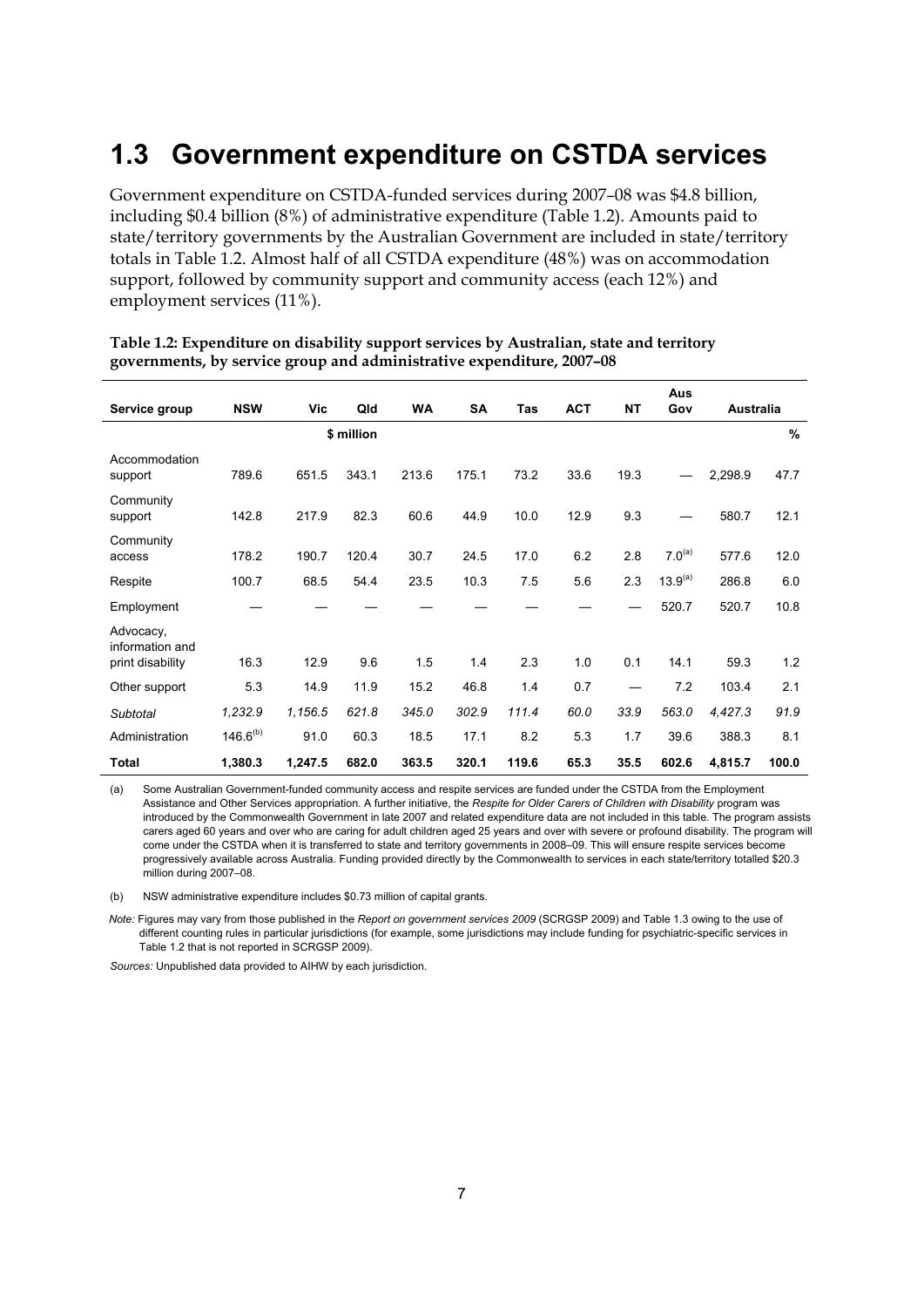Government expenditure has increased by around 22% in real terms since 2003–04 (Table 1.3). Figures for 2007–08 in Table 1.3 vary slightly from those in Table 1.2 owing to the exclusion of specialist psychiatric services from the disability services chapter of the *Report on Government Services*, which is the source of expenditure time series data in Table 1.3. Administrative expenditure showed lower growth (16%) than expenditure on direct service delivery.

Employment services registered the highest growth in real expenditure over the 5-year period (46%). Expenditure per employment service user also increased, albeit at a lower level (4.4%), due to strong growth in the number of people using disability employment services. Community access services registered the highest growth in real expenditure per service user (13%); total expenditure on community access services increased by 24% in real terms. Respite services were the only service group to record a drop in expenditure per service user since 2003–04 (–16%).

**Table 1.3: Real expenditure on CSTDA-funded disability support services by Australian, state and territory governments, by service group and administrative expenditure, 2003–04 to 2007–08** 

|                                               | 2003-04  | $2004 - 05$                                    | 2005-06  | 2006-07    | 2007-08  |          | Change<br>2003-04 to 2007-08 |
|-----------------------------------------------|----------|------------------------------------------------|----------|------------|----------|----------|------------------------------|
| Service group                                 |          | \$ million (2007-08 dollars)                   |          | \$ million | Per cent |          |                              |
| Accommodation support                         | 1,940.40 | 2,057.20                                       | 2,055.90 | 2,129.00   | 2,235.90 | 295.6    | 15.2                         |
| Community support                             | 415.3    | 449.4                                          | 502.8    | 540.7      | 557.9    | 142.6    | 34.3                         |
| Community access                              | 457      | 473.5                                          | 500.5    | 537        | 566.3    | 109.3    | 23.9                         |
| Respite                                       | 218.7    | 223                                            | 243.9    | 259.3      | 281.4    | 62.7     | 28.7                         |
| Employment<br>Advocacy, information and print | 356.5    | 402.1                                          | 436.4    | 449.6      | 520.7    | 164.1    | 46.0                         |
| disability                                    | 45.8     | 50.9                                           | 49.8     | 54         | 55       | 9.1      | 19.9                         |
| Other support                                 | 112.3    | 124.1                                          | 109.3    | 129.4      | 128      | 15.7     | 13.9                         |
| Subtotal                                      | 3,546.00 | 3,780.20                                       | 3,898.60 | 4,099.00   | 4,345.20 | 799.2    | 22.5                         |
| Administration                                | 332.7    | 348.8                                          | 346.8    | 381.9      | 386.8    | 54.1     | 16.2                         |
| <b>Total</b>                                  | 3,878.80 | 4,129.00                                       | 4,245.30 | 4,480.90   | 4,732.00 | 853.3    | 22.0                         |
|                                               |          | Expenditure per service user (2007–08 dollars) |          |            |          | \$       | Per cent                     |
| Accommodation support                         | 69,053   | 72,552                                         | 69,430   | 68,560     | 73,066   | 4,013    | 5.8                          |
| Community support                             | 5,271    | 4,854                                          | 5,212    | 5,493      | 5,386    | 116      | 2.2                          |
| Community access                              | 11,001   | 12,802                                         | 12,731   | 11,976     | 12,460   | 1,459    | 13.3                         |
| Respite                                       | 11,437   | 10,231                                         | 9,679    | 9,295      | 9,556    | $-1,881$ | $-16.4$                      |
| Employment                                    | 5,546    | 6,202                                          | 5,965    | 5,619      | 5,790    | 244      | 4.4                          |

*Note:* Figures vary from those in Table 1.2 owing to the use of different counting rules in particular jurisdictions (for example, some jurisdictions may include funding for psychiatric-specific services in Table 1.2 but not in SCRGSP 2009).

*Source:* SCRGSP 2009: Tables 14A.5 and 14A.7.

## <span id="page-17-0"></span>**1.4 Overview of services used in 2007–08**

In total, 245,746 people used CSTDA-funded services during 2007–08 (Table 1.4). Over one-third (36%) accessed services in Victoria, and one-quarter (25%) in New South Wales. The most commonly used services were community support (42%) and employment (37%).

Around 15% of service users accessed accommodation support services, accounting for nearly half of all government expenditure (Table 1.4). In contrast, community support and employment services have much higher proportions of service users relative to expenditure.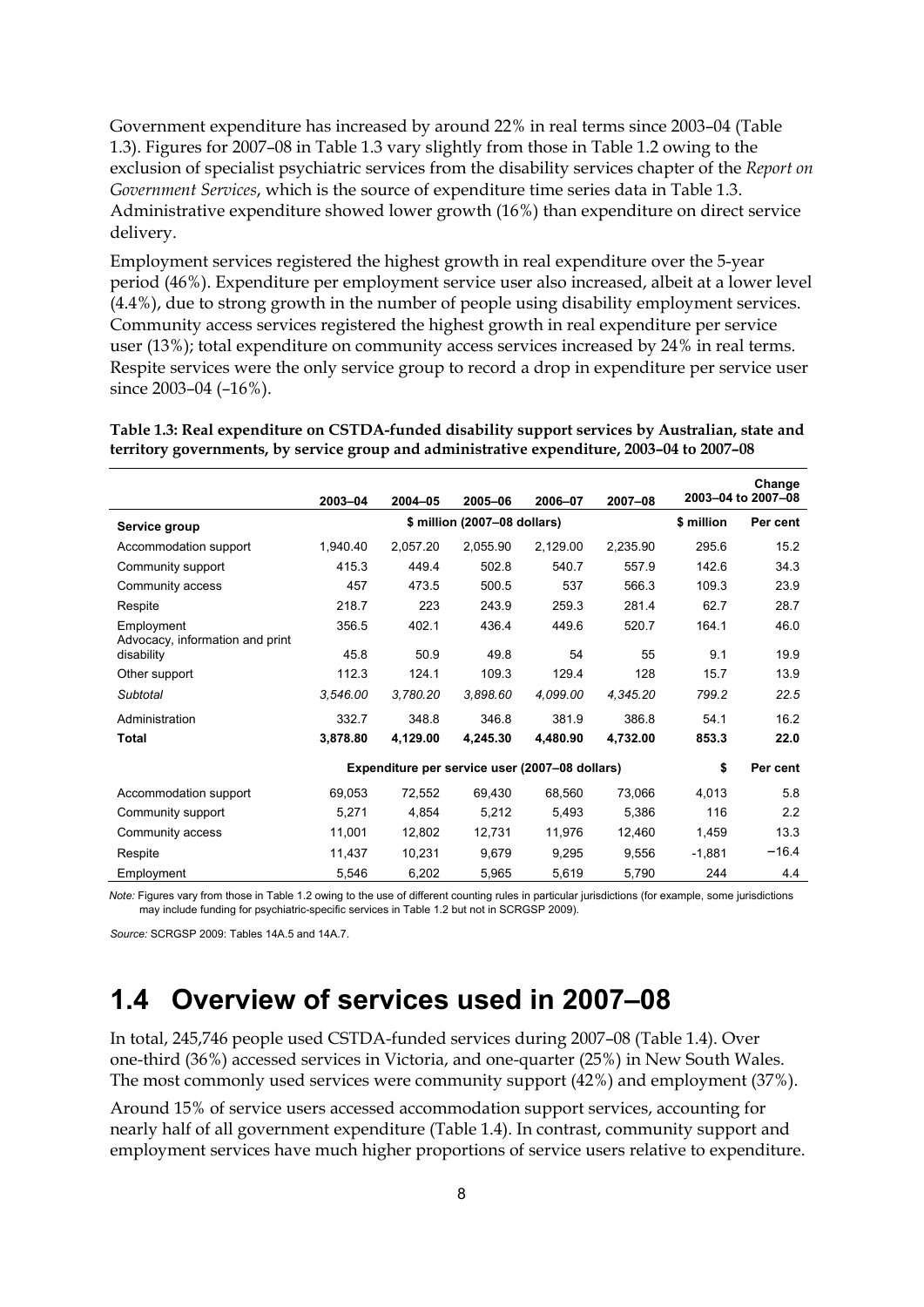These comparisons reflect the different nature of service delivery between different service types—in particular, the relatively high cost of delivering accommodation support services (Figure 1.1).

| Service type                      | <b>NSW</b> | Vic    | Qld    | <b>WA</b> | <b>SA</b> | Tas   | <b>ACT</b> | <b>NT</b> | Aust    | %     |
|-----------------------------------|------------|--------|--------|-----------|-----------|-------|------------|-----------|---------|-------|
| Accommodation<br>support          | 7,309      | 14,437 | 6,020  | 3,606     | 4,602     | 1,132 | 338        | 258       | 37,690  | 15.3  |
| Community support                 | 22,044     | 36,789 | 12,494 | 11,535    | 14,263    | 2,451 | 3,260      | 1,502     | 103,976 | 42.3  |
| Community access                  | 11,910     | 22,376 | 8,307  | 3,789     | 5,735     | 1,544 | 447        | 311       | 54,374  | 22.1  |
| Respite                           | 6,457      | 14,973 | 4,799  | 2.854     | 1,660     | 301   | 320        | 214       | 31,524  | 12.8  |
| Total state/territory<br>services | 35.923     | 69.292 | 20.902 | 15.739    | 19.350    | 4,172 | 3.675      | 1.912     | 170,229 |       |
| Employment                        | 29.043     | 23.446 | 17.566 | 7,929     | 8,223     | 2,318 | 1,087      | 661       | 89,935  | 36.6  |
| Total (number)                    | 61,767     | 89.053 | 36,468 | 21,299    | 25,224    | 6,141 | 4,521      | 2,476     | 245.746 | 100.0 |
| Total (per cent)                  | 25.1       | 36.2   | 14.8   | 8.7       | 10.3      | 2.5   | 1.8        | 1.0       | 100.0   |       |

**Table 1.4: Users of CSTDA-funded services, by service type and state and territory, 2007–08** 

*Notes*:

1. Service user data are estimates after use of a statistical linkage key to account for individuals who received services from more than one service type outlet during the 12-month period. Totals for Australia may not be the sum of service components because individuals may have accessed services in more than one state or territory during the 12-month period. Total service users may not be the sum of service group components because individuals may have accessed more than one service group over the 12-month period.

2. There are discrepancies for South Australia for service groups 'Accommodation support', 'Community access' and 'Respite' due to miscoding of service types for two service type outlets.

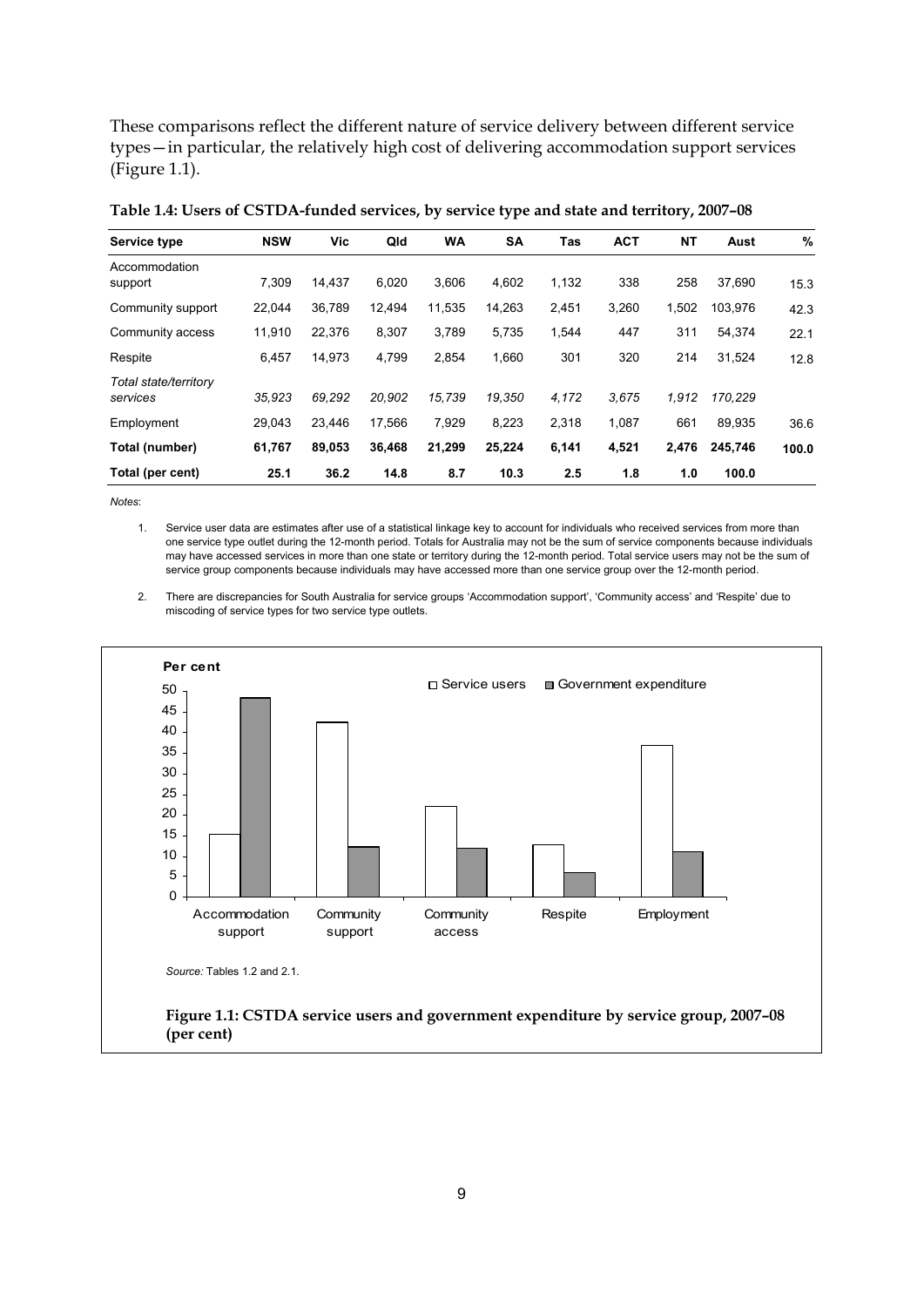# <span id="page-19-0"></span>**2 Service users**

This chapter outlines the characteristics of people who used CSTDA-funded services during the 2007–08 reference period, along with key trends over the 5 years to 2007–08.

In total, almost one quarter of a million people (245,746) used at least one CSTDA-funded service in 2007–08. This was an increase of 13,493 people (5.8%) on 2006–07 (232,253) and a 31% increase since 2003–04 (7% average annual growth).

Each of the five main service groups registered increases in the number of service users over the 5 years to 2007–08, ranging from around 14% for accommodation support and community access to 53% for respite. The increasing numbers of service users also represent increases relative to the CSTDA target group—people with substantially reduced capacity in the core activities of self-care, mobility and communication (see Table A2.1).

## <span id="page-19-1"></span>**2.1 State distribution and service type**

In 2007–08, Victoria accounted for the highest proportion (36%) of all CSTDA service users, followed by New South Wales (25%), Queensland (15%), South Australia (10%), Western Australia (9%), Tasmania (2.5%), Australian Capital Territory (1.8%) and the Northern Territory (2,476 people or 1%) (Table 1.4). A comparison of state distribution over the 5-year collection period shows little change, with the exception of Western Australia. In 2007–08, Western Australia reported 21,299 service users (9%), a fall from 22,896 service users (12%) in 2003–04.

A comparison of 2003–04 and 2007–08 for employment services shows some substantial increases in the number of service users, most notably in the Northern Territory (62%), Victoria (53%) and Queensland (50%). The number of service users in Tasmania and South Australia both rose 39%; similarly, New South Wales and Western Australia both rose by 28%, while ACT recorded the smallest increase in employment service users over the period at 21% (AIHW 2005).

Open employment services were the most commonly accessed employment service type in 2007–08, with 69,172 people or 28% of all service users accessing this service type [\(Table 2.1\)](#page-20-0). Case management, local coordination and development services (classified under community support) were the second most used service type, having been accessed by 49,210 service users (20%) in 2007–08. Learning and life skills development services (under community access) were used by 35,770 people or about 15% of all service users.

The relationship between the number of people who use specialist disability services and the population potentially needing these services is of considerable interest, as it highlights the level of access to, and take-up, of services. While there is no definitive measure of the population in need of CSTDA services, the term 'potential population' is used here to refer to the number of people in Australia who might have needed specialist disability services at a given point in time, in this case, the year 2007–08. Estimated potential population is derived by applying national age and sex-specific rates of severe or profound core activity limitation from the ABS Survey of Disability, Ageing and Carers (ABS 2004) to estimated resident population in the reference year. Potential population is used to calculate rates of service use by broad service group, expressed as the number of service users per 1,000 potential population (Table A2.1).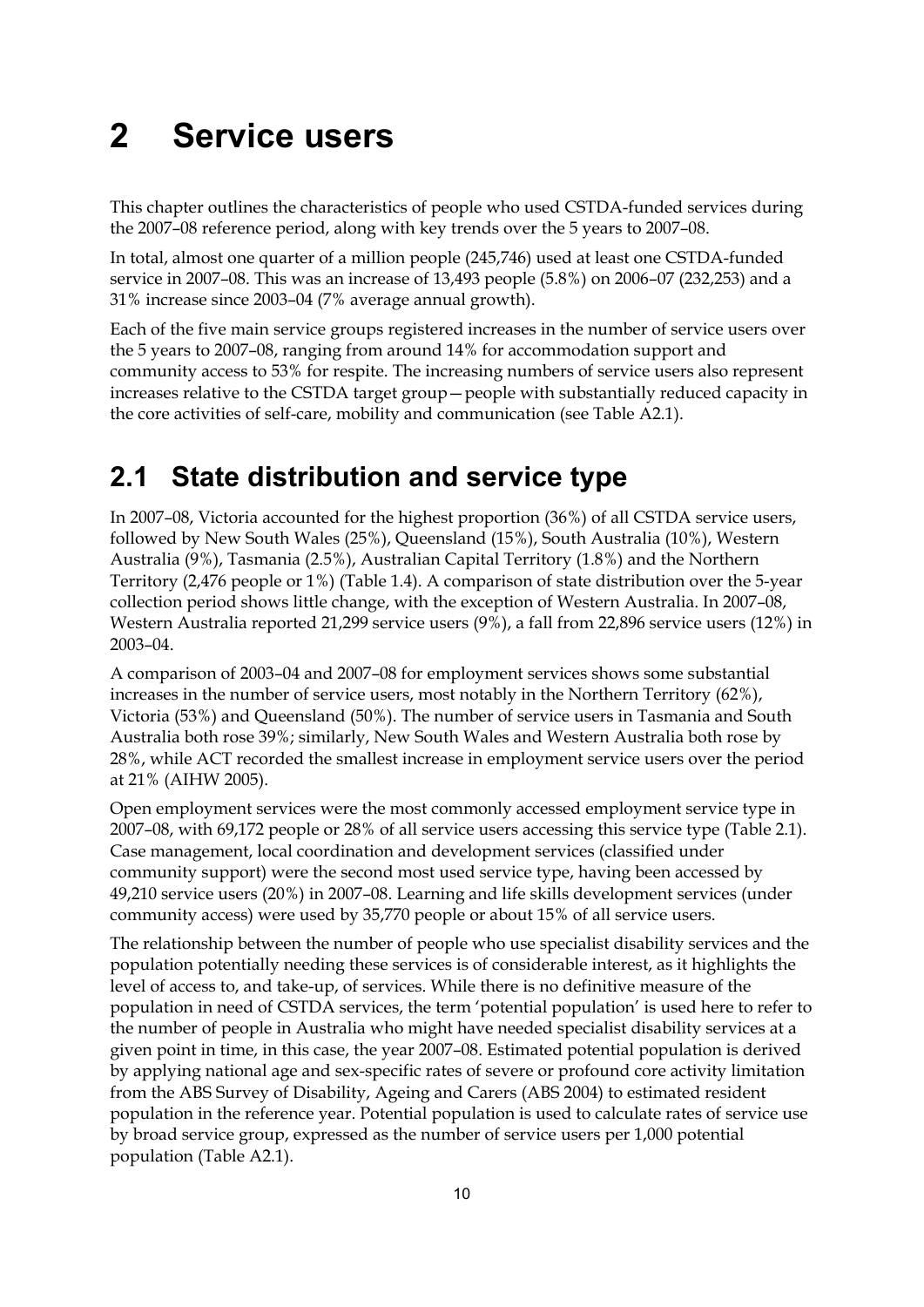| Service type                             | <b>NSW</b> | Vic    | Qld   | WA    | <b>SA</b> | Tas                      | <b>ACT</b> | ΝT                      | Total   |
|------------------------------------------|------------|--------|-------|-------|-----------|--------------------------|------------|-------------------------|---------|
| <b>Accommodation support</b>             |            |        |       |       |           |                          |            |                         |         |
| Large residentials/institutions          | 1,509      | 179    | 335   | 261   | 727       | 115                      |            |                         | 3,126   |
| Small residentials/institutions          | 93         | 101    | 534   | 138   | 26        | 20                       |            |                         | 912     |
| Hostels                                  | 77         | 174    |       | 56    | 14        | 89                       |            |                         | 410     |
| Group homes                              | 3,874      | 4,811  | 1,036 | 1,356 | 991       | 490                      | 211        | 154                     | 12,923  |
| Attendant care/personal care             | 335        | 354    | 566   | n.p.  | 793       | 199                      | n.p.       | 29                      | 2,280   |
| In-home accommodation support            | 1,487      | 8,774  | 3,883 | 1,941 | 2,307     | 184                      | 130        | 62                      | 18,762  |
| Alternative family placement             | 60         | 8      | 52    | 27    | 74        |                          |            | 25                      | 246     |
| Other accommodation                      | 81         | 503    | 90    | 77    | 5         | 100                      | n.p.       | n.p.                    | 859     |
| Total accommodation support              | 7,309      | 14,437 | 6,020 | 3,606 | 4,602     | 1,132                    | 338        | 258                     | 37,690  |
| Per cent of column total                 | 11.8       | 16.2   | 16.5  | 16.9  | 18.2      | 18.4                     | 7.5        | 10.4                    | 15.3    |
| <b>Community support</b>                 |            |        |       |       |           |                          |            |                         |         |
| Therapy support for individuals          | 2,288      | 9,438  | 2.141 | 4,341 | 2,006     | 267                      | 1.479      | 748                     | 22,689  |
| Early childhood intervention             | 6,234      | 10,331 | 1,992 | 1,280 | 951       |                          | 1,317      | 104                     | 22,140  |
| Behaviour/specialist intervention        | 978        | 2,124  | 1,141 | 1,251 | 489       | $\overline{\phantom{0}}$ | 108        | 91                      | 6,182   |
| Counselling<br>(individual/family/group) | 91         |        | 940   | 112   | 1,579     |                          | 11         | 187                     | 2,920   |
| Resource teams/regional teams            | 12,299     |        | 456   | 173   | 4,665     | 1,121                    |            | n.p.                    | 18,711  |
| Case management, local<br>coordination   |            |        |       |       |           |                          |            |                         |         |
| and development                          | 2,927      | 18,404 | 8,754 | 8,334 | 8,608     | 1,358                    | 530        | 377                     | 49,210  |
| Other community support                  | 1,164      | 357    | 601   | 1,343 | 1,047     |                          | 89         | 146                     | 4,747   |
|                                          |            |        | 12,49 | 11,53 | 14,26     |                          |            |                         |         |
| Total community support                  | 22,044     | 36,789 | 4     | 5     | 3         | 2,451                    | 3,260      | 1,502                   | 103,976 |
| Per cent of column total                 | 35.7       | 41.3   | 34.3  | 54.2  | 56.5      | 39.9                     | 72.1       | 60.7                    | 42.3    |
| <b>Community access</b>                  |            |        |       |       |           |                          |            |                         |         |
| Learning and life skills<br>development  | 7,931      | 14,164 | 6,822 | 1,930 | 4,185     | 283                      | 295        | 185                     | 35,770  |
| Recreation/holiday programs              | 1,805      | 810    | 1,655 | 2,160 | 2,206     | 330                      | 142        | 132                     | 9,237   |
| Other community access & day<br>programs | 2,860      | 7,661  | 643   | n.p.  | 175       | 1,040                    | 25         | 13                      | 12,418  |
| Total community access                   | 11,910     | 22,376 | 8,307 | 3,789 | 5,735     | 1,544                    | 447        | 311                     | 54.374  |
| Per cent of column total                 | 19.3       | 25.1   | 22.8  | 17.8  | 22.7      | 25.1                     | 9.9        | 12.6                    | 22.1    |
| <b>Respite</b>                           |            |        |       |       |           |                          |            |                         |         |
| Own home respite                         | 98         | 1,333  | 730   | 230   | 272       | 50                       | 9          | 21                      | 2,743   |
| Centre-based respite/respite<br>homes    | 3,143      | 5,075  | 2,519 | 1,211 | 823       | 236                      | 225        | 73                      | 13,288  |
| Host family/peer support respite         | 301        | 524    | 74    |       | 172       |                          | n.p.       | 16                      | 1,088   |
| Flexible/combination respite             | 3,737      | 9,281  | 2,460 | 1,680 | 376       | 32                       | 120        | 106                     | 17,777  |
| Other respite                            | 105        | 1,151  | 170   | 329   | 324       |                          |            | $\overline{\mathbf{4}}$ | 2,083   |
| <b>Total respite</b>                     | 6,457      | 14,973 | 4,799 | 2,854 | 1,660     | 301                      | 320        | 214                     | 31,524  |
| Per cent of column total                 | 10.5       | 16.8   | 13.2  | 13.4  | 6.6       | 4.9                      | 7.1        | 8.6                     | 12.8    |

<span id="page-20-0"></span>**Table 2.1: Users of CSTDA-funded services, service type by state and territory, 2007–08**

*(continued)*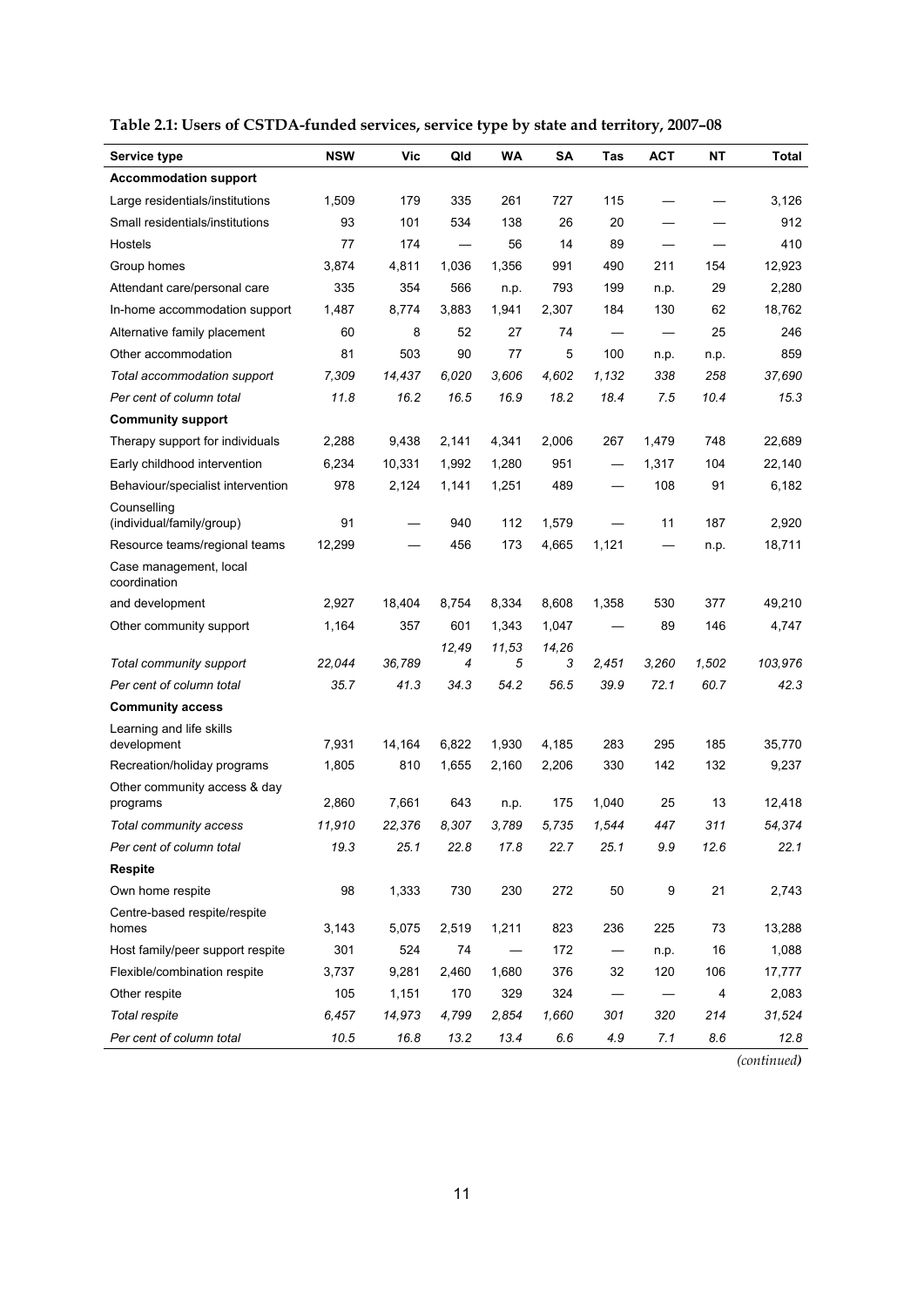| Service type                     | <b>NSW</b> | Vic    | Qld    | WA     | SΑ     | Tas   | <b>ACT</b> | NΤ    | <b>Total</b> |
|----------------------------------|------------|--------|--------|--------|--------|-------|------------|-------|--------------|
| <b>Employment</b>                |            |        |        |        |        |       |            |       |              |
| Open employment services         | 21.187     | 18.772 | 15,225 | 5,775  | 5.407  | 1.735 | 825        | 539   | 69,172       |
| Supported employment<br>services | 8.079      | 4.833  | 2,263  | 2.212  | 2.913  | 603   | 272        | 112   | 21,264       |
| Targeted support                 | 107        | 49     | 166    | 48     |        |       | n.p.       | 16    | 387          |
| Total employment                 | 29.043     | 23.446 | 17.566 | 7.929  | 8.223  | 2.318 | 1.087      | 661   | 89,935       |
| Per cent of column total         | 47.0       | 26.3   | 48.2   | 37.2   | 32.6   | 37.7  | 24.0       | 26.7  | 36.6         |
| Total                            | 61.767     | 89.053 | 36,468 | 21.299 | 25.224 | 6,141 | 4,521      | 2.476 | 245,746      |

**Table 2.1 (continued): Users of CSTDA-funded services, service type by state and territory, 2007–08**

*Notes:* 

1. Service user data are estimates after use of a statistical linkage key to account for individuals who received services from more than one service type outlet during the 12-month period. Totals for Australia may not be the sum of service components because individuals may have accessed services in more than one state or territory during the 12-month period. Service group totals may not be the sum of service components because individuals may have accessed more than one service type outlet from a service group over the 12-month period. Grand totals may not be the sum of the service group components because individuals may have accessed more than one service group over the 12-month period.

2. There are discrepancies for South Australia for service types 'Attendant care/personal care', 'Learning and life skills development', 'Other community access' and 'Own home respite' due to miscoding of service types for two service type outlets.

In 2007–08, employment services showed the highest usage rate at 212 service users per 1,000 potential population, continuing a trend over 5 years of the CSTDA (Figure 2.1). It should be noted that the definition of potential population does not align as well with the service user profile of employment services (with markedly lower representation of people profound or severe core activity limitation) as with other service groups. This makes the usage rate seem higher when in fact employment, particularly open employment, services target a broader disability population (see Table 3.9).

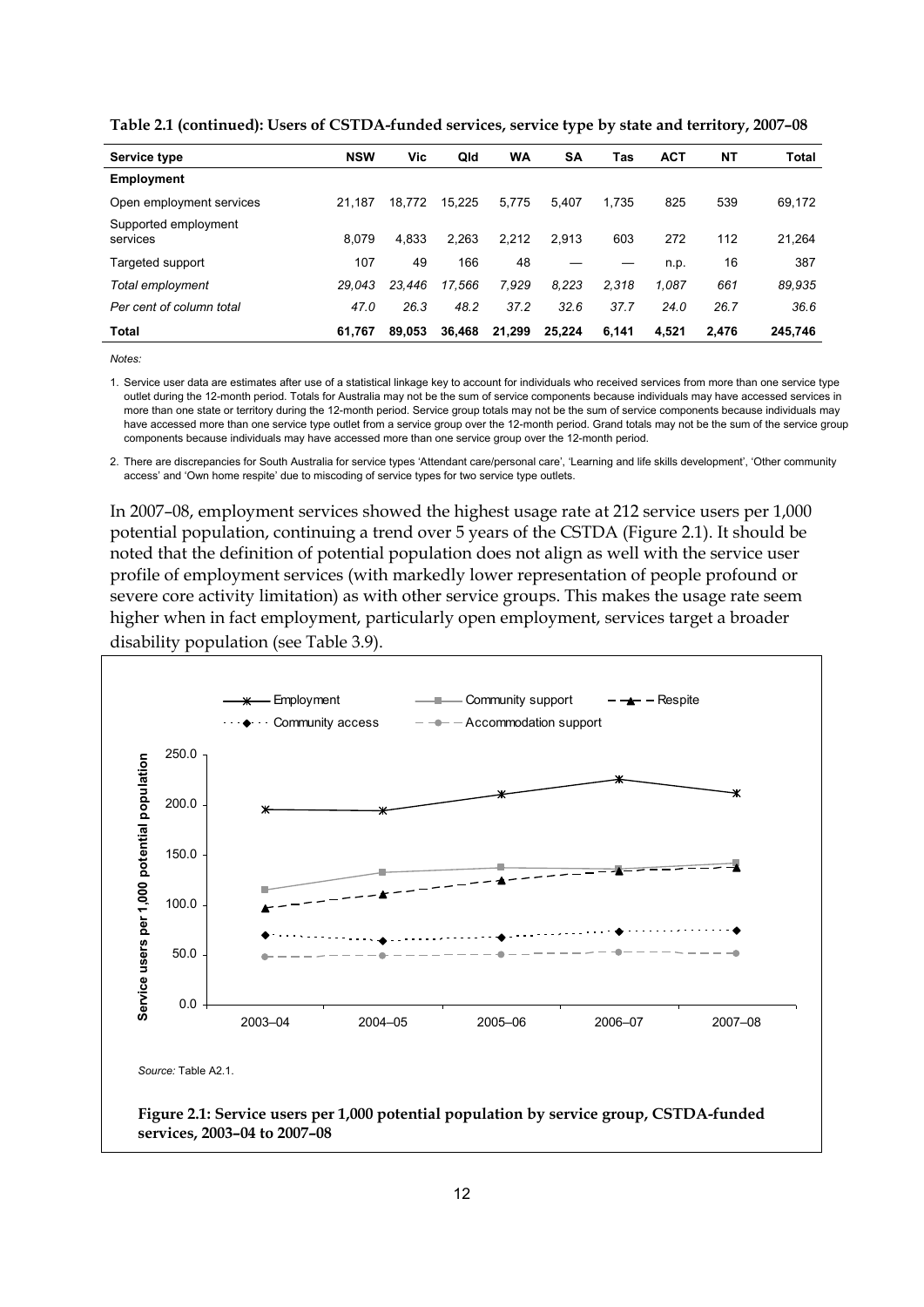Community support (142 per 1,000) and respite (137 per 1,000) followed with the second and third highest usage rates. Respite services also showed the highest growth in service users since 2003–04. Community access (74 per 1,000) and accommodation support (51 per 1,000) reported lower rates of use. Use of these services was fairly stable over the period 2003–04 to 2007–08.

#### **Agency sector and service provision**

Both government and non-government providers deliver CSTDA-funded services. In 2007–08, almost three-quarters (74%) of state/territory service users, or 126,406 people, accessed non-government providers. This represented an increase in the number of service users since 2003–04, but a slight decrease in proportion (AIHW 2005, 2008a). In 2007–08, 72,222 state/territory service users (42%) accessed government providers. Non-government agencies most commonly provided accommodation support, community access and respite, whereas community support services were more equally accessed from both government and non-government agencies (Table 2.2). Of the 89,935 service users who accessed employment services, almost all accessed these services through non-government agencies (Table 2.3).

| Service group                | <b>NSW</b> | Vic    | Qld    | <b>WA</b> | <b>SA</b> | <b>Tas</b> | <b>ACT</b> | <b>NT</b> | <b>Total</b> | %     |
|------------------------------|------------|--------|--------|-----------|-----------|------------|------------|-----------|--------------|-------|
| <b>Accommodation support</b> |            |        |        |           |           |            |            |           |              |       |
| Government                   | 2,890      | 3,836  | 759    | 1,845     | 853       | 154        | 167        | 60        | 10,564       | 28.0  |
| Non-government               | 4,461      | 11,058 | 5,271  | 1,887     | 3,771     | 1,057      | 176        | 224       | 27,894       | 74.0  |
| Not stated                   |            |        |        |           |           |            |            |           |              |       |
| <b>Total</b>                 | 7,309      | 14,437 | 6,020  | 3,606     | 4,602     | 1,132      | 338        | 258       | 37,690       | 100.0 |
| <b>Community support</b>     |            |        |        |           |           |            |            |           |              |       |
| Government                   | 12,942     | 14,547 | 8,885  | 9,332     | 10,734    | 1,140      | 3,029      | 941       | 61,365       | 59.0  |
| Non-government               | 11,178     | 25,783 | 4,723  | 4,383     | 4,887     | 1,402      | 359        | 609       | 53,248       | 51.2  |
| Not stated                   |            |        |        |           |           |            |            |           |              |       |
| <b>Total</b>                 | 22,044     | 36,789 | 12,494 | 11,535    | 14,263    | 2,451      | 3,260      | 1,502     | 103,976      | 100.0 |
| <b>Community access</b>      |            |        |        |           |           |            |            |           |              |       |
| Government                   | 2,561      | 2,131  | 512    | 672       | 366       | 183        | 78         | 0         | 6,503        | 11.9  |
| Non-government               | 9,593      | 21,316 | 7,933  | 3,227     | 5,434     | 1,415      | 419        | 311       | 49,611       | 91.2  |
| Not stated                   | 12         |        |        |           |           |            |            |           | 12           |       |
| <b>Total</b>                 | 11,910     | 22,376 | 8,307  | 3,789     | 5,735     | 1,544      | 447        | 311       | 54,374       | 100.0 |
| <b>Respite</b>               |            |        |        |           |           |            |            |           |              |       |
| Government                   | 2,456      | 2,451  | 536    | 979       | 62        | 219        | 184        | 16        | 6,894        | 21.8  |
| Non-government               | 4,695      | 13,437 | 4,441  | 2,170     | 1,602     | 91         | 162        | 206       | 26,770       | 84.9  |
| Not stated                   | 14         |        |        |           |           |            |            |           | 14           |       |
| <b>Total</b>                 | 6,457      | 14,973 | 4,799  | 2,854     | 1,660     | 301        | 320        | 214       | 31,524       | 100.0 |

**Table 2.2: Users of CSTDA-funded services, agency sector by state and territory and by service group, 2007–08** 

*(continued)*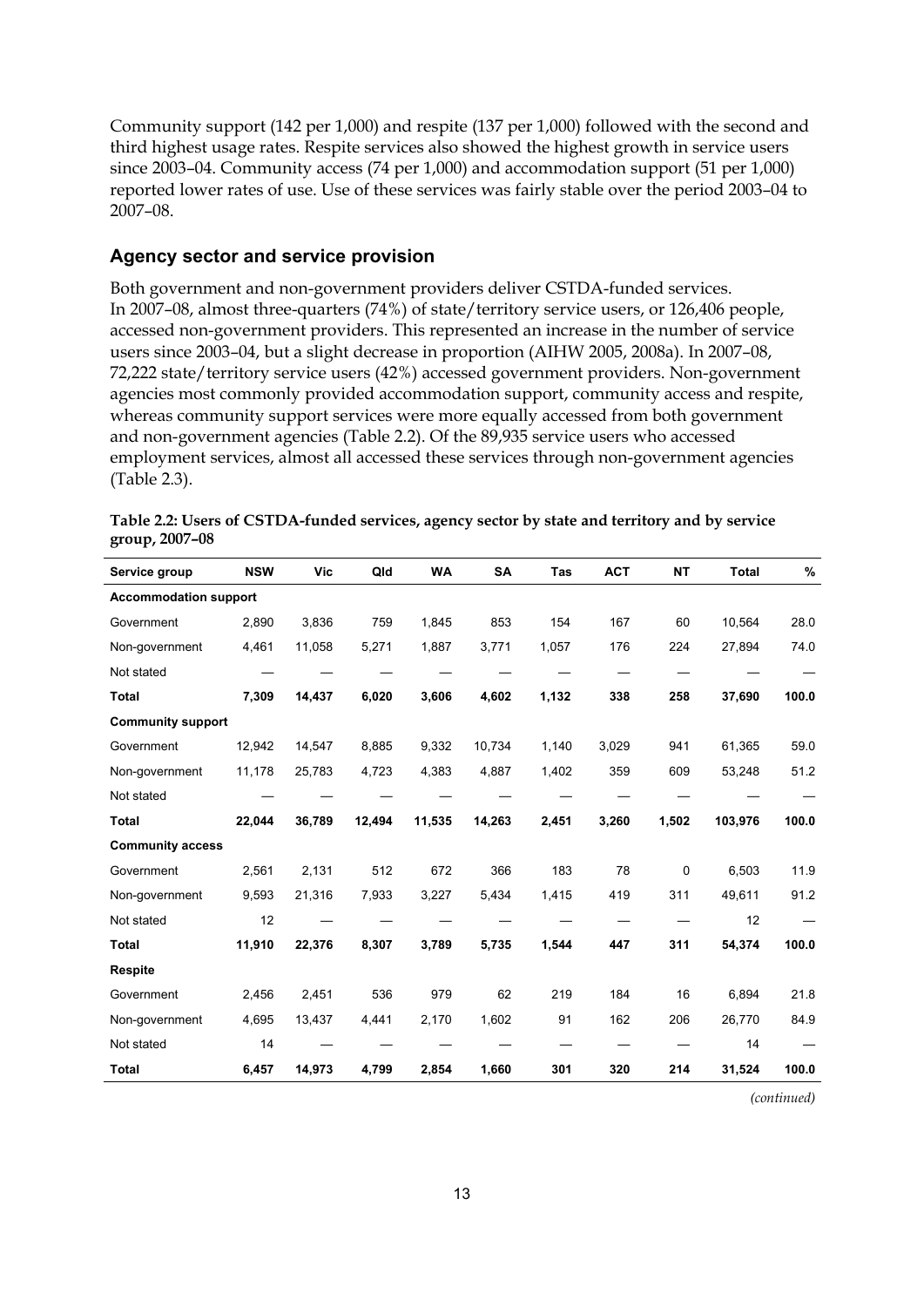**Table 2.2 (continued): Users of CSTDA-funded services, agency sector by state and territory and by service group, 2007–08** 

| Service group                       | <b>NSW</b> | Vic    | Qld    | WA     | SΑ     | Tas   | <b>ACT</b> | NT    | Total   | %     |  |
|-------------------------------------|------------|--------|--------|--------|--------|-------|------------|-------|---------|-------|--|
| Total state/territory service users |            |        |        |        |        |       |            |       |         |       |  |
| Government                          | 15.660     | 20.423 | 9.223  | 10.466 | 11.197 | 1.321 | 3.177      | 988   | 72.222  | 42.4  |  |
| Non-government                      | 25.716     | 58.095 | 16.213 | 9.515  | 11.708 | 3.477 | 900        | 1.148 | 126.406 | 74.3  |  |
| Not stated                          | 23         |        |        |        |        |       |            |       | 23      |       |  |
| Total                               | 35.923     | 69.292 | 20.902 | 15.739 | 19.350 | 4.172 | 3.675      | 1.912 | 170.229 | 100.0 |  |

*Note:* There are discrepancies for South Australia for service groups 'Accommodation support', 'Community access' and 'Respite' due to miscoding of service types for two service type outlets.

**Table 2.3: Users of CSTDA-funded employment services, agency sector by state and territory, 2007–08** 

|                    | <b>NSW</b> | Vic    | Qld    | WA    | <b>SA</b> | Tas   | <b>ACT</b> | NΤ  | Australia | %     |
|--------------------|------------|--------|--------|-------|-----------|-------|------------|-----|-----------|-------|
| Government         |            |        | 109    |       |           |       |            |     | 110       |       |
| Non-<br>government | 29.043     | 23.446 | 17,462 | 7,928 | 8,223     | 2,318 | 1,087      | 661 | 89.831    | 99.9  |
| <b>Total</b>       | 29.043     | 23,446 | 17,566 | 7,929 | 8,223     | 2,318 | 1,087      | 661 | 89.935    | 100.0 |
|                    |            |        |        |       |           |       |            |     |           |       |

## <span id="page-23-0"></span>**2.2 Age, sex and disability**

The median age of service users in 2007–08 was 32.6 years: 29.7 years for males and 36.5 years for females (Table A2.2). The difference between male and female median ages has increased, from 4.5 years in 2003–04 to 6.8 years in 2007–08.

Service users aged 25–44 years and 45–64 years represented the largest proportions of service users in 2007–08 (31% and 25% respectively; Table 2.4). At these ages, intellectual, physical and psychiatric disabilities were the most common primary disability. Children and young people aged up to 24 years accounted for a further 38.4% of service users (Table 2.4). Analysis of age groups reveals a year-on-year rise in the number and proportion of service users aged 45–64 years [\(Figure 2.2](#page-24-0)). In 2003-04, some 20% of service users were aged 45–64 years, which grew to around 25% in 2007–08. In contrast, all other age groups (less than 65 years) have either decreased (as a proportion) or showed minor year-on-year fluctuations.

In 2007–08, service users were more likely to be male than female (Table 2.4). Notable differences between the sexes in relation to primary disability include: males were more likely to report autism (8.2% compared to 2.6%) and females were more likely to report neurological disability (7.0% compared to 4.0%). Similar patterns were seen in 2006–07.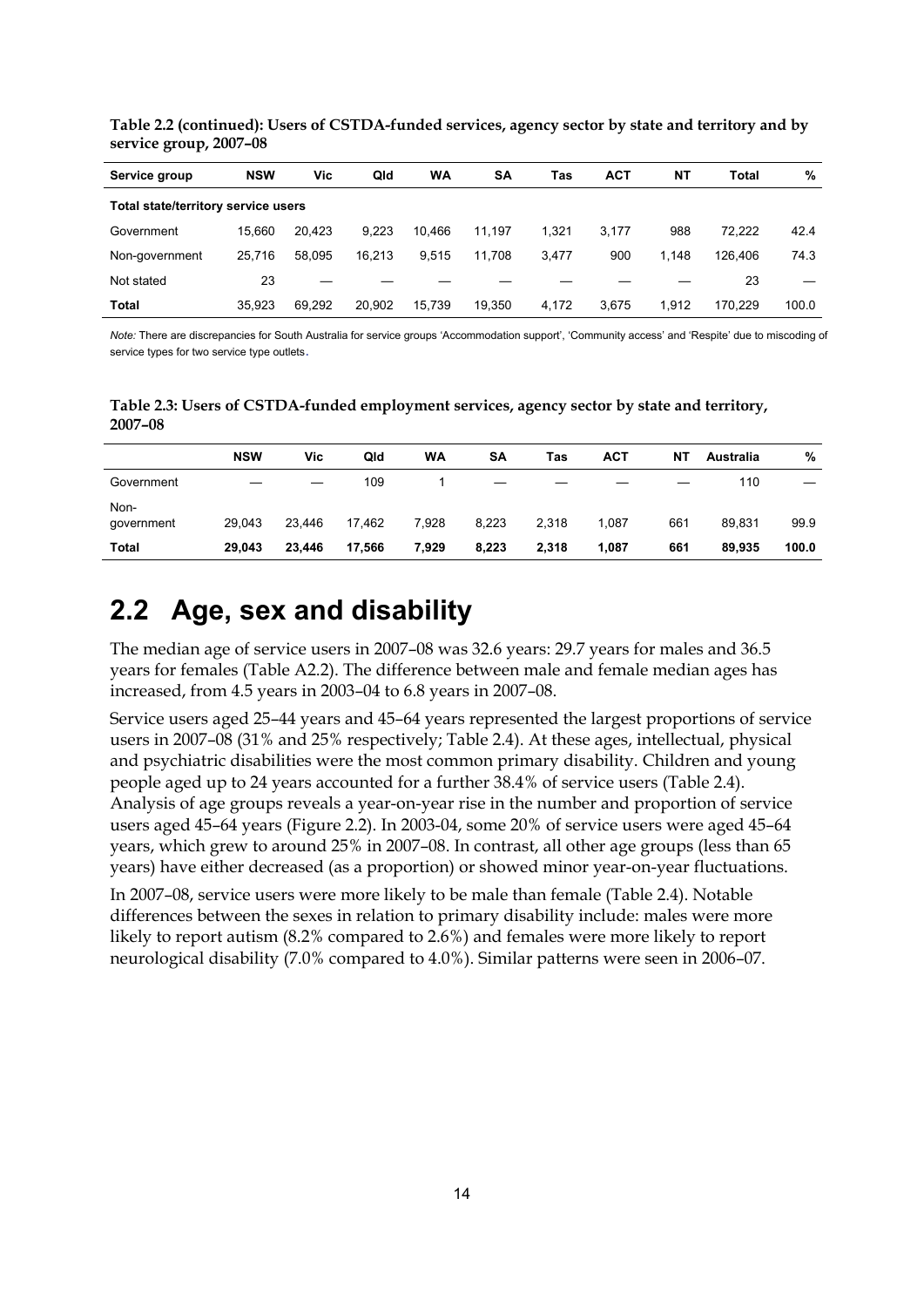

<span id="page-24-0"></span>Service users were asked to report their main disability as well as any other types of disability that caused them difficulty. These are referred to respectively as 'primary' and 'other significant' disability groups. While only one primary disability is recorded, the ability to report multiple other significant disabilities facilitates a broader understanding of the diverse needs and circumstances of service users.

The most commonly reported disability for the five year collection period has been intellectual disability, with 32% or 77,320 service users in 2007–08 reporting intellectual disability as their primary disability (Table 2.4).

In 2007–08, around 2 in 5 service users identified at least one other significant disability (Table 2.5). More than half of service users who reported intellectual disability (54%), acquired brain injury (59%) or being deafblind (57%) as their primary disability also reported other significant disability. This shows an increase on 2003–04 (49%, 54% and 41%respectively) (AIHW 2005). Based on data for 2007–08, people who identified acquired brain injury or being deafblind as their primary disability were also the most likely to experience other significant disability, with an average of more than two disability types per service user. Of service users who reported autism or neurological disability as their primary condition, nearly half (49% and 47% respectively) also reported other significant disability.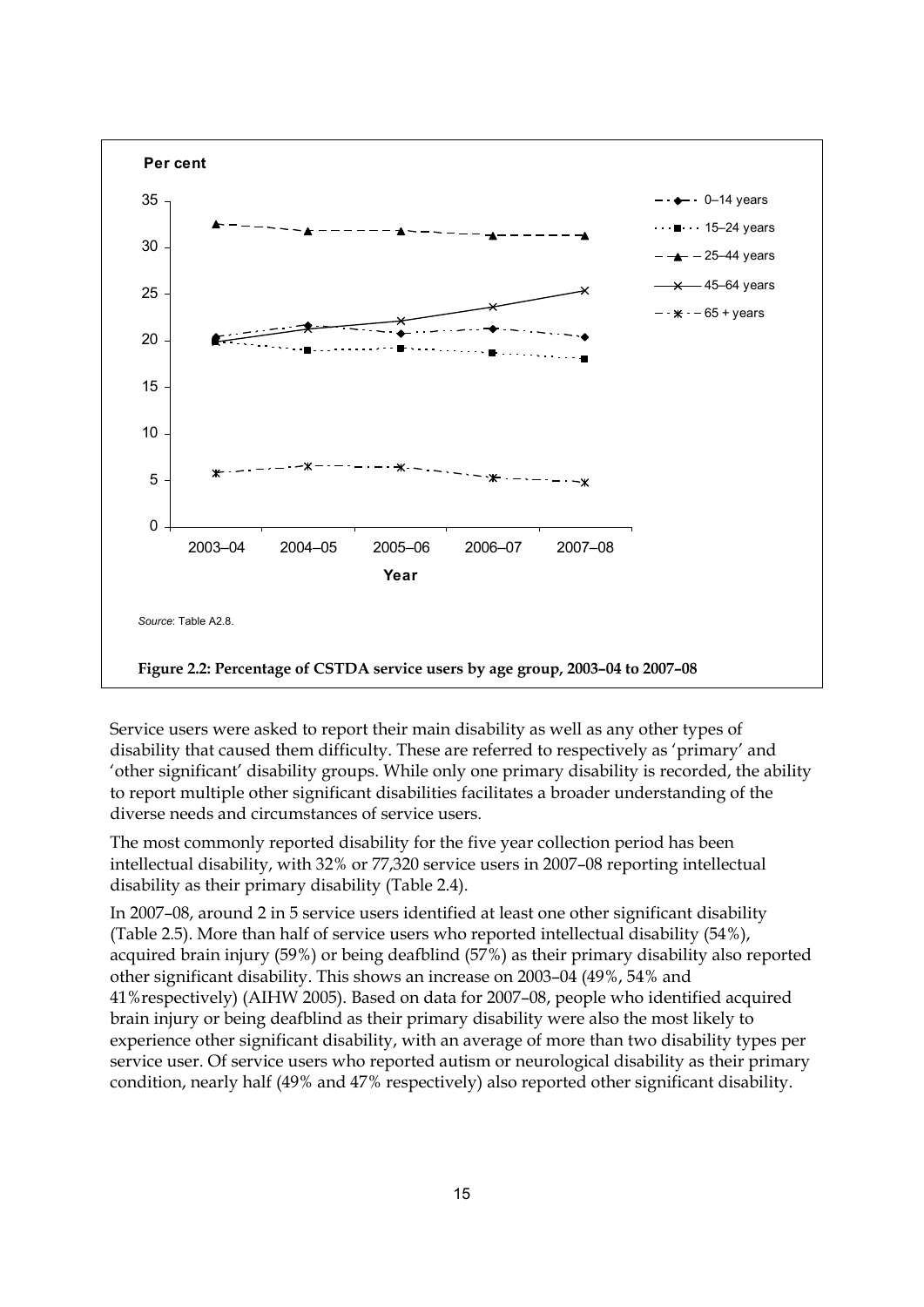|                           |         |          |           | Total             |           |        |                |         |       |
|---------------------------|---------|----------|-----------|-------------------|-----------|--------|----------------|---------|-------|
|                           |         |          |           | Age group (years) |           |        | <b>Not</b>     |         |       |
| <b>Primary disability</b> | $0 - 4$ | $5 - 14$ | $15 - 24$ | $25 - 44$         | $45 - 64$ | $65 +$ | stated         | No.     | %     |
| <b>Males</b>              |         |          |           |                   |           |        |                |         |       |
| Intellectual              | 413     | 6,622    | 11,828    | 16,157            | 9,197     | 888    | 24             | 45,129  | 31.1  |
| Specific learning/ADD     | 89      | 536      | 3,327     | 1,314             | 295       | 6      | $\mathbf{1}$   | 5,568   | 3.8   |
| Autism                    | 1,377   | 5,483    | 3,669     | 1,226             | 172       | 8      | 9              | 11,944  | 8.2   |
| Physical                  | 721     | 2,260    | 2,461     | 5,924             | 8,626     | 825    | 10             | 20,827  | 14.3  |
| Acquired brain injury     | 50      | 278      | 621       | 2,657             | 2,806     | 537    | 6              | 6,955   | 4.8   |
| Neurological              | 261     | 704      | 733       | 1,670             | 1,963     | 521    | 6              | 5,858   | 4.0   |
| Deafblind                 | 26      | 43       | 43        | 61                | 64        | 36     | 1              | 274     | 0.2   |
| Vision                    | 142     | 311      | 398       | 839               | 1,037     | 843    |                | 3,570   | 2.5   |
| Hearing                   | 313     | 286      | 513       | 807               | 734       | 362    |                | 3,015   | 2.1   |
| Speech                    | 811     | 1,080    | 154       | 82                | 62        | 17     |                | 2,206   | 1.5   |
| Psychiatric               | 18      | 73       | 2,495     | 12,366            | 6,914     | 749    | 7              | 22,622  | 15.6  |
| Developmental delay       | 3,710   | 929      |           |                   |           |        | 1              | 4,640   | 3.2   |
| Not stated/not collected  | 3,258   | 3,942    | 1,424     | 1,622             | 1,666     | 628    | 35             | 12,575  | 8.7   |
| <b>Total males</b>        | 11,189  | 22,547   | 27,666    | 44,725            | 33,536    | 5,420  | 100            | 145,183 | 100.0 |
| % total males             | 7.7     | 15.5     | 19.1      | 30.8              | 23.1      | 3.7    | 0.1            | 100.0   |       |
| <b>Females</b>            |         |          |           |                   |           |        |                |         |       |
| Intellectual              | 306     | 3,898    | 7,994     | 12,013            | 7,125     | 809    | 23             | 32,168  | 32.1  |
| Specific learning/ADD     | 31      | 201      | 1,359     | 636               | 166       |        |                | 2,393   | 2.4   |
| Autism                    | 310     | 1,118    | 782       | 317               | 59        | 6      |                | 2,592   | 2.6   |
| Physical                  | 565     | 1,687    | 1,826     | 4,085             | 6,659     | 711    | 15             | 15,548  | 15.5  |
| Acquired brain injury     | 31      | 148      | 274       | 1,011             | 1,265     | 260    | $\overline{4}$ | 2,993   | 3.0   |
| Neurological              | 173     | 587      | 612       | 2,142             | 2,857     | 644    | 3              | 7,018   | 7.0   |
| Deafblind                 | 10      | 43       | 24        | 77                | 55        | 46     |                | 255     | 0.3   |
| Vision                    | 91      | 232      | 352       | 721               | 987       | 1,554  | 3              | 3,940   | 3.9   |
| Hearing                   | 192     | 233      | 411       | 807               | 700       | 417    |                | 2,760   | 2.8   |
| Speech                    | 290     | 430      | 48        | 36                | 27        | 6      |                | 837     | 0.8   |
| Psychiatric               | 21      | 48       | 1,818     | 8,077             | 6,494     | 913    | 6              | 17,377  | 17.3  |
| Developmental delay       | 1,978   | 386      |           |                   |           |        |                | 2,364   | 2.4   |
| Not stated/not collected  | 1,506   | 1,686    | 1,088     | 2,044             | 2,543     | 1,041  | 27             | 9,935   | 9.9   |
| <b>Total females</b>      | 5,504   | 10,697   | 16,588    | 31,966            | 28,937    | 6,407  | 81             | 100,180 | 100.0 |
| % total females           | 5.5     | 10.7     | 16.6      | 31.9              | 28.9      | 6.4    | 0.1            | 100.0   |       |

**Table 2.4: Users of CSTDA-funded services, sex and primary disability group by age group, 2007–08** 

 *(continued)*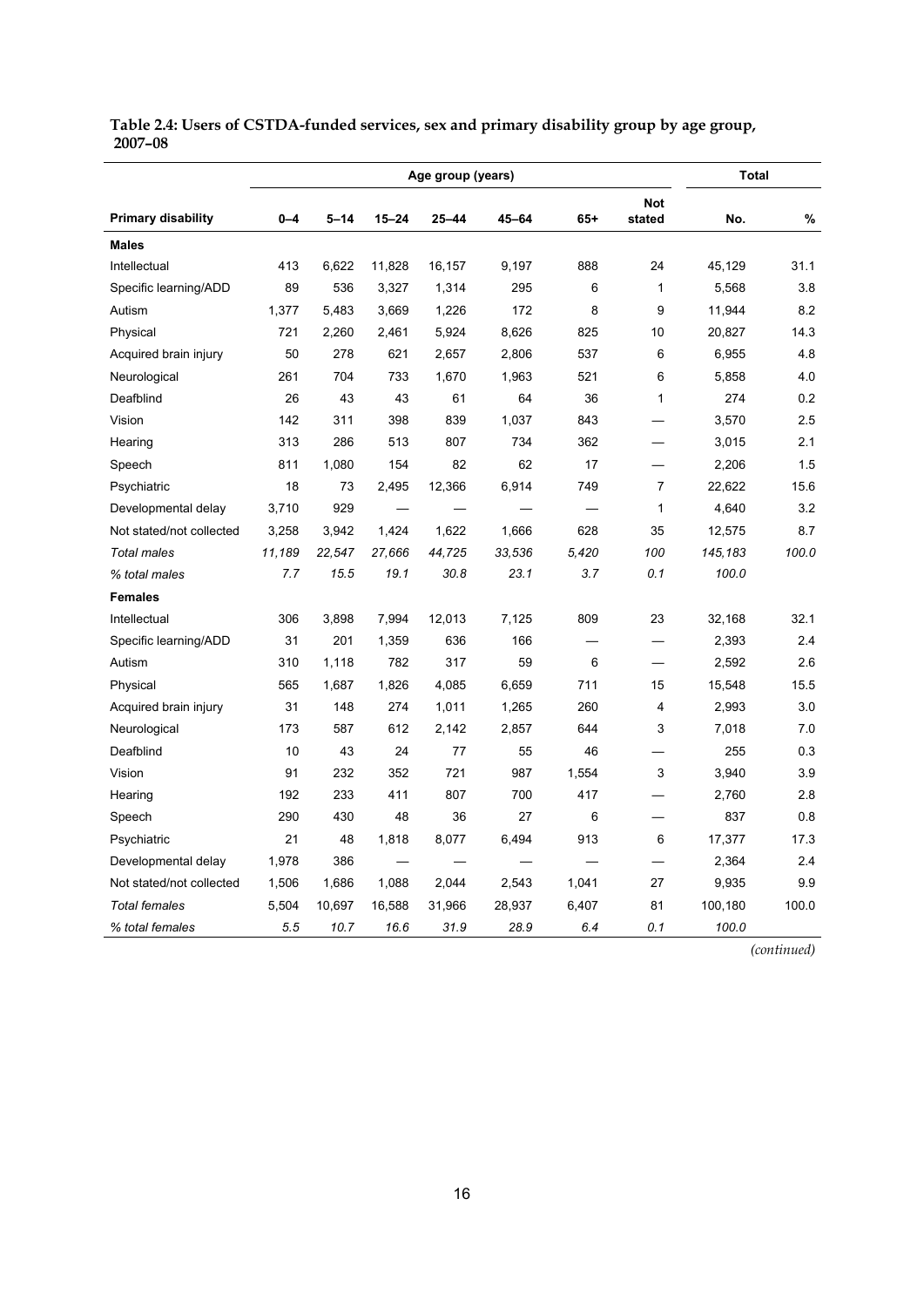#### **Table 2.4 (continued): Users of CSTDA-funded services, sex and primary disability group by age group, 2007–08**

|                            |         |          |           | Age group (years) |           |        |                      | <b>Total</b> |       |
|----------------------------|---------|----------|-----------|-------------------|-----------|--------|----------------------|--------------|-------|
| <b>Primary disability</b>  | $0 - 4$ | $5 - 14$ | $15 - 24$ | $25 - 44$         | $45 - 64$ | $65+$  | <b>Not</b><br>stated | No.          | $\%$  |
| All service users          |         |          |           |                   |           |        |                      |              |       |
| Intellectual               | 722     | 10,524   | 19,826    | 28,176            | 16,326    | 1,697  | 49                   | 77,320       | 31.5  |
| Specific learning/ADD      | 120     | 737      | 4,686     | 1,950             | 461       | 6      | 1                    | 7,961        | 3.2   |
| Autism                     | 1,690   | 6,609    | 4,451     | 1,543             | 231       | 14     | 9                    | 14,547       | 5.9   |
| Physical                   | 1,286   | 3,949    | 4,287     | 10,010            | 15,288    | 1,537  | 25                   | 36,382       | 14.8  |
| Acquired brain injury      | 81      | 426      | 898       | 3.668             | 4,077     | 797    | 10                   | 9,957        | 4.1   |
| Neurological               | 437     | 1.291    | 1.346     | 3.817             | 4,823     | 1.166  | 9                    | 12.889       | 5.2   |
| Deafblind                  | 36      | 86       | 67        | 138               | 119       | 82     | 1                    | 529          | 0.2   |
| Vision                     | 233     | 543      | 750       | 1,561             | 2,025     | 2,401  | 3                    | 7,516        | 3.1   |
| Hearing                    | 506     | 519      | 931       | 1,621             | 1,435     | 781    |                      | 5,793        | 2.4   |
| Speech                     | 1,101   | 1,510    | 202       | 118               | 89        | 23     |                      | 3,043        | 1.2   |
| Psychiatric                | 41      | 121      | 4,315     | 20,455            | 13,423    | 1,662  | 14                   | 40,031       | 16.3  |
| Developmental delay        | 5,691   | 1,315    |           |                   |           |        | 1                    | 7,007        | 2.9   |
| Not stated/not collected   | 4.819   | 5.707    | 2.533     | 3.718             | 4.239     | 1.679  | 76                   | 22.771       | 9.3   |
| <b>Total service users</b> | 16,763  | 33,337   | 44,292    | 76,775            | 62,536    | 11,845 | 198                  | 245,746      | 100.0 |
| % of total users           | 6.8     | 13.6     | 18.0      | 31.2              | 25.4      | 4.8    | 0.0                  |              | 100.0 |

*Notes:* 

1. Service user data are estimates after use of a statistical linkage key to account for individuals who received services from more than one service type outlet during the 12-month period. Service user data were not collected for all CSTDA service types (see Appendix 6).

2. 'All service users' includes 383 service users whose sex was not stated.

3. Service users with missing age who responded 'child aged under 5 years (not applicable)' to the *communication method* data item were included in the 0–4 years age group.

4. 'Not stated/not collected' includes both service users accessing only 3.02 services (Recreation/holiday programs) for whom primary disability data were not collected (see Appendix 6) and other service users with no response. Refer to Table A1.1 for a breakdown of these two categories.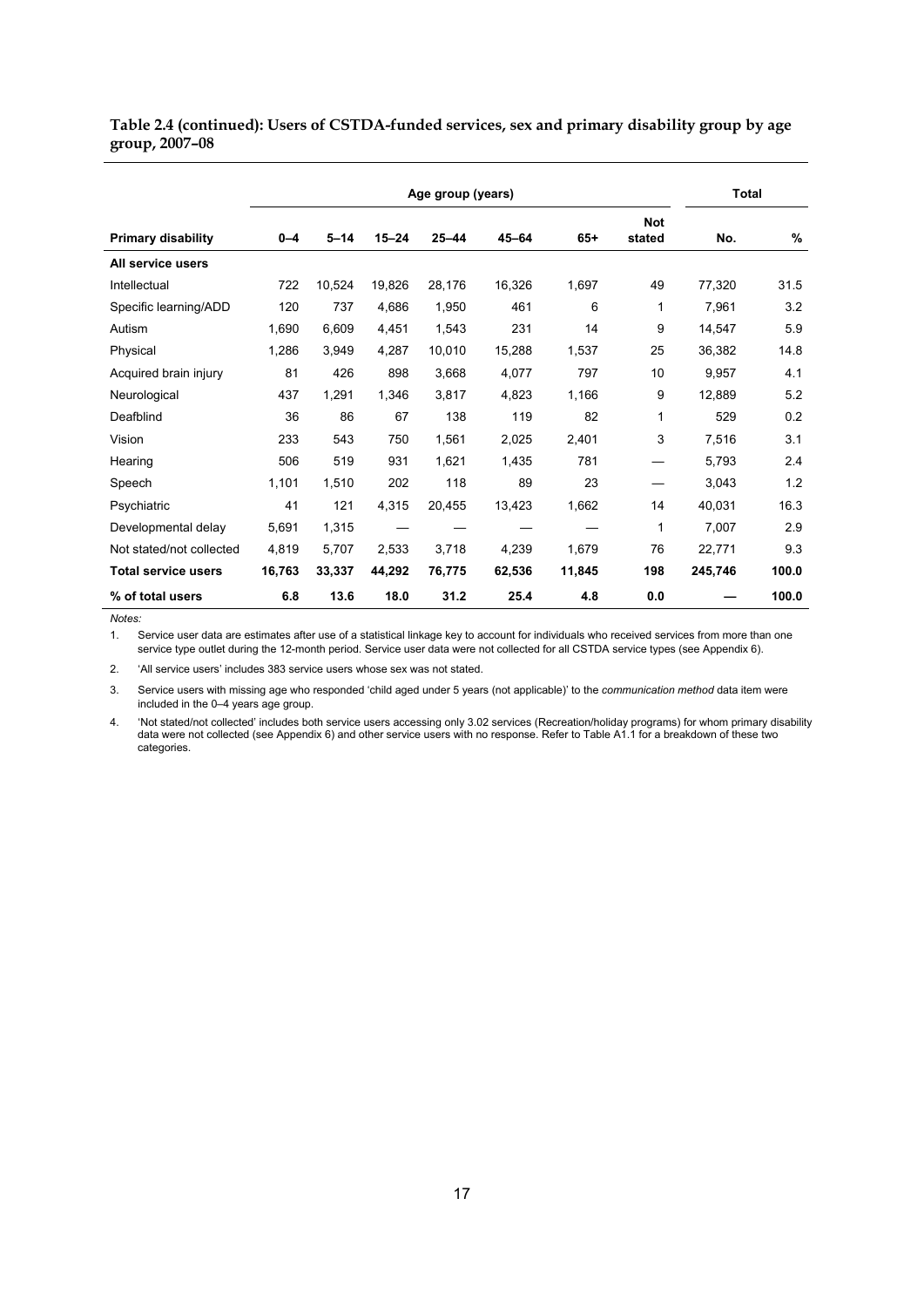| Primary                | <b>With other</b><br>significant disability<br>groups |      | <b>Without other</b><br>significant disability<br>groups |      | <b>Total</b> |       | Average<br>number<br>οf<br>disability<br>groups |  |
|------------------------|-------------------------------------------------------|------|----------------------------------------------------------|------|--------------|-------|-------------------------------------------------|--|
| disability             | No.                                                   | %    | No.                                                      | %    | No.          | %     | recorded                                        |  |
| Intellectual           | 41,480                                                | 53.6 | 35,840                                                   | 46.4 | 77,320       | 100.0 | 2.0                                             |  |
| Specific               |                                                       |      |                                                          |      |              |       |                                                 |  |
| learning               | 2,909                                                 | 36.5 | 5,052                                                    | 63.5 | 7,961        | 100.0 | 1.5                                             |  |
| Autism                 | 7,100                                                 | 48.8 | 7,447                                                    | 51.2 | 14,547       | 100.0 | 1.8                                             |  |
| Physical               | 15,414                                                | 42.4 | 20,968                                                   | 57.6 | 36,382       | 100.0 | 1.7                                             |  |
| ABI                    | 5,822                                                 | 58.5 | 4,135                                                    | 41.5 | 9,957        | 100.0 | 2.1                                             |  |
| Neurological           | 6,066                                                 | 47.1 | 6,823                                                    | 52.9 | 12,889       | 100.0 | 1.8                                             |  |
| Deafblind              | 299                                                   | 56.5 | 230                                                      | 43.5 | 529          | 100.0 | 2.2                                             |  |
| Vision                 | 3,020                                                 | 40.2 | 4,496                                                    | 59.8 | 7,516        | 100.0 | 1.6                                             |  |
| Hearing                | 1,571                                                 | 27.1 | 4,222                                                    | 72.9 | 5,793        | 100.0 | 1.4                                             |  |
| Speech                 | 571                                                   | 18.8 | 2,472                                                    | 81.2 | 3,043        | 100.0 | 1.2                                             |  |
| Psychiatric            | 8,445                                                 | 21.1 | 31,586                                                   | 78.9 | 40,031       | 100.0 | 1.3                                             |  |
| Developmental<br>delay | 1,956                                                 | 27.9 | 5,051                                                    | 72.1 | 7,007        | 100.0 | 1.4                                             |  |
| Total <sup>(a)</sup>   | 94,653                                                | 42.5 | 128,322                                                  | 57.5 | 222,975      | 100.0 | 1.7                                             |  |

**Table 2.5: Users of CSTDA-funded services, primary disability with or without other significant disability, 2007–08** 

(a) Excludes 22,771 service users with primary disability not stated.

[Figure 2.3](#page-28-1) is a visual account of the four main disability groups, similar to those used in the Survey of Disability Ageing and Carers (ABS 2004). In 2007–08, specific learning disorder, neurological, deafblind, vision, hearing and speech disabilities were more likely to be reported as an additional significant disability than a primary disability (see Table A2.7).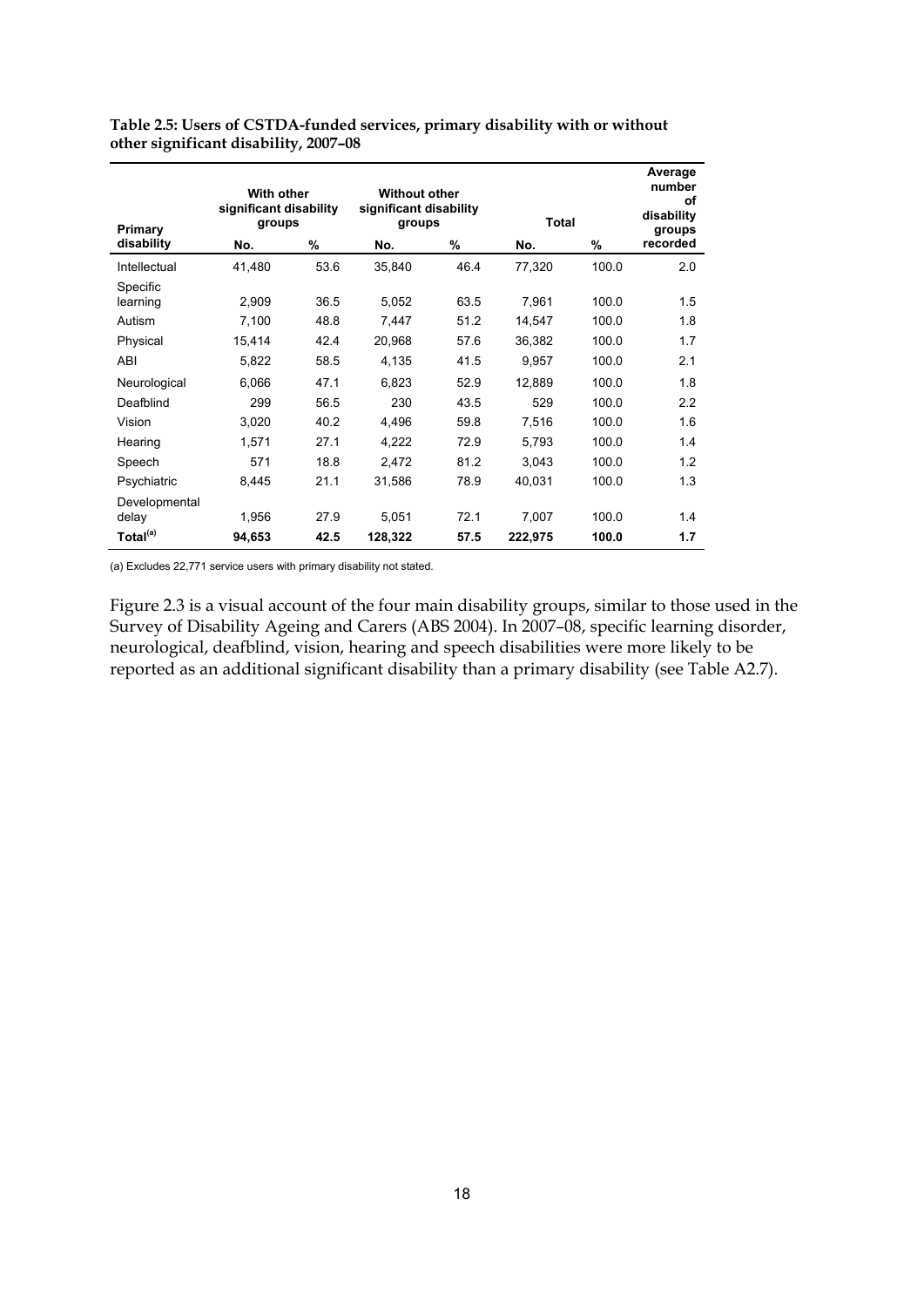

# <span id="page-28-1"></span><span id="page-28-0"></span>**2.3 Country of birth**

Information on country of birth provides an indication of sociocultural diversity of people using disability services. Each year, people born in Australia account for around 4 in 5 CSTDA service users (Table 2.6). The proportion of people born outside Australia has increased from 7.6% in 2003–04 to 11% in 2007–08. This result may be linked to a decline in the 'not stated' rate from 9.4%in 2003–04 to 5.9%in 2007–08. Some of the largest increases over the five-year period were for people born in China, Lebanon and Viet Nam.

CSTDA service users were less likely than the total Australian population to have been born outside Australia (11% of service users compared with 22% of the population in the 2006 Census of Population and Housing, ABS 2006). There were also some differences in the most common countries of birth for CSTDA service users and the total Australian population—for example, India, Scotland and the Philippines were in the 10 most common countries of birth in the 2006 Census, but were less common among CSTDA service users. The so-called 'healthy migrant effect', in part due to the health screening of potential migrants, may contribute to this pattern.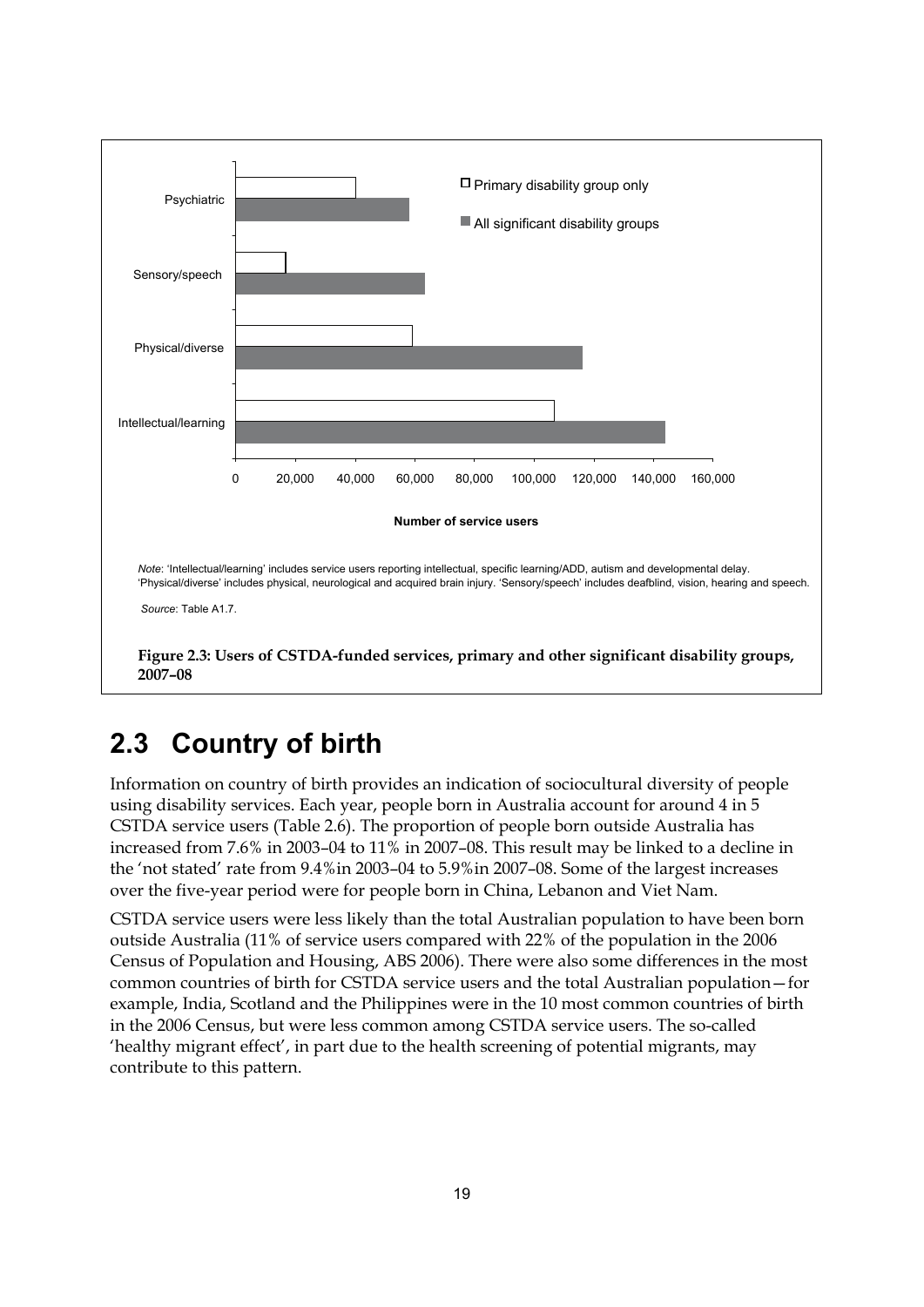| <b>Country of</b><br>birth | 2003-04 | 2004-05 | 2005-06 | 2006-07 | 2007-08 | 2007-08<br>(%) | <b>Australia</b><br>2006<br>Census (%) |
|----------------------------|---------|---------|---------|---------|---------|----------------|----------------------------------------|
| Australia                  | 156,181 | 159,724 | 171,143 | 193,444 | 203,399 | 82.8           | 70.9                                   |
| Outside Australia          | 14,247  | 15,938  | 17,642  | 23,844  | 27,802  | 11.3           | 22.2                                   |
| England                    | 2,824   | 3,144   | 2,492   | 4,439   | 5,134   | 2.1            | 4.3                                    |
| New Zealand                | 1,476   | 1,588   | 2,039   | 2,316   | 2,708   | 1.1            | 2.0                                    |
| Viet Nam                   | 756     | 833     | 868     | 1,332   | 1,881   | 0.8            | 0.8                                    |
| Italy                      | 812     | 861     | 982     | 1,094   | 1,203   | 0.5            | 1.0                                    |
| Greece                     | 491     | 568     | 583     | 670     | 781     | 0.3            | 0.6                                    |
| Lebanon                    | 250     | 272     | 324     | 523     | 770     | 0.3            | 0.4                                    |
| China $(a)$                | 159     | 216     | 325     | 530     | 684     | 0.3            | 1.0                                    |
| Philippines                | 309     | 357     | 433     | 561     | 657     | 0.3            | 0.6                                    |
| Germany                    | 429     | 451     | 500     | 598     | 645     | 0.3            | 0.5                                    |
| Not stated                 | 17,378  | 24,831  | 28,358  | 14,965  | 14,605  | 5.9            | 6.9                                    |
| <b>Total</b>               | 187,806 | 200,493 | 217,143 | 232,253 | 245,746 | 100.0          | 100.0                                  |

**Table 2.6: CSTDA-funded service users by 10 most common countries of birth, 2003–04 to 2007–08** 

(a) Excludes SAR and Taiwan province.

*Note:* SAR—special administrative region.

Countries can be classified into five categories based on English proficiency: one group for people born in Australia, and four groups for those born overseas (DIMA 2003). For those born overseas, groupings are based on the typical ability of migrants from each country to speak English. Countries with the most skilled English speakers, on average, are in English Proficiency Group 1 (EP1), and the least proficient in Group 4 (EP4). For more details and lists of countries in each group, see Appendix 7.

As in previous years, there were differences in the primary disability groups of service users according to English Proficiency Group. [Figure 2.4](#page-30-1) shows the proportion of people in each proficiency group contributing to the three most common disability groups—intellectual, psychiatric and physical. Service users born in Australia were more likely than overseas-born service users to have a primary intellectual disability (35% and 13–19% respectively), while service users born overseas were more likely to have psychiatric disability (24–27% of overseas-born compared with 15% of Australian-born) or physical primary disability (20–42% compared with 14%). Notably, the proportion of service users with physical disability was higher among those with lower levels of English proficiency.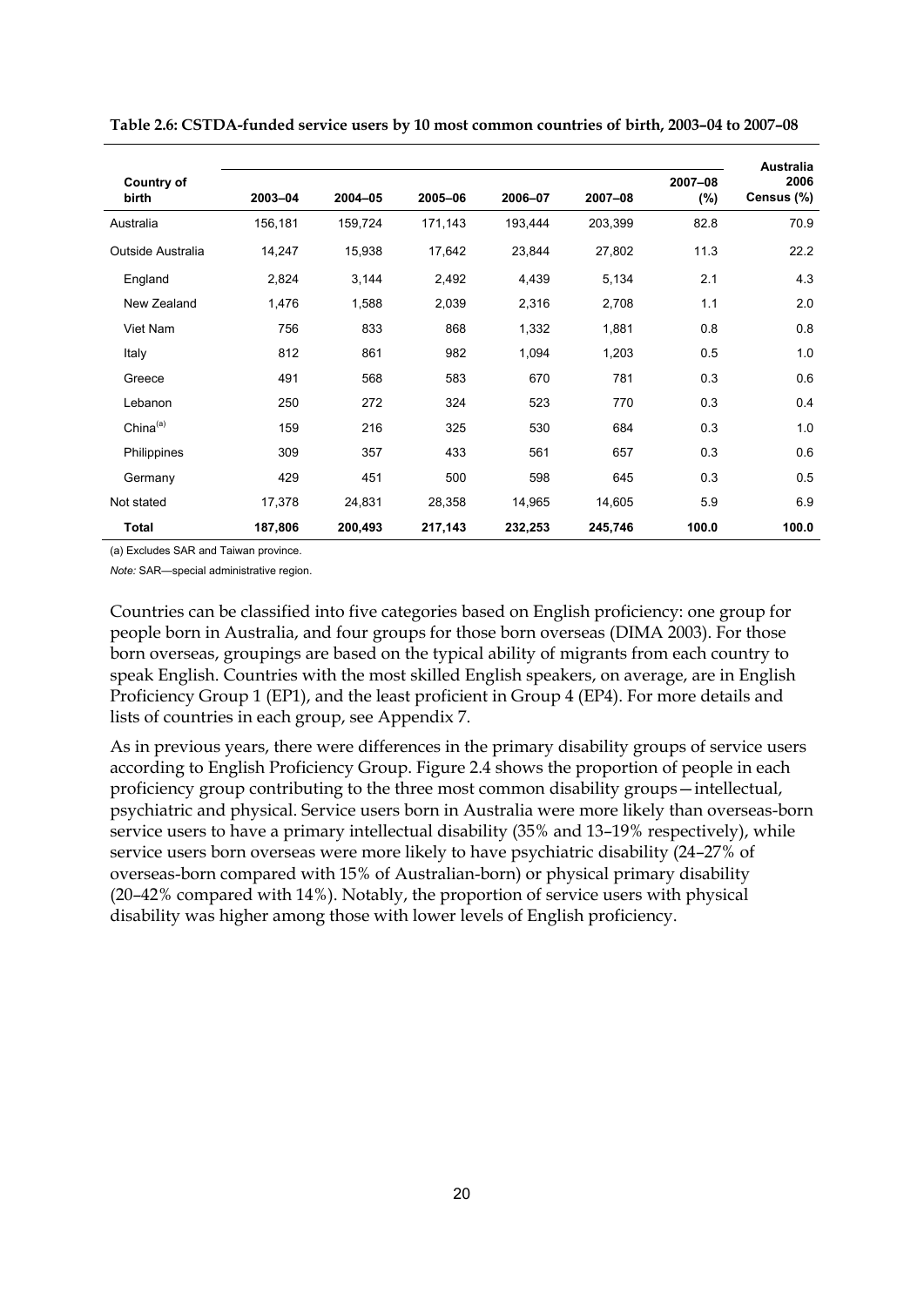

## <span id="page-30-1"></span><span id="page-30-0"></span>**2.4 Communication method and need for an interpreter**

About two-thirds (66%) or 161,235 CSTDA service users reported spoken language as their most effective method of communication (Table 2.7). This is consistent with 2003–04 data (64%). Service users with primary disabilities of being deafblind, speech and developmental delay were the only groups with less than half of service users reporting spoken language as their most effective method of communication. For service users with a primary disability of autism, about half reported that spoken language was their most effective method of communication.

In 2007–08, 94% of service users with a primary disability of specific learning/ADD reported spoken language was the most effective method of communication. Coinciding with the increase from 76% in 2006–07, the group recorded a fall in the proportion (from 11% to 1.9%) having little, or no effective communication.

Service users with primary disabilities of intellectual (26%), autism (21%) and being deafblind (17%) were the most likely to have little or no effective communication.

There is no requirement to report method of communication for children under 5 years of age. Excluding these children and 'Not stated/not collected', it is possible to analyse just those service users who reported method of communication. Of those responses, 81% (161,235) reported spoken language as their most effective method of communication; 16%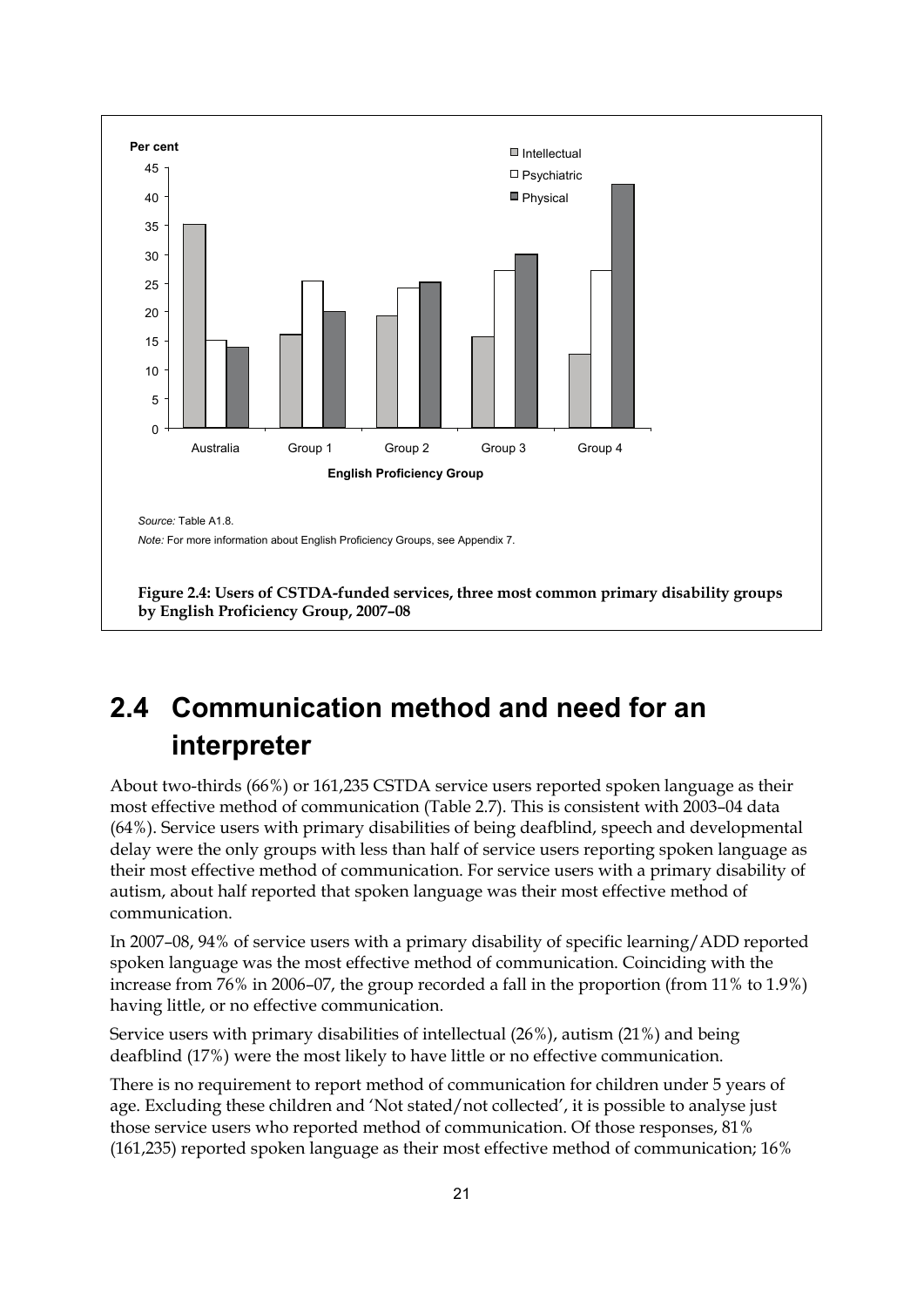(31,137) had little or no effective communication and therefore, may face considerable barriers to social participation (AIHW 2007a).

| Primary<br>disability group                   | Spoken<br>language<br>(effective) | Sign<br>language | Other effective<br>non-spoken | Little, or no<br>effective<br>(effective) communication communication | Child aged<br>vears | <b>Not</b><br>under 5 stated/not<br>collected | Total   |
|-----------------------------------------------|-----------------------------------|------------------|-------------------------------|-----------------------------------------------------------------------|---------------------|-----------------------------------------------|---------|
| Intellectual                                  | 64.2                              | 2.0              | 2.5                           | 25.9                                                                  | 0.9                 | 4.4                                           | 100.0   |
| Specific learning/ADD                         | 93.8                              | 0.4              | 0.2                           | 1.9                                                                   | 1.5                 | 2.1                                           | 100.0   |
| Autism                                        | 54.1                              | 1.3              | 2.8                           | 21.2                                                                  | 11.6                | 8.9                                           | 100.0   |
| Physical                                      | 79.4                              | 1.2              | 1.7                           | 10.1                                                                  | 3.5                 | 4.0                                           | 100.0   |
| Acquired brain injury                         | 81.2                              | 1.3              | 2.3                           | 10.1                                                                  | 0.8                 | 4.3                                           | 100.0   |
| Neurological                                  | 75.5                              | 1.2              | 1.6                           | 9.6                                                                   | 3.4                 | 8.7                                           | 100.0   |
| Deafblind                                     | 40.5                              | 25.5             | 3.6                           | 16.6                                                                  | 6.6                 | 7.2                                           | 100.0   |
| Vision                                        | 79.1                              | 0.8              | 0.3                           | 2.4                                                                   | 3.1                 | 14.4                                          | 100.0   |
| Hearing                                       | 55.8                              | 20.8             | 0.8                           | 7.3                                                                   | 8.7                 | 6.5                                           | 100.0   |
| Speech                                        | 35.5                              | 1.2              | 0.8                           | 8.7                                                                   | 36.2                | 17.6                                          | 100.0   |
| Psychiatric                                   | 92.5                              | 0.7              | 0.2                           | 1.3                                                                   | 0.1                 | 5.3                                           | 100.0   |
| Developmental delay                           | 2.6                               | 0.0              | 0.2                           | 2.9                                                                   | 81.2                | 13.1                                          | 100.0   |
| Not stated/not collected                      | 8.0                               | 0.2              | 0.5                           | 1.4                                                                   | 21.2                | 68.8                                          | 100.0   |
| Total %                                       | 65.6                              | 1.7              | 1.5                           | 12.7                                                                  | 6.8                 | 11.6                                          | 100.0   |
| <b>Total number</b>                           | 161,235                           | 4,257            | 3,734                         | 31,137                                                                | 16,756              | 28,627                                        | 245,746 |
| % of valid responses<br>(excl. child under 5) | 80.5                              | 2.1              | 1.9                           | 15.5                                                                  | n.a.                | n.a.                                          | 100.0   |

| Table 2.7: Users of CSTDA-funded services, primary disability group by most effective method of |  |  |
|-------------------------------------------------------------------------------------------------|--|--|
| communication, 2007–08 (per cent)                                                               |  |  |

*Notes:* 

1. Service user data are estimates after use of a statistical linkage key to account for individuals who received services from more than one service type outlet during the 12-month period. Service user data were not collected for all CSTDA service types (see Appendix 6 for details).

2. 'Not stated/not collected' includes both service users accessing only 3.02 services (Recreation/holiday programs) for whom primary disability and communication data were not collected (see Appendix 6) and other service users with no response. Refer to Table A1.1 for a breakdown of these two categories.

Interpreter services were not needed for the majority (85%) of service users [\(Table 2.8\)](#page-32-1). Excluding service users who did not report on need for interpreter services, the proportion with no need for these services was 94%.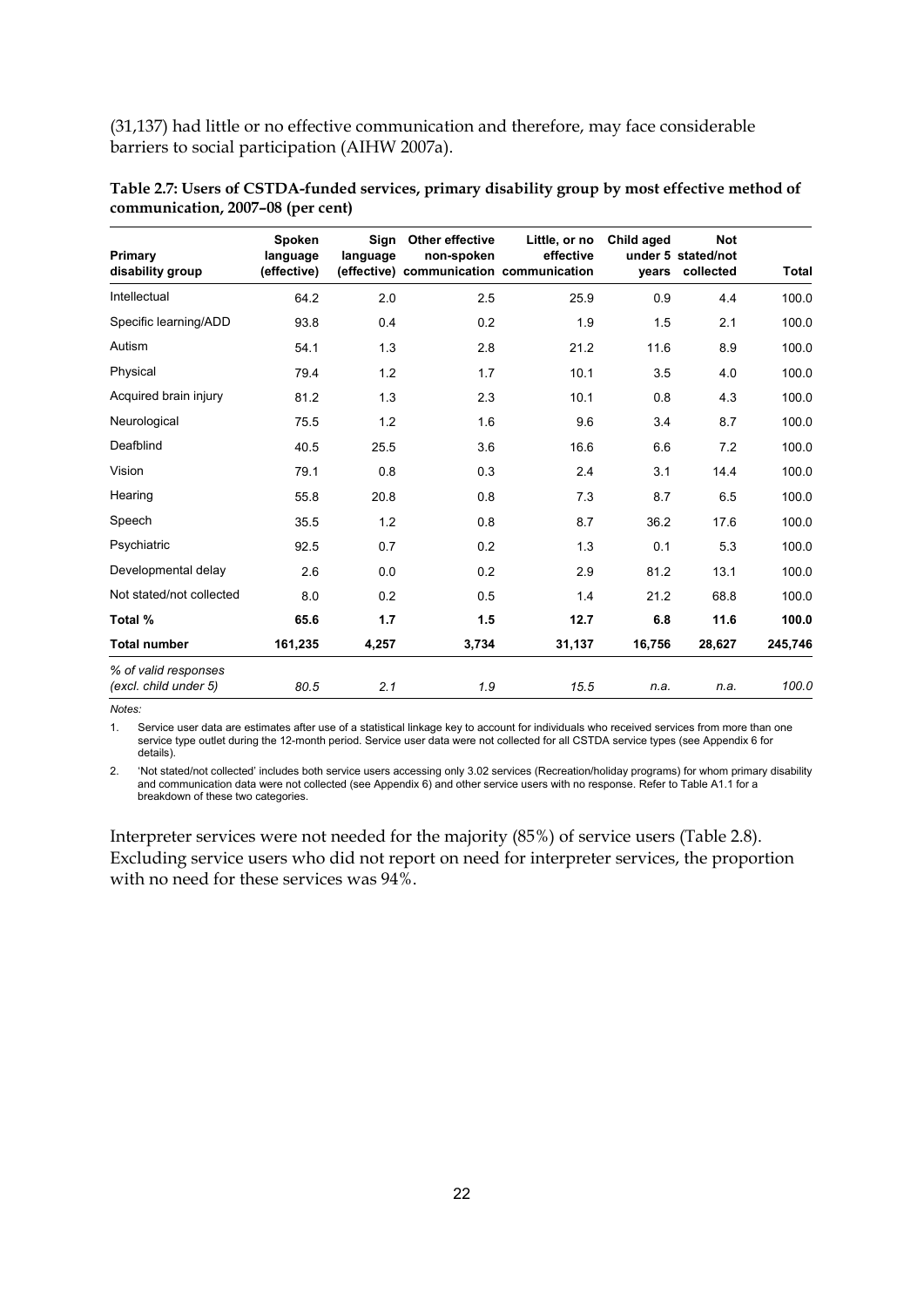|                                | Needs an<br>interpreter for<br>spoken language<br>other than English |     | Needs an<br>interpreter for<br>non-spoken<br>communication |      | Does not need<br>an interpreter |      | Not stated/<br>not collected |               | <b>Total</b> |       |
|--------------------------------|----------------------------------------------------------------------|-----|------------------------------------------------------------|------|---------------------------------|------|------------------------------|---------------|--------------|-------|
| <b>Primary disability type</b> | No.                                                                  | %   | No.                                                        | %    | No.                             | %    | No.                          | $\frac{9}{6}$ | No.          | $\%$  |
| Intellectual                   | 2,214                                                                | 2.9 | 3,227                                                      | 4.2  | 70,266                          | 90.9 | 1,613                        | 2.1           | 77,320       | 100.0 |
| Specific learning/ADD          | 56                                                                   | 0.7 | 127                                                        | 1.6  | 7,706                           | 96.8 | 72                           | 0.9           | 7,961        | 100.0 |
| Autism                         | 206                                                                  | 1.4 | 445                                                        | 3.1  | 12,835                          | 88.2 | 1,061                        | 7.3           | 14,547       | 100.0 |
| Physical                       | 585                                                                  | 1.6 | 1,302                                                      | 3.6  | 33,528                          | 92.2 | 967                          | 2.7           | 36,382       | 100.0 |
| Acquired brain injury          | 318                                                                  | 3.2 | 183                                                        | 1.8  | 9,244                           | 92.8 | 212                          | 2.1           | 9,957        | 100.0 |
| Neurological                   | 256                                                                  | 2.0 | 207                                                        | 1.6  | 11,407                          | 88.5 | 1,019                        | 7.9           | 12,889       | 100.0 |
| Deafblind                      | 20                                                                   | 3.8 | 132                                                        | 25.0 | 356                             | 67.3 | 21                           | 4.0           | 529          | 100.0 |
| Vision                         | 146                                                                  | 1.9 | 422                                                        | 5.6  | 6,702                           | 89.2 | 246                          | 3.3           | 7,516        | 100.0 |
| Hearing                        | 89                                                                   | 1.5 | 1,137                                                      | 19.6 | 4,161                           | 71.8 | 406                          | 7.0           | 5,793        | 100.0 |
| Speech                         | 44                                                                   | 1.4 | 49                                                         | 1.6  | 2,643                           | 86.9 | 307                          | 10.1          | 3,043        | 100.0 |
| Psychiatric                    | 617                                                                  | 1.5 | 433                                                        | 1.1  | 36,847                          | 92.0 | 2,134                        | 5.3           | 40,031       | 100.0 |
| Developmental delay            | 93                                                                   | 1.3 | 43                                                         | 0.6  | 5,497                           | 78.5 | 1,374                        | 19.6          | 7,007        | 100.0 |
| Not stated/not collected       | 311                                                                  | 1.4 | 20                                                         | 0.1  | 8,534                           | 37.5 | 13,906                       | 61.1          | 22,771       | 100.0 |
| <b>Total</b>                   | 4,955                                                                | 2.0 | 7,727                                                      | 3.1  | 209,726                         | 85.3 | 23,338                       | 9.5           | 245,746      | 100.0 |
| % of valid responses           |                                                                      | 2.2 |                                                            | 3.5  |                                 | 94.3 |                              |               |              | 100.0 |

<span id="page-32-1"></span>**Table 2.8: Users of CSTDA-funded services, need for interpreter services by primary disability, 2007–08** 

*Notes:* 

1. Service user data are estimates after use of a statistical linkage key to account for individuals who received services from more than one service type outlet during the 12-month period. Service user data were not collected for all CSTDA service types (see Appendix 6 for details).

2. 'Not stated/not collected' includes both service users accessing only 3.02 services (Recreation/holiday programs) for whom primary disability and need for interpreter data were not collected (see Appendix 6) and other service users with no response. Refer to Table A1.1 for a breakdown of these two categories.

## <span id="page-32-0"></span>**2.5 Income and labour force status**

In 2007–08, more than one-third of service users were employed (35%) and one-quarter were unemployed (25%) (Table 2.9). When missing data are excluded, the proportion of service users who were unemployed has increased over the five-year period to 2007–08 (from 21% to 28%), while the proportion not in the labour force decreased (from 42% to 34%) [\(Figure 2.5](#page-33-0)). The proportion of employed service users has been fairly stable at around 36% to 39% each year.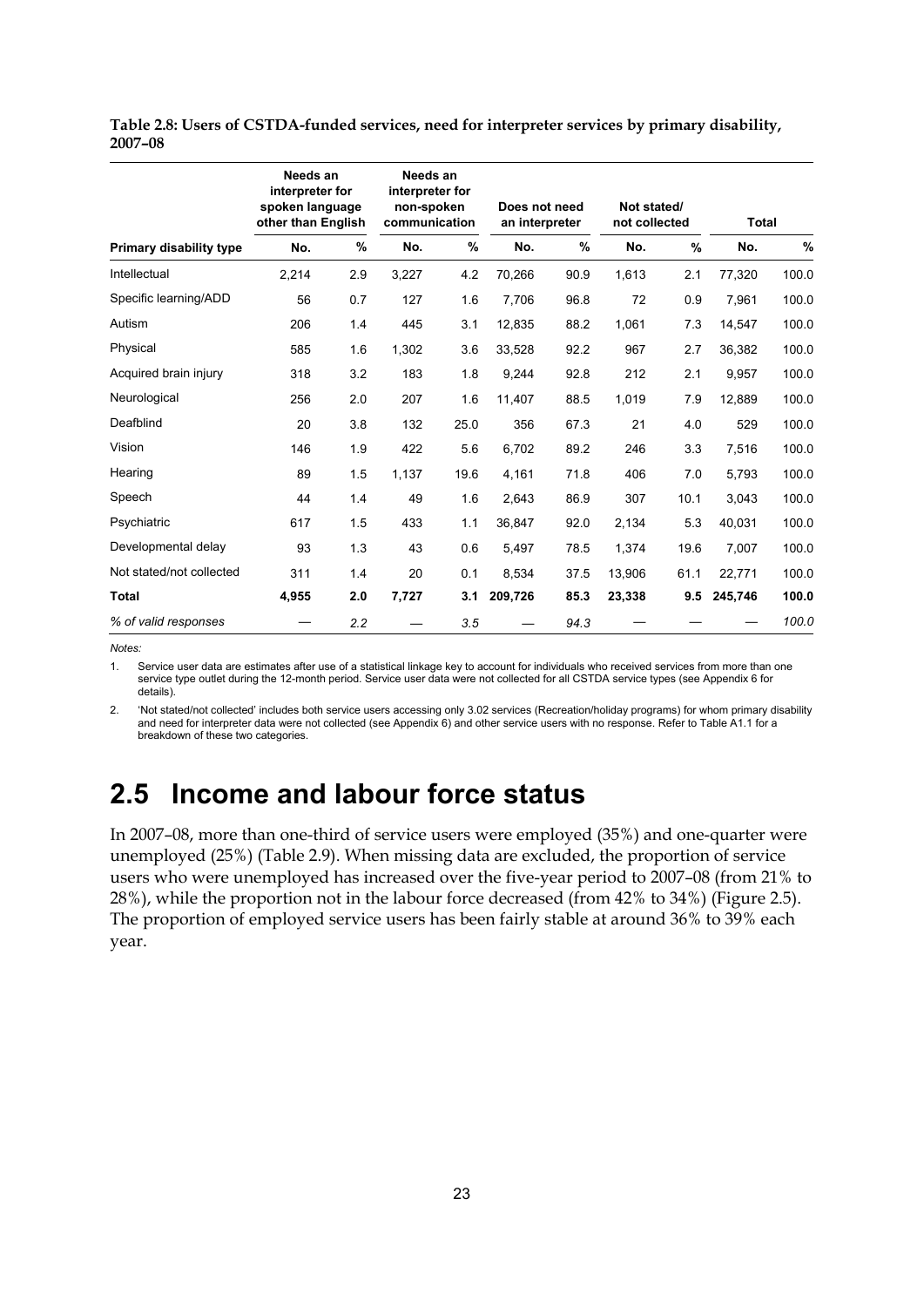

<span id="page-33-0"></span>Patterns of labour force status varied across service groups (Table 2.9). As would be expected, almost all people using employment services were in the labour force; around three in five were employed (61%). For the remaining service groups, approximately three in five service users of working age were not in the labour force (54–60%). Just over one in five accommodation support and community support services service users were employed (21–22%)—slightly higher than the corresponding proportions of community access and respite service users (15–16%). These patterns were stable over the 5 years to 2007–08 (AIHW 2005, 2006, 2007, 2008a).

Disability Support Pension (DSP) was the main source of income for between two-thirds and three-quarters of CSTDA service users aged 16 years and over throughout the five-year period (66–75%; missing data excluded) ([Figure 2.6](#page-34-0)). Overall, there was a slight decrease in the proportion of service users who reported the DSP as their main source of income, from 75% in 2003–04 to 72% in 2007–08. The proportion who reported paid employment as their main source of income more than halved over the period, from 11% to 4.4%; conversely, the proportion who received a pension or benefit other than the DSP almost doubled (11% to 21%). Smaller proportions each year reported other income sources, compensation payments and no income (Table A2.5).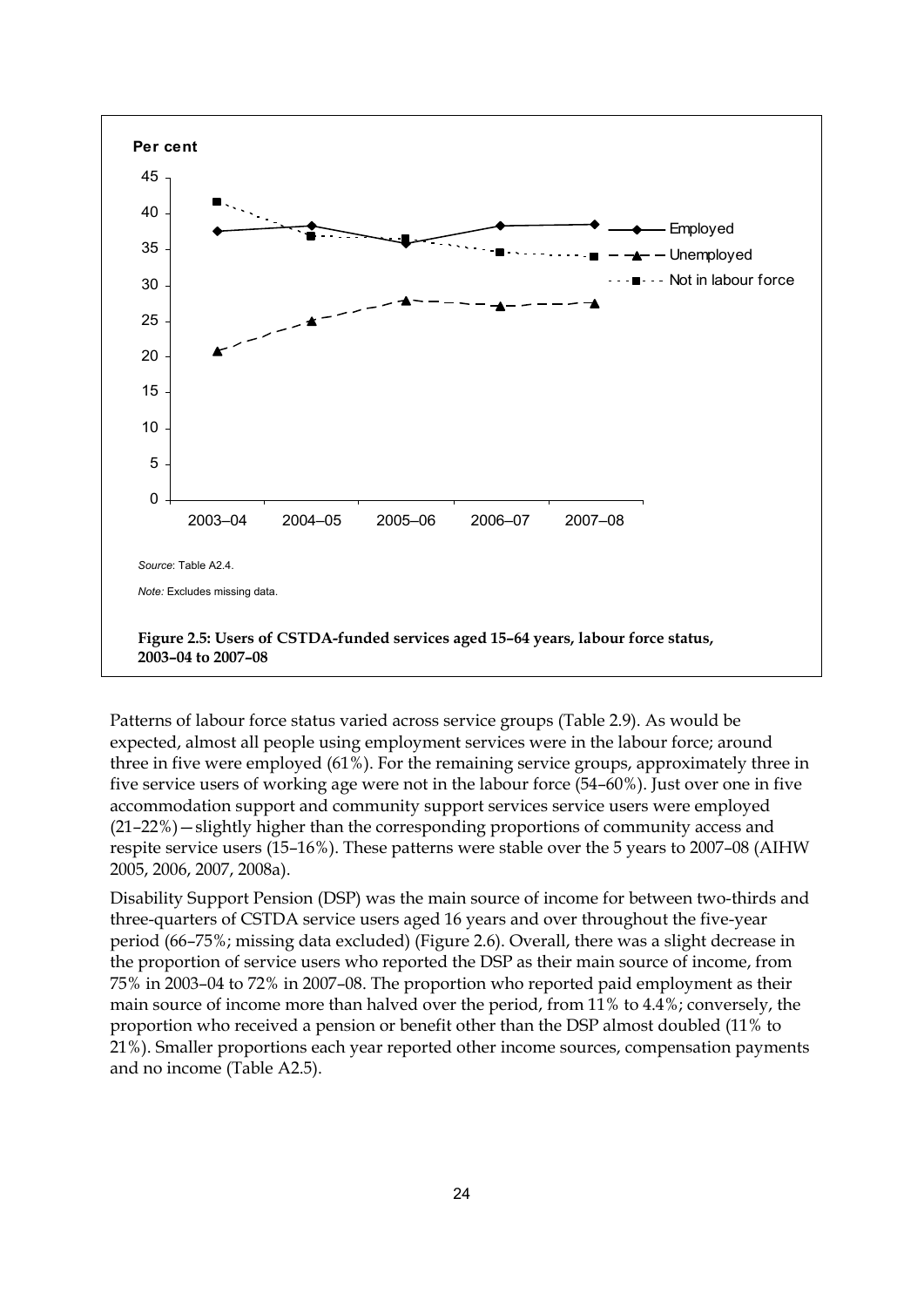|                       | <b>Employed</b> |      | <b>Unemployed</b> |      | Not in the labour<br>force |      | Not stated/<br>not collected |      | Total   |       |
|-----------------------|-----------------|------|-------------------|------|----------------------------|------|------------------------------|------|---------|-------|
| Service group         | No.             | %    | No.               | %    | No.                        | %    | No.                          | %    | No.     | %     |
| Accommodation support | 7,110           | 21.2 | 4.548             | 13.6 | 20.256                     | 60.4 | 1,609                        | 4.8  | 33.523  | 100.0 |
| Community support     | 11,690          | 21.8 | 6,366             | 11.9 | 29.223                     | 54.5 | 6,381                        | 11.9 | 53.660  | 100.0 |
| Community access      | 7,120           | 15.2 | 5,764             | 12.3 | 27,779                     | 59.4 | 6,127                        | 13.1 | 46.790  | 100.0 |
| Respite               | 3.411           | 15.6 | 2,068             | 9.5  | 13.172                     | 60.4 | 3,166                        | 14.5 | 21.817  | 100.0 |
| Employment            | 54.492          | 61.0 | 34.578            | 38.7 | 324                        | 0.4  |                              | 0.0  | 89.394  | 100.0 |
| <b>Total</b>          | 63.970          | 34.8 | 45.918            | 25.0 | 58.017                     | 31.6 | 15,698                       | 8.5  | 183.603 | 100.0 |

**Table 2.9: Users of CSTDA-funded services aged 15–64 years, labour force status by service group, 2007–08** 

*Notes:* 

1. Service user data are estimates after use of a statistical linkage key to account for individuals who received services from more than one service type outlet during the 12-month period. Total for all service groups may not be the sum of components because individuals may have accessed services from more than one service group over the 12-month period. Service user data were not collected for all CSTDA service types (see Appendix 6 for details).

2. Only those aged 15 years and over were asked to respond about labour force status. Working-age service users include those CSTDA service users in this age group or service users whose age was unknown but where a response was provided about labour force status.

3. Please refer to AIHW 2007a (Service user and services received section) for full definitions of 'employed', 'unemployed' and 'not in the labour force'.

4. 'Not stated/not collected' includes both service users accessing only 3.02 services for whom primary disability and labour force status data were not collected (see Appendix 6) and other service users with no response. Refer to Table A1.1 for a breakdown of these two categories.

<span id="page-34-0"></span>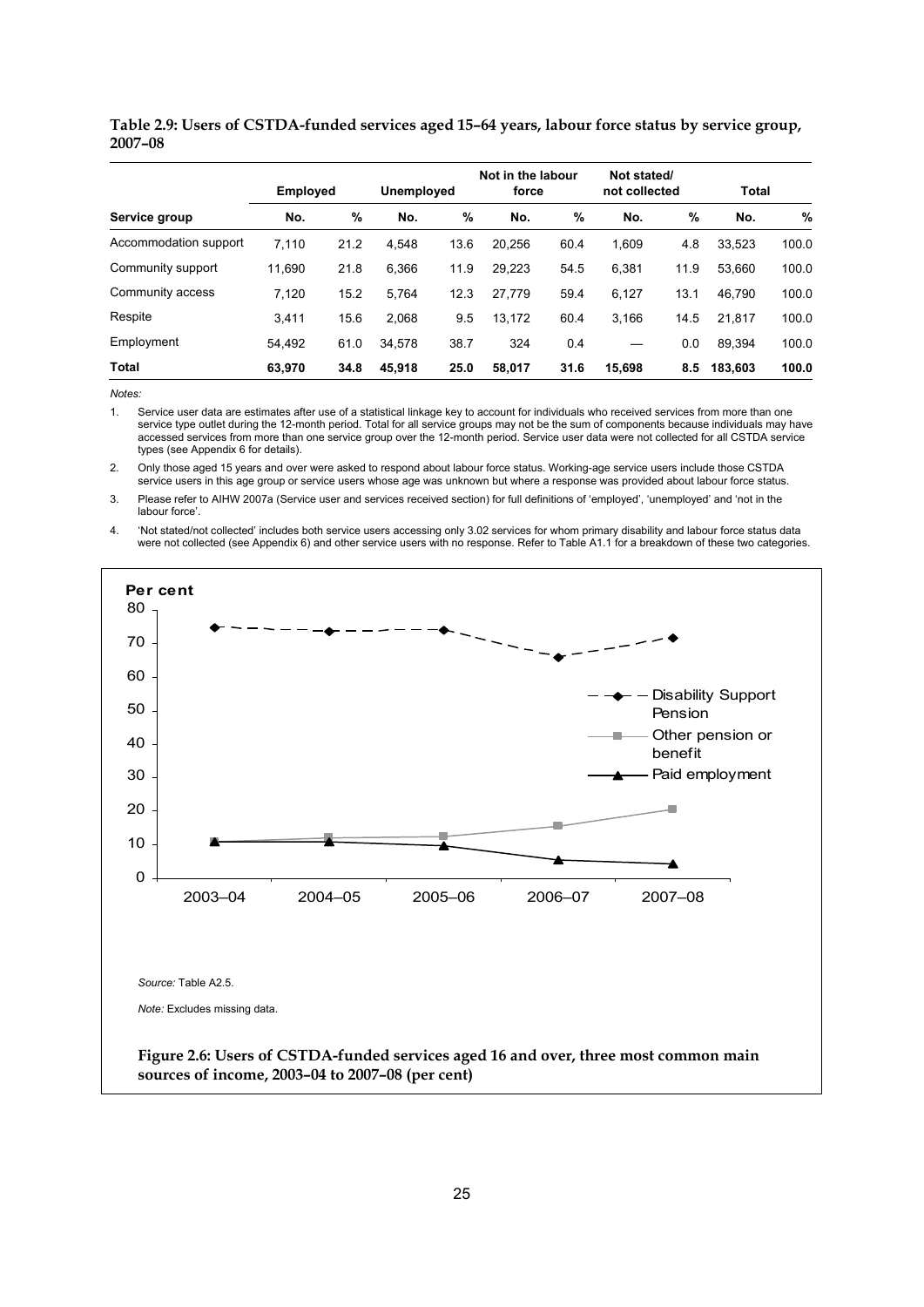Of the 68,894 service users accessing open employment services, about 38% reported the DSP as their main source of income and a further 36% reported another pension or benefit as main source of income [\(Figure 2.7;](#page-35-0) Table 2.10). A relatively high number of missing responses (19%) from open employment service users means it is difficult to compare with supported employment users. Almost 90% of people who used supported employment services reported the DSP as their main source of income.

As in previous years, in 2007–08, service users with an intellectual or learning primary disability were the most likely of all disability groups to receive the DSP as their main source of income (88% compared with 50–61% of other primary disability groups), and the least likely to receive another pension or benefit (7.3% compared with 27–37% of other primary disability groups) ([Figure 2.8;](#page-37-0) AIHW 2005, 2006, 2007, 2008a).

<span id="page-35-0"></span>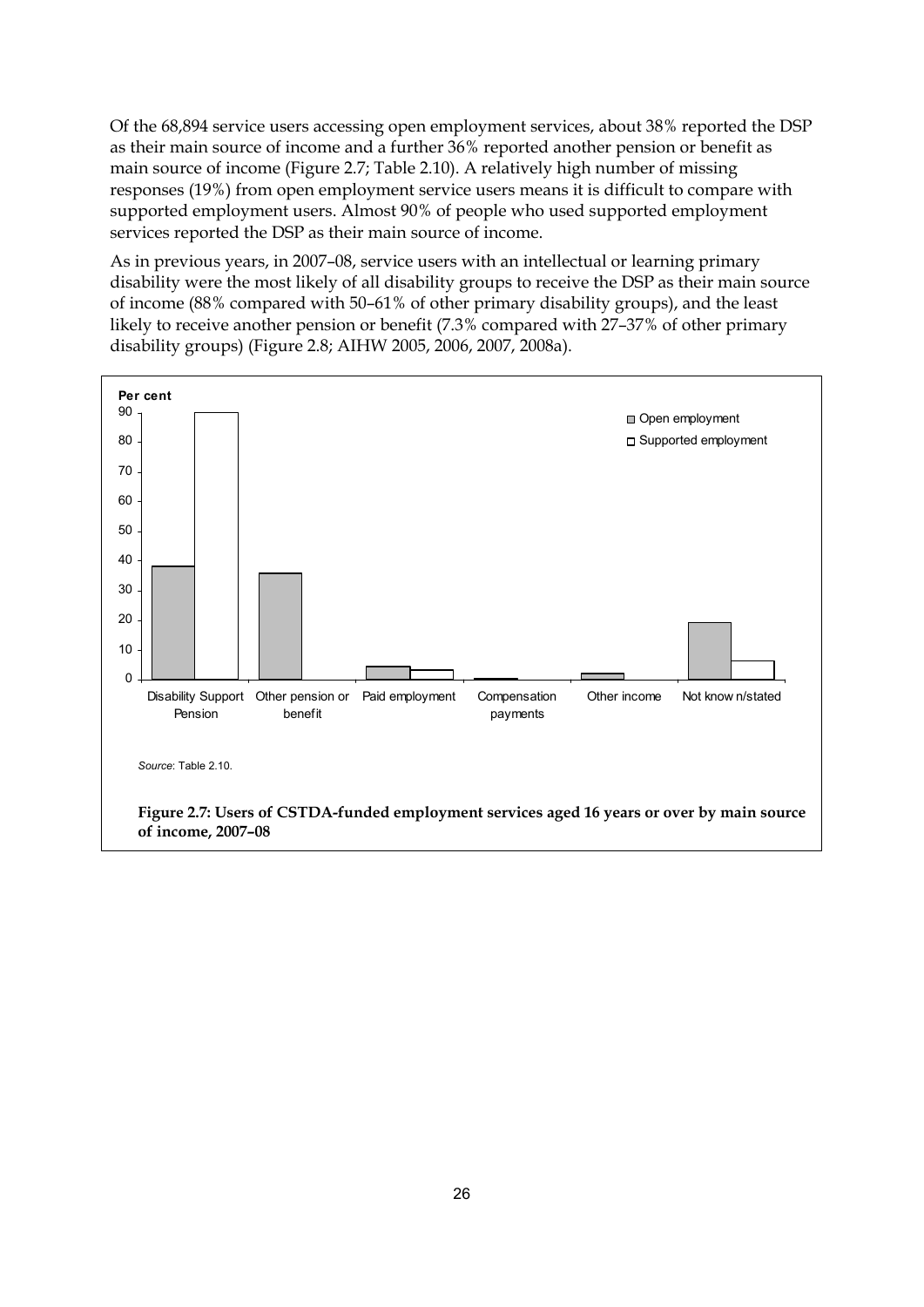**Table 2.10: Users of CSTDA-funded employment services by service type, 2007–08**

| Main source of income             | Open employment | <b>Supported employment</b> |
|-----------------------------------|-----------------|-----------------------------|
| <b>Disability Support Pension</b> | 26,370          | 19,114                      |
| Other pension or benefit          | 24,625          | 37                          |
| Paid employment                   | 2,857           | 674                         |
| Compensation payments             | 209             | 15                          |
| Other income                      | 1,478           | 26                          |
| Nil income                        | 20              | 20                          |
| Not known/stated                  | 13,335          | 1,372                       |
| <b>Total</b>                      | 68,894          | 21,258                      |

*Notes:* 

1. Service user data are estimates after use of a statistical linkage key to account for individuals who received services from more than one service type outlet during the 12-month period. Total for all service groups may not be the sum of components because individuals may have accessed services from more than one service group over the 12-month period. Service user data were not collected for all CSTDA service types (see Appendix 6 for details).

2. Only those aged 15 years and over were asked to respond about labour force status. Working-age service users include those CSTDA service users in this age group or service users whose age was unknown but where a response was provided about labour force status.

Table 2.11 provides a breakdown by primary disability for open and supported employment services in 2007–08. This shows that supported employment services cater overwhelmingly for people with a primary intellectual disability (70%) (note, however, that 43%(11,061) of employment service users with intellectual disability accessed open employment services). By contrast, open employment services in general cater for a broader disability population, including relatively high proportions of service users with a primary disability of psychiatric (32%), physical (27%), and intellectual (16%) disability.

|                   | Open employment       |                               | <b>Supported employment</b> |                            |  |  |
|-------------------|-----------------------|-------------------------------|-----------------------------|----------------------------|--|--|
|                   | Primary<br>disability | Any significant<br>disability | Primary<br>disability       | Any significant disability |  |  |
| Intellectual      | 16.0                  | 19.6                          | 70.3                        | 77.3                       |  |  |
| Specific learning | 9.3                   | 16.2                          | 1.4                         | 7.6                        |  |  |
| Autism            | 3.5                   | 4.2                           | 2.5                         | 5.5                        |  |  |
| Physical          | 26.6                  | 38.7                          | 6.4                         | 16.8                       |  |  |
| ABI               | 2.8                   | 4.0                           | 2.9                         | 4.7                        |  |  |
| Neurological      | 3.4                   | 6.6                           | 2.0                         | 10.1                       |  |  |
| Deafblind         | 0.0                   | 0.1                           | 0.2                         | 0.7                        |  |  |
| Vision            | 2.8                   | 4.9                           | 1.4                         | 6.5                        |  |  |
| Hearing           | 3.6                   | 5.6                           | 0.9                         | 5.1                        |  |  |
| Speech            | 0.4                   | 2.3                           | 0.2                         | 7.3                        |  |  |
| Psychiatric       | 31.5                  | 43.6                          | 11.9                        | 19.1                       |  |  |

#### **Table 2.11: Open and supported employment service users by disability group, 2007–08 (per cent)**

*Notes:* 

1. Excludes 5 service users in open employment and 26 service users in supported employment for whom primary disability was not stated/not collected.

2. Table A2.6 contains raw data from which percentages were calculated. Data from the 2003–04 to 2007–08 collections are included.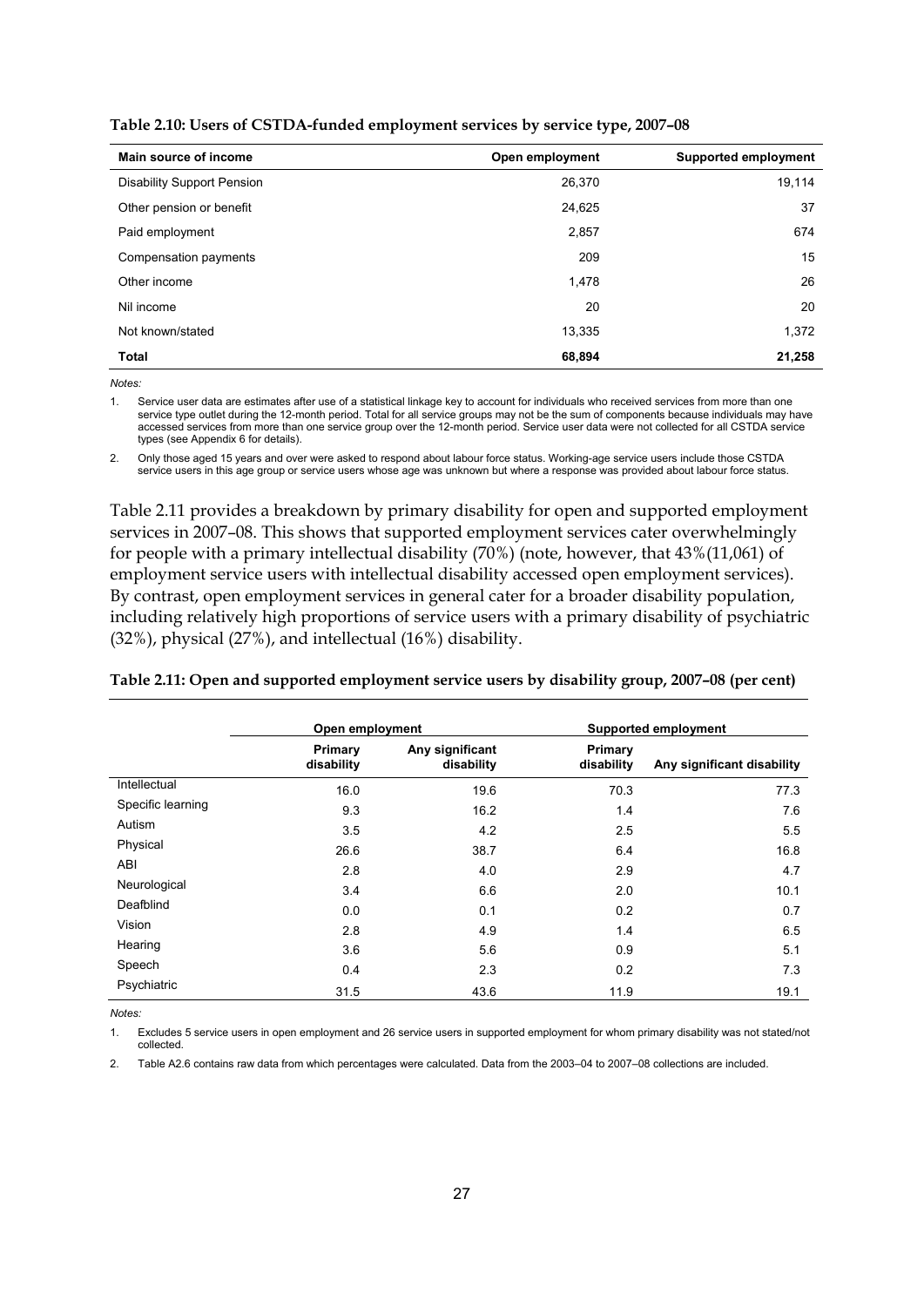

Table 2.12 summarises the range of employment and income circumstances of adults using CSTDA services in 2007–08. One-third of service users receiving the DSP were employed; one-fifth were unemployed and close to half were not in the labour force. By contrast, the majority of service users who received another pension or benefit were unemployed, one-quarter were employed, and 14% were not in the labour force.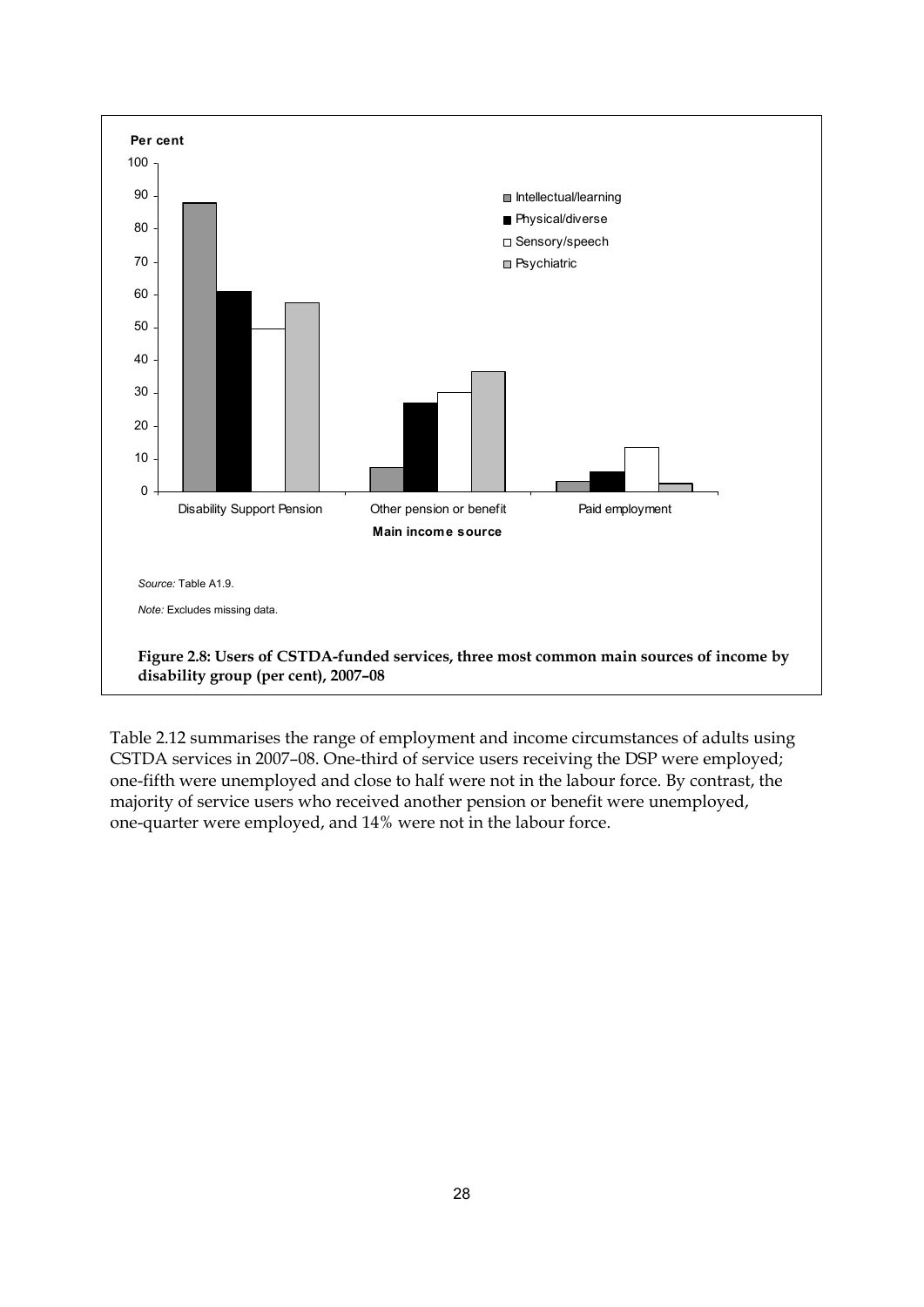| Main source of                       | <b>Employed</b> |      |        | Unemployed |        | Not in the<br>labour force |        | Not stated/not<br>collected |         | Total |  |
|--------------------------------------|-----------------|------|--------|------------|--------|----------------------------|--------|-----------------------------|---------|-------|--|
| income                               | No.             | %    | No.    | %          | No.    | %                          | No.    | $\%$                        | No.     | %     |  |
| <b>Disability Support</b><br>Pension | 35.540          | 33.1 | 21.415 | 20.0       | 49,277 | 46.0                       | 983    | 0.9                         | 107.215 | 100.0 |  |
| Other pension or<br>benefit          | 7,670           | 25.0 | 18,470 | 60.2       | 4,232  | 13.8                       | 314    | 1.0                         | 30,686  | 100.0 |  |
| Paid employment                      | 5,975           | 91.6 | 453    | 6.9        | 75     | 1.1                        | 23     | 0.4                         | 6,526   | 100.0 |  |
| Compensation<br>payments             | 185             | 21.2 | 200    | 22.9       | 481    | 55.0                       | 8      | 0.9                         | 874     | 100.0 |  |
| Other income                         | 1,133           | 37.9 | 690    | 23.1       | 1,110  | 37.1                       | 57     | 1.9                         | 2,990   | 100.0 |  |
| Nil income                           | 56              | 3.7  | 175    | 11.5       | 1,225  | 80.5                       | 65     | 4.3                         | 1,521   | 100.0 |  |
| <b>Not</b><br>known/stated/collected | 14,159          | 33.1 | 4,891  | 11.4       | 8,535  | 19.9                       | 15,234 | 35.6                        | 42,819  | 100.0 |  |
| Total                                | 64,718          | 33.6 | 46,294 | 24.0       | 64,935 | 33.7                       | 16,684 | 8.7                         | 192,631 | 100.0 |  |

**Table 2.12: Users of CSTDA-funded services aged 16 years and over, labour force status by main source of income, 2007–08** 

*Notes:* 

1. Service user data are estimates after use of a statistical linkage key to account for individuals who received services from more than one service type outlet during the 12-month period. Service user data were not collected for all CSTDA service types (see Appendix 6).

2. Only service users aged 16 years and over were asked to respond about income other than Carer Allowance. Adults include those CSTDA service users in this age group or service users whose age is unknown but where a response was provided.

3. 'Not stated/not collected' includes both service users accessing only 3.02 services for whom primary disability and income data were not collected (see Appendix 6) and other service users with no response. Refer to Table A1.1 for a breakdown of these two categories.

4. Service users with unknown age and income source are not included in this table.

5. Total for *Other income* includes 3 users whose age is unknown; total for *Nil income* includes 23 users whose age is unknown.

One-third of parents of young service users (aged under 16 years) reported receiving the Carer Allowance (Child) in 2007–08; 1 in 10 said they did not receive it and more than half (57%) did not know or did not respond (Table 2.13). As with Carer Allowance (Adult), receipt of Carer Allowance (Child) varied across primary disability groups. When missing data are excluded, around 4 in 5 parents of young service users with intellectual/learning and physical/diverse disability reported receiving the payment (80% and 77% respectively), compared with just over half of those with sensory/speech disability (54%). This is self-reported data—due to a high number of missing responses, results should be viewed with caution. High and variable not stated/not collected response rates make it difficult to discern trends over time.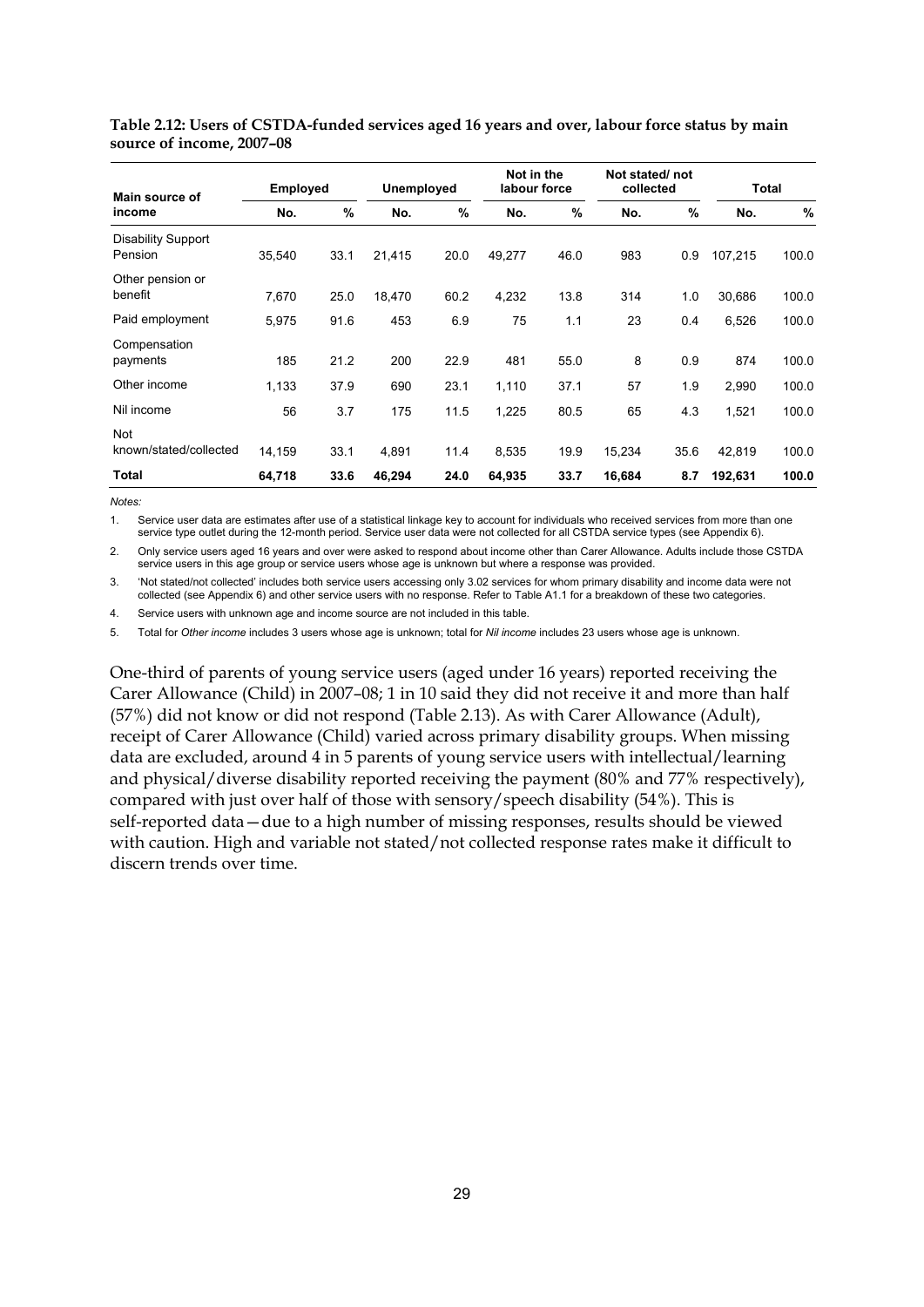|                                    | <b>With Carer</b><br>Allowance (Child) |      |       | <b>Without Carer</b><br>Allowance (Child) |        | <b>Carer Allowance</b><br>(Child) not<br>known/collected |        | Total |  |
|------------------------------------|----------------------------------------|------|-------|-------------------------------------------|--------|----------------------------------------------------------|--------|-------|--|
| <b>Primary disability</b><br>group | No.                                    | %    | No.   | $\%$                                      | No.    | %                                                        | No.    | %     |  |
| Intellectual/learning              | 12,227                                 | 41.7 | 3,078 | 10.5                                      | 14,031 | 47.8                                                     | 29,336 | 100.0 |  |
| Physical/diverse                   | 3,939                                  | 49.2 | 1,162 | 14.5                                      | 2,908  | 36.3                                                     | 8,009  | 100.0 |  |
| Sensory/speech                     | 1.057                                  | 22.6 | 898   | 19.2                                      | 2.715  | 58.1                                                     | 4.670  | 100.0 |  |
| Psychiatric                        | 21                                     | 11.5 | 18    | 9.9                                       | 143    | 78.6                                                     | 182    | 100.0 |  |
| Not stated/not<br>collected        | 299                                    | 2.8  | 366   | 3.4                                       | 10.104 | 93.8                                                     | 10.769 | 100.0 |  |
| Total                              | 17,543                                 | 33.1 | 5.522 | 10.4                                      | 29.901 | 56.5                                                     | 52,966 | 100.0 |  |

#### **Table 2.13: Users of CSTDA-funded services aged under 16 years, parents in receipt of Carer Allowance (Child) by primary disability group, 2007–08**

*Notes:* 

1. Service user data are estimates after use of a statistical linkage key to account for individuals who received services from more than one service type outlet during the 12-month period. Service user data were not collected for all CSTDA service types (see Appendix 6).

2. Information about Carer Allowance (Child) was requested only for those aged less than 16 years. Children include those CSTDA service users in this age group or service users whose age was unknown but where a response was provided about child income sources.

3. Service users of unknown age and income source were not included in this table.

4. 'Not stated/not collected' includes both service users accessing only 3.02 services for whom primary disability and income data were not collected (see Appendix 6) and other service users with no response. Refer to Table A1.1 for a breakdown of these two categories.

# **2.6 Location of service users**

Information on service user location is presented using remoteness areas (RAs). The RAs are structured on the Australian Standard Geographical Classification (ASGC) developed by the ABS. Categories include *Major cities*, *Inner regional*, *Outer regional*, *Remote* and *Very remote* areas. These areas are structured to provide an indication of the degree of remoteness, or distance, from major cities.

In 2007–08 there were 233,703 service users aged less than 65 years; most lived in Major cities (62%) or Inner regional areas (24%) (Table 2.14).

Some 13 people per 1,000 total population aged less than 65 years accessed CSTDA services in 2007–08. This was up from 12 per 1,000 in 2006–07 and 11 per 1,000 in 2003–04 (AIHW 2008a; AIHW 2005). The highest rates of service use were in Inner regional areas (16 service users per 1,000 population), followed by Outer regional areas (13 per 1,000) and Major cities (11 per 1,000 population). Very remote areas showed the lowest rate of 9 per 1,000.

Victoria and South Australia recorded the highest rates of service use (18 and 17 service users per 1,000 respectively). The lowest rate of access relative to population occurred in Queensland and New South Wales, each with around 10 service users per 1,000 population under 65 years of age.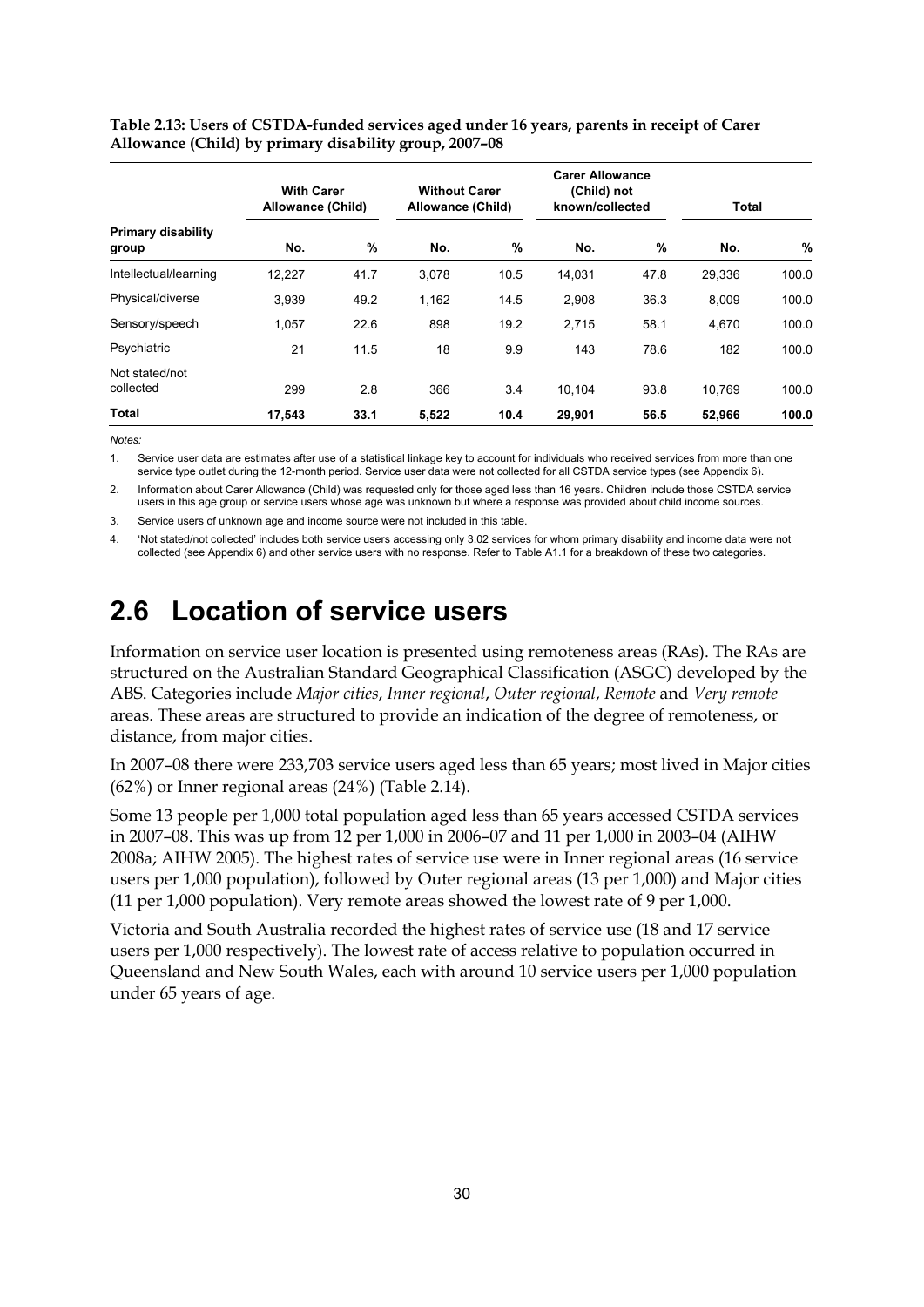| <b>Remoteness</b><br>area                              | <b>NSW</b> | Vic       | Qld       | <b>WA</b> | SA        | Tas     | <b>ACT</b>               | <b>NT</b> | <b>Australia</b>   |
|--------------------------------------------------------|------------|-----------|-----------|-----------|-----------|---------|--------------------------|-----------|--------------------|
| People aged under 65 years                             |            |           |           |           |           |         |                          |           |                    |
| Major cities                                           | 4,386,726  | 3,413,386 | 2,205,524 | 1,327,713 | 979,396   |         | 307,408                  |           | $-12,620,153$      |
| Inner regional                                         | 1,174,730  | 893,415   | 789,429   | 231.804   | 161,644   | 272,032 | 446                      |           | 3,523,500          |
| Outer regional                                         | 368,921    | 208,091   | 567,234   | 170,812   | 152,280   | 139,454 |                          | 111,795   | 1,718,587          |
| Remote                                                 | 28,645     | 3,723     | 76,968    | 87,543    | 38,903    | 6,502   | $\overline{\phantom{m}}$ | 44,590    | 286,874            |
| Very remote                                            | 3,975      |           | 45,634    | 44,589    | 12,504    | 2,195   |                          | 47,933    | 156,830            |
| All Australians                                        | 5.962.997  | 4.518.615 | 3,684,789 | 1,862,461 | 1,344,727 | 420,183 | 307,854                  |           | 204.318 18.305.944 |
| Service users aged under 65 years                      |            |           |           |           |           |         |                          |           |                    |
| Major cities                                           | 39.298     | 53.292    | 17,711    | 14,431    | 15,278    | 19      | 4.376                    | 23        | 143,977            |
| Inner regional                                         | 15,815     | 21,022    | 10,249    | 2,564     | 2,785     | 4,043   | 55                       | 11        | 56,166             |
| Outer regional                                         | 4,847      | 5,203     | 6,025     | 1,886     | 2,411     | 1,653   | n.p.                     | 1,119     | 22,963             |
| Remote                                                 | 274        | n.p.      | 642       | 725       | 532       | 56      | n.p.                     | 487       | 2,769              |
| Very remote                                            | 70         | n.p.      | 353       | 402       | 193       | 6       |                          | 427       | 1,347              |
| All remoteness<br>area <sup>(a)</sup>                  | 60.463     | 83.087    | 35.639    | 20,783    | 22,338    | 5,938   | 4,499                    | 2.150     | 233,703            |
| Service users per 1,000 population aged under 65 years |            |           |           |           |           |         |                          |           |                    |
| Major cities                                           | 9.0        | 15.6      | 8.0       | 10.9      | 15.6      |         | 14.2                     |           | 11.4               |
| Inner regional                                         | 13.5       | 23.5      | 13.0      | 11.1      | 17.2      | 14.9    | 123.3                    |           | 15.9               |
| Outer regional                                         | 13.1       | 25.0      | 10.6      | 11.0      | 15.8      | 11.9    |                          | 10.0      | 13.4               |
| Remote                                                 | 9.6        | 28.5      | 8.3       | 8.3       | 13.7      | 8.6     |                          | 10.9      | 9.7                |
| Very remote                                            | 17.6       |           | 7.7       | 9.0       | 15.4      | 2.7     |                          | 8.9       | 8.6                |
| All remoteness<br>$\arccos^{(a)}$                      | 10.1       | 18.4      | 9.7       | 11.2      | 16.6      | 14.1    | 14.6                     | 10.5      | 12.8               |

| Table 2.14: Users of CSTDA-funded services, service user remoteness by state/territory, 2007-08 |  |  |  |
|-------------------------------------------------------------------------------------------------|--|--|--|
|                                                                                                 |  |  |  |

(a) Excludes 6,481 service users whose remoteness area is unknown (all the service user postcodes provided by all services attended by the service user were 'Not stated or not collected').

*Notes:* 

1. Service user data are estimates after use of a statistical linkage key to account for individuals who received services from more than one service type outlet during the 12-month period. Service user data were not collected for all CSTDA service types (see Appendix 6 for details).

2. The number of service users in each remoteness area (RA) was estimated based on service users' residential postcodes. Some postcode areas were split between two or more RAs. Where this was the case, the data were weighted according to the proportion of the population of the postcode area in each RA.

3. Service users may appear in remoteness areas for which there is no population within that state or territory. In such cases, the user's residential postcode is located within another jurisdiction. This may be due to service users living in one jurisdiction and accessing one or more services in another jurisdiction, or service users moving between jurisdictions within the reporting period.

*Source:* Population data are based on AIHW analysis of ABS statistical local population area estimates as at June 30, 2007. Population data excludes Australian external territories.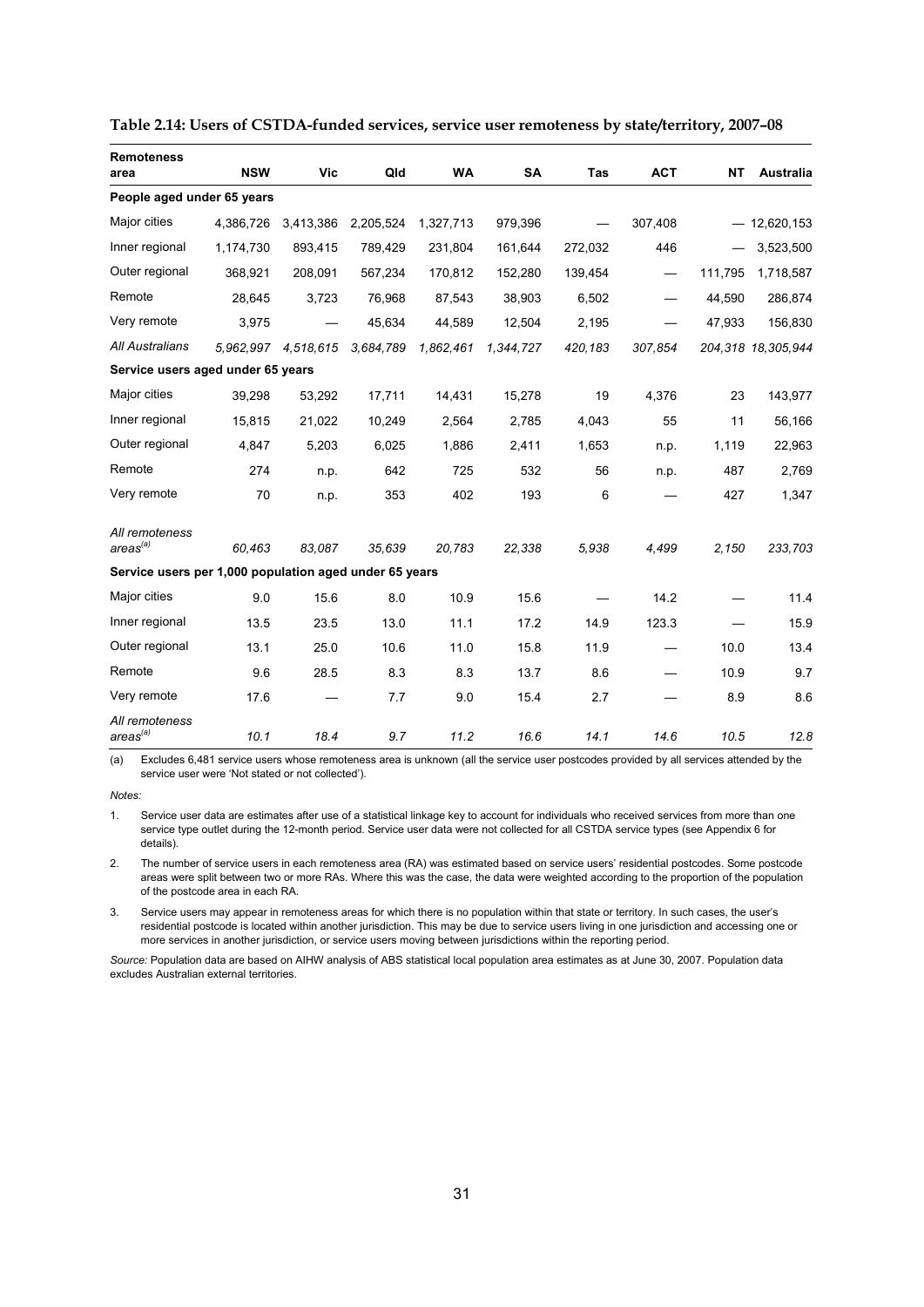# **3 Informal carers, support needs and living arrangements**

This chapter focuses on three characteristics of CSTDA-funded service users during 2007–08:

- informal care arrangements
- support needs across a range of life areas
- residential setting and living arrangements.

## **3.1 Presence of an informal carer**

An 'informal carer' is a person such as a family member, friend or neighbour who provides regular and sustained care and assistance to the person requiring support (AIHW 2007a). This includes people who may receive a pension or benefit associated with their caring role, but does not include people, either paid or voluntary, who are arranged by formal service organisations.

In 2007–08, 46% of service users had an informal carer ([Table 3.1\)](#page-41-0), an increase of 4 percentage points on 2003–04. Users of respite services continue to be more likely than other service users to have an informal carer (90%), with users of community support services the next most likely (65%) [\(Figure 3.1\)](#page-42-0). Employment service users were the least likely to have an informal carer (20%), reflecting the nature of the service and age group of service users.

|                                          | Has an informal<br>carer |      |         | Does not have an<br>informal carer |        | Not stated/<br>not collected |         | Total |  |
|------------------------------------------|--------------------------|------|---------|------------------------------------|--------|------------------------------|---------|-------|--|
| Service group                            | No.                      | $\%$ | No.     | $\%$                               | No.    | %                            | No.     | %     |  |
| Accommodation support                    | 20,551                   | 54.5 | 16.466  | 43.7                               | 673    | 1.8                          | 37,690  | 100.0 |  |
| Residential<br>accommodation support     | 8,137                    | 47.4 | 8,771   | 51.0                               | 276    | 1.6                          | 17,184  | 100.0 |  |
| Non-residential<br>accommodation support | 12.921                   | 60.6 | 7,988   | 37.5                               | 399    | 1.9                          | 21,308  | 100.0 |  |
| Community support                        | 67,401                   | 64.8 | 21,622  | 20.8                               | 14,953 | 14.4                         | 103,976 | 100.0 |  |
| Community access                         | 32,139                   | 59.1 | 19,033  | 35.0                               | 3,202  | 5.9                          | 54,374  | 100.0 |  |
| Respite                                  | 28,419                   | 90.2 | 1,830   | 5.8                                | 1,275  | 4.0                          | 31,524  | 100.0 |  |
| Employment                               | 17,569                   | 19.5 | 69,974  | 77.8                               | 2,392  | 2.7                          | 89,935  | 100.0 |  |
| Total                                    | 112,293                  | 45.7 | 111,466 | 45.4                               | 21,987 | 8.9                          | 245,746 | 100.0 |  |

<span id="page-41-0"></span>**Table 3.1: Users of CSTDA-funded services, existence of an informal carer by service group, 2007–08** 

*Notes:* 

1. Service user data are estimates after use of a statistical linkage key to account for individuals who received services from more than one service type outlet during the 12-month period. Column totals may not be the sum of components because individuals may have accessed services in more than one service group over the 12-month period. Service user data were not collected for all CSTDA service types (see Appendix 6 for details).

2. 'Not stated/not collected' includes both service users accessing only 3.02 services for whom informal carer data were not collected (see Appendix 6) and other service users with no response. Refer to Table A1.1 for a breakdown of these two categories.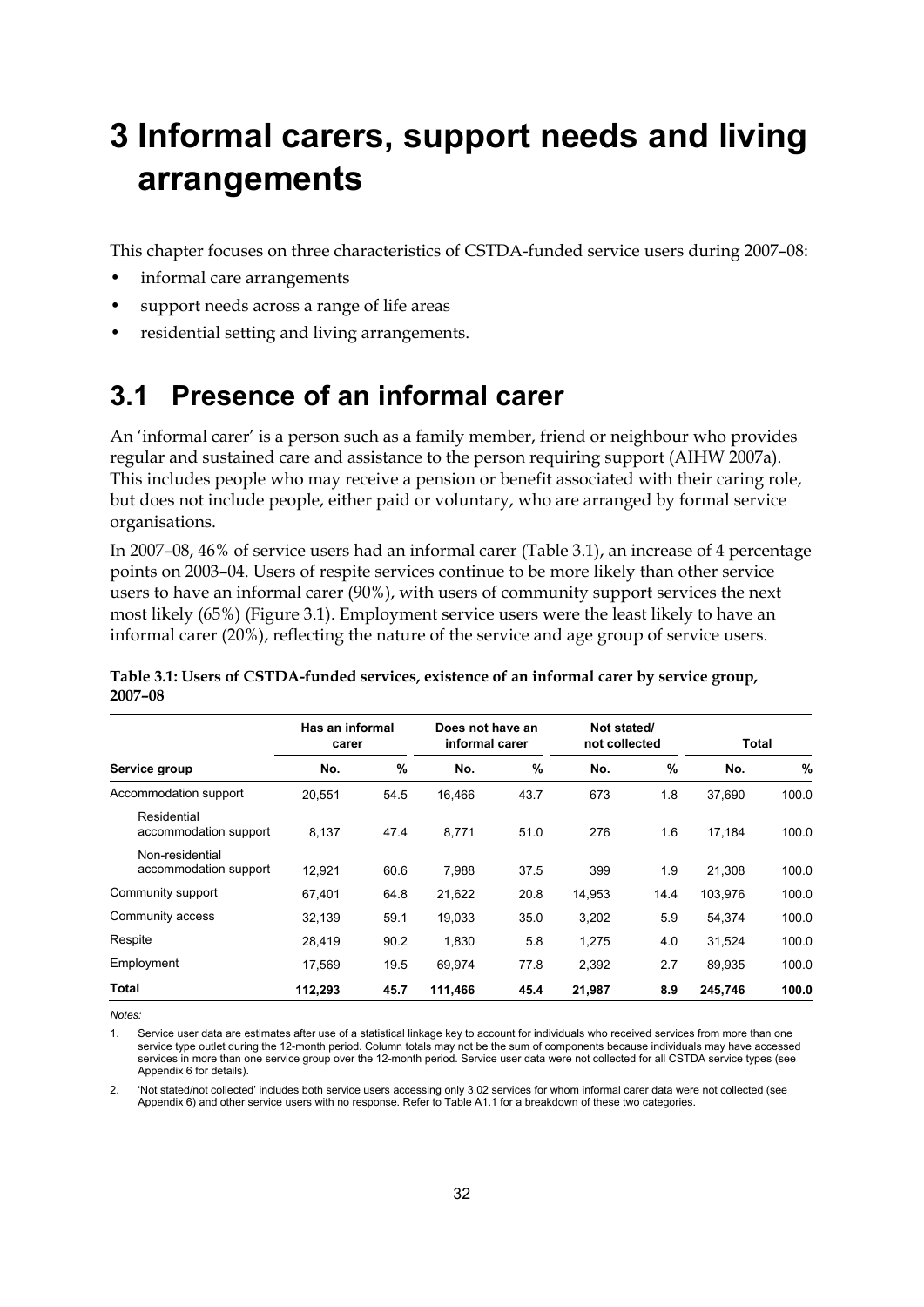

<span id="page-42-0"></span>The proportion of service users who did not have an informal carer in 2007–08 was 45%, up from 38% in 2003–04. The seeming contradiction—increases since 2003–04 in both the proportion with a carer and without a carer—is mainly due to a change in quality of carer data ([Table 3.2\)](#page-42-1). The 'Not stated/not collected' rate has fallen from 20% in 2003–04 to 9% in 2007–08.

<span id="page-42-1"></span>

|             | Has an<br>informal carer |      |         | Does not have<br>an informal<br>carer |        | Not stated/<br>not collected |         | Total |  |
|-------------|--------------------------|------|---------|---------------------------------------|--------|------------------------------|---------|-------|--|
|             | No.                      | %    | No.     | %                                     | No.    | %                            | No.     | %     |  |
| 2003-04     | 78,360                   | 41.7 | 72.138  | 38.4                                  | 37,308 | 19.9                         | 187.806 | 100.0 |  |
| $2004 - 05$ | 84,964                   | 42.4 | 74,536  | 37.2                                  | 40,993 | 20.4                         | 200,493 | 100.0 |  |
| 2005-06     | 97,410                   | 44.9 | 77.268  | 35.6                                  | 42,465 | 19.6                         | 217,143 | 100.0 |  |
| 2006-07     | 104.401                  | 45.0 | 107.768 | 46.4                                  | 20,084 | 8.6                          | 232,253 | 100.0 |  |
| 2007-08     | 112,293                  | 45.7 | 111,466 | 45.4                                  | 21,987 | 8.9                          | 245,746 | 100.0 |  |

#### **Table 3.2: Users of CSTDA-funded services, existence of an informal carer, 2003–04 to 2007–08**

*Notes:* 

1. Service user data are estimates after use of a statistical linkage key to account for individuals who received services from more than one service type outlet during the 12-month period. Service user data were not collected for all CSTDA service types (see Appendix 6 for details.)

2. 'Not stated/not collected' includes both service users accessing only 3.02 services for whom informal carer data were not collected (see Appendix 6) and other service users with no response. Refer to Table A1.1 for a breakdown of these two categories.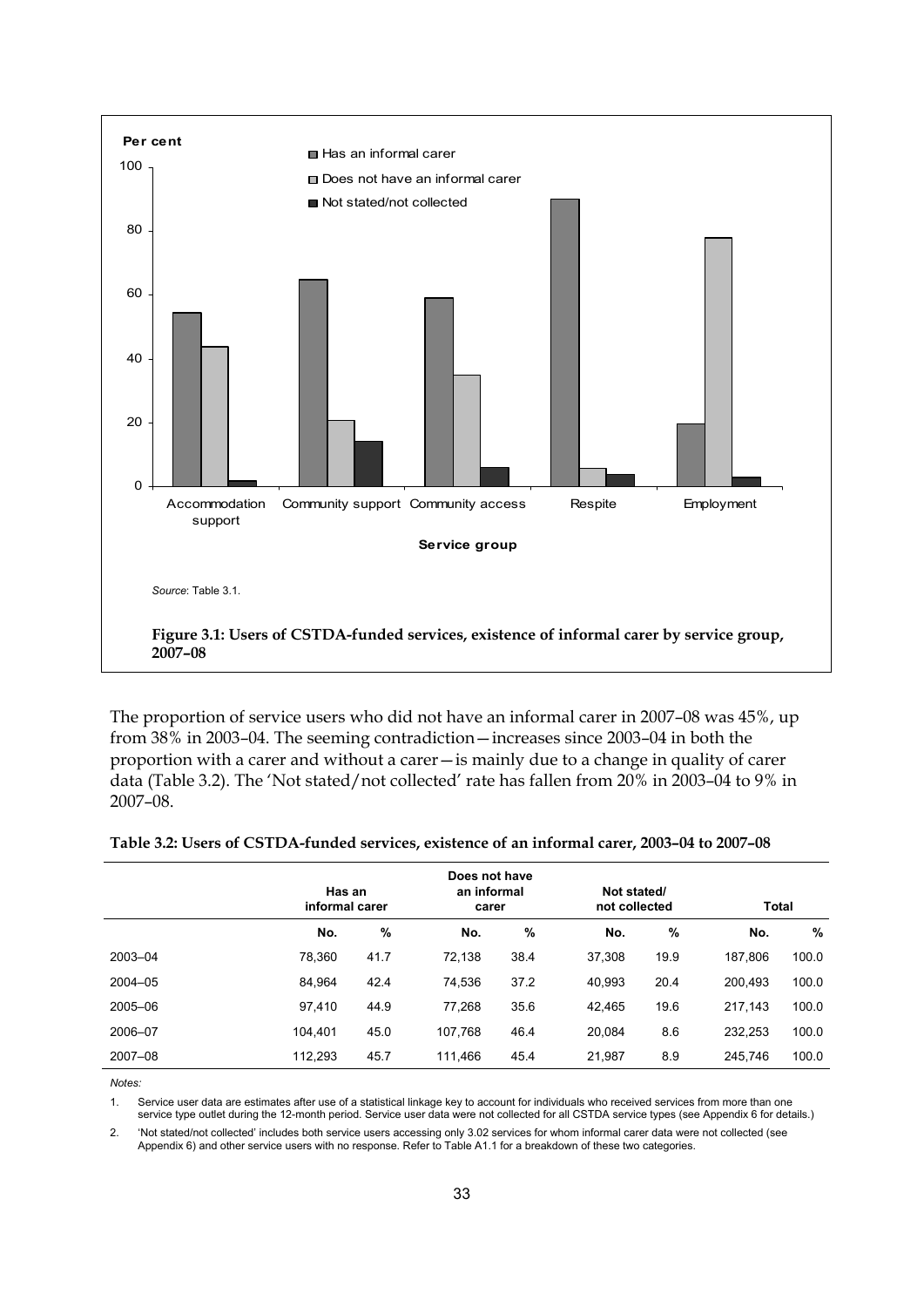

Service users in the Queensland were more likely than those in other states and territories to have an informal carer (Figure 3.2).

In 2007–08, more than half (55%) of users of accommodation support services had an informal carer, an increase from 45% in 2006–07 and 35% in 2003–04 (Table A2.9). This group can be further broken down into residential accommodation support and non-residential accommodation support service users. In 2007–08, almost half (47%) of users of residential accommodation support services had an informal carer, up from 41% in 2006–07 and 24% in 2003–04. For users of non-residential accommodation support services, more than three-fifths (61%) had an informal carer in 2007–08 compared with 49% in 2006–07 and 45% in 2003–04.

Over the same period the proportion of users of community access services with an informal carer increased from 41% to 59%. The proportion of service users with an informal carer accessing employment services decreased from 29% in 2003–04 to 20% in 2007–08.

However, between 2003–04 and 2007–08, there was substantial growth in the number of people using CSTDA-funded open employment services, relatively few of whom need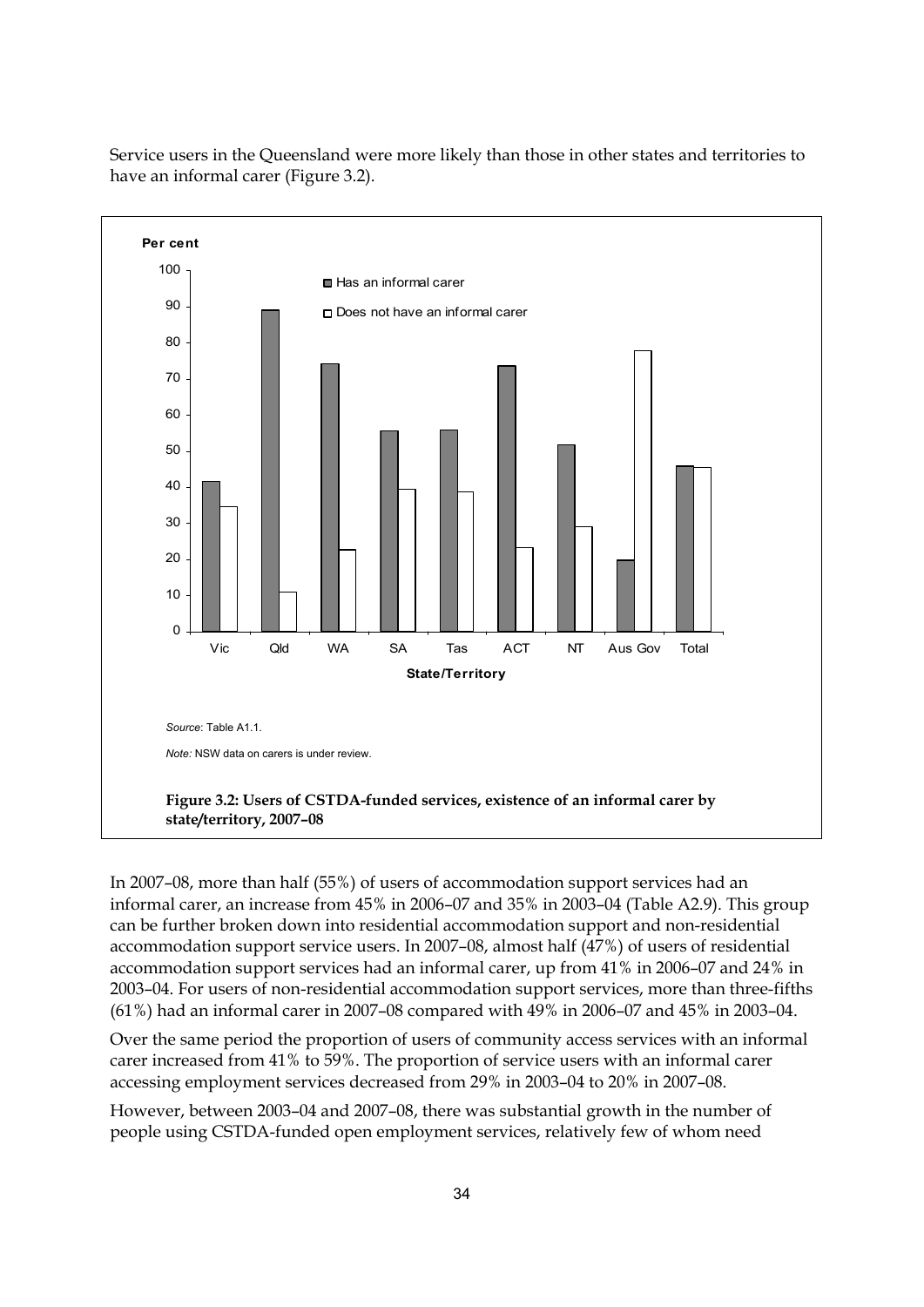assistance in activities of daily living and receive informal care, compared to users of supported employment or state/territory-delivered CSTDA services.

In 2007–08, service users in Very remote (65%) and Remote (52%) areas were more likely to have informal carers than those in other remoteness areas [\(Table 3.3](#page-44-0)). Service users in Major cities were the least likely to have an informal carer (45%). The size and distribution of 'not stated/not collected' data should be considered when interpreting these data.

|                        | Has an informal<br>carer |      |         | Does not have an<br>informal carer |        | Not stated/<br>not collected |         | <b>Total</b> |  |
|------------------------|--------------------------|------|---------|------------------------------------|--------|------------------------------|---------|--------------|--|
| <b>Remoteness area</b> | No.                      | %    | No.     | $\%$                               | No.    | %                            | No.     | %            |  |
| Major cities           | 68.778                   | 45.3 | 70,678  | 46.6                               | 12,219 | 8.1                          | 151,674 | 100.0        |  |
| Inner regional         | 28.197                   | 48.0 | 25.801  | 44.0                               | 4,706  | 8.0                          | 58.705  | 100.0        |  |
| Outer regional         | 11.323                   | 47.4 | 11,016  | 46.1                               | 1,537  | 6.4                          | 23,876  | 100.0        |  |
| Remote                 | 1.571                    | 52.3 | 1.344   | 44.8                               | 88     | 2.9                          | 3.003   | 100.0        |  |
| Very remote            | 963                      | 64.5 | 472     | 31.6                               | 57     | 3.8                          | 1,492   | 100.0        |  |
| Not stated/collected   | 1.462                    | 20.9 | 2.154   | 30.8                               | 3.380  | 48.3                         | 6.996   | 100.0        |  |
| <b>Total</b>           | 112,293                  | 45.7 | 111,466 | 45.4                               | 21,987 | 8.9                          | 245,746 | 100.0        |  |

<span id="page-44-0"></span>

| Table 3.3: Users of CSTDA-funded services, existence of an informal carer by remoteness, 2007–08 |  |  |  |
|--------------------------------------------------------------------------------------------------|--|--|--|
|--------------------------------------------------------------------------------------------------|--|--|--|

*Notes:* 

1. Service user data are estimates after use of a statistical linkage key to account for individuals who received services from more than one service type outlet during the 12-month period. Column totals may not be the sum of components because individuals may have accessed services in more than one service group over the 12-month period. Service user data were not collected for all CSTDA service types (see Appendix 6 for details).

2. 'Not stated/not collected' includes both service users accessing only 3.02 services for whom informal carer data were not collected (see Appendix 6) and other service users with no response. Refer to Table A1.1 for a breakdown of these two categories.

# **3.2 Carer age and relationship to service user**

Nearly 60% of the 112,293 service users with an informal carer identified their mother as the carer (Table 3.4). Mothers were consistently the most likely informal carers of CSTDA service users over the period 2003–04 to 2007–08. Year-on-year variations in the proportions were most likely due to changes in the 'not stated' rate, rather than actual changes in the profile of informal carers. Service users aged 45–64 years were as likely to receive care from a spouse or partner as from their mother (21% in each case) (Table 3.4).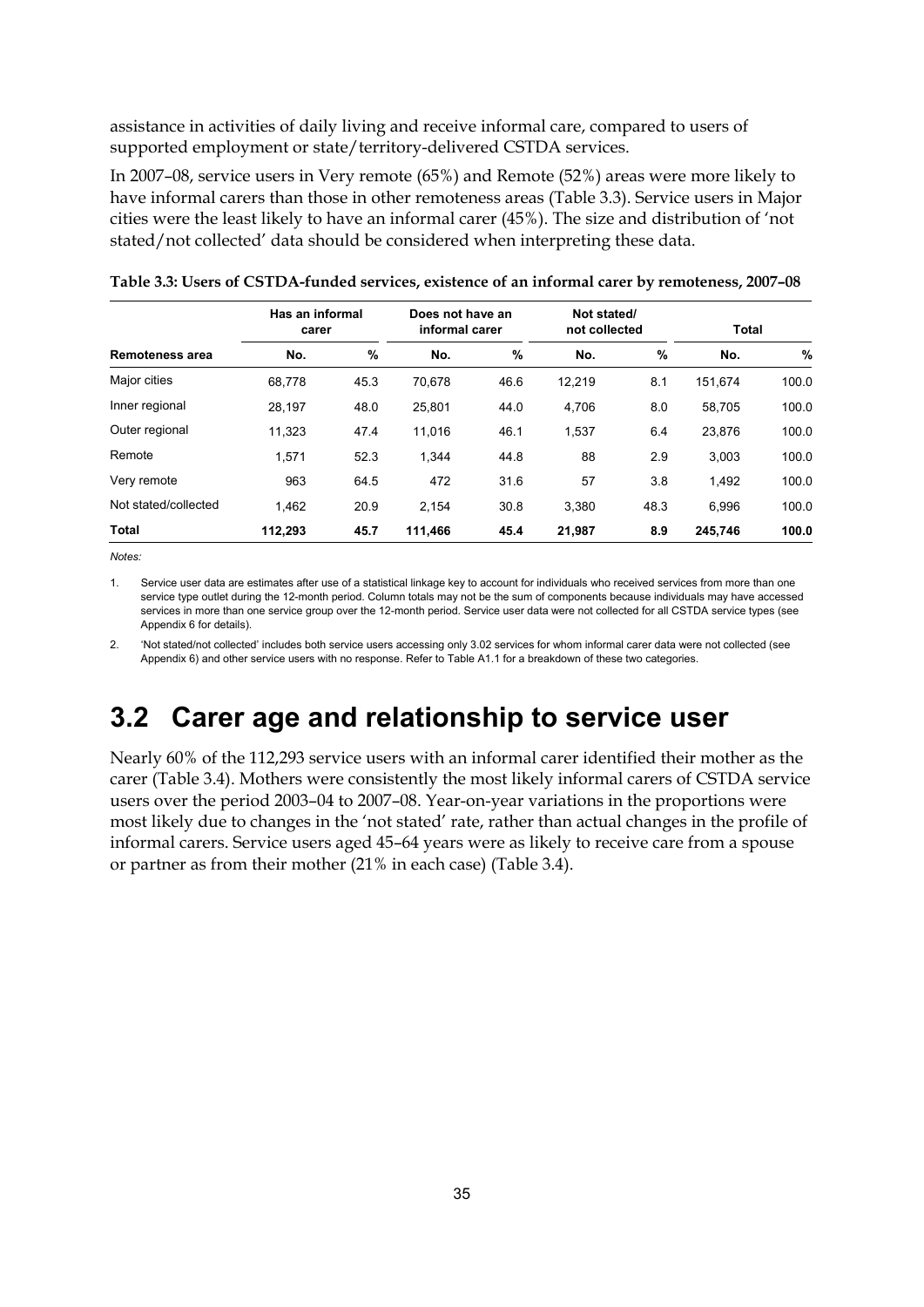|                                          | Age group of service user (years) |           |           |               |       |                   |              |  |  |
|------------------------------------------|-----------------------------------|-----------|-----------|---------------|-------|-------------------|--------------|--|--|
| Relationship of carer to<br>service user | $0 - 14$                          | $15 - 24$ | $25 - 44$ | $45 - 64$     | $65+$ | <b>Not stated</b> | <b>Total</b> |  |  |
|                                          |                                   |           |           | <b>Number</b> |       |                   |              |  |  |
| Spouse                                   |                                   | 168       | 2,165     | 4,103         | 1,788 | 5                 | 8,229        |  |  |
| Mother                                   | 29,909                            | 16,083    | 15,322    | 4,119         | 96    | 33                | 65,562       |  |  |
| Father                                   | 1,439                             | 1,419     | 1,891     | 650           | 15    | 4                 | 5,418        |  |  |
| Child                                    |                                   | 26        | 172       | 677           | 810   | $\overline{2}$    | 1,687        |  |  |
| Other family                             | 1,220                             | 1,032     | 1,554     | 2,450         | 464   | 5                 | 6,725        |  |  |
| Friend/neighbour                         | 132                               | 256       | 493       | 625           | 179   |                   | 1,685        |  |  |
| Not stated                               | 2,882                             | 3,462     | 7,991     | 7,129         | 1,505 | 18                | 22,987       |  |  |
| <b>Total</b>                             | 35,582                            | 22,446    | 29,588    | 19.753        | 4,857 | 67                | 112,293      |  |  |
|                                          |                                   |           |           | Per cent      |       |                   |              |  |  |
| Spouse                                   |                                   | 0.7       | 7.3       | 20.8          | 36.8  | 7.5               | 7.3          |  |  |
| Mother                                   | 84.1                              | 71.7      | 51.8      | 20.9          | 2.0   | 49.3              | 58.4         |  |  |
| Father                                   | 4.0                               | 6.3       | 6.4       | 3.3           | 0.3   | 6.0               | 4.8          |  |  |
| Child                                    |                                   | 0.1       | 0.6       | 3.4           | 16.7  | 3.0               | 1.5          |  |  |
| Other family                             | 3.4                               | 4.6       | 5.3       | 12.4          | 9.6   | 7.5               | 6.0          |  |  |
| Friend/neighbour                         | 0.4                               | 1.1       | 1.7       | 3.2           | 3.7   |                   | 1.5          |  |  |
| Not stated                               | 8.1                               | 15.4      | 27.0      | 36.1          | 31.0  | 26.9              | 20.5         |  |  |
| <b>Total</b>                             | 100.0                             | 100.0     | 100.0     | 100.0         | 100.0 | 100.0             | 100.0        |  |  |

**Table 3.4: CSTDA-funded service users with an informal carer, carer relationship to service user, 2007–08** 

*Notes:* 

1. Service user data are estimates after use of a statistical linkage key to account for individuals who received services from more than one service type outlet during the 12-month period. Service user data were not collected for all CSTDA service types (see Appendix 6 for details).

2. Service users with missing age who responded 'child aged under 5 years (not applicable)' to the 'communication method' data item were included in the 0–14 years age group.

3. 'Not stated/not collected' includes both service users accessing only 3.02 services for whom informal carer data were not collected (see Appendix 6) and other service users with no response. Refer to Table A1.1 for a breakdown of these two categories.

4. Informal carer relationship categories are as follows: 'spouse' includes 'wife/female partner' and 'husband/male partner'; 'child' includes 'daughter' and 'son'; 'other family' includes 'daughter-in-law', 'son-in-law', 'other female relative' and 'other male relative'; 'friend /neighbour' includes 'friend/neighbour—female' and 'friend/neighbour—male'. Refer to Table A1.1 for a breakdown of these categories.

Age group was reported for around 81,200 informal carers: 46% aged 25–44 years, 39% aged 45–64 years and 13% aged 65 or over (Table A1.29). Over 7,500 carers were older parent carers (aged 65 or over and providing care to a son or daughter with disability). More than half (57%) were providing care to a son or daughter aged 45–64 years, indicating a substantial number of very long-term older carers—in the main mothers—among informal carers of CSTDA service users.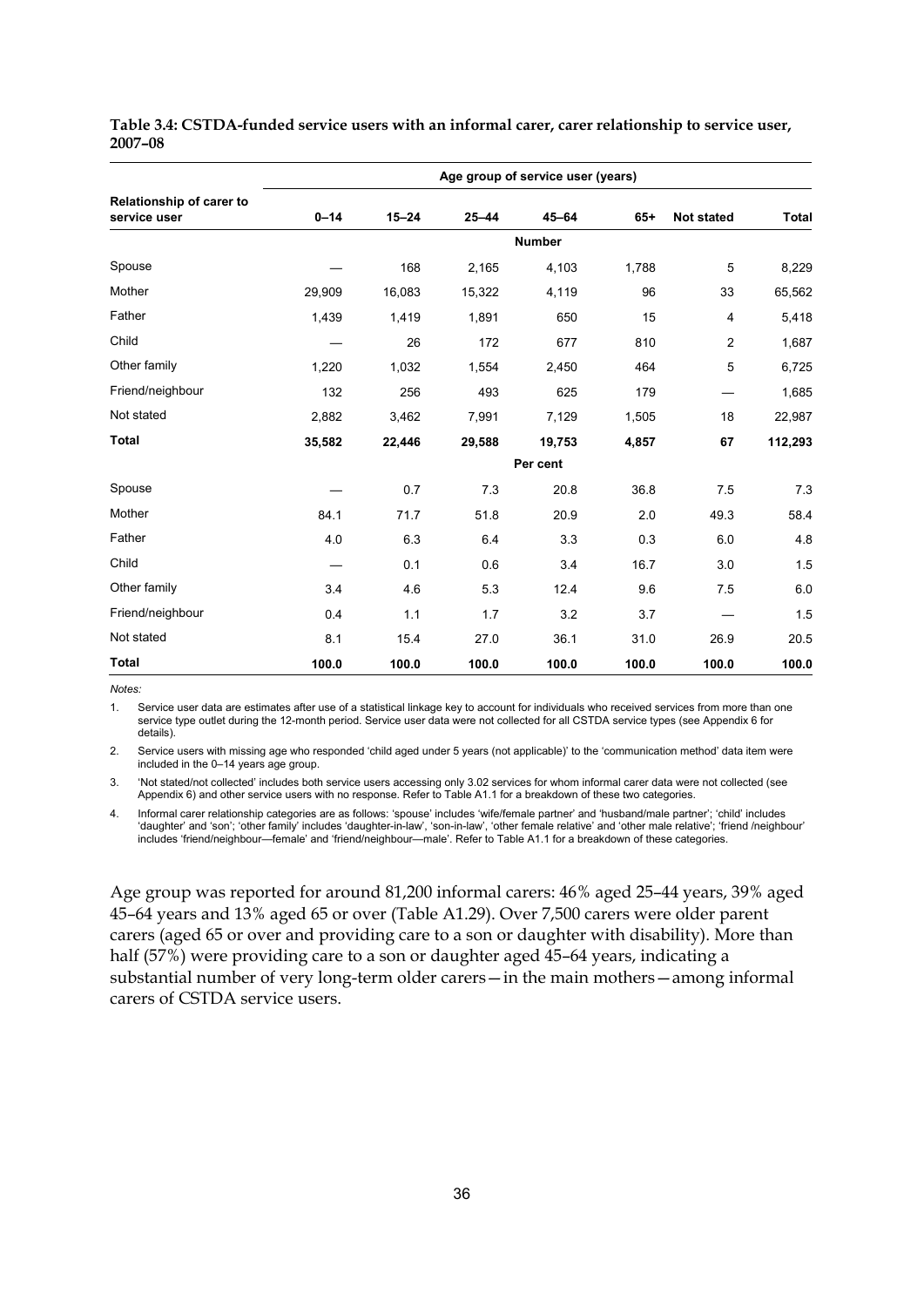|                                      |               |           |           | Age group of carer (years) |        |                                  |              |  |  |  |
|--------------------------------------|---------------|-----------|-----------|----------------------------|--------|----------------------------------|--------------|--|--|--|
| Age group of service<br>user (years) | $0 - 14$      | $15 - 24$ | $25 - 44$ | $45 - 64$                  |        | Not stated/<br>65+ not collected | <b>Total</b> |  |  |  |
|                                      | <b>Number</b> |           |           |                            |        |                                  |              |  |  |  |
| $0 - 14$                             | 31            | 906       | 25,853    | 3,255                      | 292    | 5,245                            | 35,582       |  |  |  |
| $15 - 24$                            | n.p.          | n.p.      | 7,239     | 9,382                      | 403    | 5,296                            | 22,446       |  |  |  |
| $25 - 44$                            | 59            | 148       | 2,864     | 12,385                     | 3,940  | 10,192                           | 29,588       |  |  |  |
| $45 - 64$                            | 32            | 256       | 1,319     | 5,246                      | 4,277  | 8,623                            | 19,753       |  |  |  |
| $65+$                                | n.p.          | n.p.      | 254       | 1,245                      | 1,625  | 1,725                            | 4,857        |  |  |  |
| Not stated                           | 1             | 1         | 12        | 28                         | 1      | 24                               | 67           |  |  |  |
| <b>Total</b>                         | 128           | 1,440     | 37,541    | 31,541                     | 10,538 | 31,105                           | 112,293      |  |  |  |
|                                      | Per cent      |           |           |                            |        |                                  |              |  |  |  |
| $0 - 14$                             | 0.1           | 2.5       | 72.7      | 9.1                        | 0.8    | 14.7                             | 100.0        |  |  |  |
| $15 - 24$                            | n.p.          | n.p.      | 32.3      | 41.8                       | 1.8    | 23.6                             | 100.0        |  |  |  |
| $25 - 44$                            | 0.2           | 0.5       | 9.7       | 41.9                       | 13.3   | 34.4                             | 100.0        |  |  |  |
| $45 - 64$                            | 0.2           | 1.3       | 6.7       | 26.6                       | 21.7   | 43.7                             | 100.0        |  |  |  |
| $65+$                                | n.p.          | n.p.      | 5.2       | 25.6                       | 33.5   | 35.5                             | 100.0        |  |  |  |
| Not stated                           | 1.5           | 1.5       | 17.9      | 41.8                       | 1.5    | 35.8                             | 100.0        |  |  |  |
| <b>Total</b>                         | 0.1           | $1.3$     | 33.4      | 28.1                       | 9.4    | 27.7                             | 100.0        |  |  |  |

**Table 3.5: CSTDA-funded service users with an informal carer, age of service user by age of carer, 2007–08** 

*Notes:* 

1. Service user data are estimates after use of a statistical linkage key to account for individuals who received services from more than one service type outlet during the 12-month period. Service user data were not collected for all CSTDA service types (see Appendix 6 for details).

2. Service users with missing age who responded 'child aged under 5 years (not applicable)' to the communication method data item were included in the 0–14 years age group.

3. 'Not stated/not collected' includes both service users accessing only 3.02 services for whom informal carer data were not collected (see Appendix 6) and other service users with no response. Refer to Table A1.1 for a breakdown of these two categories. Service users who accessed employment services only (service types 5.01, 5.02 and 5.04) and did not submit a response are also included in the 'not collected' category for 'age group of carer'. These services were not required to complete this data item.

Table 3.6 examines CSTDA-funded services users with an older parent carer. Older carers have been a specific policy focus in recent years (see, for example, 'Succession planning for carers: final report on consultations', FaHCSIA (2009c)). In 2007–08 around 10,500 informal carers of CSTDA service users were aged 65 or over (Table 3.5); 71% were a parent of the service user (Table 3.6). Looking at the age group of the service users being cared for, 47% were aged over 45 years and a further 48% were aged 25–44 years.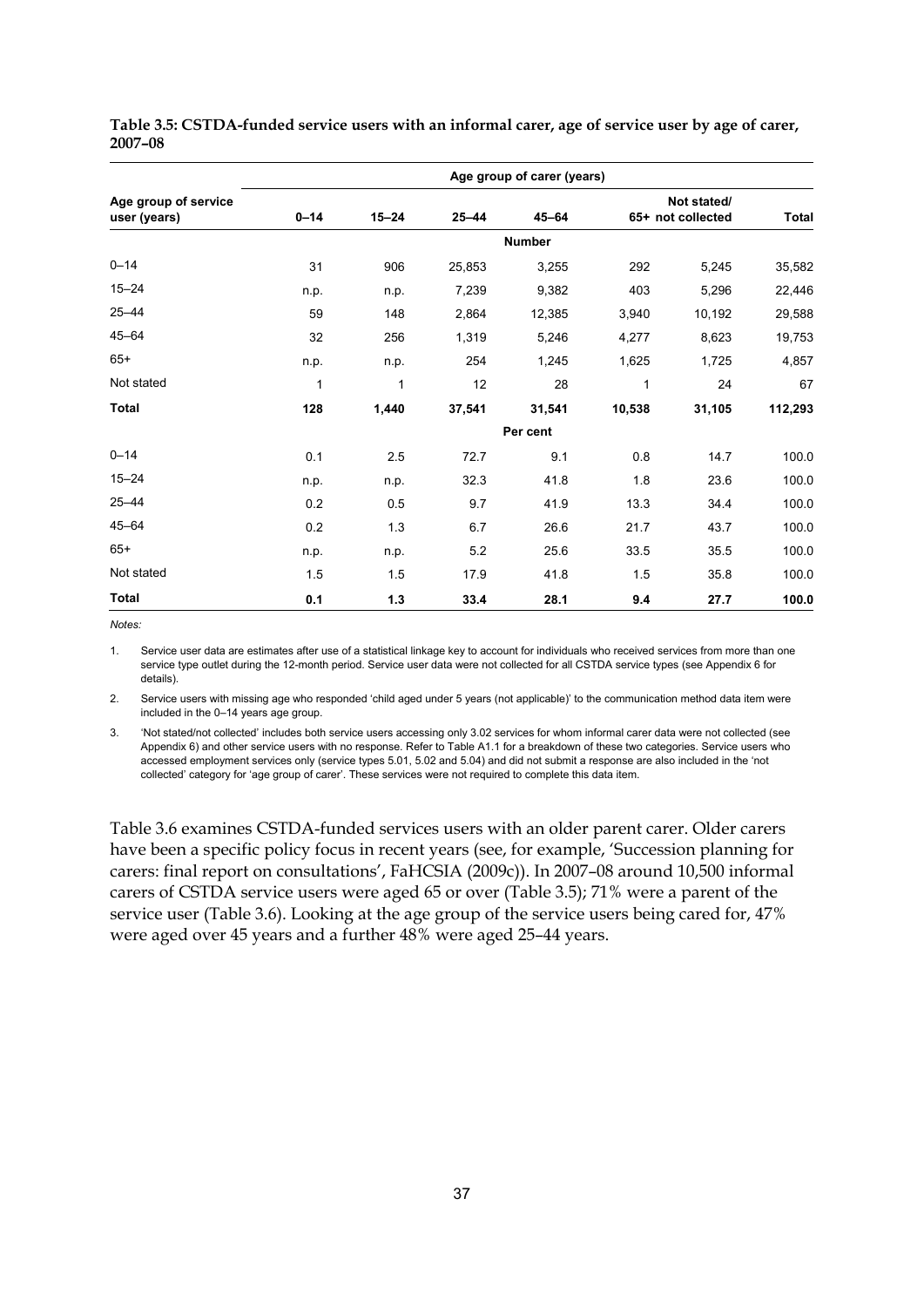|                                                 | Age group of service user (years) |           |           |           |       |              |  |  |
|-------------------------------------------------|-----------------------------------|-----------|-----------|-----------|-------|--------------|--|--|
| <b>Relationship of carer to</b><br>service user | $0 - 14$                          | $15 - 24$ | $25 - 44$ | $45 - 64$ | $65+$ | <b>Total</b> |  |  |
| Mother                                          | 108                               | 123       | 3.011     | 3.084     | 56    | 6,382        |  |  |
| Father                                          | 19                                | 46        | 601       | 473       | 8     | 1,147        |  |  |
| <b>Total</b>                                    | 127                               | 168       | 3.612     | 3.557     | 64    | 7,529        |  |  |

**Table 3.6: CSTDA-funded service users who received informal care from a parent aged 65 or over, relationship of carer to service user by age group of service user, 2007–08** 

*Notes:* 

1. Service user data are estimates after use of a statistical linkage key to account for individuals who received services from more than one service type outlet during the 12-month period. Service user data were not collected for all CSTDA service types (see Appendix 6 for details).

2. Service users with missing age who responded 'child aged under 5 years (not applicable)' to the 'communication method' data item were included in the 0–14 years age group.

# **3.3 Primary carer status and co-residency**

A 'primary carer' is defined here as an informal carer who assists with one or more of the following activities of daily living—self-care, mobility or communication (often also assisting with other activities) (AIHW 2007a). Almost one-third (31%) of all service users in 2007–08 had a primary carer.

Just over two-thirds of informal carers of CSTDA service users in 2007–08 were primary carers (Table 3.7). Most informal carers lived with the person for whom they provided care.

|                                  | <b>Primary carer</b> |       | Not a primary carer |       | Not stated/<br>not collected |       | <b>Total</b> |       |
|----------------------------------|----------------------|-------|---------------------|-------|------------------------------|-------|--------------|-------|
| <b>Residency status of carer</b> | No.                  | $\%$  | No.                 | %     | No.                          | %     | No.          | %     |
| Co-resident                      | 65.905               | 87.0  | 6.142               | 59.2  | 2.984                        | 11.4  | 75.031       | 66.8  |
| Non-resident                     | 7.405                | 9.8   | 3.906               | 37.7  | 700                          | 2.7   | 12.011       | 10.7  |
| Not stated/not collected         | 2.478                | 3.3   | 324                 | 3.1   | 22.449                       | 85.9  | 25.251       | 22.5  |
| <b>Total</b>                     | 75.788               | 100.0 | 10.372              | 100.0 | 26.133                       | 100.0 | 112.293      | 100.0 |

**Table 3.7: CSTDA-funded service users with an informal carer, residency status by primary carer status, 2007–08** 

*Notes:* 

1. Service user data are estimates after use of a statistical linkage key to account for individuals who received services from more than one service type outlet during the 12-month period. Service user data were not collected for all CSTDA service types (see Appendix 6 for details).

2. 'Not stated/not collected' includes both service users accessing only 3.02 services for whom informal carer data were not collected (see Appendix 6) and other service users with no response. Refer to Table A1.1 for a breakdown of these two categories. Service users who accessed employment services only (service types 5.01, 5.02 and 5.04) and did not submit a response are also included in the 'not collected' category for 'primary status of carer' and 'residency status of carer'. These services were not required to complete this data item.

# **3.4 Support needs**

The NMDS includes nine data items that are used to indicate the support needs of service users (see Appendix 3). These items conform to a framework that is consistent with national and international classification standards, including the International Classification of Functioning, Disability and Health (ICF) (see AIHW 2003: Chapter 8). The support needs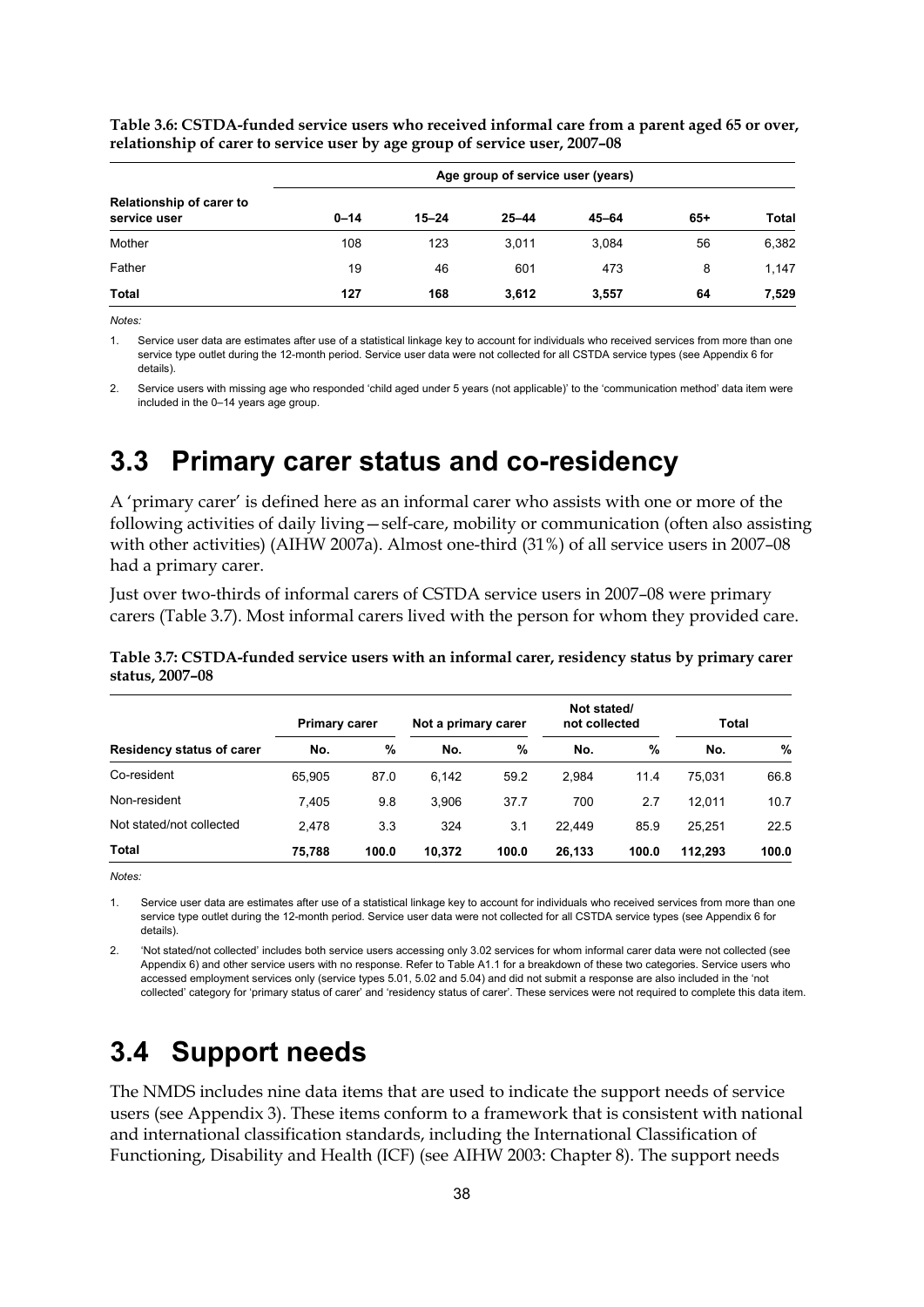data items also relate to the concepts used in population-based data collections about disability, such as the ABS Survey of Disability, Ageing and Carers (SDAC) (ABS 2004).

The items used to indicate support needs can be grouped into three broad areas of activity:

- Activities of daily living (ADL)—self-care, mobility and communication. These correspond to the three 'core activity' areas reported in the SDAC and in the 2006 Census of Population and Housing (ABS 2004, 2006b).
- Activities of independent living (AIL)—interpersonal interactions and relationships; learning, applying knowledge and general tasks and demands; and domestic life.
- Activities of work, education and community living (AWEC)—education; community (civic) and economic life; and work. This category is collected and analysed for service users aged 5 years and over, as a response of 'not applicable due to age' for all three of these life areas is allowed for service users aged less than 5 years.

Support needs data should be interpreted with caution because of high rates of 'not stated/not collected' responses. There is an additional specific concern about the quality of data on the ADL support needs of open employment service users, 2003–04 to 2006–07. Particular caution should be taken when comparing the ADL profiles of open employment, and all employment service users, and all CSTDA service users in 2007–08 with corresponding data for earlier years (for more information see Chapter 7 and appendix tables A2.12 and A2.13).

Service users recorded as always or sometimes requiring assistance with ADL in the NMDS are conceptually similar to people reported as having a 'severe or profound core-activity limitation' in the SDAC.

'Core' activities as defined in the SDAC are communication, mobility and self-care.

SDAC defines profound limitation as:

• 'The person is unable to do, or always needs help with, a core-activity task.'

'Severe limitation' is defined as:

#### 'The person

- sometimes needs help with a core-activity task
- has some difficulty understanding or being understood by family or friends
- can communicate more easily using sign language or other non-spoken forms of communication. '

In 2007–08, higher proportions of service users needed help with AIL (70%) than with AWEC (68%) or with ADL (51%) (Figure 3.5, Table 3.8). The proportion of service users who always needed support (or were unable to perform these activities) was highest for AWEC (36%). This could be partially due to the fact that almost one-third (32%) of CSTDA service users have intellectual primary disability. The 2003 SDAC found that almost 60% of people with intellectual disability have severe limitation in communication. This is one distinguishing feature of intellectual disability, compared with some other disability groups. People with intellectual disability are also highly likely to have severe limitations in all three core activities—self-care, mobility and communication. Need for assistance with activities of daily living might not fully reflect the level of support that a person with intellectual disability requires to participate in society. Even though they may function relatively well in the familiar routines of self-care and domestic life, and be independently mobile, people with intellectual disability often have considerable difficulty in managing emotions and relating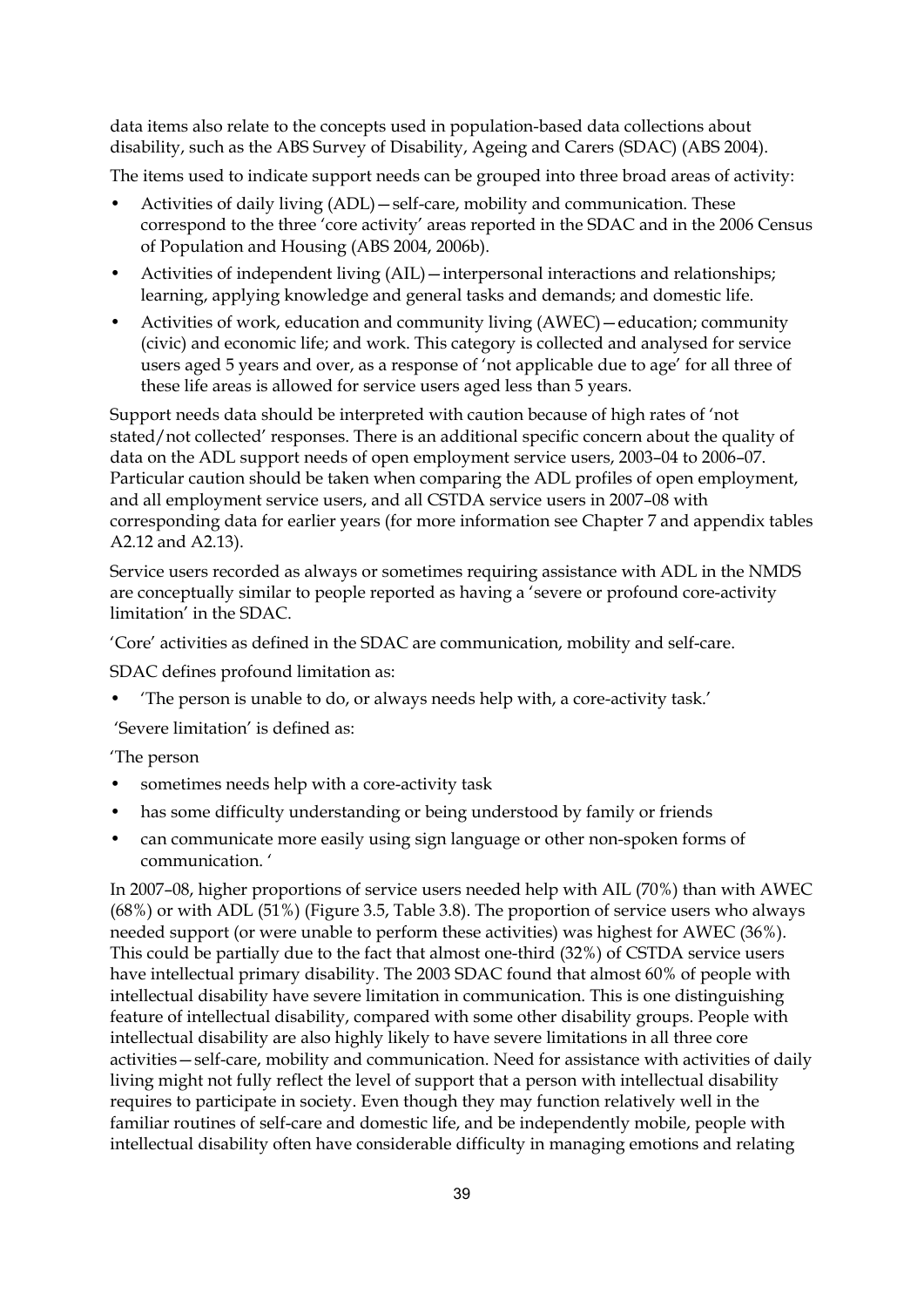to other people. It is therefore important to also consider the level of support that is needed in non-core activity areas, especially social interaction and activities associated with work and education (AIHW 2008b).



Analysis of support needs showed that:

- almost 70% of service users needed support in education, work or community life, considerably higher than the proportion that needed help with ADL (Table 3.8)
- users of respite services were the most likely to always need assistance or be completely unable to perform in each of the three broad life areas—ADL: 43%; AIL: 50%; AWEC: 50% (Table 3.9)
- users of employment services were the least likely to always need assistance across the three areas (ADL: 5.7%; AIL: 21%; AWEC: 21%).

Consistent with users of respite being most likely to have an informal carer (90%), service users with an informal carer are a group with very high support needs, who typically require a combination of informal and formal care to enable them to live in the community. This can be contrasted with, for example, employment service users, almost 80% of whom do not have an informal carer. Therefore, CSTDA service users represent a diverse mix of support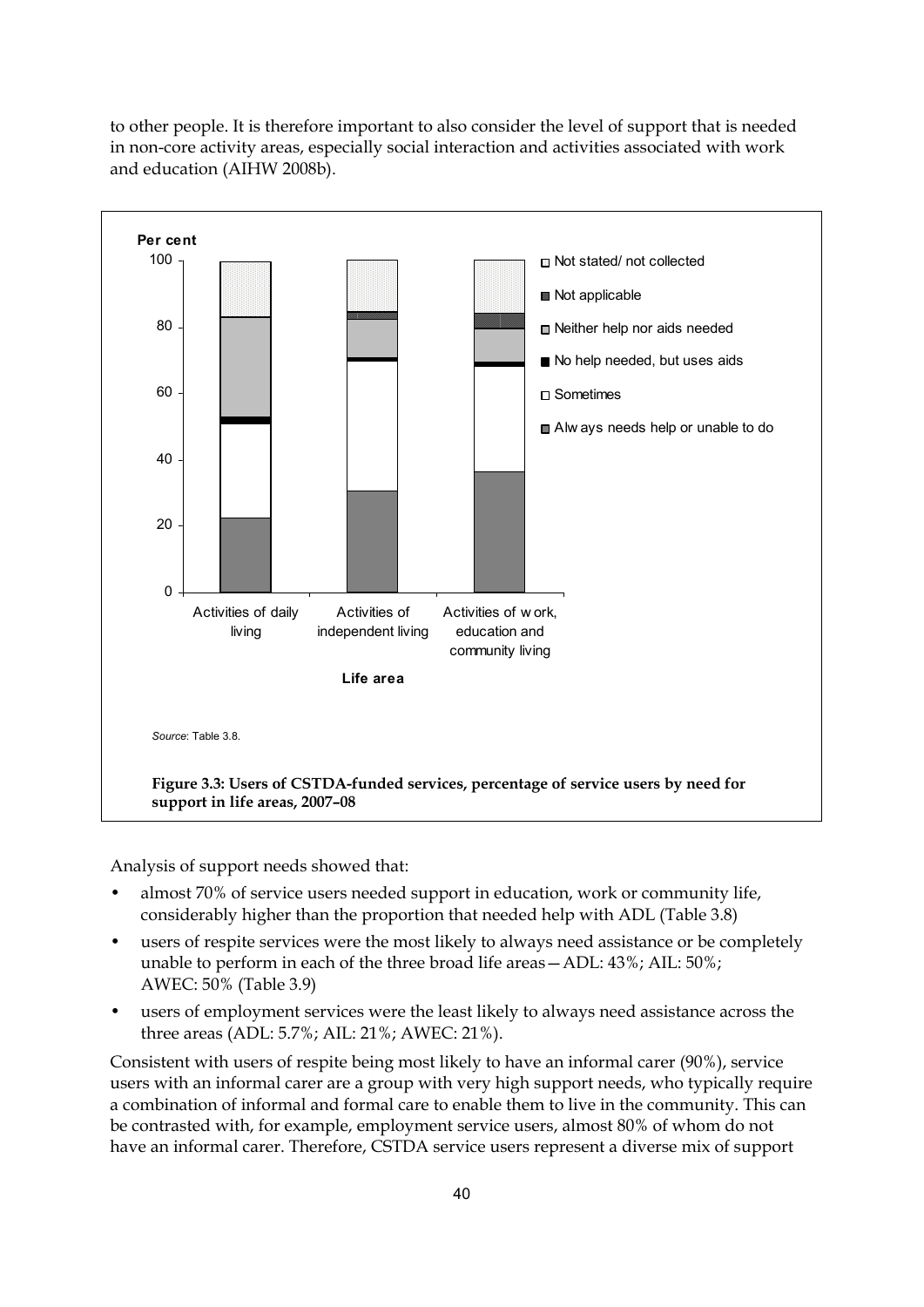needs—some with a very high need for assistance with core activities and others with higher levels of functioning in activities of daily living but substantial support needs in the areas of community participation, work and education.

|        |               |                                                                         |                                        |                                                             |                                                                                                                                                                                                    |                                                                                     |               |             |                                                                                                  |                          | not |                                                                                                                                                                 | <b>Total</b>                                                         |
|--------|---------------|-------------------------------------------------------------------------|----------------------------------------|-------------------------------------------------------------|----------------------------------------------------------------------------------------------------------------------------------------------------------------------------------------------------|-------------------------------------------------------------------------------------|---------------|-------------|--------------------------------------------------------------------------------------------------|--------------------------|-----|-----------------------------------------------------------------------------------------------------------------------------------------------------------------|----------------------------------------------------------------------|
| No.    | $\frac{9}{6}$ | No.                                                                     | %                                      | No.                                                         | %                                                                                                                                                                                                  | No.                                                                                 | $\frac{9}{6}$ | No.         | %                                                                                                | No.                      | %   | No.                                                                                                                                                             | %                                                                    |
|        |               |                                                                         |                                        |                                                             |                                                                                                                                                                                                    |                                                                                     |               |             |                                                                                                  |                          |     |                                                                                                                                                                 |                                                                      |
| 44.706 | 18.2          |                                                                         |                                        |                                                             | 1.8                                                                                                                                                                                                | 95.579                                                                              | 38.9          |             |                                                                                                  |                          |     |                                                                                                                                                                 | 100.0                                                                |
| 32,320 | 13.2          |                                                                         |                                        |                                                             | 3.7                                                                                                                                                                                                | 109.919                                                                             | 44.7          |             |                                                                                                  |                          |     | 245.746                                                                                                                                                         | 100.0                                                                |
| 36.991 | 15.1          |                                                                         |                                        | 3.802                                                       | 1.5                                                                                                                                                                                                | 67,827                                                                              | 27.6          |             |                                                                                                  |                          |     | 245.746                                                                                                                                                         | 100.0                                                                |
| 55.377 | 22.5          |                                                                         |                                        |                                                             | 2.1                                                                                                                                                                                                | 73,585                                                                              | 29.9          |             |                                                                                                  |                          |     |                                                                                                                                                                 | 100.0                                                                |
|        |               |                                                                         |                                        |                                                             |                                                                                                                                                                                                    |                                                                                     |               |             |                                                                                                  |                          |     |                                                                                                                                                                 |                                                                      |
| 46.072 | 18.7          |                                                                         |                                        |                                                             | 1.1                                                                                                                                                                                                | 51,802                                                                              | 21.1          |             |                                                                                                  |                          |     | 245,746                                                                                                                                                         | 100.0                                                                |
| 52,496 | 21.4          |                                                                         |                                        |                                                             | 1.4                                                                                                                                                                                                | 45,765                                                                              |               |             | 3.2                                                                                              |                          |     | 245,746                                                                                                                                                         | 100.0                                                                |
| 41,810 | 17.0          |                                                                         |                                        |                                                             | 1.0                                                                                                                                                                                                | 68,706                                                                              |               |             | 9.1                                                                                              |                          |     | 245,746                                                                                                                                                         | 100.0                                                                |
| 75,363 | 30.7          |                                                                         |                                        |                                                             | 0.9                                                                                                                                                                                                | 27,825                                                                              |               |             | 2.6                                                                                              |                          |     |                                                                                                                                                                 | 100.0                                                                |
|        |               |                                                                         |                                        |                                                             |                                                                                                                                                                                                    |                                                                                     |               |             |                                                                                                  |                          |     |                                                                                                                                                                 |                                                                      |
| 54.442 | 22.2          |                                                                         |                                        |                                                             | 1.6                                                                                                                                                                                                | 54.042                                                                              |               |             | 3.4                                                                                              |                          |     | 245,746                                                                                                                                                         | 100.0                                                                |
|        |               |                                                                         |                                        |                                                             |                                                                                                                                                                                                    |                                                                                     |               |             |                                                                                                  |                          |     |                                                                                                                                                                 |                                                                      |
| 59,752 | 24.3          |                                                                         |                                        | 3,723                                                       | 1.5                                                                                                                                                                                                | 38,093                                                                              |               |             | 3.6                                                                                              |                          |     | 245,746                                                                                                                                                         | 100.0                                                                |
| 62.379 | 25.4          |                                                                         |                                        |                                                             | 1.0                                                                                                                                                                                                | 44,387                                                                              |               |             | 9.7                                                                                              |                          |     | 245,746                                                                                                                                                         | 100.0                                                                |
| 89,401 | 36.4          |                                                                         |                                        |                                                             | 1.1                                                                                                                                                                                                | 24,329                                                                              |               |             | 4.7                                                                                              |                          |     | 245,746                                                                                                                                                         | 100.0                                                                |
|        |               | Always or<br>unable to<br>do<br><b>Activities of daily living (ADL)</b> | Activities of independent living (AIL) | Some-<br>times<br>60,298 24.5<br>86,257 35.1<br>58,727 23.9 | 54,668 22.2 4,516<br>50,114 20.4 9,033<br>69,638 28.3 5,259<br>96,329 39.2 2,626<br>92,772 37.8 3,551<br>55,974 22.8 2,555<br>96,199 39.1 2,283<br>76,622 31.2 3,872<br>2,374<br>78,386 31.9 2,721 | None, but<br>uses aids<br>Activities of work, education and community living (AWEC) |               | <b>None</b> | 18.6 7,751<br>28.0 22,402<br>11.3 6,501<br>22.0 8.294<br>15.5 8,883<br>18.1 23,853<br>9.9 11,650 | <b>Not</b><br>applicable |     | Not stated/<br>collected<br>46,277 18.8<br>44.360 18.1<br>76,828 31.3<br>48,917 19.9<br>43,411 17.7<br>54,299 22.1<br>49,038 20.0<br>54,026 22.0<br>39.259 16.0 | 245,746<br>41,887 17.0 245,746<br>37,575 15.3 245,746<br>48,474 19.7 |

#### **Table 3.8: Users of CSTDA-funded services, life area by need for support in life areas, 2007–08**

(a) The full name for the life area 'interpersonal interactions' is 'interpersonal interactions and relationships'.

(b) The full name for the life area 'learning' is 'learning, applying knowledge and general tasks and demands'.

*Notes:* 

1. Service user data are estimates after use of a statistical linkage key to account for individuals who received services from more than one service type outlet during the 12-month period. Service user data were not collected for all CSTDA service types

2. The frequency of support needed for a service user for each of the three broad groups (ADL, AIL and AWEC) is based on the highest support need category of the service user for that group. For example, if a service user reports 'always or unable to do' for the life area of self-care (one of the ADL areas) then that service user will be placed into the 'always or unable to do' category for ADL, regardless of their support needs for mobility or communication (the other two ADL areas). Therefore the totals for each of the broad groups (ADL, AIL and AWEC) cannot be calculated by adding totals from the three component life areas.

3. 'Not stated/not collected' includes both service users accessing only recreation/holiday programs (service type 3.02) for whom support needs data were not collected and other service users with no response. Refer to Table A1.1.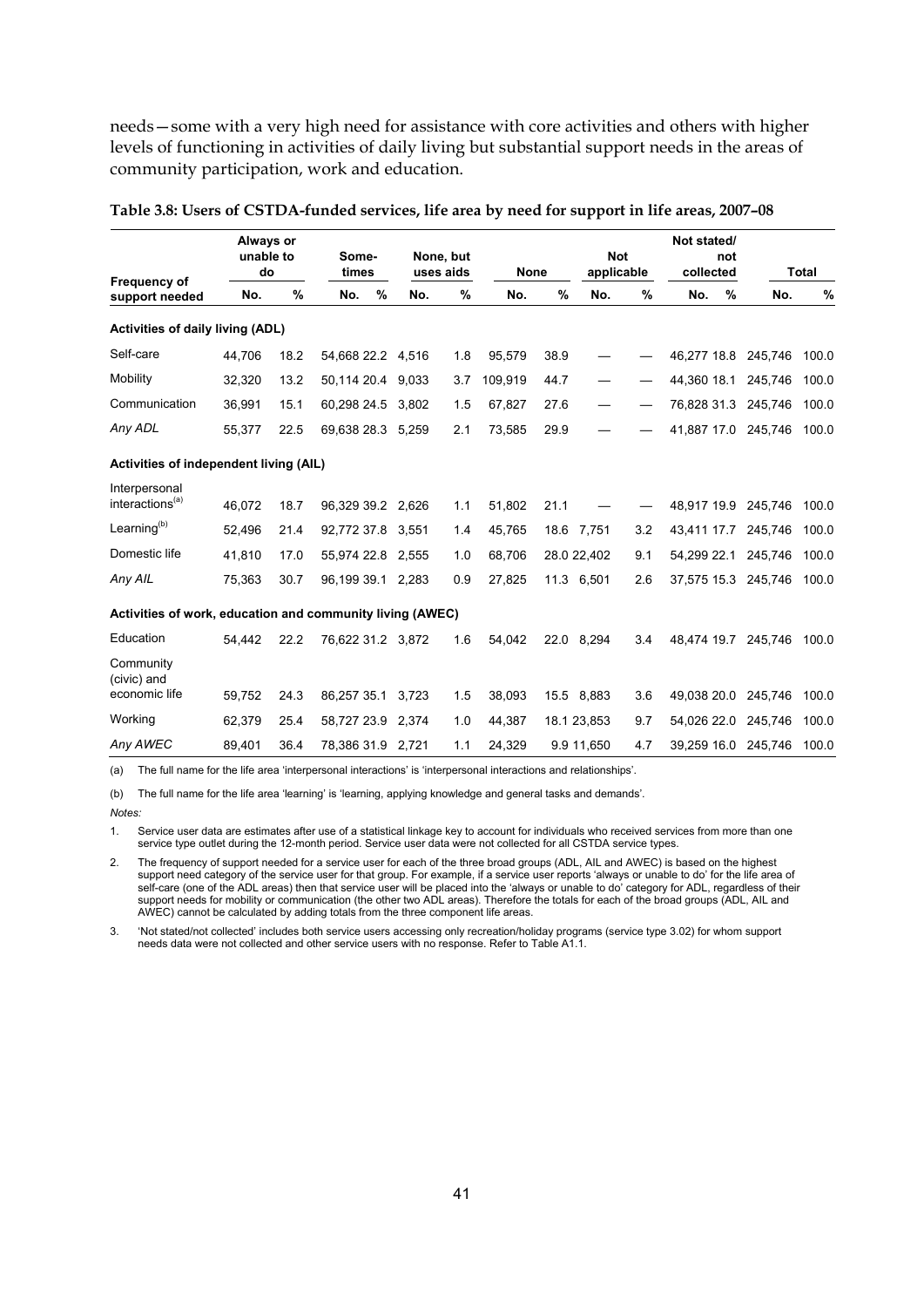|                                                                              | Accommodation<br>support |       | Community<br>support |      | Community<br>access |      | <b>Respite</b> |       | <b>Employment</b> |      | All service<br>groups |      |
|------------------------------------------------------------------------------|--------------------------|-------|----------------------|------|---------------------|------|----------------|-------|-------------------|------|-----------------------|------|
| <b>Frequency of</b><br>support need                                          | No.                      | %     | No.                  | %    | No.                 | %    | No.            | %     | No.               | %    | No.                   | %    |
| <b>Activities of daily living (ADL)</b>                                      |                          |       |                      |      |                     |      |                |       |                   |      |                       |      |
| Always or unable to do                                                       | 15,039                   | 39.9  | 36,367               | 35.0 | 17,072              | 31.4 | 13,626         | 43.2  | 5,091             | 5.7  | 55,377                | 22.5 |
| Sometimes                                                                    | 14,966                   | 39.7  | 32,389               | 31.2 | 19,856              | 36.5 | 11,437         | 36.3  | 20,162            | 22.4 | 69,638                | 28.3 |
| None, but uses aids                                                          | 941                      | 2.5   | 3,276                | 3.2  | 1,663               | 3.1  | 377            | 1.2   | 572               | 0.6  | 5,259                 | 2.1  |
| None                                                                         | 4,781                    | 12.7  | 7,561                | 7.3  | 6,866               | 12.6 | 2,316          | 7.3   | 59,604            | 66.3 | 73,585                | 29.9 |
| Not stated/not collected                                                     | 1,963                    | 5.2   | 24,383               | 23.5 | 8,917               | 16.4 | 3,768          | 12.0  | 4,506             | 5.0  | 41,887                | 17.0 |
| Total                                                                        | 37,690                   | 100.0 | 103.976 100.0        |      | 54.374 100.0        |      | 31.524 100.0   |       | 89.935 100.0      |      | 245.746 100.0         |      |
| Activities of independent living (AIL)                                       |                          |       |                      |      |                     |      |                |       |                   |      |                       |      |
| Always or unable to do                                                       | 17,836                   | 47.3  | 39.774               | 38.3 | 21,376              | 39.3 | 15,701         | 49.8  | 18,963            | 21.1 | 75,363                | 30.7 |
| Sometimes                                                                    | 15,885                   | 42.1  | 31.791               | 30.6 | 19.880              | 36.6 | 10.974         | 34.8  | 46.388            | 51.6 | 96,199                | 39.1 |
| None, but uses aids                                                          | 429                      | 1.1   | 1.295                | 1.2  | 884                 | 1.6  | 212            | 0.7   | 223               | 0.2  | 2,283                 | 0.9  |
| None                                                                         | 1,546                    | 4.1   | 4.323                | 4.2  | 3,228               | 5.9  | 732            | 2.3   | 20.210            | 22.5 | 27,825                | 11.3 |
| Not stated/not collected/<br>not applicable                                  | 1,994                    | 5.3   | 26.793               | 25.8 | 9.006               | 16.6 | 3.905          | 12.4  | 4.151             | 4.6  | 44.076                | 17.9 |
| <b>Total</b>                                                                 | 37,690                   | 100.0 | 103,976 100.0        |      | 54,374 100.0        |      | 31,524         | 100.0 | 89,935 100.0      |      | 245,746 100.0         |      |
| Activities of work, education and community living (AWEC) (5 years and over) |                          |       |                      |      |                     |      |                |       |                   |      |                       |      |
| Always or unable to do                                                       | 17,836                   | 47.3  | 39,774               | 38.3 | 21,376              | 39.3 | 15,701         | 49.8  | 18,963            | 21.1 | 75,363                | 30.7 |
| Sometimes                                                                    | 10,250                   | 27.4  | 21,644               | 24.7 | 12,710              | 23.5 | 7,202          | 23.3  | 43.767            | 48.7 | 77,587                | 33.9 |
| None, but uses aids                                                          | 559                      | 1.5   | 1.549                | 1.8  | 1.031               | 1.9  | 218            | 0.7   | 172               | 0.2  | 2.704                 | 1.2  |
| None                                                                         | 1,789                    | 4.8   | 3.445                | 3.9  | 2,924               | 5.4  | 701            | 2.3   | 17,608            | 19.6 | 24,297                | 10.6 |
| Not stated/not collected/<br>not applicable                                  | 2,088                    | 5.6   | 19.517               | 22.3 | 9.127               | 16.8 | 4.060          | 13.2  | 3.916             | 4.4  | 36.763                | 16.1 |
| Total                                                                        | 37,460                   | 100.0 | 87,488 100.0         |      | 54,168 100.0        |      | 30,868         | 100.0 | 89,935 100.0      |      | 228,843 100.0         |      |
| Notes:                                                                       |                          |       |                      |      |                     |      |                |       |                   |      |                       |      |

#### **Table 3.9: Users of CSTDA-funded services, service group by need for support in life areas, 2007–08**

1. Service user data are estimates after use of a statistical linkage key to account for individuals who received services from more than one service type outlet during the 12-month period. Row totals may not be the sum of components because individuals may have accessed more than one service type during the 12-month period. Service user data were not collected for all CSTDA service types.

2. 'Not stated/not collected' includes both service users accessing only recreation/holiday programs (service type 3.02) for whom support needs data were not collected and other service users with no response. Refer to Table A1.1.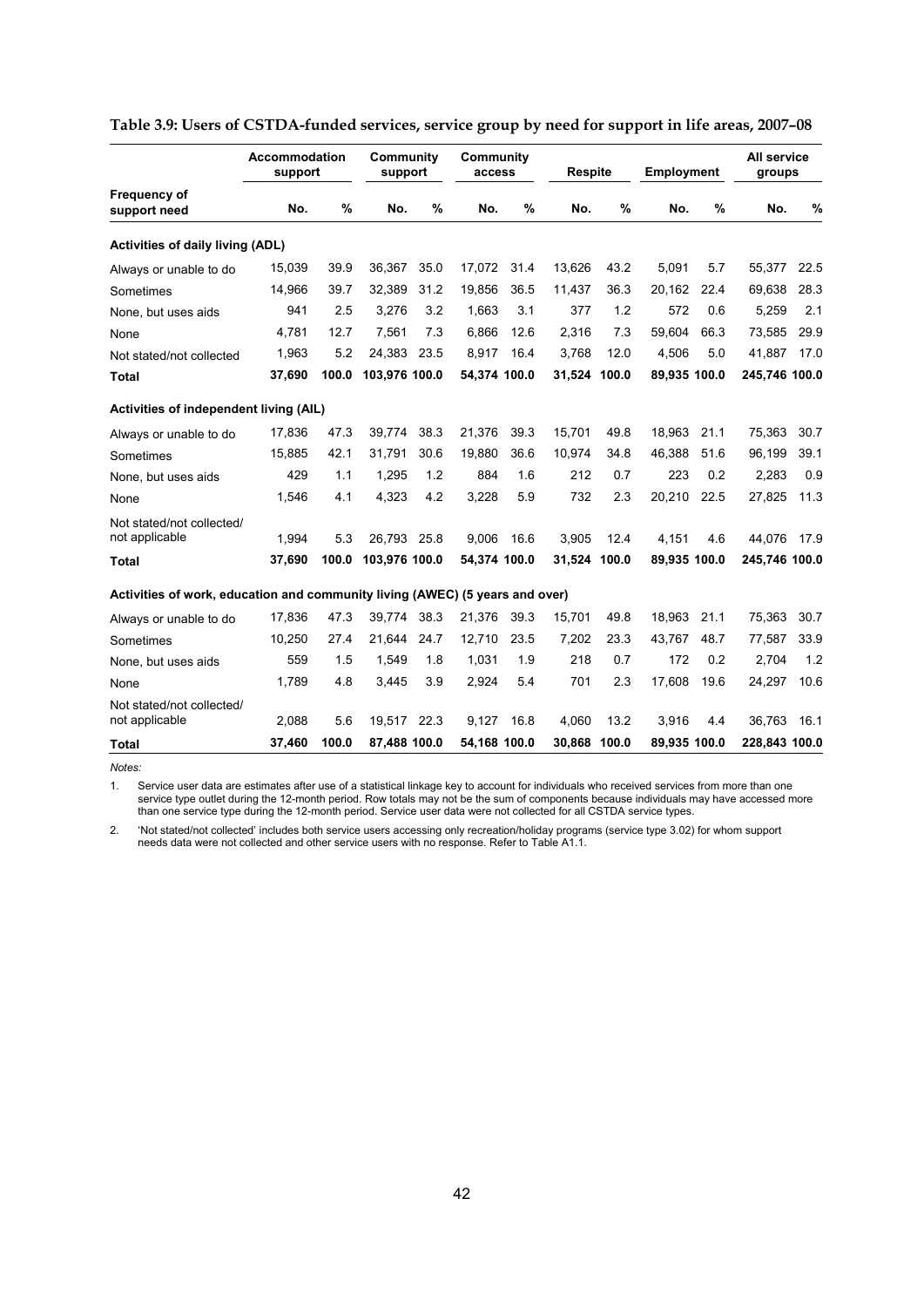[Figure 3.4](#page-52-0) illustrates the higher proportion of younger service users with an informal carer who needed ADL support, compared to older service users: 94%for service users aged 0–14 compared to 54% for those aged 45 years and over. A similar pattern is seen for service users who need support for AIL and AWEC.

<span id="page-52-0"></span>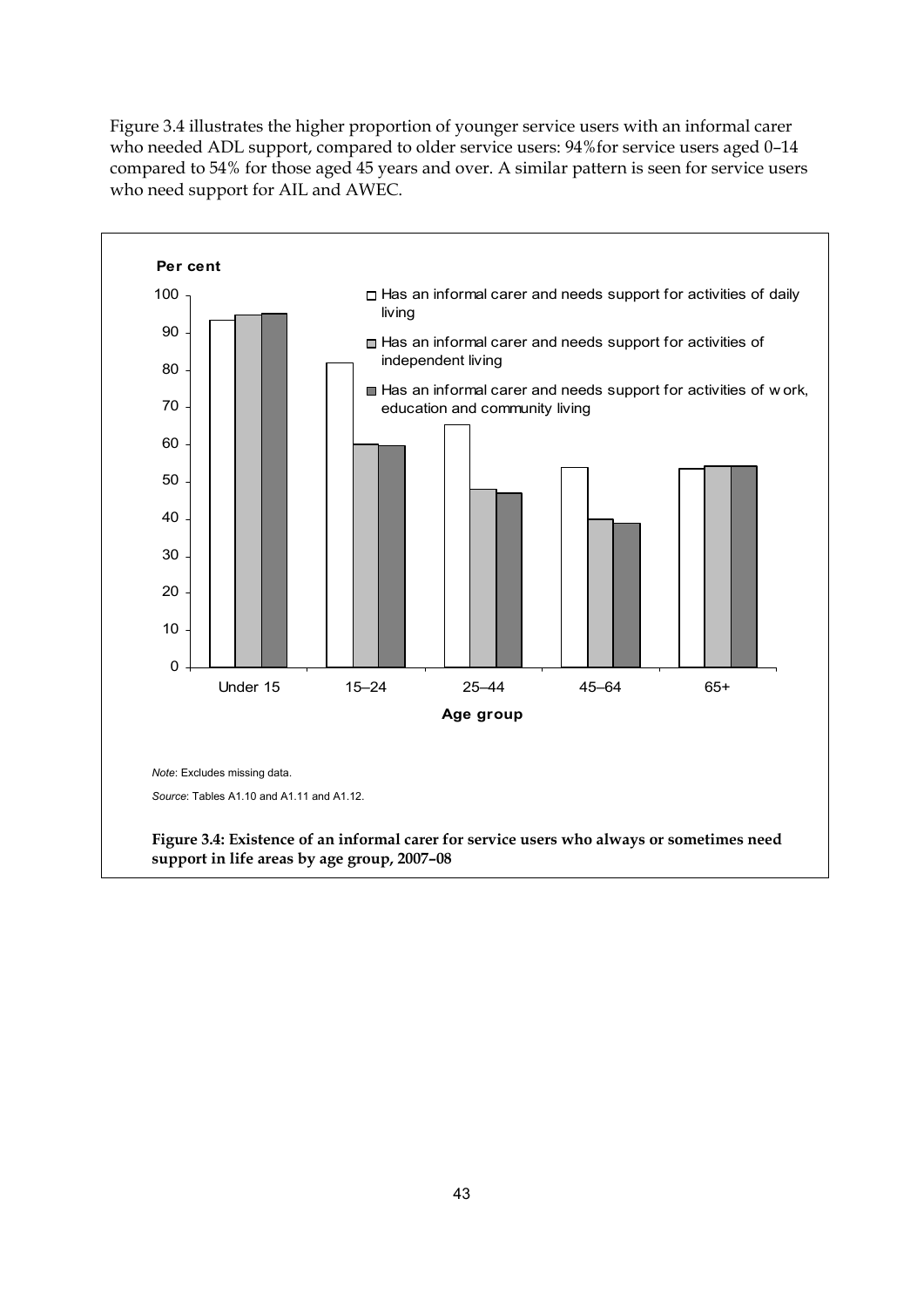# **3.5 Living arrangements and residential setting**

In 2007–08, more than half (56%) of the 245,746 service users lived with family; 19% lived with others and 14 lived alone (Table 3.10). These proportions have been at similar levels since 2003–04. (Table A2.14). Figure 3.5 displays the living arrangements of service users who 'always or sometimes' needed support.

|                          | Lives alone |      | Lives with family |      | <b>Lives with</b><br>others |      | Not stated/<br>not collected |      | Total   |       |
|--------------------------|-------------|------|-------------------|------|-----------------------------|------|------------------------------|------|---------|-------|
| Service group            | No.         | %    | No.               | %    | No.                         | %    | No.                          | %    | No.     | %     |
| Accommodation<br>support | 6.936       | 18.4 | 8.736             | 23.2 | 20.571                      | 54.6 | 1.447                        | 3.8  | 37.690  | 100.0 |
| Community support        | 7.934       | 7.6  | 73.818            | 71.0 | 14.644                      | 14.1 | 7.580                        | 7.3  | 103.976 | 100.0 |
| Community access         | 6.545       | 12.0 | 23.903            | 44.0 | 17,205                      | 31.6 | 6.721                        | 12.4 | 54.374  | 100.0 |
| Respite                  | 1,457       | 4.6  | 24.868            | 78.9 | 3.136                       | 9.9  | 2,063                        | 6.5  | 31,524  | 100.0 |
| Employment               | 18.928      | 21.0 | 42.218            | 46.9 | 16.429                      | 18.3 | 12.360                       | 13.7 | 89.935  | 100.0 |
| <b>Total</b>             | 33.464      | 13.6 | 136.769           | 55.7 | 46.089                      | 18.8 | 29.424                       | 12.0 | 245.746 | 100.0 |

| Table 3.10: Users of CSTDA-funded services, living arrangements by service group, 2007-08 |  |  |  |
|-------------------------------------------------------------------------------------------|--|--|--|
|                                                                                           |  |  |  |

 *Notes:* 

1. Service user data are estimates after use of a statistical linkage key to account for individuals who received services from more than one service type outlet during the 12-month period. Column totals may not be the sum of components because individuals may have accessed more than one service type during the 12-month period. Service user data were not collected for all CSTDA service types (see Appendix 6 for details).

2. 'Not stated/not collected' includes both service users accessing only 3.02 services for whom living arrangement data were not collected (see Appendix 6) and other service users with no response. Refer to Table A1.1 for a breakdown of these two categories.

Three-quarters of service users in 2007–08 lived in private residences. The next most common residential settings were domestic-scale supported accommodation (5.4%) and supported accommodation facilities (4.1%). Living arrangements of the remaining 16% of service users were either not stated (11%) or they have been grouped together under 'Other' (4%) (Table A1.14).

The majority (82%) of service users living in domestic-scale supported accommodation had an intellectual or learning primary disability; similarly, 73% of those in supported accommodation had intellectual or learning primary disability ([Figure 3.6\)](#page-55-0). Almost half of service users in private residences (46%) had an intellectual or learning primary disability, and nearly one-quarter (24%) had physical/diverse primary disability.

The most common primary disability of service users in 'Other' residential settings was psychiatric disability (35%).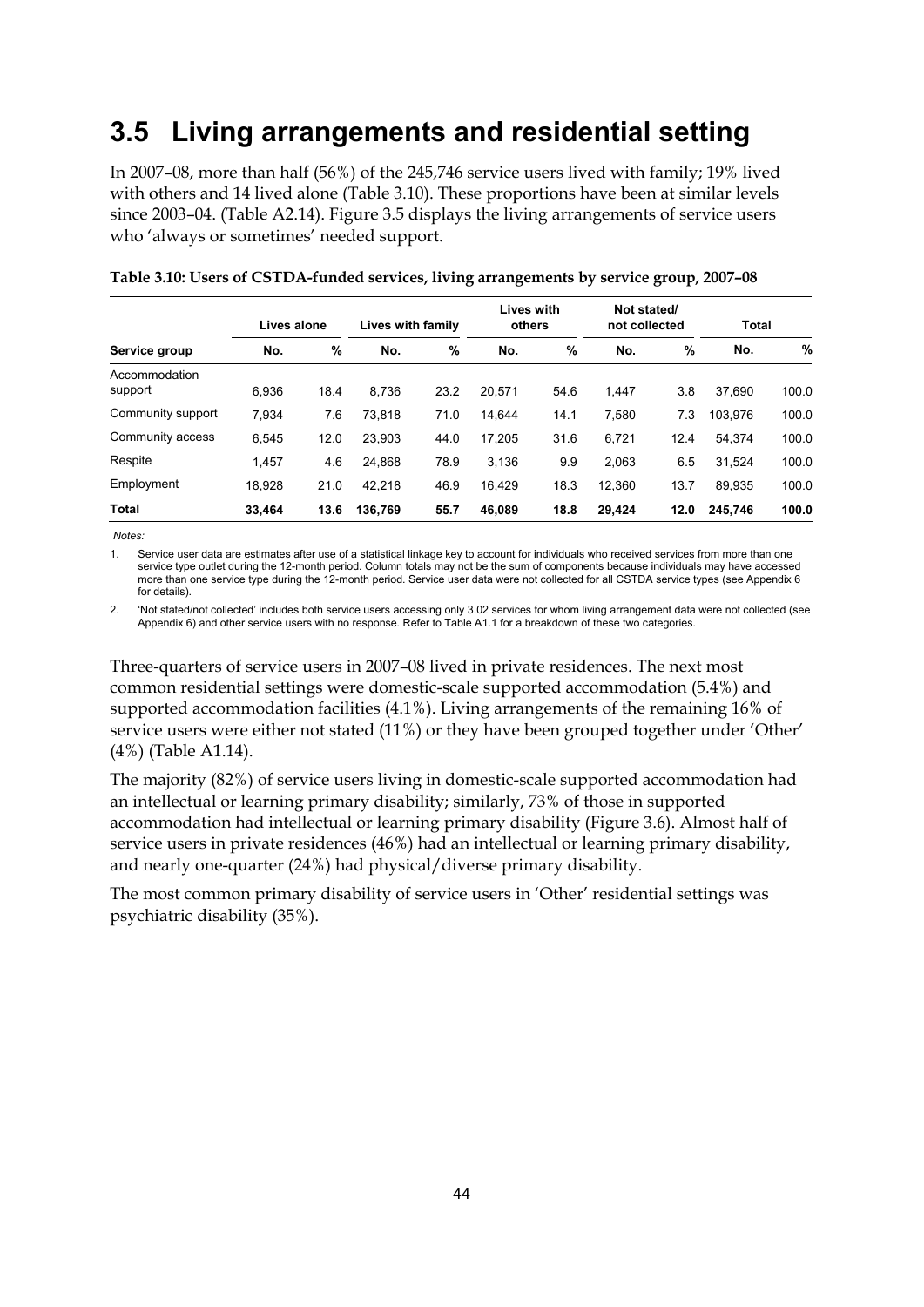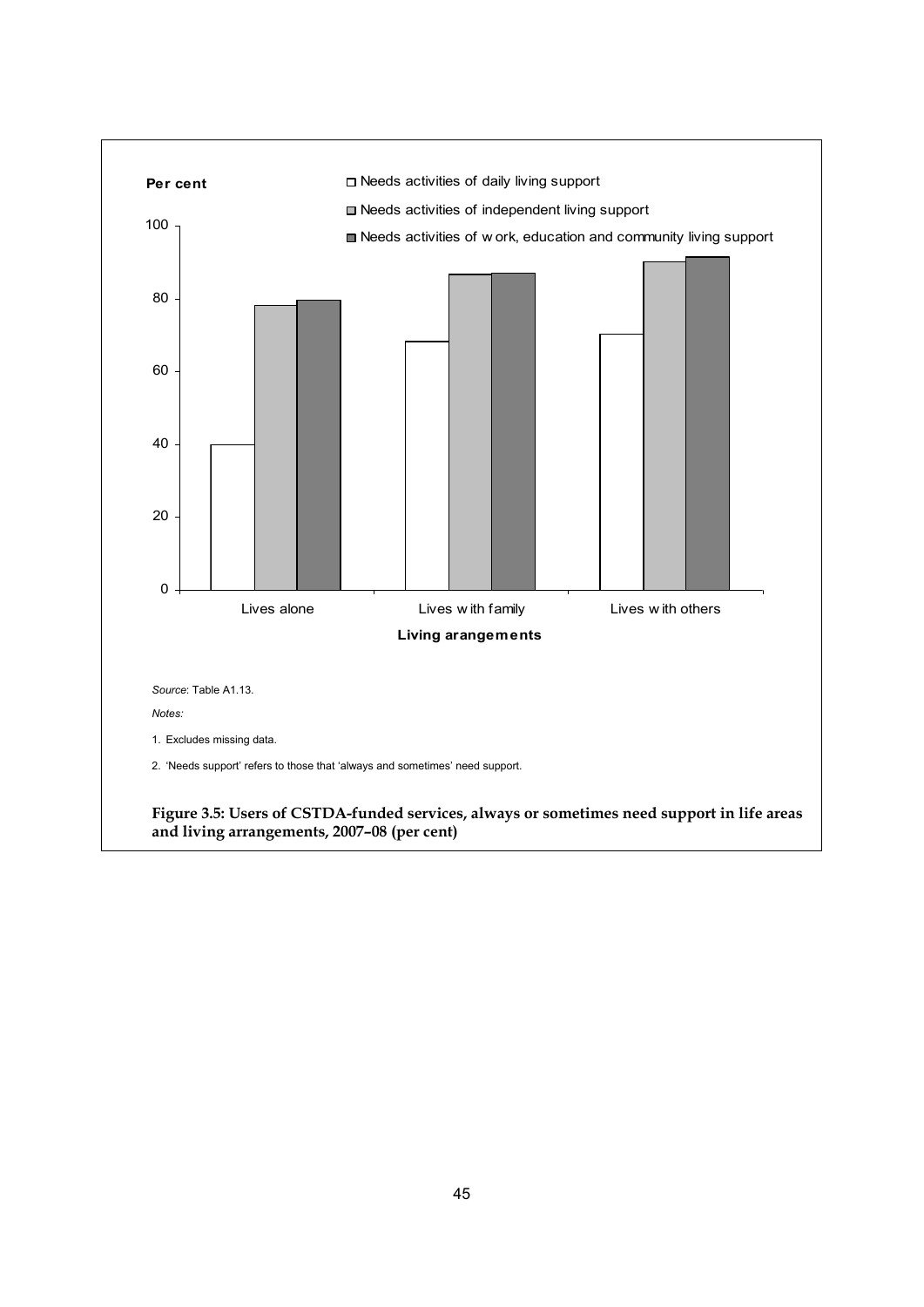<span id="page-55-0"></span>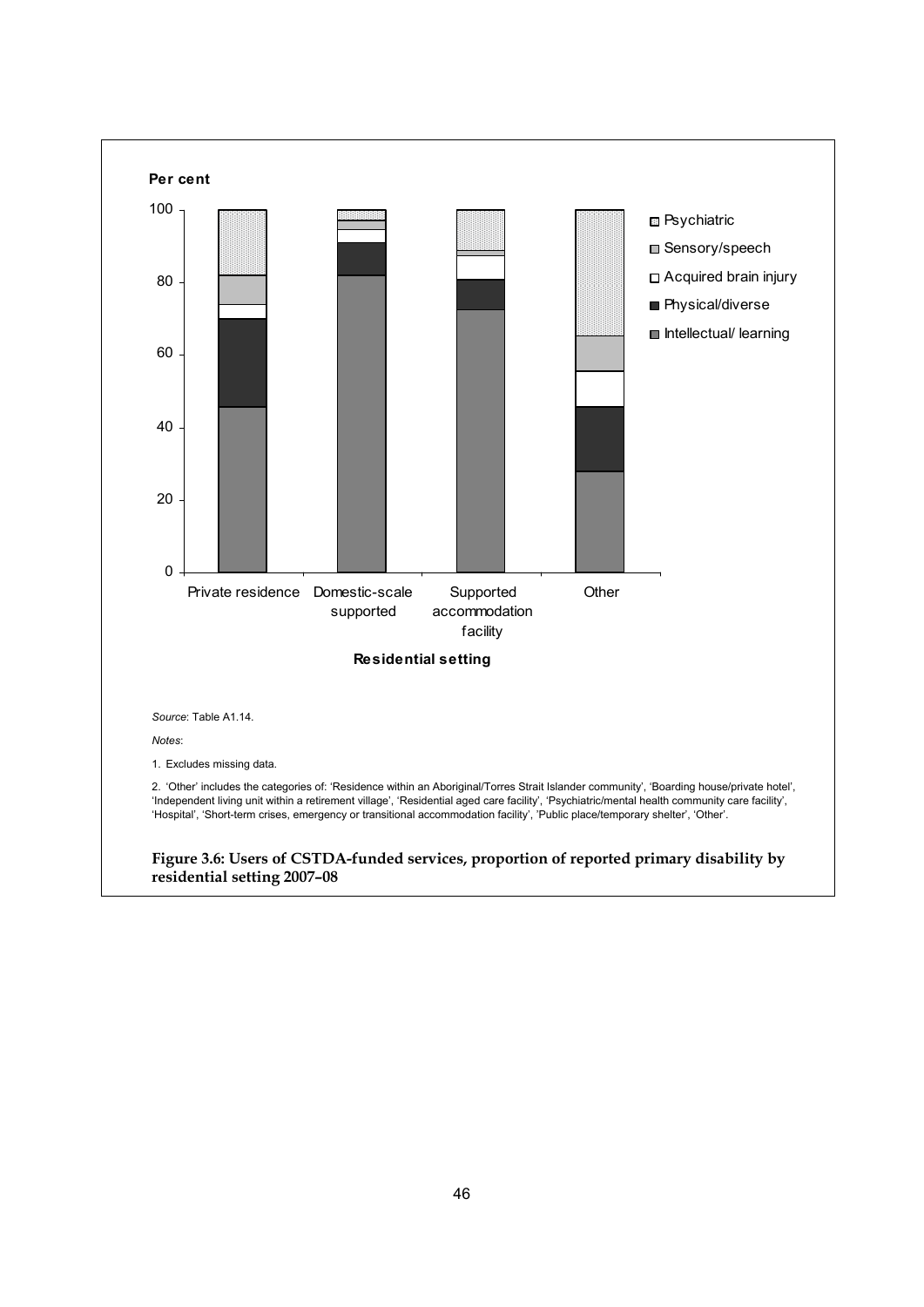# **4 Aboriginal and Torres Strait Islander service users**

This special focus chapter summarises some key characteristics of the Aboriginal and Torres Strait Islander people who used specialist disability services between 2003–04 and 2007–08.

Disability is more common among Indigenous Australians. In the 2006 Census, 3.6% of Aboriginal and Torres Strait Islander people and 2.2% of non-Indigenous people aged 0–64 years needed assistance with core activities of daily living (ABS 2006). After accounting for differences in age structure and response rates, on average, Indigenous people were 2.4 times more likely to need assistance than non-Indigenous people. An 'Indigenous factor' of 2.4 has historically been used when calculating rates of Indigenous access to disability support services under the CSTDA (potential population measures) to account for this higher prevalence of severe and profound limitations (AIHW 2006a).

The Australian Government's *Closing the Gap on Indigenous disadvantage* initiative aims to address the high levels of disadvantage in Indigenous Australian communities (FaHCSIA 2009a). While Indigenous people are generally disadvantaged compared with non-Indigenous people, research has found that those with disability are likely to experience an additional degree of social and economic disadvantage (ABS & AIHW 2008). The heightened vulnerability of Indigenous people with disability was recognised in the CSTDA, and increased access to disability services for Indigenous people is a national priority area for reform under the National Disability Agreement (COAG 2008b; CSTDA 2003).

This analysis focuses on the differences between Indigenous and non-Indigenous service users, along with trends over the five-year period from 2003–04 to 2007–08. Three major issues are discussed:

- number and distribution of Indigenous service users across Australia
- characteristics of Indigenous service users and their carers
- CSTDA-funded services used.

Variable data quality and rates of Indigenous identification across years, as well as trends in service provision and funding, influence the trends in Indigenous service user numbers, demographics and service use discussed in this chapter. For example, the 'not stated' rate for Indigenous status has varied between 5.0% and 21% over the five-year period (Table 7.2). In addition, not all service types were required to collect this information (see Appendix 6). This means that trend data should be interpreted with caution. Data presented throughout the chapter are crude rates, which do not take into account the different age structures of Indigenous and non-Indigenous service user groups. For more details on data quality, see Chapter 7.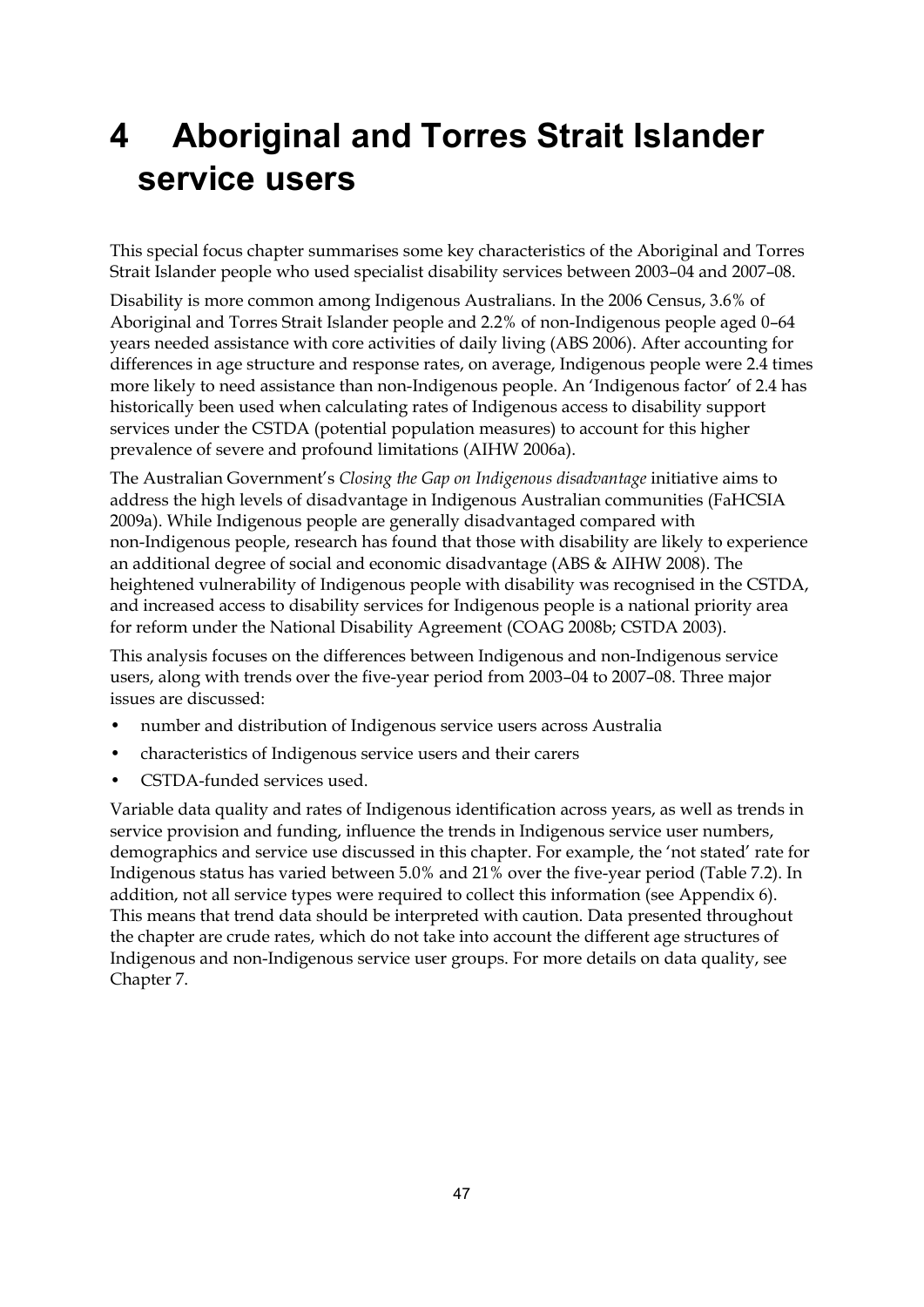## **4.1 Number, location and distribution**

#### **Number and state/territory distribution**

In 2007–08, there were almost 11,000 Aboriginal and Torres Strait Islander service users, accounting for 4.5% of all CSTDA service users [\(Table 4.1\)](#page-57-0). Nine in ten (90%) Indigenous service users were of Aboriginal origin.

Indigenous service users are a growing group—the number of Indigenous service users increased by more than two-thirds (68%) over the last 5 years, compared with close on onethird (31%) for all service users. Between 2003–04 and 2007–08:

- Aboriginal service users increased by 80%
- Torres Strait Islander service users increased by 49%
- service users of both Aboriginal and Torres Strait Islander origin decreased slightly (down 11%).

<span id="page-57-0"></span>

| Table 4.1: Users of CSTDA-funded services by Indigenous status, 2003-04 to 2007-08 |
|------------------------------------------------------------------------------------|
|------------------------------------------------------------------------------------|

|                     | Aboriginal | <b>Torres Strait</b><br>Islander | <b>Both</b><br>Aboriginal<br>and Torres<br><b>Strait</b><br>Islander | Total<br>Indigenous | Non-<br>Indigenous | <b>Not</b><br>stated/not<br>collected | Total   |
|---------------------|------------|----------------------------------|----------------------------------------------------------------------|---------------------|--------------------|---------------------------------------|---------|
| <b>Number</b>       |            |                                  |                                                                      |                     |                    |                                       |         |
| 2003-04             | 5,437      | 317                              | 770                                                                  | 6,524               | 163,400            | 17,882                                | 187,806 |
| 2004-05             | 5,267      | 285                              | 733                                                                  | 6,285               | 151,774            | 42,434                                | 200,493 |
| 2005-06             | 6,443      | 263                              | 476                                                                  | 7,182               | 186,805            | 23,156                                | 217,143 |
| 2006-07             | 7,574      | 372                              | 789                                                                  | 8,735               | 210,697            | 12,821                                | 232,253 |
| 2007-08             | 9,794      | 471                              | 683                                                                  | 10,948              | 221,215            | 13,583                                | 245,746 |
| Increase (number)   | 4,357      | 154                              | $-87$                                                                | 4,424               | 57,815             | $-4,299$                              | 57,940  |
| Increase (per cent) | 80.1       | 48.6                             | $-11.3$                                                              | 67.8                | 35.4               | $-24$                                 | 30.9    |
| Per cent            |            |                                  |                                                                      |                     |                    |                                       |         |
| 2003-04             | 2.9        | 0.2                              | 0.4                                                                  | 3.5                 | 87.0               | 9.5                                   | 100.0   |
| 2004-05             | 2.6        | 0.1                              | 0.4                                                                  | 3.1                 | 75.7               | 21.2                                  | 100.0   |
| 2005-06             | 3.0        | 0.1                              | 0.2                                                                  | 3.3                 | 86.0               | 10.7                                  | 100.0   |
| 2006-07             | 3.3        | 0.2                              | 0.3                                                                  | 3.8                 | 90.7               | 5.5                                   | 100.0   |
| 2007-08             | 4.0        | 0.2                              | 0.3                                                                  | 4.5                 | 90.0               | 5.5                                   | 100.0   |

*Notes:* 

1. Service user data are estimates after use of a statistical linkage key to account for individuals who received services from more than one service type outlet during the 12-month period. Service user data were not collected for all CSTDA service types (see Appendix 6).

2. The term 'Indigenous' refers to service users who identified as Aboriginal and/or Torres Strait Islander people. 'Non-Indigenous' refers to service users who reported not being of Aboriginal or Torres Strait Islander background.

3. 'Not stated/not collected' includes both service users accessing only 3.02 services for whom Indigenous data were not collected (see Appendix 6) and other service users with no response.

In 2007–08, around one-quarter (26%) of Indigenous service users lived in New South Wales; 21% in Victoria; and 20% in Queensland [\(Figure 4.1](#page-58-0)). Over the five-year period to 2007–08, the number of Indigenous service users doubled in the Northern Territory (525 to 1,042) and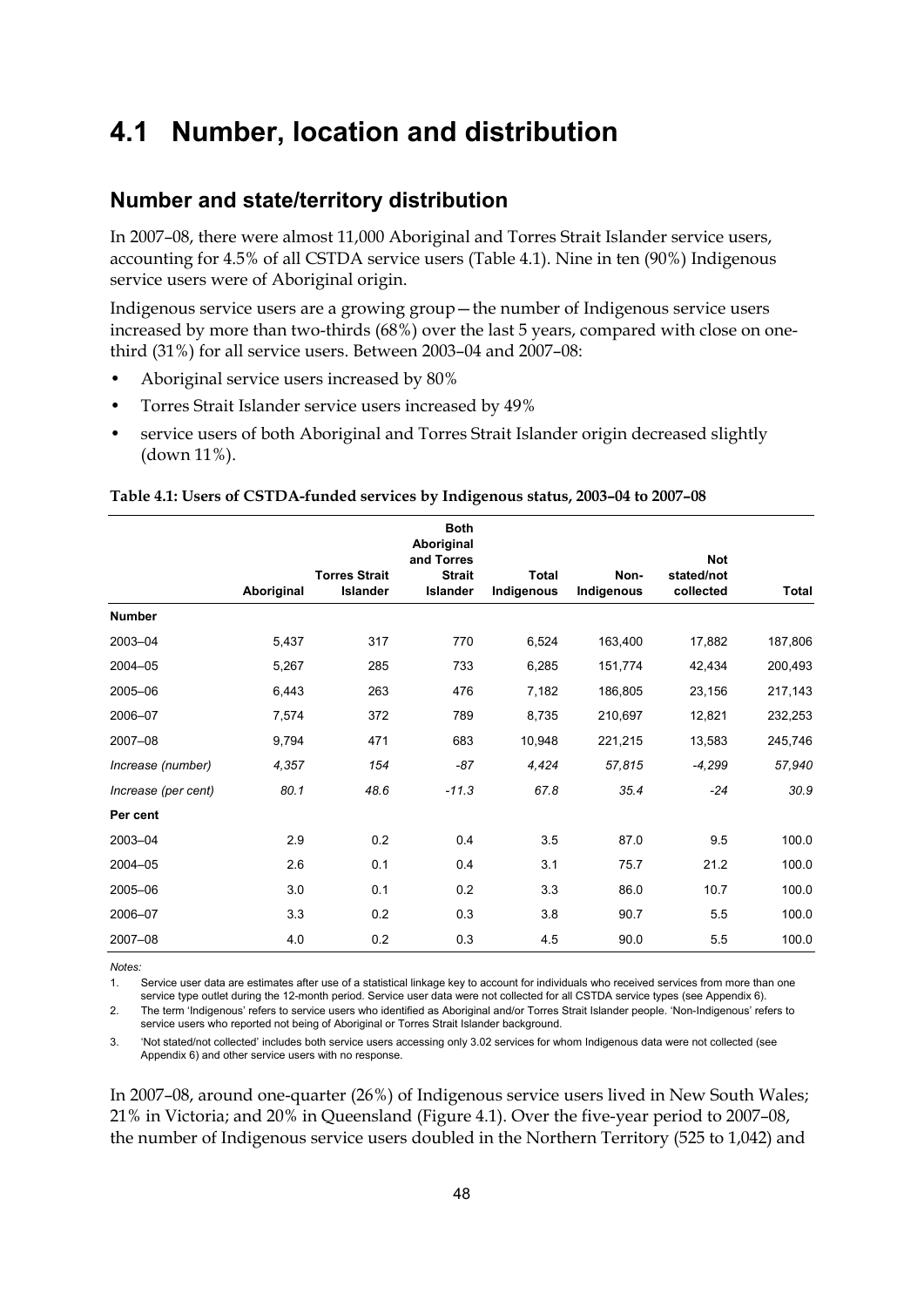

New South Wales (1,473 to 2,881). It should be noted that the rates of 'not stated' responses for Indigenous status changed over the period, and this may have influenced these trends.

<span id="page-58-0"></span>The Northern Territory recorded the highest Indigenous proportion of all service users in 2007–08 (42%) [\(Table 4.2](#page-59-0)). This is consistent with the high proportion of Aboriginal and Torres Strait Islander peoples in the Northern Territory population aged 0–64 years; however, it was higher than the population level of 30% (ABS 2009a). The Northern Territory was followed by Western Australia (7.2%) and Queensland (5.9%).

Despite fluctuations in the proportion of Indigenous service users from year to year in some states and territories, all reported an overall increase in the proportion of Indigenous service users between 2003–04 and 2007–08 (Table A2.15). The largest increase was in Western Australia, where the proportion of service users of Aboriginal and Torres Strait Islander origin increased from 5.1% to 7.2%.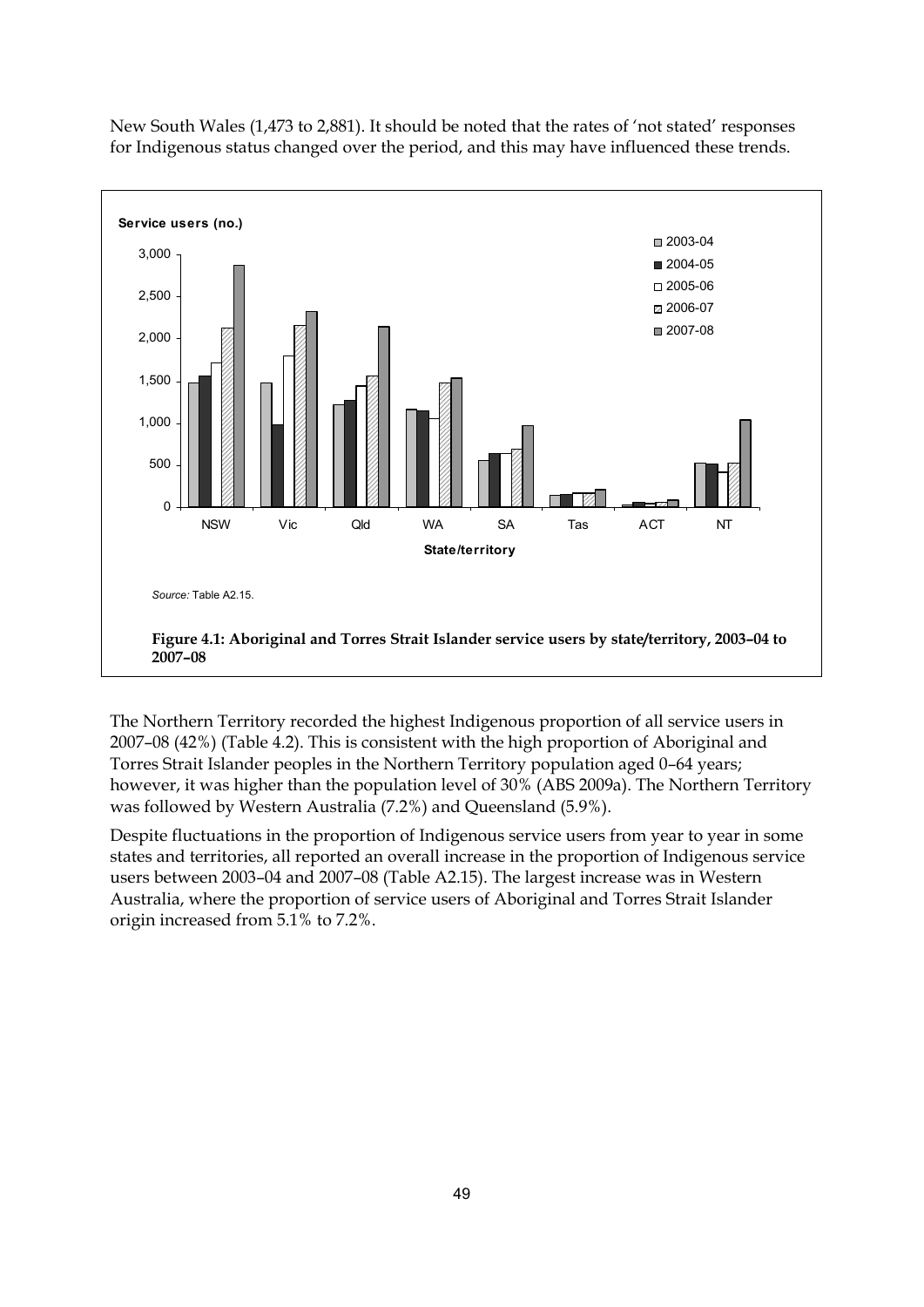<span id="page-59-0"></span>**Table 4.2: Users of CSTDA-funded services, Indigenous status and proportion of Indigenous Australians aged 0–64 years in the population by state/territory, 2007–08** 

|                 | Indigenous |      | Non-Indigenous |      | Not stated/<br>not collected |      | Total   |       | People of<br>Indigenous<br>origin<br>in the<br>population<br>aged $0-64$<br>years |
|-----------------|------------|------|----------------|------|------------------------------|------|---------|-------|-----------------------------------------------------------------------------------|
| State/territory | No.        | %    | No.            | %    | No.                          | %    | No.     | $\%$  | %                                                                                 |
| <b>NSW</b>      | 2,881      | 4.7  | 57,289         | 92.8 | 1,597                        | 2.6  | 61,767  | 100.0 | 2.5                                                                               |
| Vic             | 2,316      | 2.6  | 77,385         | 86.9 | 9,352                        | 10.5 | 89,053  | 100.0 | 0.7                                                                               |
| Qld             | 2,143      | 5.9  | 33,322         | 91.4 | 1,003                        | 2.8  | 36,468  | 100.0 | 3.9                                                                               |
| <b>WA</b>       | 1,528      | 7.2  | 19,630         | 92.2 | 141                          | 0.7  | 21,299  | 100.0 | 3.8                                                                               |
| SA              | 961        | 3.8  | 23,138         | 91.7 | 1,125                        | 4.5  | 25,224  | 100.0 | 2.1                                                                               |
| Tas             | 208        | 3.4  | 5,770          | 94.0 | 163                          | 2.7  | 6,141   | 100.0 | 4.3                                                                               |
| <b>ACT</b>      | 82         | 1.8  | 4,350          | 96.2 | 89                           | 2.0  | 4,521   | 100.0 | 1.4                                                                               |
| <b>NT</b>       | 1,042      | 42.1 | 1,319          | 53.3 | 115                          | 4.6  | 2,476   | 100.0 | 31.0                                                                              |
| Australia       | 10,948     | 4.5  | 221,215        | 90   | 13,583                       | 5.5  | 245,746 | 100.0 | 2.8                                                                               |

*Notes:* 

1. Service user data are estimates after use of a statistical linkage key to account for individuals who received services from more than one service type outlet during the 12-month period. Totals for Australia may not be the sum of components because individuals may have accessed services in more than one state/territory during the 12-month period. Service user data were not collected for all CSTDA service types (see Appendix 6).

2. In tables the term 'Indigenous' refers to service users who identified as Aboriginal and/or Torres Strait Islander people. 'Non-Indigenous' refers to service users who reported not being of Aboriginal or Torres Strait Islander background.

3. 'Not stated/not collected' includes both service users accessing only 3.02 services for whom Indigenous data were not collected (see Appendix 6) and other service users with no response. Refer to Table A1.1 for a breakdown of these two categories.

*Sources:* ABS 2009a (population data).

## **Rates of service use**

Rates of disability service use among Indigenous Australians can be calculated using estimates of the Indigenous potential population. As discussed in Chapter 2, potential population provides an estimate of the total number of people in the population who are likely to need disability services at some time (see Section 2.1 and Appendix 1). These estimates can be compared with the number of service users. A higher number of service users per 1,000 potential population means that a greater proportion of the target population is using services. The following comparison of rates of service use by Indigenous and non-Indigenous Australians uses estimated Indigenous and non-Indigenous potential populations respectively. These estimates are calculated by applying age and sex-specific rates of profound and severe core activity limitation from the ABS Survey of Disability, Ageing and Carers to ABS projected Indigenous population and estimated resident populations with adjustments for differences between Indigenous and non-Indigenous people in the need for assistance with core activities, according to the 2006 Census (see Table A1.15).

In 2007–08, Indigenous Australians used disability services at a slightly lower rate than non-Indigenous Australians. Overall, there were 306 Indigenous service users per 1,000 Indigenous potential population, compared with 315 non-Indigenous service users per 1,000 non-Indigenous potential population. Rates of service use varied considerably across the states and territories, with Victoria recording the highest rates of 784 Indigenous service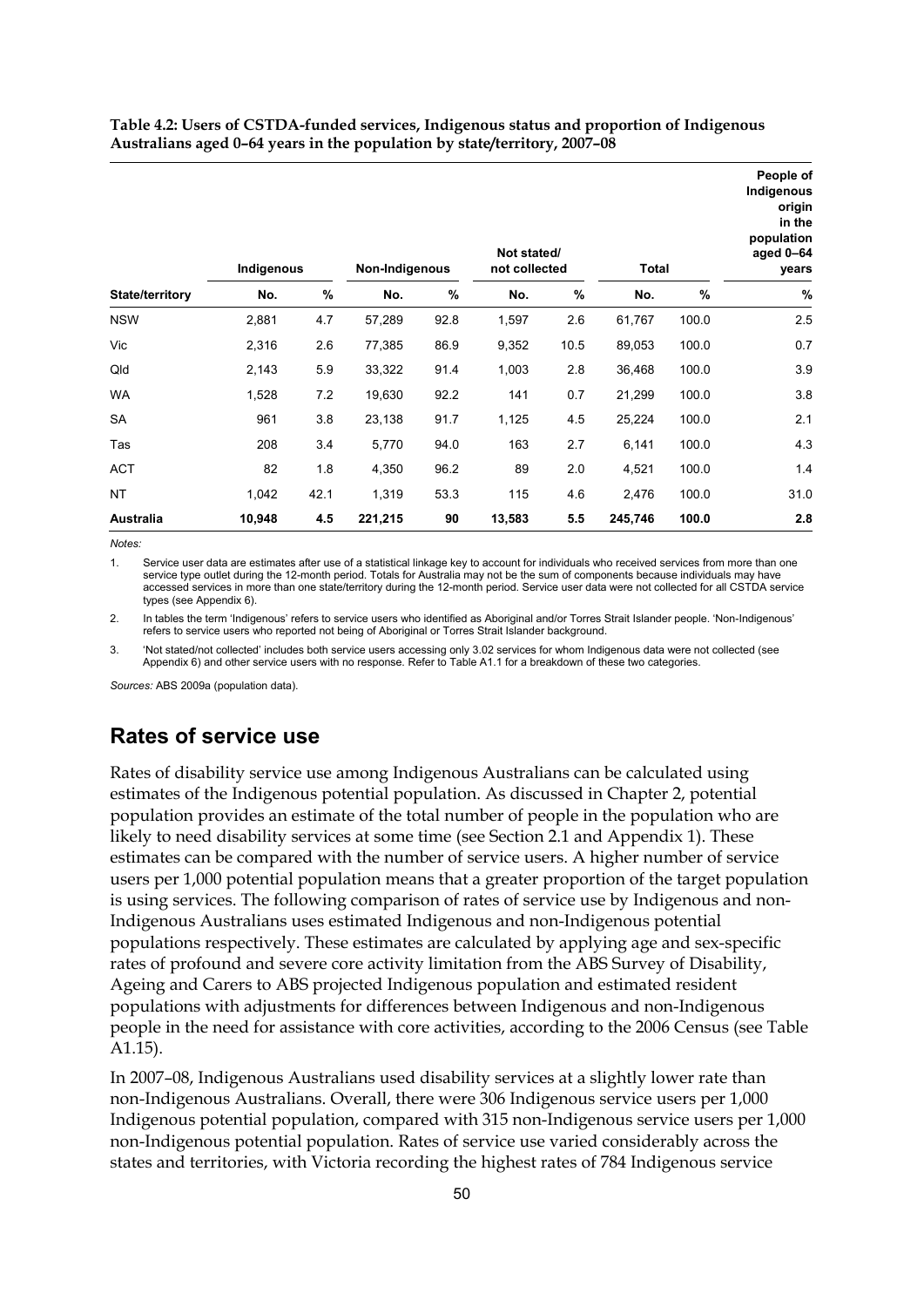users and 437 non-Indigenous service users per 1,000 potential population ([Figure 4.2](#page-60-0)). It is important to note that there are concerns about the quality of Indigenous identification data reported by specialist disability services in Victoria. Comparison of rates of disability service use by Indigenous Australians over the time series are not included here due to changes in the rates of Indigenous identification over time.



#### <span id="page-60-0"></span>**Remoteness**

The distribution of Indigenous service users by remoteness was relatively stable between 2003–04 and 2007–08 (Table A2.16). Each year, around three in five Indigenous service users lived in Major cities or Inner regional areas; more than one in five (22%) lived in Outer regional areas; and smaller proportions lived in Remote (7.4%) and Very remote (7.6%) areas. This was different to the distribution of non-Indigenous service users, where almost nine in ten lived in Major cities and Inner regional areas, and just 1.3% lived in Remote and Very remote areas.

Although the majority of Indigenous service users lived in cities and urban areas, the proportion of all service users who were Indigenous was higher with increasing remoteness (Figure 4.3). In 2007–08, just 2.7% of all service users in Major cities were Indigenous; this proportion increased to more than one-quarter of those in Remote areas (27%) and almost two-thirds of those in Very remote areas (65%).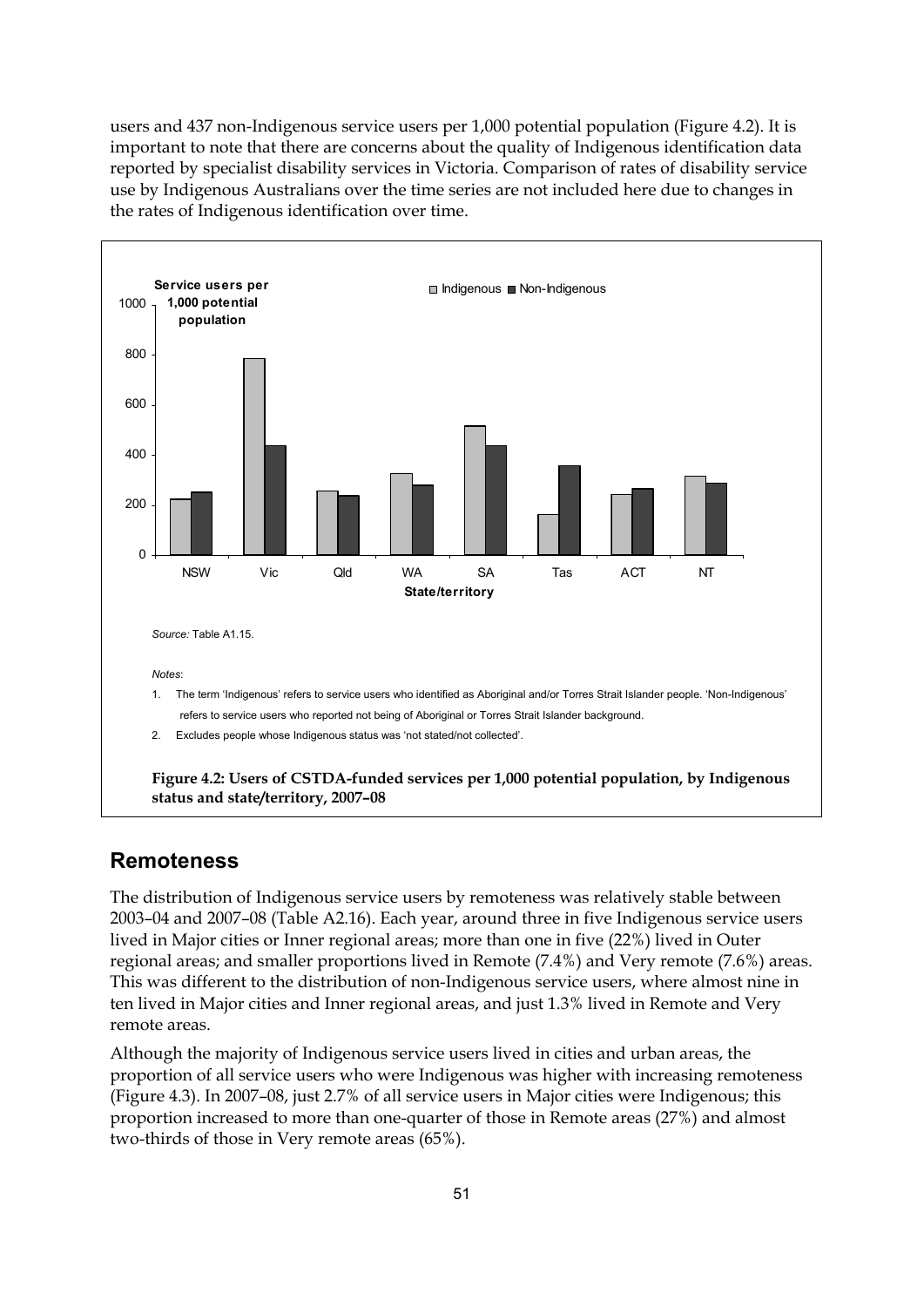

# **4.2 Characteristics**

## **Age and sex**

In 2007–08, around three in five (59%) CSTDA service users were male; this was true for both Indigenous and non-Indigenous service users (Table A2.17).

On average, Indigenous users of CSTDA-funded services were younger than their non-Indigenous counterparts ([Figure 4.4\)](#page-62-0). In 2007–08:

- Indigenous service users had a median age of 25.7 years, compared with 33.0 years for non-Indigenous service users (Table A2.18)
- around one in four Indigenous service users was aged under 15 years (24%) compared with one in five non-Indigenous service users (20%) (Table A2.19)
- almost half of Indigenous service users were aged under 25 years (49%) compared with 38% of non-Indigenous service users.

These results are consistent with the younger age structure of the Indigenous Australian population (ABS & AIHW 2008). It should be noted that these differences in the age structures of the Indigenous and non-Indigenous service user groups may influence patterns of service use and demographics observed throughout this chapter.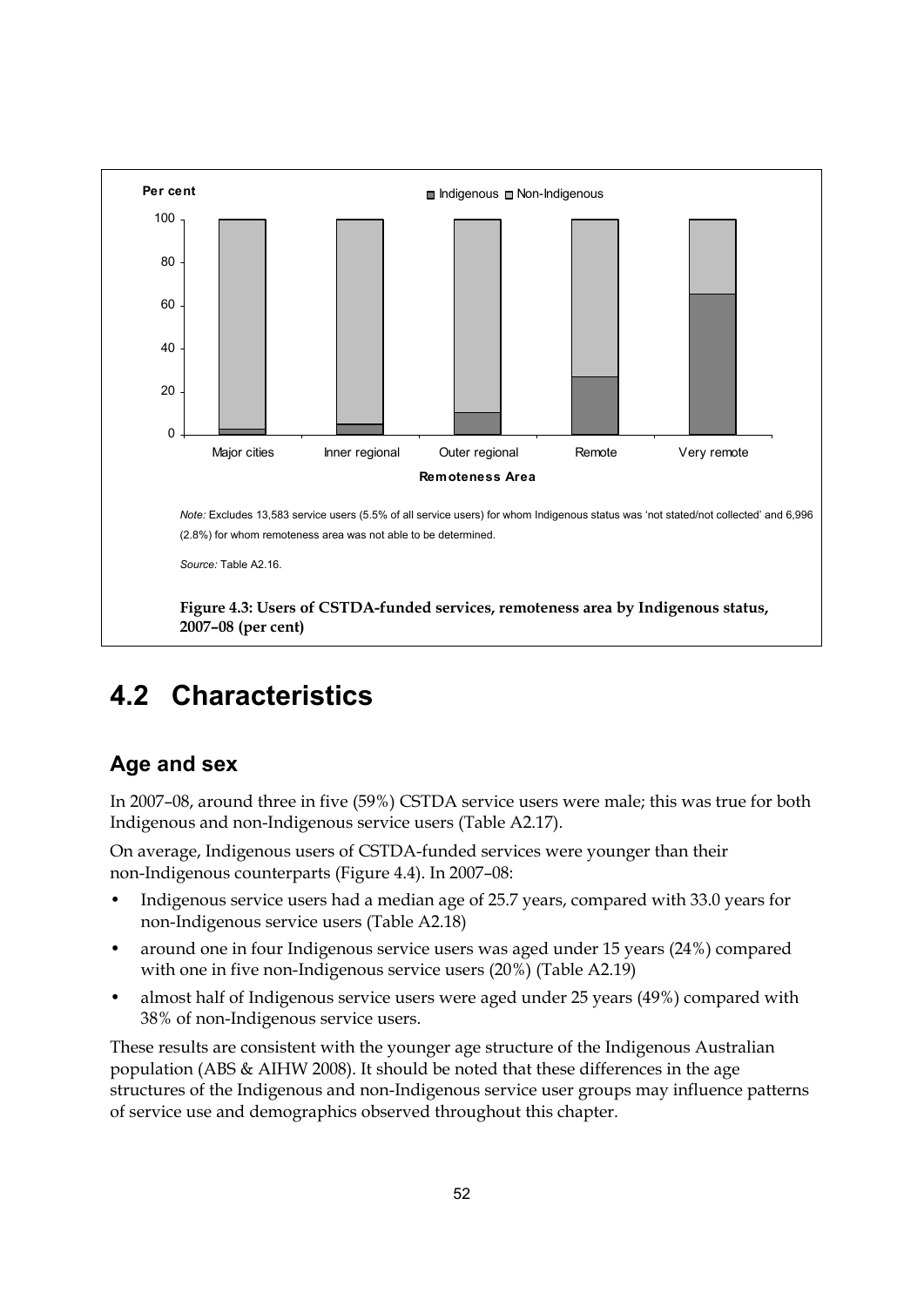The most common age group for both male and female Indigenous service users was 15–19 years [\(Figure 4.4](#page-62-0)). For non-Indigenous males, the most common age group was 20–24 years, while for non-Indigenous female service users, the most common age group was much older—45–49 years.

Over the five-year period to 2007–08, the median age of non-Indigenous service users increased at a faster rate than Indigenous service users (Table A2.18). Between 2003–04 and 2007–08, the median age of Indigenous service users increased from 24.7 to 25.7 years, while the median age of non-Indigenous service users increased from 30.3 to 33.0 years. Both groups experienced increases in the proportions of service users aged 0–4 years and in the 45–69 years age groups (Table A2.19).

<span id="page-62-0"></span>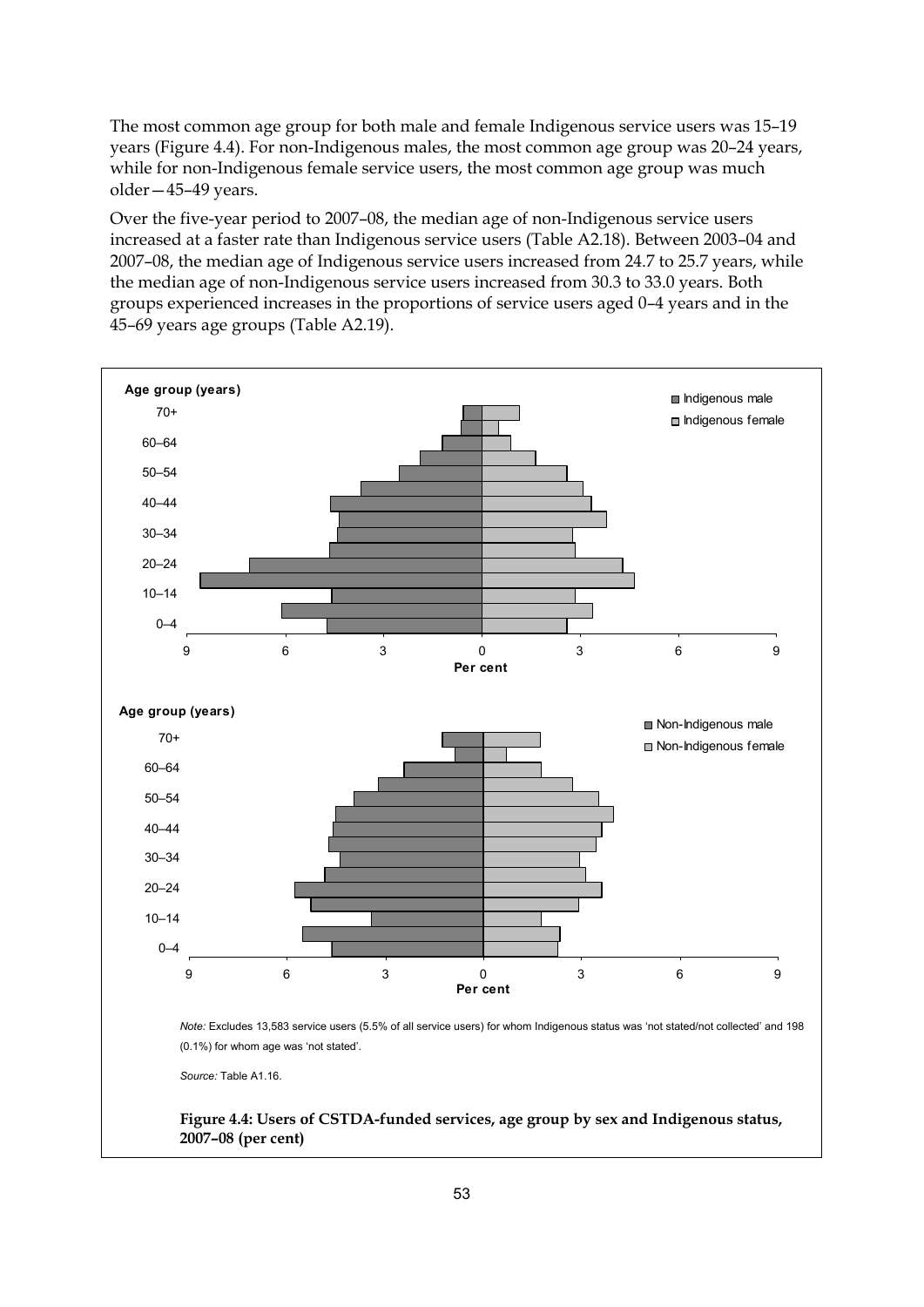## **Disability groups**

Indigenous service users were more likely to have multiple disabilities and to have a higher number of disability groups on average. Almost half (48%) of Indigenous and 43% of non-Indigenous service users reported more than one disability group in 2007–08 (Table A2.20). Although the proportions reporting more than one disability group fluctuated over the five-year period, each year a higher proportion of Indigenous service users than non-Indigenous service users had more than one disability group. On average, Indigenous service users had 1.84 disability groups in 2007–08 (down slightly from 1.92 in 2003–04), compared with 1.71 for non-Indigenous service users (as in 2003–04) (Table A2.21).

In 2007–08, Indigenous service users were most likely to have an intellectual (34%), physical (18%) or a psychiatric primary disability (16%) (Table A2.22). These results were similar to non-Indigenous service users, who were most likely to have an intellectual (33%), psychiatric (16%) or physical primary disability (15%). Over the five-year period, both groups experienced a similar decrease in the proportion of service users with an intellectual primary disability and an increase in the proportion with psychiatric primary disability.

When all significant disability groups are considered, in 2007–08 Indigenous service users were slightly more likely than non-Indigenous service users to have intellectual disability, specific learning disability, physical disability, acquired brain injury or speech disability ([Figure 4.5\)](#page-63-0).

<span id="page-63-0"></span>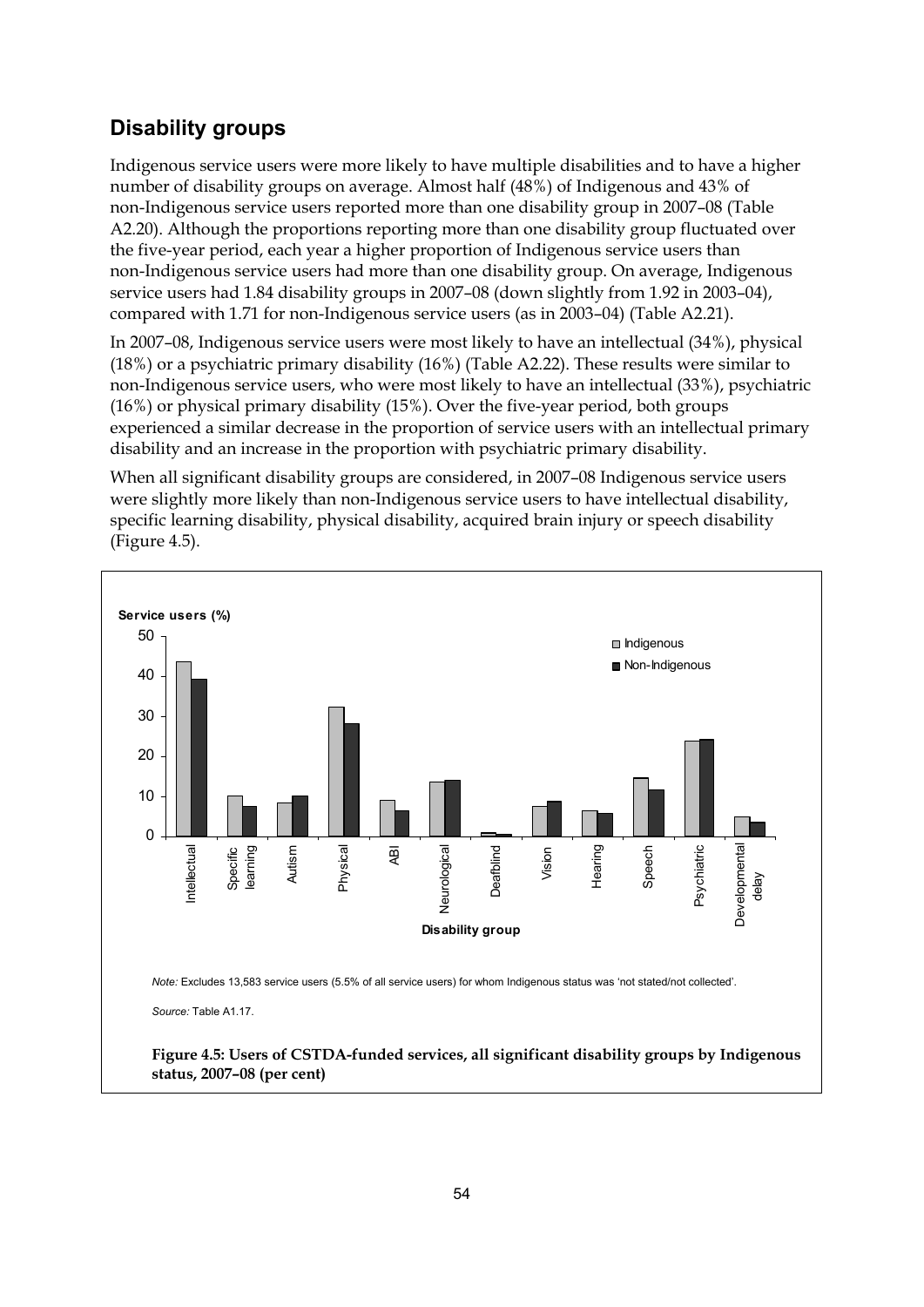#### **Residential setting and living arrangements**

In 2007–08, Indigenous service users were slightly more likely than non-Indigenous service users to live with family or with others, and less likely to live alone [\(Table 4.3](#page-64-0)).

As might be expected, Indigenous service users were more likely to live in an Aboriginal community. In 2007–08, 7.8% Indigenous service users lived in an Aboriginal community, compared with 0.1% of non-Indigenous service users. Indigenous service users were less likely than non-Indigenous service users to live in a private residence (72% compared with 79%) and twice as likely to be living in short-term crisis accommodation (1.0% compared with 0.5%).

| <b>Selected living arrangements</b><br>and residential settings | 2003-04 | 2004-05 | 2005-06 | 2006-07 | 2007-08 |
|-----------------------------------------------------------------|---------|---------|---------|---------|---------|
| Indigenous                                                      |         |         |         |         |         |
| Living arrangements                                             |         |         |         |         |         |
| Lives alone                                                     | 10.5    | 10.6    | 10.3    | 12.5    | 12.1    |
| Lives with family                                               | 64.1    | 64.7    | 61.7    | 59.5    | 59.9    |
| Lives with others                                               | 22.4    | 21.6    | 22.0    | 24.8    | 21.1    |
| <b>Residential setting</b>                                      |         |         |         |         |         |
| Private residence                                               | 69.0    | 71.0    | 67.5    | 71.6    | 71.6    |
| Aboriginal community                                            | 9.7     | 8.5     | 8.8     | 7.8     | 7.8     |
| Domestic-scale supported                                        | 6.6     | 6.7     | 6.2     | 5.4     | 5.4     |
| Supported accommodation                                         | 6.5     | 6.3     | 5.8     | 5.5     | 5.5     |
| Short-term crisis accommodation                                 | 0.7     | 0.6     | 0.9     | 1.0     | 1.0     |
| Non-Indigenous                                                  |         |         |         |         |         |
| Living arrangements                                             |         |         |         |         |         |
| Lives alone                                                     | 13.3    | 13.7    | 13      | 16.1    | 14.3    |
| Lives with family                                               | 57.7    | 60.7    | 58.6    | 52.6    | 57.5    |
| Lives with others                                               | 20.3    | 20.6    | 19.2    | 22.7    | 19.4    |
| <b>Residential setting</b>                                      |         |         |         |         |         |
| Private residence                                               | 74.2    | 77.8    | 74.1    | 75.9    | 78.6    |
| Aboriginal community                                            | 0.0     | 0.1     | 0.1     | 0.2     | 0.1     |
| Domestic-scale supported                                        | 8.1     | 8.1     | 7.3     | 5.9     | 5.7     |
| Supported accommodation                                         | 6.0     | 6.1     | 5.1     | 4.9     | 4.3     |
| Short-term crisis accommodation                                 | 0.4     | 0.4     | 0.5     | 0.5     | 0.5     |

<span id="page-64-0"></span>**Table 4.3: Users of CSTDA-funded services, selected trends in living arrangements and residential setting by Indigenous status, 2003–04 to 2007–08 (per cent)** 

*Notes:* 

1. Service user data are estimates after use of a statistical linkage key to account for individuals who received services from more than one service type outlet during the 12-month period. Service user data were not collected for all CSTDA service types (see Appendix 6).

2. In tables the term 'Indigenous' refers to service users who identified as Aboriginal and/or Torres Strait Islander people. 'Non-Indigenous' refers to service users who reported not being of Aboriginal or Torres Strait Islander background.

3. Excludes 13,583 service users (5.5% of all service users) for whom Indigenous status was 'Not stated/not collected'.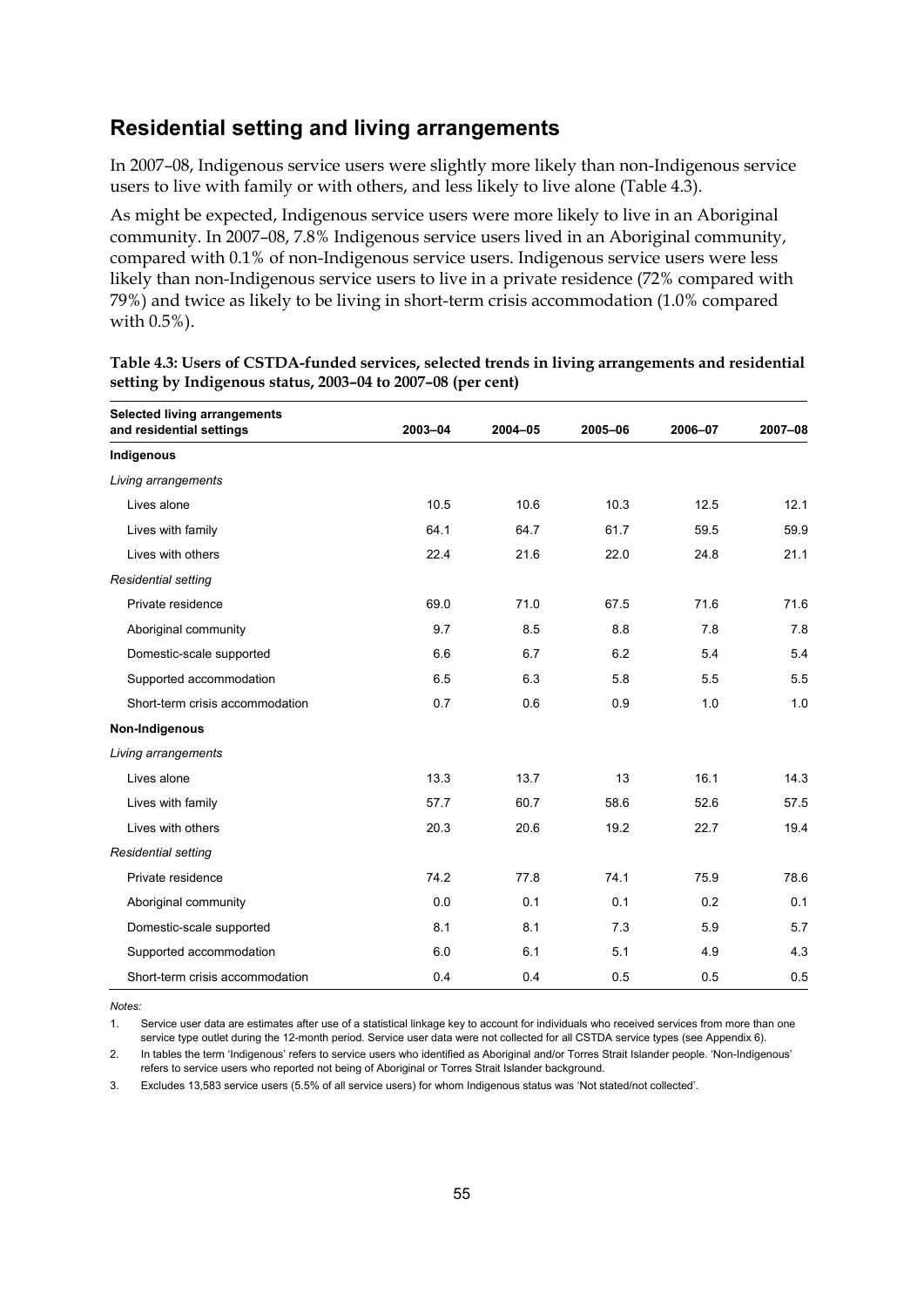#### **Labour force participation and employment**

In 2007–08, Indigenous service users were less likely than non-Indigenous service users to be employed, and more likely to be unemployed or not in the labour force [\(Figure 4.6](#page-65-0)). When missing data are excluded, around one-quarter (26%) of Indigenous service users aged 16–64 years were employed, compared with 39% of non-Indigenous service users. Forty-one per cent of Indigenous service users were not in the labour force, compared with about 34% of non-Indigenous service users. These patterns were present throughout the five-year period (Table A2.23).

These results are broadly consistent with rates of labour force participation and employment among Indigenous and non-Indigenous Australians in recent years. In the wider population, Indigenous Australians have lower rates of labour force participation and higher rates of unemployment than non-Indigenous Australians (ABS 2008). A number of factors should be considered when making these comparisons, including differences in the age structures and geographical distributions of Indigenous and non-Indigenous people. Indigenous service users were also less likely to use CSTDA-funded employment services (see Section 4.3), in which almost all service users were in the labour force and the majority were employed (Table A1.1)[4](#page-65-1).



<span id="page-65-1"></span><sup>4</sup> Aboriginal and Torres Strait Islander peoples may access other government employment services, such as the Indigenous Programs under Community Development Employment Projects (CDEP) program. Use of these other employment services is not reflected in service use statistics in this report.

<span id="page-65-0"></span>-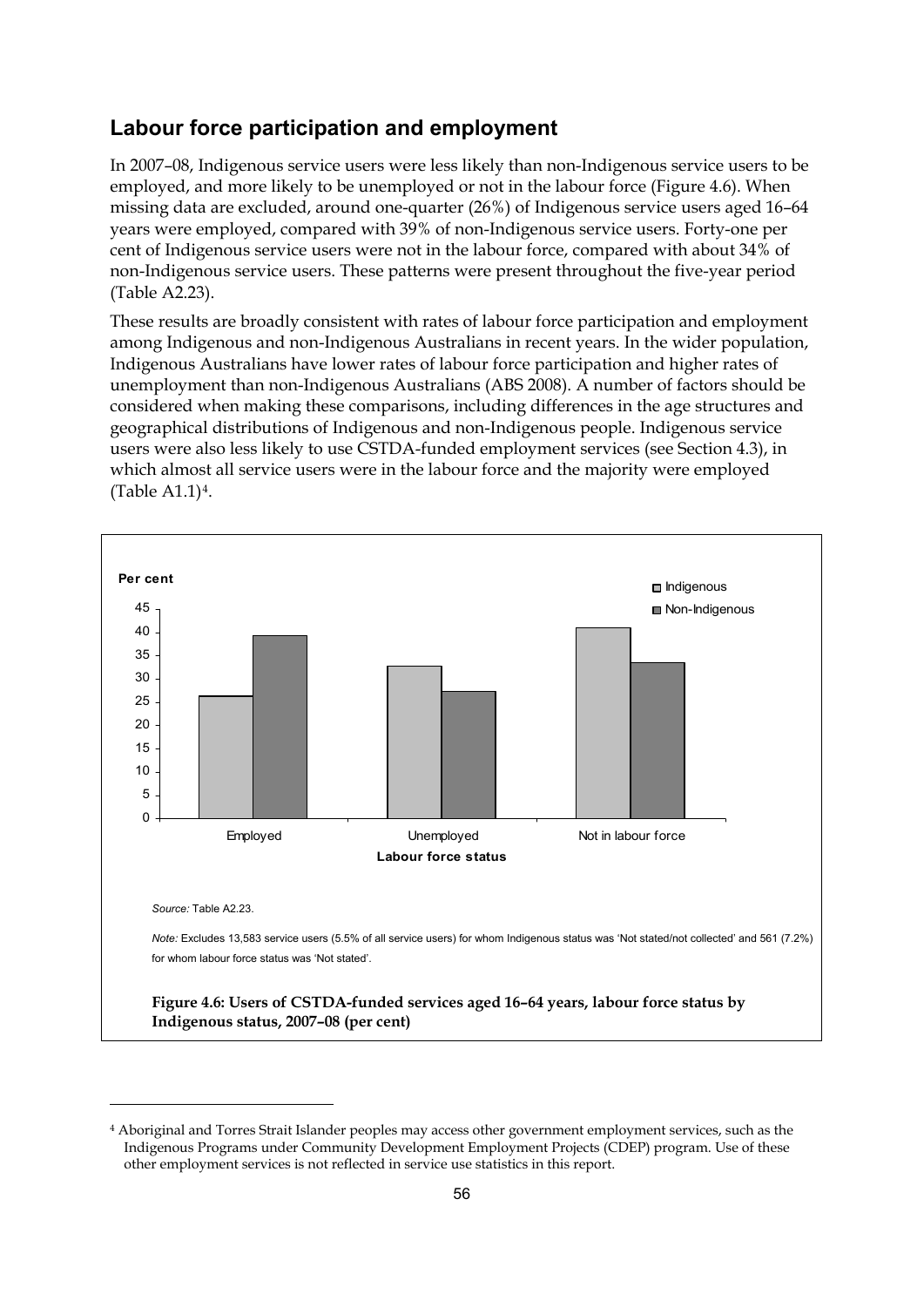#### **Support needs**

Indigenous service users were somewhat more likely than non-Indigenous service users to always or sometimes need assistance in each of the three life areas—ADL, AIL and AWEC ([Figure 4.7\)](#page-66-0). In 2007–08, slightly more than three in five (61%) Indigenous service users always or sometimes needed assistance with ADL and about four in five needed assistance with AIL and AWEC (79% and 80% respectively). In comparison, around half (52%) of non-Indigenous service users needed help with ADL and three-quarters with AIL and AWEC (73% and 76%).

Much of this difference between Indigenous and non-Indigenous service users was due to the higher proportion of Indigenous service users who reported they 'always needed assistance or were unable to do' activities in each category—that is, the most severe end of the spectrum. For example, in 2007–08, 38% of Indigenous service users always needed assistance or were unable to do AIL, compared with 32% of non-Indigenous service users (Table A2.24).



## <span id="page-66-0"></span>**Carers**

In 2007–08, more than half (55%) of Indigenous service users reported having an informal carer, compared with 47% of non-Indigenous service users (Table A2.25). Of all service groups in 2007–08, people accessing respite services were the most likely to have a carer, and the proportions of Indigenous and non-Indigenous respite users with a carer were similarly high (90% and 93% respectively) [\(Figure 4.8\)](#page-67-0). Indigenous service users accessing community support and community access services were more likely to have a carer (76% and 72% respectively) than their non-Indigenous counterparts (66% and 64% respectively).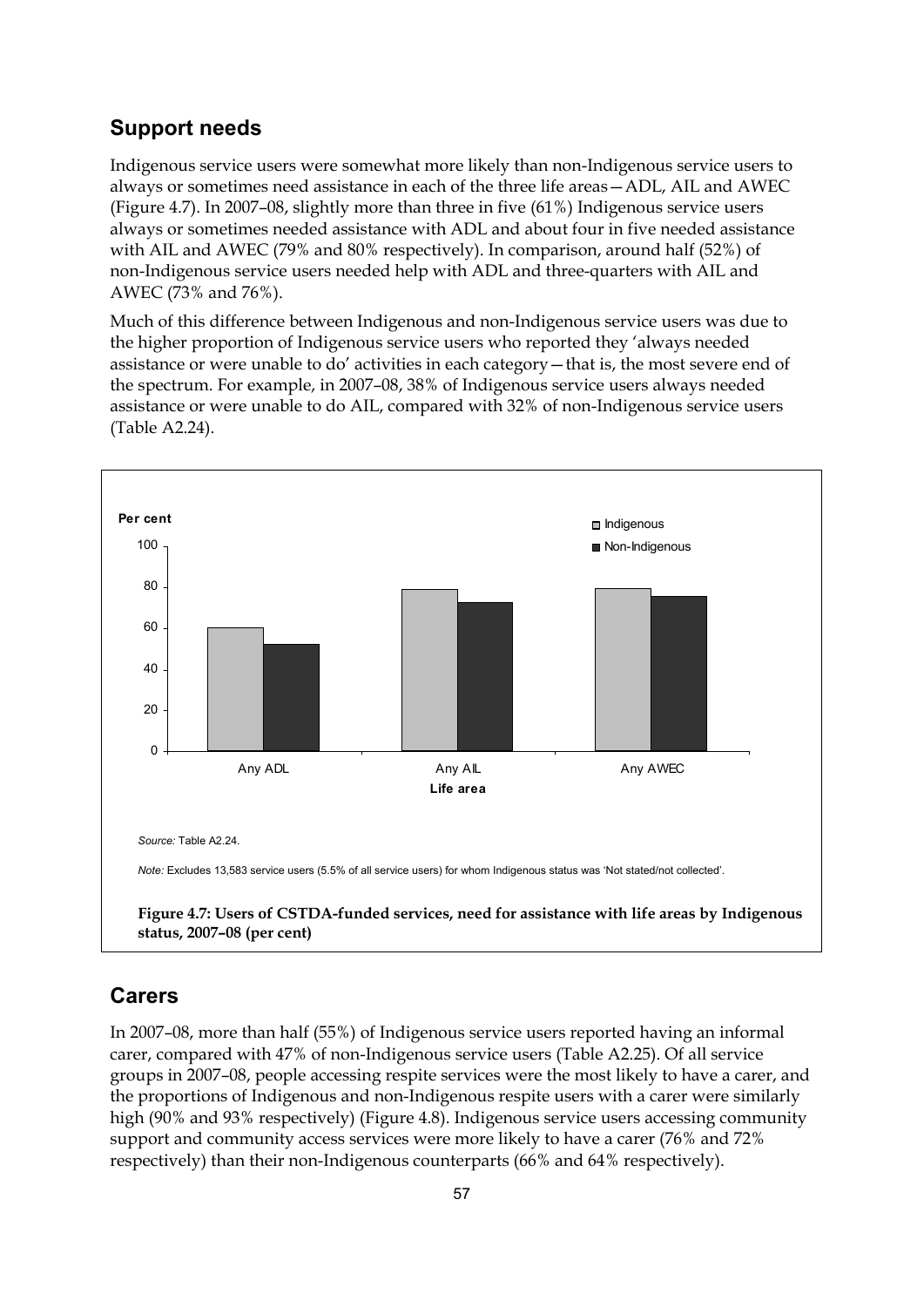Indigenous service users were more likely to have an informal carer throughout the five-year period, and both groups had similar trends in the existence of an informal carer by service group (Table A2.25). The proportions of accommodation support, community support and community access service users with a carer increased for both Indigenous and non-Indigenous service users, with the largest increase in community access services (from 54% to 72% of Indigenous service users and from 48% to 64% of non-Indigenous service users).



<span id="page-67-0"></span>Older Indigenous service users were more likely than older non-Indigenous service users to have an informal carer (Table A2.26). In 2007–08, 38% of Indigenous service users aged 45–64 years had a carer, compared with 34% of non-Indigenous service users; in the 65 years and over age group, these proportions increased to 61% of Indigenous and 47% of non-Indigenous service users.

There were differences between Indigenous and non-Indigenous service users in the relationship between the service users and their carer (Table A2.27). The carer of an Indigenous service user was less likely to be the person's mother (52% of Indigenous compared with 60% of non-Indigenous service users in 2007–08) or spouse (5.9% compared with 7.4%), and more likely to be another family member (14% compared with 5.6%) or a friend or neighbour (2.8% compared with 1.4%). This is consistent with the family structures of Indigenous communities, where overlapping and extensive kinship networks are common, and households tend to be larger, more fluid in composition and involve extended family (ABS & AIHW 2008).

Carers of Indigenous service users were also younger, on average, than carers of non-Indigenous service users (Table A2.28). Most of the difference was in the youngest and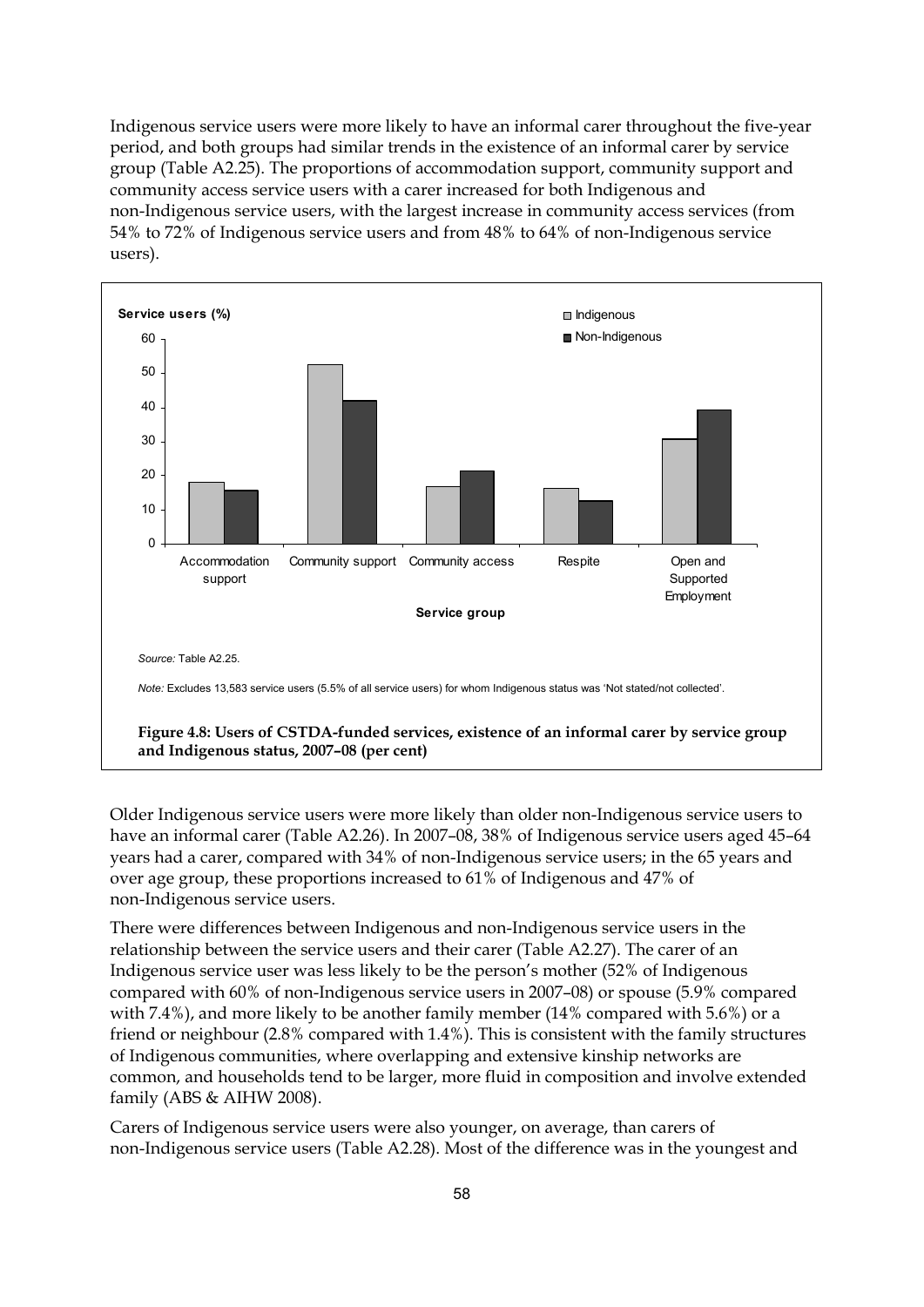oldest adult age groups. When missing data are excluded, Indigenous service users were more likely to have a carer aged 15–24 years (4.7% compared with 1.6%) and less likely to have a carer aged 65 years and over (7.1% compared with 13%).

As discussed in Chapter 3, a primary carer is one who assists the service user with activities of daily living (self-care, mobility and communication). Each year, Indigenous service users were more likely than non-Indigenous service users to have a primary carer (77% of Indigenous service users with a carer on average over the 5-year period compared with 71% of non-Indigenous service users) (Table 4.4). Indigenous service users were also more likely to have a co-resident carer—that is, a carer who lives in the same household as the service user (on average, 73% compared with 66%).

|                          | 2003-04 | $2004 - 05$ | 2005-06 | 2006-07 | 2007-08 |
|--------------------------|---------|-------------|---------|---------|---------|
| <b>Primary carer</b>     |         |             |         |         |         |
| Indigenous               | 77.0    | 72.7        | 85.4    | 78.9    | 71.2    |
| Non-Indigenous           | 67.3    | 67.2        | 81.0    | 73.4    | 67.9    |
| <b>Total</b>             | 67.7    | 67.3        | 81.4    | 73.4    | 67.5    |
| <b>Co-resident carer</b> |         |             |         |         |         |
| Indigenous               | 76.7    | 72.7        | 68.3    | 77.1    | 69.7    |
| Non-Indigenous           | 68.4    | 66.4        | 57.4    | 71.5    | 67.3    |
| <b>Total</b>             | 68.4    | 67.2        | 57.1    | 71.2    | 66.8    |

**Table 4.4: Users of CSTDA-funded services, proportion with a carer who is a primary carer and co-resident carer by Indigenous status, 2003–04 to 2007–08 (per cent)** 

*Notes:* 

1. Service user data are estimates after use of a statistical linkage key to account for individuals who received services from more than one service type outlet during the 12-month period. Service user data were not collected for all CSTDA service types (see Appendix 6).

2. In tables the term 'Indigenous' refers to service users who identified as Aboriginal and/or Torres Strait Islander people. 'Non-Indigenous' refers to service users who reported not being of Aboriginal or Torres Strait Islander background.

3. Excludes 13,583 service users (5.5% of all service users) for whom Indigenous status was 'Not stated/not collected'.

# **4.3 Service use**

## **Service groups**

There were several differences in the broad groups of services used by Indigenous and non-Indigenous service users in 2007–08 [\(Figure 4.9\)](#page-69-0). Indigenous service users were more likely than non-Indigenous service users to use community support (52% compared with 42% of non-Indigenous service users), accommodation support (18% compared with 16%) and respite services (16% compared with 13%). They were less likely to use CSTDA-funded employment services (31% compared with 39%) or community access services (17% compared with 22%). It should be noted that Aboriginal and Torres Strait Islander peoples may access government employment services other than those funded under the CSTDA, such as the Indigenous Programs under the Community Development Employment Projects program (see FaHCSIA 2009b). Use of these other employment services is not reflected in service use statistics in this report.

These differences were largely consistent over the 5 years (Table A2.29). For Indigenous service users, an increase in the proportion of people using employment services (from 26%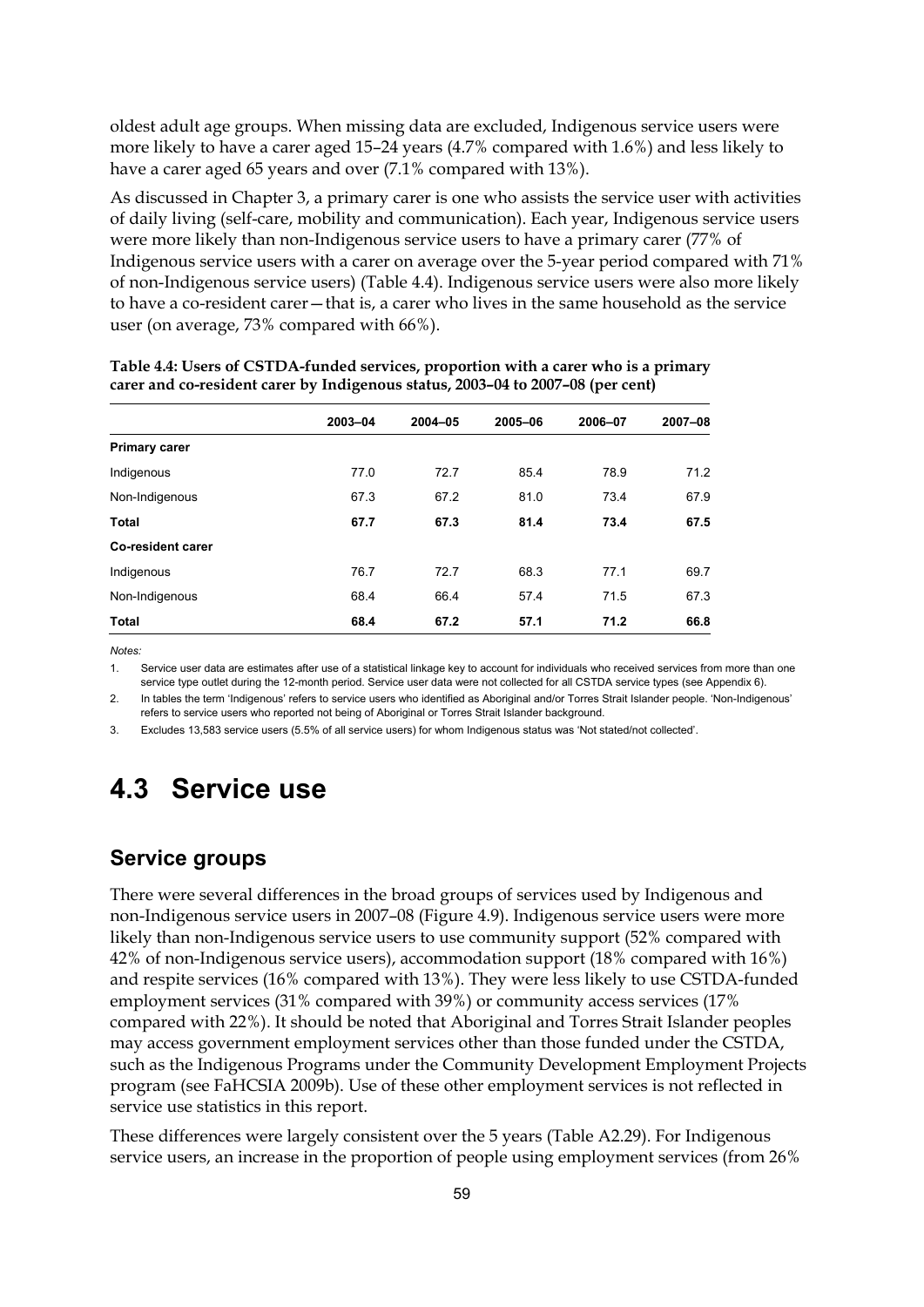to 31%) was coupled with small decreases in the proportions using community support (55% to 52%) and community access services (20% to 17%). For non-Indigenous service users, there was a smaller increase in the proportion using employment services (37% to 39%) and a decrease in the proportion using accommodation support (19% to 16%).

Note that rates of service use presented here are crude rates; it is possible that some differences between service groups may be due to the different age structures of Indigenous and non-Indigenous service user groups.



## <span id="page-69-0"></span>**Service types**

In 2007–08, the service types most commonly accessed by Indigenous service users were case management, local coordination and development (29%), followed by open employment (25%) and learning and life skills development (12%) (Figure 4.10; Table A2.30). These were also the most commonly accessed service types for non-Indigenous service users—but in a different order. Non-Indigenous service users most commonly accessed open employment services (30%), followed by case management (20%) and learning and life skills development (15%).

Since 2003–04, the proportion of Indigenous service users accessing case management services has decreased steadily (from 35% to 29%), while the proportion of non-Indigenous service users accessing this service type has remained steady at around 20%. The use of open employment services has increased for all service users; while the proportion of non-Indigenous service users increased steadily between 2003–04 and 2007–08, the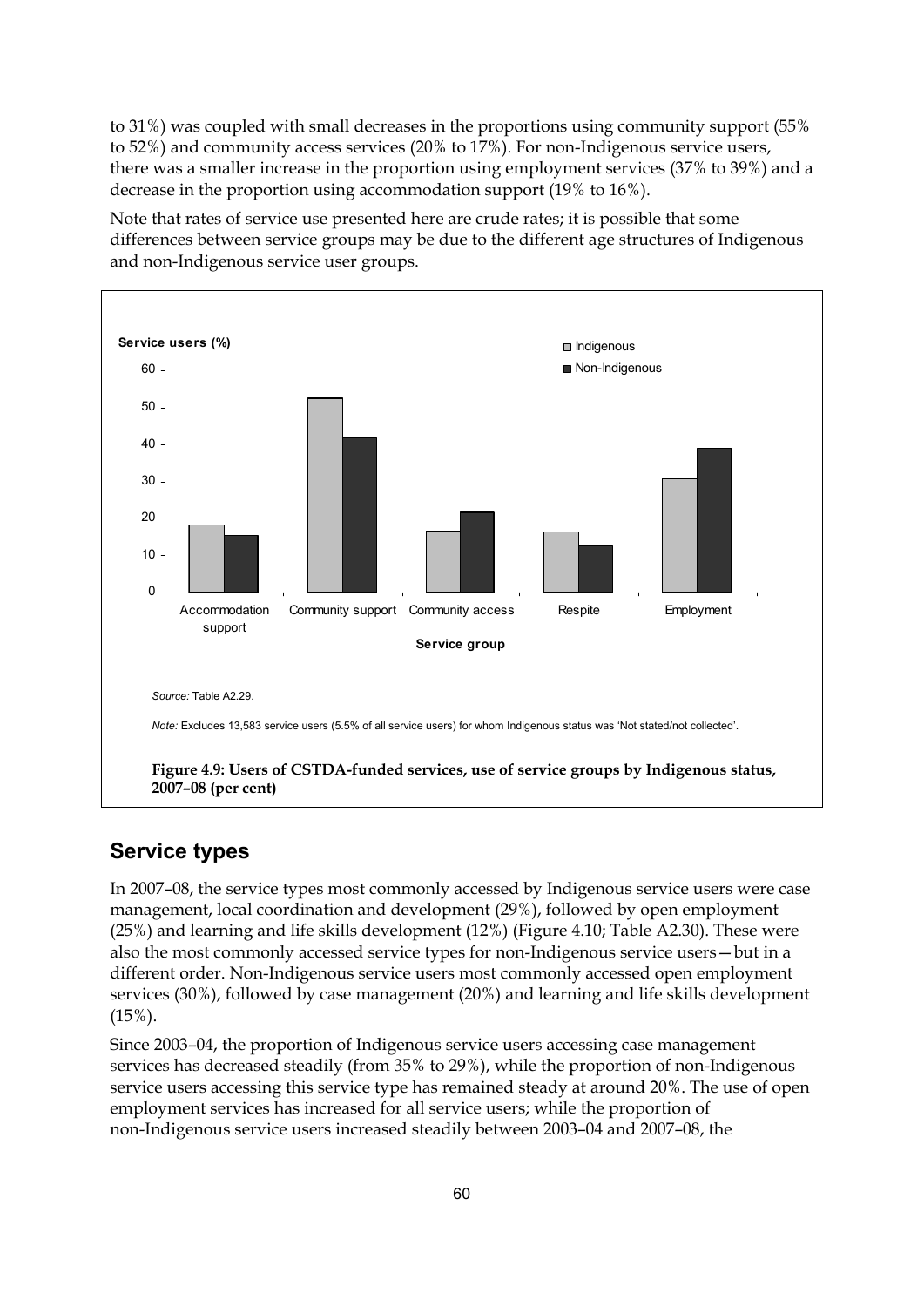

proportion of Indigenous service users accessing open employment did not increase until 2007–08, when an increase from 18% to 25% was recorded.

Other service types with notable differences in proportions of Indigenous and non-Indigenous service users in 2007–08 were:

- large residentials/institutions (0.7% of Indigenous compared with 1.4% of non-Indigenous service users)
- supported employment services (5.6% compared with 9.3%)
- recreation/holiday programs (2.0% compared with 3.4%)
- other community access (3.0% compared with 4.8%)
- in-home accommodation support (11% compared with 7.5%).

Overall, the proportion of Indigenous service users in each service type ranged between 2.0% and 7.3%—except for alternative family placement, in which one in five (47 of 244, 19%) service users were Indigenous (up from 10% in 2003–04) (Table A2.30).

#### **Multiple service use**

Each year between 2003–04 and 2007–08, Indigenous service users were more likely to use multiple service type outlets over the year, and used more outlets on average than non-Indigenous service users (Table 4.5). Around one-third of non-Indigenous service users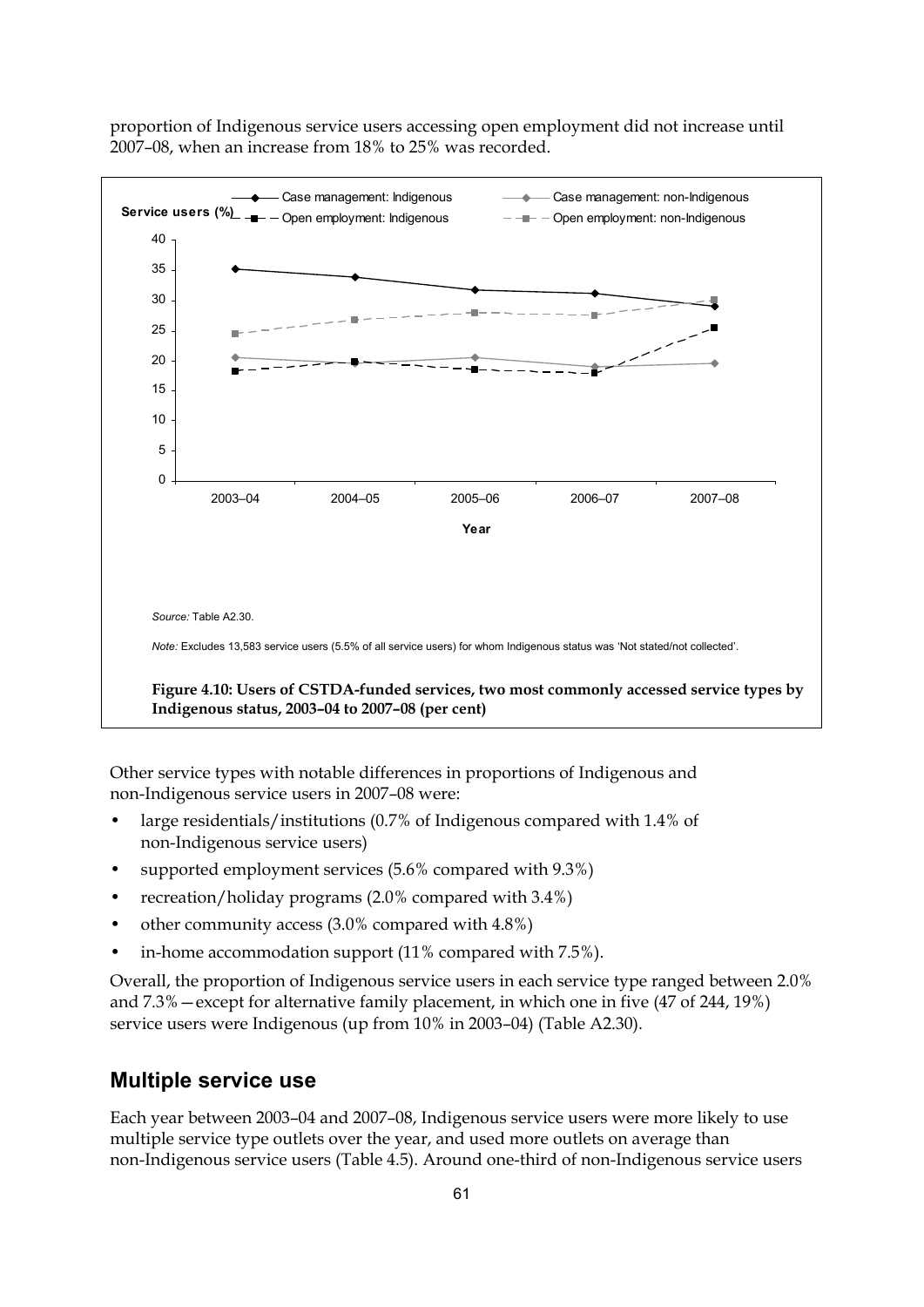accessed more than one outlet during the year (32–34%); this proportion was consistently higher for Indigenous service users (37–39%).

Indigenous service users were more likely to use more than one outlet from the same service group (26% compared with 22% for non-Indigenous) and were slightly more likely to use more than one outlet from the same service type (18% compared with 16%).

| Table 4.5: Users of CSTDA-funded services, multiple service use by Indigenous status, 2003-04 to |  |
|--------------------------------------------------------------------------------------------------|--|
| 2007-08                                                                                          |  |

| Service use                              | 2003-04 | $2004 - 05$ | 2005-06 | 2006-07 | 2007-08 |
|------------------------------------------|---------|-------------|---------|---------|---------|
| Indigenous                               |         |             |         |         |         |
| Using only one service type outlet       | 62.9    | 62.6        | 60.7    | 61.6    | 62.3    |
| Using more than one service type outlet  | 37.1    | 37.4        | 39.3    | 38.4    | 37.7    |
| Using more than one service type         | 34.0    | 34.5        | 34.5    | 32.8    | 30.4    |
| Using more than one service group        | 26.7    | 26.8        | 27.1    | 27.4    | 25.0    |
| Using more than one outlet of same group | 23.1    | 23.8        | 25.2    | 24      | 25.5    |
| Using more than one outlet of same type  | 11.4    | 12.2        | 14.8    | 15.4    | 17.8    |
| Average outlets per user                 | 1.7     | 1.8         | 1.8     | 1.8     | 1.8     |
| Non-Indigenous                           |         |             |         |         |         |
| Using only one service type outlet       | 67.6    | 66.9        | 67.0    | 68.3    | 65.9    |
| Using more than one service type outlet  | 32.4    | 33.1        | 33.0    | 31.7    | 34.1    |
| Using more than one service type         | 29.4    | 30.4        | 29.0    | 27.1    | 27.5    |
| Using more than one service group        | 24.1    | 25.4        | 23.7    | 22.5    | 22.5    |
| Using more than one outlet of same group | 17.6    | 17.9        | 18.9    | 18.9    | 22.2    |
| Using more than one outlet of same type  | 9.0     | 9.4         | 10.9    | 12.0    | 15.5    |
| Average outlets per user                 | 1.6     | 1.6         | 1.6     | 1.6     | 1.7     |

*Notes:* 

1. Service user data are estimates after use of a statistical linkage key to account for individuals who received services from more than one service type outlet during the 12-month period. Service user data were not collected for all CSTDA service types (see Appendix 6).

2. In tables the term 'Indigenous' refers to service users who identified as Aboriginal and/or Torres Strait Islander people. 'Non-Indigenous' refers to service users who reported not being of Aboriginal or Torres Strait Islander background.

3. Excludes 13,583 service users (5.5% of all service users) for whom Indigenous status was 'Not stated/not collected'.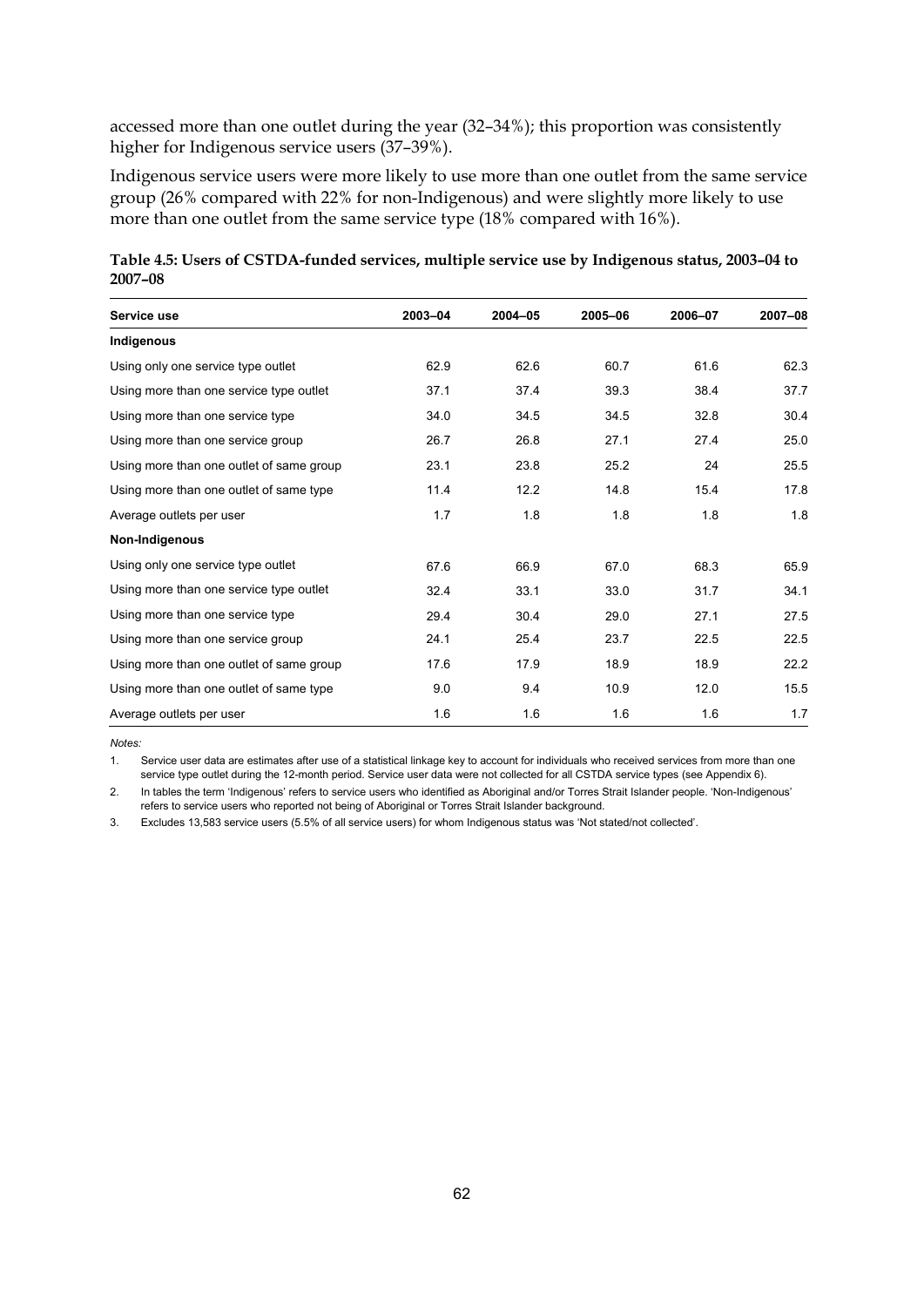# **5 Service agencies and outlets**

Over 2,000 CSTDA-funded agencies delivered specialist disability services through some 10,800 outlets Australia-wide. This chapter focuses on the distribution and characteristics of agencies and their associated service type outlets in 2007–08. Trends over the five-year period to 2007–08 are also discussed. Agencies provided most service-level data, though some data items such as service type and agency sector were provided by jurisdictions (see Appendix 3, questions A–G of service type outlet form).

## **5.1 Distribution of agencies**

In 2007–08, a total of 2,283 CSTDA-funded agencies provided disability support services across Australia [\(Table 5.1\)](#page-72-0). State/territory governments funded just over two-thirds (68%), while the Australian Government funded the remainder (32%). As in previous years, Victoria and New South Wales had the highest number of agencies (29% and 27% respectively) followed by Queensland (17%) (Table A2.31).

There was a slight decrease in the number of CSTDA-funded agencies between 2006–07 and 2007–08 (47 or 2% fewer). However, over the five-year period from 2003–04 to 2007–08, there was an overall increase of 16% in the number of CSTDA-funded agencies in Australia (from 1,973 to 2,283). States/territories with the largest relative increases were New South Wales, the Australian Capital Territory and the Northern Territory, where the number of agencies increased by more than one-third each (36%, 35% and 33% respectively); most of these increases occurred between 2005–06 and 2007–08. By contrast, the number of agencies in Tasmania was stable over time (less than 1% decrease overall).

|                                       | <b>NSW</b> | Vic  | Qld  | WA  | SΑ  | Tas | <b>ACT</b> | NΤ  | Total |
|---------------------------------------|------------|------|------|-----|-----|-----|------------|-----|-------|
| State/territory-funded agencies       | 372        | 476  | 281  | 104 | 128 | 98  | 48         | 43  | 1,550 |
| Australian Government-funded agencies | 240        | 183  | 114  | 70  | 67  | 25  | 21         | 13  | 733   |
| Total (number)                        | 612        | 659  | 395  | 174 | 195 | 123 | 69         | 56  | 2,283 |
| Total (per cent)                      | 26.8       | 28.9 | 17.3 | 7.6 | 8.5 | 5.4 | 3.0        | 2.5 | 100.0 |

<span id="page-72-0"></span>**Table 5.1: CSTDA-funded agencies, by funding source, 2007–08** 

## **5.2 Service type outlets**

### **Government and non-government outlets**

In 2007–08, 10,836 CSTDA-funded service type outlets operated in Australia (Table A1.18). The number of outlets has increased by almost one-quarter (23%) since 2003–04 (Table A2.32).

Service type outlets can be classified according to 'agency sector'—that is, level of government (Australian Government, state/territory or local) or non-government (income tax exempt or non-income tax exempt) sector.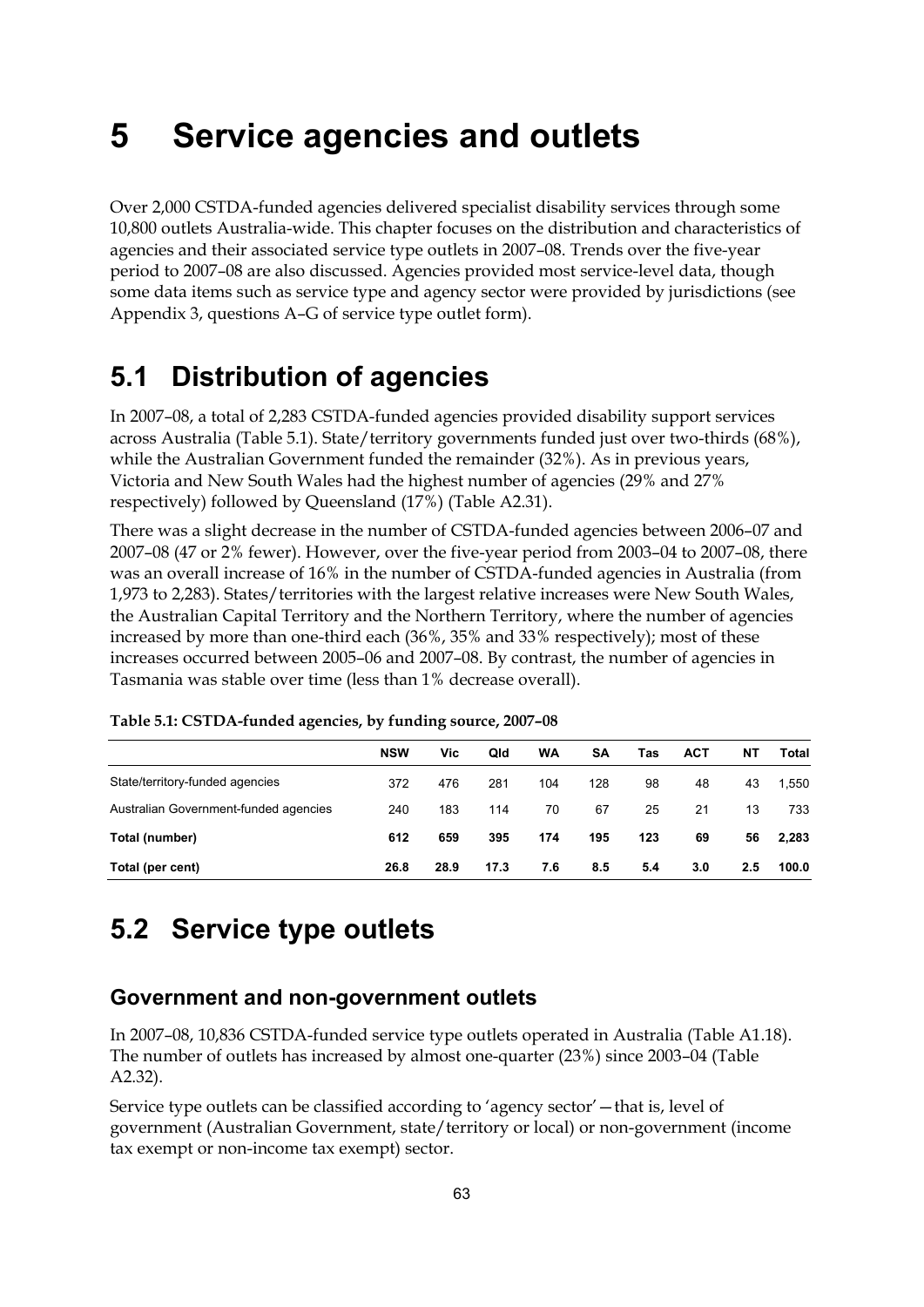In 2007–08, three-quarters of outlets were classified as non-government, and one-quarter government. State/territory governments operated most government outlets (2,380 of 2,664, 89%), while most non-government outlets were income tax exempt charities (5,841 of 8,169, 72%). The proportion of service type outlets classified as non-government has remained stable since 2003–04 (Table A2.32).

The proportion of government outlets varied across service groups in 2007–08 ( [Figure 5.1\)](#page-73-0). Relatively high proportions of community support (43%), accommodation support (37%) and 'other support' (32%) outlets belonged to the government sector. Almost all employment services outlets and advocacy, information and alternative formats of communication services were non-government.



## <span id="page-73-0"></span>**Outlet distribution and service type**

### **State/territory-funded outlets**

Of the 10,836 CSTDA-funded service type outlets in 2007–08, state/territory governments funded a high proportion (9,681 or 89%) (Table 5.2). Over two-fifths of all state/territory-funded service type outlets (44%) provided accommodation support services. Among the state/territory-funded outlets, 23% provided community access services, 16% provided community support and 11% provided respite.

The total number of state/territory-funded outlets has risen by 1,705 or 21% since 2003–04 (Table A2.33). Most of this increase was in New South Wales, where the number of outlets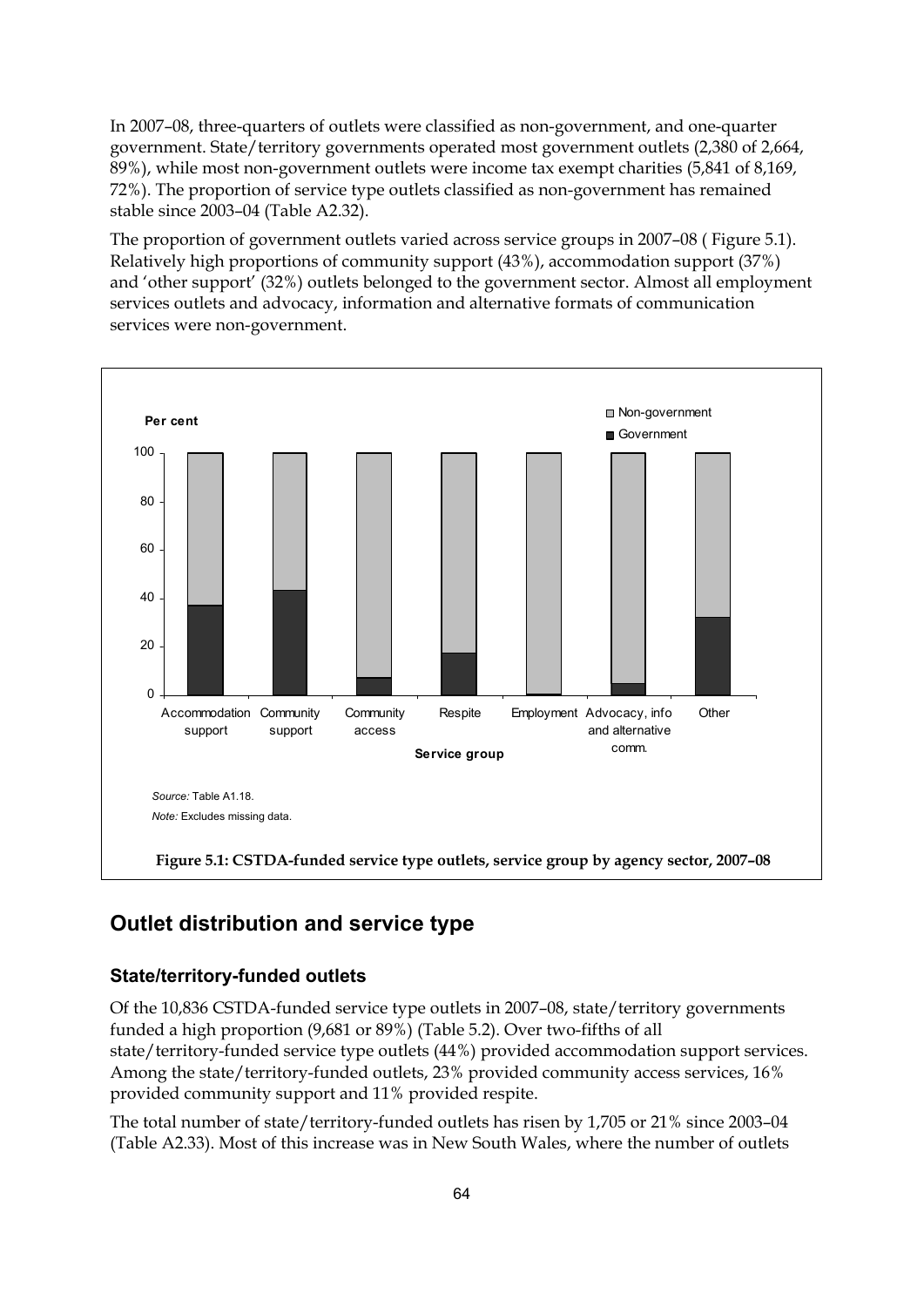increased by 1,281 (81%). This is at least partly due to changes in the classification and counting of outlets, particularly in relation to individualised funding, rather than an increase in the actual number of service providers. By contrast, the number of outlets fell over the five-year period in Western Australia (by 11%) and Victoria (2.5%). The proportion of state/territory-funded outlets providing each service group remained similar over the period (AIHW 2005, 2006, 2007b, 2008a).

### **Australian Government-funded outlets**

During 2007–08, the Australian Government provided funding for around one in ten service type outlets (1,155 of 10,836) (Table 5.3). Most Australian Government-funded outlets delivered employment services (93%), while the remainder delivered advocacy, information and alternative communication services (6.9%).

There has been an increase of more than one-third (36%) in the number of Australian Government-funded outlets since 2003–04 (Table A2.33). Growth in open employment has been the main driver, with the number of service type outlets more than doubling (from 305 to 662 outlets) (AIHW 2005). Over this period there was a 10% decrease in the number of supported employment outlets.

### **All outlets**

In 2007–08, the proportion of service type outlets in each service group varied across the states and territories (Figure 5.2). Some of the largest differences were in community support services, provided by 6.4% of all outlets in Tasmania and 23% of outlets in the Northern Territory and advocacy, information and alternative formats of communication, which were provided by 1.4% of outlets in New South Wales and 12% in Tasmania.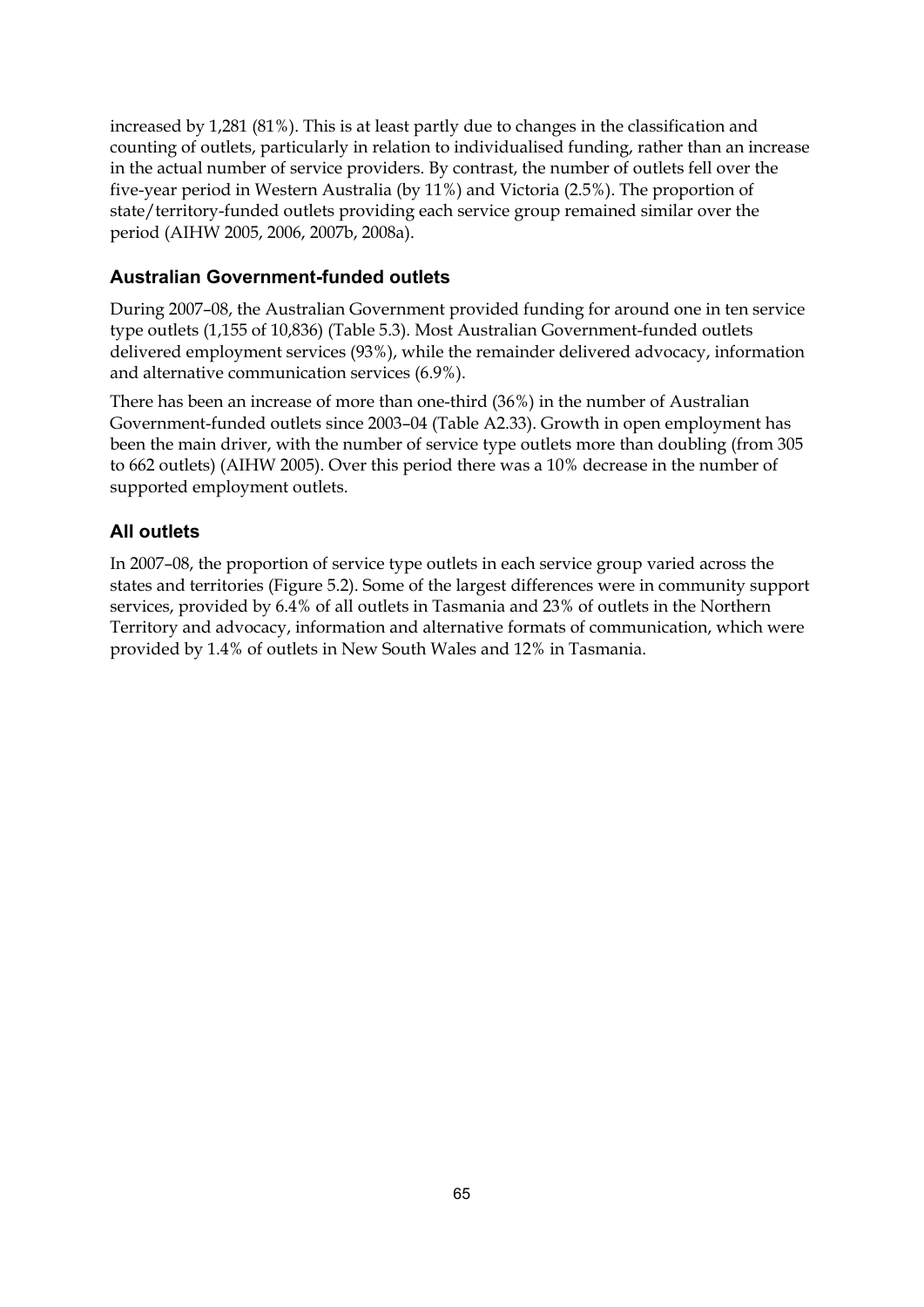| Service type                                           | <b>NSW</b> | <b>Vic</b>     | Qld   | <b>WA</b> | SA  | Tas | <b>ACT</b>     | NΤ             | <b>Total</b> |
|--------------------------------------------------------|------------|----------------|-------|-----------|-----|-----|----------------|----------------|--------------|
| Large residentials/institutions                        | 21         | $\overline{c}$ | 12    | 6         | 8   | 3   | 0              | 0              | 52           |
| Small residentials/institutions                        | 10         | 5              | 57    | 12        | 3   | 1   | 0              | 0              | 88           |
| Hostels                                                | 7          | 13             | 0     | 1         | 1   | 5   | 0              | 0              | 27           |
| Group homes                                            | 951        | 850            | 336   | 298       | 281 | 40  | 64             | 40             | 2,860        |
| Attendant care/personal care                           | 28         | 26             | 53    | 1         | 29  | 28  | 2              | 8              | 175          |
| In-home accommodation support                          | 195        | 270            | 233   | 121       | 66  | 22  | 24             | 13             | 944          |
| Alternative family placement                           | 21         | 1              | 11    | 3         | 1   | 0   | 0              | 3              | 40           |
| Other accommodation support                            | 27         | 29             | 14    | 2         | 3   | 4   | 1              | $\overline{2}$ | 82           |
| Total accommodation support                            | 1,260      | 1,196          | 716   | 444       | 392 | 103 | 91             | 66             | 4,268        |
| Therapy support for individuals                        | 18         | 49             | 38    | 17        | 11  | 2   | 3              | 10             | 148          |
| Early childhood intervention                           | 128        | 90             | 44    | 15        | 13  | 0   | 1              | 1              | 292          |
| Behaviour/specialist intervention                      | 46         | 37             | 35    | 17        | 7   | 0   | $\overline{c}$ | 3              | 147          |
| Counselling (individual/family/group)                  | 2          | 0              | 31    | 1         | 13  | 0   | 1              | 1              | 49           |
| Regional resource and support teams                    | 166        | 0              | 1     | 5         | 6   | 4   | 0              | 2              | 184          |
| Case management, local coordination and<br>development | 56         | 261            | 157   | 49        | 37  | 8   | 27             | 13             | 608          |
| Other community support                                | 33         | 4              | 8     | 8         | 13  | 0   | 4              | 10             | 80           |
| Total community support                                | 449        | 441            | 314   | 112       | 100 | 14  | 38             | 40             | 1,508        |
| Learning and life skills development                   | 606        | 658            | 332   | 108       | 81  | 13  | 20             | 12             | 1,830        |
| Recreation/holiday programs                            | 35         | 7              | 24    | 22        | 32  | 6   | 2              | 3              | 131          |
| Other community access                                 | 130        | 69             | 22    | 2         | 7   | 35  | 3              | 12             | 280          |
| Total community access                                 | 771        | 734            | 378   | 132       | 120 | 54  | 25             | 27             | 2,241        |
| Own home respite                                       | 8          | 16             | 38    | 2         | 15  | 5   | 1              | 4              | 89           |
| Centre-based respite/respite homes                     | 90         | 92             | 83    | 31        | 21  | 9   | 8              | 10             | 344          |
| Host family respite/peer support respite               | 10         | 6              | 4     | 0         | 5   | 1   | 1              | 4              | 31           |
| Flexible respite                                       | 201        | 140            | 104   | 69        | 16  | 1   | 5              | 6              | 542          |
| Other respite                                          | 8          | 7              | 10    | 11        | 11  | 0   | 0              | 4              | 51           |
| Total respite                                          | 317        | 261            | 239   | 113       | 68  | 16  | 15             | 28             | 1,057        |
| Advocacy                                               | 6          | 27             | 12    | 21        | 1   | 6   | 3              | 3              | 79           |
| Information/referral                                   | 13         | 65             | 27    | 9         | 14  | 13  | 10             | 2              | 153          |
| Combined information/advocacy                          | 17         | 11             | 8     | 1         | 2   | 5   | 2              | 2              | 48           |
| Mutual support/self-help groups                        | 0          | 92             | 17    | 1         | 9   | 0   | 0              | 0              | 119          |
| Alternative formats of communication                   | 3          | 0              | 7     | 1         | 1   | 3   | 3              | 1              | 19           |
| Total advocacy, information and alternative comm.      | 39         | 195            | 71    | 33        | 27  | 27  | 18             | 8              | 418          |
| Research and evaluation                                | 0          | 0              | 1     | 0         | 0   | 1   | 2              | 0              | 4            |
| Training and development                               | 11         | 6              | 10    | 1         | 0   | 1   | 3              | 1              | 33           |
| Peak bodies                                            | 4          | 0              | 2     | 1         | 1   | 3   | 1              | 2              | 14           |
| Other support services                                 | 6          | 63             | 36    | 6         | 24  | 1   | $\overline{c}$ | 0              | 138          |
| Total other support                                    | 21         | 69             | 49    | 8         | 25  | 6   | 8              | 3              | 189          |
| <b>Total</b>                                           | 2,857      | 2,896          | 1,767 | 842       | 732 | 220 | 195            | 172            | 9,681        |

**Table 5.2: State/territory-funded CSTDA service type outlets, service type by state/territory, 2007–08** 

Note: There are discrepancies for South Australia for service types 'Attendant care/personal care', 'Learning and life skills development', 'Other community access' and 'Own home respite' due to miscoding of service types for two service type outlets.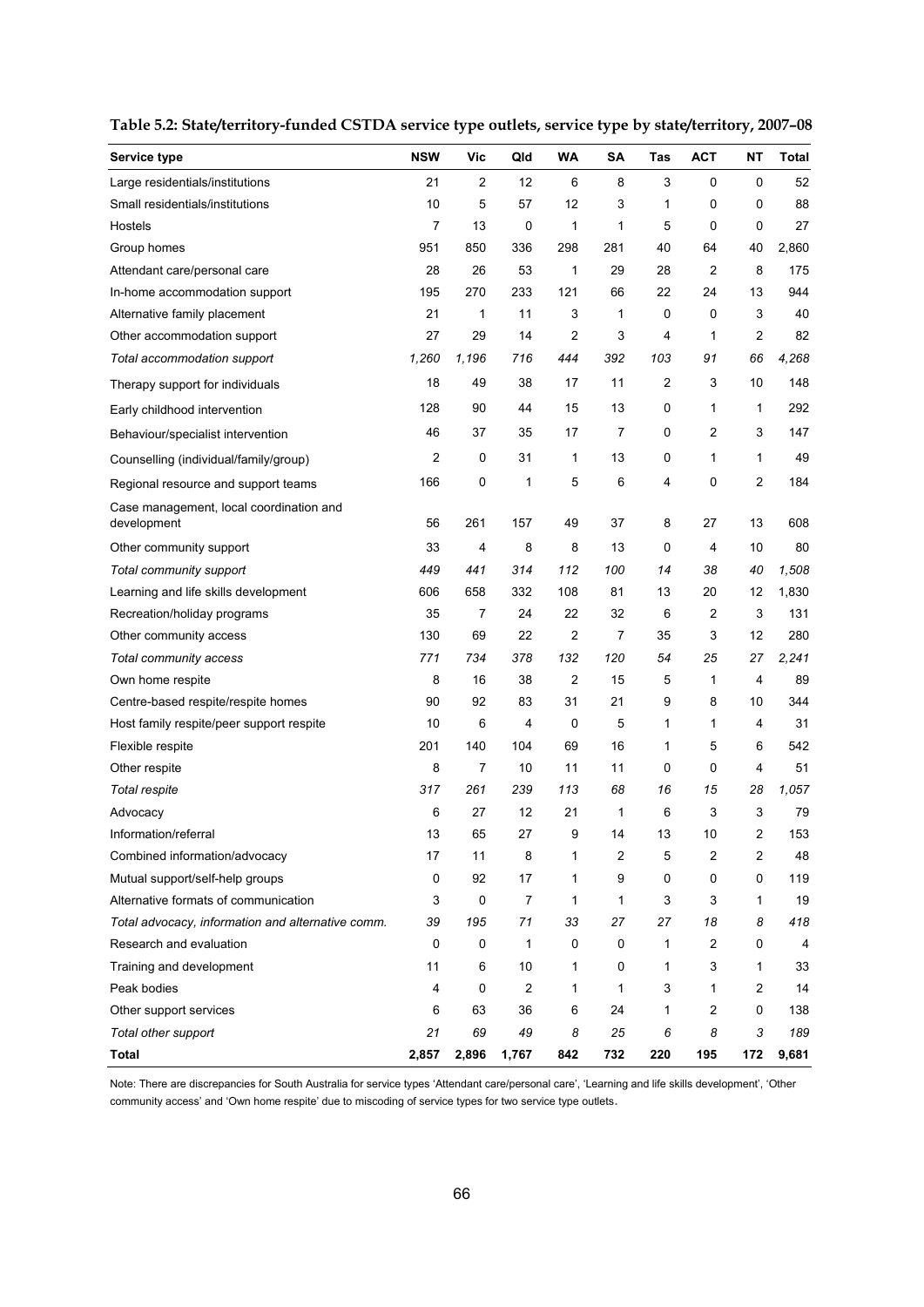| Service type                                      | <b>NSW</b>     | Vic. | Qld | <b>WA</b> | <b>SA</b> | Tas | <b>ACT</b> | NΤ | Total |
|---------------------------------------------------|----------------|------|-----|-----------|-----------|-----|------------|----|-------|
| Open employment                                   | 229            | 149  | 134 | 45        | 70        | 17  | 9          | 9  | 662   |
| Supported employment                              | 141            | 94   | 41  | 29        | 43        | 15  | 8          | 3  | 374   |
| Targeted support                                  | 15             | 7    | 9   | 5         |           |     |            | 2  | 39    |
| Total employment support                          | 385            | 250  | 184 | 79        | 113       | 32  | 18         | 14 | 1,075 |
| Advocacy                                          | 16             | 21   | 8   | 9         | 6         | 3   | 2          | 3  | 68    |
| Information/referral                              |                |      |     |           |           |     |            |    | 2     |
| Alternative formats of communication              | $\overline{2}$ | 2    |     | 2         |           | 1   |            |    | 10    |
| Total advocacy, information and alternative comm. | 19             | 23   | 9   | 11        | 7         | 4   | 4          | 3  | 80    |
| <b>Total</b>                                      | 404            | 273  | 193 | 90        | 120       | 36  | 22         | 17 | 1,155 |



**Table 5.3: Australian Government-funded CSTDA service type outlets, service type by state and territory, 2007–08**

The location of service type outlets across Australia can also be examined using Remoteness Areas (RAs). More information about remoteness areas, and the location of service users according to remoteness area, is provided in Section 2.6.

As in previous years, the distribution of service type outlets across remoteness areas in 2007–08 was similar to the distribution of service users (see also AIHW 2007b, 2008a). Almost nine out of ten outlets were located in Major cities or Inner regional areas (9,423 of 10,836, 87%) The proportion of outlets in Major cities was similar to the proportion of service users (61% compared with 62% of service users), while the proportions of outlets in Inner regional, Outer regional and Very remote areas were slightly higher than the corresponding proportions of service users.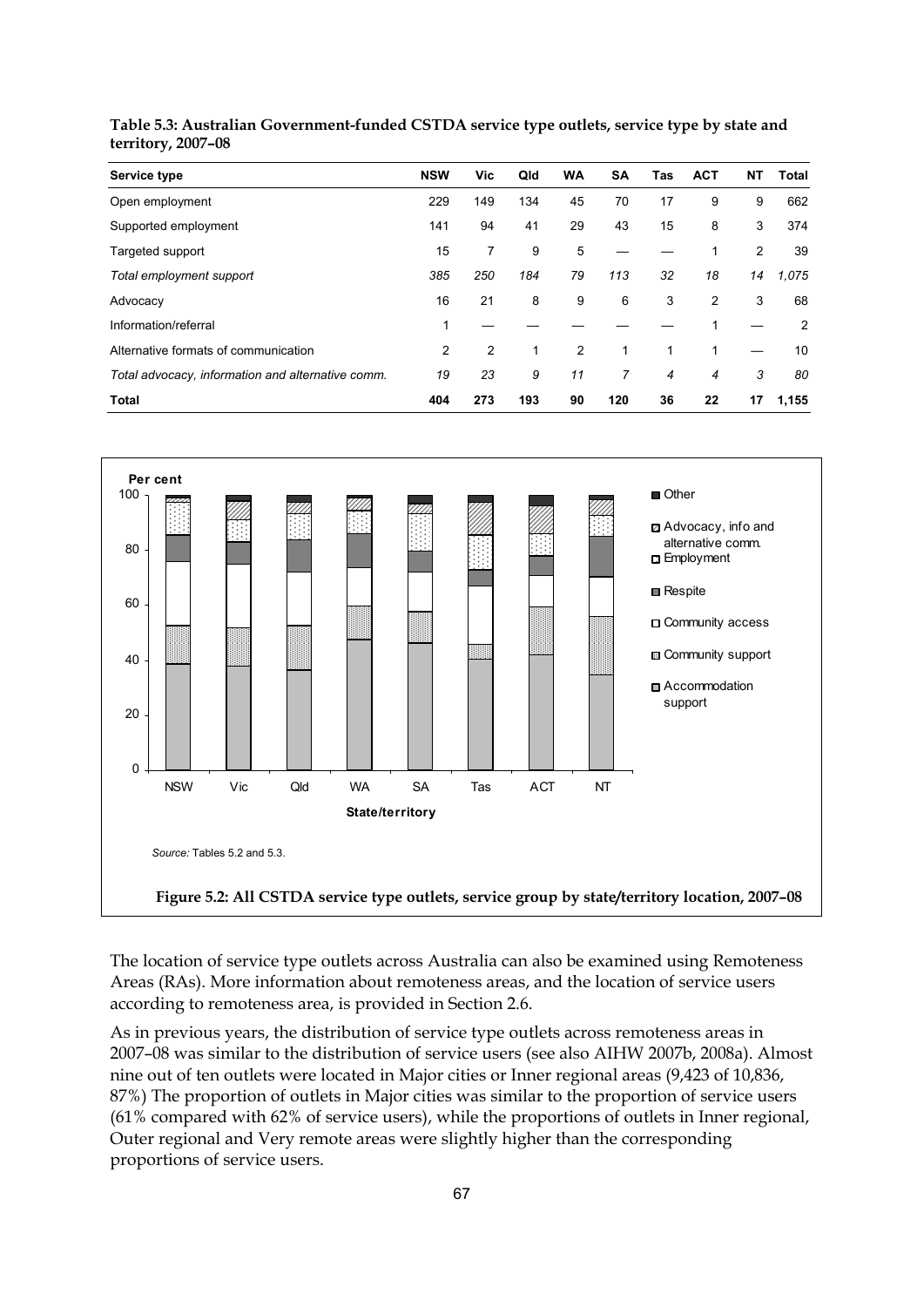There were some differences in the distribution of service type outlets according to the service provided. For example, around two-thirds (67%) of advocacy, information and alternative communication outlets were located in Major cities, compared with just over half (54%) of respite outlets. Outer regional areas contained 15% of all employment outlets, compared with just 7.2% of all advocacy, information and alternative communication outlets, which means it may be more difficult for people with disability in remote locations to access these services.

|                                                                         | Major<br>cities | Inner<br>regional | Outer<br>regional | Remote        | Very<br>remote | Subtotal   | <b>Not</b><br>known | Total  |
|-------------------------------------------------------------------------|-----------------|-------------------|-------------------|---------------|----------------|------------|---------------------|--------|
|                                                                         |                 |                   |                   | <b>Number</b> |                |            |                     |        |
| Accommodation<br>support                                                | 2,778           | 1,055             | 381               | 21            | 26             | 4,261      | 7                   | 4,268  |
| Community<br>support                                                    | 882             | 375               | 167               | 30            | 31             | 1,485      | 22                  | 1,508  |
| Community<br>access                                                     | 1,307           | 645               | 254               | 20            | 12             | 2,238      | 3                   | 2,241  |
| Respite                                                                 | 575             | 296               | 142               | 25            | 18             | 1,056      | 1                   | 1,057  |
| Employment                                                              | 600             | 286               | 156               | 24            | 9              | 1,075      | 0                   | 1,075  |
| Advocacy,<br>information and<br>alternative<br>communication<br>formats | 335             | 121               | 36                | 5             | 0              | 497        | 1                   | 498    |
| Other support                                                           | 113             | 56                | 16                | 2             | 3              | 190        | 1                   | 189    |
| <b>Total</b>                                                            | 6,590           | 2,833             | 1,152             | 128           | 100            | 10,803     | 35                  | 10,836 |
|                                                                         |                 |                   |                   | Per cent      |                |            |                     |        |
| Accommodation                                                           |                 |                   |                   |               |                |            |                     |        |
| support                                                                 | 65.2            | 24.8              | 8.9               | 0.5           | 0.6            | 100        |                     |        |
| Community<br>support                                                    | 59.4            | 25.3              | 11.2              | 2.0           | 2.1            | 100        |                     |        |
| Community<br>access                                                     | 58.4            | 28.8              | 11.3              | 0.9           | 0.5            | 100        |                     |        |
| Respite                                                                 | 54.5            | 28.0              | 13.4              | 2.4           | 1.7            | 100        |                     |        |
| Employment                                                              | 55.8            | 26.6              | 14.5              | 2.2           | 0.8            | 100        |                     |        |
| Advocacy,<br>information and<br>alternative<br>communication<br>formats | 67.4            | 24.3              | 7.2               | 1.0           |                | 100        |                     |        |
| Other support                                                           |                 |                   |                   |               |                |            |                     |        |
| <b>Total</b>                                                            | 59.5<br>61.0    | 29.5<br>26.2      | 8.4<br>10.7       | 1.1<br>1.2    | 1.6<br>0.9     | 100<br>100 |                     |        |

#### **Table 5.4: CSTDA-funded service type outlets, remoteness area by service group, 2007–08**

*Note:* The number of outlets in each remoteness area (RA) was estimated based on outlets' residential postcodes. Some postcode areas were split between two or more RAs. Where this was the case, the data were weighted according to the proportion of the population of the postcode area in each RA. Totals may not be the sum of the components because of rounding.

In Major cities, Inner regional and Outer regional areas, service type outlets most commonly provided accommodation support services (42%, 37% and 33% respectively), followed by community access services (20%, 23% and 22%) ([Figure 5.3](#page-78-0)). The profile was somewhat different in Remote and Very remote areas. In Remote areas, outlets most commonly provided community support services (23%), followed by respite (20%) and employment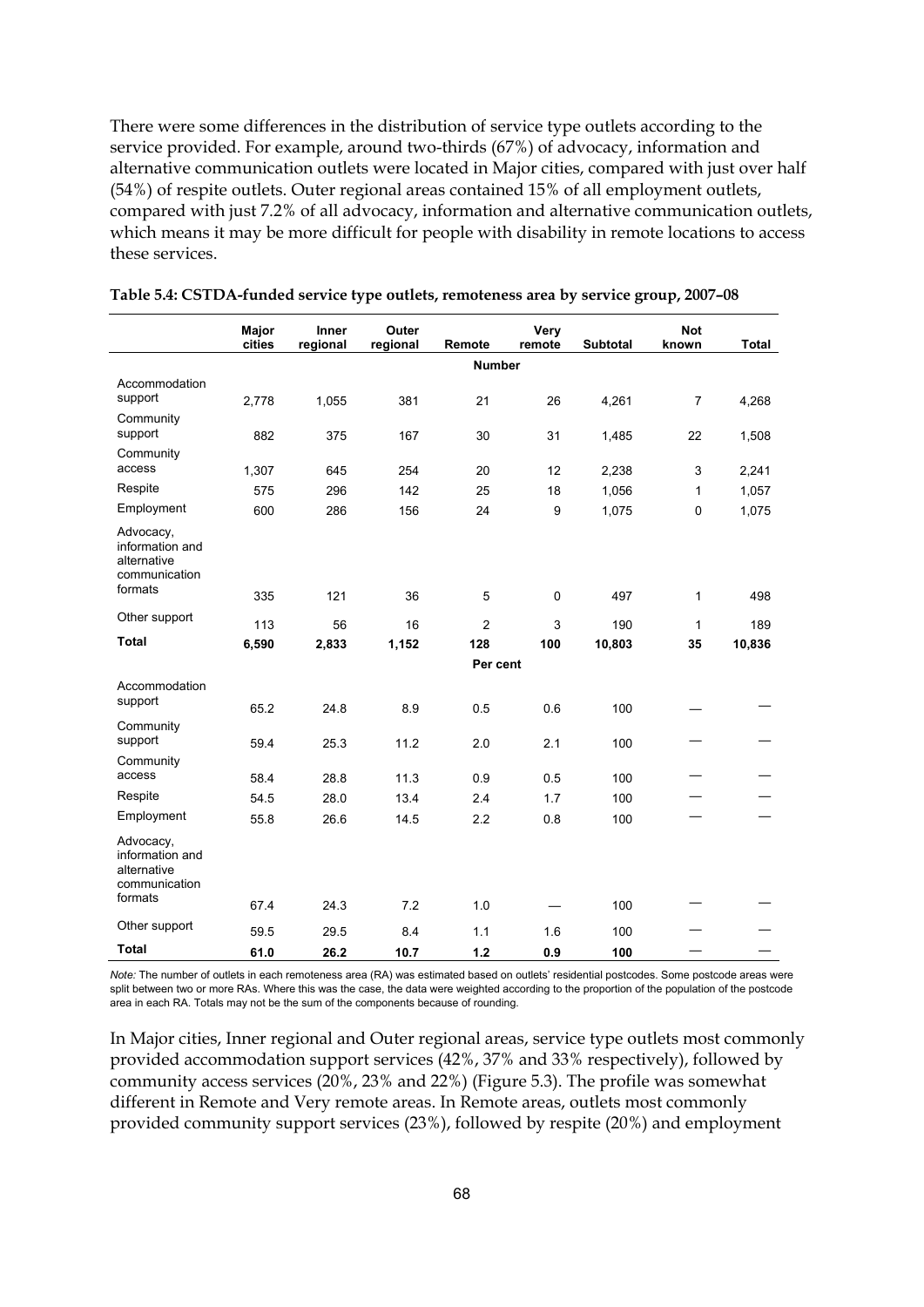

(19%). In Very remote areas, outlets most commonly provided community support (31%), accommodation support (26%) or respite services (18%).

<span id="page-78-0"></span>[Figure 5.4](#page-79-0) compares the proportions of CSTDA service users, agencies and service type outlets across states and territories in 2007–08. Of the two states with the largest populations, Victoria had the highest proportion of service users (36%) and relatively lower proportions of CSTDA-funded agencies and service type outlets (29% each). By contrast, New South Wales had around one-quarter of all service users (25%), and higher proportional shares of agencies (27%) and outlets (30%). The three states and territories with the smallest populations—Tasmania, Australian Capital Territory and Northern Territory—had higher proportions of agencies relative to service users and outlets. For more information about the state/territory distribution of service users, see Section 2.6.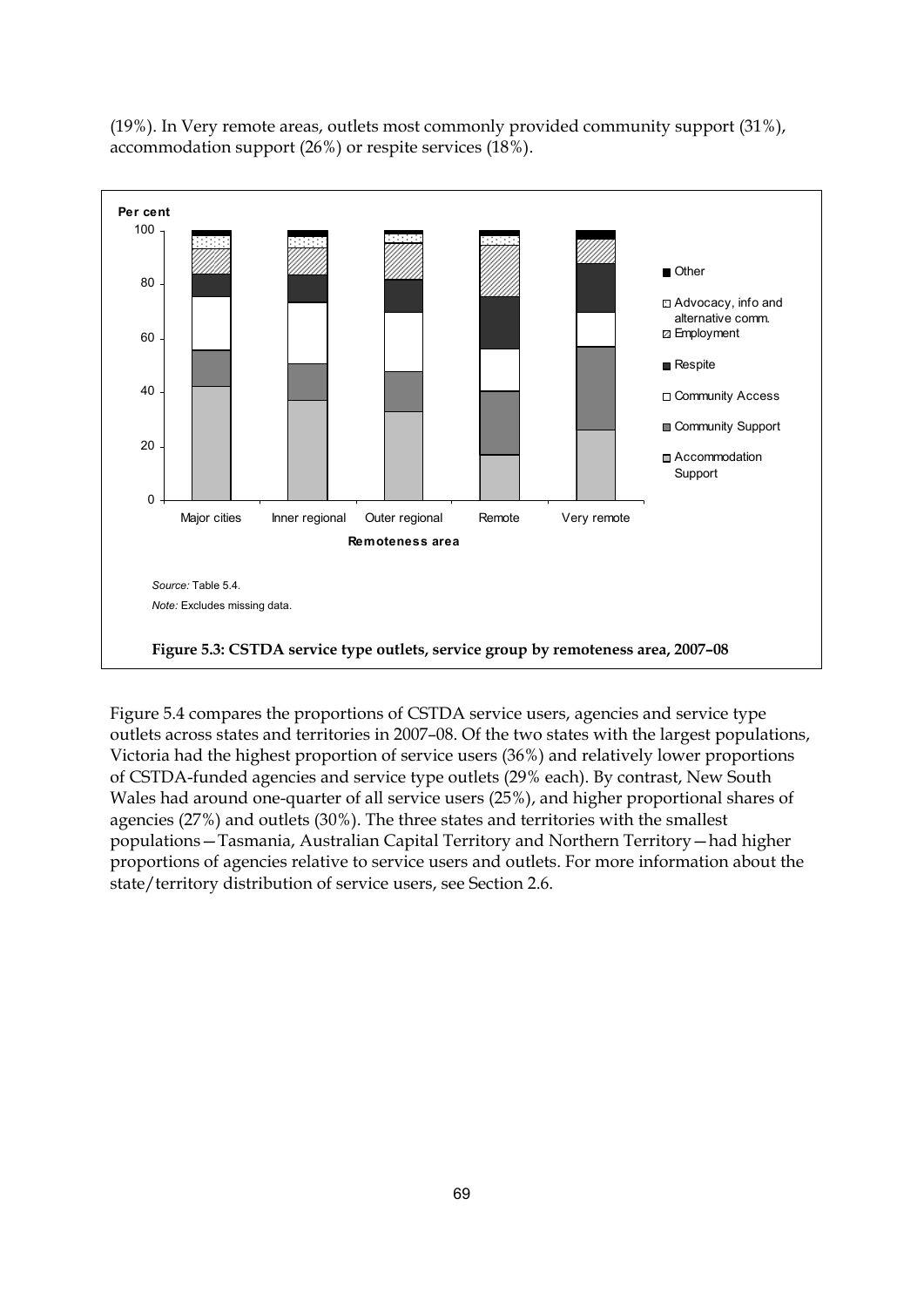

## <span id="page-79-0"></span>**5.3 Outlets and service users**

On average, employment outlets delivered services to the highest number of service users ([Figure 5.5\)](#page-80-0). There were 1,075 employment outlets (10% of all outlets excluding advocacy and other services) that provided support to 89,935 service users over the year (37% of service users), averaging 84 service users per outlet. This was followed by community support services, with 1,508 outlets (15%), 103,976 service users (42%) and an average of 69 service users per outlet. At the other extreme, accommodation support services had 4,268 outlets (42%), 37,690 service users (15%) and an average of 9 service users per outlet. When comparing the number of outlets to the number of service users, it is important to consider that the nature of service provision means that the number of service users accessing each outlet varies greatly across service groups. It should also be noted that the intensity of service provision varies, both across service groups and between jurisdictions. For more information about measures of service quantity, see Section 6.2.

Between 2003–04 and 2007–08, the average number of service users per outlet increased for both respite (from 28 to 30) and community support services (from 58 to 69). There was a steady decline over time for community access services (from 31 to 24 service users per outlet), while accommodation services remained stable with an average 9 service users per outlet each year. The average number of service users per outlet for employment services rose from 85 in 2003–04 to 100 in 2005–06, before dropping back to 84 in 2007–08. Most of this variability was in the open employment services category. While the average number of service users per outlet for supported employment increased steadily from 45 in 2003–04 to 57 in 2007–08, the average number for open employment rose from 141 in 2003–04 to 160 in 2005–06, then dropped sharply to 91 in 2006–07 as the number of outlets doubled (from 334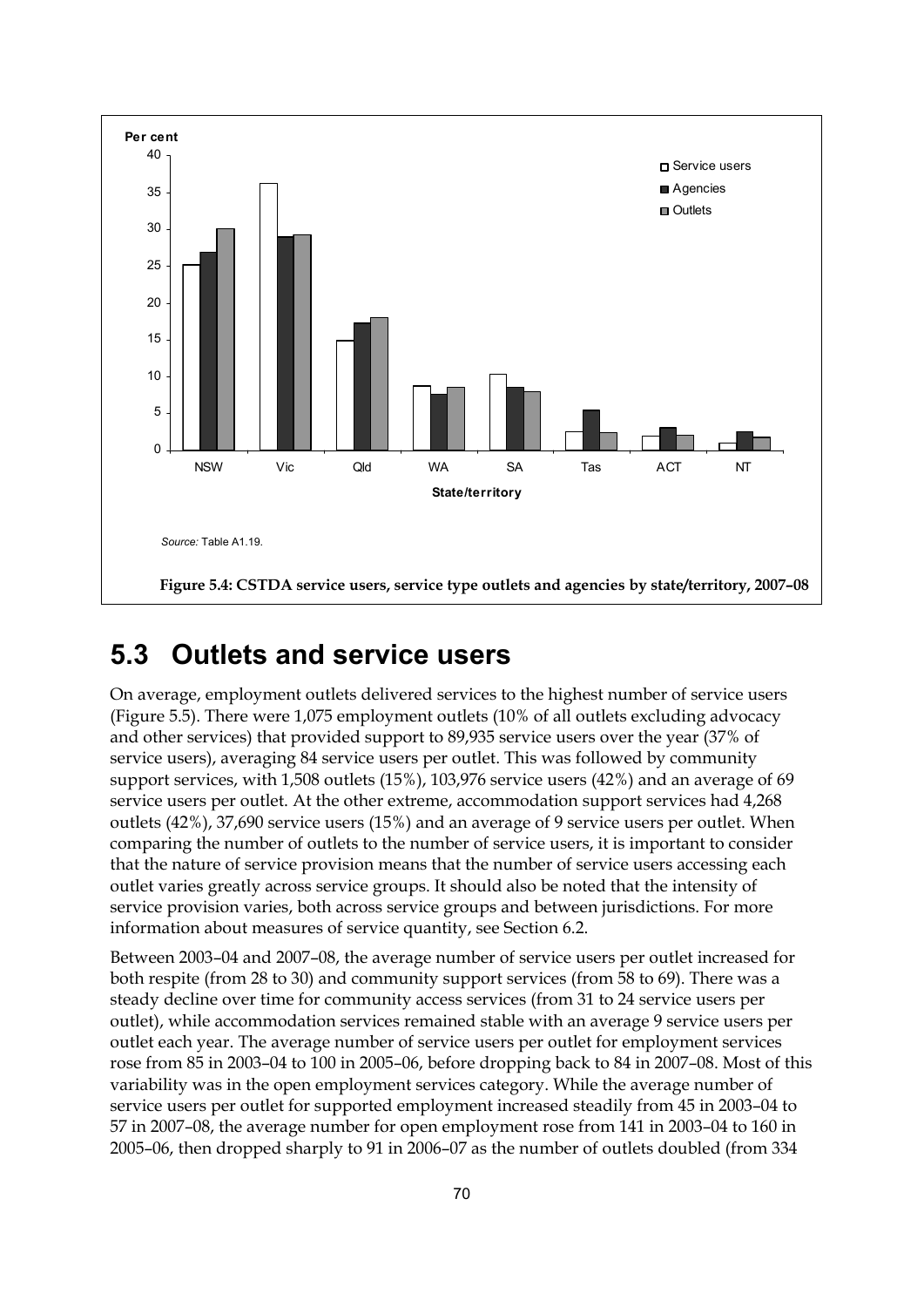in 2005–06 to 657 in 2006–07) (AIHW 2005, 2006, 2007b, 2008a). There was a slight rise in average service users per outlet for open employment to 105 in 2007–08 (see Tables 2.1 and 5.3).



# <span id="page-80-0"></span>**5.4 Outlet period of operation**

Three aspects of period of operation were reported for service type outlets—hours of operation per day, days per week, and weeks per year.

Of the 9,664 service type outlets that provided information about their operating hours, more than two-thirds operated for either 7–9 hours per day (36%) or 24 hours per day (34%) [\(Table](#page-81-0)  [5.5\)](#page-81-0). A further 15% had no regular daily pattern. Hours of operation per day varied across service groups—for example, the proportion of outlets operating 7–9 hours per day ranged from 7.2% of accommodation support outlets to 92% of employment outlets.

Overall, results were similar to previous years (Table A2.35). Since 2003–04, the proportion of outlets operating 7–9 hours per day has decreased slightly (from 41% to 36%), while those operating 3–6 hours and with no regular pattern have increased slightly (from 8.9% to 12% for those operating 3–6 hours; and from 12% to 15% for those with no regular pattern).

In 2007–08, 9,391 outlets provided information on days of operation per week.

- Around 9 in 10 operated either 5 days (48%) or 7 days per week (42%).
- Accommodation support outlets reported the longest operating hours, both per day and per week—71% operated for 24 hours per day and 81% for 7 days per week (services may not be staffed for the entire period of operation).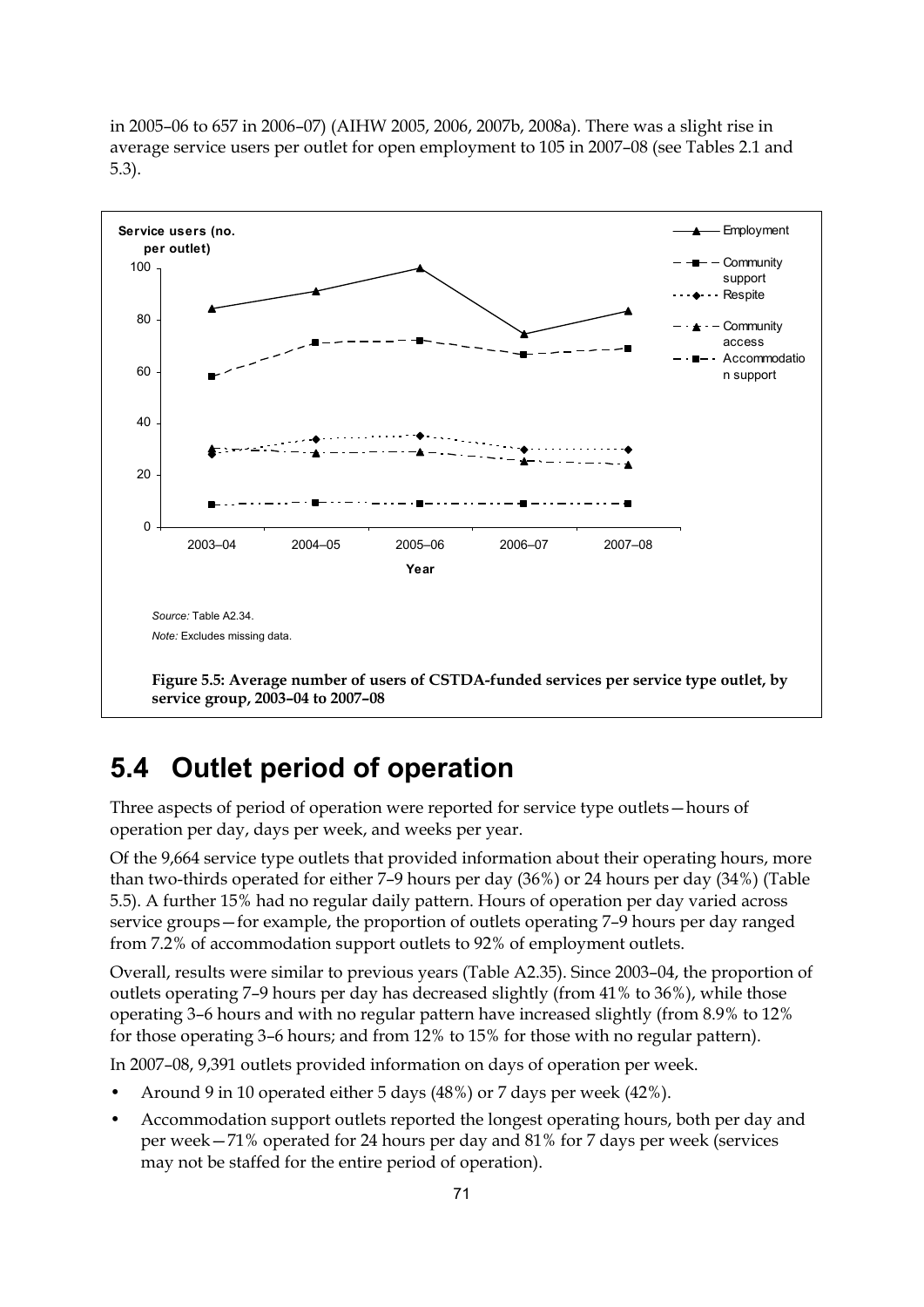Since 2003–04, the proportion of outlets operating for 5 days per week has increased from 40% to 48%. There was a corresponding decrease over the period in the proportions operating for 7 days per week (from 46% to 42%) and with no regular pattern (from 7.2% to 2.9%).

|                             | Accom-  | modation Community Community |       |     |                           | Advocacy,<br>info. and<br>alternative<br>commun- |                |       |                 |
|-----------------------------|---------|------------------------------|-------|-----|---------------------------|--------------------------------------------------|----------------|-------|-----------------|
|                             | support | support                      |       |     | access Respite Employment | ication                                          | Other          |       | Total Total (%) |
| Hours of operation per day  |         |                              |       |     |                           |                                                  |                |       |                 |
| Less than 3 hours           | 13      | 16                           | 10    | 3   | 5                         | 0                                                | 3              | 50    | 0.5             |
| 3-6 hours                   | 92      | 76                           | 793   | 38  | 28                        | 104                                              | 11             | 1,142 | 11.8            |
| 7-9 hours                   | 278     | 928                          | 780   | 166 | 937                       | 276                                              | 121            | 3,486 | 36.1            |
| $10 - 12$ hours             | 52      | 11                           | 39    | 15  | 24                        | 4                                                | $\overline{4}$ | 149   | 1.5             |
| 13-18 hours                 | 68      | 9                            | 10    | 17  | 6                         | 0                                                | $\mathbf{1}$   | 111   | 1.1             |
| 19-23 hours                 | 10      | 1                            | 0     | 7   | 0                         | 0                                                | 0              | 18    | 0.2             |
| 24 hours                    | 2,725   | 81                           | 82    | 408 | $\mathbf{1}$              | $\overline{7}$                                   | 3              | 3,307 | 34.2            |
| No regular pattern          | 621     | 249                          | 239   | 217 | 21                        | 34                                               | 20             | 1,401 | 14.5            |
| Total                       | 3,859   | 1,371                        | 1,953 | 871 | 1,022                     | 425                                              | 163            | 9,664 | 100.0           |
| Days of operation per week  |         |                              |       |     |                           |                                                  |                |       |                 |
| 1 day                       | 4       | 22                           | 31    | 30  | 19                        | 76                                               | 3              | 185   | 2.0             |
| 2 days                      | 9       | 21                           | 29    | 19  | 24                        | 9                                                | 5              | 116   | 1.2             |
| 3 days                      | 8       | 30                           | 50    | 20  | 14                        | 18                                               | 3              | 143   | 1.5             |
| 4 days                      | 14      | 27                           | 42    | 15  | 11                        | 14                                               | 10             | 133   | 1.4             |
| 5 days                      | 625     | 988                          | 1,452 | 174 | 886                       | 267                                              | 113            | 4,505 | 48.0            |
| 6 days                      | 23      | 8                            | 53    | 20  | 18                        | 4                                                | 3              | 129   | 1.4             |
| 7 days                      | 3,102   | 118                          | 184   | 462 | 27                        | 6                                                | 13             | 3,912 | 41.7            |
| No regular pattern          | 58      | 27                           | 47    | 67  | 27                        | 29                                               | 13             | 268   | 2.9             |
| Total                       | 3,843   | 1,241                        | 1,888 | 807 | 1,026                     | 423                                              | 163            | 9,391 | 100.0           |
| Weeks of operation per year |         |                              |       |     |                           |                                                  |                |       |                 |
| 1-39 weeks                  | 59      | 45                           | 97    | 60  | 25                        | 18                                               | 3              | 307   | 3.2             |
| 40-47 weeks                 | 23      | 82                           | 166   | 12  | 15                        | 10                                               | 6              | 314   | 3.3             |
| 48-51 weeks                 | 115     | 423                          | 1,051 | 150 | 469                       | 193                                              | 56             | 2,457 | 25.8            |
| 52 weeks                    | 3,642   | 676                          | 586   | 570 | 527                       | 193                                              | 85             | 6,279 | 66.0            |
| No regular pattern          | 35      | 21                           | 25    | 45  | 8                         | 16                                               | 13             | 163   | 1.7             |
| Total                       | 3,874   | 1,247                        | 1,925 | 837 | 1,044                     | 430                                              | 163            | 9,520 | 100.0           |

<span id="page-81-0"></span>**Table 5.5: CSTDA-funded service type outlets, period of operation by service group, 2007–08**

*Note:* Missing data excluded.

Two-thirds (66%) of all service type outlets that provided data on weeks of operation per year operated for the full 52 weeks in 2007–08. In addition, one-quarter of outlets (26%) operated for 48–51 weeks of the year—meaning that more than 9 in 10 operated for 48 or more weeks (92%). This proportion has remained stable since 2003–04 (92–93% each year);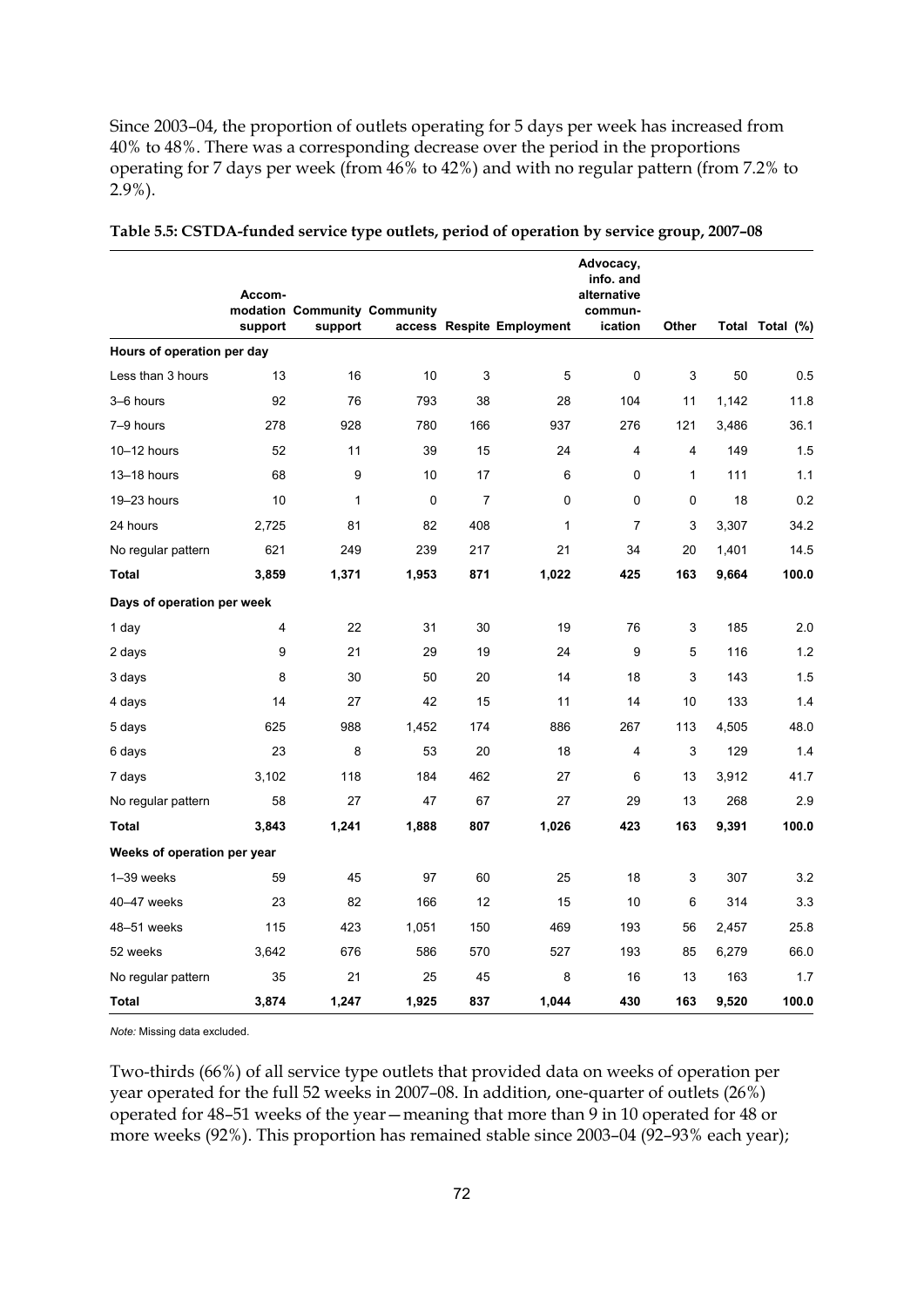however, while the proportion operating for 52 weeks per year decreased (from 71% to 66%), the proportion operating 48–51 weeks increased (from 22% to 26%).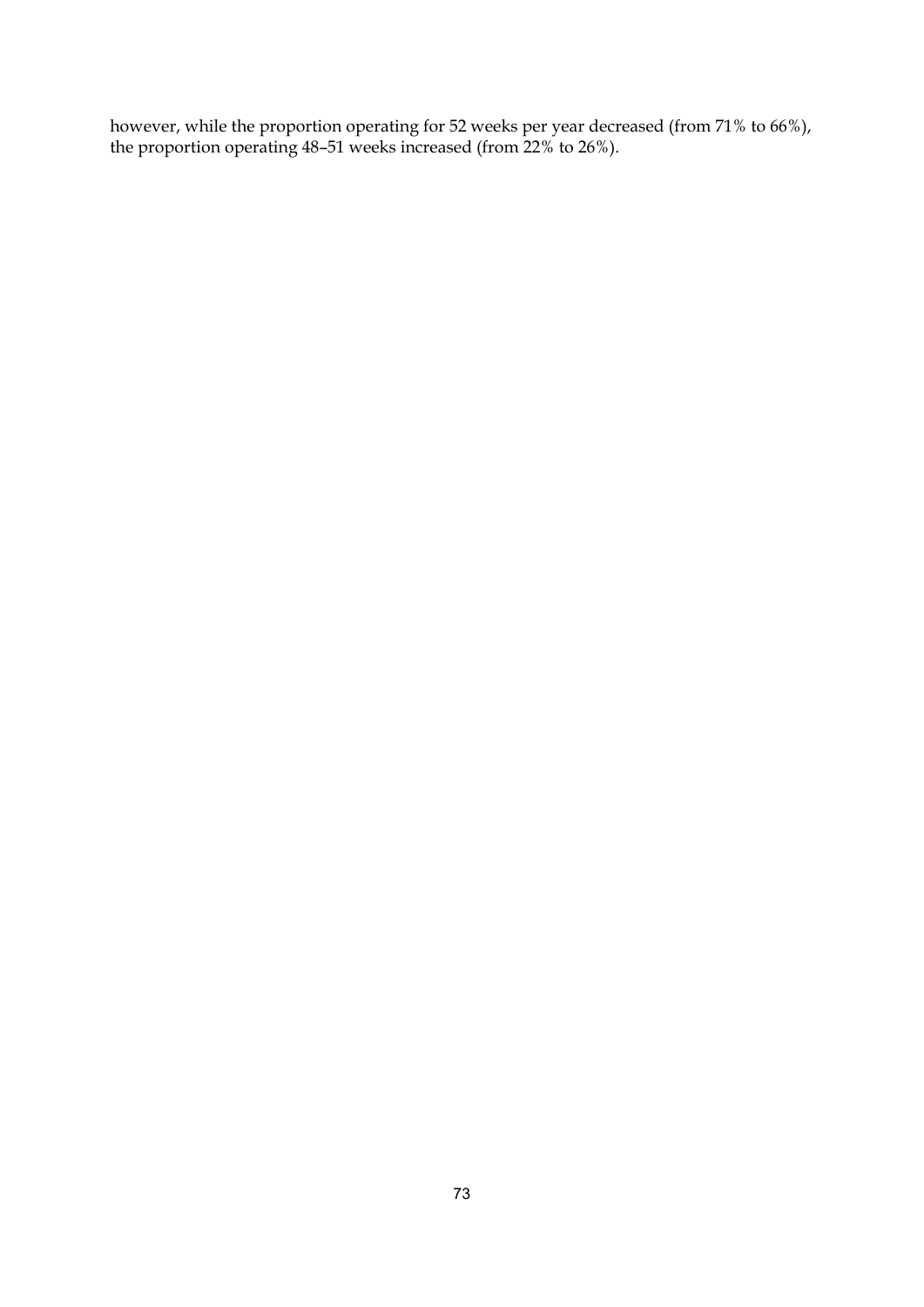# **6 Patterns of service use**

This chapter examines the various aspects of service use in 2007–08, including:

- multiple service use—across service outlets, service types and service groups
- hours of service received
- hours of service outlets provided (staff hours)
- new users of services
- exits from services.

## **6.1 Multiple service use**

### **Multiple service users**

One-third of service users (80,976) could be described as multiple service users during 2007–08—that is, people who accessed more than one CSTDA-funded service type outlet ([Table 6.1\)](#page-84-0). Of these users:

- four in five used more than one service *type* (for example, group homes and learning and life skills development), including use of multiple service types within the same broad service group, or service types in different groups
- two in three used more than one service *group* (for example, accommodation support and community access)
- two in three used multiple services from within the same service group (for example two community support services).

The use of multiple services was most common among service users accessing behaviour/ specialist intervention and centre-based respite, with 3.6 outlets recorded per user of these service types (Table A1.20). In contrast, open employment users were least likely to access other service types, accessing only 1.2 outlets per user. This may be related to service users' need for support—users of respite services had some of the highest support needs, on average, while users of open employment services had the lowest (Section 3.4; Table 3.9).

Overall, just over one in five service users (22%) accessed services across multiple groups ([Table 6.1\)](#page-84-0). Around 15% used two service groups; with 6% using three and 1% four groups. A small proportion of users (0.1%) accessed services across all five service groups. Users of employment services accessed the lowest number of service groups on average (1.2), and accommodation support and respite the highest (2.0) (Table A1.21).

Multiple service use was most common among users with a primary disability of being deafblind (3.1 outlets per user) and intellectual (2.9), and least common among those with hearing, speech and specific learning/ADD (1.3 outlets) ([Table 6.2\)](#page-85-0). Users aged 15–24 years tended to access multiple services more than those in other age groups (2.8 per user). People living in Remote and Very remote areas were less likely to access multiple outlets than those in other areas. As might be expected, users with the highest level of support for ADL (3.3 outlets per user) were much more likely to access multiple outlets than service users with less frequent need for ADL assistance (1.5–2.5 outlets per user).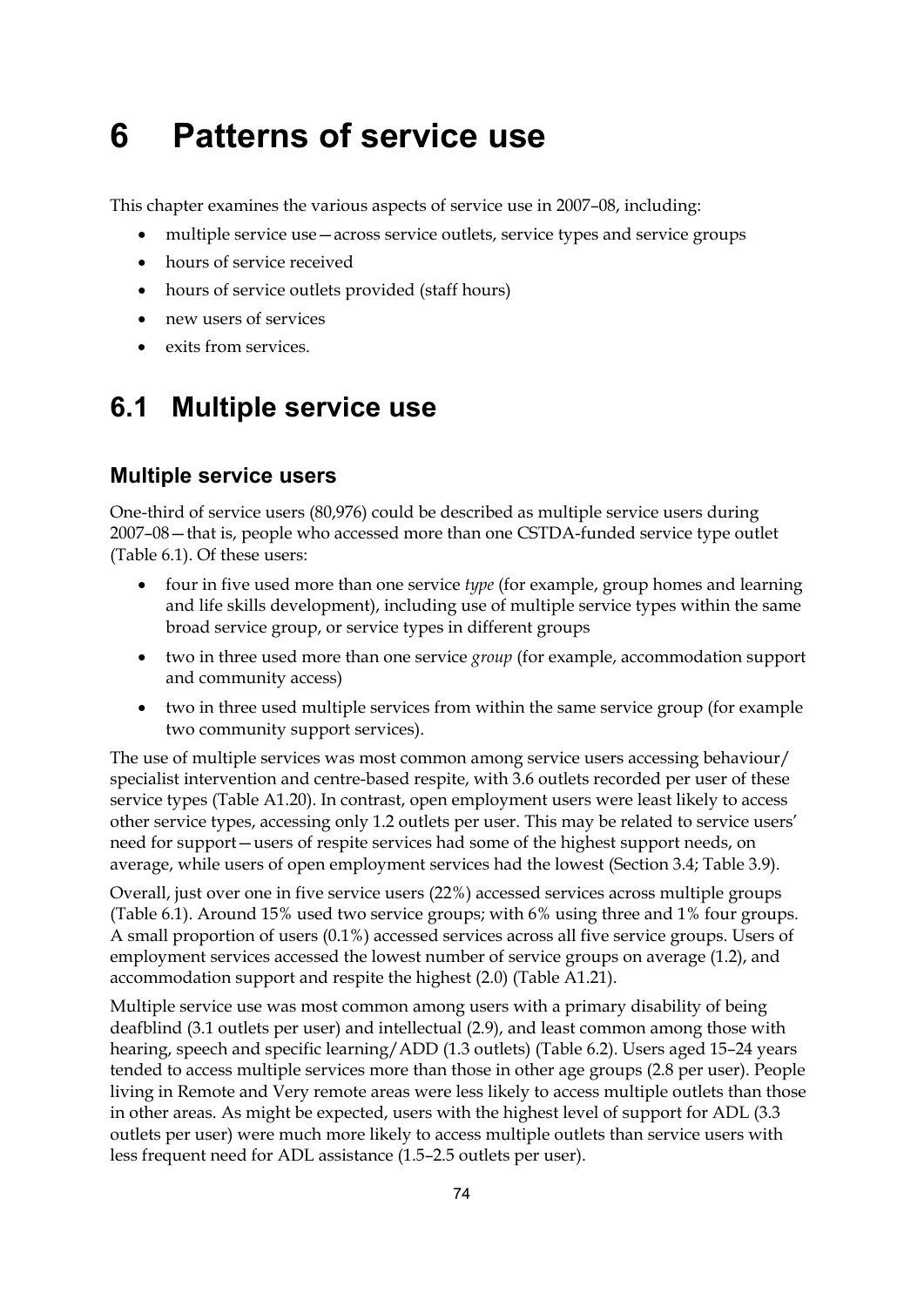#### <span id="page-84-0"></span>**Table 6.1: Users of CSTDA-funded services, multiple service use, 2007–08**

|                                                      | <b>Service users</b><br>(number) | <b>Service users</b><br>$(\%)$ | % of service users<br>accessing more than one<br>outlet |
|------------------------------------------------------|----------------------------------|--------------------------------|---------------------------------------------------------|
| One service type outlet                              | 164,770                          | 67.0                           |                                                         |
| Two or more service type outlets                     | 80,976                           | 33.0                           |                                                         |
| <b>Total service users</b>                           | 245,746                          | 100.0                          |                                                         |
| Using multiple service groups                        |                                  |                                |                                                         |
| Two                                                  | 37,182                           | 15.1                           | 45.9                                                    |
| Three                                                | 13,408                           | 5.5                            | 16.6                                                    |
| Four                                                 | 2,405                            | 1.0                            | 3.0                                                     |
| Five                                                 | 135                              | 0.1                            | 0.2                                                     |
| Subtotal                                             | 53,130                           | 21.6                           | 65.6                                                    |
| Using more than one service type                     | 65,119                           | 26.5                           | 80.4                                                    |
| Using more than one outlet of the same service group | 53,051                           | 21.6                           | 65.5                                                    |
| Using more than one outlet of the same service type  | 36,822                           | 15.0                           | 45.5                                                    |

*Notes:* 

1. Service user numbers reflect use of any of five service groups: accommodation support, community support, community access, respite, and employment.

2. Groups of users of multiple services are not mutually exclusive. For example, a service user can have accessed two outlets of the one service type and another outlet of a different service type, and would be included in those users accessing outlets of the same service type as well as those accessing outlets of different service types.

3. See Box 1.1 for definitions of service types, service groups and service outlets.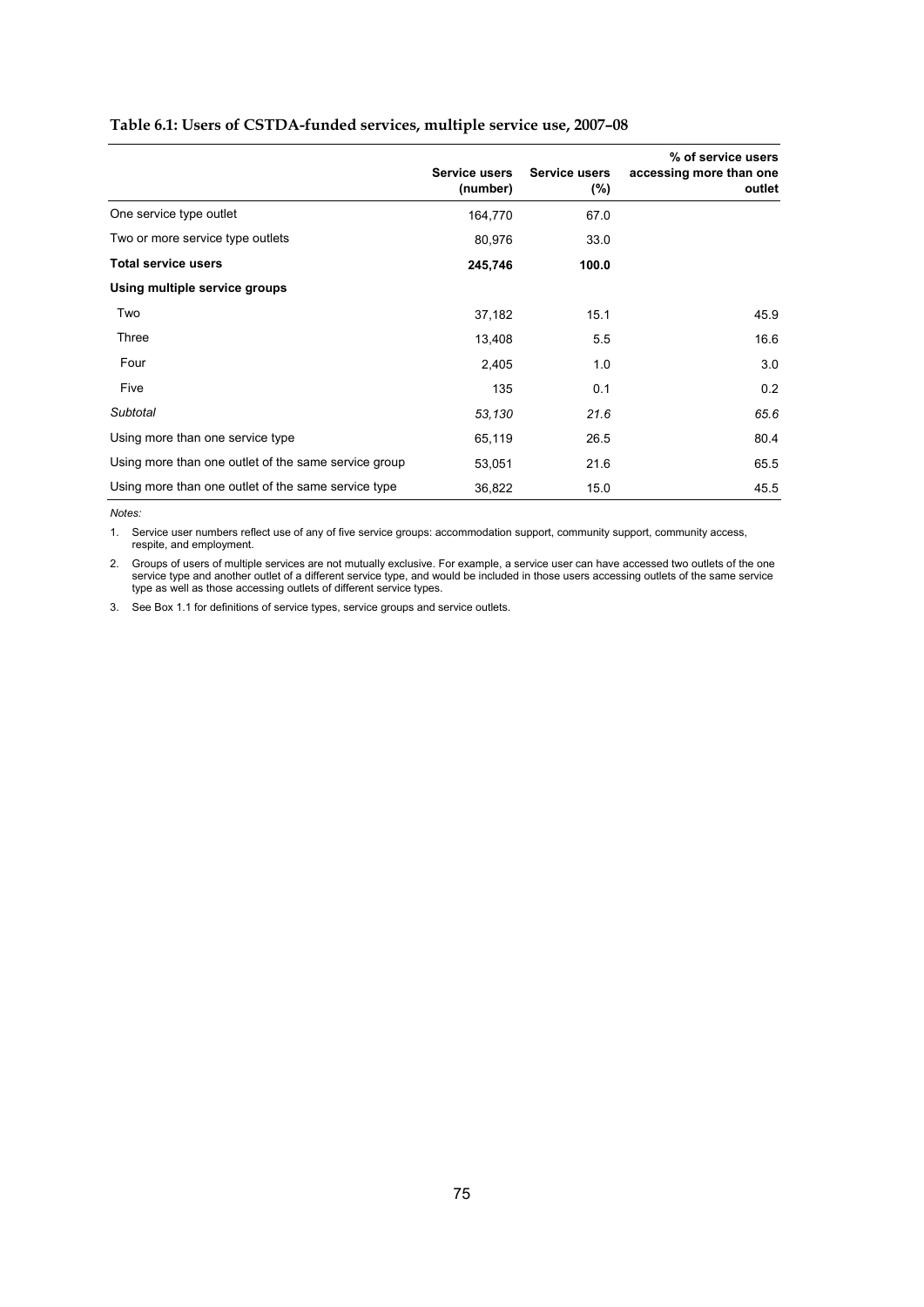|                                   | Mean outlets used | Mean service groups used |
|-----------------------------------|-------------------|--------------------------|
| Primary disability group          |                   |                          |
| Intellectual                      | 2.9               | 2.0                      |
| Specific learning/ADD             | 1.3               | 1.1                      |
| Autism                            | 2.6               | 1.6                      |
| Physical                          | 2.3               | 1.5                      |
| ABI                               | 2.2               | 1.6                      |
| Neurological                      | 2.3               | 1.5                      |
| Deafblind                         | 3.1               | 1.9                      |
| Vision                            | 2.3               | 1.7                      |
| Hearing                           | 1.3               | 1.1                      |
| Speech                            | 1.3               | 1.0                      |
| Psychiatric                       | 1.5               | 1.4                      |
| Developmental delay               | 2.0               | 1.1                      |
| Age group (years)                 |                   |                          |
| $0 - 4$                           | 1.9               | 1.1                      |
| $5 - 14$                          | 2.5               | 1.4                      |
| $15 - 24$                         | 2.8               | 1.8                      |
| $25 - 44$                         | 2.3               | 1.7                      |
| 45-64                             | 2.0               | 1.6                      |
| $65+$                             | 1.9               | 1.5                      |
| Sex                               |                   |                          |
| Male                              | 2.3               | 1.6                      |
| Female                            | 2.3               | 1.6                      |
| Indigenous status                 |                   |                          |
| Indigenous                        | 2.5               | 1.7                      |
| Non-Indigenous                    | 2.4               | 1.6                      |
| Remoteness area                   |                   |                          |
| Major cities                      | 2.4               | 1.6                      |
| Inner regional                    | 2.2               | 1.6                      |
| Outer regional                    | 2.3               | 1.7                      |
| Remote                            | 2.0               | 1.5                      |
| Very remote                       | 1.8               | 1.5                      |
| ADL support needs                 |                   |                          |
| Always needs help or unable to do | 3.3               | 2.0                      |
| Sometimes needs help              | 2.5               | 1.8                      |
| None                              | 1.5               | $1.3$                    |
| All service users                 | 1.7               | 1.3                      |

<span id="page-85-0"></span>**Table 6.2: Users of CSTDA-funded services, mean service usage by selected demographics, 2007–08** 

*Note:* Means exclude 'Not stated' categories for all items.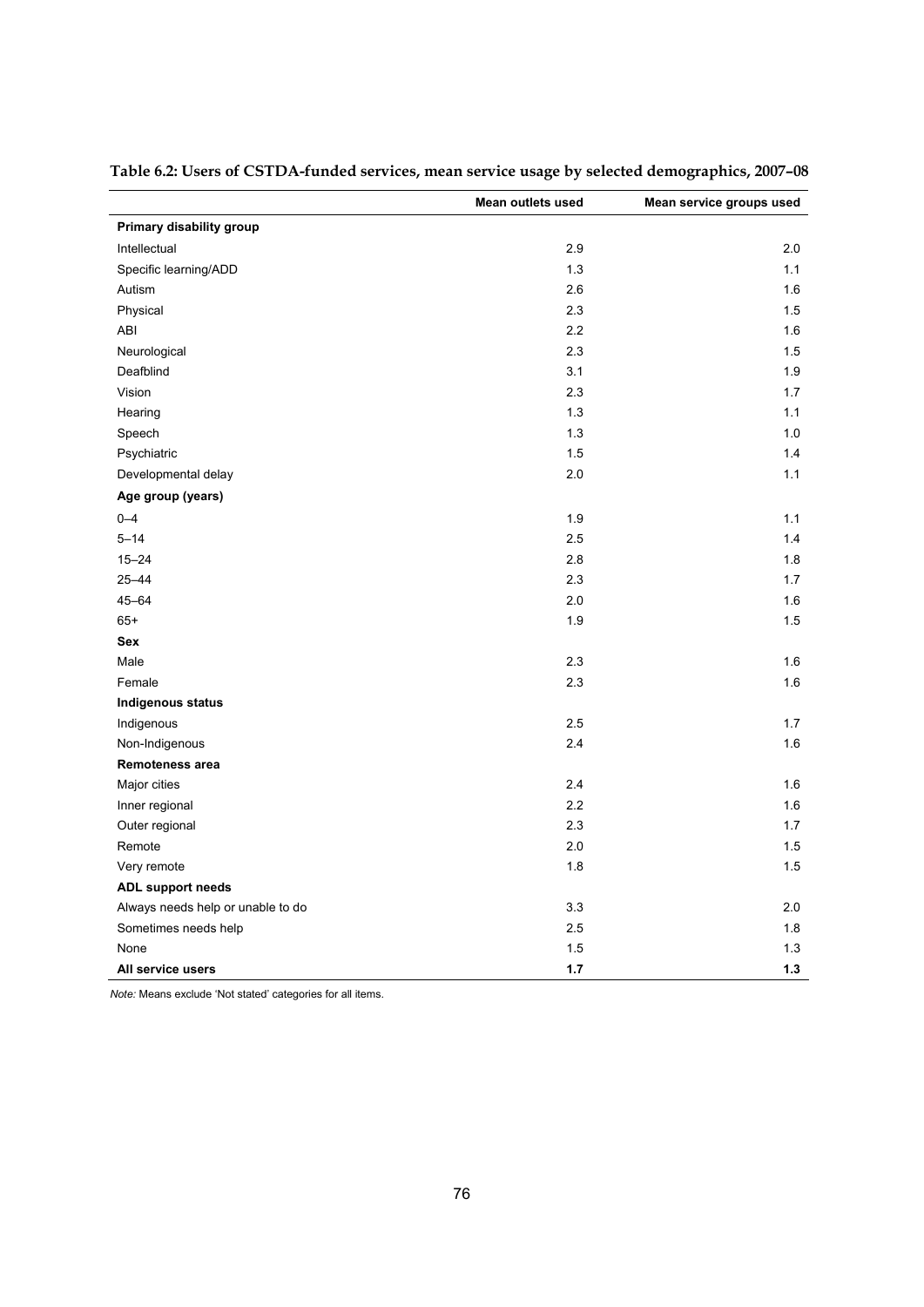### **Combinations of services accessed**

The most commonly combined service groups were accommodation support and community access—16,791 people used this combination of services during 2007–08 ([Table 6.3\)](#page-86-0). This represents 45% of accommodation support users, and 31% of community access users. Other common combinations were community support with community access (15,064 users); respite with community support (14,214) and accommodation support with community support (13,012). Users of employment services were the least likely to access other service groups: 84% of employment users accessed only those services. Over two-thirds (68%) of community support users accessed services from that group only.

<span id="page-86-0"></span>

|                          | Accommodation<br>support |       |         | Community<br>Community<br>support<br>access |        |       | <b>Respite</b> |       | <b>Employment</b> |       |
|--------------------------|--------------------------|-------|---------|---------------------------------------------|--------|-------|----------------|-------|-------------------|-------|
|                          | No.                      | %     | No.     | %                                           | No.    | %     | No.            | %     | No.               | %     |
| Accommodation<br>support | 11,628                   | 30.9  | 13.012  | 12.5                                        | 16.791 | 30.9  | 4,187          | 13.3  | 5,349             | 5.9   |
| Community<br>support     | 13.012                   | 34.5  | 70.324  | 67.6                                        | 15.064 | 27.7  | 14.214         | 45.1  | 7.242             | 8.1   |
| Community<br>access      | 16,791                   | 44.6  | 15.064  | 14.5                                        | 23,742 | 43.7  | 8.847          | 28.1  | 5,429             | 6.0   |
| Respite                  | 4,187                    | 11.1  | 14.214  | 13.7                                        | 8,847  | 16.3  | 11.592         | 36.8  | 2,722             | 3.0   |
| Employment               | 5,349                    | 14.2  | 7.242   | 7.0                                         | 5,429  | 10.0  | 2,722          | 8.6   | 75,403            | 83.8  |
| <b>Total</b>             | 37,690                   | 100.0 | 103,976 | 100.0                                       | 54,374 | 100.0 | 31,524         | 100.0 | 89,935            | 100.0 |

*Notes:*

1. Totals may exceed the sum of components because individuals may have accessed more than one service group combination within the 12-month period. Totals may be less than the sum of components because users of one service group only are excluded from this table.

2. Users along the diagonal from top left to bottom right represent people who accessed only that service group. For example, 70,324 users accessed community support services only (67.6% of all community support users).

3. Service users accessing three, four or five service groups are included under all relevant combinations.

## **Trends in multiple service use**

Overall, levels of multiple service use have been very stable across the past five CSTDA NMDS collections [\(Table 6.4\)](#page-87-0). All five service groups recorded an increase in mean outlets accessed per user, the largest of these for users of respite (2.9, up from 2.6). The proportion of service users accessing multiple outlets increased from 31% in 2003–04 to 33% in 2007–08, indicating that relatively more users are accessing multiple services each year. The variety of services accessed has remained unchanged over the same period, with 22% of users consistently being recorded under two separate service groups.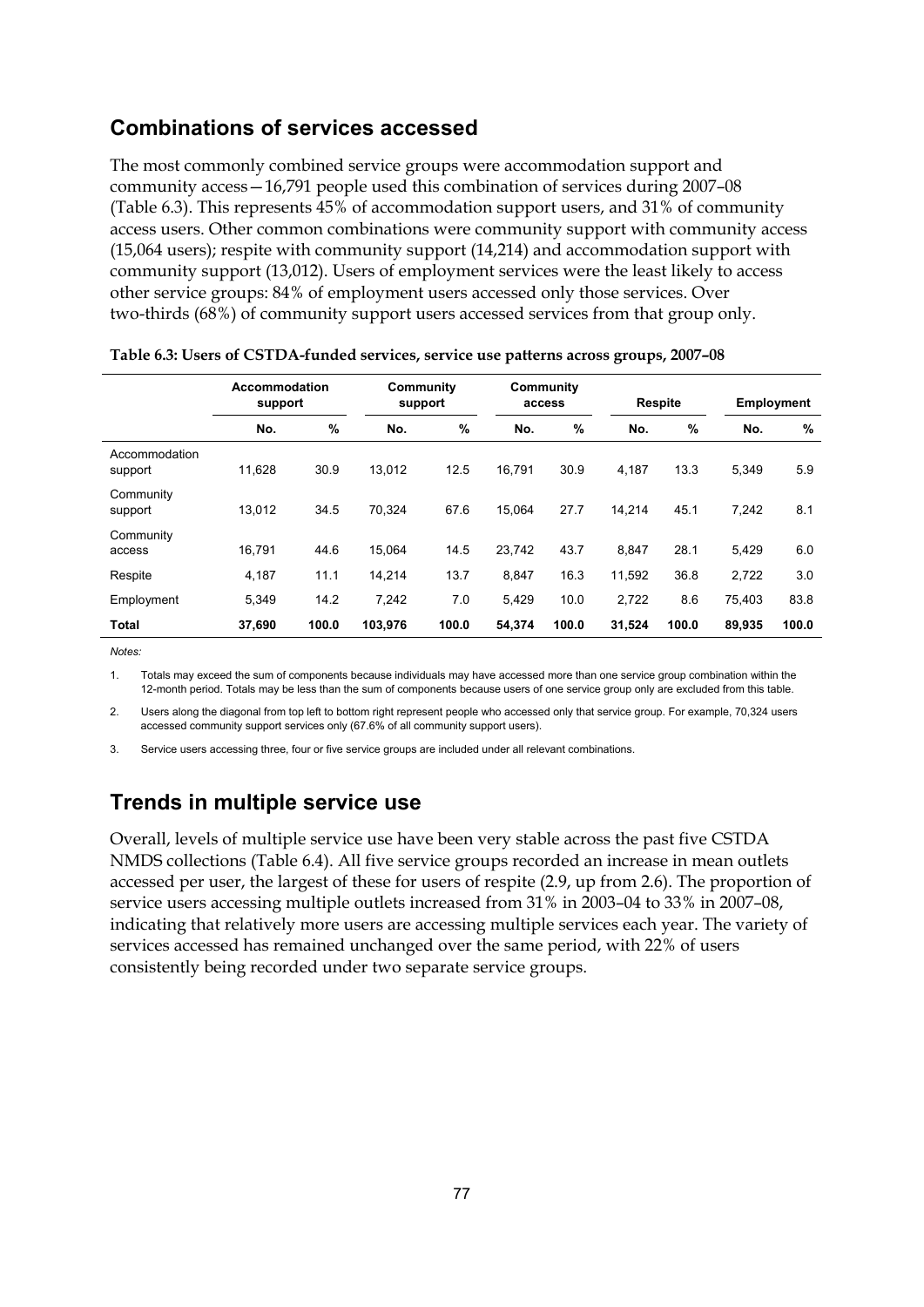|                               | 2003-04                    | $2004 - 05$ | 2005-06                                        | 2006-07 | 2007-08 |  |  |  |
|-------------------------------|----------------------------|-------------|------------------------------------------------|---------|---------|--|--|--|
|                               |                            |             | Mean outlets accessed during the year (number) |         |         |  |  |  |
| Accommodation support         | 2.4                        | 2.5         | 2.5                                            | 2.5     | 2.6     |  |  |  |
| Community support             | 2.0                        | 1.9         | 1.9                                            | 2.0     | 2.2     |  |  |  |
| Community access              | 2.2                        | 2.3         | 2.3                                            | 2.3     | 2.4     |  |  |  |
| Respite                       | 2.6                        | 2.6         | 2.6                                            | 2.7     | 2.9     |  |  |  |
| Employment                    | 1.4                        | 1.4         | 1.4                                            | 1.3     | 1.4     |  |  |  |
| All service users             | 1.6                        | 1.5         | 1.6                                            | 1.6     | 1.7     |  |  |  |
|                               | Multiple service users (%) |             |                                                |         |         |  |  |  |
| Using multiple outlets        | 30.7                       | 29.1        | 30.3                                           | 30.8    | 33.0    |  |  |  |
| Using multiple service groups | 22.5                       | 21.6        | 21.5                                           | 21.7    | 21.6    |  |  |  |

<span id="page-87-0"></span>**Table 6.4: Users of CSTDA-funded services, trends in multiple service use, 2003–04 to 2007–08** 

# **6.2 Measures of service quantity**

Data relating to service quantity are collected in two ways under the CSTDA NMDS:

- hours of service received
- hours of service provided (that is, staff hours).

Each of these data items was collected using two measures—hours in the reference week (generally the last week of the collection period), and hours in a typical, or average, week. Due to the incompleteness of typical week data (not reported by Victoria) and general concerns about the quality of the data that were collected, the following discussion focuses on hours of service received in the reference week and staff hours provided.

### **Hours received**

Data on the number of hours of support that service users received were collected for selected service types (see Appendix 6 for details).

Average hours of support received by all service users per outlet varied between service types (Figure 6.1). Respite outlets provided the highest number of hours of support on average during 2007–08 (500 hours per outlet in total).

On average, service users received 12 hours of support in the reference week (Table 6.5). Average hours of support received per service user varied across service types.

- In the reference week, users of non-residential accommodation services received the most hours of support (17 hours on average per user), followed by users of community access services (12 hours).
- Case management, local coordination and development services delivered substantially fewer hours on average than other types (1–2), indicating significantly lower direct contact hours involved with this service type.

The available data indicate an increase in the average weekly hours of non-residential accommodation support per service user (includes in-home accommodation support and attendant care/personal care) and a decrease in average weekly hours of respite since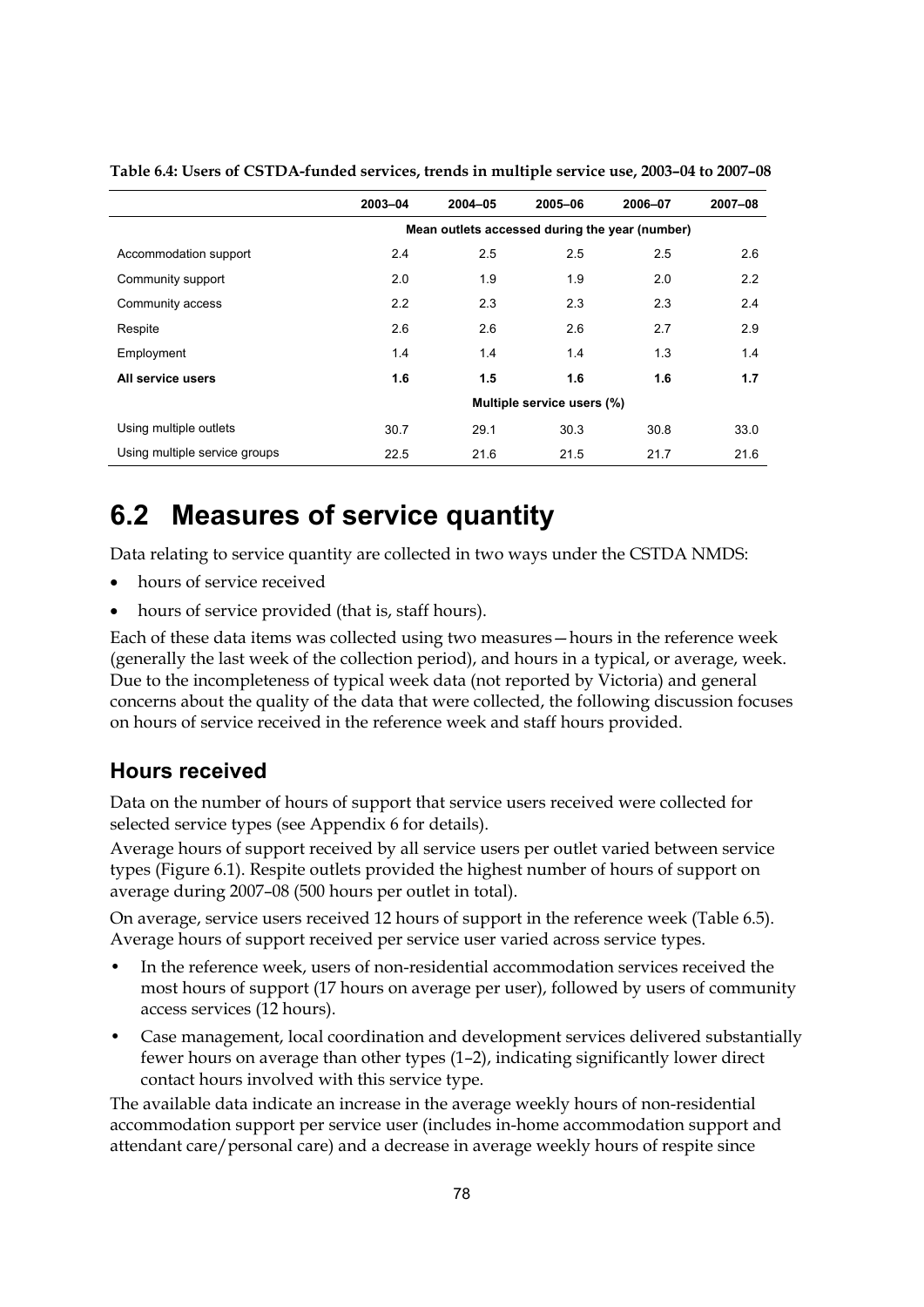2003–04. It should be noted that it is not possible to compare the quality of hours received data across years due to zero hours being coded as both real zeroes and missing values. This data limitation clouds the discernment of trends in hours of service received.

| service type category, $2003 - 04$ to $2007 - 08$      |         |             |         |         |         |  |  |  |
|--------------------------------------------------------|---------|-------------|---------|---------|---------|--|--|--|
|                                                        | 2003-04 | $2004 - 05$ | 2005-06 | 2006-07 | 2007-08 |  |  |  |
| Mean hours per service user-reference<br>week          |         |             |         |         |         |  |  |  |
| Non-residential accommodation support                  | 11.9    | 9.0         | 13.4    | 15.7    | 17.0    |  |  |  |
| Case management, local coordination and<br>development | 1.0     | 1.6         | 0.7     | 1.3     | 1.7     |  |  |  |

Community access (a)  $\begin{array}{ccccccc} 9.5 & 6.4 & 5.6 & 9.8 & 11.7 \end{array}$ Respite 12.1 8.4 10.1 10.6 10.5 **All services 8.1 7.1 7.7 10.4 11.5**

**Table 6.5: Users of CSTDA-funded services, mean hours received per service user, by selected service type category, 2003–04 to 2007–08** 

(a) Excludes 'other accommodation support' and 'recreation/holiday programs'.

## **Hours provided—staff hours**

Service type outlets reported the total number of hours both paid and unpaid staff worked within a one-week period. Hours provided include client contact, administration, training and other duties, and are presented here as full-time equivalent (FTE) hours. During the 2007–08 reference week, accommodation support (6.8 FTE staff per outlet) and employment services (7.0) provided the highest number of staff hours [\(Figure 6.1](#page-89-0)). Across all service groups, the majority of staff CSTDA-funded services employed were paid. Advocacy, information and print disability services and 'other' support services had the highest level of unpaid FTE staff (0.6 and 0.8 respectively). Staff hours reported based on a typical week show a broadly similar profile with slightly higher reported hours overall (see Table A1.25 for details).

FTE staff hours have remained relatively stable overall between 2003–04 and 2006–07 (averaging between 5.1–5.5 FTE staff per outlet) (See Table A2.36). Respite outlets and advocacy, information and print disability outlets have shown a decline over the period, while accommodation support service outlets have seen a steady increase (Figure 6.2). An increase in the rate of 'Not stated' responses for employment services outlets may have contributed to a decline in average FTE in 2007–08.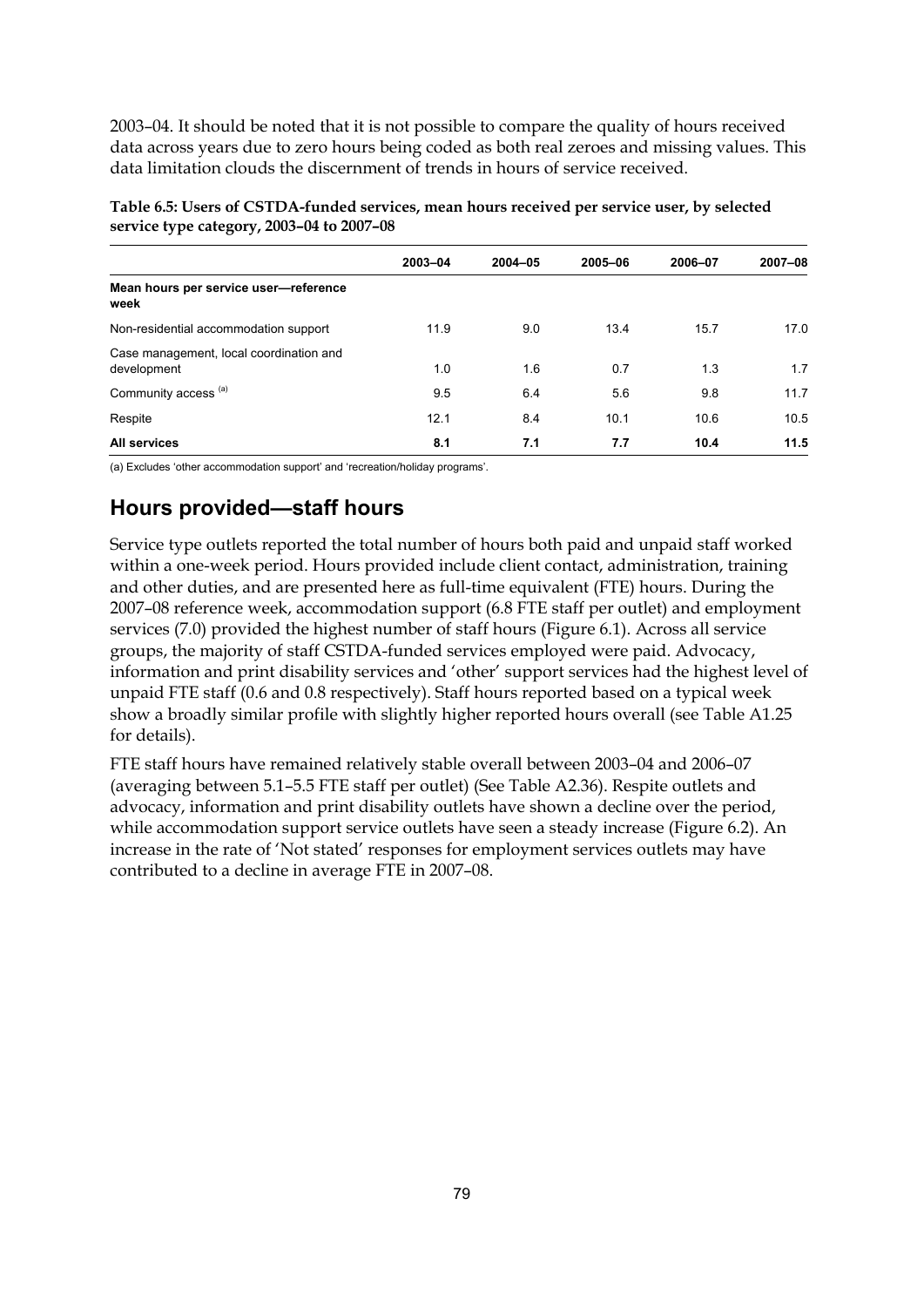

<span id="page-89-0"></span>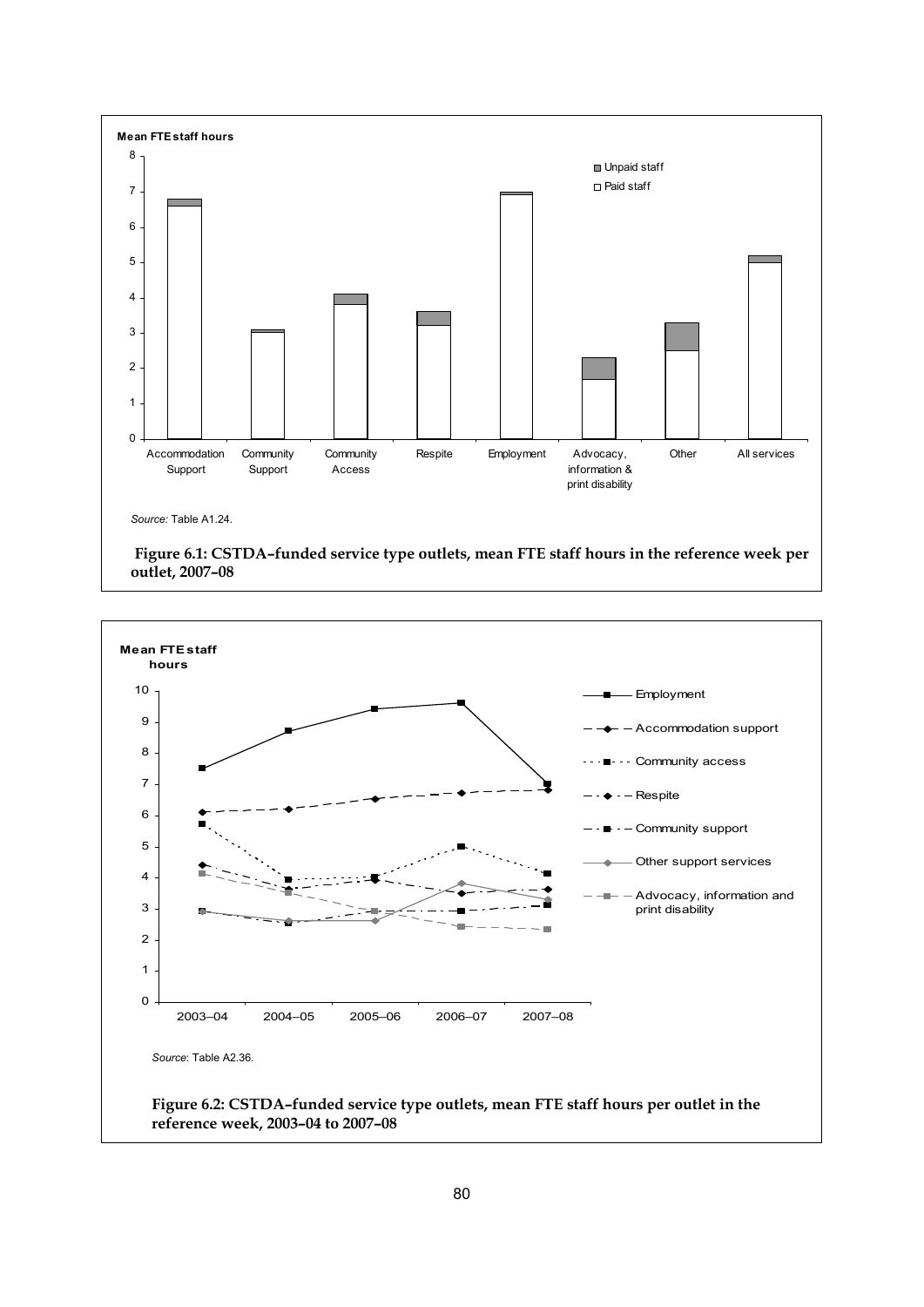# **6.3 New users**

Over one-quarter (66,992 or 27%) of all service users in 2007–08 were classified as 'new users'—that is, people who received services in 2007–08 but who had not been recorded as receiving any CSTDA-funded service between 2003–04 and 2006–07.

The proportion of new service users in each service group ranged from one in eight users (12%) for accommodation support, to almost one in three for employment (30%) (Figure 6.3). Within specific service type categories, new users were most likely to appear in early childhood intervention (43% of all users), counselling (39%) and open employment (37%) services (Table A1.26). Apart from targeted support, with only 2 new users, residential accommodation had the lowest proportions of new users (4% for small and large residential/institutions; 6% hostels and 7% for group homes). Similarly, in contrast to open employment, supported employment had only a small proportion of new users (7%).



New service users had a slightly younger age profile (Table 6.6). They were more likely to be aged under 5 years (14%, compared with 4% of existing users) and less likely to be in the predominant age group of 25–44 years (27% compared with 33%) (Figure 6.4).

New service users were more likely to be recorded as Indigenous (5.2%, compared with 4.2% of existing users) and less likely to live in Major Cities (59% compared with 63%). New service users were less likely than existing users to have an informal carer (33% compared with 50%). New users also reported lower levels of support in activities of daily living, partly reflecting the intake of open employment service users. Only 14% of new service users reported always needing assistance in these areas, compared with 26% of existing users. New users of employment services had the lowest need for support in core activities, with just 1.2% always needing support or unable to do these activities (Table A1.27). By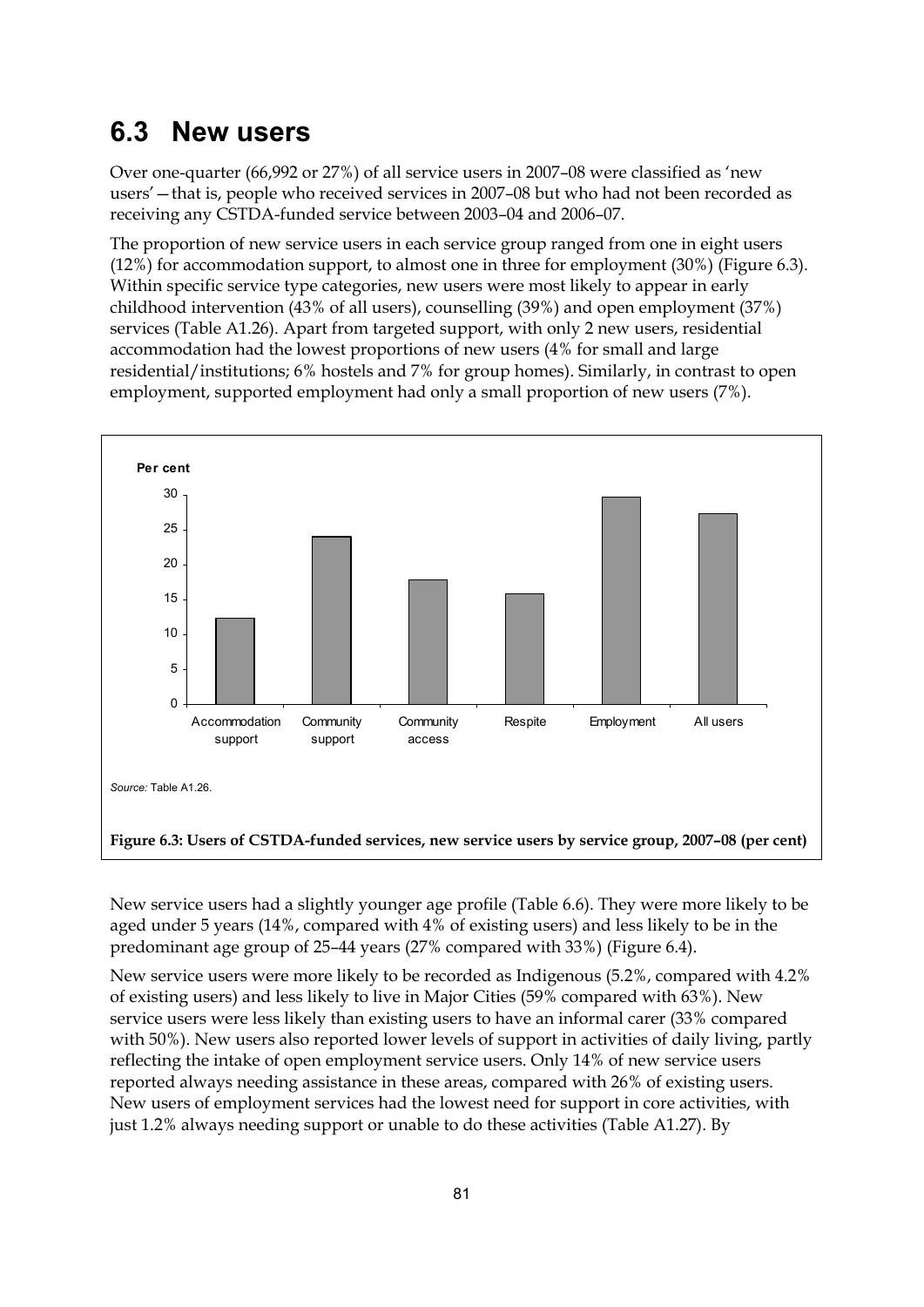comparison, around one-quarter of new respite (26%) and community support (25%) service users always needed support with activities of daily living.

#### **Table 6.6: Users of CSTDA-funded services, new and existing service users by selected demographics, 2007–08**

|                                 | <b>New service users</b> | <b>Existing service users</b> | All service users |
|---------------------------------|--------------------------|-------------------------------|-------------------|
| Median age (years)              | 31.9                     | 32.7                          | 32.6              |
| Males $(\%)$                    | 58.3                     | 59.4                          | 59.1              |
| Indigenous $(\%)$               | 5.2                      | 4.2                           | 4.5               |
| Always needs support in ADL (%) | 13.5                     | 25.9                          | 22.5              |
| Has an informal carer (%)       | 33.1                     | 50.4                          | 45.7              |
| Living in a major city $(\%)$   | 58.5                     | 62.9                          | 61.7              |

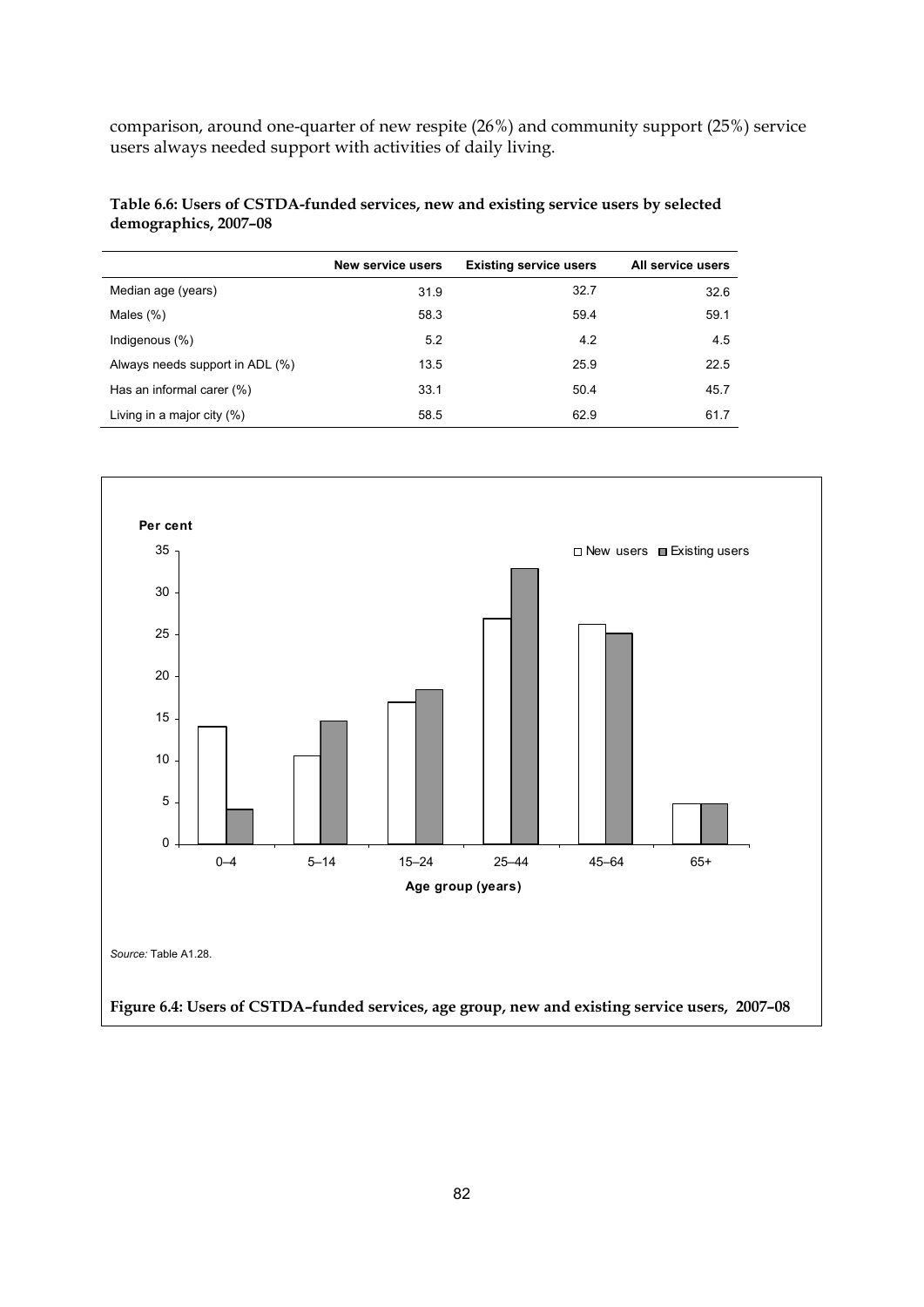# **6.4 Service exits**

Almost one quarter of service users exited from one or more services during 2007–08 (Table 6.7). One quarter (25%) of employment users and 23% of community support users exited, compared with 8% of respite, 9% of community access and 10% of accommodation support users. The most common reason for leaving a service was that a person no longer needed assistance (34%)—evenly split between those who moved to mainstream services (17%) and 'other' reasons (17%). A further 14% of users exited because they moved to new or different accommodation settings, 9% opted to terminate the service themselves, and 29% cited some other reason. Users of employment services were most likely to report exiting due to increased support needs (8% compared to 4% of all users). Service exit rates have seen a small increase since 2003–04, from 20% to 23% (AIHW 2005). The largest increase over that time was for community support users (from 19% to 23%).

Together, the proportions of new and exiting service users illustrate some differences between short episodic and longer-term service provision across service groups. Employment and community support services had relatively high proportions of service users who left services (25% and 23% respectively) along with high proportions of new service users (30% and 24%) in 2007–08. By contrast, accommodation support and respite services had a more stable user group, with relatively few people leaving services (10% and 8% respectively) and few new service users (12% and 16%).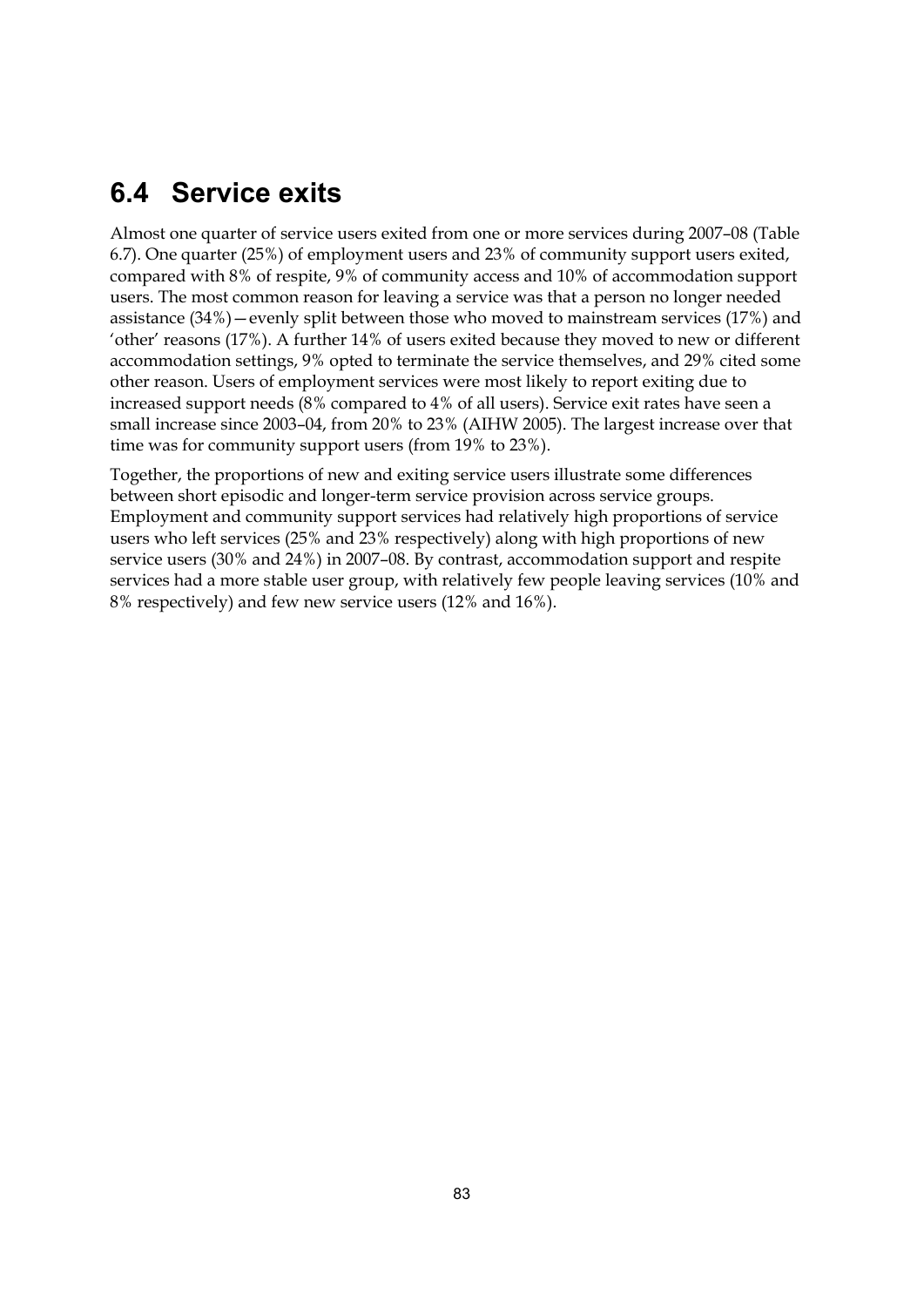|                                                                              | Accommodatio<br>n support |       | Community<br>support |       | Community<br>access |       | <b>Respite</b> |      | <b>Employment</b> |       | All service<br>groups |      |
|------------------------------------------------------------------------------|---------------------------|-------|----------------------|-------|---------------------|-------|----------------|------|-------------------|-------|-----------------------|------|
| <b>Main reason for</b><br>cessation of services                              | No.                       | %     | No.                  | %     | No.                 | %     | No.            | %    | No.               | %     | No.                   | %    |
| No longer needs<br>assistance-moved to<br>mainstream services                | 74                        | 2.1   | 2,180                | 9.0   | 352                 | 6.9   | 137            | 5.7  | 6,852             | 29.9  | 9,505                 | 17.0 |
| No longer needs<br>assistance-other reason                                   | 129                       | 3.6   | 2,997                | 12.3  | 933                 | 18.3  | 270            | 11.2 | 5,334             | 23.3  | 9,443                 | 16.9 |
| Moved to residential,<br>institutional or supported<br>accommodation setting | 2,368                     | 65.7  | 6,022                | 24.8  | 73                  | 1.4   | 89             | 3.7  |                   |       | 7,804                 | 13.9 |
| Needs have increased-<br>other service type<br>required                      | 98                        | 2.7   | 337                  | 1.4   | 108                 | 2.1   | 23             | 1.0  | 1,859             | 8.1   | 2,358                 | 4.2  |
| Services terminated due<br>to budget/staffing<br>constraints                 | 33                        | 0.9   | 80                   | 0.3   | 91                  | 1.8   | 39             | 1.6  |                   |       | 218                   | 0.4  |
| Services terminated due<br>to OHS reasons                                    | 27                        | 0.7   | 12                   | 0.0   | 11                  | 0.2   | 5              | 0.2  |                   |       | 47                    | 0.1  |
| Service user moved out<br>of area                                            | 146                       | 4.1   | 1,042                | 4.3   | 260                 | 5.1   | 125            | 5.2  | 194               | 0.8   | 1,626                 | 2.9  |
| Service user died                                                            | 277                       | 7.7   | 371                  | 1.5   | 259                 | 5.1   | 66             | 2.7  | 173               | 0.8   | 910                   | 1.6  |
| Service user terminated<br>service                                           | 109                       | 3.0   | 807                  | 3.3   | 315                 | 6.2   | 104            | 4.3  | 4,106             | 17.9  | 5,286                 | 9.4  |
| Other reason                                                                 | 323                       | 9.0   | 8,737                | 35.9  | 1,916               | 37.6  | 1,161          | 48.2 | 4,363             | 19.1  | 15,983                | 28.6 |
| Reason not stated                                                            | 18                        | 0.5   | 1,726                | 7.1   | 777                 | 15.3  | 391            | 16.2 | 3                 | 0.0   | 2,786                 | 5.0  |
| <b>Total number of service</b><br>users with an exit date                    | 3,602                     | 100.0 | 24,311               | 100.0 | 5,095               | 100.0 | 2,410 100.0    |      | 22,884            | 100.0 | 55,966 100.0          |      |
| Total % of service users<br>within service group                             | 9.6                       |       | 23.4                 |       | 9.4                 |       | 7.6            |      | 25.4              |       | 22.8                  |      |

**Table 6.7: Service users with an exit date, main reason for cessation of services by service group, 2007–08** 

*Notes:* 

1. Service user data are estimates after use of a statistical linkage key to account for individuals who received services from more than one service type outlet during the 12-month period. Row totals may not be the sum of components because individuals may have accessed more than one service type during the 12-month period. Service user data were not collected for all CSTDA service types (see Appendix 6 for details).

2. Total number includes all service users who reported an exit date. Although service users of 3.02 services were not required to report an exit date or exit reason, some did so and are therefore included in this table.

3. In cases where an individual service user exited more than one service within the same service group, the most recent exit reason was included in this table.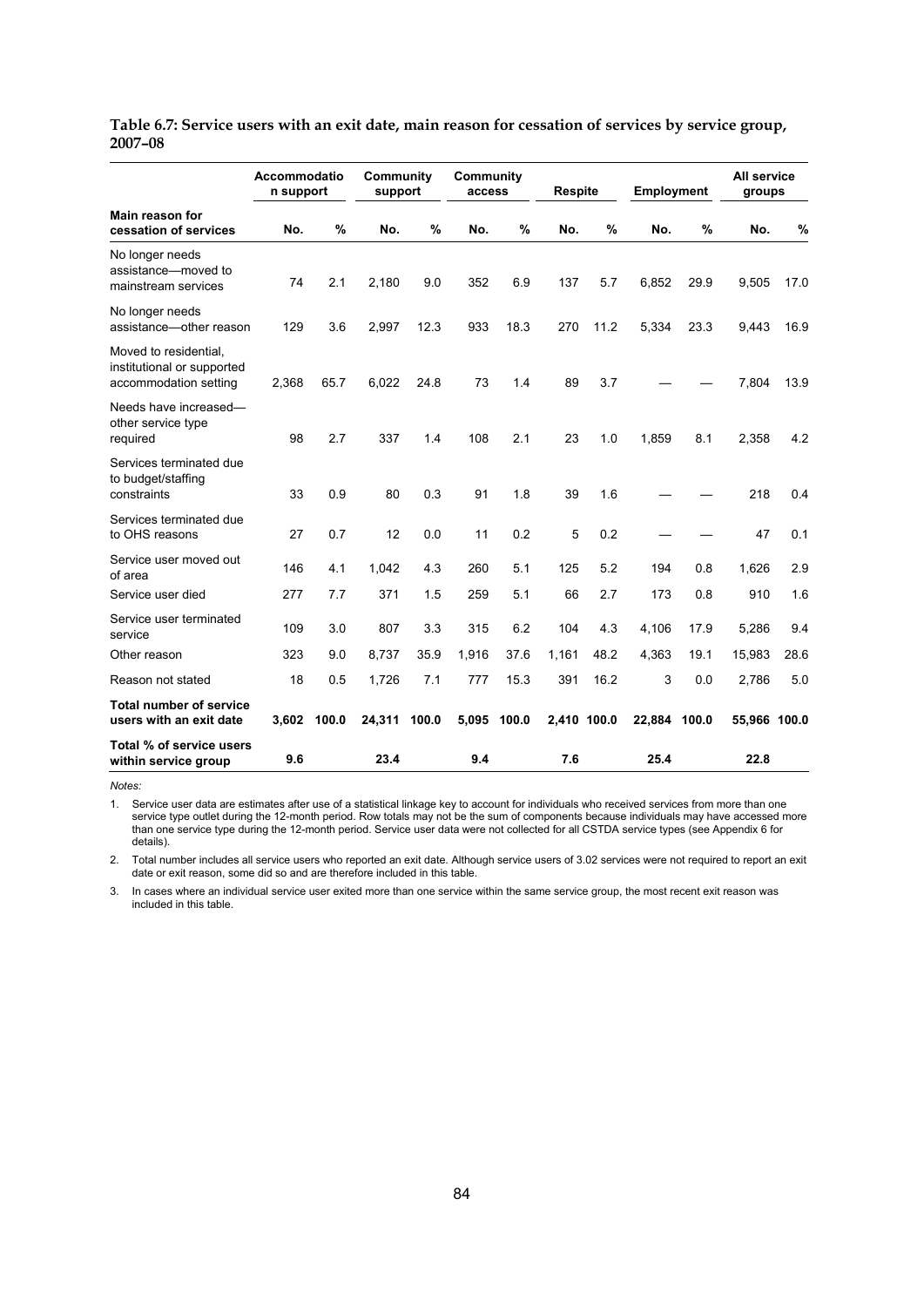# **7 Data quality**

This chapter examines three key aspects of data quality in the CSTDA NMDS:

- service type outlet response rates
- service user response rates
- rates of 'Not stated' and 'not known' responses.

Service type outlet and service user response rates affect the accuracy of counts of service users—nationally and by jurisdiction and service type. All three aspects of data quality affect the accuracy of results.

Other specific issues that limit time series comparisons are discussed.

# **7.1 Service type outlet response rate**

While every effort is made to incorporate responses from all CSTDA-funded service type outlets in the annual data collection, each year a small number are not included. Jurisdictions reported their service type outlet response rates. These are the proportion of outlets that contributed to the NMDS collection, out of the total number of outlets in the jurisdiction.

The national service type outlet response rate was 95% in 2007–08, and the majority of jurisdictions had response rates of 99–100%. In other words, the NMDS captured data from nearly every CSTDA-funded outlet.

This rate has increased from 93% in 2003–04 (Table 7.1). Several jurisdictions had complete or almost-complete response rates in 2003–04. The greatest improvement over the period was made in New South Wales, where the response rate increased from 80% to 90%.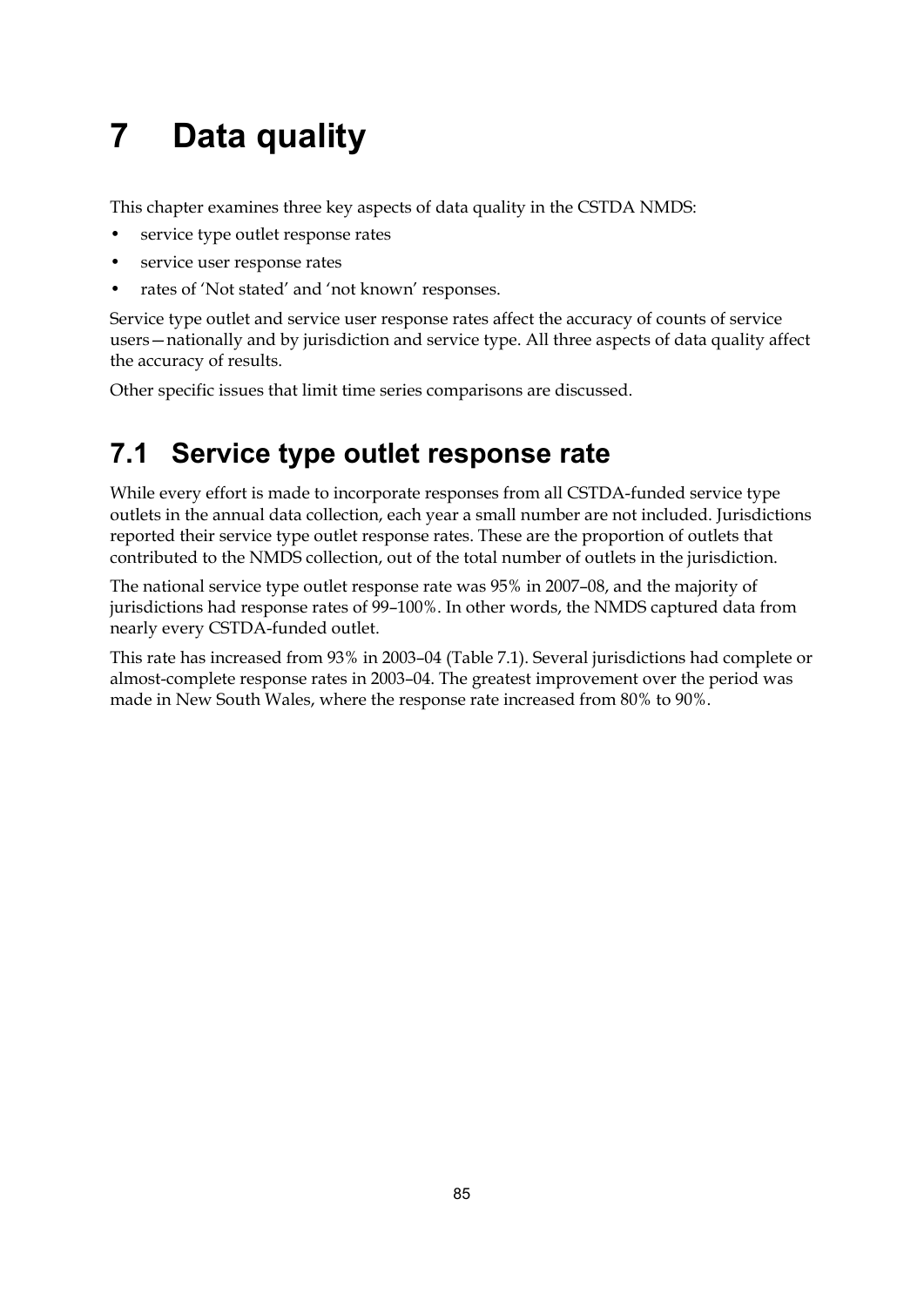|                                     | 2003-04 | 2004-05 | 2005-06 | 2006-07 | 2007-08 |
|-------------------------------------|---------|---------|---------|---------|---------|
| New South Wales                     | 80      | 85      | 89      | 89      | 90      |
| Victoria                            | 94      | 92      | 90      | 90      | 93      |
| Queensland                          | 97      | 99      | 99      | 100     | 100     |
| Western Australia                   | 100     | 100     | 100     | 100     | 99      |
| South Australia                     | 100     | 100     | 100     | 100     | 99      |
| Tasmania                            | 100     | 96      | 100     | 100     | 100     |
| <b>Australian Capital Territory</b> | 93      | 98      | 100     | 100     | 100     |
| Northern Territory                  | 95      | 70      | 100     | 100     | 99      |
| Australian Government               | 100     | 100     | 100     | 100     | 100     |
| <b>Total</b>                        | 93      | 94      | 94      | 94      | 95      |



*Notes:* 

1. Response rates are based on figures provided by jurisdictions.

2. The total response rate is based on the number of outlets in the data set divided by the number of total outlets that would have been in the data set if all jurisdictions had a 100% response rate.

3. The response rate for the Australian Capital Territory in 2003–04 is based on agency response rates rather than service type outlets.

4. In 2003–04, Queensland reported 38 and the Australian Capital Territory 35 service users as not providing consent for their data to be transmitted.

5. In 2004–05, Queensland reported 133 and the Australian Capital Territory 36 service users as not providing consent for their data to be transmitted.

6. The 2006–07 and 2007–08 NSW response rates are estimated. Because of the way NSW organises its funding allocations, particularly in relation to individualised funding arrangements and the limitations of the existing funding management system, it is impossible to accurately measure the rate of the return.

## **7.2 Service user response rate**

Information about service users may be missing from the data set for a number of reasons. It is recognised that there are outlets that do not report on all service users (due to administrative or other errors), and it is not possible to estimate the number of service users who may be missing from the data set as a result. In addition, some types of services have a large number of users and minimal contact (for example, information and referral services). These service types are not required to report service user information to the CSTDA NMDS. Although all service type outlets are required to estimate the number of service users they had over the year, examination of the data and reports from jurisdictions indicate that the estimates provided are of poor quality and therefore have limited usefulness.

# **7.3 'Not stated' and 'not known' rates**

### **Service user data items**

As in previous years, the 'Not stated' rates for most service user data items in 2007–08 varied across jurisdictions [\(Table 7.2\)](#page-97-0). These results should be taken into account when interpreting data. The largest variations between jurisdictions were in the 'Not stated' rates for Carer Allowance (up to 72 percentage points difference) and support needs data items; the smallest were for age/date of birth and sex (0.3 percentage points). Overall, the national 'Not stated'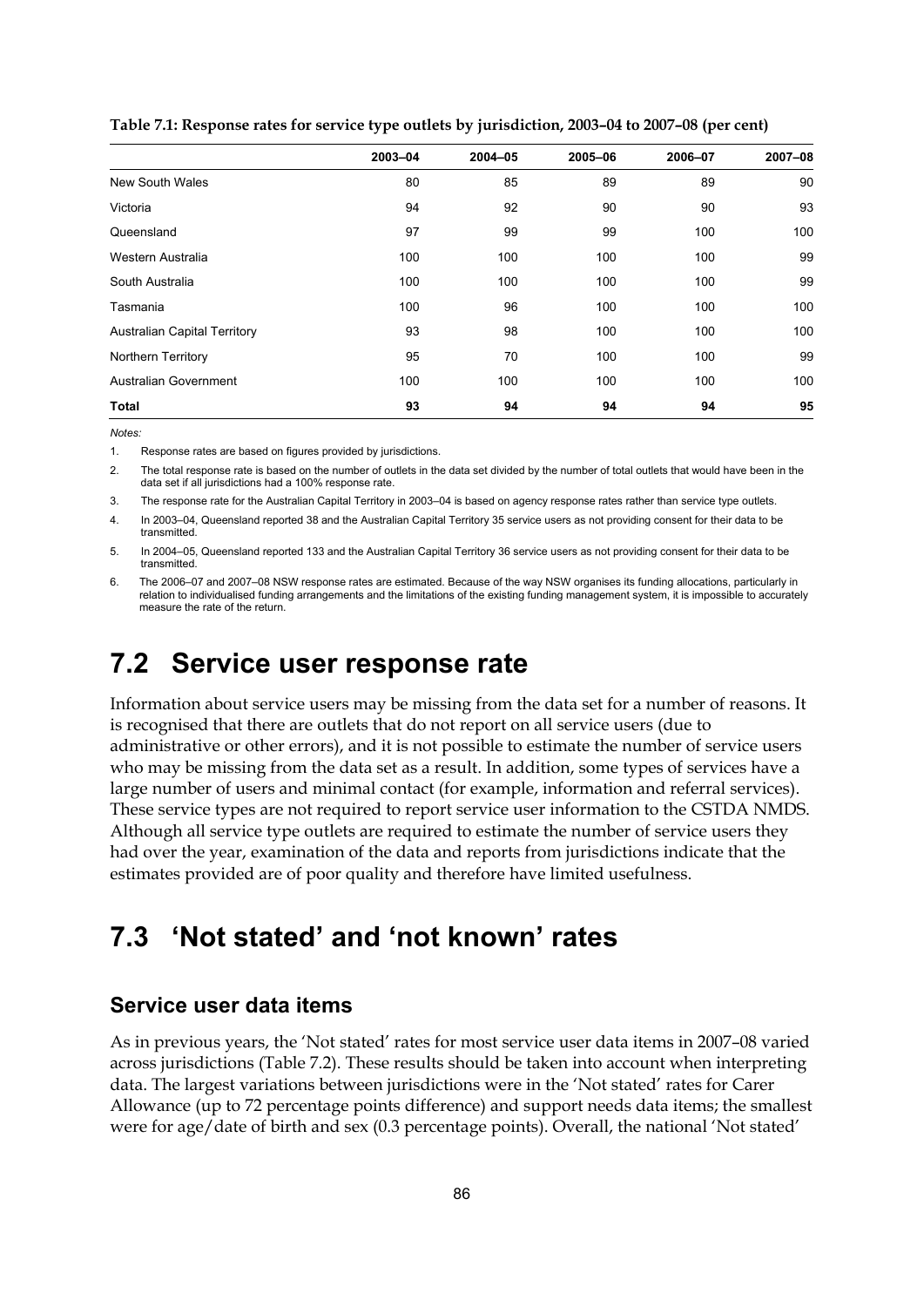rates for service user data items ranged between 0.1% and 38% in 2007–08, with an average rate of 14%.

Differences in the 'Not stated' rates should also be considered when comparing data across collection years. Although the average 'Not stated' rate has remained relatively stable at around 13–17% each year, the rates for some data items have changed markedly (Table A2.37). Data items with improvements in the 'Not stated' rates include:

- Indigenous status: dropped from 21% in 2004–05 to 5.0% in 2006–07 and 2007–08
- country of birth: from 11% in 2004–05 to 5.0% in 2007–08
- primary disability group: from 16% in 2004–05 to 8.5% in 2007–08
- labour force status: from 22% in 2003–04 to 8.4% in 2007–08
- support needs items (except communication): from 25–30% in 2003–04 to 17–21% in 2007–08.

The national 'Not stated' rates for several data items increased between 2003–04 and 2007–08:

- carer data items (except existence of carer), from 1.4–4.3% to 20–27%; the highest rates in 2007–08 were in Queensland (33–37%)
- receipt of Carer Allowance, from 7.9% to 38%; highest rates in Victoria (72%) and Australian Government (67%)
- main income source (adult), from 8.1% to 18%; highest in Victoria (32%).

In the 'not known' category, results fluctuated from year to year; for example, the 'not known' rate for receipt of Carer Allowance was between 4.6% and 27% during the period.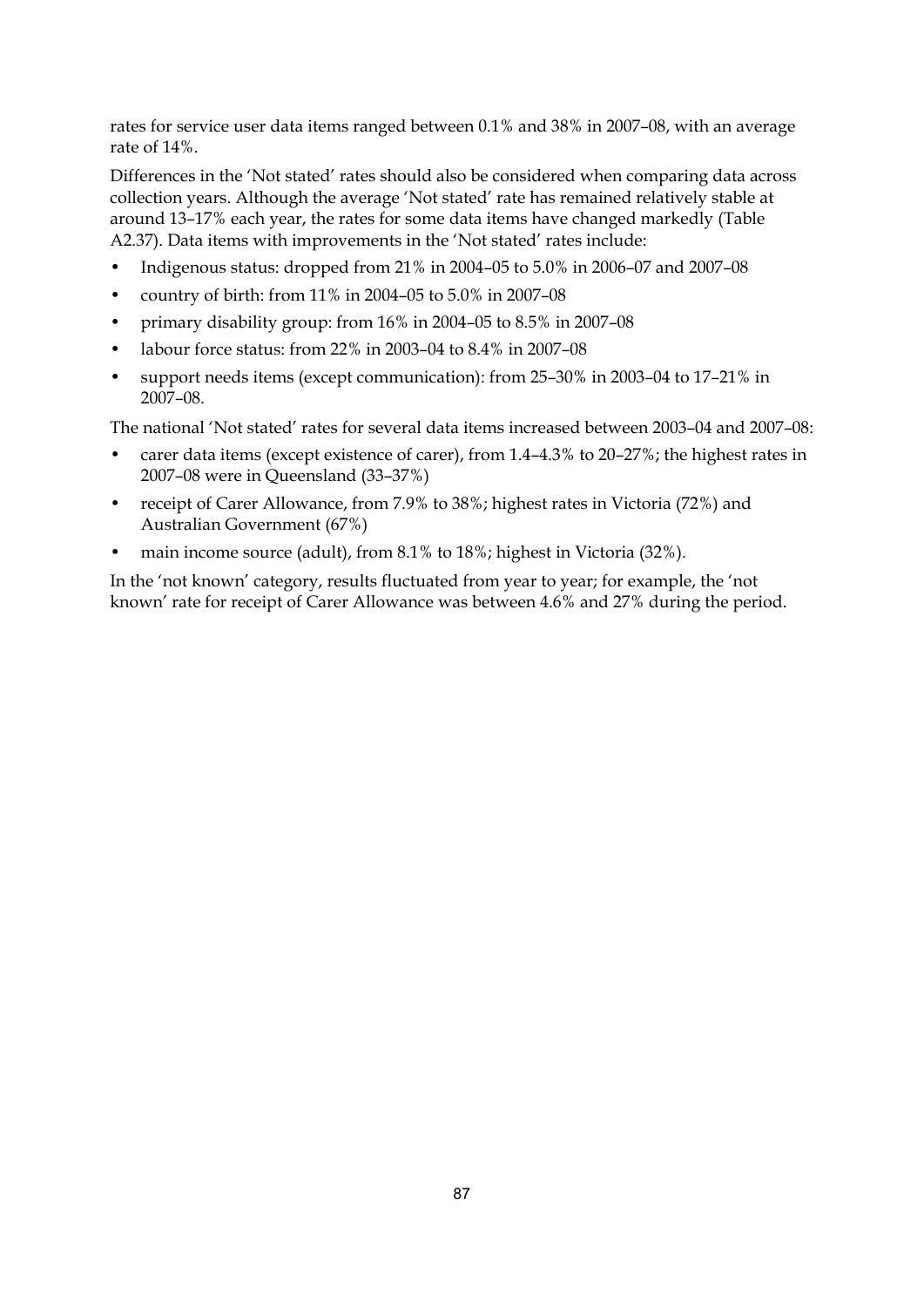| Data item                                                     | <b>NSW</b> | Vic  | Qld  | <b>WA</b> | SA                       | Tas  | <b>ACT</b>               | <b>NT</b> | Aus  | Gov Australia |
|---------------------------------------------------------------|------------|------|------|-----------|--------------------------|------|--------------------------|-----------|------|---------------|
| <b>Not stated</b>                                             |            |      |      |           |                          |      |                          |           |      |               |
| Age                                                           | 0.0        | 0.3  |      | 0.1       |                          |      |                          |           |      | 0.1           |
| Date of birth                                                 | 0.0        | 0.3  |      | 0.1       |                          |      |                          |           |      | 0.1           |
| Sex                                                           | 0.3        | 0.3  | 0.2  | 0.0       | 0.0                      | 0.1  |                          |           |      | 0.2           |
| Indigenous status                                             | 4.4        | 13.0 | 2.9  | 0.8       | 3.3                      | 0.4  | 1.1                      | 2.6       | 0.1  | 5.0           |
| Country of birth                                              | 3.6        | 12.3 | 2.5  | 3.4       | 2.8                      | 0.1  | 1.5                      | 2.2       | 0.8  | 5.0           |
| Need for interpreter services                                 | 8.4        | 24.3 | 3.8  | 0.2       | 2.2                      | 1.0  | 1.7                      | 6.3       | 0.0  | 8.7           |
| Method of communication                                       | 14.4       | 23.8 | 5.4  | 2.8       | 3.1                      | 1.8  | 6.1                      | 7.1       | 2.9  | 10.9          |
| Living arrangements                                           | 8.9        | 14.9 | 2.6  | 1.5       | 3.5                      | 1.1  | 2.0                      | 2.2       | 13.7 | 11.2          |
| Postcode of usual residence                                   | 0.0        | 5.3  | 0.7  | 4.4       | 1.2                      | 0.1  | 0.2                      | 0.7       | 0.1  | 2.0           |
| Residential setting                                           | 8.3        | 22.6 | 1.5  | 3.8       | 4.4                      | 0.6  | 1.6                      | 8.9       | 6.1  | 10.6          |
| Primary disability group                                      | 8.0        | 23.4 | 1.4  | 1.6       | 3.6                      | 0.3  | 3.3                      | 16.2      | 0.0  | 8.5           |
| Frequency of support or assistance needed                     |            |      |      |           |                          |      |                          |           |      |               |
| Self-care                                                     | 21.3       | 37.6 | 4.7  | 3.8       | 7.3                      | 0.5  | 7.3                      | 25.5      | 7.6  | 18.0          |
| Mobility                                                      | 20.8       | 36.6 | 5.1  | 3.8       | 7.3                      | 0.4  | 6.8                      | 28.6      | 6.2  | 17.2          |
| Communication                                                 | 19.9       | 36.6 | 5.3  | 3.9       | 7.4                      | 2.0  | 3.7                      | 40.8      | 42.7 | 30.6          |
| Interpersonal interactions and<br>relationships               | 30.0       | 39.1 | 5.2  | 4.1       | 7.4                      | 0.6  | 6.6                      | 36.5      | 5.4  | 19.1          |
| Learning, applying knowledge and<br>general tasks and demands | 18.9       | 36.7 | 6.8  | 4.0       | 7.6                      | 2.9  | 11.7                     | 36.7      | 4.7  | 16.8          |
| Education                                                     | 20.5       | 37.7 | 9.4  | 5.5       | 8.0                      | 4.3  | 12.0                     | 40.8      | 8.1  | 18.9          |
| Community (civic) and economic life                           | 22.6       | 37.1 | 8.3  | 4.2       | 7.2                      | 2.4  | 16.9                     | 34.5      | 9.1  | 19.1          |
| Domestic life                                                 | 29.7       | 42.0 | 7.3  | 3.2       | 5.6                      | 2.8  | 1.7                      | 18.2      | 10.4 | 21.4          |
| Working                                                       | 35.4       | 43.7 | 11.3 | 5.9       | 6.1                      | 5.1  | 2.2                      | 29.3      | 4.4  | 21.3          |
| Carer-existence of                                            | 2.2        | 23.5 |      | 2.5       | 2.8                      | 2.1  | 2.3                      | 16.6      | 2.7  | 8.5           |
| Carer-primary status                                          | 24.2       | 26.6 | 35.1 | 7.0       | 0.9                      | 4.4  | 1.7                      | 14.4      | 24.6 | 21.5          |
| Carer-residency status                                        | 28.6       | 25.6 | 35.0 | 1.0       | 2.3                      | 3.5  | 1.2                      | 15.9      | 25.0 | 21.9          |
| Carer-relationship to service user                            | 26.1       | 27.6 | 32.8 | 1.4       | 1.7                      | 1.4  | 1.2                      | 3.4       | 15.2 | 20.2          |
| Carer—age group                                               | 36.0       | 30.9 | 36.7 | 4.7       | 6.5                      | 3.6  | 11.2                     | 9.3       | 28.3 | 26.8          |
| Main income source (adult)                                    | 14.5       | 32.3 | 5.9  | 0.0       | 3.6                      | 4.9  | 0.4                      | 6.1       | 15.2 | 18.1          |
| Receipt of Carer Allowance (Child)                            | 38.7       | 72.4 | 7.7  |           | 2.1                      | 3.2  | 13.9                     | 2.7       | 67.3 | 37.9          |
| Labour force status                                           | 14.5       | 20.9 | 6.6  | 0.0       | 3.6                      | 7.9  | 5.3                      | 36.5      |      | 8.4           |
| Individual funding status                                     | 12.5       | 16.9 | 9.1  | 0.2       | $\overline{\phantom{0}}$ | 6.9  | $\overline{\phantom{0}}$ | 9.8       |      | 7.6           |
| Average 'not stated' rate                                     | 16.3       | 26.4 | 8.7  | 2.5       | 3.8                      | 2.2  | 4.3                      | 15.6      | 10.4 | 14.3          |
| Not known                                                     |            |      |      |           |                          |      |                          |           |      |               |
| Main income source (adult)                                    | 4.9        | 0.1  | 3.0  | 10.1      | 17.1                     | 1.8  | 7.6                      | 12.0      | 1.4  | 3.3           |
| Receipt of Carer Allowance (Child)                            | 26.5       | 0.6  | 22.1 | 26.0      | 7.1                      | 57.9 | 52.8                     | 70.2      | 3.5  | 17.9          |

<span id="page-97-0"></span>

| Table 7.2: 'Not stated' and 'not known' response rates for service user data items, 2007–08 (per cent) |  |  |
|--------------------------------------------------------------------------------------------------------|--|--|
|--------------------------------------------------------------------------------------------------------|--|--|

*Notes:* 

1. Figures are the percentage of total data item responses for each data source.

2. Service users accessing service type 3.02 were only required to report on data items relating to age and sex. Service users who accessed only this service type over the 12-month period are therefore excluded from calculations of 'Not stated' rates for all other data items.

3. Service types 6.01–6.05 and 7.01–7.04 did not collect service user data and are therefore excluded from this table.

4. Service types 5.01 and 5.02 were not required to collect data on 'Carer—primary status', 'Carer—residency status', and 'Carer—age group'. 'Not stated' rate calculations therefore exclude 5.01and 5.02 service types for these data items.

5. 'Not stated' rates for 'Carer—primary status', 'Carer—residency status', 'Carer—relationship to service user', and 'Carer—age group' are based only on those service users who answered 'yes' to the item 'Carer—existence of'.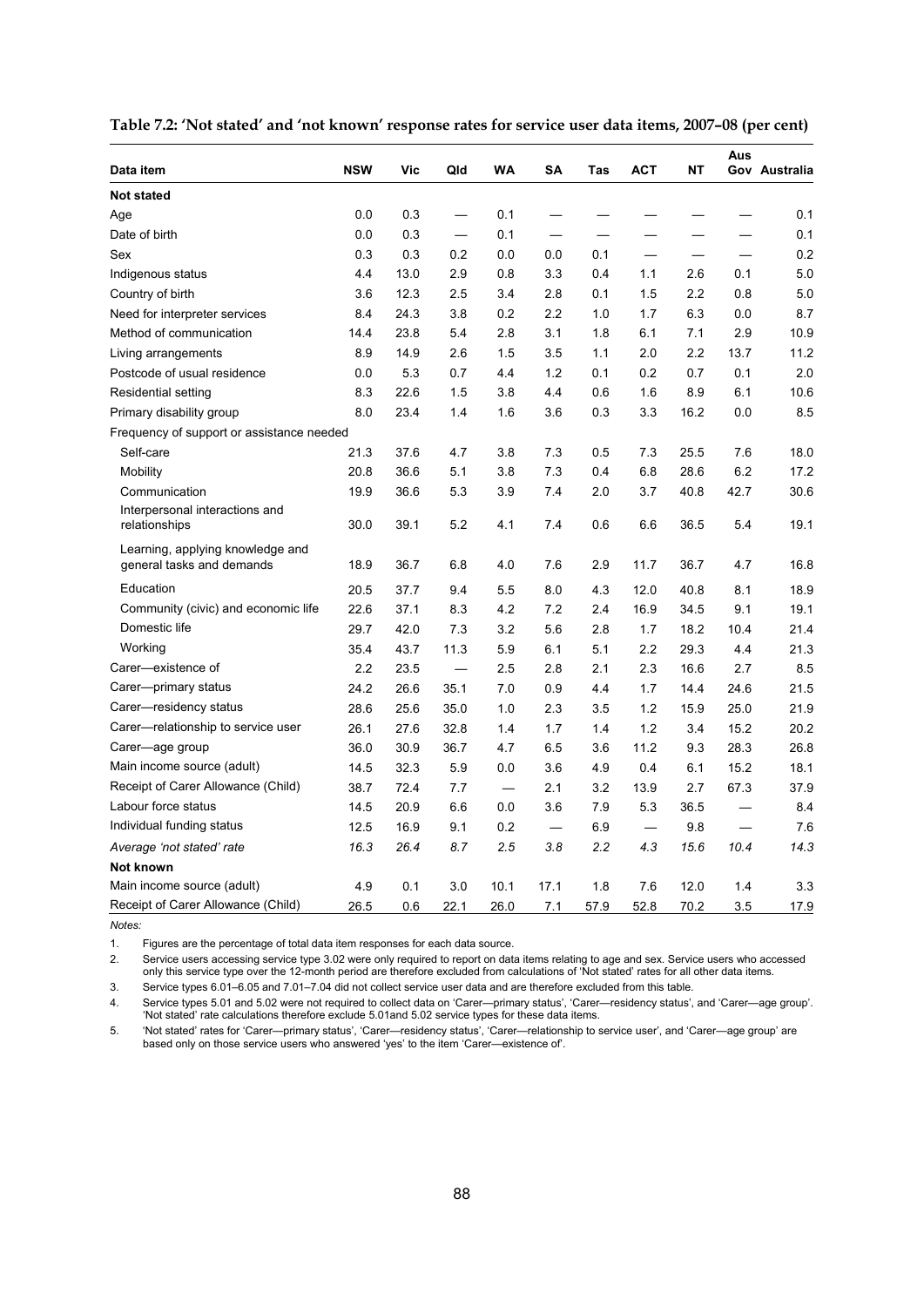### **Service use data items**

There was considerable variation in the 'Not stated' rates between jurisdictions for most service use data items in 2007–08 [\(Table 7.3\)](#page-98-0). For example, Western Australia recorded nil 'Not stated' responses for main reason for cessation, while the Northern Territory recorded 92%.

There were also differences in these rates between 2003–04 and 2007–08 (Table A2.38). The national 'Not stated' rate for service start date has decreased steadily from 5.3% to almost zero. 'Not stated' rates for the other items have fluctuated from year to year; for example, hours received in a typical week ranged between 2.2% and 18%, and main reason for cessation between 5.2% and 28%.

<span id="page-98-0"></span>**Table 7.3: 'Not stated' response rates for service use data items, for applicable service types, 2007–08 (per cent)** 

| Data item                             | <b>NSW</b> | Vic  | Qld | WA  | <b>SA</b> | Tas  | <b>ACT</b> | NΤ   | Aus  | Gov Australia |
|---------------------------------------|------------|------|-----|-----|-----------|------|------------|------|------|---------------|
| Service start date                    |            | 0.1  |     |     |           |      |            |      |      | 0.0           |
| Date service last received            | 18.1       | 32.1 |     |     |           |      |            |      |      | 12.0          |
| Main reason for cessation of services | 17.2       | 4.6  | 4.6 |     | 0.3       | 11.5 | 19.5       | 92.1 | 0.0  | 5.2           |
| Hours received in the reference week  |            | 68.9 |     | 7.6 | 54.3      | 22.4 |            | 41.4 | n.a. | 37.6          |

*Notes:* 

1. Figures are the percentage of total data item responses for each data source.

2. Service users accessing service types 3.02, 6.01–6.05 and 7.01–7.04 were not required to collect service use data, and are therefore excluded from this table.

3. Some service types were not required to report on hours received (reference week) and hours received (typical week). These service types are therefore excluded from calculations of 'Not stated' rates for these data items (namely service types 1.01–1.04, 1.08, 2.01–2.05, 2.07, 5.01 and 5.02).

4. Victoria did not collect data on hours received in a typical week.

5. 'Not stated' rates for *main reason for cessation of services* are based only on service users who entered a service exit date. Exit dates left blank were treated as indicating that the service user had remained with the service; therefore the response rate for this item was 100%.

6. A response of '0' was considered as a 'Not stated' response, except for *hours received* (both reference week and typical week).

## **Service type outlet data items**

As with service user and service use data items, there were large differences in the 'Not stated' rates of service type outlet items between jurisdictions in 2007–08 ([Table 7.4\)](#page-99-0). In particular, rates for the number of service users over the year ranged from zero to 42%.

In general, the national 'Not stated' response rates for service type outlet items decreased slightly between 2003–04 and 2004–05, but have increased steadily since (Table A2.39). For example, the 'Not stated' rate for full financial year of operation increased from 2.2% in 2004–05 to 10% in 2007–08, while operating days per week increased from 3.7% to 13%. The exception was the agency sector item, which had a 'Not stated' rate of less than 0.05% in 2007–08, after a peak of 2.5% in 2005–06.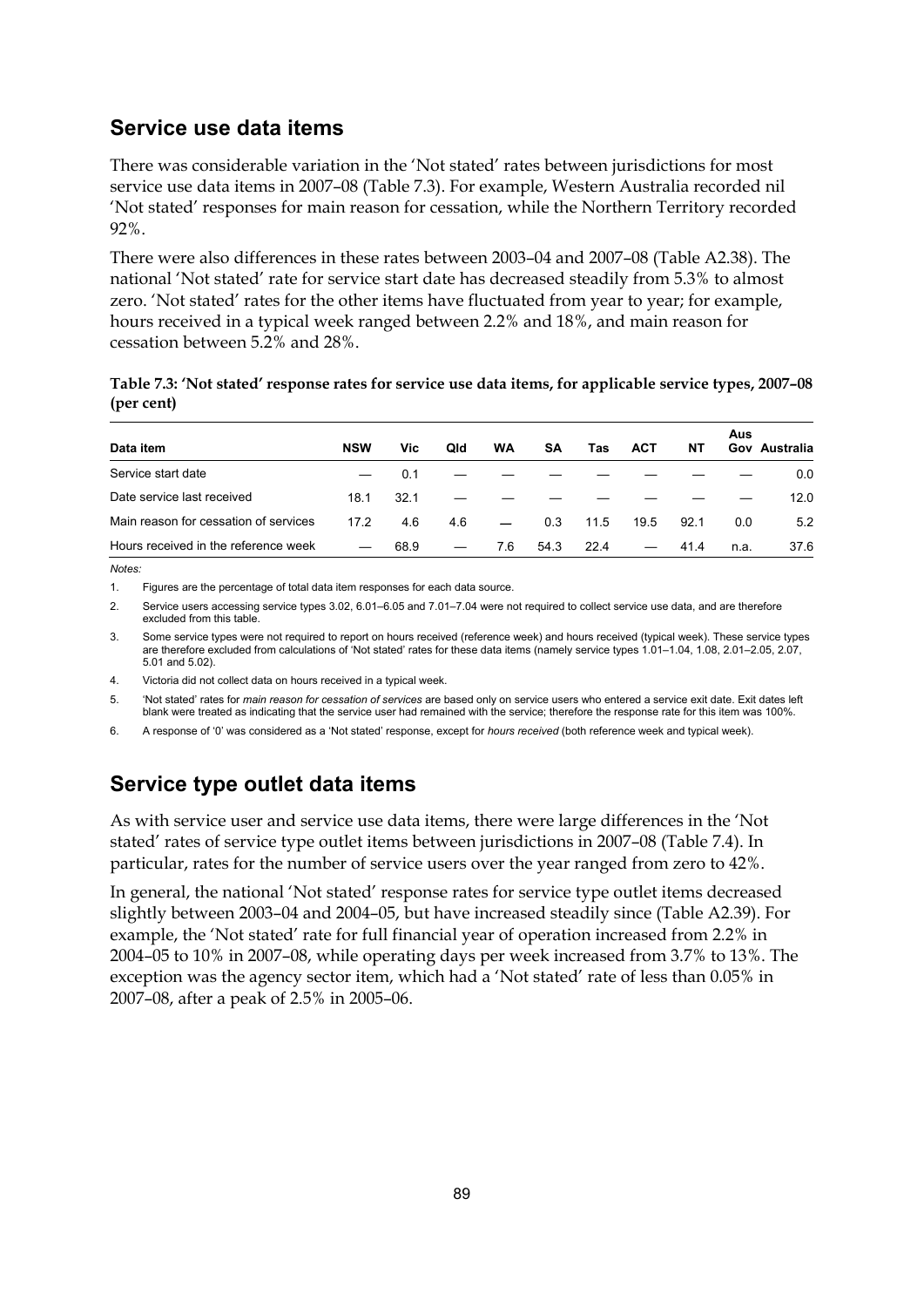| Data item                             | <b>NSW</b> | Vic. | Qld  | <b>WA</b> | <b>SA</b> | Tas  | <b>ACT</b> | <b>NT</b> | Aus  | Gov Australia |
|---------------------------------------|------------|------|------|-----------|-----------|------|------------|-----------|------|---------------|
| Agency sector                         | 0.1        |      |      |           |           |      |            |           | 0.1  | 0.0           |
| Service type                          |            |      |      |           |           |      |            |           |      |               |
| Full financial year operation         | 0.1        | 37.8 |      |           |           | 5.9  |            |           | 0.1  | 10.3          |
| Staff hours in the reference week     | 7.9        | 27.3 |      | 1.0       | 1.5       |      |            |           | 6.7  | 10.3          |
| Staff hours in a typical week         | 14.1       | n.a. | 0.3  | 11.8      | 2.5       | 2.7  |            |           | 29.6 | 11.0          |
| Operating weeks per year              | 10.9       | 9.4  | 37.3 | 0.0       | 1.6       | 1.4  |            |           | 5.1  | 12.1          |
| Operating days per week               | 13.9       | 8.8  | 37.3 | 3.7       | 3.0       | 1.4  |            |           | 6.8  | 13.3          |
| Operating hours per day               | 0.5        | 10.1 | 37.3 | 6.8       | 8.7       | 1.4  |            |           | 7.2  | 10.8          |
| Number of service users over the year | 20.7       | 0.7  |      | 1.0       | 0.6       | 10.7 | 0.5        | 2.4       | 42.2 | 10.7          |

<span id="page-99-0"></span>**Table 7.4: 'Not stated' response rates for service type outlet data items, 2007–08 (per cent)** 

*Notes:* 

1. Figures are the percentage of total data item responses for each data source.

2. Service types 7.01–7.04 were not required to report on the data item *number of service users over the year*; hence these outlets are excluded from the 'Not stated' calculations for this data item.

3. Victoria did not collect data on *staff hours in a typical week*.

4. A response of '0' was considered as a 'Not stated' response, except for *staff hours* (for both reference week and typical week)—if only one staff hours (paid or unpaid) variable was missing, it was assumed to be validly recorded as zero.

## **Statistical linkage key validity**

A statistical linkage key is considered invalid if any or all of the parts of the key are missing (excluding sex). The accuracy of the linkage key is essential to obtaining accurate counts of service users. For more information about the statistical linkage key, see Appendix 4.

In 2007–08, the proportion of invalid linkage keys was 0.9% overall, ranging from zero to 2.7% of the total number of service user records in each jurisdiction ([Table 7.5\)](#page-99-1). All jurisdictions except Victoria had an invalid rate below 1%. This was similar to the results in 2006–07 (0.8%) and 2005–06 (0.9%). A small number of invalid linkage keys were recovered for the final data set by comparison with records from current or previous years.

|                                                    | <b>NSW</b> | $Vic^{(a)}$ | Qld    | <b>WA</b> | <b>SA</b> | Tas   | <b>ACT</b> | <b>NT</b> | Aus<br>Gov | <b>Total</b> |
|----------------------------------------------------|------------|-------------|--------|-----------|-----------|-------|------------|-----------|------------|--------------|
| Number of<br>service user<br>records<br>(unlinked) | 44,976     | 93,862      | 28,824 | 22,693    | 25,543    | 6,087 | 4,943      | 2,228     | 93,007     | 322,163      |
| Number with<br>invalid linkage<br>keys             | 1          | 2,577       | 169    | 43        | 11        |       |            |           | 4          | 2,805        |
| % invalid<br>linkage keys <sup>(b)</sup>           | 0.0        | 2.7         | 0.6    | 0.2       | 0.0       |       |            |           | 0.0        | 0.9          |

<span id="page-99-1"></span>**Table 7.5: Validity of the statistical linkage key, 2007–08** 

(a) For Victoria, 'pseudo' linkage keys are included as valid—see Appendix 4 for details.

(b) Statistical linkage keys missing sex only are counted as valid.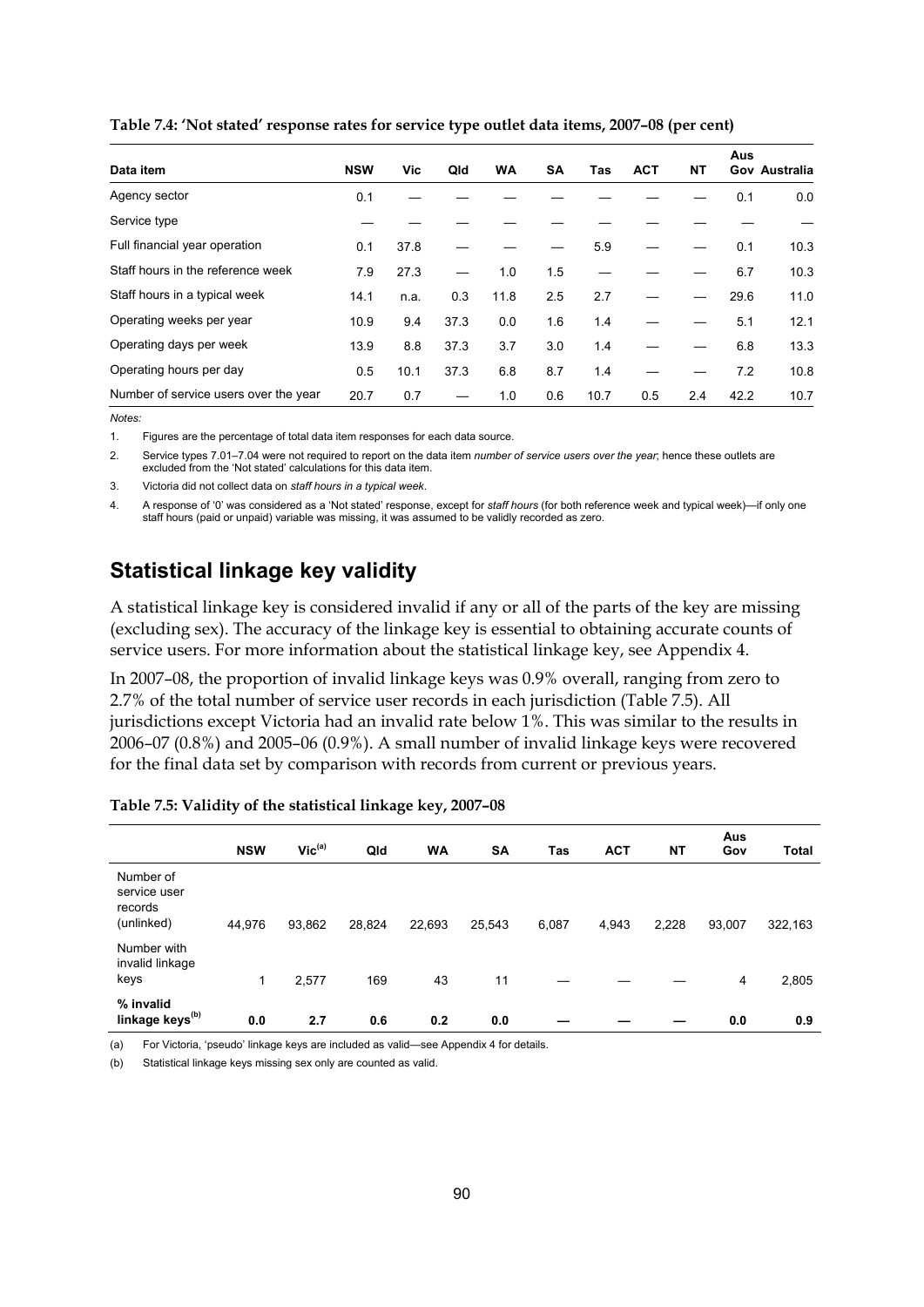# **7.4 Other data quality issues**

## **Support needs data items**

In the process of finalising the 2007–08 data, the AIHW was notified of an error in the coding of communication support needs of open employment service users. The error was corrected via a data resubmission with service user records initially coded as needing support with communication being changed to not needing support with communication, involving over 25,000 open employment service user records.

The drop from a recorded 12% of all (open and supported) employment service users each year who always needed support in activities of daily living to 6% in 2007–08 (Table A2.12) is thought to be related to this. Another related issue is the decrease from 113,332 CSTDA service users overall in 2006–07 who always or sometimes needed support in activities of daily living (self-care, mobility, communication) to 97,289 in 2007–08 (Table A2.13). In summary, the coding error identified in the 2007–08 data calls into question the data on ADL support needs of CSTDA service users recorded in previous years, which likely renders unreliable any time series comparisons of the ADL profile of all service users, open or total employment service users. The time series of ADL support needs of accommodation support, community support, community access, and respite service users are thought to be reliable, subject to caveats of Section 7.3 (see Table A2.12).

## **Informal care data items**

Data on informal carers of CSTDA service users in New South Wales have been suppressed in Figure 3.2 and Table A1.1 due to concerns about data quality. New South Wales data are included in national totals in Chapter 3, pending the outcome of the state's investigation of these items.

## **Service types**

There are discrepancies for South Australia for service types 1.05 (Attendant care/personal care), 3.04 (Learning and life skills development), 3.03 (Other community access) and 4.01 (Own home respite) due to the miscoding of service types for two service type outlets. This affects the totals for service group and national service type and service group.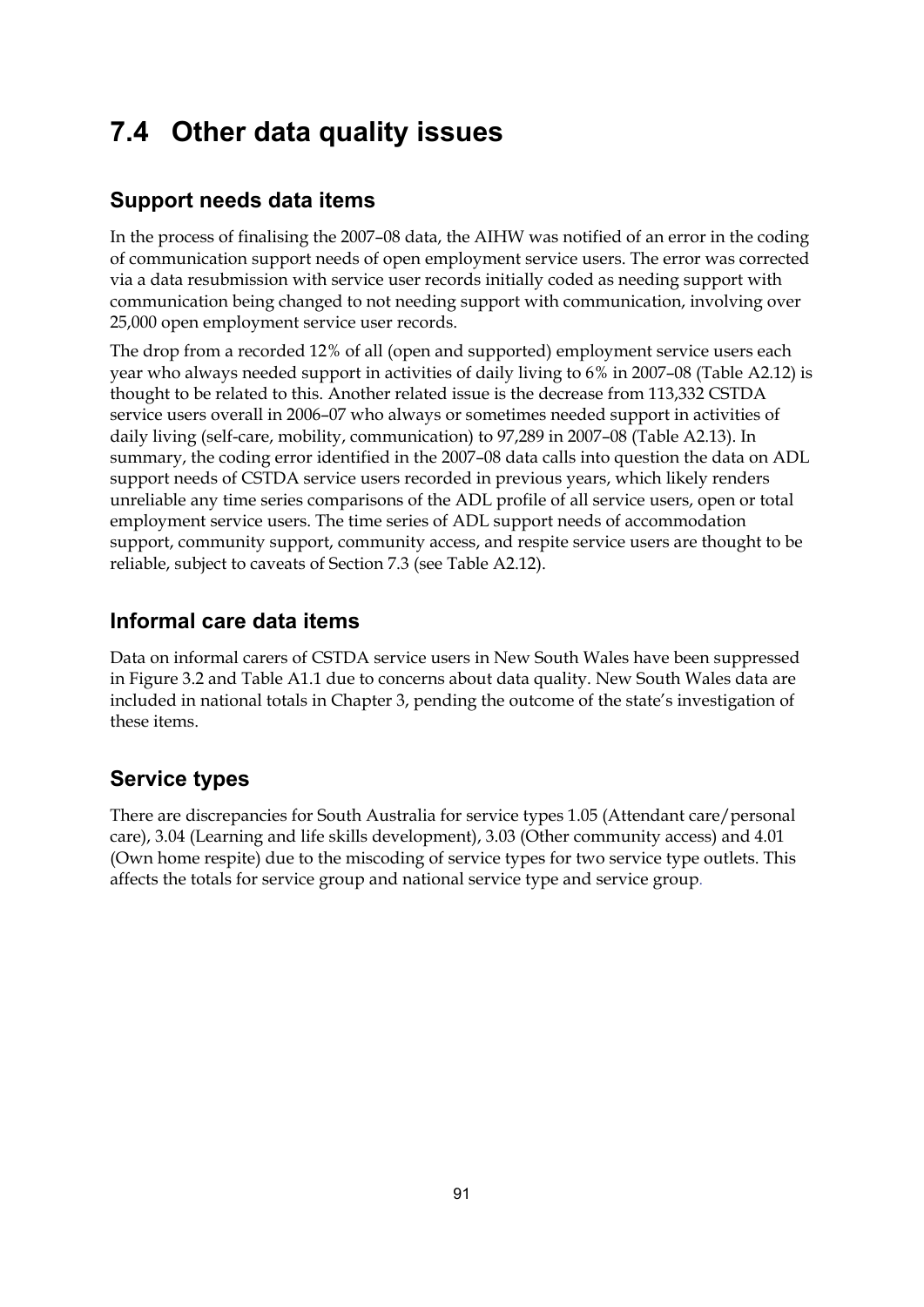# **Appendixes**

# **Appendix 1: Detailed tables**

## **Data item frequencies**

Tables A1.1–A1.3 list service user, service use, and service type outlet data item frequencies by state/territory.

### **Accommodation support categories**

Table A1.4 lists service users by three main accommodation support categories and by state/territory.

## **Potential population**

Tables A1.5 and A1.6 provide information on 'potential population' data, including calculations of these populations (Table A1.5) and the Indigenous factor (Table A1.6).

Potential population figures were calculated as follows:

- National 5-year age- and sex-specific rates of severe/profound core activity limitation were calculated using data from the 2003 ABS Survey of Disability, Ageing and Carers (number of people in Australia with a severe/profound core activity limitation in each sex and 5-year age group, divided by total population for each age group, by sex).
- These rates were applied to (multiplied by) estimated resident population numbers in each state and territory, as at 30 June 2006, to produce estimates of the number of people with severe/profound core activity limitations in each 5-year age group, by sex.
- Five-year age group estimates were then summed into age categories (less than 65 years and 15–64 years) to produce an estimated number of people with a severe/profound core activity limitation in each state/territory as at 30 June 2006.
- An Indigenous factor was calculated (for people aged less than 65 years and 15–64 years) by weighting the Indigenous population with severe/profound core activity limitation at 2.4, and all other Australians with severe/profound core activity limitation at 1 (AIHW 2006a).
- Potential populations for accommodation support, community support and community access (less than 65 years) were calculated by multiplying the estimated number of people with a severe/profound core activity limitation aged less than 65 years by the Indigenous factor.
- Potential populations for respite were obtained as above, but by selecting only people from the 2003 ABS Survey of Disability, Ageing and Carers who had a primary carer.
- Potential populations for employment (that is, 15–64 years) were calculated by multiplying the estimated number of people with a severe/profound core activity limitation aged 15–64 years by the Indigenous factor and by state/territory-specific labour force participation rates (ABS 2009b).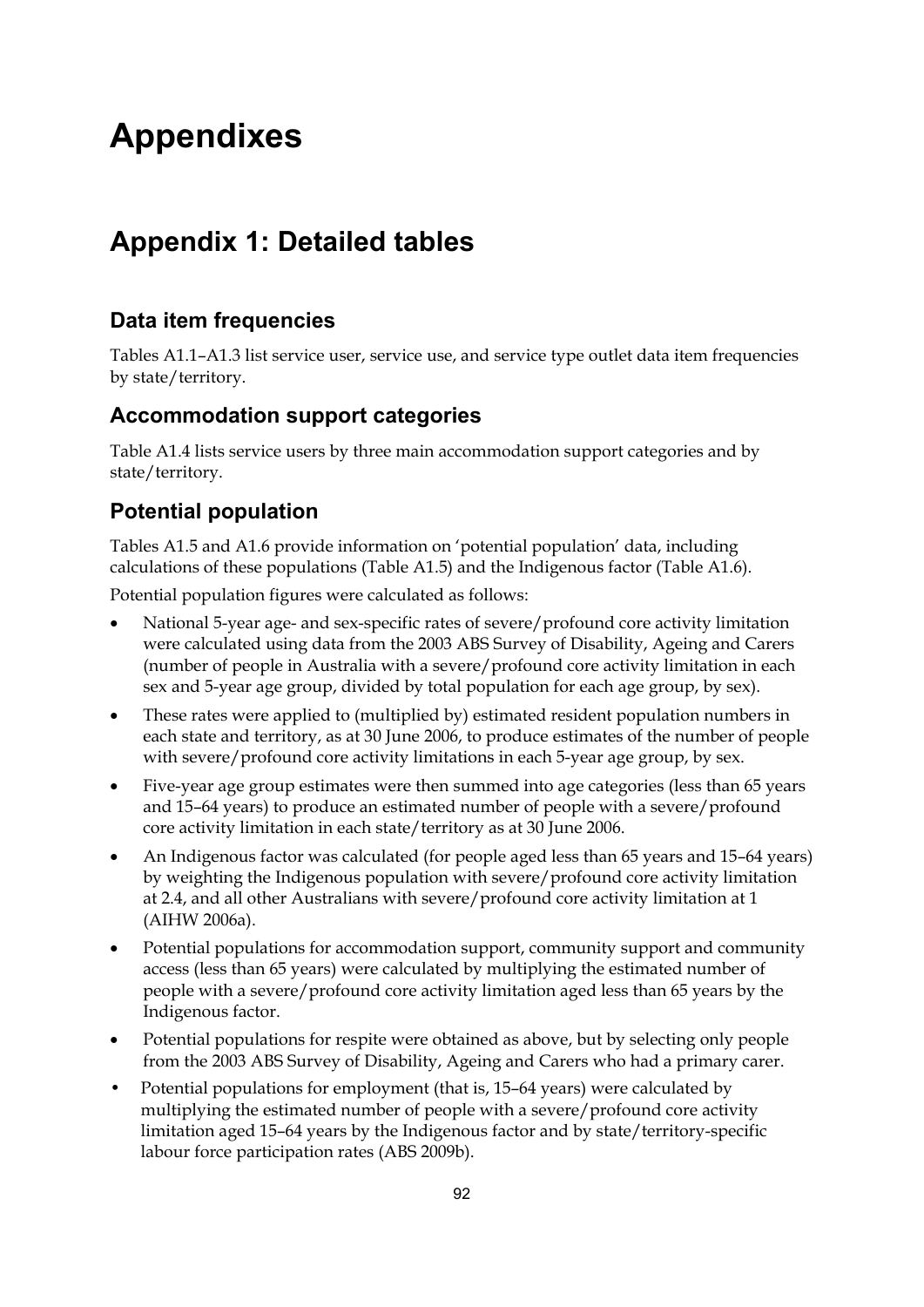## **Other supporting tables**

Tables A1.7–A1.21 provide source data for the figures presented throughout this report as well as median age tables.

| Service user characteristic                     | $NSW^{(a)}$ | Vic    | Qld    | WA     | SΑ     | Tas   | <b>ACT</b> | ΝT    | Aus<br>Gov | <b>Total</b> |
|-------------------------------------------------|-------------|--------|--------|--------|--------|-------|------------|-------|------------|--------------|
| Age (years)                                     |             |        |        |        |        |       |            |       |            |              |
| $0 - 4$                                         | 5,174       | 6,829  | 1,403  | 925    | 914    | 560   | 906        | 146   |            | 16,763       |
| $5 - 14$                                        | 8,881       | 10,521 | 3,761  | 4,779  | 2,919  | 614   | 1,694      | 328   | 11         | 33,337       |
| $15 - 24$                                       | 6,217       | 10,139 | 3,885  | 3,218  | 2,966  | 598   | 270        | 269   | 20,702     | 44,292       |
| $25 - 44$                                       | 8,206       | 19,499 | 6,345  | 3,667  | 4,566  | 1,098 | 530        | 475   | 39,513     | 76,775       |
| 45–59                                           | 5,255       | 13,484 | 4,012  | 2,271  | 4,028  | 931   | 224        | 293   | 25,292     | 52,450       |
| $60+$                                           | 2,189       | 8,643  | 1,496  | 859    | 3,957  | 371   | 51         | 401   | 4,417      | 21,931       |
| Not stated                                      | 1           | 177    |        | 20     |        |       |            |       |            | 198          |
| Sex                                             |             |        |        |        |        |       |            |       |            |              |
| Male                                            | 21,761      | 39,330 | 12,072 | 9,526  | 10,370 | 2,363 | 2,410      | 965   | 55,501     | 145,183      |
| Female                                          | 14,068      | 29,738 | 8,781  | 6,208  | 8,972  | 1,805 | 1,265      | 947   | 34,434     | 100,180      |
| Not stated                                      | 94          | 224    | 49     | 5      | 8      | 4     |            |       |            | 383          |
| Indigenous status                               |             |        |        |        |        |       |            |       |            |              |
| Aboriginal                                      | 1,627       | 1,751  | 1.014  | 1,153  | 781    | 85    | 55         | 890   | 3,090      | 9,794        |
| <b>Torres Strait Islander</b>                   | 37          | 66     | 169    | 21     | 14     | n.p.  | n.p.       | n.p.  | 188        | 471          |
| Aboriginal and<br><b>Torres Strait Islander</b> | 124         | 264    | 151    | 81     | 23     | n.p.  | n.p.       | n.p.  | 90         | 683          |
| Not Indigenous                                  | 32.586      | 57,878 | 18,591 | 14,353 | 17,410 | 3,923 | 3.530      | 891   | 86,441     | 221,215      |
| Not stated                                      | 1,542       | 8,980  | 589    | 112    | 621    | 14    | 40         | 48    | 126        | 12,065       |
| Not collected<br>(recreation/holiday programs)  | 7           | 353    | 388    | 19     | 501    | 140   | 44         | 66    |            | 1,518        |
| <b>Country of birth</b>                         |             |        |        |        |        |       |            |       |            |              |
| Australia                                       | 32,143      | 52,784 | 18,636 | 13,869 | 16,315 | 3,897 | 3,432      | 1,671 | 74,533     | 203,399      |
| <b>English Proficiency Group 1</b>              | 620         | 2,391  | 760    | 539    | 1,033  | 60    | 47         | 53    | 4,947      | 9,885        |
| <b>English Proficiency Group 2</b>              | 537         | 1,884  | 316    | 231    | 350    | 39    | 43         | 48    | 3,211      | 6,349        |
| <b>English Proficiency Group 3</b>              | 708         | 2,734  | 194    | 199    | 546    | n.p.  | 42         | 22    | 4,604      | 8,757        |
| <b>English Proficiency Group 4</b>              | 121         | 644    | 34     | 35     | 75     | n.p.  | 11         | 11    | 1,890      | 2,751        |
| Not stated or not specified                     | 1,278       | 8,499  | 500    | 502    | 530    | 5     | 56         | 41    | 750        | 12,149       |
| Not collected<br>(recreation/holiday programs)  | 516         | 356    | 462    | 364    | 501    | 147   | 44         | 66    |            | 2,456        |

**Table A1.1: Characteristics of service users, CSTDA-funded services, 2007–08**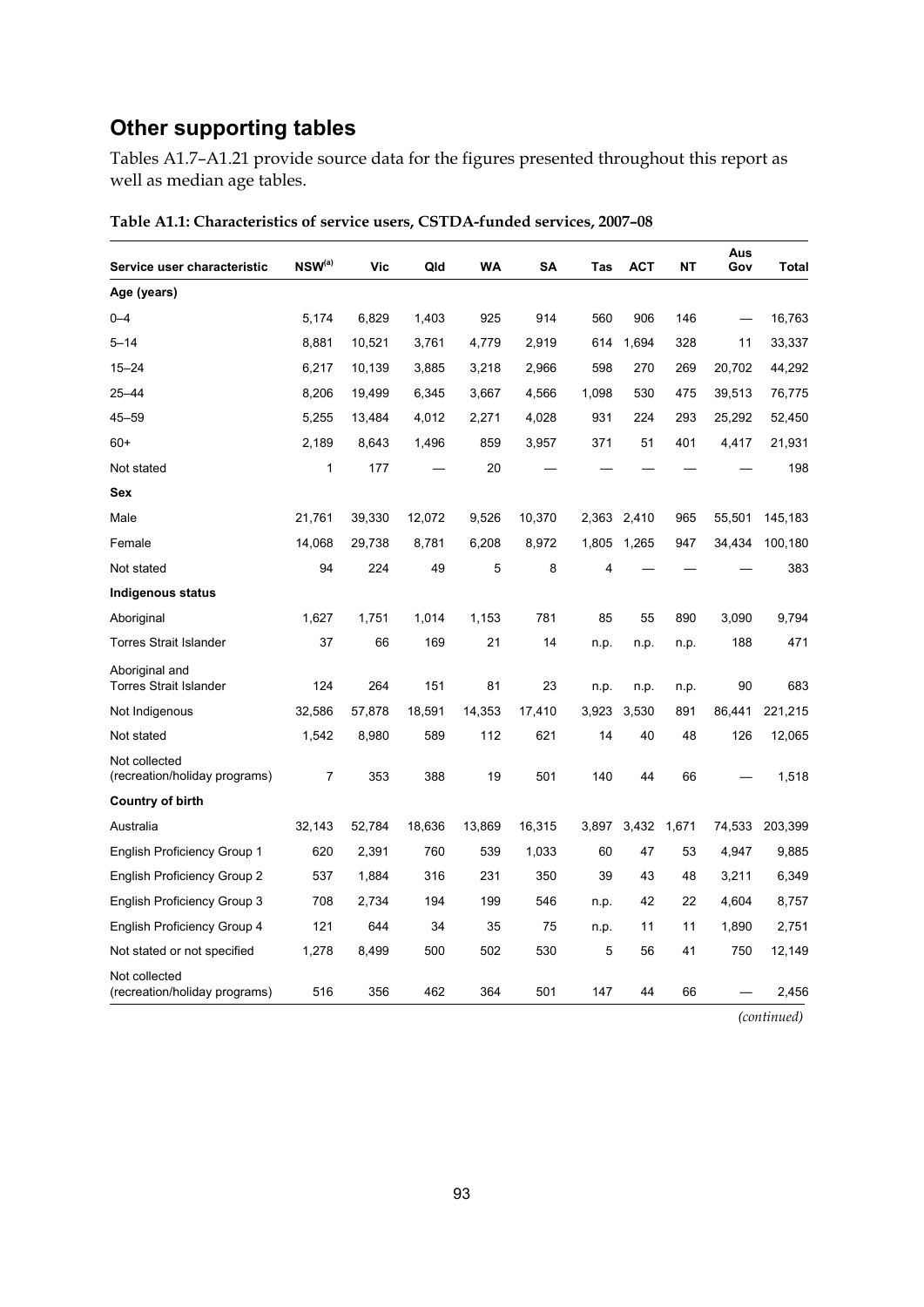| Table A1.1 (continued): Characteristics of service users, CSTDA-funded services, 2007-08 |  |
|------------------------------------------------------------------------------------------|--|
|------------------------------------------------------------------------------------------|--|

| Service user characteristic                                   | $NSW^{(a)}$ | Vic          | Qld   | WA                                 | SΑ    | Tas   | <b>ACT</b>     | NΤ    | Aus<br>Gov | Total   |
|---------------------------------------------------------------|-------------|--------------|-------|------------------------------------|-------|-------|----------------|-------|------------|---------|
| Need for interpreter services                                 |             |              |       |                                    |       |       |                |       |            |         |
| For spoken language other than English                        | 694         | 1,230        | 440   | 540                                | 565   | 79    | 54             | 250   | 2,060      | 4,955   |
| For non-spoken communication                                  | 1.344       | 582          | 1,668 | 643                                | 798   | 208   | 255            | 106   | 2,835      | 7,727   |
| Does not need an interpreter                                  |             |              |       | 30,398 50,388 17,497 14,531 17,064 |       | 3,697 | 3,261          | 1,374 | 84,996     | 209,726 |
| Not stated                                                    |             | 2,974 16,728 | 773   | 25                                 | 422   | 41    | 61             | 116   | 44         | 21,179  |
| Not collected<br>(recreation/holiday programs)                | 513         | 364          | 524   |                                    | 501   | 147   | 44             | 66    |            | 2,159   |
| <b>Method of communication</b>                                |             |              |       |                                    |       |       |                |       |            |         |
| Spoken language (effective)                                   |             |              |       | 14,814 33,669 12,517 11,456 13,728 |       | 2,469 | 1,878          | 1,200 | 81,719     | 161,235 |
| Sign language (effective)                                     | 440         | 1,981        | 341   | 226                                | 298   | 32    | 24             | 49    | 1,243      | 4,257   |
| Other effective non-spoken<br>communication                   | 624         | 1,514        | 529   | 573                                | 293   | 72    | 41             | 44    | 305        | 3,734   |
| Little, or no, effective communication                        | 9,291       | 8,552        | 4,507 | 2,129                              | 3.043 | 823   | 559            | 276   | 4,028      | 31,137  |
| Child aged under 5 years<br>(not applicable)                  | 5,174       | 6,822        | 1,403 | 925                                | 914   | 560   | 906            | 146   |            | 16,756  |
| Not stated                                                    |             | 5,068 16,396 | 1,089 | 410                                | 582   | 73    | 223            | 131   | 2.640      | 26,476  |
| Not collected<br>(recreation/holiday programs)                | 512         | 358          | 516   | 20                                 | 492   | 143   | 44             | 66    |            | 2,151   |
| <b>Living arrangements</b>                                    |             |              |       |                                    |       |       |                |       |            |         |
| Lives alone                                                   | 1,885       | 7,058        | 2,449 | 1,355                              | 3,299 | 501   | 157            | 206   | 18,928     | 33,464  |
| Lives with family                                             |             |              |       | 22,708 38,056 12,544 11,390 11,249 |       | 2,337 | 2,977          | 1,235 | 42,218     | 136,769 |
| Lives with others                                             |             | 7,665 13,552 | 4,864 | 2,715                              | 3,651 | 1,145 | 423            | 364   | 16,429     | 46,089  |
| Not stated                                                    |             | 3,150 10,262 | 521   | 231                                | 651   | 42    | 74             | 41    | 12,360     | 27,216  |
| Not collected<br>(recreation/holiday programs)                | 515         | 364          | 524   | 48                                 | 500   | 147   | 44             | 66    |            | 2,208   |
| <b>Residential setting</b>                                    |             |              |       |                                    |       |       |                |       |            |         |
| Private residence                                             |             |              |       | 24,736 41,374 15,236 12,542 14,348 |       | 2,838 | 3,187          | 922   | 79,975     | 184,144 |
| Residence within an<br>Aboriginal community                   | 100         | 85           | 133   | 186                                | 178   | n.p.  | n.p.           | 441   | 26         | 1,012   |
| Domestic-scale supported living facility                      | 3,052       | 5,718        | 1,111 | 1,254                              | 814   | 669   | 257            | 26    | 2,202      | 13,191  |
| Supported accommodation facility                              | 2,832       | 2,387        | 1,876 | 768                                | 1,435 | 358   | 80             | 188   | 1,561      | 10,062  |
| Boarding house/private hotel                                  | 877         | 496          | 115   | 21                                 | 35    | 5     | n.p.           | 8     | 176        | 1,623   |
| Independent unit within a retirement village                  | 29          | 171          | 55    | 40                                 | 222   | n.p.  | n.p.           | n.p.  | 50         | 550     |
| Residential aged care facility                                | 154         | 361          | 244   | 66                                 | 583   | 48    | $\overline{7}$ | 21    | 97         | 1,545   |
| Psychiatric/mental health community care<br>facility          | 48          | 880          | 113   | 18                                 | 19    | 22    |                | 9     | 197        | 1,171   |
| Hospital                                                      | 28          | 69           | 335   | 44                                 | 66    | 21    | 24             | 9     | 23         | 595     |
| Short-term crisis, emergency or transitional<br>accommodation | 129         | 891          | 138   | n.p.                               | 53    | 18    | 7              | 8     | 99         | 1,264   |
| Public place/temporary shelter                                | 30          | 131          | 26    | n.p.                               | 12    | n.p.  | n.p.           | n.p.  | 17         | 207     |
| Other                                                         | 480         | 820          | 687   | 139                                | 251   | 18    | 6              | 42    | 58         | 2,488   |
| Not stated                                                    |             | 2,913 15,543 | 310   | 562                                | 834   | 23    | 58             | 165   | 5,454      | 25,657  |
| Not collected<br>(recreation/holiday programs)                | 515         | 366          | 523   | 76                                 | 500   | 147   | 44             | 66    |            | 2,237   |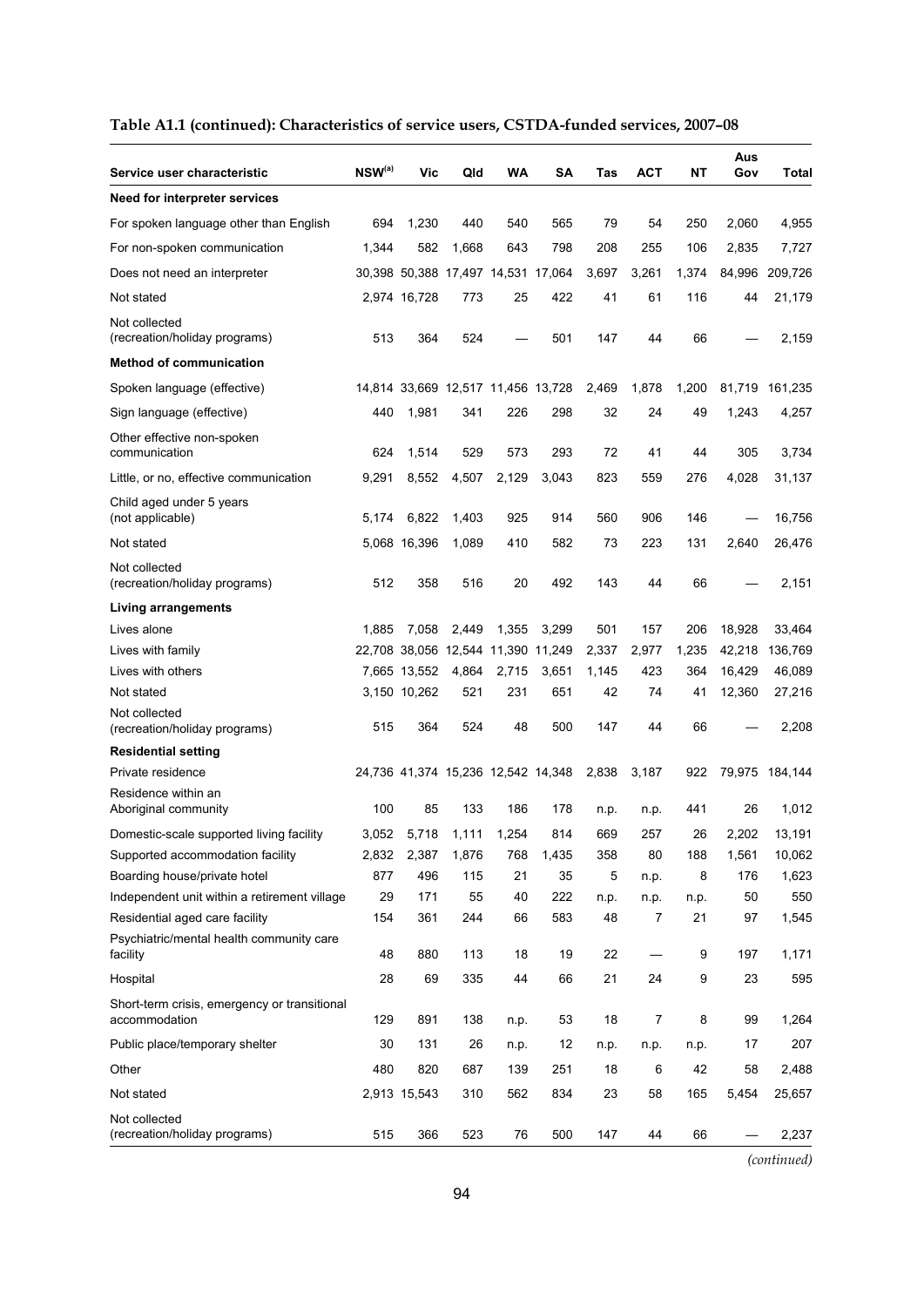| Service user characteristic                    | NSW(a) | Vic           | Qld   | WA    | SΑ    | Tas   | <b>ACT</b> | NΤ   | Aus<br>Gov | <b>Total</b>   |
|------------------------------------------------|--------|---------------|-------|-------|-------|-------|------------|------|------------|----------------|
| Primary disability group                       |        |               |       |       |       |       |            |      |            |                |
| Intellectual                                   | 16,823 | 17,841        | 8,146 | 8,620 | 6,921 | 1,741 | 889        | 414  | 25,832     | 77,320         |
| Specific learning/ADD                          | 391    | 541           | 130   | 104   | 9     | 117   | 129        | 45   | 6,685      | 7,961          |
| Autism                                         | 2,858  | 3,231         | 2,192 | 2,245 | 1,222 | 211   | 386        | 73   | 2,877      | 14,547         |
| Physical                                       | 2,819  | 5,055         | 3,732 | 2,024 | 2,403 | 628   | 463        | 555  | 19,757     | 36,382         |
| Acquired brain injury                          | 1,028  | 2,904         | 936   | 557   | 1,998 | 376   | 55         | 92   | 2,546      | 9,957          |
| Neurological                                   | 1,737  | 4,128         | 1,501 | 654   | 1,955 | 380   | 121        | 110  | 2,756      | 12,889         |
| Deafblind                                      | 102    | 257           | 39    | 43    | 46    | 5     | n.p.       | 8    | 76         | 529            |
| Vision                                         | 1,260  | 952           | 351   | 377   | 2,595 | 27    | n.p.       | 131  | 2,244      | 7,516          |
| Hearing                                        | 666    | 1,969         | 150   | 114   | 391   | 8     | 10         | 15   | 2,638      | 5,793          |
| Speech                                         | 1,169  | 390           | 56    | 63    | 45    | 139   | 804        | 50   | 339        | 3,043          |
| Psychiatric                                    | 985    | 13,698        | 2,112 | 190   | 186   | 192   | 27         | 23   | 24,154     | 40,031         |
| Developmental delay                            | 2,748  | 1,856         | 765   | 446   | 405   | 189   | 615        | 31   |            | 7,007          |
| Not stated                                     | 2,821  | 16,117        | 277   | 236   | 673   | 12    | 119        | 299  | 31         | 20,563         |
| Not collected<br>(recreation/holiday programs) | 516    | 353           | 515   | 66    | 501   | 147   | 44         | 66   |            | 2,208          |
| Other significant disability groups            |        |               |       |       |       |       |            |      |            |                |
| Intellectual                                   | 2,907  | 5,417         | 2,840 | 898   | 864   | 320   | 311        | 109  | 3,875      | 15,905         |
| Specific learning/ADD                          | 1,063  | 2,355         | 1,129 | 750   | 537   | 141   | 191        | 30   | 5,916      | 10,431         |
| Autism                                         | 2,165  | 3,239         | 1,232 | 794   | 927   | 192   | 186        | 24   | 1,140      | 9,051          |
| Physical                                       | 5,317  | 7,281         | 4,017 | 1,584 | 3,437 | 955   | 436        | 207  | 10,459     | 31,091         |
| Acquired brain injury                          | 620    | 2,386         | 1,018 | 605   | 331   | 50    | 96         | 44   | 1,148      | 5,748          |
| Neurological                                   | 4,199  | 6,727         | 3,200 | 1,417 | 2,020 | 436   | 331        | 183  | 3,873      | 20,270         |
| Deafblind                                      | 262    | 278           | 100   | 97    | 77    | 31    | 45         | n.p. | 115        | 913            |
| Vision                                         | 2,983  | 4,291         | 1,900 | 689   | 1,201 | 239   | 162        | 72   | 2,523      | 12,765         |
| Hearing                                        | 1,222  | 2,083         | 1,161 | 492   | 1,414 | 125   | 193        | 62   | 2,303      | 8,132          |
| Speech                                         | 5,395  | 7,307         | 5,016 | 1,831 | 2,251 | 675   | 843        | 227  | 2,836      | 24,401         |
| Psychiatric                                    | 2,302  | 3,325         | 1,617 | 878   | 1,373 | 392   | 230        | 28   | 9,792      | 18,013         |
| Developmental delay                            | 702    | 133           | 456   | 212   | 154   | 14    | 97         | 8    |            | 1,738          |
| Support needed: self-care                      |        |               |       |       |       |       |            |      |            |                |
| Always                                         | 11,790 | 10,785        | 7,795 | 5,371 | 5,378 | 1,513 | 861        | 536  | 2.529      | 44,706         |
| Sometimes                                      |        | 11,461 15,829 | 7,226 | 6,458 | 6,452 | 1,506 | 1,375      | 543  | 10,427     | 54,668         |
| None, but uses aids                            | 442    | 1,144         | 508   | 402   | 1,668 | 113   | 41         | 104  | 509        | 4,516          |
| None                                           |        | 4,193 15,251  | 3,881 | 2,460 | 3,976 | 873   | 1,089      | 192  | 69,669     | 95,579         |
| Not stated                                     |        | 7,517 25,918  | 956   | 566   | 1,375 | 20    | 265        | 471  | 6,801      | 43,616         |
| Not collected<br>(recreation/holiday programs) | 520    | 365           | 536   | 482   | 501   | 147   | 44         | 66   |            | 2,661          |
| <b>Support needed: mobility</b>                |        |               |       |       |       |       |            |      |            |                |
| Always                                         | 7,321  | 7,915         | 5,774 | 3,422 | 4,396 | 1,275 | 656        | 424  | 2,749      | 32,320         |
| Sometimes                                      |        | 9,106 14,417  | 6,275 | 4,374 | 6,270 | 1,281 | 939        | 520  | 11,713     | 50,114         |
| None, but uses aids                            | 1,210  | 2,513         | 1,167 | 997   | 2,462 | 225   | 97         | 167  | 934        | 9,033          |
| None                                           |        | 10,415 18,886 | 6,115 | 5,893 | 4,352 | 1,229 | 1,693      | 207  |            | 68,959 109,919 |
| Not stated                                     |        | 7,349 25,196  | 1,038 | 569   | 1,369 | 15    | 246        | 528  | 5,580      | 41,698         |
| Not collected<br>(recreation/holiday programs) | 522    | 365           | 533   | 484   | 501   | 147   | 44         | 66   |            | 2,662          |

### **Table A1.1 (continued): Characteristics of service users, CSTDA-funded services, 2007–08**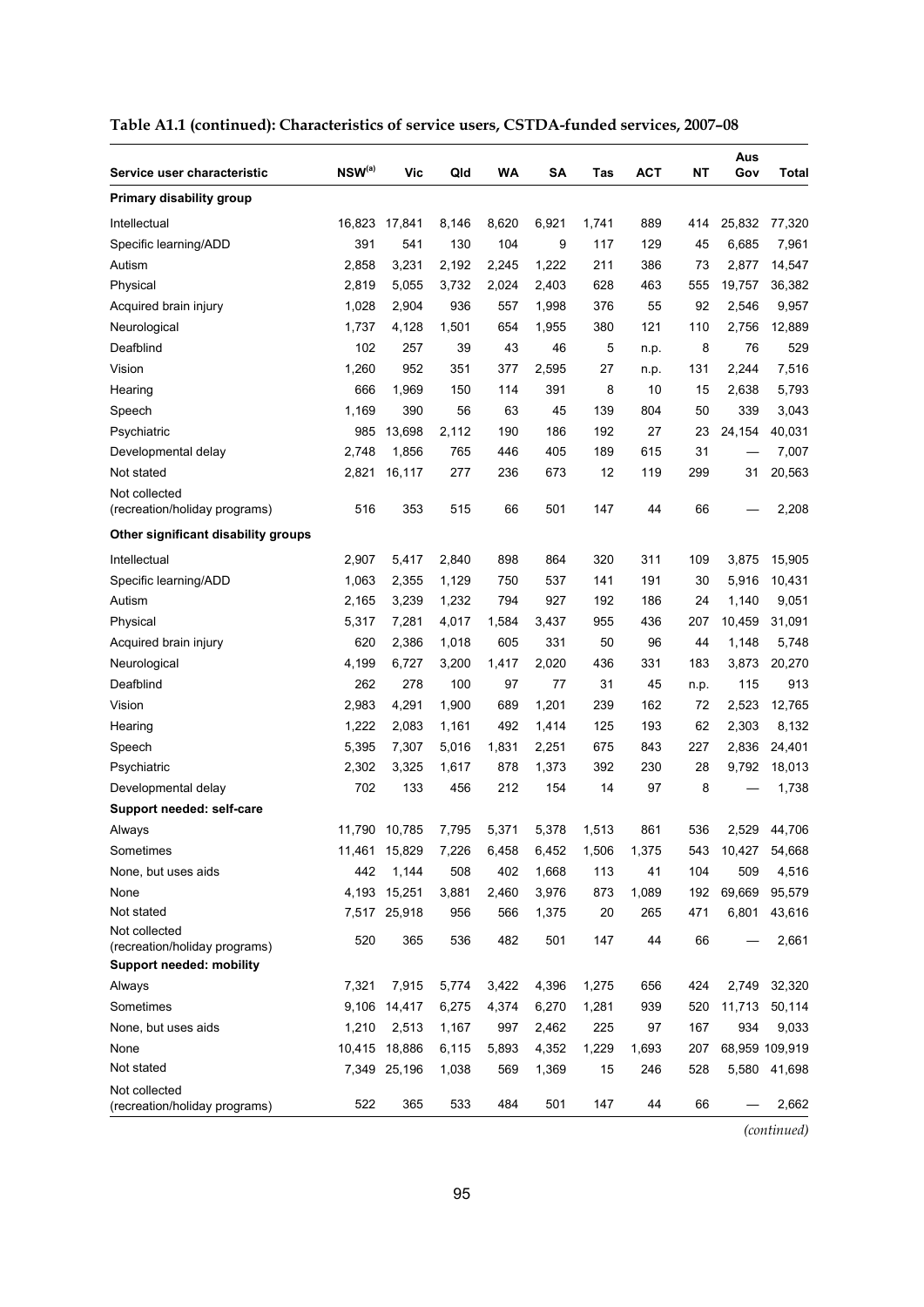| Service user characteristic                                                | $NSW^{(a)}$ | Vic    | Qld   | <b>WA</b> | SΑ    | Tas   | ACT   | NΤ  | Aus<br>Gov | Total  |
|----------------------------------------------------------------------------|-------------|--------|-------|-----------|-------|-------|-------|-----|------------|--------|
| <b>Support needed:</b>                                                     |             |        |       |           |       |       |       |     |            |        |
| Always                                                                     | 10,758      | 8,098  | 6,266 | 4,076     | 4,296 | 1,155 | 788   | 348 | 2,913      | 36,991 |
| Sometimes                                                                  | 10,986      | 17,784 | 7,050 | 6,845     | 6,288 | 1,432 | 1,849 | 445 | 14,613     | 60,298 |
| None, but uses aids                                                        | 414         | 1,313  | 412   | 414       | 981   | 97    | 47    | 32  | 443        | 3,802  |
| None                                                                       | 6,204       | 16,530 | 5,564 | 3,337     | 5,889 | 1,261 | 814   | 268 | 33,542     | 67,827 |
| Not stated                                                                 | 7,040       | 25,202 | 1,076 | 584       | 1,395 | 80    | 133   | 753 | 38,424     | 74,167 |
| Not collected<br>(recreation/holiday programs)                             | 521         | 365    | 534   | 483       | 501   | 147   | 44    | 66  |            | 2,661  |
| Support needed: interpersonal interactions and relationships               |             |        |       |           |       |       |       |     |            |        |
| Always                                                                     | 9,417       | 8,150  | 7,384 | 4,820     | 4,730 | 1,366 | 834   | 387 | 11,420     | 46,072 |
| Sometimes                                                                  | 12,082      | 22,840 | 8,663 | 7,546     | 7,138 | 1,802 | 1,714 | 525 | 43,479     | 96,329 |
| None, but uses aids                                                        | 280         | 828    | 292   | 289       | 727   | 85    | 33    | 26  | 310        | 2,626  |
| None                                                                       | 3,000       | 10,173 | 2,970 | 1,980     | 4.860 | 747   | 810   | 235 | 29,835     | 51,802 |
| Not stated                                                                 | 10,603      | 26,934 | 1,057 | 611       | 1,394 | 25    | 240   | 673 | 4,891      | 46,222 |
| Not collected<br>(recreation/holiday programs)                             | 541         | 367    | 536   | 493       | 501   | 147   | 44    | 66  |            | 2,695  |
| Support needed: learning, applying knowledge and general tasks and demands |             |        |       |           |       |       |       |     |            |        |
| Always                                                                     | 12,227      | 10,511 | 7,825 | 4,782     | 4,716 | 1,210 | 687   | 372 | 13,724     | 52,496 |
| Sometimes                                                                  | 12,806      | 20,515 | 7,934 | 7,237     | 7,189 | 1,620 | 1,273 | 506 | 42,910     | 92,772 |
| None, but uses aids                                                        | 303         | 1,345  | 331   | 400       | 1,004 | 80    | 30    | 35  | 319        | 3,551  |
| None                                                                       | 1,776       | 8,912  | 2,300 | 1,291     | 3,734 | 440   | 356   | 141 | 28,722     | 45,765 |
| Not applicable                                                             | 1,613       | 2,361  | 600   | 914       | 776   | 558   | 862   | 115 |            | 7,751  |
| Not stated                                                                 | 6,676       | 25,282 | 1,375 | 602       | 1,430 | 117   | 423   | 677 | 4,260      | 40,715 |
| Not collected<br>(recreation/holiday programs)                             | 522         | 366    | 537   | 513       | 501   | 147   | 44    | 66  |            | 2,696  |
| Support needed: education                                                  |             |        |       |           |       |       |       |     |            |        |
| Always                                                                     | 13,192      | 13,405 | 8,554 | 5,129     | 5,209 | 1,427 | 753   | 454 | 10,513     | 54,442 |
| Sometimes                                                                  | 11,093      | 17,125 | 6,409 | 6,801     | 6,636 | 1,383 | 1,225 | 338 | 33,771     | 76,622 |
| None, but uses aids                                                        | 397         | 1,355  | 473   | 456       | 1,027 | 75    | 37    | 38  | 342        | 3,872  |
| None                                                                       | 1,629       | 8,699  | 2,127 | 1,099     | 3,702 | 412   | 317   | 144 | 37,984     | 54,042 |
| Not applicable                                                             | 1,868       | 2,363  | 888   | 916       | 776   | 558   | 862   | 118 |            | 8,294  |
| Not stated                                                                 | 7,222       | 25,977 | 1,908 | 822       | 1,499 | 170   | 437   | 754 | 7,325      | 45,767 |
| Not collected<br>(recreation/holiday programs)                             | 522         | 368    | 543   | 516       | 501   | 147   | 44    | 66  |            | 2,707  |
| Support needed: community (civic) and economic life                        |             |        |       |           |       |       |       |     |            |        |
| Always                                                                     | 13,081      | 13,362 | 8,797 | 5,727     | 5,570 | 1,370 | 865   | 445 | 14,300     | 59,752 |
| Sometimes                                                                  | 10,218      | 19,851 | 6,847 | 6,304     | 7,017 | 1,509 | 938   | 491 | 41,777     | 86,257 |
| None, but uses aids                                                        | 338         | 1,095  | 377   | 479       | 1,261 | 76    | 27    | 16  | 393        | 3,723  |
| None                                                                       | 1,522       | 6,704  | 1,713 | 1,189     | 2,750 | 414   | 322   | 139 | 25,289     | 38,093 |
| Not applicable                                                             | 2,262       | 2,366  | 951   | 916       | 911   | 559   | 864   | 119 |            | 8,883  |
| Not stated                                                                 | 7,976       | 25,546 | 1,676 | 629       | 1,348 | 96    | 615   | 636 | 8,176      | 46,357 |
| Not collected<br>(recreation/holiday programs)                             | 526         | 368    | 541   | 495       | 493   | 148   | 44    | 66  |            | 2,681  |

|  |  | Table A1.1 (continued): Characteristics of service users, CSTDA-funded services, 2007–08 |  |  |  |
|--|--|------------------------------------------------------------------------------------------|--|--|--|
|--|--|------------------------------------------------------------------------------------------|--|--|--|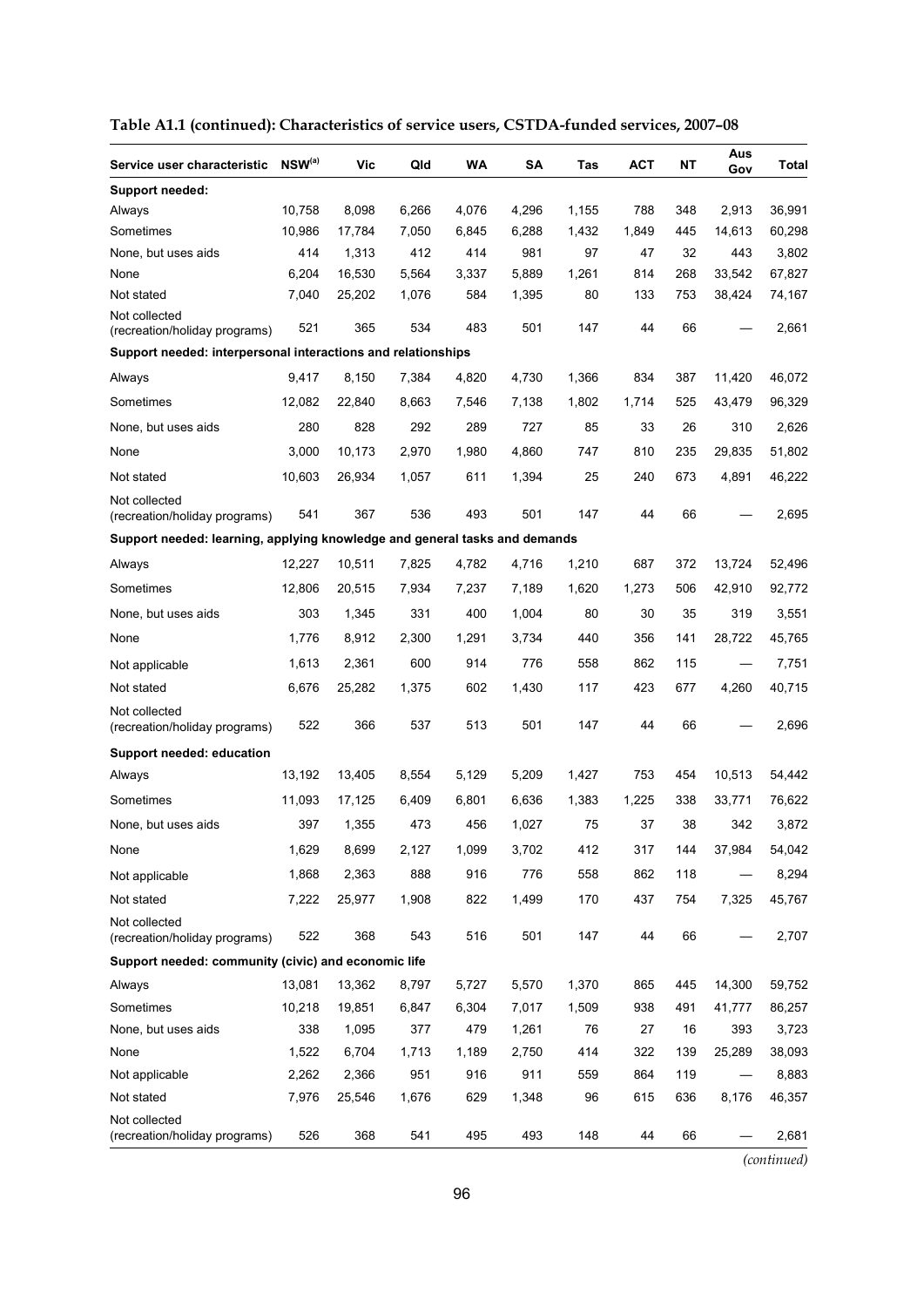| Service user characteristic                    | $NSW^{(a)}$ | Vic    | Qld    | WA     | SΑ     | Tas   | ACT   | NΤ             | Aus<br>Gov | <b>Total</b>   |
|------------------------------------------------|-------------|--------|--------|--------|--------|-------|-------|----------------|------------|----------------|
| Support needed: domestic life                  |             |        |        |        |        |       |       |                |            |                |
| Always                                         | 11,017      | 10,004 | 8,143  | 3,585  | 4,976  | 1,203 | 587   | 585            | 4,922      | 41,810         |
| Sometimes                                      | 9,711       | 16,689 | 6,766  | 4,400  | 6,800  | 1,240 | 411   | 468            | 17,741     | 55,974         |
| None, but uses aids                            | 202         | 1,003  | 275    | 198    | 718    | 67    | 21    | $\overline{4}$ | 305        | 2,555          |
| None                                           | 1.529       | 8,070  | 1,276  | 1.019  | 1.620  | 284   | 83    | 57             | 57,605     | 68,706         |
| Not applicable                                 | 2,439       | 4,197  | 2,423  | 5,687  | 3,815  | 1,128 | 2,469 | 396            |            | 22,402         |
| Not stated                                     | 10,489      | 28,943 | 1,482  | 480    | 1,045  | 113   | 60    | 336            | 9,362      | 51,847         |
| Not collected<br>(recreation/holiday programs) | 536         | 386    | 537    | 370    | 376    | 137   | 44    | 66             |            | 2,452          |
| Support needed: working                        |             |        |        |        |        |       |       |                |            |                |
| Always                                         | 12,841      | 16,667 | 9,275  | 4,837  | 6,430  | 1,765 | 621   | 602            | 16,163     | 62,379         |
| Sometimes                                      | 6,165       | 10,515 | 3,847  | 2,964  | 4,502  | 736   | 285   | 195            | 35,218     | 58,727         |
| None, but uses aids                            | 200         | 899    | 285    | 214    | 677    | 46    | 20    | 19             | 64         | 2,374          |
| None                                           | 984         | 6,540  | 1,082  | 761    | 2,387  | 153   | 113   | 72             | 34,527     | 44,387         |
| Not applicable                                 | 2,685       | 4,210  | 3,570  | 5,693  | 3,828  | 1,128 | 2,511 | 417            |            | 23,853         |
| Not stated                                     | 12,509      | 30,069 | 2,296  | 884    | 1,150  | 205   | 81    | 541            | 3,963      | 51,537         |
| Not collected<br>(recreation/holiday programs) | 539         | 392    | 547    | 386    | 376    | 139   | 44    | 66             |            | 2,489          |
| Carer-existence of                             |             |        |        |        |        |       |       |                |            |                |
| Yes                                            | n.p.        | 28,837 | 18,604 | 11,675 | 10,716 | 2,326 | 2,697 | 986            |            | 17,569 112,293 |
| No                                             | n.p.        | 23,957 | 2,298  | 3,562  | 7,612  | 1,614 | 850   | 554            |            | 69,974 111,466 |
| Not stated                                     | n.p.        | 16,155 |        | 367    | 521    | 85    | 84    | 306            | 2,392      | 20,634         |
| Not collected<br>(recreation/holiday programs) | n.p.        | 343    |        | 135    | 501    | 147   | 44    | 66             |            | 1,353          |
| Carer---primary status                         |             |        |        |        |        |       |       |                |            |                |
| Yes                                            | n.p.        | 16,658 | 10,482 | 9,603  | 10,018 | 2,086 | 2,442 | 757            | 6,464      | 72,531         |
| No                                             | n.p.        | 4,485  | 1,599  | 1,006  | 598    | 136   | 209   | 87             | 1,261      | 9,338          |
| Not stated                                     | n.p.        | 7,665  | 6,482  | 800    | 100    | 101   | 46    | 142            | 2,523      | 22,367         |
| Not collected<br>(recreation/holiday programs) | n.p.        | 29     | 41     | 266    |        | 3     |       |                |            | 736            |
| Carer-residency status                         |             |        |        |        |        |       |       |                |            |                |
| Yes, co-resident carer                         | n.p.        | 17,843 | 9,435  | 10,506 | 9,204  | 2,042 | 2,420 | 735            | 5,729      | 70,761         |
| No, non-resident carer                         | n.p.        | 3,604  | 2,656  | 1,051  | 1,271  | 203   | 246   | 94             | 1,952      | 10,977         |
| Not stated                                     | n.p.        | 7,361  | 6,469  | 116    | 241    | 80    | 31    | 157            | 2,567      | 22,755         |
| Not collected<br>(recreation/holiday programs) | n.p.        | 29     | 44     | 2      |        | 1     |       |                |            | 479            |

### **Table A1.1 (continued): Characteristics of service users, CSTDA-funded services, 2007–08**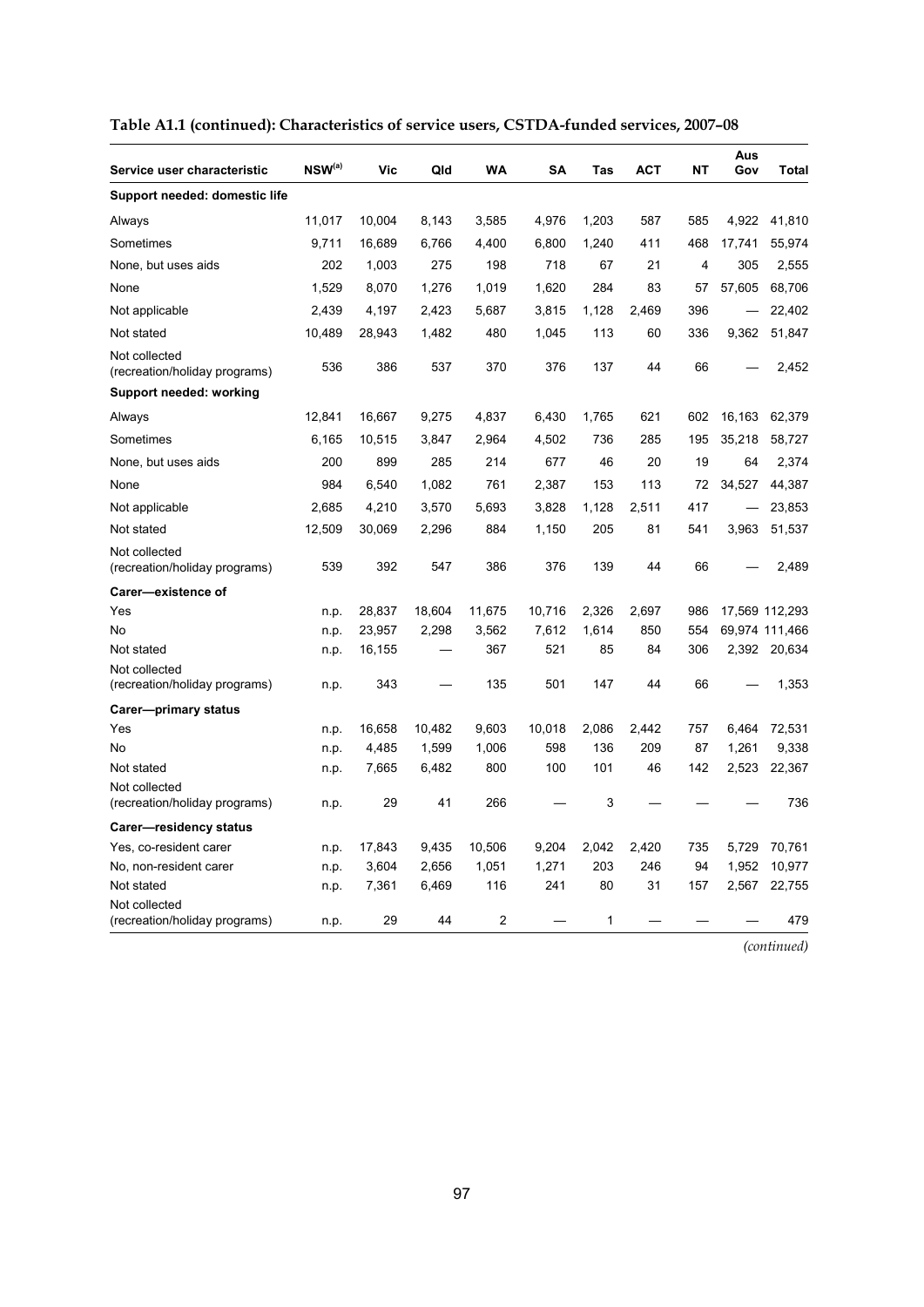| Service user characteristic                    | $NSW^{(a)}$ | Vic    | Qld   | WA    | <b>SA</b> | Tas   | <b>ACT</b> | NΤ   | Aus<br>Gov     | Total  |
|------------------------------------------------|-------------|--------|-------|-------|-----------|-------|------------|------|----------------|--------|
| Carer-relationship to service user             |             |        |       |       |           |       |            |      |                |        |
| Wife/female partner                            | n.p.        | 1,605  | 347   | 280   | 832       | 85    | 22         | 76   | 811            | 4,188  |
| Husband/male partner                           | n.p.        | 1,599  | 491   | 361   | 958       | 124   | 10         | 37   | 474            | 4,041  |
| Mother                                         | n.p.        | 13,792 | 9,005 | 9,306 | 6,728     | 1,738 | 2,325      | 399  | 10,055         | 65,562 |
| Father                                         | n.p.        | 1,319  | 899   | 562   | 684       | 146   | 186        | 33   | 1,348          | 5,418  |
| Daughter                                       | n.p.        | 520    | 110   | 69    | 231       | 16    |            | 78   | 73             | 1,130  |
| Son                                            | n.p.        | 273    | 71    | 30    | 120       | 11    | 1          | 15   | 48             | 557    |
| Daughter-in-law                                | n.p.        | 23     | 8     | 5     | 8         | 1     | 1          | 3    | $\overline{7}$ | 87     |
| Son-in-law                                     | n.p.        | 3      | 3     | 1     |           |       |            |      | $\overline{2}$ | 8      |
| Other female relative                          | n.p.        | 986    | 1,093 | 585   | 518       | 117   | 80         | 248  | 1,232          | 5,427  |
| Other male relative                            | n.p.        | 292    | 160   | 125   | 145       | 27    | 31         | 29   | 386            | 1,203  |
| Friend/neighbour-female                        | n.p.        | 289    | 216   | 135   | 239       | 23    | 3          | 21   | 311            | 1,194  |
| Friend/neighbour-male                          | n.p.        | 147    | 94    | 48    | 71        | 5     | 6          | 13   | 143            | 491    |
| Not stated                                     | n.p.        | 7,959  | 6,072 | 161   | 182       | 32    | 32         | 34   | 2,679          | 22,518 |
| Not collected<br>(recreation/holiday programs) | n.p.        | 30     | 35    | 7     |           | 1     |            |      |                | 469    |
| Carer—age group                                |             |        |       |       |           |       |            |      |                |        |
| Under 15 years                                 | n.p.        | 31     | 28    | 13    | 16        | n.p.  | n.p.       | n.p. | n.p.           | 127    |
| $15-24$ years                                  | n.p.        | 260    | 213   | 180   | 153       | 87    | n.p.       | n.p. | n.p.           | 1,430  |
| $25 - 44$ years                                | n.p.        | 7,721  | 5,298 | 6,297 | 4,297     | 1,217 | 1,680      | 420  | 1,322          | 37,029 |
| 45-64 years                                    | n.p.        | 8,877  | 4,741 | 3,588 | 4,145     | 719   | 501        | 347  | 4,485          | 28,718 |
| 65 years and over                              | n.p.        | 3,022  | 1,490 | 921   | 1,416     | 215   | 177        | 72   | 1,502          | 9,191  |
| Not stated                                     | n.p.        | 8,896  | 6,794 | 536   | 689       | 83    | 302        | 92   | 2,896          | 27,853 |
| Not collected<br>(recreation/holiday programs) | n.p.        | 30     | 40    | 140   |           | n.p.  |            |      |                | 624    |
| Income source                                  |             |        |       |       |           |       |            |      |                |        |
| Carer Allowance (Child): child under 16 yrs    |             |        |       |       |           |       |            |      |                |        |
| Yes                                            | 3,123       | 4,256  | 3,215 | 3,992 | 2,625     | 193   | 228        | 62   | 17             | 17,543 |
| No                                             | 1,928       | 648    | 498   | 444   | 1,002     | 274   | 634        | 69   | 66             | 5,522  |
| Not known                                      | 3,848       | 107    | 1,193 | 1,691 | 291       | 693   | 1,370      | 340  | 10             | 9,479  |
| Not stated                                     | 5,613       | 13,103 | 403   |       | 82        | 38    | 360        | 13   | 191            | 19,769 |
| Not collected<br>(recreation/holiday programs) | 79          | 87     | 244   |       | 132       | 45    | 38         | 28   |                | 653    |

| Table A1.1 (continued): Characteristics of service users, CSTDA-funded services, 2007-08 |  |  |
|------------------------------------------------------------------------------------------|--|--|
|                                                                                          |  |  |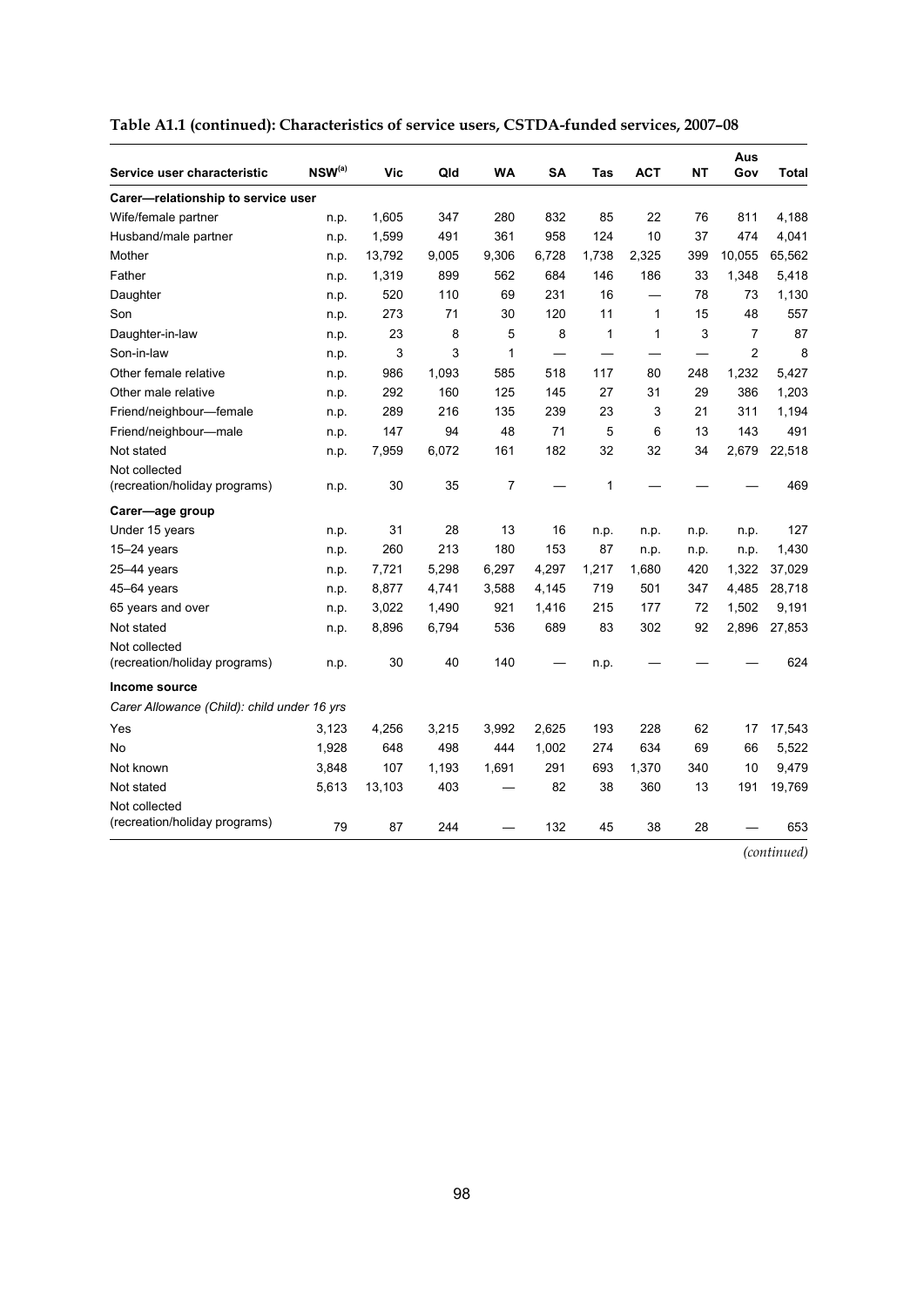|                                                |             |        |        |           |           |       |                |           | Aus    |              |
|------------------------------------------------|-------------|--------|--------|-----------|-----------|-------|----------------|-----------|--------|--------------|
| Service user characteristic                    | $NSW^{(a)}$ | Vic    | Qld    | <b>WA</b> | <b>SA</b> | Tas   | <b>ACT</b>     | <b>NT</b> | Gov    | <b>Total</b> |
| Income source (continued)                      |             |        |        |           |           |       |                |           |        |              |
| Main income source: adult 16+ yrs              |             |        |        |           |           |       |                |           |        |              |
| <b>Disability Support Pension</b>              | 15,530      | 26,870 | 12,349 | 7,040     | 9,730     | 2,351 | 883            | 636       | 44,916 | 107,215      |
| Other pension/benefit                          | 299         | 4,095  | 621    | 285       | 769       | 104   | 9              | 328       | 24,655 | 30,686       |
| Paid employment                                | 512         | 1,657  | 330    | 373       | 717       | 81    | 38             | 70        | 3,494  | 6,526        |
| Compensation payments                          | 105         | 140    | 35     | 204       | 134       | 50    | n.p.           | 6         | 227    | 874          |
| Other income                                   | 97          | 812    | 157    | 103       | 339       | 43    | $\overline{7}$ | 61        | 1,499  | 2,990        |
| No income                                      | 275         | 667    | 198    | 254       | 90        | 10    | 15             | 15        | 40     | 1,521        |
| Not known                                      | 1,028       | 52     | 454    | 1,330     | 2.541     | 50    | 79             | 163       | 1,216  | 6,736        |
| Not stated                                     | 3,016       | 16,375 | 891    | n.p.      | 529       | 137   | n.p.           | 83        | 13,604 | 34,488       |
| Not collected<br>(recreation/holiday programs) | 469         | 295    | 314    |           | 369       | 103   | 7              | 38        |        | 1,595        |
| Both age and<br>income source not stated       | 1           | 128    |        | 20        |           |       |                |           |        | 149          |
| Labour force status (ages 15+)                 |             |        |        |           |           |       |                |           |        |              |
| Employed                                       | 4,346       | 7,921  | 2,201  | 3,276     | 3,266     | 487   | 337            | 211       | 54,900 | 64,808       |
| Unemployed                                     | 2,404       | 6.751  | 2,052  | 1,156     | 1,169     | 233   | 122            | 138       | 34,687 | 46,535       |
| Not in the labour force                        | 11,548      | 26,011 | 10,134 | 5,580     | 10,157    | 1,945 | 552            | 537       | 337    | 66,233       |
| Not stated                                     | 3,088       | 10,806 | 1,019  | 3         | 548       | 225   | 57             | 509       |        | 16,248       |
| Not collected<br>(recreation/holiday programs) | 481         | 300    | 332    |           | 377       | 108   | $\overline{7}$ | 43        |        | 1,648        |
| Age range unknown                              | 1           | 151    |        | 20        |           |       |                |           |        | 172          |

**Table A1.1 (continued): Characteristics of service users, CSTDA-funded services, 2007–08** 

(a) NSW data on carers is being reviewed and is not published. NSW numbers can NOT be calculated by subtracting other jurisdictions from the Total due to service users being able to receive service across state/territory jurisdictions as well as from the Australian Government.

*Notes:* 

1. Service user data are estimates after use of a statistical linkage key to account for individuals who received services from more than one service type outlet during the 12-month period. Row totals may not be the sum of components because service users may have accessed services in more than one state/territory. Service user data were not collected for all CSTDA service types (see Appendix 6 for details).

2. 'Not collected (recreation/holiday program service users)' is a count of service users who accessed *only* services from this service type and did not provide a response for that particular data item.

3. Service users with missing age who responded 'child aged under 5 years (not applicable)' to the *communication method* data item were included in the 0–4 years age group.

4. Service types 6.01–6.05 and 7.01–7.04 did not collect service user data and are therefore excluded from this table.

5. Service types 5.01, 5.02 and 5.04 were not required to collect data on *carer—primary status*, *carer—residency status*, and *carer—age group*. Service user frequencies for these data items therefore exclude users of these service types.

6. Service user frequencies for *carer—primary status*, *carer—residency status*, *carer—relationship to service user* and *carer—age group* are based only on those service users who answered 'yes' to the item *carer—existence of*.

7. The higher levels of Not stated/not known on some data items for the Australian Capital Territory reflect in part the more limited data collection for some services within agencies.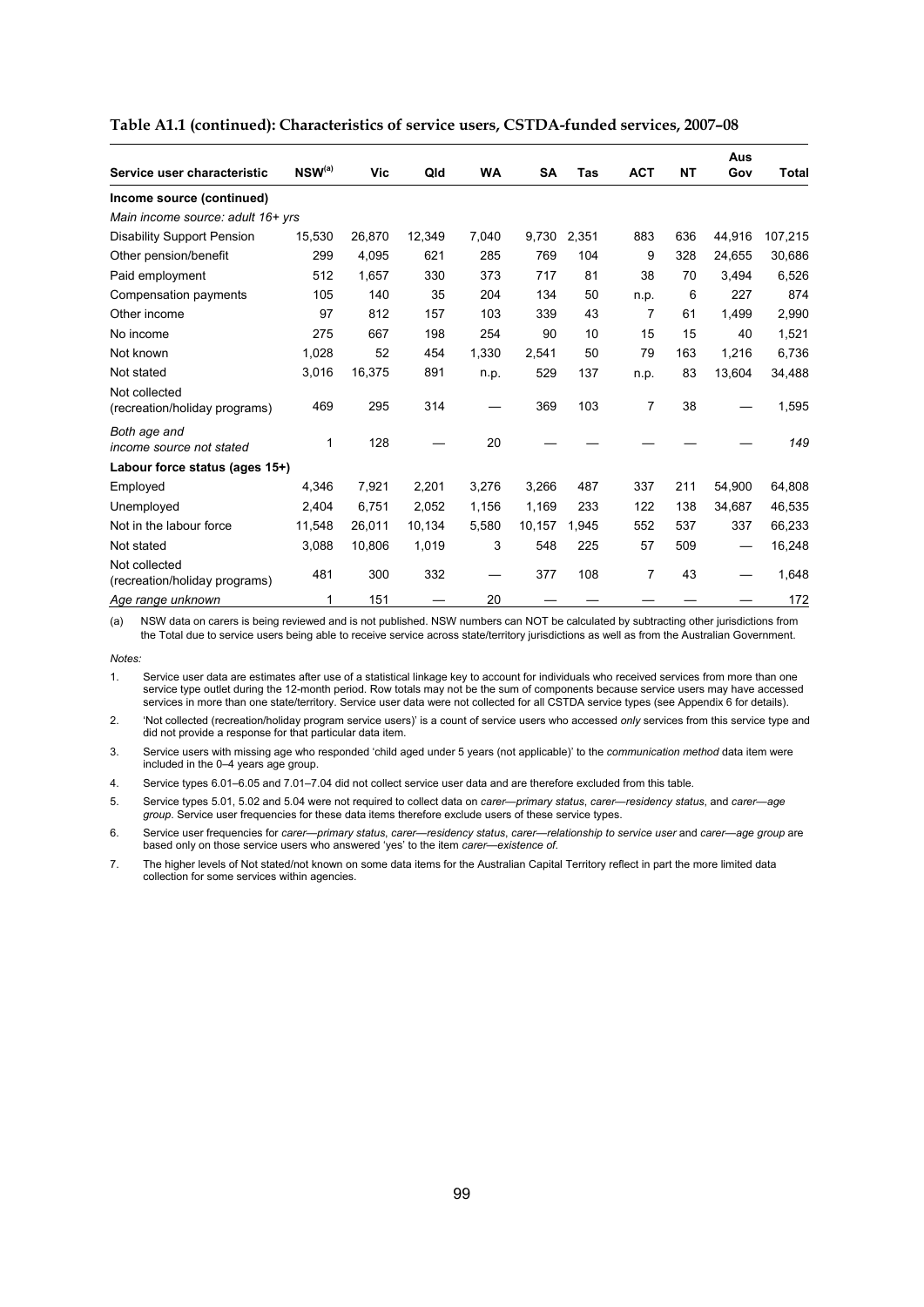| Service use item                                | <b>NSW</b> | <b>Vic</b> | Qld    | WA     | SA     | Tas   | <b>ACT</b> |       | <b>NT Aus Gov</b> | <b>Total</b>   |
|-------------------------------------------------|------------|------------|--------|--------|--------|-------|------------|-------|-------------------|----------------|
| <b>Start date</b>                               |            |            |        |        |        |       |            |       |                   |                |
| Before 1980                                     | 14         | 515        | 10     | 28     | 12     | 43    |            | 1     |                   | 623            |
| 1980-1989                                       | 145        | 2,008      | 13     | 43     | 94     | 176   | 23         | 3     | 3                 | 2,508          |
| 1990-1999                                       | 390        | 10,626     | 154    | 2,631  | 967    | 1,178 | 230        | 125   | 3                 | 16,304         |
| 2000                                            | 732        | 2,241      | 62     | 859    | 200    | 283   | 248        | 62    |                   | 4,687          |
| 2001                                            | 210        | 2,891      | 92     | 1,089  | 267    | 196   | 137        | 46    |                   | 4,928          |
| 2002                                            | 1,288      | 7,292      | 1,142  | 1,171  | 336    | 659   | 236        | 100   |                   | 12,224         |
| 2003                                            | 2,590      | 8,076      | 1,836  | 1,142  | 577    | 281   | 218        | 143   | 46                | 14,909         |
| 2004                                            | 2,518      | 9,529      | 1,227  | 1,345  | 877    | 331   | 441        | 65    | 256               | 16,589         |
| 2005                                            | 2,366      | 11,520     | 1,475  | 1,284  | 1,561  | 437   | 455        | 92    | 20,819            | 40,009         |
| 2006                                            | 3,417      | 15,298     | 2,466  | 5,517  | 1,867  | 626   | 708        | 171   | 21,741            | 51,811         |
| 2007                                            | 40,304     | 26,284     | 23,103 | 11,482 | 21,958 | 899   | 1,449      | 1,137 | 32,506            | 159,122        |
| 2008 (January-June)                             | 17,773     | 12,594     | 11,005 | 2,159  | 6,235  | 647   | 656        | 505   | 20,218            | 71,792         |
| Not stated                                      |            | 157        |        |        |        |       |            |       |                   | 157            |
| Date of last service                            |            |            |        |        |        |       |            |       |                   |                |
| <b>July 2007</b>                                | 779        | 2,462      | 1,101  | 217    | 889    | 109   | 100        | 104   | 940               | 6,701          |
| August 2007                                     | 763        | 2,308      | 967    | 304    | 1,215  | 94    | 90         | 101   | 1,414             | 7,256          |
| September 2007                                  | 869        | 3,774      | 1,893  | 333    | 827    | 138   | 126        | 195   | 1,340             | 9,495          |
| October 2007                                    | 831        | 2,471      | 1,152  | 363    | 1,021  | 77    | 148        | 123   | 1,774             | 7,960          |
| November 2007                                   | 1,078      | 2,399      | 1,301  | 642    | 1,289  | 120   | 153        | 128   | 2,117             | 9,227          |
| December 2007                                   | 1,495      | 4,157      | 3,226  | 483    | 841    | 162   | 189        | 189   | 1,978             | 12,720         |
| January 2008                                    | 538        | 3,523      | 969    | 760    | 1,052  | 78    | 158        | 94    | 2,229             | 9,401          |
| February 2008                                   | 598        | 3,357      | 1,157  | 780    | 1,242  | 176   | 143        | 110   | 2,567             | 10,130         |
| March 2008                                      | 1,316      | 4,850      | 2,773  | 791    | 1,267  | 339   | 183        | 166   | 2,459             | 14,144         |
| April 2008                                      | 4,133      | 3,697      | 1,855  | 1,477  | 2,129  | 264   | 265        | 179   | 2,763             | 16,762         |
| May 2008                                        | 5,506      | 5,051      | 2,774  | 2,367  | 2,498  | 459   | 511        | 211   | 2,961             | 22,338         |
| <b>June 2008</b>                                | 40,884     | 36,208     | 23,417 | 20,233 | 20,681 | 3,740 | 2,735      | 850   | 73,050            | 221,798        |
| Not stated                                      | 12,957     | 34,774     |        |        |        |       |            |       |                   | 47,731         |
| <b>Exit date</b>                                |            |            |        |        |        |       |            |       |                   |                |
| <b>July 2007</b>                                | 244        | 1,449      | 189    | 58     | 193    | 18    | 51         | 27    | 888               | 3,117          |
| August 2007                                     | 371        | 1,373      | 183    | 114    | 220    | 26    | 39         | 34    | 1,330             | 3,690          |
| September 2007                                  | 333        | 1,590      | 196    | 124    | 148    | 25    | 47         | 40    | 1,291             | 3,794          |
| October 2007                                    | 268        | 1,500      | 226    | 120    | 279    | 27    | 90         | 25    | 1,692             | 4,227          |
| November 2007                                   | 291        | 1,325      | 132    | 331    | 324    | 39    | 84         | 45    | 1,906             | 4,477          |
| December 2007                                   | 506        | 1,681      | 248    | 170    | 190    | 29    | 78         | 51    | 1,782             | 4,735          |
| January 2008                                    | 261        | 1,813      | 172    | 249    | 422    | 25    | 116        | 42    | 2,100             | 5,200          |
| February 2008                                   | 248        | 1,634      | 146    | 151    | 433    | 23    | 61         | 53    | 2,385             | 5,134          |
| March 2008                                      | 344        | 2,032      | 214    | 164    | 451    | 28    | 54         | 42    | 2,373             | 5,702          |
| April 2008                                      | 992        | 1,335      | 215    | 201    | 743    | 42    | 53         | 100   | 2,661             | 6,342          |
| May 2008                                        | 1,444      | 1,351      | 186    | 186    | 715    | 109   | 92         | 110   | 2,852             | 7,045          |
| <b>June 2008</b>                                | 2,117      | 1,324      | 409    | 217    | 1,092  | 129   | 163        | 214   | 2,658             | 8,323          |
| No exit date recorded<br>(did not exit service) | 64,328     | 90,624     | 40,069 | 26,665 | 29,741 | 5,236 | 3,873      | 1,667 |                   | 71,674 333,877 |

**Table A1.2: Service use data item frequencies, CSTDA-funded services, 2007–08** 

*(continued)*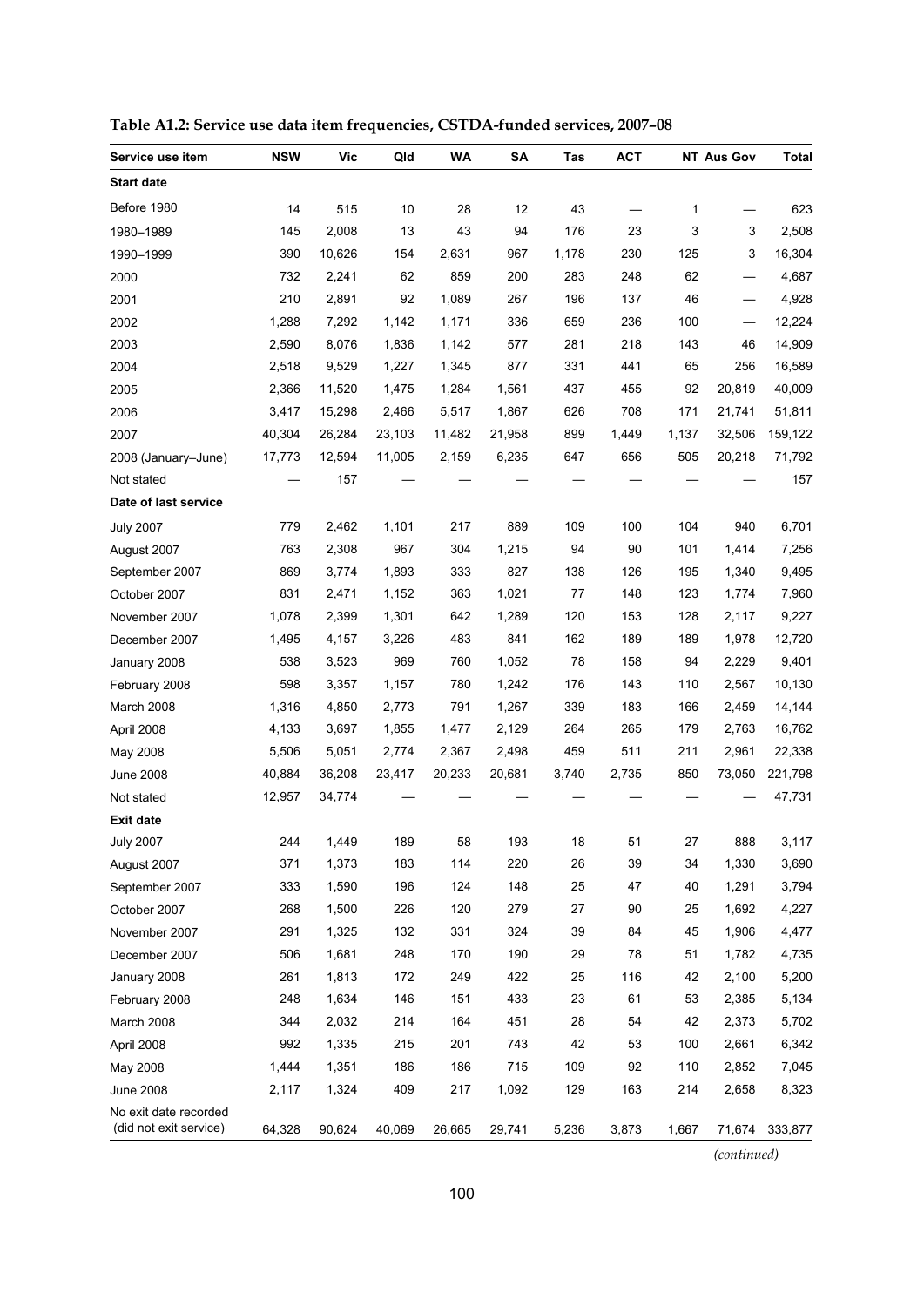| Service use item                                                                | <b>NSW</b> | <b>Vic</b> | Qld                      | <b>WA</b> | <b>SA</b> | Tas | <b>ACT</b> |                | <b>NT Aus Gov</b> | <b>Total</b> |
|---------------------------------------------------------------------------------|------------|------------|--------------------------|-----------|-----------|-----|------------|----------------|-------------------|--------------|
| Main reason for cessation of services                                           |            |            |                          |           |           |     |            |                |                   |              |
| No longer needs<br>assistance-moved to<br>mainstream services                   | 222        | 1,984      | 254                      | 162       | 150       | 40  | 86         | 6              | 6,880             | 9,784        |
| No longer needs<br>assistance-other<br>reason                                   | 738        | 1,927      | 624                      | 589       | 188       | 162 | 311        | 4              | 6,239             | 10,782       |
| Moved to residential,<br>institutional or<br>supported<br>accommodation setting | 46         | 8,697      | 146                      | 100       | 55        | 52  | 12         | 3              |                   | 9,111        |
| Needs have<br>increased-other<br>service type required                          | 41         | 329        | 82                       | 55        | 85        | 15  | 4          | 2              | 1,869             | 2,482        |
| Services terminated<br>due to budget/staffing<br>constraints                    | 8          | 99         | 39                       | 4         | 17        | 76  | 4          |                |                   | 247          |
| Services terminated<br>due to OHS reasons                                       | 3          | 4          | 18                       | 11        | 10        | 1   |            | 10             |                   | 57           |
| Service user moved out<br>of area                                               | 141        | 496        | 323                      | 145       | 551       | 22  | 62         | 8              | 198               | 1,946        |
| Service user died                                                               | 115        | 126        | 201                      | 167       | 398       | 35  | 40         | 19             | 174               | 1,275        |
| Service user terminated<br>service                                              | 94         | 789        | 195                      | 118       | 95        | 37  | 74         | 3              | 4,155             | 5,560        |
| Other reason                                                                    | 4,739      | 3,125      | 553                      | 803       | 3,697     | 20  | 154        | 7              | 4,400             | 17,498       |
| Not stated                                                                      | 1,274      | 840        | 116                      |           | 15        | 60  | 181        | 721            | 3                 | 3,210        |
| Hours received (reference week)                                                 |            |            |                          |           |           |     |            |                |                   |              |
| Zero                                                                            | 14,701     | 5,551      | 17,780                   | 9,964     |           | 972 | 567        | 315            | n.a.              | 49,850       |
| $1 - 11$                                                                        |            |            | 8                        |           | 189       | 51  | 306        | 3              | n.a.              | 557          |
| Les than 1 hour                                                                 | 3,864      | 9,934      | 8,939                    | 3,946     | 8,008     | 840 | 482        | 127            | n.a.              | 36,140       |
| $12 - 23$                                                                       | 2,133      | 3,040      | 1,956                    | 910       | 562       | 311 | 89         | 36             | n.a.              | 9,037        |
| $24 - 47$                                                                       | 3,520      | 5,129      | 1,844                    | 397       | 776       | 489 | 66         | 36             | n.a.              | 12,257       |
| $48 - 71$                                                                       | 731        | 281        | 328                      | 197       | 115       | 16  | 6          | 12             | n.a.              | 1,686        |
| 72-103                                                                          | 496        | 130        | 229                      | 81        | 54        | 21  | 16         | $\overline{7}$ | n.a.              | 1,034        |
| 104-135                                                                         | 185        | 33         | 140                      | 54        | 22        | 9   | 5          | 6              | n.a.              | 454          |
| 136-167                                                                         | 58         | 33         | 229                      | 65        | $30\,$    | 1   | 13         | 5              | n.a.              | 434          |
| 168                                                                             | 330        | 69         | 324                      | 76        | 103       | 9   | 17         | $10$           | n.a.              | 938          |
| Not stated                                                                      |            | 53,656     | $\overline{\phantom{0}}$ | 1,290     | 11,694    | 786 |            | 393            | n.a.              | 67,819       |

|--|

1. Service use data were not collected for all CSTDA service types (see Appendix 6 for details).

*Notes:*  2. Service users accessing recreation/holiday programs (service type 3.02) were not required to report on any service use data items and are therefore excluded from this table.

3. Service users accessing service types 1.01–1.04, 1.08, 2.01–2.05, 2.07, 3.02, 5.01, 5.02, 5.04, 6.01–6.05 and 7.01–7.04 were not required to report on the data items hours received (reference week) and are therefore excluded from analysis of these data items in this table. 4. Counts of 'main reason for cessation of services' only include records where a service date has been recorded.<br>5. Victoria did not collect data on hours received in a typical week.

Victoria did not collect data on hours received in a typical week.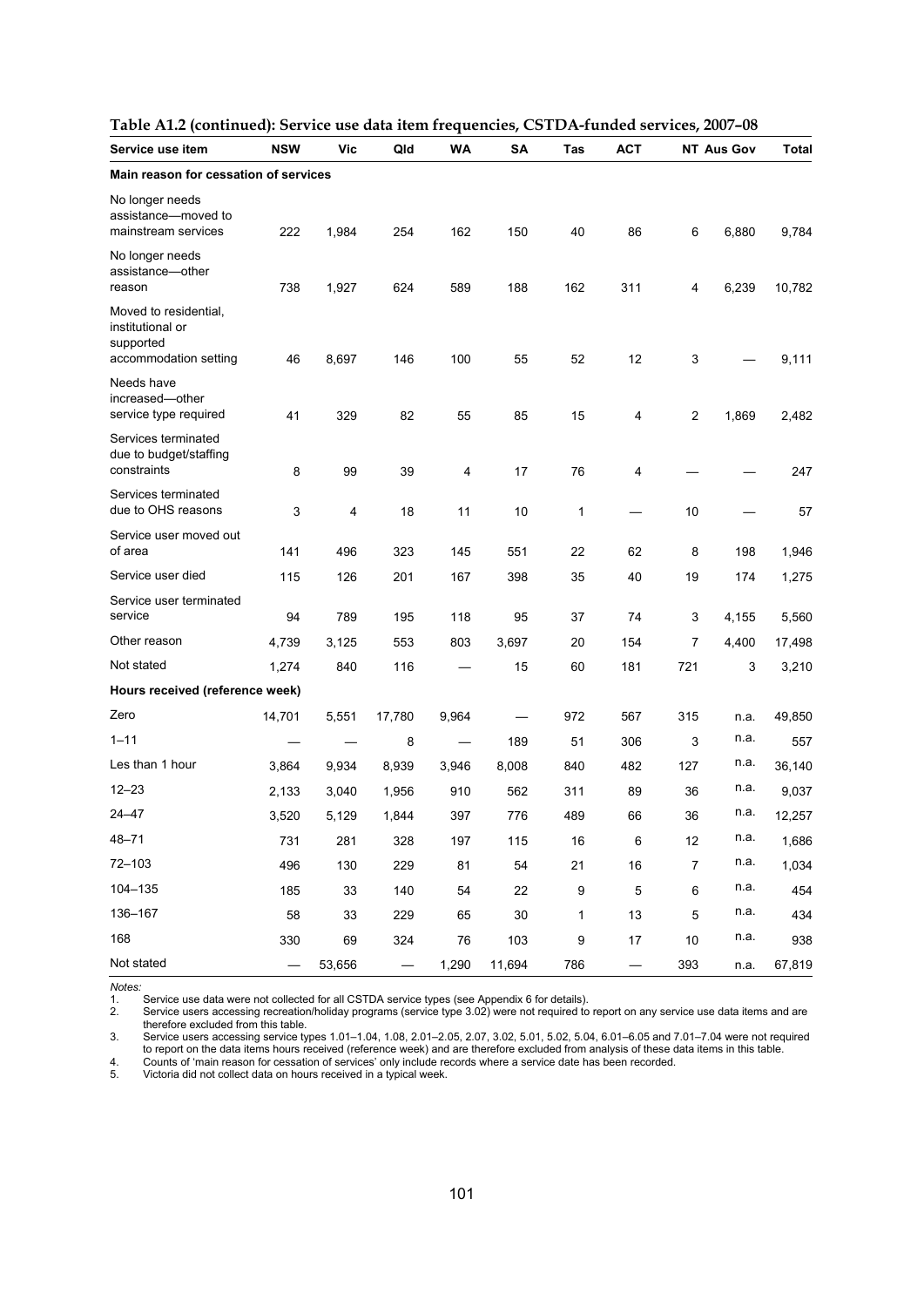| Data item                                   | <b>NSW</b>   | Vic   | Qld              | WA                      | <b>SA</b>               | Tas                     | <b>ACT</b>     | <b>NT</b>      | Aus<br>Gov   | <b>Total</b> |
|---------------------------------------------|--------------|-------|------------------|-------------------------|-------------------------|-------------------------|----------------|----------------|--------------|--------------|
| <b>Agency sector</b>                        |              |       |                  |                         |                         |                         |                |                |              |              |
| Australian Government                       |              |       |                  |                         |                         |                         |                |                | 1            | 1            |
| State/territory government                  | 606          | 655   | 473              | 306                     | 194                     | 27                      | 88             | 31             |              | 2,380        |
| Local government                            | 167          | 85    | 11               | 8                       | 6                       | 2                       |                |                | 4            | 283          |
| Income tax exempt (charity)                 | 1,977        | 1,772 | 215              | 494                     | 42                      | 29                      | 100            | 131            | 1,081        | 5,841        |
| Non-income tax exempt                       | 105          | 384   | 1,068            | 34                      | 490                     | 162                     | 7              | 10             | 68           | 2,328        |
| Not stated                                  | 2            |       |                  |                         |                         |                         |                |                | 1            | 3            |
| Full 2007-08 financial year<br>of operation |              |       |                  |                         |                         |                         |                |                |              |              |
| Yes                                         | 2,428        | 1,583 | 1,585            | 814                     | 665                     | 207                     | 183            | 161            | 1,122        | 8,748        |
| No                                          | 427          | 218   | 182              | 28                      | 67                      |                         | 12             | 11             | 32           | 977          |
| Not stated                                  | 2            | 1,095 |                  |                         |                         | 13                      |                |                | 1            | 1,111        |
| Weeks of operation per year                 |              |       |                  |                         |                         |                         |                |                |              |              |
| 1-39 weeks                                  | 47           | 161   | 16               | 32                      | 16                      | 5                       | 2              |                | 28           | 307          |
| 40-47 weeks                                 | 117          | 121   | 10               | 16                      | 9                       | 17                      | 6              | $\overline{2}$ | 16           | 314          |
| 48-51 weeks                                 | 754          | 379   | 406              | 142                     | 149                     | 50                      | 49             | 32             | 496          | 2,457        |
| 52 weeks                                    | 1,627        | 1,934 | 627              | 601                     | 542                     | 142                     | 133            | 125            | 548          | 6,279        |
| No regular annual pattern                   |              | 30    | 49               | 51                      | 4                       | 3                       | 5              | 13             | 8            | 163          |
| Not stated                                  | 312          | 271   | 659              |                         | 12                      | 3                       |                |                | 59           | 1,316        |
| Days of operation per week                  |              |       |                  |                         |                         |                         |                |                |              |              |
| 1 day                                       | 24           | 109   | $\overline{7}$   | 9                       | 9                       | 5                       | 3              |                | 19           | 185          |
| 2 days                                      | 28           | 33    | $\overline{7}$   | 5                       | 11                      | 4                       | 4              |                | 24           | 116          |
| 3 days                                      | 61           | 36    | 9                | 11                      | 5                       | 2                       | 1              | 3              | 15           | 143          |
| 4 days                                      | 55           | 39    | 12               | 5                       | 4                       | 2                       | 4              | 1              | 11           | 133          |
| 5 days                                      | 902          | 1,585 | 388              | 289                     | 228                     | 74                      | 55             | 51             | 933          | 4,505        |
| 6 days                                      | 40           | 38    | 14               | 9                       | $\overline{2}$          | 2                       | 4              |                | 20           | 129          |
| 7 days                                      | 1,350        | 753   | 591              | 423                     | 434                     | 115                     | 118            | 101            | 27           | 3,912        |
| No regular weekly pattern                   |              | 49    | 80               | 60                      | 17                      | 13                      | 6              | 16             | 27           | 268          |
| Not stated                                  | 397          | 254   | 659              | 31                      | 22                      | 3                       |                |                | 79           | 1,445        |
| Hours of operation per day                  |              |       |                  |                         |                         |                         |                |                |              |              |
| Less than 3 hours                           | 13           | 13    | 3                | $\boldsymbol{2}$        | $\overline{\mathbf{4}}$ | 1                       | $\overline{7}$ | $\overline{c}$ | $\mathbf 5$  | 50           |
| 3-6 hours                                   | 434          | 476   | 40               | 54                      | 54                      | 26                      | 20             | 6              | 32           | 1,142        |
| 7-9 hours                                   | 540          | 932   | 393              | 270                     | 201                     | 70                      | 47             | 51             | 982          | 3,486        |
| 10-12 hours                                 | 34           | 29    | 37               | $\mathbf 5$             | 6                       | $\mathbf{1}$            | 9              | 3              | 25           | 149          |
| 13-18 hours                                 | 33           | 44    | 11               | $\overline{\mathbf{4}}$ | $10$                    | $\overline{\mathbf{c}}$ | 1              |                | 6            | 111          |
| 19-23 hours                                 | $\mathbf{1}$ | 9     | $\boldsymbol{2}$ | $\overline{c}$          | 3                       |                         | 1              |                |              | 18           |
| 24 hours                                    | 817          | 1,005 | 474              | 382                     | 377                     | 77                      | 99             | 75             | $\mathbf{1}$ | 3,307        |
| No regular daily pattern                    | 971          | 96    | 148              | 66                      | 13                      | 40                      | 11             | 35             | 21           | 1,401        |
| Not stated                                  | 14           | 292   | 659              | 57                      | 64                      | 3                       |                |                | 83           | 1,172        |

# **Table A1.3: CSTDA-funded service type outlets, data item response categories, 2007–08**

*(continued)*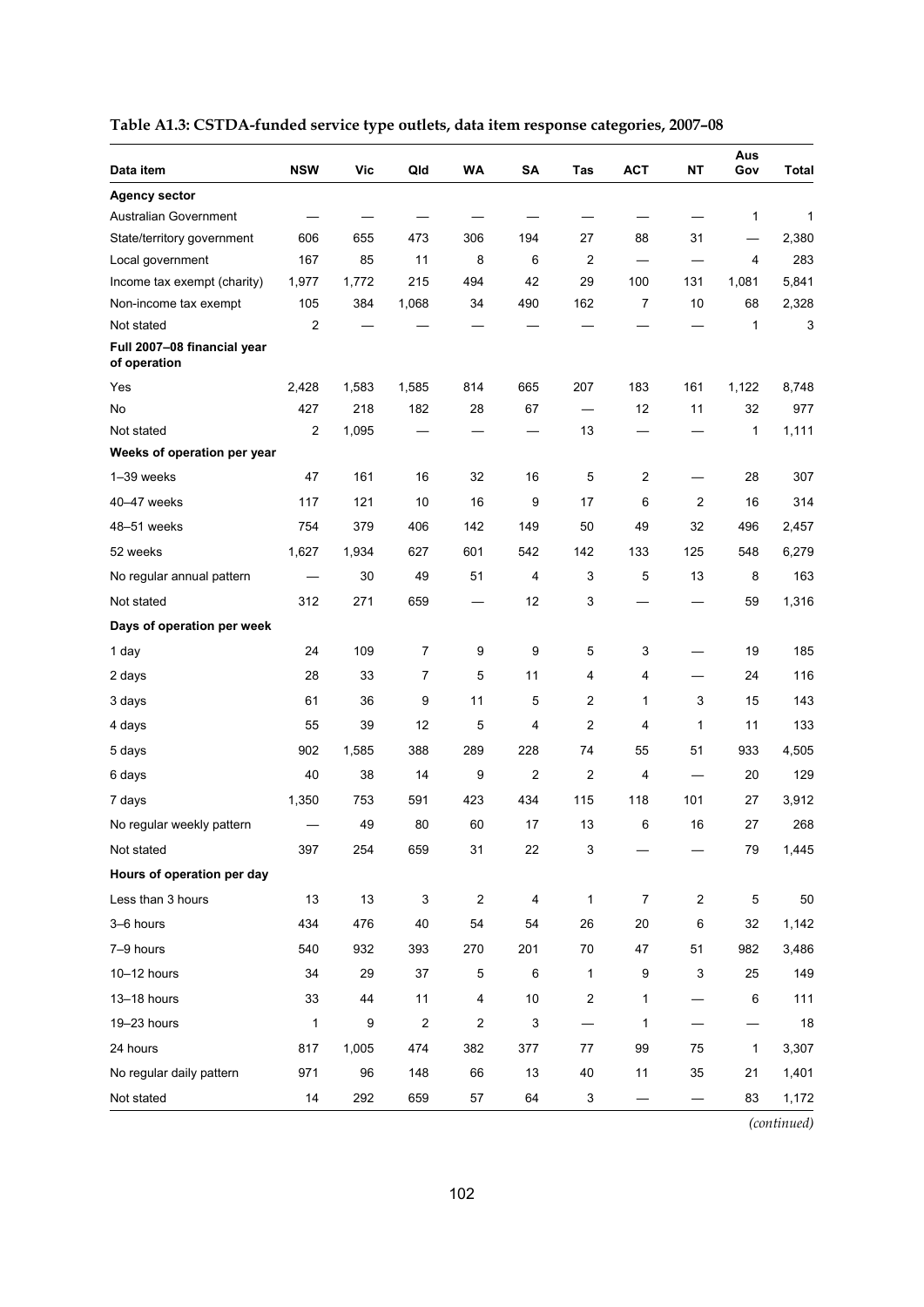| Data item                                               | <b>NSW</b> | Vic   | Qld   | WA             | SΑ  | Tas | <b>ACT</b> | NΤ                      | Aus<br>Gov | Total |
|---------------------------------------------------------|------------|-------|-------|----------------|-----|-----|------------|-------------------------|------------|-------|
| <b>Staff hours in the reference</b><br>week: paid staff |            |       |       |                |     |     |            |                         |            |       |
| Zero hours                                              | 630        | 110   | 54    | 126            | 34  | 20  | 8          | 131                     | 13         | 1,126 |
| Less than 20 hours                                      | 460        | 230   | 183   | 52             | 117 | 13  | 26         | 16                      | 98         | 1,195 |
| 20 to less than 38 hours                                | 209        | 173   | 166   | 45             | 68  | 21  | 22         | 7                       | 40         | 751   |
| 38 to less than 114 hours                               | 439        | 457   | 410   | 194            | 139 | 56  | 38         | 11                      | 260        | 2,004 |
| 114 to less than 228 hours                              | 509        | 634   | 490   | 199            | 197 | 40  | 60         | 3                       | 286        | 2,418 |
| 228 to less than 418 hours                              | 336        | 364   | 293   | 153            | 108 | 25  | 28         |                         | 220        | 1,527 |
| 418 to less than 570 hours                              | 13         | 72    | 68    | 21             | 11  | 12  | 6          | -                       | 69         | 272   |
| 570 hours or more                                       | 31         | 59    | 103   | 44             | 45  | 32  | 7          | 2                       | 92         | 415   |
| Not stated                                              | 230        | 797   |       | 8              | 13  | 1   |            | 2                       | 77         | 1,128 |
| Staff hours in the reference<br>week: unpaid staff      |            |       |       |                |     |     |            |                         |            |       |
| Zero hours                                              | 1,987      | 1,498 | 1,219 | 760            | 300 | 147 | 167        | 25                      | 599        | 6,702 |
| Less than 20 hours                                      | 209        | 354   | 368   | 42             | 83  | 25  | 14         | 32                      | 140        | 1,267 |
| 20 to less than 38 hours                                | 33         | 85    | 81    | 12             | 15  | 8   | 7          | 12                      | 33         | 286   |
| 38 to less than 114 hours                               | 20         | 56    | 69    | 8              | 16  | 17  | 3          | 32                      | 34         | 255   |
| 114 to less than 228 hours                              | 2          | 13    | 16    | 4              | 3   | 5   | 4          | 41                      | 10         | 98    |
| 228 to less than 418 hours                              | 1          | 6     | 7     | 4              | 3   | 1   |            | 24                      | 4          | 50    |
| 418 to less than 570 hours                              |            |       | 3     | $\overline{2}$ | 2   | 1   |            |                         | 1          | 9     |
| 570 hours or more                                       | 3          |       | 4     | $\overline{2}$ | 3   |     |            | 6                       | 1          | 19    |
| Not stated                                              | 602        | 884   |       | 8              | 307 | 16  |            |                         | 333        | 2,150 |
| Staff hours in a typical week:<br>paid staff            |            |       |       |                |     |     |            |                         |            |       |
| Zero hours                                              | 193        |       | 17    | 92             | 9   | 16  |            | 2                       | 1          | 330   |
| Less than 20 hours                                      | 287        |       | 179   | 63             | 127 | 15  | 27         | 33                      | 89         | 820   |
| 20 to less than 38 hours                                | 247        |       | 159   | 40             | 70  | 21  | 26         | 15                      | 39         | 617   |
| 38 to less than 114 hours                               | 595        |       | 420   | 200            | 146 | 59  | 34         | 43                      | 199        | 1,696 |
| 114 to less than 228 hours                              | 694        |       | 513   | 208            | 189 | 36  | 59         | 40                      | 188        | 1,927 |
| 228 to less than 418 hours                              | 478        |       | 307   | 162            | 118 | 28  | 29         | 27                      | 174        | 1,323 |
| 418 to less than 570 hours                              | 50         |       | 66    | 20             | 15  | 9   | 5          | 1                       | 48         | 214   |
| 570 hours or more                                       | 95         |       | 106   | 49             | 47  | 36  | 15         | 11                      | 63         | 422   |
| Not stated                                              | 218        | 2,896 |       | 8              | 11  |     |            |                         | 354        | 3,487 |
| Staff hours in a typical week:<br>unpaid staff          |            |       |       |                |     |     |            |                         |            |       |
| Zero hours                                              | 1,720      |       | 1,188 | 745            | 283 | 145 | 163        | 141                     | 596        | 4,981 |
| Less than 20 hours                                      | 374        |       | 397   | 53             | 98  | 27  | 17         | 17                      | 75         | 1,058 |
| 20 to less than 38 hours                                | 59         |       | 71    | 11             | 11  | 7   | 7          | 4                       | 17         | 187   |
| 38 to less than 114 hours                               | 48         |       | 76    | 12             | 22  | 16  | 3          | 4                       | 15         | 196   |
| 114 to less than 228 hours                              | 34         |       | 24    | 5              | 2   | 7   | 5          | 2                       | 5          | 84    |
| 228 to less than 418 hours                              | 10         |       | 6     | 4              | 3   | 2   |            |                         | 2          | 27    |
| 418 to less than 570 hours                              |            |       | 1     | 2              | 2   | 1   |            |                         | 1          | 7     |
| 570 hours or more                                       | 6          |       | 4     | 2              | 4   | 1   |            | $\overline{\mathbf{c}}$ |            | 19    |
| Not stated                                              | 606        | 2,896 |       | 8              | 307 | 14  |            | 2                       | 444        | 4,277 |

|  |  | Table A1.3 (continued): CSTDA-funded service type outlets, data item response categories, 2007-08 |  |
|--|--|---------------------------------------------------------------------------------------------------|--|
|  |  |                                                                                                   |  |

*(continued)*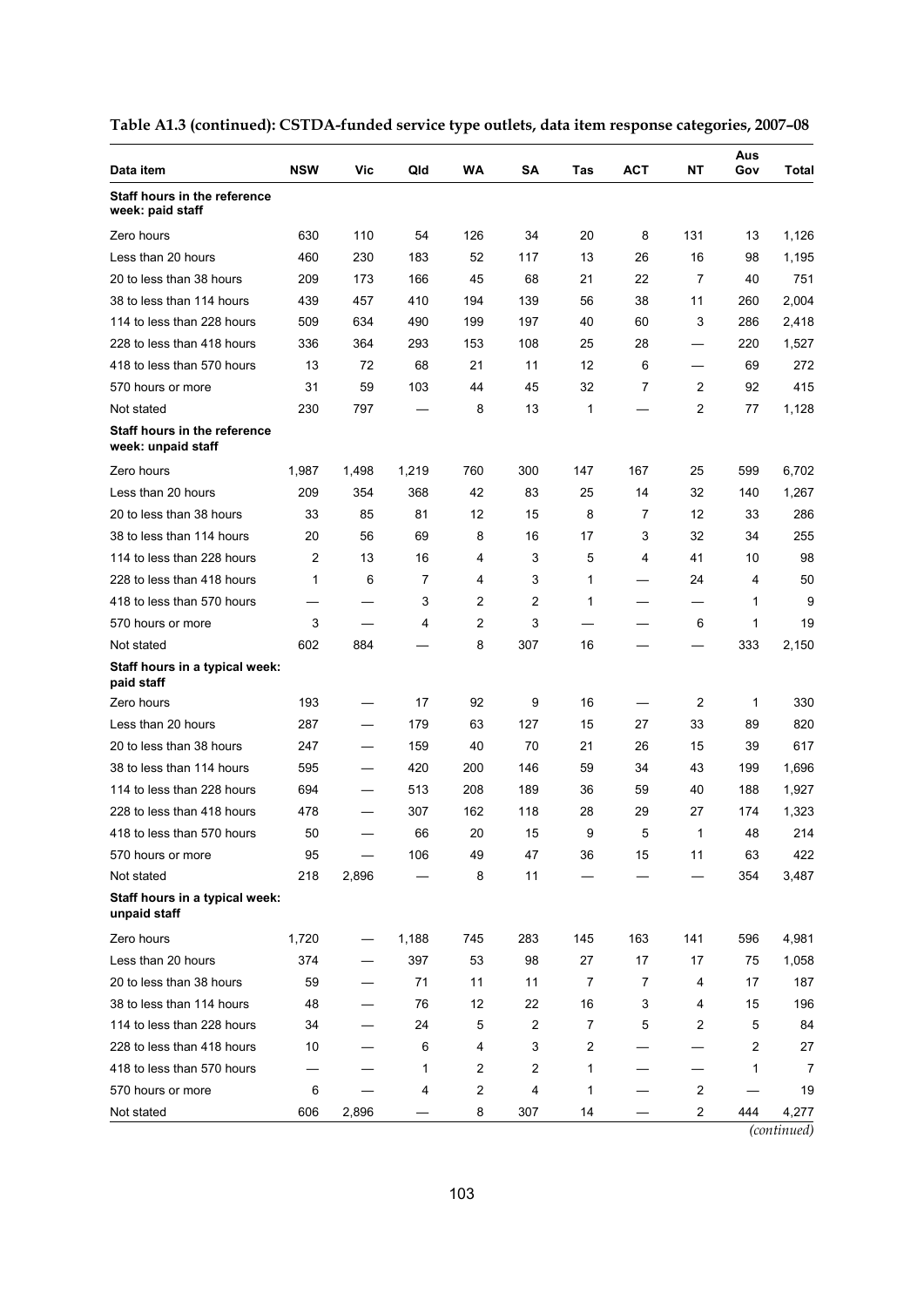| Data item                              | <b>NSW</b> | Vic | Qld | <b>WA</b> | <b>SA</b> | Tas | <b>ACT</b> | NT  | Aus<br>Gov | Total |
|----------------------------------------|------------|-----|-----|-----------|-----------|-----|------------|-----|------------|-------|
| Service users over the<br>2007-08 year |            |     |     |           |           |     |            |     |            |       |
| 1-4 service users                      | 986        | 567 | 649 | 196       | 271       | 61  | 103        | 108 | 34         | 2,975 |
| 5-9 service users                      | 448        | 824 | 251 | 231       | 134       | 27  | 23         | 24  | 51         | 2,013 |
| 10-19 service users                    | 321        | 320 | 250 | 118       | 68        | 27  | 18         | 9   | 55         | 1,186 |
| 20-49 service users                    | 292        | 448 | 363 | 112       | 77        | 34  | 16         | 10  | 126        | 1,478 |
| 50-99 service users                    | 104        | 277 | 122 | 70        | 53        | 16  | 14         | 8   | 135        | 799   |
| 100 or more service users              | 97         | 370 | 83  | 99        | 100       | 26  | 12         | 6   | 267        | 1,060 |
| Zero or not stated                     | 588        | 21  |     | 8         | 4         | 23  | 1          | 4   | 487        | 1,136 |

**Table A1.3 (continued): CSTDA-funded service type outlets, data item response categories, 2007–08**

1. A service outlet may be a single outlet, or an aggregation of two or more outlets of the same service type for an organisation.

2. Data for CSTDA service outlets, including the data on service user numbers, were from the service form completed by funding jurisdictions and service providers. These data do not use a linkage key to estimate service user numbers. Service user numbers reflect the estimated number of people who received a service at the service outlet during the 2006–07 financial year.

3. Service type outlets with a service type of research and evaluation, training and development, peak bodies, and other support services (7.01–7.04) were excluded from the item 'service users over the financial year', as they are not required to report this data item.

#### **Table A1.4: Users of CSTDA-funded accommodation support services, by accommodation support category and state/territory, 2007–08**

|                                       | <b>NSW</b> | Vic    | Qld   | <b>WA</b> | <b>SA</b>     | Tas   | <b>ACT</b> | NΤ   | Total  |
|---------------------------------------|------------|--------|-------|-----------|---------------|-------|------------|------|--------|
| <b>Accommodation support category</b> |            |        |       |           | <b>Number</b> |       |            |      |        |
| Institutional accommodation           | 1.679      | 454    | 869   | 455       | 767           | 224   |            |      | 4,448  |
| Group homes                           | 3.874      | 4,811  | 1,036 | 1,356     | 991           | 490   | 211        | 154  | 12.923 |
| Other accommodation types             | 1.963      | 9,639  | 4,591 | 2.046     | 3.179         | 483   | 134        | 118  | 22.147 |
| <b>Total accommodation support</b>    | 7.309      | 14.437 | 6,020 | 3.606     | 4.602         | 1,132 | 338        | 258  | 37,690 |
|                                       |            |        |       |           | Per cent      |       |            |      |        |
| Institutional accommodation           | 23.0       | 3.1    | 14.4  | 12.6      | 16.7          | 19.8  |            |      | 11.8   |
| Group homes                           | 53.0       | 33.3   | 17.2  | 37.6      | 21.5          | 43.3  | 62.4       | 59.7 | 34.3   |
| Other accommodation types             | 26.9       | 66.8   | 76.3  | 56.7      | 69.1          | 42.7  | 39.6       | 45.7 | 58.8   |

*Notes:* 

1. Service user data are estimates after use of a statistical linkage key to account for individuals who received services from more than one service type outlet during the 12-month period. Totals for Australia may not be the sum of the components because individuals may have accessed services in more than one state or territory during the 12-month period. Total for accommodation support (numbers and percentages) may not be the sum of components because service users may have accessed services from more than one of the accommodation support categories listed.

2. 'Institutional accommodation' refers to service users accessing service types 1.01–1.03. 'Group homes' refers to service users accessing service type 1.04.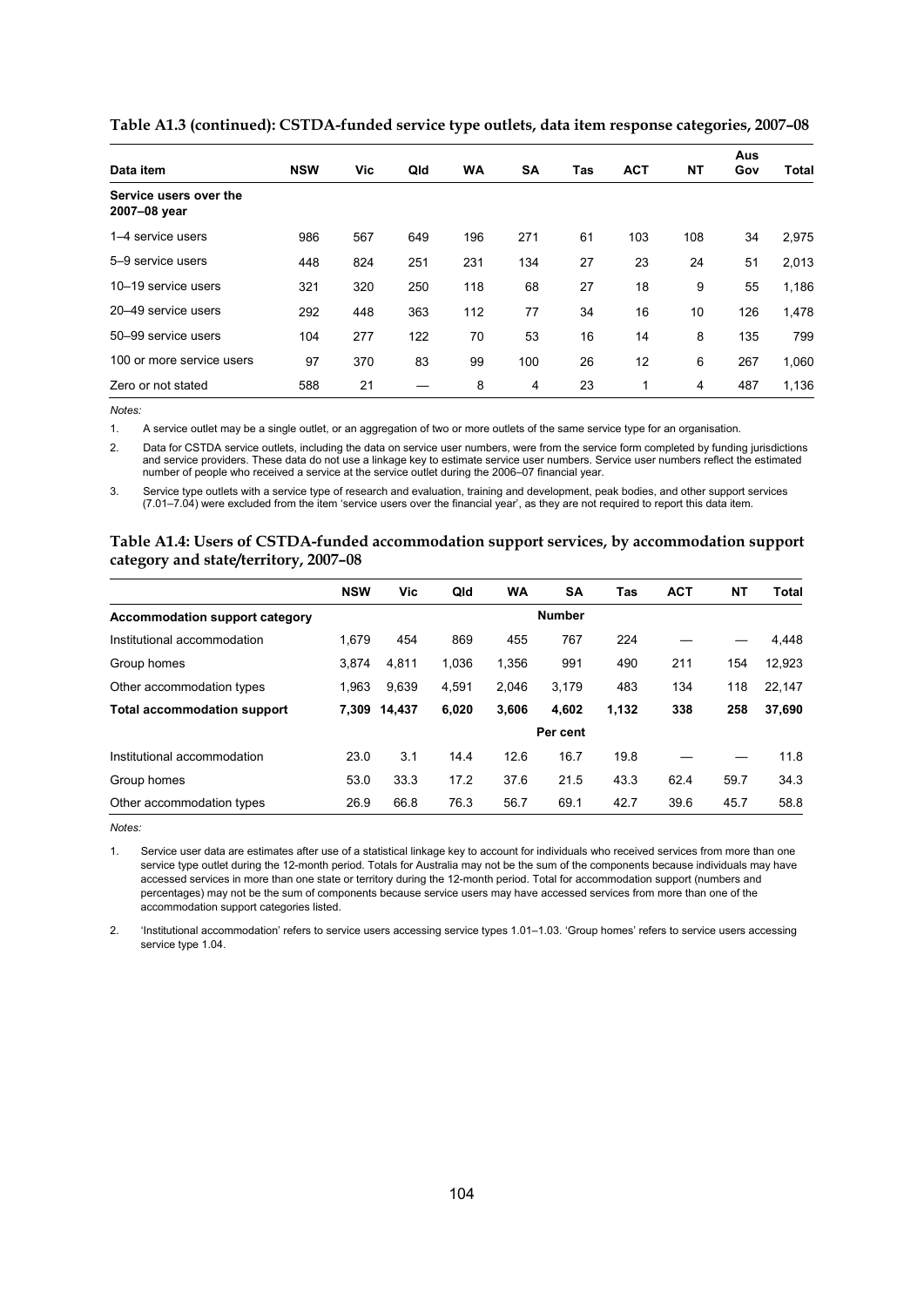|                                                                                                   | <b>NSW</b> | Vic                                               | Qld     | <b>WA</b> | <b>SA</b> | <b>Tas</b> | <b>ACT</b> |         | <b>NT</b> Australia |
|---------------------------------------------------------------------------------------------------|------------|---------------------------------------------------|---------|-----------|-----------|------------|------------|---------|---------------------|
| People under 65 years                                                                             |            |                                                   |         |           |           |            |            |         |                     |
| All                                                                                               |            | 5,962,997 4,518,615 3,684,789 1,862,461 1,344,727 |         |           |           | 420,183    | 307,854    | 204,318 | 18,308,19<br>0      |
| All $(\%)$                                                                                        | 32.6       | 24.7                                              | 20.1    | 10.2      | 7.3       | 2.3        | 1.7        | 1.1     | 100.0               |
| With profound or severe<br>core activity limitation                                               | 238,469    | 179,547                                           | 147,295 | 74,148    | 54,913    | 17,493     | 11,926     | 7,760   | 731,550             |
| <b>Potential population</b><br>(accommodation support,<br>community support,<br>community access) | 237,599    | 174,558                                           | 149,535 | 75,114    | 54,368    | 17,856     | 11,702     | 10,704  | 731,550             |
| With profound or severe<br>core activity limitation and a<br>primary carer                        | 74,771     | 56,281                                            | 46.291  | 23.272    | 17,276    | 5,519      | 3,736      | 2.401   | 229,546             |
| <b>Potential population</b><br>(respite)                                                          | 74,498     | 54,717                                            | 46,994  | 23,575    | 17,105    | 5,634      | 3,666      | 3,313   | 229,546             |
| People 15-64 years                                                                                |            |                                                   |         |           |           |            |            |         |                     |
| With profound or severe<br>core activity limitation                                               | 181,569    | 137,629                                           | 111,109 | 56,284    | 42,577    | 13,347     | 9,245      | 5,563   | 557,324             |
| Labour force participation<br>rate $(\%)$                                                         | 74.6       | 76.2                                              | 77.9    | 78.5      | 74.3      | 71.8       | 82.4       | 77.5    | 76.1                |
| <b>Potential population</b><br>(employment)                                                       | 135,016    | 102,534                                           | 87,568  | 44,678    | 31,385    | 9,754      | 7,504      | 5,743   | 424,124             |

# **Table A1.5: Calculation of 'potential' populations: people aged less than 65 years and 15–64 years, by state and territory, 30 June 2007**

*Notes:* 

1. Data are estimates. Population estimates of 9,000 or less have a relative standard error of 25% or more.

2. Data for all people are ABS estimated resident populations at 30 June 2007 for people aged less than 65 years and 15–64 years.

3. 30 June 2007 data for people with profound or severe core activity limitation are estimates derived using the ABS 2003 Survey of Disability, Ageing and Carers data.

4. The potential population for accommodation support, community support and community access is the number of people aged less than 65 years with severe or profound core activity limitation, multiplied by the Indigenous factor (Table A1.6) for that jurisdiction.

5. The potential population for respite is the number of people aged less than 65 years with severe or profound core activity limitation and a primary carer, multiplied by the Indigenous factor (Table A1.6) for that jurisdiction.

6. The potential population for employment services is the number of people aged 15–64 years with severe or profound core activity limitation, multiplied by both the Indigenous factor (see Table A1.6) and the labour force participation rate for that jurisdiction.

7. Owing to the adjustment used in calculating the potential populations in each case, the sum of the jurisdictions is not necessarily equal to the total population for Australia. Estimated resident population for Australia includes external territories.

*Sources:* ABS 2009a, 2007, 2006 2004b; AIHW analysis of the ABS 2003 Survey of Disability, Ageing and Carers data.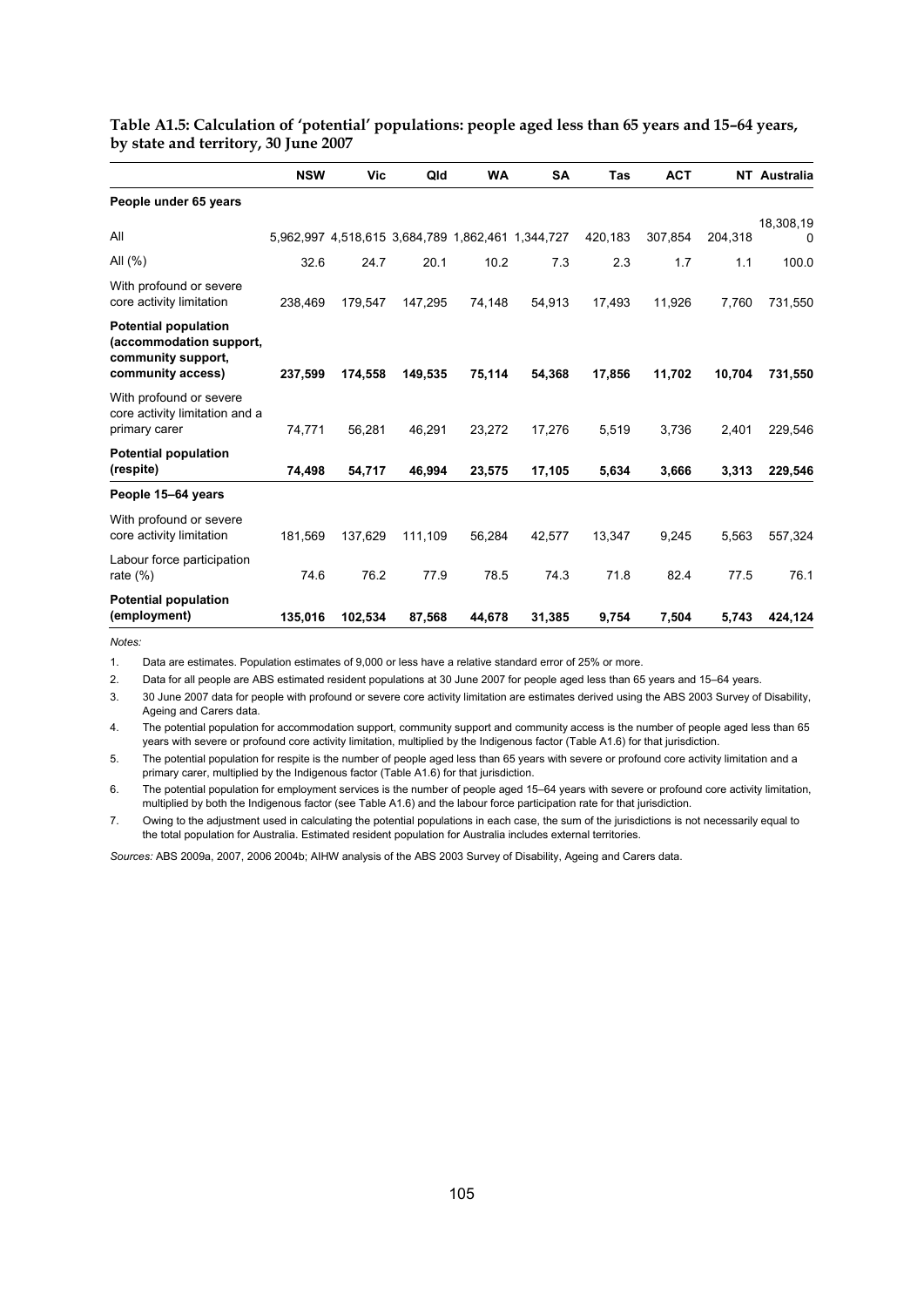|  | Table A1.6: Calculation of Indigenous factor, 2007-08 |
|--|-------------------------------------------------------|
|  |                                                       |

| Age group                           | <b>NSW</b> | Vic                                     | Qld     | WA     | <b>SA</b> | Tas     | <b>ACT</b> | <b>NT</b> | Australia  |
|-------------------------------------|------------|-----------------------------------------|---------|--------|-----------|---------|------------|-----------|------------|
| 0-64 years                          |            |                                         |         |        |           |         |            |           |            |
| Indigenous Australians              | 150,384    | 33,002                                  | 144,501 | 70,027 | 27,650    | 18,214  | 4,315      | 63,237    | 511,330    |
| Non-Indigenous<br>Australians       |            | 5,812,613 4,485,613 3,540,288 1,792,434 |         |        | 1,317,077 | 401,969 | 303,539    | 141,081   | 17,796,860 |
| All people (weighted)               |            | 6,173,535 4,564,818 3,887,090 1,960,499 |         |        | 1,383,437 | 445,683 | 313,895    | 292,850   | 19,024,052 |
| All people<br>(weighted per person) | 1.04       | 1.01                                    | 1.05    | 1.05   | 1.03      | 1.06    | 1.02       | 1.43      | 1.04       |
| Indigenous factor                   | 99.63      | 97.22                                   | 101.52  | 101.30 | 99.01     | 102.08  | 98.13      | 137.94    | 100.00     |
| 15-64 years                         |            |                                         |         |        |           |         |            |           |            |
| <b>Indigenous Australians</b>       | 92,038     | 20,553                                  | 87,562  | 44,060 | 17,352    | 11,454  | 2,734      | 40,681    | 316,434    |
| Non-Indigenous<br>Australians       |            | 4,537,965 3,514,296 2,748,684 1,400,781 |         |        | 1.039.327 | 312,081 | 241.532    | 111,800   | 13,908,168 |
| All people (weighted)               |            | 4,758,856 3,563,623 2,958,833 1,506,525 |         |        | 1,080,972 | 339,571 | 248,094    | 209,434   | 14,667,610 |
| All people<br>(weighted per person) | 1.03       | 1.01                                    | 1.04    | 1.04   | 1.02      | 1.05    | 1.02       | 1.37      | 1.03       |
| Indigenous factor                   | 99.68      | 97.77                                   | 101.17  | 101.12 | 99.21     | 101.79  | 98.50      | 133.20    | 100.00     |

1. Data are estimates. Figures for all people (weighted per person) and Indigenous factor are rounded to the nearest 0.01, although unrounded figures have been used for further calculations.

2. Indigenous population figures are based on ABS Series B projections of Indigenous population by state/territory for June 2007.

3. Data for 'all people (weighted)' were calculated by multiplying the data for Indigenous Australians by a weighting of 2.4 and adding the data for non-Indigenous Australians. It has been estimated that Indigenous Australians are 2.4 times more likely than non-Indigenous Australians to need specialist disability services because of a higher rate of severe or profound core activity limitation, hence Indigenous Australians are weighted at 2.4 and non-Indigenous Australians at 1 (AIHW 2006a).

4. Data for 'all people (weighted per person)' were calculated by dividing the 'all people (weighted)' data by the sum of the Indigenous Australians data and the non-Indigenous Australians data.

5. 'All people (weighted per person)' for each state/territory was divided by 'all people (weighted per person)' for Australia. The outcome is a state-specific Indigenous factor (multiplied by 100) which is relative to the reference Indigenous factor of 100.0 for Australia. An Indigenous factor that is greater than 100 for a state/territory means that state/territory has a relatively higher proportion of Indigenous people compared with the Australian population as a whole. The opposite is true for an Indigenous factor below 100. The Indigenous factor is applied (multiplied) to the severe/profound population counts, resulting in the potential population. In this way, the Indigenous factor accounts for the higher rate of service use for Indigenous people who have a severe/profound limitation, taking into account the relative Indigenous populations in each state/territory.

6. For more information see Table A1.5, and AIHW 2006a.

*Sources:* ABS 2009a, 2007, 2004b.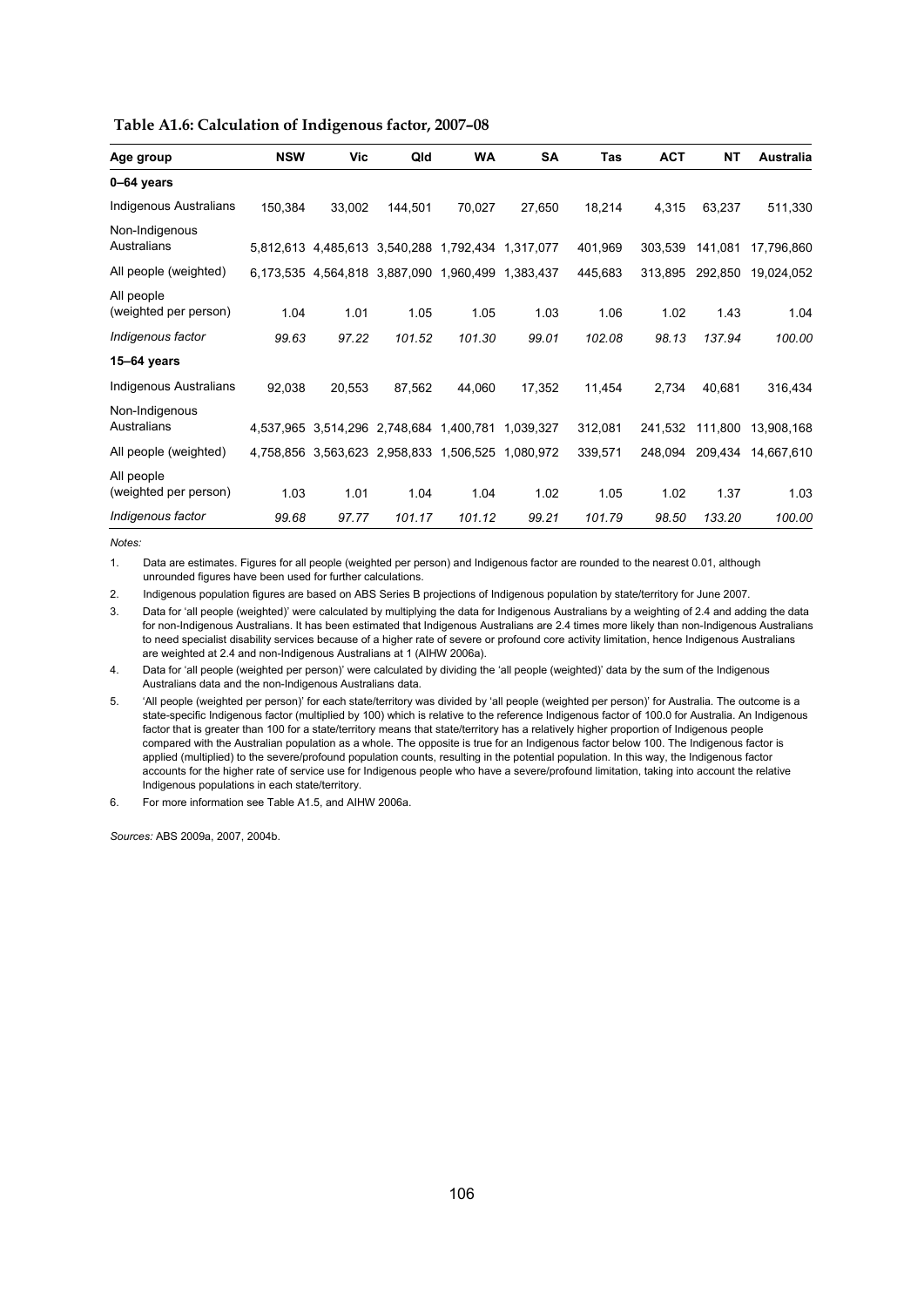#### **Table A1.7: Users of CSTDA-funded services, primary and all significant disability types by broad disability group, 2007–08**

|                        | Number reporting as a | Percentage Total number reporting | Percentage       |                      |
|------------------------|-----------------------|-----------------------------------|------------------|----------------------|
| Disability group       | primary disability    | of all service users              | disability group | of all service users |
| Intellectual /learning | 106,835               | 43.5                              | 143,960          | 58.6                 |
| Physical/diverse       | 59.228                | 24.1                              | 116.337          | 47.3                 |
| Sensory/speech         | 16.881                | 6.9                               | 63,092           | 25.7                 |
| Psychiatric            | 40.031                | 16.3                              | 58.044           | 23.6                 |

*Notes:* 

1. Service user data are estimates after use of a statistical linkage key to account for individuals who received services from more than one service type outlet during the 12-month period. Service user data were not collected for all CSTDA service types (see Appendix 6 for details).

2. 'Intellectual/learning' includes service users reporting intellectual, specific learning/ADD, autism and developmental delay. 'Physical/diverse' includes physical, neurological and acquired brain injury. 'Sensory/speech' includes deafblind, vision, hearing and speech. Service users who reported more than one disability within one disability group were recorded as one user.

#### **Table A1.8: Users of CSTDA-funded services, primary disability group by English Proficiency Group, 2007–08 (per cent)**

|                                |                  | English<br><b>Proficiency</b> | English<br>Proficiency | English<br>Proficiency | English<br>Proficiency | Not stated/<br>not |         |
|--------------------------------|------------------|-------------------------------|------------------------|------------------------|------------------------|--------------------|---------|
| <b>Primary disability type</b> | <b>Australia</b> | Group 1                       | Group 2                | Group 3                | Group 4                | collected          | Total   |
| Intellectual                   | 35.2             | 16.0                          | 19.2                   | 15.7                   | 12.6                   | 8.4                | 31.5    |
| Specific learning/ADD          | 3.6              | 2.4                           | 2.0                    | 1.2                    | 1.1                    | 1.0                | 3.2     |
| Autism                         | 6.6              | 3.1                           | 3.6                    | 1.9                    | 1.6                    | 2.2                | 5.9     |
| Physical                       | 13.9             | 20.1                          | 25.1                   | 30.0                   | 41.9                   | 5.2                | 14.8    |
| Acquired brain injury          | 4.0              | 6.1                           | 4.9                    | 5.4                    | 4.4                    | 2.2                | 4.1     |
| Neurological                   | 5.1              | 9.5                           | 6.3                    | 6.2                    | 3.5                    | 4.1                | 5.2     |
| Deafblind                      | 0.2              | 0.3                           | 0.3                    | 0.3                    |                        | 0.1                | 0.2     |
| Vision                         | 2.9              | 7.4                           | 4.7                    | 4.7                    | 3.0                    | 1.3                | 3.1     |
| Hearing                        | 2.2              | 3.8                           | 4.2                    | 3.0                    | 2.8                    | 1.9                | 2.4     |
| Speech                         | 1.4              | 0.4                           | 0.3                    | 0.3                    | 0.2                    | 0.6                | 1.2     |
| Psychiatric                    | 15.1             | 25.4                          | 24.2                   | 27.1                   | 27.2                   | 14.4               | 16.3    |
| Developmental delay            | 3.3              | 0.5                           | 0.7                    | 0.4                    | 0.3                    | 0.7                | 2.9     |
| Not stated/not collected       | 6.5              | 5.2                           | 4.5                    | 3.9                    | 1.3                    | 58.0               | 9.3     |
| <b>Total</b>                   | 100.0            | 100.0                         | 100.0                  | 100.0                  | 100.0                  | 100.0              | 100.0   |
| <b>Total number</b>            | 203,399          | 9,885                         | 6,349                  | 8,757                  | 2,751                  | 14,605             | 245,746 |

*Notes:* 

1. Service user data are estimates after use of a statistical linkage key to account for individuals who received services from more than one service type outlet during the 12-month period. Service user data were not collected for all CSTDA service types (see Appendix 6).

2. 'Not stated/not collected' includes both service users accessing only 3.02 services for whom primary disability and country of birth data were not collected (see Appendix 6) and other service users with no response. Refer to Table A1.1 for a breakdown of these two categories.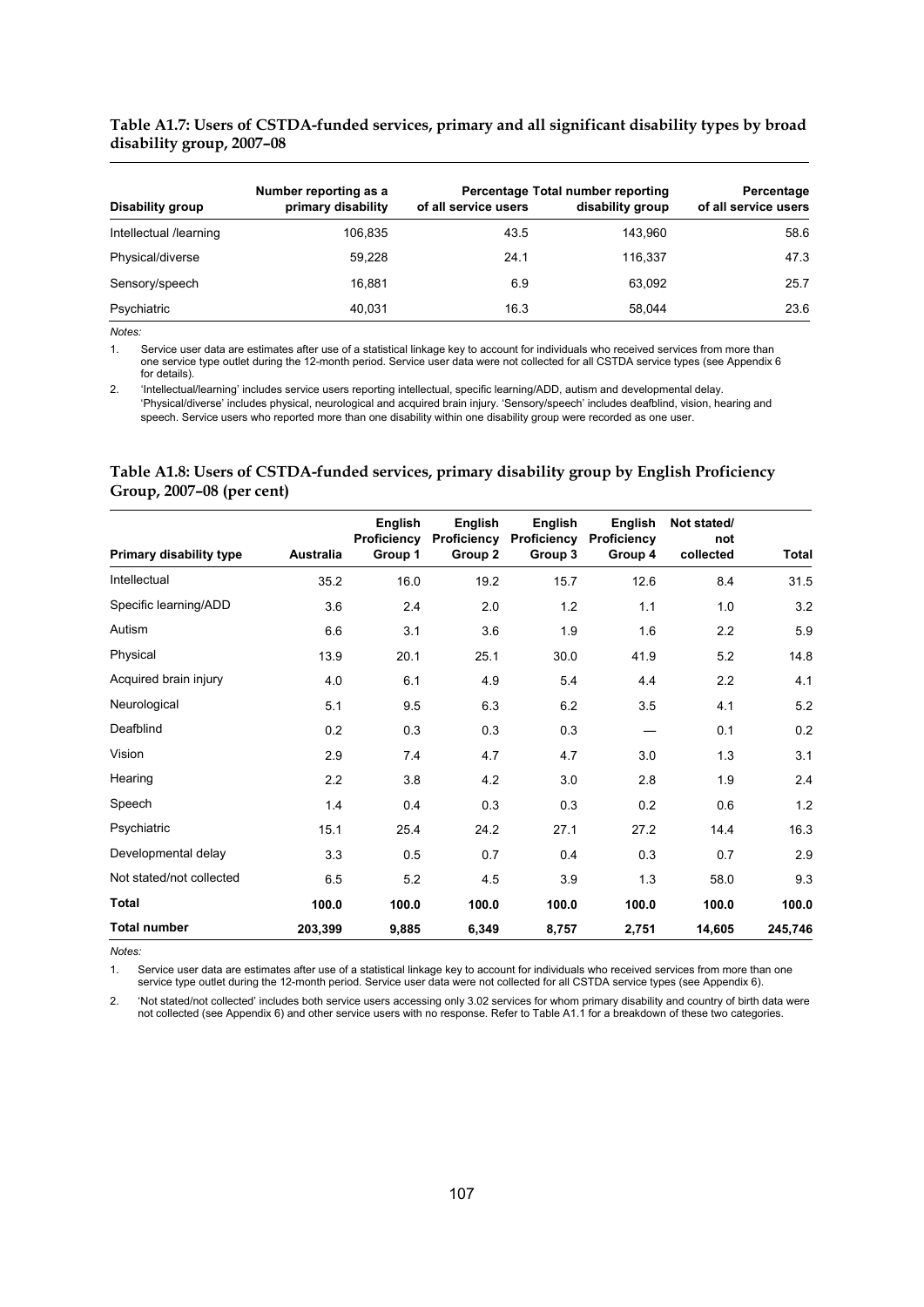| <b>Broad primary</b><br>disability<br>group | <b>Disability</b><br><b>Support</b><br>Pension | Other<br>pension<br>or<br>benefit | Paid<br>employ-<br>ment | Compen-<br>sation<br>payments | Other<br>income | <b>Nil</b><br>income | Subtotal <sup>6</sup> | <b>Not</b><br>stated | <b>Total</b> |
|---------------------------------------------|------------------------------------------------|-----------------------------------|-------------------------|-------------------------------|-----------------|----------------------|-----------------------|----------------------|--------------|
| <b>Number</b>                               |                                                |                                   |                         |                               |                 |                      |                       |                      |              |
| Intellectual/<br>learning                   | 58,417                                         | 4,847                             | 2,023                   | 134                           | 336             | 702                  | 66,459                | 11,007               | 77,466       |
| Physical/<br>diverse                        | 25,668                                         | 11,327                            | 2,536                   | 550                           | 1,431           | 519                  | 42,031                | 9,159                | 51,190       |
| Sensory/<br>speech                          | 3,507                                          | 2,117                             | 942                     | 17                            | 396             | 65                   | 7044                  | 5,163                | 12,207       |
| Psychiatric                                 | 19,199                                         | 12,243                            | 849                     | 172                           | 774             | 200                  | 33,437                | 6,404                | 39,841       |
| Not stated                                  | 424                                            | 152                               | 176                     | $\mathbf{1}$                  | 53              | 35                   | 841                   | 11,086               | 11,927       |
| <b>Total</b>                                | 107,215                                        | 30,686                            | 6,526                   | 874                           | 2,990           | 1,521                | 149,812               | 42,819               | 192,631      |
| Per cent <sup>5</sup>                       |                                                |                                   |                         |                               |                 |                      |                       |                      |              |
| Intellectual/<br>learning                   | 75.4                                           | 6.3                               | 2.6                     | 0.2                           | 0.4             | 0.9                  |                       | 14.2                 | 100          |
| Physical/<br>diverse                        | 50.1                                           | 22.1                              | 5                       | 1.1                           | 2.8             | $\mathbf{1}$         |                       | 17.9                 | 100          |
| Sensory/<br>speech                          | 28.7                                           | 17.3                              | 7.7                     | 0.1                           | 3.2             | 0.5                  |                       | 42.3                 | 100          |
| Psychiatric                                 | 48.2                                           | 30.7                              | 2.1                     | 0.4                           | 1.9             | 0.5                  | —                     | 16.1                 | 100          |
| Not stated                                  | 3.6                                            | 1.3                               | 1.5                     | $\mathbf 0$                   | 0.4             | 0.3                  |                       | 92.9                 | 100          |
| Total                                       | 55.7                                           | 15.9                              | 3.4                     | 0.5                           | 1.6             | 0.8                  |                       | 22.2                 | 100          |
| % of valid<br>responses                     | 71.6                                           | 20.5                              | 4.4                     | 0.6                           | $\overline{c}$  | $\mathbf{1}$         |                       |                      |              |

# **Table A1.9: Users of CSTDA-funded services aged 16 years and over, main income source by primary disability group, 2007–08 (per cent)**

*Notes:* 

1. Service user data are estimates after use of a statistical linkage key to account for individuals who received services from more than one service type outlet during the 12-month period. Service user data were not collected for all CSTDA service types (see Appendix 6).

2. Only those aged 16 years and over were asked to respond about income other than Carer Allowance. Adults include those CSTDA service users in this age group or service users whose age was unknown but where a response was provided about income sources other than the Carer Allowance.

3. Service users of unknown age and income source were not included in this table.

4. 'Not stated/not collected' includes both service users accessing only 3.02 services for whom primary disability and income data were not collected (see Appendix 6) and other service users with no response. Refer to Table A1.1 for a breakdown of these two categories.

5. Proportions based on total including not stated/missing values.

6. Subtotal excludes data where main income was not stated/collected.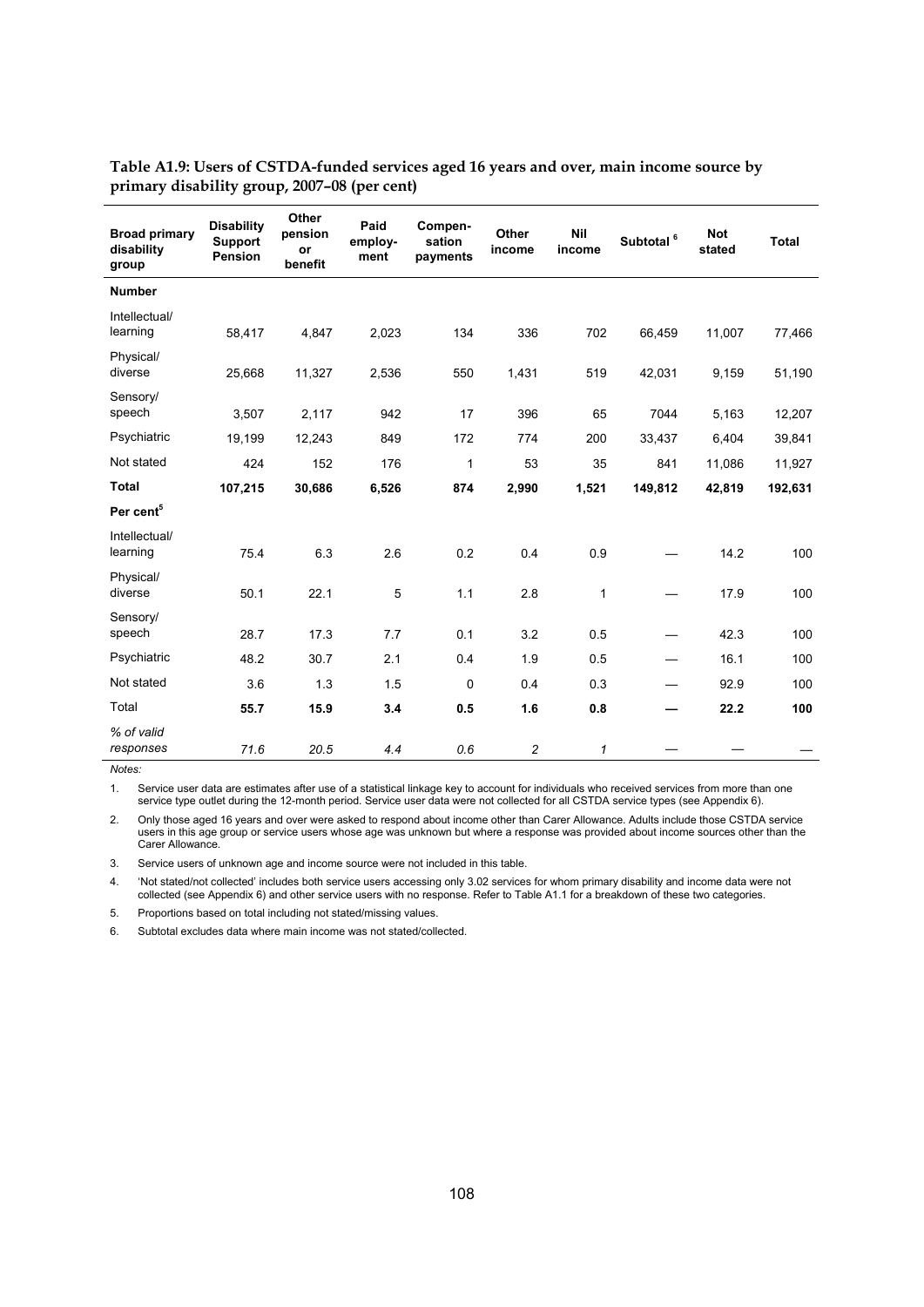|            | Has informal carer                         |      | Does not have<br>informal carer |      |         | Sub-total | Not<br>stated/not<br>collected | Total   |
|------------|--------------------------------------------|------|---------------------------------|------|---------|-----------|--------------------------------|---------|
| Age        |                                            | Per  |                                 | Per  |         |           |                                |         |
| group      | No.                                        | cent | No.                             | cent | No.     | Per cent  | No.                            | No.     |
|            | Always or sometimes needs support with ADL |      |                                 |      |         |           |                                |         |
| Under 15   | 29.872                                     | 93.5 | 2.064                           | 6.5  | 31.936  | 100.0     | 292                            | 32,228  |
| $15 - 24$  | 18.094                                     | 81.8 | 4,022                           | 18.2 | 22,116  | 100.0     | 600                            | 22,716  |
| $25 - 44$  | 22,510                                     | 65.4 | 11.899                          | 34.6 | 34.409  | 100.0     | 983                            | 35,392  |
| $45 - 64$  | 14,669                                     | 53.9 | 12.537                          | 46.1 | 27.206  | 100.0     | 743                            | 27,949  |
| $65+$      | 3.497                                      | 53.6 | 3,023                           | 46.4 | 6,520   | 100.0     | 116                            | 6,636   |
| Not stated | 57                                         | 71.3 | 23                              | 28.8 | 80      | 100.0     | 14                             | 94      |
| Total      | 88.699                                     | 72.5 | 33,568                          | 27.5 | 122.267 | 100.0     | 2.748                          | 125.015 |

**Table A1.10: Users of CSTDA-funded services, existence of an informal carer by support always or sometimes needed for activities of daily living (ADL), by age group, 2007–08** 

*Notes:* 

1. Service user data are estimates after use of a statistical linkage key to account for individuals who received services from more than one service type outlet during the 12-month period. Service user data were not collected for all CSTDA service types (see Appendix 6 for details).

2. The frequency of support needed for a service user in ADL is based on the highest support need category of the service user for that group.

3. 'Not stated/collected' includes both service users accessing only 3.02 services for whom support needs data were not collected (see Appendix 6) and other service users with no response. Refer to Table A1.1 for a breakdown of these two categories.

|                     | Has informal<br>carer                      |      | Does not have<br>informal carer |      | <b>Subtotal</b> |       | <b>Not</b><br>stated/not<br>collected | <b>Total</b> |
|---------------------|--------------------------------------------|------|---------------------------------|------|-----------------|-------|---------------------------------------|--------------|
| Age<br>group        | No.                                        | %    | No.                             | %    | No.             | %     | No.                                   | No.          |
| Under               | Always or sometimes needs support with AIL |      |                                 |      |                 |       |                                       |              |
| 15                  | 29.040                                     | 94.7 | 1,621                           | 5.3  | 30.661          | 100.0 | 263                                   | 30,924       |
| $15 - 24$           | 20,179                                     | 60.2 | 13,362                          | 39.8 | 33,541          | 100.0 | 772                                   | 34,313       |
| $25 - 44$           | 26.280                                     | 47.9 | 28,628                          | 52.1 | 54.908          | 100.0 | 1356                                  | 56,264       |
| $45 - 64$           | 16,837                                     | 40.1 | 25,138                          | 59.9 | 41,975          | 100.0 | 968                                   | 42,943       |
| $65+$<br><b>Not</b> | 3,735                                      | 54.0 | 3,176                           | 46.0 | 6,911           | 100.0 | 122                                   | 7,033        |
| stated              | 51                                         | 69.9 | 22                              | 30.1 | 73              | 100.0 | 12                                    | 85           |
| <b>Total</b>        | 96,122                                     | 57.2 | 71,947                          | 42.8 | 168,069         | 100.0 | 3,493                                 | 171,562      |

#### **Table A1.11: Users of CSTDA-funded services, existence of an informal carer by support always or sometimes needed for activities of independent living (AIL), by age group, 2007–08**

*Notes:* 

1. Service user data are estimates after use of a statistical linkage key to account for individuals who received services from more than one service type outlet during the 12-month period. Service user data were not collected for all CSTDA service types (see Appendix 6 for details).

2. The frequency of support needed for a service user in AIL is based on the highest support need category of the service user for that group.

3. 'Not stated/collected' includes both service users accessing only 3.02 services for whom support needs data were not collected (see Appendix 6) and other service users with no response. Refer to Table A1.1 for a breakdown of these two categories.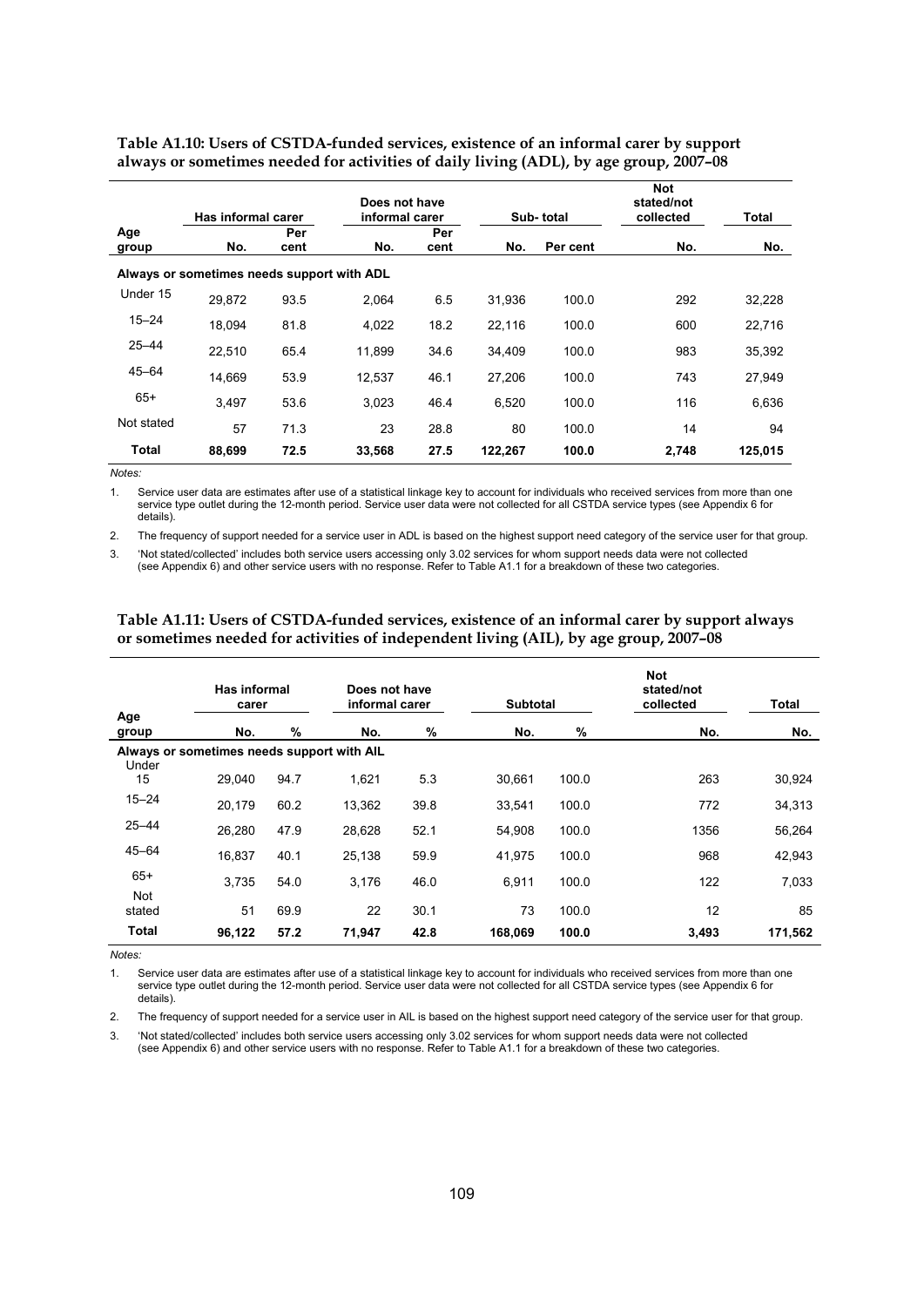**Table A1.12: Users of CSTDA-funded services, existence of an informal carer by support always or sometimes needed for activities of work, education and community living (AWEC), by age group, 2007–08** 

|                      | Has informal carer                          |      | Does not have<br>informal carer |      | <b>Subtotal</b> |     | <b>Not</b><br>stated/not<br>collected | Total   |
|----------------------|---------------------------------------------|------|---------------------------------|------|-----------------|-----|---------------------------------------|---------|
| Age<br>group         | No.                                         | %    | No.                             | %    | No.             | %   | No.                                   | No.     |
|                      | Always or sometimes needs support with AWEC |      |                                 |      |                 |     |                                       |         |
| Under 15             | 23.764                                      | 95.1 | 1,235                           | 4.9  | 24.999          | 100 | 176                                   | 25,175  |
| $15 - 24$            | 20,299                                      | 59.8 | 13,620                          | 40.2 | 33,919          | 100 | 803                                   | 34,722  |
| $25 - 44$            | 26,339                                      | 46.9 | 29.811                          | 53.1 | 56,150          | 100 | 1415                                  | 57,565  |
| $45 - 64$            | 16.606                                      | 38.9 | 26.061                          | 61.1 | 42.667          | 100 | 992                                   | 43,659  |
| $65+$                | 3.520                                       | 54.0 | 2,998                           | 46.0 | 6,518           | 100 | 114                                   | 6,632   |
| <b>Not</b><br>stated | 22                                          | 68.8 | 10                              | 31.3 | 32              | 100 | $\overline{2}$                        | 34      |
| Total                | 90.550                                      | 55.1 | 73.735                          | 44.9 | 164.285         | 100 | 3.502                                 | 167.787 |

*Notes:* 

1. Service user data are estimates after use of a statistical linkage key to account for individuals who received services from more than one service type outlet during the 12-month period. Service user data were not collected for all CSTDA service types (see Appendix 6 for details).

2. The frequency of support needed for a service user in AIL is based on the highest support need category of the service user for that group.

3. 'Not stated/collected' includes both service users accessing only 3.02 services for whom support needs data were not collected (see Appendix 6) and other service users with no response. Refer to Table A1.1 for a breakdown of these two categories.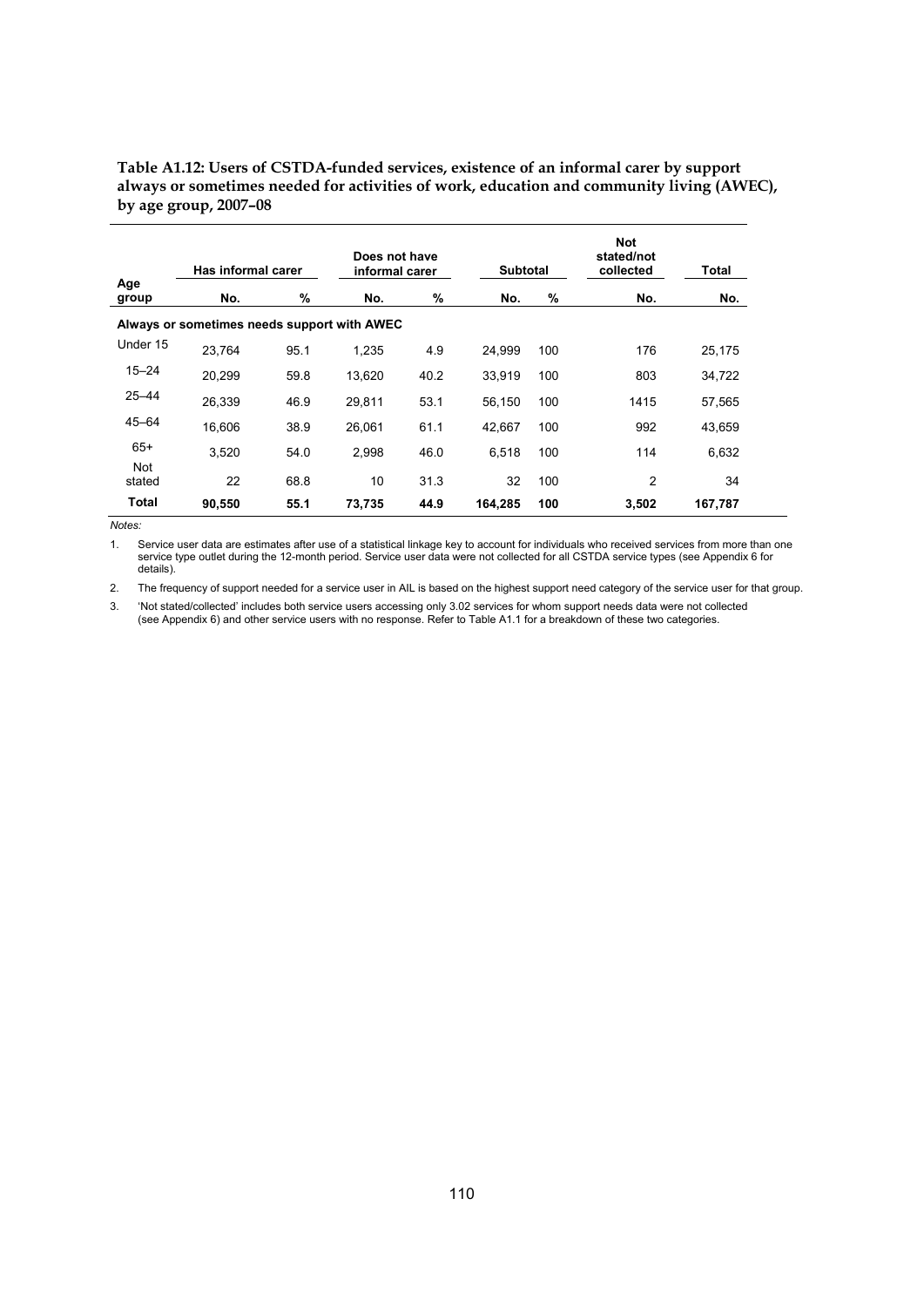# **Table A1.13: Users of CSTDA-funded services, frequency of need for support in areas of activity by living arrangement, 2007–08**

| <b>Frequency</b><br>of support                 | Lives alone |       |                                                  | <b>Lives with</b><br>family | <b>Lives with</b><br>others |       |        | <b>Not stated</b> |         | <b>Total</b> |
|------------------------------------------------|-------------|-------|--------------------------------------------------|-----------------------------|-----------------------------|-------|--------|-------------------|---------|--------------|
| needed                                         | No.         | %     | No.                                              | %                           | No.                         | %     | No.    | %                 | No.     | %            |
| <b>Activities of daily living</b>              |             |       |                                                  |                             |                             |       |        |                   |         |              |
| Always                                         | 2,320       | 7.5   | 36,927                                           | 31.8                        | 15,597                      | 35.8  | 533    | 4.1               | 55,377  | 27.2         |
| Sometimes<br>Does not<br>need help<br>but uses | 10,077      | 32.4  | 42,546                                           | 36.6                        | 15,064                      | 34.6  | 1,951  | 15.0              | 69,638  | 34.2         |
| aids<br>Does not<br>need help                  | 1,577       | 5.0   | 2,871                                            | 2.5                         | 736                         | 1.7   | 75     | 0.6               | 5,259   | 2.6          |
| or use aids                                    | 17,149      | 55.1  | 33,819                                           | 29.1                        | 12,152                      | 27.9  | 10,465 | 80.3              | 73,585  | 36.0         |
| Subtotal                                       | 31,123      | 100.0 | 116,163                                          | 100.0                       | 43,549                      | 100.0 | 13,024 | 100.0             | 203,859 | 100.0        |
| Not stated                                     | 2,341       |       | 20,606                                           |                             | 2,540                       |       | 16,400 |                   | 41,887  |              |
| <b>Total</b>                                   | 33,464      |       | 136,769                                          |                             | 46,089                      |       | 29,424 |                   | 245,746 |              |
| Activities of independent living               |             |       |                                                  |                             |                             |       |        |                   |         |              |
| Always                                         | 5,794       | 18.7  | 46,404                                           | 40.5                        | 20,771                      | 47.9  | 2,394  | 18.7              | 75,363  | 37.4         |
| Sometimes<br>Does not<br>need help<br>but uses | 18,463      | 59.5  | 52,796                                           | 46.1                        | 18,344                      | 42.3  | 6,596  | 51.5              | 96,199  | 47.7         |
| aids<br>Does not<br>need help                  | 652         | 2.1   | 1,251                                            | 1.1                         | 340                         | 0.8   | 40     | 0.3               | 2,283   | 1.1          |
| or use aids                                    | 6,117       | 19.7  | 14,037                                           | 12.3                        | 3,897                       | 9.0   | 3,774  | 29.5              | 27,825  | 13.8         |
| Subtotal                                       | 31,026      | 100.0 | 114,488                                          | 100.0                       | 43,352                      | 100.0 | 12,804 | 100.0             | 201,670 | 100.0        |
| Not stated                                     | 2,438       |       | 22,281                                           |                             | 2,737                       |       | 16,620 |                   | 44,076  |              |
| <b>Total</b>                                   | 33,464      |       | 136,769                                          |                             | 46,089                      |       | 29,424 |                   | 245,746 |              |
|                                                |             |       | Activities of work, education and community life |                             |                             |       |        |                   |         |              |
| Always                                         | 9,024       | 29.1  | 50,056                                           | 47.5                        | 25,792                      | 59.8  | 2,620  | 20.7              | 87,492  | 45.5         |
| Sometimes<br>Does not<br>need help<br>but uses | 15,585      | 50.3  | 41,677                                           | 39.6                        | 13,612                      | 31.6  | 6,713  | 52.9              | 77,587  | 40.4         |
| aids<br>Does not<br>need help                  | 768         | 2.5   | 1,534                                            | 1.5                         | 363                         | 0.8   | 39     | 0.3               | 2,704   | 1.4          |
| or use aids                                    | 5,598       | 18.1  | 12,026                                           | 11.4                        | 3,356                       | 7.8   | 3,317  | 26.1              | 24,297  | 12.7         |
| Subtotal                                       | 30,975      | 100.0 | 105,293                                          | 100.0                       | 43,123                      | 100.0 | 12,609 | 100.0             | 192,080 | 100.0        |
| Not stated                                     | 2,489       |       | 15,449                                           |                             | 2,778                       |       | 16,047 |                   | 36,763  |              |
| Total                                          | 33,464      |       | 120,742                                          |                             | 45,901                      |       | 28,736 |                   | 228,843 |              |

*Notes:* 

1. Service user data are estimates after use of a statistical linkage key to account for individuals who received services from more than one service type outlet during the 12-month period. Column totals may not be the sum of components because individuals may have accessed more than one service type during the 12-month period. Service user data were not collected for all CSTDA service types (see Appendix 6 for details).

2. 'Not stated/not collected' includes both service users accessing only 3.02 services for whom living arrangement data were not collected (see Appendix 6) and other service users with no response. Refer to Table A1.1 for a breakdown of these two categories.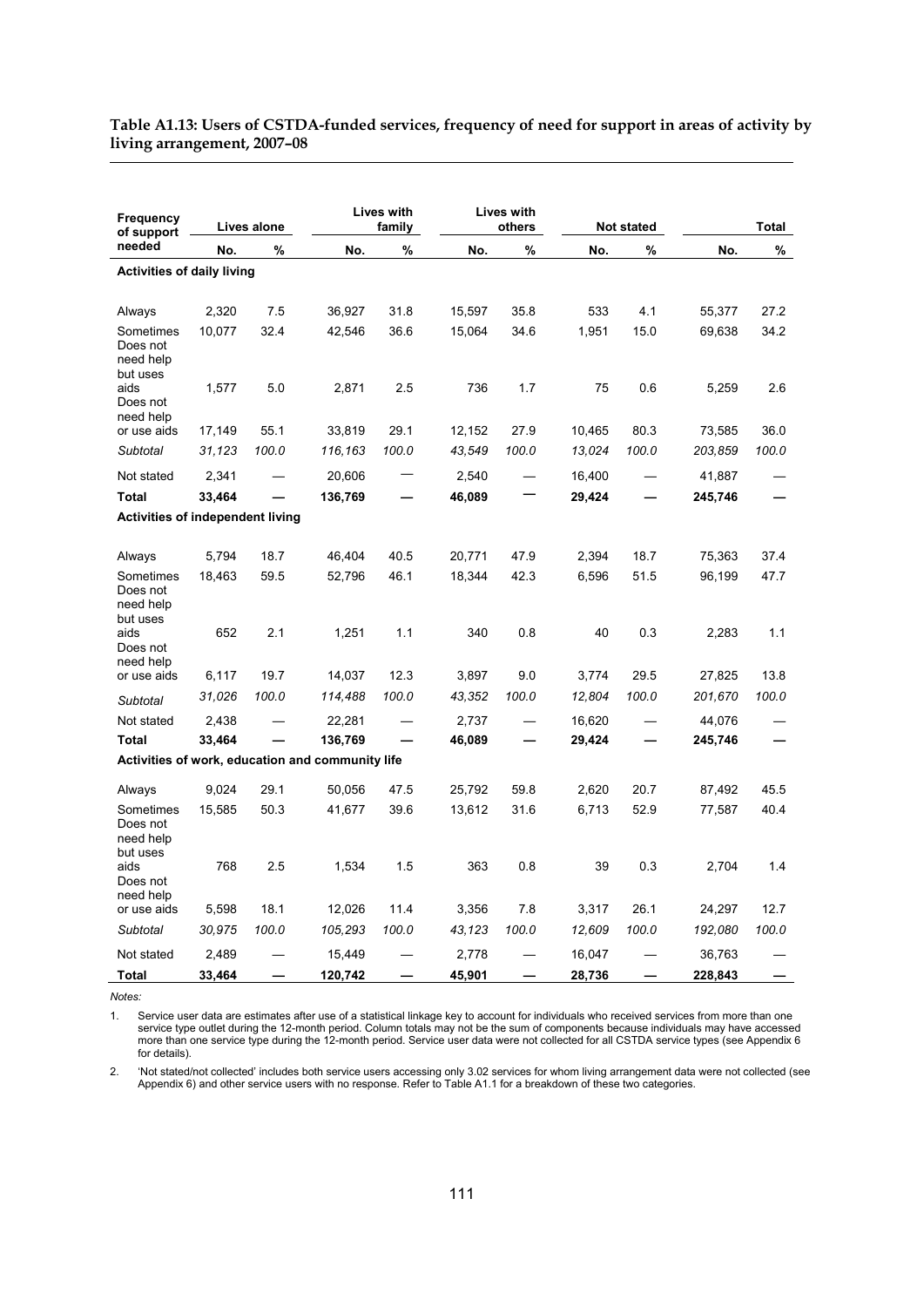| <b>Residential</b><br>setting          | Intellectual/<br>learning | Physical/<br>diverse | <b>Acquired</b><br>brain injury | Sensory/<br>speech | <b>Psychiatric</b> | Sub-total | <b>Not</b><br>stated/<br>collected | Total   |
|----------------------------------------|---------------------------|----------------------|---------------------------------|--------------------|--------------------|-----------|------------------------------------|---------|
|                                        |                           |                      |                                 | <b>Number</b>      |                    |           |                                    |         |
| Private residence                      | 79,853                    | 42,348               | 7,284                           | 31,807             | 175,141            | 9,003     | 184,144                            |         |
| Domestic-scale<br>supported            | 10,618                    | 1,189                | 472                             | 337                | 377                | 12,933    | 198                                | 13,191  |
| Supported<br>accommodation<br>facility | 7,270                     | 828                  | 657                             | 143                | 1,120              | 10,018    | 44                                 | 10,062  |
|                                        |                           |                      |                                 |                    |                    |           |                                    |         |
| Other                                  | 2,843                     | 1,771                | 1,010                           | 990                | 3,518              | 10,132    | 323                                | 10,455  |
| Not stated                             | 6,251                     | 3,135                | 534                             | 1,562              | 3,209              | 14,691    | 13,203                             | 27,894  |
| <b>Total</b>                           | 106,835                   | 49,271               | 9,957                           | 16.881             | 40,031             | 222.975   | 22,771                             | 245,746 |
|                                        |                           |                      |                                 | Per cent           |                    |           |                                    |         |
| Private residence                      | 45.6                      | 24.2                 | 4.1                             | 7.9                | 18.2               | 100       |                                    |         |
| Domestic-scale<br>supported            | 81.7                      | 9.2                  | 3.6                             | 2.6                | 2.9                | 100       |                                    |         |
| Supported<br>accommodation             |                           |                      |                                 |                    |                    |           |                                    |         |
| facility                               | 72.6                      | 8.2                  | 6.6                             | 1.4                | 11.2               | 100       |                                    |         |
| Other                                  | 28.0                      | 17.5                 | 10.0                            | 9.8                | 34.7               | 100       |                                    |         |
| Not stated                             | 42.6                      | 21.4                 | 3.6                             | 10.6               | 21.8               | 100       |                                    |         |
| <b>Total</b>                           | 47.9                      | 22.1                 | 4.5                             | 7.6                | 17.9               | 100       |                                    |         |

**Table A1.14: Users of CSTDA-funded services, reported primary disability group by residential setting, 2007–08** 

1. Service user data are estimates after use of a statistical linkage key to account for individuals who received services from more than one service type outlet during the 12-month period. Service user data were not collected for all CSTDA service types (see Appendix 6 for details).

2. 'Not stated/collected' includes both service users accessing only 3.02 services for whom support needs data were not collected (see Appendix 6) and other service users with no response. Refer to Table A1.1 for a breakdown of these two categories.

3. 'Other' includes the categories of: 'Residence within an Aboriginal/Torres Strait Islander community', 'Boarding house/private hotel', 'Independent living unit within a retirement village', 'Residential aged care facility', 'Psychiatric/mental health community care facility', 'Hospital', 'Short-term crises, emergency or transitional accommodation facility', 'Public place/temporary shelter', 'Other'.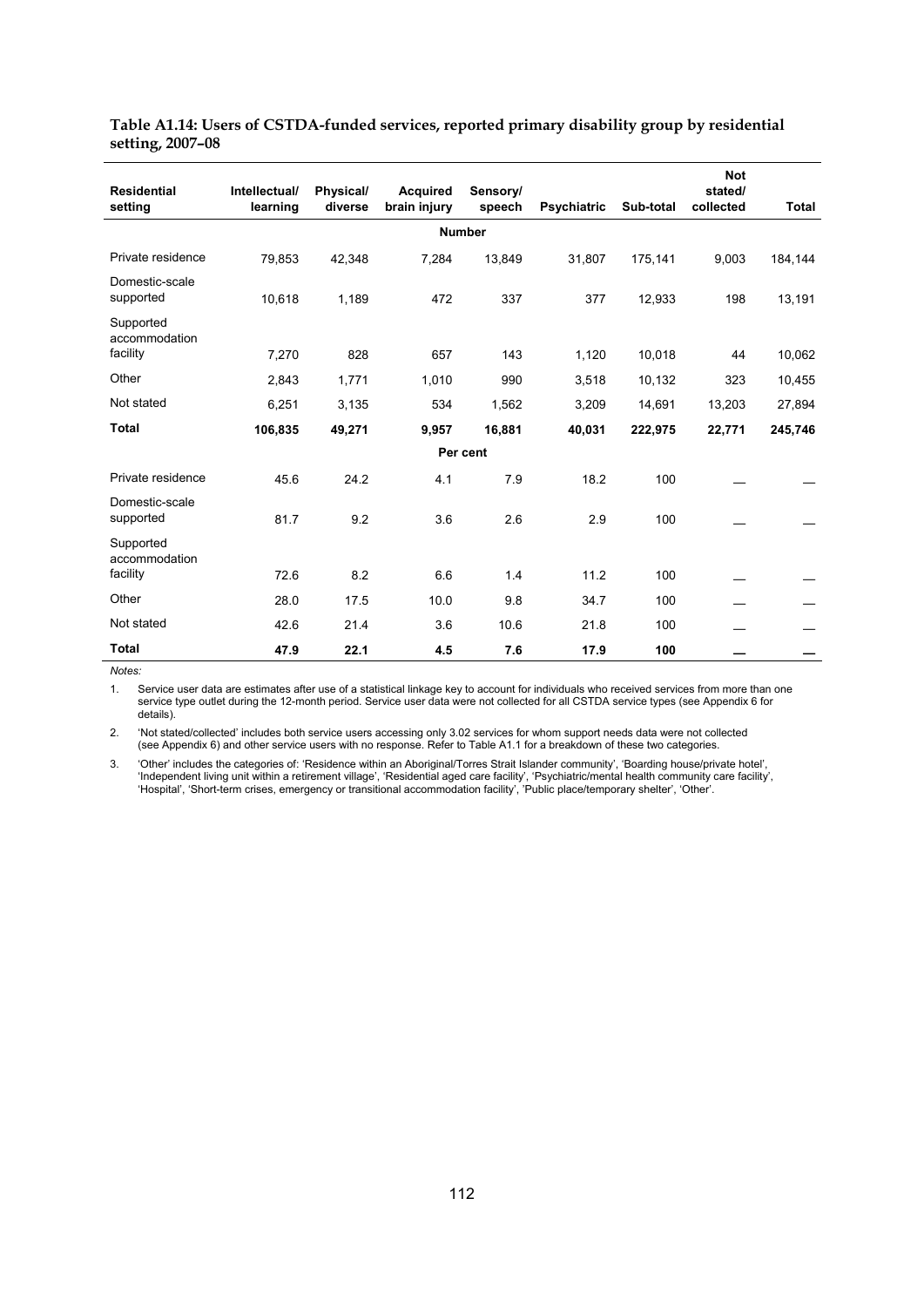# **Table A1.15: Users of CSTDA-funded services per 1,000 potential population, by Indigenous status and state/territory, 2007–08**

|                                                           | <b>NSW</b> | Vic.    | Qld     | <b>WA</b> | SΑ     | Tas    | <b>ACT</b> | <b>NT</b> | <b>Australia</b> |
|-----------------------------------------------------------|------------|---------|---------|-----------|--------|--------|------------|-----------|------------------|
| Service users                                             |            |         |         |           |        |        |            |           |                  |
| Indigenous                                                | 2,881      | 2,316   | 2,143   | 1,528     | 961    | 208    | 82         | 1,042     | 10,948           |
| Non-Indigenous                                            | 57,289     | 77,385  | 33,322  | 19,630    | 23,138 | 5,770  | 4,350      | 1,319     | 221,215          |
| Not stated/not collected                                  | 1,597      | 9,352   | 1,003   | 141       | 1,125  | 163    | 89         | 115       | 13,583           |
| <b>Total</b>                                              | 61,767     | 89,053  | 36,468  | 21,299    | 25,224 | 6,141  | 4,521      | 2,476     | 245,746          |
| Potential population (0–64 years)                         |            |         |         |           |        |        |            |           |                  |
| Indigenous                                                | 12,912     | 2,953   | 8,434   | 4,703     | 1,860  | 1,293  | 340        | 3,277     | 35,772           |
| Non-Indigenous                                            | 226,156    | 177,077 | 139,399 | 69.929    | 53,081 | 16,191 | 16,527     | 4,590     | 702,948          |
| Service users per 1,000 potential population (0-64 years) |            |         |         |           |        |        |            |           |                  |
| Indigenous                                                | 223.1      | 784.2   | 254.1   | 324.9     | 516.6  | 160.9  | 241.4      | 318.0     | 306.1            |
| Non-Indigenous                                            | 253.3      | 437.0   | 239.0   | 280.7     | 435.9  | 356.4  | 263.2      | 287.4     | 314.7            |

*Notes:* 

1. Service user data are estimates after use of a statistical linkage key to account for individuals who received services from more than one service type outlet during the 12-month period. Totals for Australia may not be the sum of components because individuals may have accessed services in more than one state or territory during the 12-month period.

2. In tables the term 'Indigenous' refers to service users who identified as Aboriginal and/or Torres Strait Islander people. 'Non-Indigenous' refers to service users who reported not being of Aboriginal or Torres Strait Islander background.

3. Indigenous potential population estimates are experimental.

4. Indigenous potential population estimates are calculated by applying Indigenous/non-Indigenous sex and 10-year age group rates of severe/profound disability in each state/territory to Indigenous and non-Indigenous population data in each state/territory by sex and 10-year age group for people aged 0-64.

5. Indigenous population figures are based on ABS Series B projections of the Indigenous population by state/territory for June 2007 (ABS  $2009a$ ).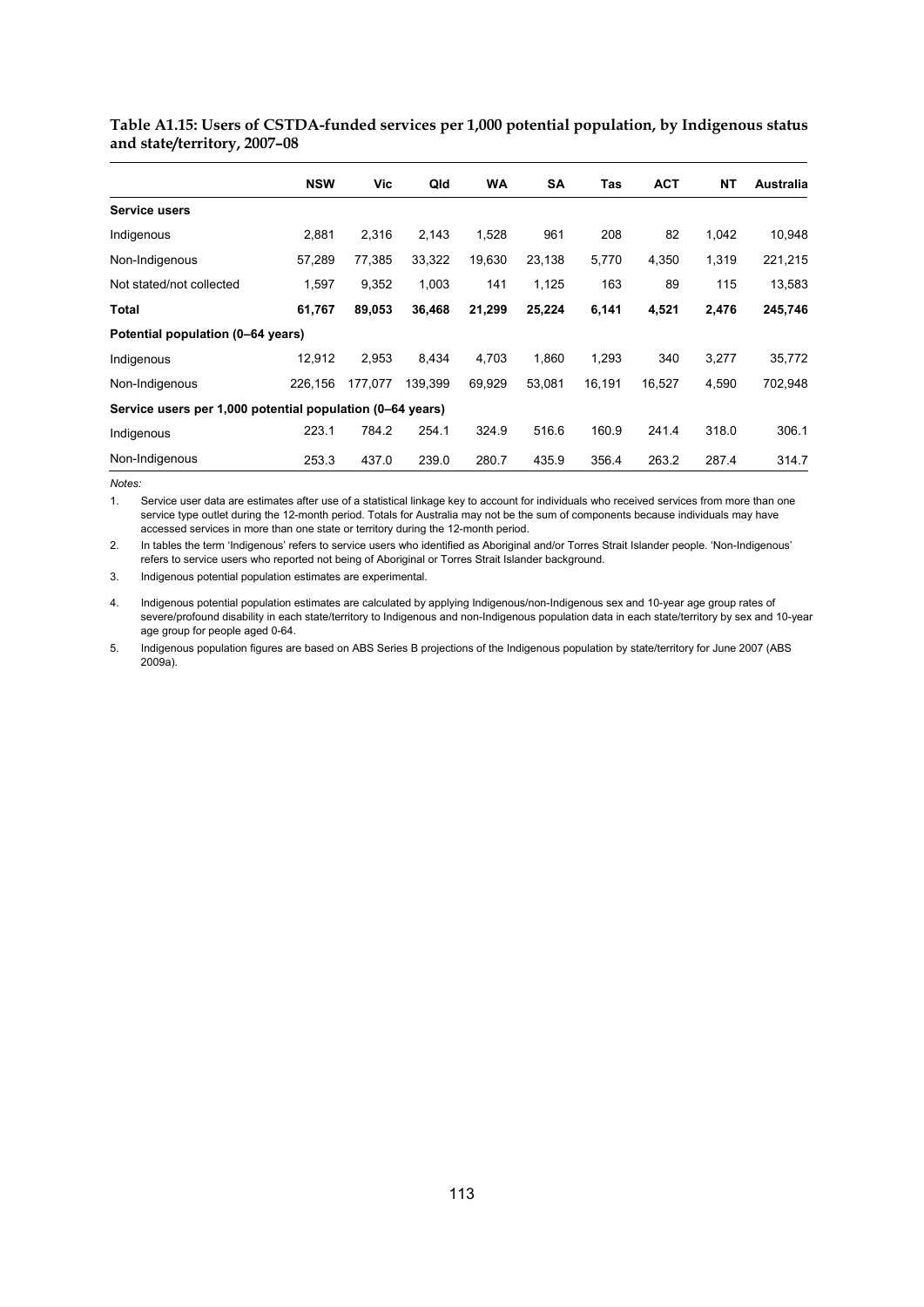|                   | Indigenous |         | Non-Indigenous |         |  |  |
|-------------------|------------|---------|----------------|---------|--|--|
| Age group (years) | Male       | Female  | Male           | Female  |  |  |
| $0 - 4$           | 4.7        | 2.6     | 4.6            | $2.3\,$ |  |  |
| $5 - 9$           | 6.1        | 3.4     | 5.5            | $2.4\,$ |  |  |
| $10 - 14$         | 4.5        | 2.8     | 3.4            | 1.8     |  |  |
| $15 - 19$         | 8.6        | 4.7     | 5.3            | 2.9     |  |  |
| $20 - 24$         | 7.1        | 4.3     | 5.8            | 3.6     |  |  |
| $25 - 29$         | 4.6        | $2.8\,$ | 4.9            | 3.1     |  |  |
| $30 - 34$         | 4.4        | 2.8     | 4.4            | $3.0\,$ |  |  |
| $35 - 39$         | 4.3        | $3.8\,$ | 4.7            | 3.4     |  |  |
| $40 - 44$         | 4.6        | 3.3     | 4.6            | 3.6     |  |  |
| 45-49             | 3.7        | 3.1     | 4.5            | $4.0\,$ |  |  |
| $50 - 54$         | 2.5        | 2.6     | 3.9            | 3.5     |  |  |
| $55 - 59$         | 1.9        | 1.7     | 3.2            | 2.7     |  |  |
| 60-64             | 1.2        | 0.9     | 2.4            | 1.8     |  |  |
| 65-69             | $0.6\,$    | 0.5     | 0.8            | $0.7\,$ |  |  |
| $70+$             | $0.5\,$    | $1.2$   | $1.3$          | 1.8     |  |  |
| Total             | 59.3       | 40.6    | 59.3           | 40.6    |  |  |

 **Table A1.16: Users of CSTDA-funded services, age group by sex and Indigenous status, 2007–08 (per cent)** 

*Notes:* 

1. Service user data are estimates after use of a statistical linkage key to account for individuals who received services from more than one service type outlet during the 12-month period. Service user data were not collected for all CSTDA service types (see Appendix 6).

2. In tables the term 'Indigenous' refers to service users who identified as Aboriginal and/or Torres Strait Islander people. 'Non-Indigenous' refers to service users who reported not being of Aboriginal or Torres Strait Islander background.

3. Excludes 13,583 service users (5.5% of all service users) for whom Indigenous status was 'Not stated/not collected' and 198 service users (0.1%) for whom age was not stated.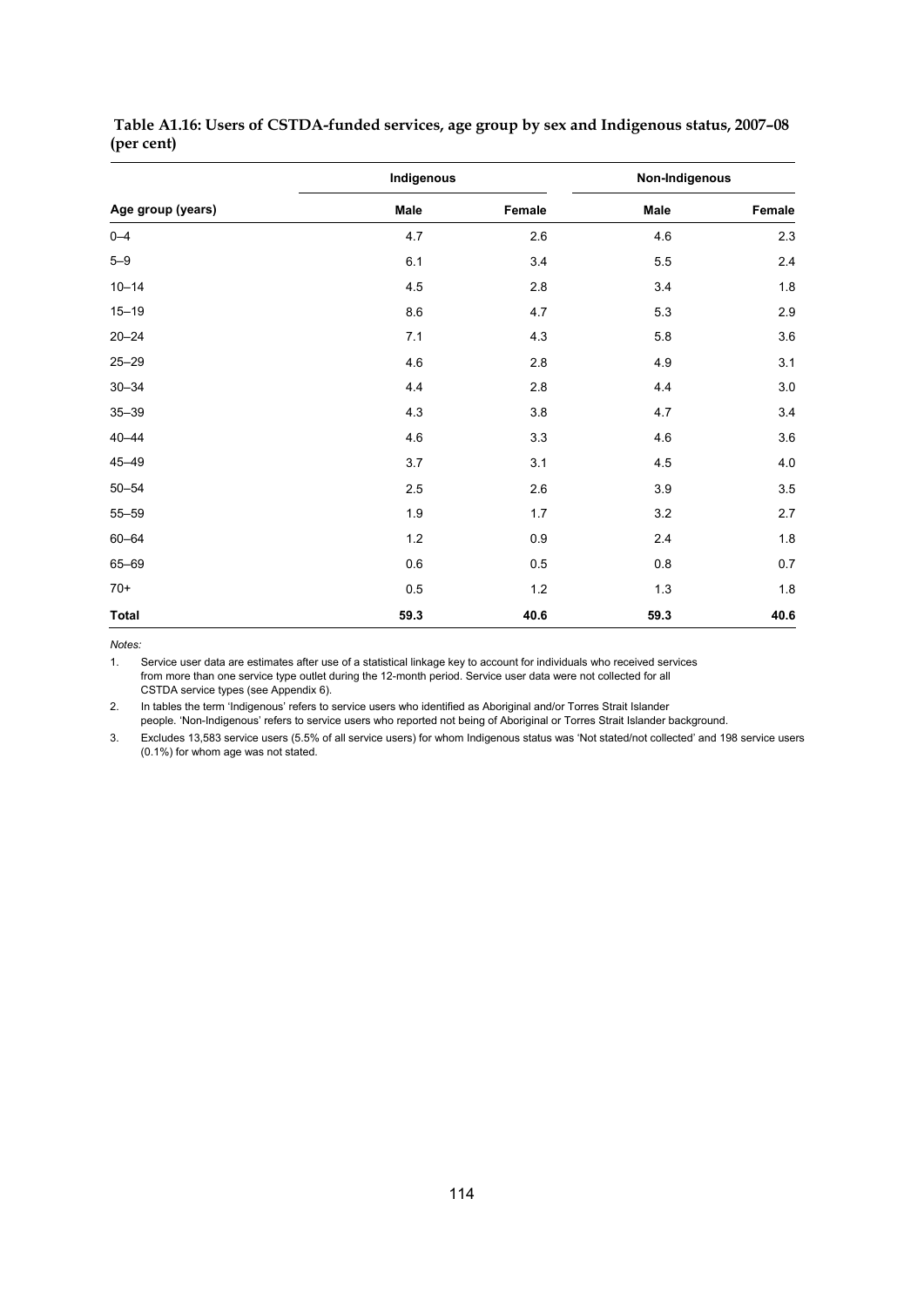|                          | <b>Primary disability</b> |                    | Other significant disability |                    | <b>Total reporting disability</b> |                    |
|--------------------------|---------------------------|--------------------|------------------------------|--------------------|-----------------------------------|--------------------|
| Disability group         | Indigenous                | Non-<br>Indigenous | Indigenous                   | Non-<br>Indigenous | Indigenous                        | Non-<br>Indigenous |
| Intellectual             | 34.4                      | 32.7               | 9.1                          | 6.7                | 43.5                              | 39.3               |
| Specific learning        | 3.8                       | 3.4                | 6.4                          | 4.4                | 10.2                              | 7.7                |
| Autism                   | 4.2                       | 6.2                | 4.2                          | 3.8                | 8.4                               | 10.1               |
| Physical                 | 17.9                      | 15.1               | 14.4                         | 13.2               | 32.2                              | 28.3               |
| ABI                      | 5.4                       | 4.1                | 3.5                          | 2.2                | 8.9                               | 6.3                |
| Neurological             | 3.8                       | 5.4                | 9.8                          | 8.5                | 13.6                              | 13.9               |
| Deafblind                | 0.3                       | 0.2                | 0.6                          | 0.4                | 0.9                               | 0.6                |
| Vision                   | 2.0                       | 3.3                | 5.7                          | 5.4                | 7.7                               | 8.7                |
| Hearing                  | 2.0                       | 2.4                | 4.3                          | 3.4                | 6.3                               | 5.8                |
| Speech                   | 1.4                       | 1.3                | 13.2                         | 10.2               | 14.5                              | 11.5               |
| Psychiatric              | 15.8                      | 16.3               | 7.9                          | 7.7                | 23.7                              | 24.0               |
| Developmental delay      | 3.9                       | 2.9                | 1.1                          | 0.7                | 5.0                               | 3.6                |
| Not stated/not collected | 5.1                       | 6.7                | n.a.                         | n.a.               | n.a.                              | n.a.               |

**Table A1.17: Users of CSTDA-funded services, primary and other significant disability groups by Indigenous status, 2007–08 (per cent)** 

*Notes:* 

1. Service user data are estimates after use of a statistical linkage key to account for individuals who received services from more than one service type outlet during the 12-month period. Service user data were not collected for all CSTDA service types (see Appendix 6).

2. 'Not stated/not collected' includes both service users accessing only 3.02 services for whom disability data were not collected (see Appendix 6) and other service users with no response. Refer to Table A1.1 for a breakdown of these two categories.

3. In tables the term 'Indigenous' refers to service users who identified as Aboriginal and/or Torres Strait Islander people. 'Non-Indigenous' refers to service users who reported not being of Aboriginal or Torres Strait Islander background.

4. Excludes 13,583 service users (5.5% of all service users) for whom Indigenous status was 'Not stated/not collected'.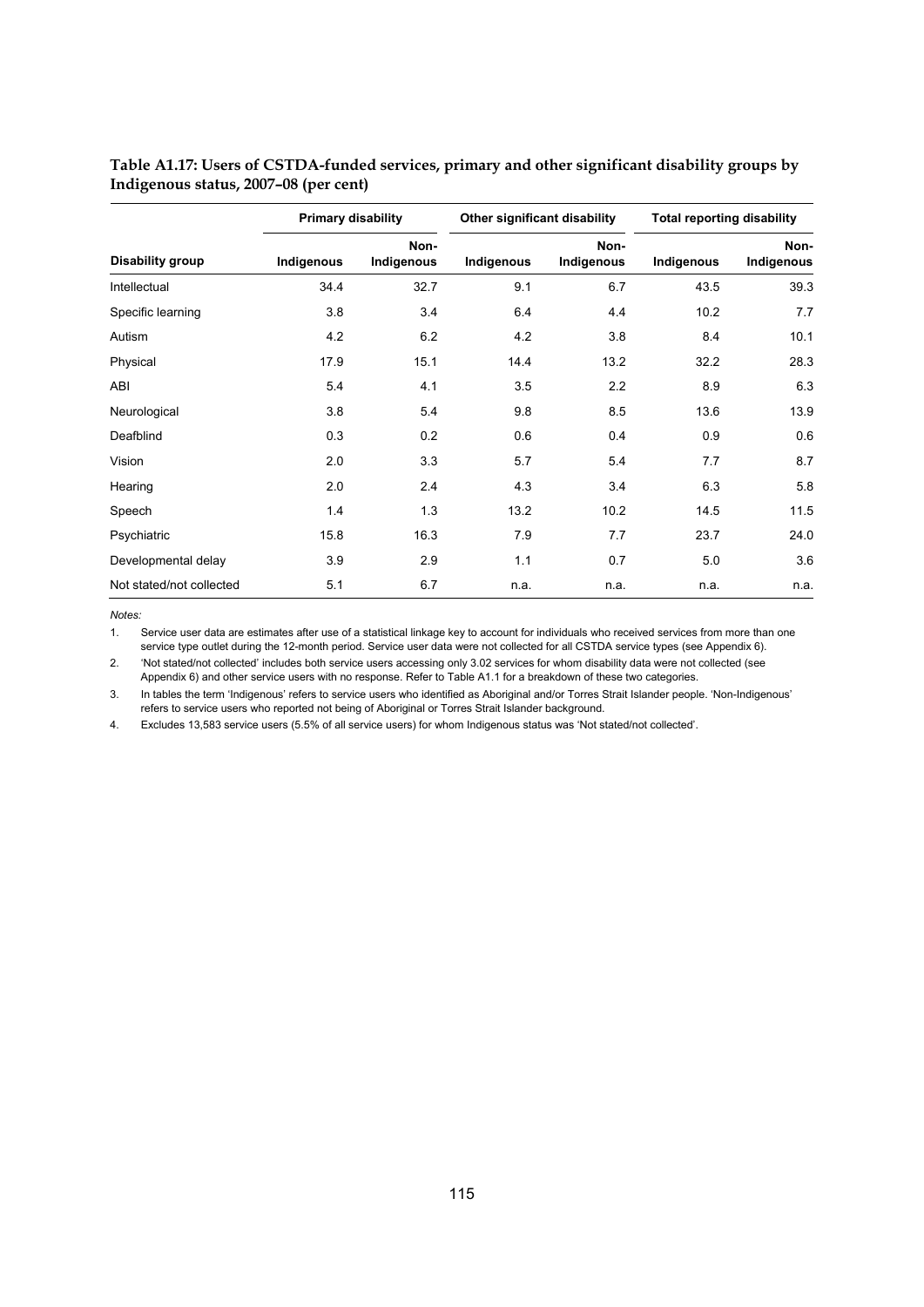|                                                  |                   | Government     |                |                  |                                      | Non-government                  |               |                      |              |
|--------------------------------------------------|-------------------|----------------|----------------|------------------|--------------------------------------|---------------------------------|---------------|----------------------|--------------|
| <b>Service type</b>                              | Aus Gov territory | State/         | Local          | Sub-<br>total    | Income<br>tax<br>exempt<br>(charity) | Non-<br>income<br>tax<br>exempt | Sub-<br>total | <b>Not</b><br>stated | <b>Total</b> |
| Large residentials/institutions                  | n.a.              | 28             | 0              | 28               | 11                                   | 13                              | 24            | 0                    | 52           |
| Small residentials/institutions                  | n.a.              | 7              | 0              | 7                | 20                                   | 61                              | 81            | 0                    | 88           |
| Hostels                                          | n.a.              | $\overline{2}$ | 0              | $\overline{2}$   | 18                                   | 7                               | 25            | 0                    | 27           |
| Group homes                                      | n.a.              | 1,344          | 88             | 1,432            | 1,053                                | 375                             | 1,428         | 0                    | 2,860        |
| Attendant care/personal care                     | n.a.              | 6              | 6              | 12               | 63                                   | 100                             | 163           | 0                    | 175          |
| In-home accommodation support                    | n.a.              | 79             | 9              | 88               | 499                                  | 357                             | 856           | 0                    | 944          |
| Alternative family placement                     | n.a.              | 1              | 0              | 1                | 28                                   | 11                              | 39            | 0                    | 40           |
| Other accommodation support                      | n.a.              | 5              | 3              | 8                | 57                                   | 17                              | 74            | 0                    | 82           |
| Total accommodation support                      | n.a.              | 1,472          | 106            | 1,578            | 1,749                                | 941                             | 2.690         | 0                    | 4,268        |
| Therapy support for individuals                  | n.a.              | 41             | 1              | 42               | 75                                   | 31                              | 106           | 0                    | 148          |
| Early childhood intervention                     | n.a.              | 73             | 8              | 81               | 190                                  | 21                              | 211           | 0                    | 292          |
| Behaviour/specialist intervention                | n.a.              | 80             | 1              | 81               | 51                                   | 15                              | 66            | 0                    | 147          |
| Counselling<br>(individual/family/group)         | n.a.              | 14             | 0              | 14               | 19                                   | 16                              | 35            | 0                    | 49           |
| Regional resource and support<br>teams           | n.a.              | 175            | $\pmb{0}$      | 175              | 7                                    | 2                               | 9             | 0                    | 184          |
| Case management, local coord.<br>and development | n.a.              | 239            | 8              | 247              | 252                                  | 109                             | 361           | 0                    | 608          |
| Other community support                          | n.a.              | 10             | 1              | 11               | 51                                   | 18                              | 69            | 0                    | 80           |
| Total community support                          | n.a.              | 632            | 19             | 651              | 645                                  | 212                             | 857           | 0                    | 1,508        |
| Learning and life skills<br>development          | n.a.              | 83             | 37             | 120              | 1,197                                | 513                             | 1,710         | 0                    | 1,830        |
| Recreation/holiday programs                      | n.a.              | 9              | 8              | 17               | 61                                   | 53                              | 114           | 0                    | 131          |
| Other community access                           | n.a.              | 14             | 10             | 24               | 206                                  | 49                              | 255           | 1                    | 280          |
| Total community access                           | n.a.              | 106            | 55             | 161              | 1,464                                | 615                             | 2.079         | 1                    | 2,241        |
| Own home respite                                 | 0                 | 4              | 5              | 9                | 39                                   | 41                              | 80            | 0                    | 89           |
| Centre-based respite/respite<br>homes            | $\pmb{0}$         | 118            | 1              | 119              | 124                                  | 101                             | 225           | 0                    | 344          |
| Host family respite/peer support<br>respite      | 0                 | 1              | 1              | $\boldsymbol{2}$ | 21                                   | 8                               | 29            | 0                    | 31           |
| Flexible respite                                 | 0                 | 14             | 37             | 51               | 361                                  | 129                             | 490           | 1                    | 542          |
| Other respite                                    | 0                 | $\mathbf 0$    | $\overline{c}$ | $\overline{2}$   | 31                                   | 18                              | 49            | 0                    | 51           |
| Total respite                                    | 0                 | 137            | 46             | 183              | 576                                  | 297                             | 873           | 1                    | 1,057        |
| Open employment                                  | 1                 | n.a.           | 1              | $\overline{c}$   | 602                                  | 58                              | 660           | 0                    | 662          |
| Supported employment                             | 0                 | n.a.           | 3              | 3                | 361                                  | 9                               | 370           | 1                    | 374          |
| Targeted support                                 | 0                 | n.a.           | $\pmb{0}$      | $\pmb{0}$        | 39                                   | 0                               | 39            | $\pmb{0}$            | 39           |
| Total employment                                 | 1                 | n.a.           | 4              | 5                | 1,002                                | 67                              | 1,069         | 1                    | 1,075        |

# **Table A1.18: CSTDA-funded service type outlets, service type by agency sector, 2007–08**

*(continued)*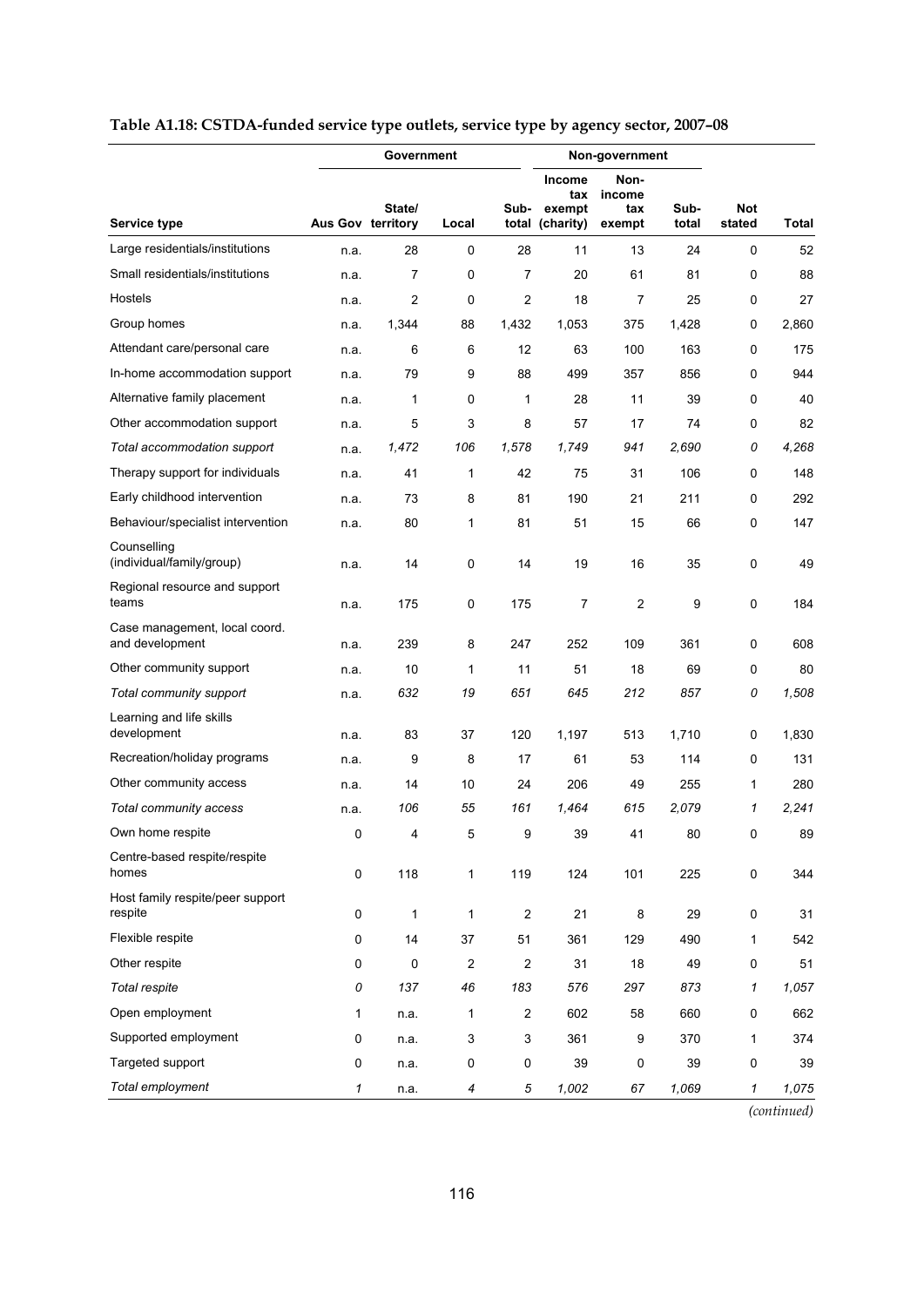|                                                      |                   | Government     |       |               | Non-government                       |                                 |                |                      |                |
|------------------------------------------------------|-------------------|----------------|-------|---------------|--------------------------------------|---------------------------------|----------------|----------------------|----------------|
| Service type                                         | Aus Gov territory | State/         | Local | Sub-<br>total | Income<br>tax<br>exempt<br>(charity) | Non-<br>income<br>tax<br>exempt | Sub-<br>total  | <b>Not</b><br>stated | <b>Total</b>   |
| Advocacy                                             | 0                 | 4              | 1     | 5             | 114                                  | 28                              | 142            | 0                    | 147            |
| Information/referral                                 | 0                 | 15             | 1     | 16            | 93                                   | 46                              | 139            | 0                    | 155            |
| Combined information/advocacy                        | 0                 | 1              | 2     | 3             | 30                                   | 15                              | 45             | 0                    | 48             |
| Mutual support/self-help groups                      | 0                 | 1              | 0     | 1             | 90                                   | 28                              | 118            | 0                    | 119            |
| Alternative formats of<br>communication              | 0                 | 0              | 0     | 0             | 19                                   | 10                              | 29             | 0                    | 29             |
| Total advocacy, information and<br>alternative comm. | 0                 | 21             | 4     | 25            | 346                                  | 127                             | 473            | 0                    | 498            |
| Research and evaluation                              | 0                 | 2              | 0     | 2             | 1                                    | 1                               | $\overline{2}$ | $\mathbf 0$          | $\overline{4}$ |
| Training and development                             | 0                 | $\overline{2}$ | 1     | 3             | 18                                   | 12                              | 30             | 0                    | 33             |
| Peak bodies                                          | 0                 | 0              | 0     | 0             | 8                                    | 6                               | 14             | 0                    | 14             |
| Other support services                               | 0                 | 8              | 48    | 56            | 32                                   | 50                              | 82             | 0                    | 138            |
| Total other support                                  | 0                 | 12             | 49    | 61            | 59                                   | 69                              | 128            | 0                    | 189            |
| Total                                                | 1                 | 2,380          | 283   | 2,664         | 5,841                                | 2,328                           | 8,169          | 3                    | 10,836         |
| Per cent                                             | 0.0               | 22.0           | 2.6   | 24.6          | 53.9                                 | 21.5                            | 75.4           | 0.0                  | 100.0          |

# **Table A1.18 (continued): CSTDA-funded service type outlets, service type by agency sector, 2007–08**

Note: There are discrepancies for South Australia for service types 'Attendant care/personal care', 'Learning and life skills development', 'Other community access' and 'Own home respite' 1.05, 3.01, 3.03 and 4.01 due to miscoding of service types for two service type outlets.

# **Table A1.19: CSTDA service users, service type outlets and agencies by state/territory, 2007–08 (per cent)**

|               | <b>NSW</b> | Vic  | Qld  | <b>WA</b> | SA   | Tas | <b>ACT</b> | <b>NT</b> | Total |
|---------------|------------|------|------|-----------|------|-----|------------|-----------|-------|
| Service users | 25.1       | 36.2 | 14.8 | 8.7       | 10.3 | 2.5 | 1.8        | 1.0       | 100.0 |
| Agencies      | 26.8       | 28.9 | 17.3 | 7.6       | 8.5  | 5.4 | 3.0        | 2.5       | 100.0 |
| Outlets       | 30.1       | 29.2 | 18.1 | 8.6       | 7.9  | 2.4 | 2.0        |           | 100.0 |

*Notes:* 

1. Service user data are estimates after use of a statistical linkage key to account for individuals who received services from more than one service type outlet during the 12-month period. Totals for Australia may not be the sum of components because individuals may have accessed services in more than one state or territory during the 12-month period.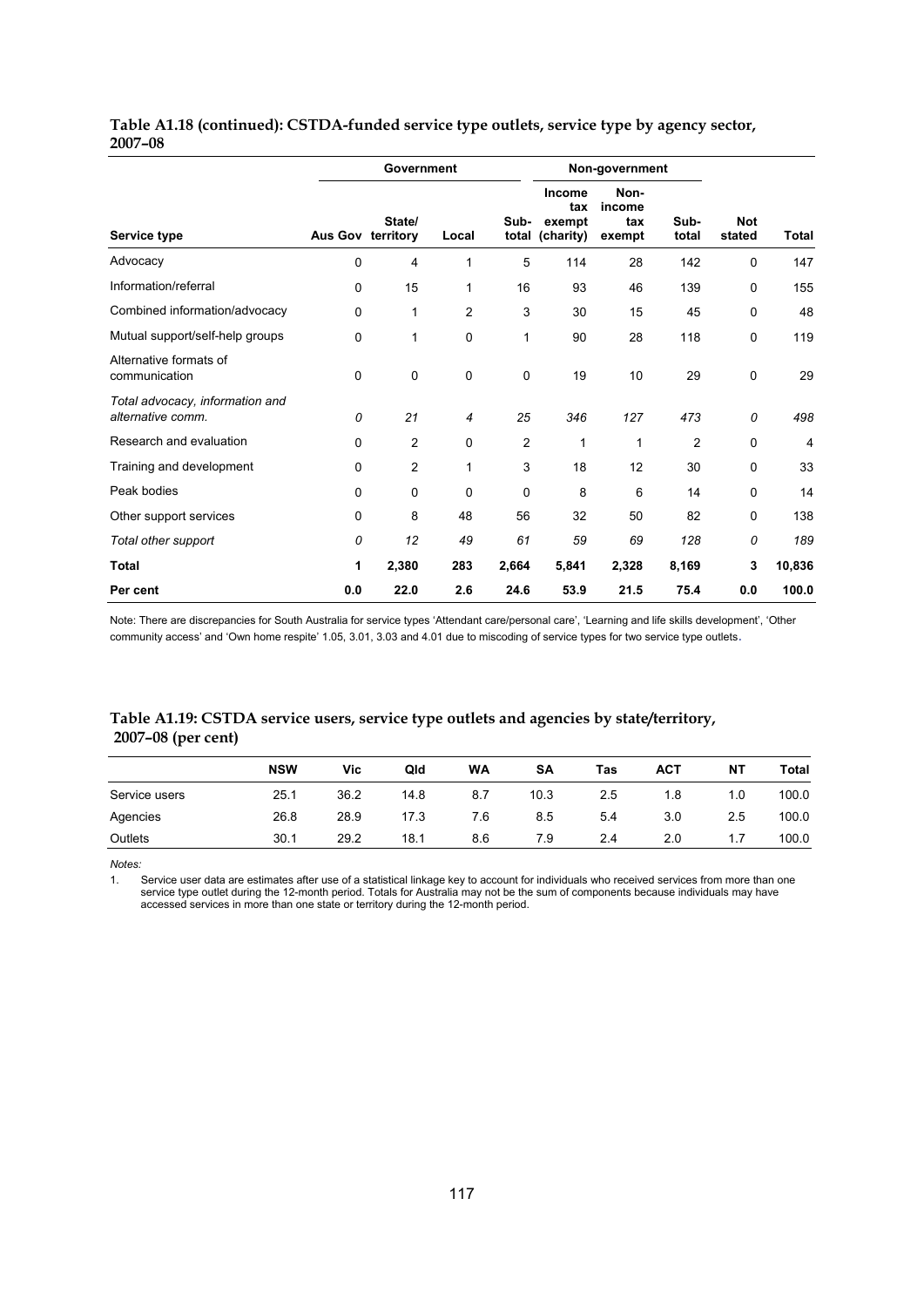|  |  |  |  | Table A1.20: Users of CSTDA-funded services, service type by multiple service use, 2007-08 |  |
|--|--|--|--|--------------------------------------------------------------------------------------------|--|
|--|--|--|--|--------------------------------------------------------------------------------------------|--|

|                                                             |                                |                                   | Service users accessing more than one service type outlet |                        |                                     |                                      |                          |                         |
|-------------------------------------------------------------|--------------------------------|-----------------------------------|-----------------------------------------------------------|------------------------|-------------------------------------|--------------------------------------|--------------------------|-------------------------|
|                                                             | <b>Number</b><br>οf<br>service | Mean<br>outlets<br>per<br>service | <b>Total accessing</b><br>more than one                   | service type<br>outlet | <b>Multiple</b><br>service<br>types | <b>Multiple</b><br>service<br>groups | Same<br>service<br>group | Same<br>service<br>type |
| <b>Service type</b>                                         | users                          | user                              | No.                                                       | $\%$                   | %                                   | %                                    | %                        | %                       |
| <b>Accommodation support</b>                                |                                |                                   |                                                           |                        |                                     |                                      |                          |                         |
| 1.01 Large residentials/institutions                        | 3,126                          | 2.3                               | 2,332                                                     | 74.6                   | 74.3                                | 73.0                                 | 7.2                      | 1.8                     |
| 1.02 Small residentials/institutions                        | 912                            | 2.4                               | 727                                                       | 79.7                   | 78.5                                | 75.1                                 | 19.7                     | 2.9                     |
| 1.03 Hostels                                                | 410                            | 2.5                               | 301                                                       | 73.4                   | 73.4                                | 69.8                                 | 13.4                     | 0.0                     |
| 1.04 Group homes                                            | 12,923                         | 2.8                               | 10,350                                                    | 80.1                   | 78.5                                | 77.7                                 | 11.8                     | 6.2                     |
| 1.05 Attendant care/personal care                           | 2,280                          | 3.2                               | 1,610                                                     | 70.6                   | 70.3                                | 66.3                                 | 29.5                     | 4.1                     |
| 1.06 In-home accommodation                                  | 18,762                         | 2.7                               | 12,862                                                    | 68.6                   | 67.0                                | 65.7                                 | 16.2                     | 8.8                     |
| 1.07 Alternative family placement                           | 246                            | 3.3                               | 190                                                       | 77.2                   | 77.2                                | 75.2                                 | 20.3                     | 0.8                     |
| 1.08 Other accommodation support                            | 859                            | 2.5                               | 537                                                       | 62.5                   | 61.7                                | 53.7                                 | 35.0                     | 2.8                     |
| Total accommodation support                                 | 37,690                         | 2.6                               | 27,081                                                    | 71.9                   | 70.4                                | 69.6                                 | 11.2                     | 7.0                     |
| <b>Community support</b>                                    |                                |                                   |                                                           |                        |                                     |                                      |                          |                         |
| 2.01 Therapy support for individuals                        | 22,689                         | 2.5                               | 12,821                                                    | 56.5                   | 54.6                                | 34.3                                 | 44.6                     | 8.8                     |
| 2.02 Early childhood intervention                           | 22,140                         | 1.5                               | 6,566                                                     | 29.7                   | 19.1                                | 4.8                                  | 28.2                     | 13.8                    |
| 2.03 Behaviour/specialist                                   | 6,182                          | 3.6                               | 5,208                                                     | 84.2                   | 84.2                                | 60.9                                 | 69.0                     | 7.2                     |
| 2.04 Counselling<br>(individual/family/group)               | 2,920                          | 2.9                               | 1,840                                                     | 63.0                   | 62.6                                | 40.0                                 | 43.3                     | 8.6                     |
| 2.05 Regional resource and<br>support teams                 | 18,711                         | 3.1                               | 14,711                                                    | 78.6                   | 59.5                                | 41.5                                 | 66.8                     | 46.7                    |
| 2.06 Case management, local<br>coordination and development | 49,210                         | 2.5                               | 30,606                                                    | 62.2                   | 56.7                                | 42.8                                 | 40.7                     | 16.0                    |
| 2.07 Other community support                                | 4,747                          | 3.2                               | 3,376                                                     | 71.1                   | 68.7                                | 54.8                                 | 56.2                     | 10.2                    |
| Total community support                                     | 103,976                        | 2.2                               | 52,505                                                    | 50.5                   | 41.7                                | 32.4                                 | 33.2                     | 21.2                    |
| <b>Community access</b>                                     |                                |                                   |                                                           |                        |                                     |                                      |                          |                         |
| 3.01 Learning and life skills                               |                                |                                   |                                                           |                        |                                     |                                      |                          |                         |
| development                                                 | 35,770                         | 2.6                               | 23,558                                                    | 65.9                   | 62.3                                | 60.8                                 | 21.4                     | 14.9                    |
| 3.02 Recreation/holiday programs                            | 9,237                          | 2.8                               | 5,954                                                     | 64.5                   | 63.4                                | 60.3                                 | 26.7                     | 7.3                     |
| 3.03 Other community access                                 | 12,418                         | 2.0                               | 6,375                                                     | 51.3                   | 49.4                                | 46.5                                 | 15.3                     | 6.5                     |
| Total community access                                      | 54,374                         | 2.4                               | 32,836                                                    | 60.4                   | 57.4                                | 56.3                                 | 16.5                     | 12.3                    |
| <b>Respite</b>                                              |                                |                                   |                                                           |                        |                                     |                                      |                          |                         |
| 4.01 Own home respite                                       | 2,743                          | 3.7                               | 2,167                                                     | 79.0                   | 78.7                                | 73.4                                 | 42.1                     | $3.2\,$                 |
| 4.02 Centre-based respite/respite                           |                                |                                   |                                                           |                        |                                     |                                      |                          |                         |
| homes                                                       | 13,288                         | 3.6                               | 10,583                                                    | 79.6                   | 77.7                                | 72.5                                 | 40.3                     | 15.2                    |
| 4.03 Host family respite/peer support                       | 1,088                          | 3.2                               | 746                                                       | 68.6                   | 68.5                                | 63.2                                 | 35.2                     | 0.5                     |
| 4.04 Flexible respite                                       | 17,777                         | 3.0                               | 12,110                                                    | 68.1                   | 65.7                                | 61.5                                 | 31.9                     | 13.2                    |
| 4.05 Other respite                                          | 2,083                          | 2.8                               | 1,335                                                     | 64.1                   | 64.0                                | 58.6                                 | 27.8                     | 0.5                     |
| Total respite                                               | 31,524                         | 2.9                               | 21,486                                                    | 68.2                   | 65.9                                | 63.2                                 | 24.4                     | 13.5                    |

*(continued)*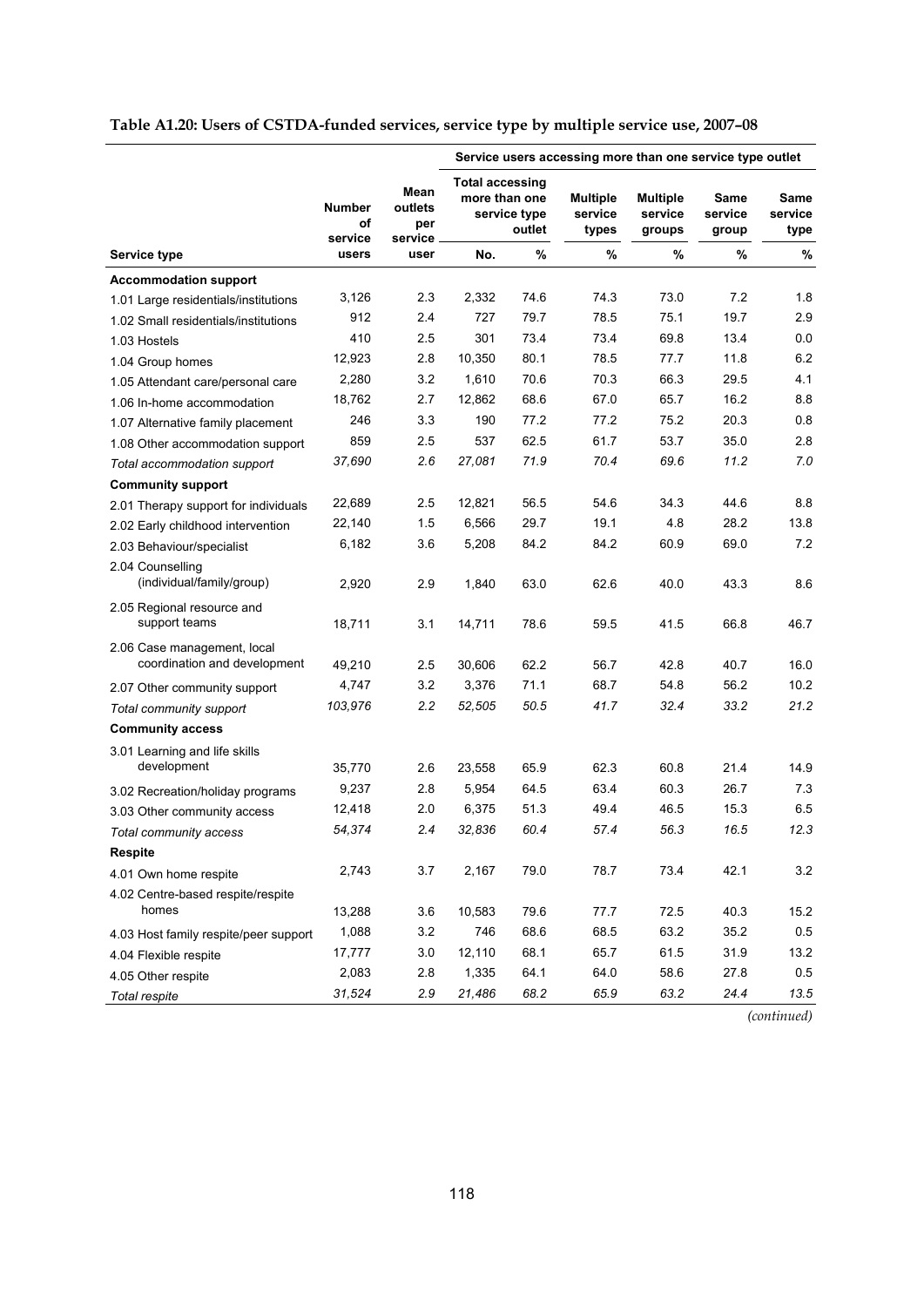#### **Table A1.20 (continued): Users of CSTDA-funded services, service type by multiple service use, 2007–08**

|                           |                                |                                   | Service users accessing more than one service type outlet |                        |                                     |                                      |                          |                                |  |
|---------------------------|--------------------------------|-----------------------------------|-----------------------------------------------------------|------------------------|-------------------------------------|--------------------------------------|--------------------------|--------------------------------|--|
|                           | <b>Number</b><br>οf<br>service | Mean<br>outlets<br>per<br>service | <b>Total accessing</b><br>more than one                   | service type<br>outlet | <b>Multiple</b><br>service<br>types | <b>Multiple</b><br>service<br>groups | Same<br>service<br>group | <b>Same</b><br>service<br>type |  |
| Service type              | users                          | user                              | No.                                                       | $\%$                   | %                                   | %                                    | %                        | $\%$                           |  |
| <b>Employment</b>         |                                |                                   |                                                           |                        |                                     |                                      |                          |                                |  |
| 5.01 Open employment      | 69,172                         | 1.2                               | 10.012                                                    | 14.5                   | 9.3                                 | 8.5                                  | 7.1                      | 6.0                            |  |
| 5.02 Supported employment | 21,264                         | 1.9                               | 9.416                                                     | 44.3                   | 43.1                                | 40.5                                 | 6.4                      | 2.4                            |  |
| 5.04 Targeted support     | 387                            | 2.7                               | 281                                                       | 72.6                   | 72.6                                | 70.5                                 | 10.1                     | 0.3                            |  |
| Total employment          | 89.935                         | 1.4                               | 18.821                                                    | 20.9                   | 16.7                                | 16.0                                 | 6.0                      | 5.1                            |  |
| Total                     | 245,746                        | 1.7                               | 80,976                                                    | 33.0                   | 26.5                                | 21.6                                 | 21.6                     | 15.0                           |  |

*Notes:* 

1. Service user data are estimates after use of a statistical linkage key to account for individuals who received services from more than one service type outlet during the 12-month period.

2. Groups of users of multiple services are not mutually exclusive. For example, a service user can have accessed two outlets of the one service type and another outlet of a different service type, and would be included in those users accessing outlets of the same service type as well as those accessing multiple service types. Service users using three or more service types are included under all relevant combinations.

3. 'Open and supported' employment services (service type 5.03) ceased to be operational from 1 December 2004.

4. 'Targeted support' provides people with disability structured training and support to work towards social and community participation or opportunities to develop skills, or retrain, for paid employment.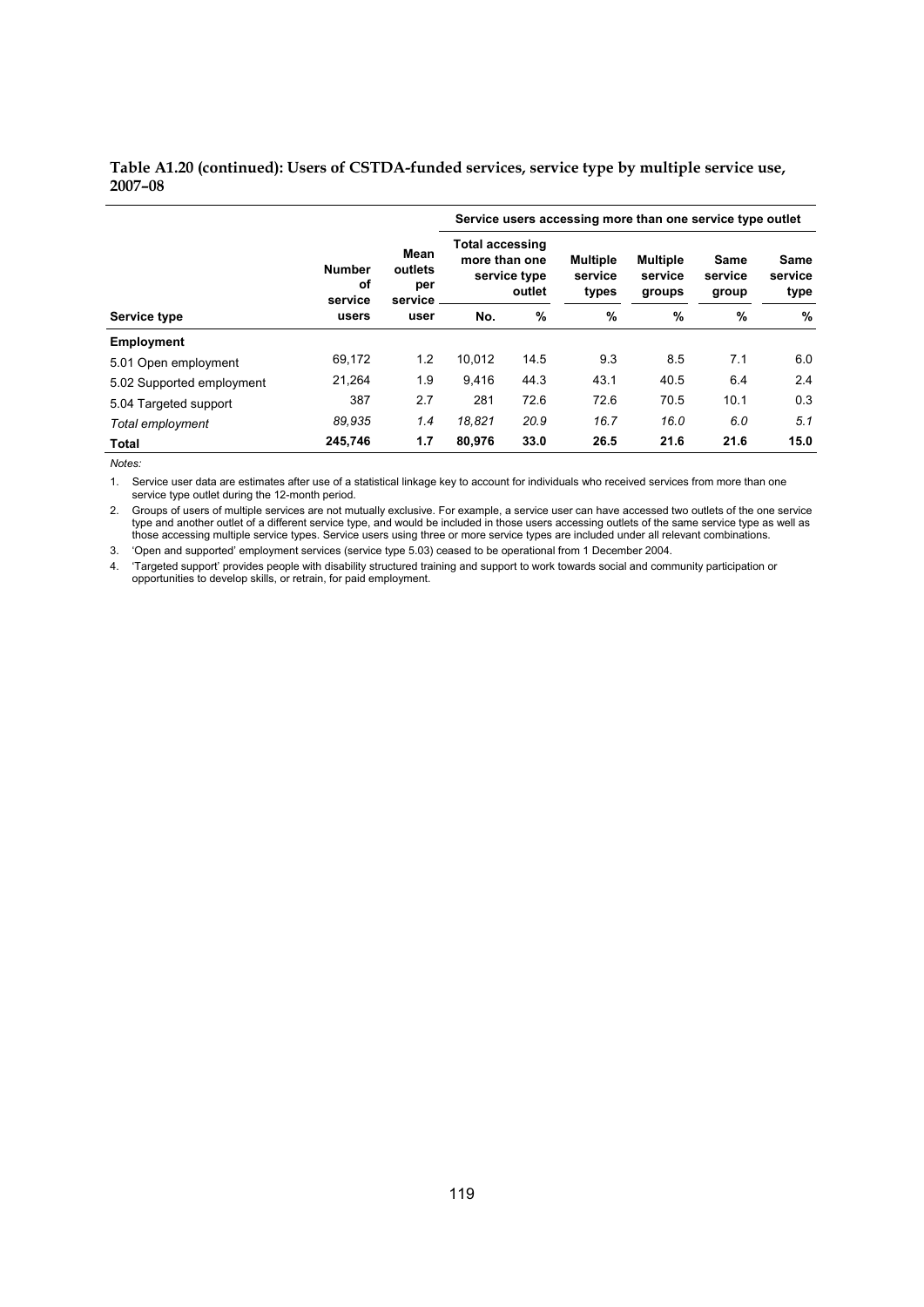|                                               |                                         | Mean<br>service                  | Percentage of service users accessing other<br>service groups (or types within groups) |                                                  |                |      |                 | Code of<br>most                      |
|-----------------------------------------------|-----------------------------------------|----------------------------------|----------------------------------------------------------------------------------------|--------------------------------------------------|----------------|------|-----------------|--------------------------------------|
| Service type                                  | <b>Number</b><br>οf<br>service<br>users | groups<br>per<br>service<br>user | Accom-<br>modation                                                                     | Com-<br>munity<br>support support access Respite | Com-<br>munity |      | Employ-<br>ment | frequent<br>other<br>service<br>type |
| <b>Accommodation support</b>                  |                                         |                                  |                                                                                        |                                                  |                |      |                 |                                      |
| 1.01 Large residentials/institutions          | 3,126                                   | 2.0                              | 5.4                                                                                    | 31.6                                             | 56.7           | 2.0  | 10.1            | 3.01                                 |
| 1.02 Small residentials/institutions          | 912                                     | 2.0                              | 17.3                                                                                   | 13.9                                             | 47.5           | 3.3  | 31.9            | 3.01                                 |
| 1.03 Hostels                                  | 410                                     | 2.0                              | 13.4                                                                                   | 28.5                                             | 36.3           | 6.8  | 28.8            | 3.01                                 |
| 1.04 Group homes                              | 12,923                                  | 2.2                              | 6.0                                                                                    | 39.3                                             | 53.7           | 7.7  | 16.4            | 3.01                                 |
| 1.05 Attendant care/personal care             | 2,280                                   | 2.1                              | 27.1                                                                                   | 53.8                                             | 28.3           | 19.3 | 6.7             | 2.06                                 |
| 1.06 In-home accommodation support            | 18,762                                  | 2.0                              | 8.1                                                                                    | 32.8                                             | 39.5           | 15.3 | 14.3            | 2.06                                 |
| 1.07 Alternative family placement             | 246                                     | 2.3                              | 19.5                                                                                   | 59.8                                             | 39.8           | 26.8 | 8.1             | 2.06                                 |
| 1.08 Other accommodation support              | 859                                     | 1.8                              | 33.2                                                                                   | 29.3                                             | 29.5           | 9.5  | 12.2            | 1.06                                 |
| Total accommodation support                   | 37,690                                  | 2.0                              | 4.8                                                                                    | 34.5                                             | 44.5           | 11.0 | 14.7            | 3.01                                 |
| <b>Community support</b>                      |                                         |                                  |                                                                                        |                                                  |                |      |                 |                                      |
| 2.01 Therapy support for individuals          | 22,689                                  | 1.5                              | 14.3                                                                                   | 41.1                                             | 14.9           | 17.8 | 4.0             | 2.06                                 |
| 2.02 Early childhood intervention             | 22,140                                  | 1.1                              | 1.0                                                                                    | 17.3                                             | 1.0            | 3.8  | 0.1             | 2.06                                 |
| 2.03 Behaviour/specialist intervention        | 6,182                                   | 2.0                              | 32.9                                                                                   | 68.2                                             | 32.4           | 21.7 | 11.5            | 2.06                                 |
| 2.04 Counselling (individual/family/group)    | 2,920                                   | 1.6                              | 21.0                                                                                   | 40.5                                             | 27.0           | 10.3 | 5.9             | 3.01                                 |
| 2.05 Regional resource and support teams      | 18,711                                  | 1.6                              | 15.2                                                                                   | 32.4                                             | 17.2           | 19.2 | 8.1             | 2.06                                 |
| 2.06 Case management, local coord & dev't     | 49,210                                  | 1.6                              | 15.5                                                                                   | 29.8                                             | 18.9           | 18.8 | 10.4            | 3.01                                 |
| 2.07 Other community support                  | 4,747                                   | 1.9                              | 26.4                                                                                   | 52.4                                             | 25.6           | 21.7 | 13.3            | 2.06                                 |
| Total community support                       | 103,976                                 | 1.5                              | 12.5                                                                                   | 18.4                                             | 14.5           | 13.7 | 7.0             | 2.06                                 |
| <b>Community access</b>                       |                                         |                                  |                                                                                        |                                                  |                |      |                 |                                      |
| 3.01 Learning and life skills development     | 35,770                                  | 1.9                              | 33.3                                                                                   | 33.0                                             | 7.9            | 18.1 | 9.3             | 2.06                                 |
| 3.02 Recreation/holiday programs              | 9,237                                   | 2.0                              | 26.7                                                                                   | 35.2                                             | 22.4           | 18.2 | 16.3            | 3.01                                 |
| 3.03 Other community access                   | 12,418                                  | 1.6                              | 31.5                                                                                   | 11.5                                             | 9.2            | 10.8 | 9.1             | 1.06                                 |
| Total community access                        | 54,374                                  | 1.9                              | 30.8                                                                                   | 27.7                                             | 5.5            | 16.3 | 10.2            | 2.06                                 |
| <b>Respite</b>                                |                                         |                                  |                                                                                        |                                                  |                |      |                 |                                      |
| 4.01 Own home respite                         | 2,743                                   | 2.1                              | 19.4                                                                                   | 62.6                                             | 28.1           | 40.8 | 4.7             | 2.06                                 |
| 4.02 Centre-based respite/respite homes       | 13,288                                  | 2.1                              | 13.4                                                                                   | 55.8                                             | 34.6           | 31.4 | 8.3             | 2.06                                 |
| 4.03 Host family respite/peer support respite | 1,088                                   | 2.0                              | 11.8                                                                                   | 46.0                                             | 26.0           | 35.0 | 11.9            | 2.06                                 |
| 4.04 Flexible respite                         | 17,777                                  | 1.9                              | 12.9                                                                                   | 41.8                                             | 28.2           | 23.6 | 8.6             | 2.06                                 |
| 4.05 Other respite                            | 2,083                                   | 2.0                              | 17.8                                                                                   | 40.9                                             | 21.3           | 27.7 | 15.5            | 2.06                                 |
| Total respite                                 | 31,524                                  | 2.0                              | 13.2                                                                                   | 45.1                                             | 28.1           | 15.9 | $8.8\,$         | 2.06                                 |
| <b>Employment</b>                             |                                         |                                  |                                                                                        |                                                  |                |      |                 |                                      |
| 5.01 Open employment                          | 69,172                                  | 1.1                              | $2.2\,$                                                                                | 4.6                                              | 3.6            | 1.3  | $1.2$           | 2.06                                 |
| 5.02 Supported employment                     | 21,264                                  | 1.6                              | 18.3                                                                                   | 19.7                                             | 14.5           | 8.8  | 4.2             | 2.06                                 |
| 5.04 Targeted support                         | 387                                     | 2.2                              | 57.1                                                                                   | 18.9                                             | 33.3           | 13.2 | 9.8             | 1.04                                 |
| Total employment                              | 89,935                                  | 1.2                              | 6.2                                                                                    | 8.1                                              | 6.2            | 3.1  | $1.0\,$         | 2.06                                 |
| Total                                         | 245,746                                 | $1.3$                            | 10.7                                                                                   | 13.7                                             | 12.5           | 8.1  | 5.9             | 2.06                                 |

#### **Table A1.21: Users of CSTDA-funded services, service type by use of other services, 2007–08**

*Notes:* 

1. Service user data are estimates after use of a statistical linkage key to account for individuals who received services from more than one service type outlet during the 12-month period.

2. Where the service groups are the same, the 'percentage of service users accessing other service groups' includes service users who use two or more different service types in that group. For example, 41.1% of the 22,689 service users who accessed a therapy support service (2.01) also accessed another type of community support.

3. The overall 'mean service groups per service user' does not equal the average across service groups. This is because service users accessing more than one service group are counted once in the overall mean, but are counted multiple times if all service group means are considered separately.

4. 'Targeted support' provides people with disability structured training and support to work towards social and community participation or opportunities to develop skills, or retrain, for paid employment.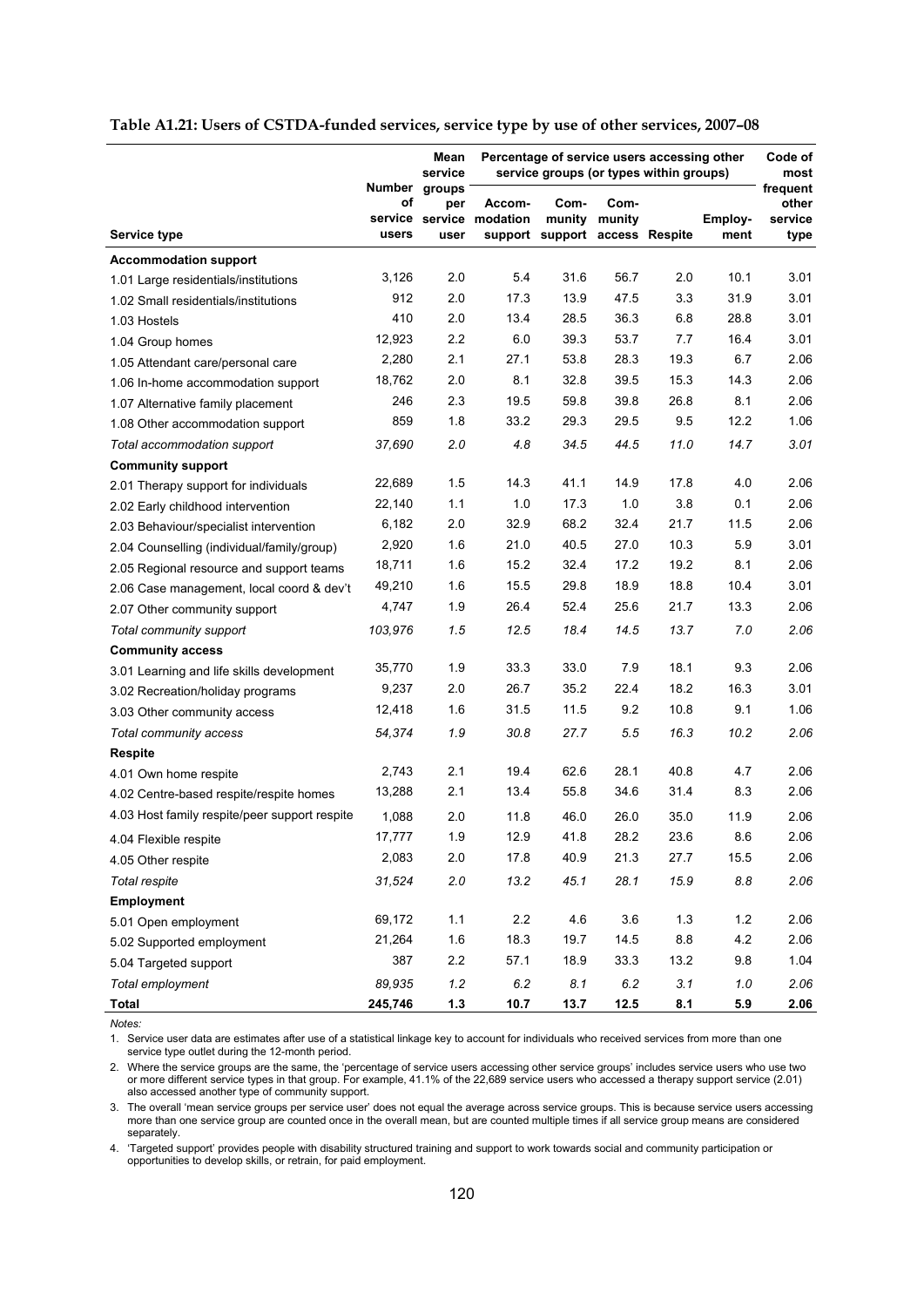| Table A1.22: Mean and median hours of service provided by CSTDA-funded service type outlets |  |
|---------------------------------------------------------------------------------------------|--|
| during the reference week, June 2008                                                        |  |

| Service type                                                | Number of<br>service type<br>outlets | Mean hours in<br>the reference<br>week per outlet | <b>Median hours in</b><br>the reference<br>week per outlet | Mean number of<br>service users with<br>hours received in<br>reference week |
|-------------------------------------------------------------|--------------------------------------|---------------------------------------------------|------------------------------------------------------------|-----------------------------------------------------------------------------|
| <b>Accommodation support</b>                                |                                      |                                                   |                                                            |                                                                             |
| 1.05 Attendant care/personal care                           | 148                                  | 256                                               | 57                                                         | 12                                                                          |
| 1.06 In-home accommodation support                          | 765                                  | 380                                               | 90                                                         | 14                                                                          |
| 1.07 Alternative family placement                           | 36                                   | 672                                               | 168                                                        | 6                                                                           |
| Total accommodation support                                 | 949                                  | 371                                               | 85                                                         | 13                                                                          |
| <b>Community support</b>                                    |                                      |                                                   |                                                            |                                                                             |
| 2.06 Case management, local coordination<br>and development | 458                                  | 182                                               | 55                                                         | 42                                                                          |
| <b>Community access</b>                                     |                                      |                                                   |                                                            |                                                                             |
| 3.01 Learning and life skills development                   | 1.575                                | 307                                               | 168                                                        | 16                                                                          |
| 3.03 Other community access                                 | 240                                  | 291                                               | 172                                                        | 25                                                                          |
| Total community access                                      | 1,815                                | 305                                               | 168                                                        | 17                                                                          |
| <b>Respite</b>                                              |                                      |                                                   |                                                            |                                                                             |
| 4.01 Own home respite                                       | 65                                   | 213                                               | 60                                                         | 21                                                                          |
| 4.02 Centre-based respite/respite homes                     | 274                                  | 876                                               | 504                                                        | 19                                                                          |
| 4.03 Host family respite/peer support respite               | 15                                   | 208                                               | 114                                                        | 20                                                                          |
| 4.04 Flexible respite                                       | 277                                  | 240                                               | 96                                                         | 24                                                                          |
| 4.05 Other respite                                          | 30                                   | 228                                               | 73                                                         | 20                                                                          |
| Total respite                                               | 661                                  | 500                                               | 168                                                        | 22                                                                          |
| All services reporting hours                                | 3,883                                | 340                                               | 126                                                        | 20                                                                          |

1. Service users who, according to their start date and date of last service received or exit date, were not receiving a service in the reference week were not included even if they had recorded hours received in the reference week. Service type outlets for which no service users have hours received in the reference week recorded were not included. Where a service type outlet had both service users with valid hours received and service users with missing hours received data, then the latter were assigned the average number of hours per service user for that outlet, before the total hours received for the outlet was calculated.

2. Not all service types were required to collect data on *hours received—reference week*. The following service types did not collect this data item: 1.01–1.04, 1.08, 2.01–2.05, 2.07, 3.02, 5.01, 5.02, 5.04, 6.01–6.05 and 7.01–7.04.

3. Data are based on a reference week during June 2008; this may be different to a typical week.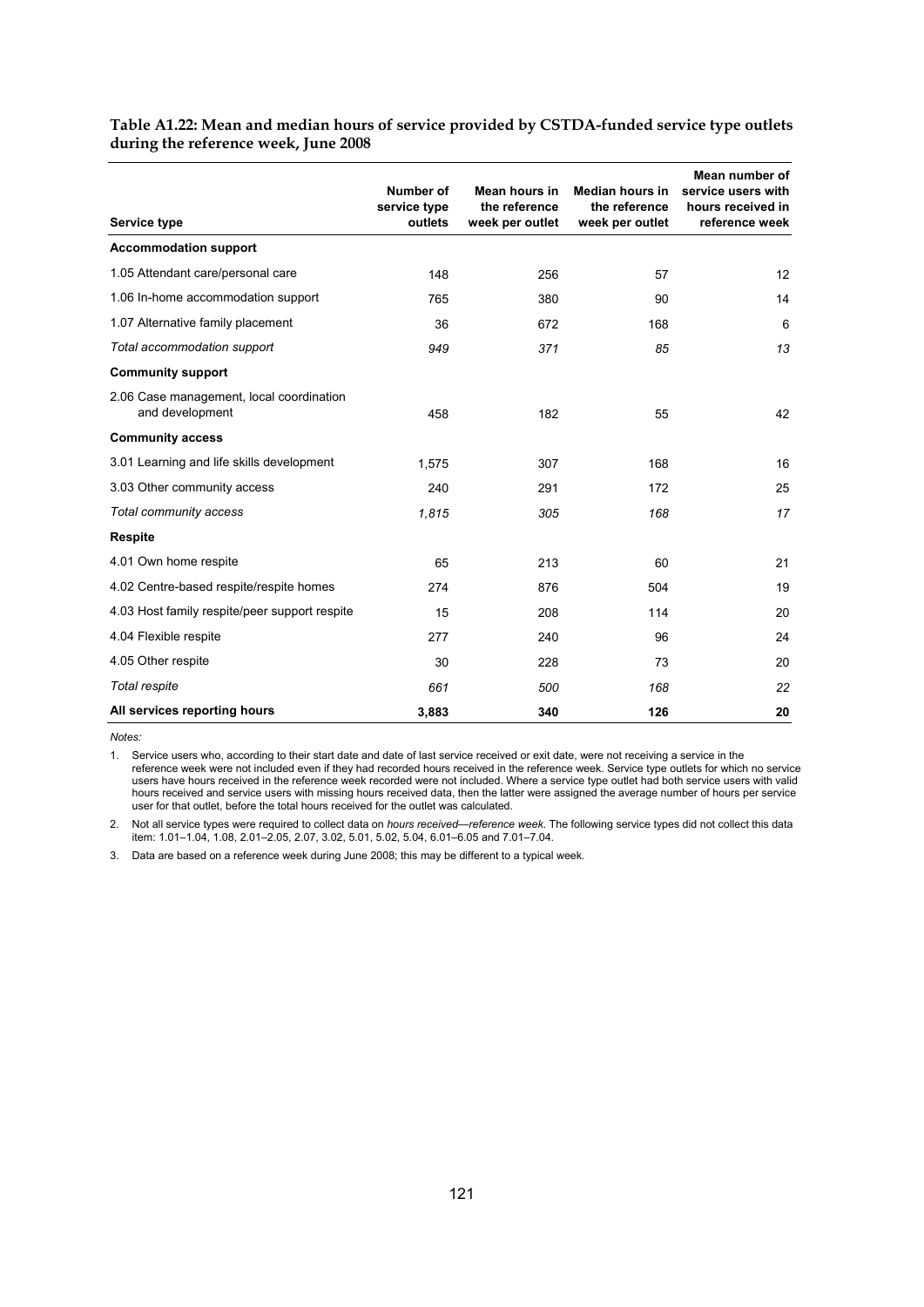| Service type                                                | type outlets | Number of service Mean hours in a typical<br>week per outlet | Median hours in a<br>typical week per outlet |
|-------------------------------------------------------------|--------------|--------------------------------------------------------------|----------------------------------------------|
| <b>Accommodation support</b>                                |              |                                                              |                                              |
| 1.05 Attendant care/personal care                           | 149          | 203                                                          | 51                                           |
| 1.06 In-home accommodation support                          | 638          | 321                                                          | 100                                          |
| 1.07 Alternative family placement                           | 37           | 684                                                          | 168                                          |
| Total accommodation support                                 | 824          | 316                                                          | 90                                           |
| <b>Community support</b>                                    |              |                                                              |                                              |
| 2.06 Case management, local coordination<br>and development | 337          | 253                                                          | 74                                           |
| <b>Community access</b>                                     |              |                                                              |                                              |
| 3.01 Learning and life skills development                   | 1,138        | 229                                                          | 116                                          |
| 3.03 Other community access                                 | 206          | 283                                                          | 156                                          |
| Total community access                                      | 1,344        | 237                                                          | 120                                          |
| <b>Respite</b>                                              |              |                                                              |                                              |
| 4.01 Own home respite                                       | 71           | 99                                                           | 43                                           |
| 4.02 Centre-based respite/respite homes                     | 238          | 993                                                          | 377                                          |
| 4.03 Host family respite/peer support respite               | 24           | 378                                                          | 77                                           |
| 4.04 Flexible respite                                       | 380          | 342                                                          | 98                                           |
| 4.05 Other respite                                          | 40           | 212                                                          | 61                                           |
| Total respite                                               | 753          | 519                                                          | 135                                          |
| All services reporting hours                                | 3,258        | 324                                                          | 108                                          |

#### **Table A1.23: Mean and median hours of service provided by CSTDA-funded service type outlets during a typical week, 2007–08**

*Notes:* 

1. Service type outlets for which no service users have hours received in the typical week recorded were not included. Where a service type outlet had both service users with valid hours received and service users with missing hours received data, then the latter were assigned the average number of hours per service user for that outlet, before the total hours received for the outlet was calculated.

2. Not all service types were required to collect data on *hours received—typical week*. The following service types did not collect this data item: 1.01–1.04, 1.08, 2.01–2.05, 2.07, 3.02, 5.01, 5.02, 5.04, 6.01–6.05 and 7.01–7.04.

3. Victoria did not collect data on hours received in a typical week.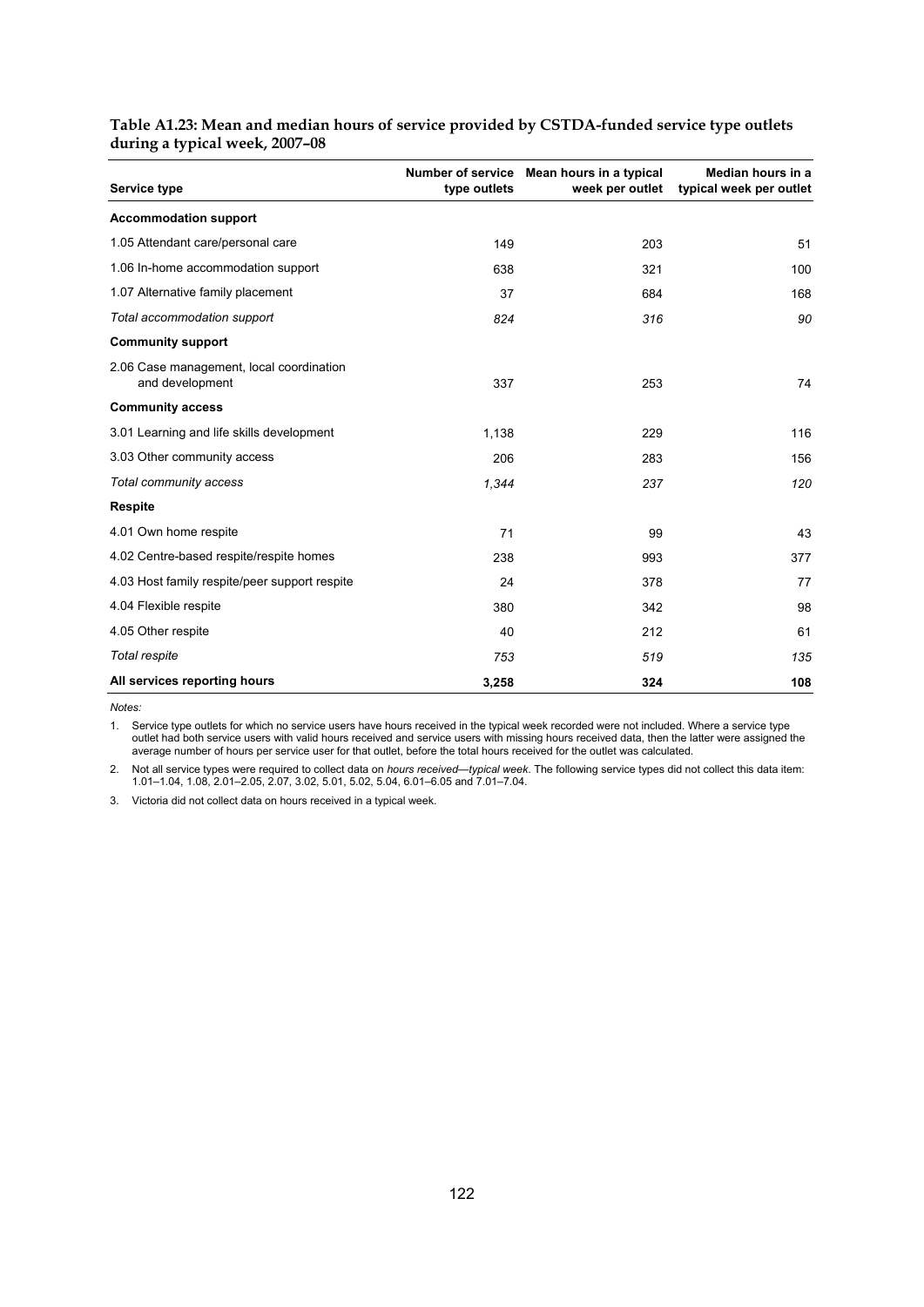| Service group                                 | Mean paid<br>staff hours<br>per outlet | paid staff<br>per outlet | Mean FTE Mean unpaid<br>staff hours<br>per outlet | <b>Mean FTE</b><br>unpaid staff<br>per outlet | Total mean<br>FTE staff<br>per outlet | Users per    | <b>Mean FTE</b><br>outlet staff per user |
|-----------------------------------------------|----------------------------------------|--------------------------|---------------------------------------------------|-----------------------------------------------|---------------------------------------|--------------|------------------------------------------|
| Accommodation support                         | 250                                    | 6.6                      | 7.1                                               | 0.2                                           | 6.8                                   | 8.8          | 0.77                                     |
| Community support                             | 116                                    | 3.0                      | 3.8                                               | 0.1                                           | 3.1                                   | 68.9         | 0.04                                     |
| Community access                              | 143                                    | 3.8                      | 10.3                                              | 0.3                                           | 4.1                                   | 24.3         | 0.17                                     |
| Respite                                       | 123                                    | 3.2                      | 14.2                                              | 0.4                                           | 3.6                                   | 29.8         | 0.12                                     |
| Employment                                    | 263                                    | 6.9                      | 5.0                                               | 0.1                                           | 7.0                                   | 83.7         | 0.08                                     |
| Advocacy, information<br>and print disability | 63                                     | 1.7                      | 22.2                                              | 0.6                                           | 2.3                                   | n.a.         | n.a.                                     |
| Other support services                        | 95                                     | 2.5                      | 31.5                                              | 0.8                                           | 3.3                                   | n.a.         | n.a.                                     |
| All services                                  | 189                                    | 5.0                      | 9.0                                               | 0.2                                           | 5.2                                   | $24.2^{(a)}$ | $0.21^{(a)}$                             |

#### **Table A1.24: Mean hours worked in the reference week by paid and unpaid staff for CSTDA-funded service type outlets, by service group, 2007–08**

(a) Excludes 'advocacy, information and print disability' and 'other support services'.

#### *Notes:*

1. Data for hours worked are the mean number of hours worked over one 7-day week in June 2008.

2. Data exclude 1,113 outlets where mean staff hours could not be calculated because of missing data. These were for outlets with both paid and unpaid staff hours in the reference week missing; if only one of these variables was missing, it was assumed to be zero.

3. Full-time equivalent (FTE) staff numbers are based on a 38-hour working week.

4. Service user counts are not available for 'advocacy, information and print disability' and 'other support services'.

#### **Table A1.25: Mean hours worked in a typical week by paid and unpaid staff for CSTDA-funded service type outlets, by service group, 2007–08**

| Service group                              | Mean paid staff<br>hours per outlet | Mean FTE paid<br>staff per outlet | Mean unpaid staff Mean FTE unpaid<br>hours per outlet | staff per outlet |
|--------------------------------------------|-------------------------------------|-----------------------------------|-------------------------------------------------------|------------------|
| Accommodation support                      | 333                                 | 8.8                               | 7.3                                                   | 0.2              |
| Community support                          | 163                                 | 4.3                               | 4.3                                                   | 0.1              |
| Community access                           | 181                                 | 4.8                               | 35.8                                                  | 0.9              |
| Respite                                    | 203                                 | 5.3                               | 14.0                                                  | 0.4              |
| Employment                                 | 245                                 | 6.4                               | 2.7                                                   | 0.1              |
| Advocacy, information and print disability | 91                                  | 2.4                               | 29.0                                                  | 0.8              |
| Other support services                     | 144                                 | 3.8                               | 57.2                                                  | 1.5              |
| All services                               | 247                                 | 6.5                               | 14.2                                                  | 0.4              |

*Notes:* 

1. Data for hours worked are the mean number of hours worked over one 7-day week in June 2008.

2. Data for Victoria are excluded, as they did not provide data on staff hours in a typical week.

3. Data exclude 3,769 outlets where the mean staff hours could not be calculated because of missing data. These were for outlets with both paid and unpaid staff hours in a typical week missing; if only one of these variables was missing, it was assumed to be zero.

4. Full-time equivalent (FTE) staff numbers are based on a 38-hour working week.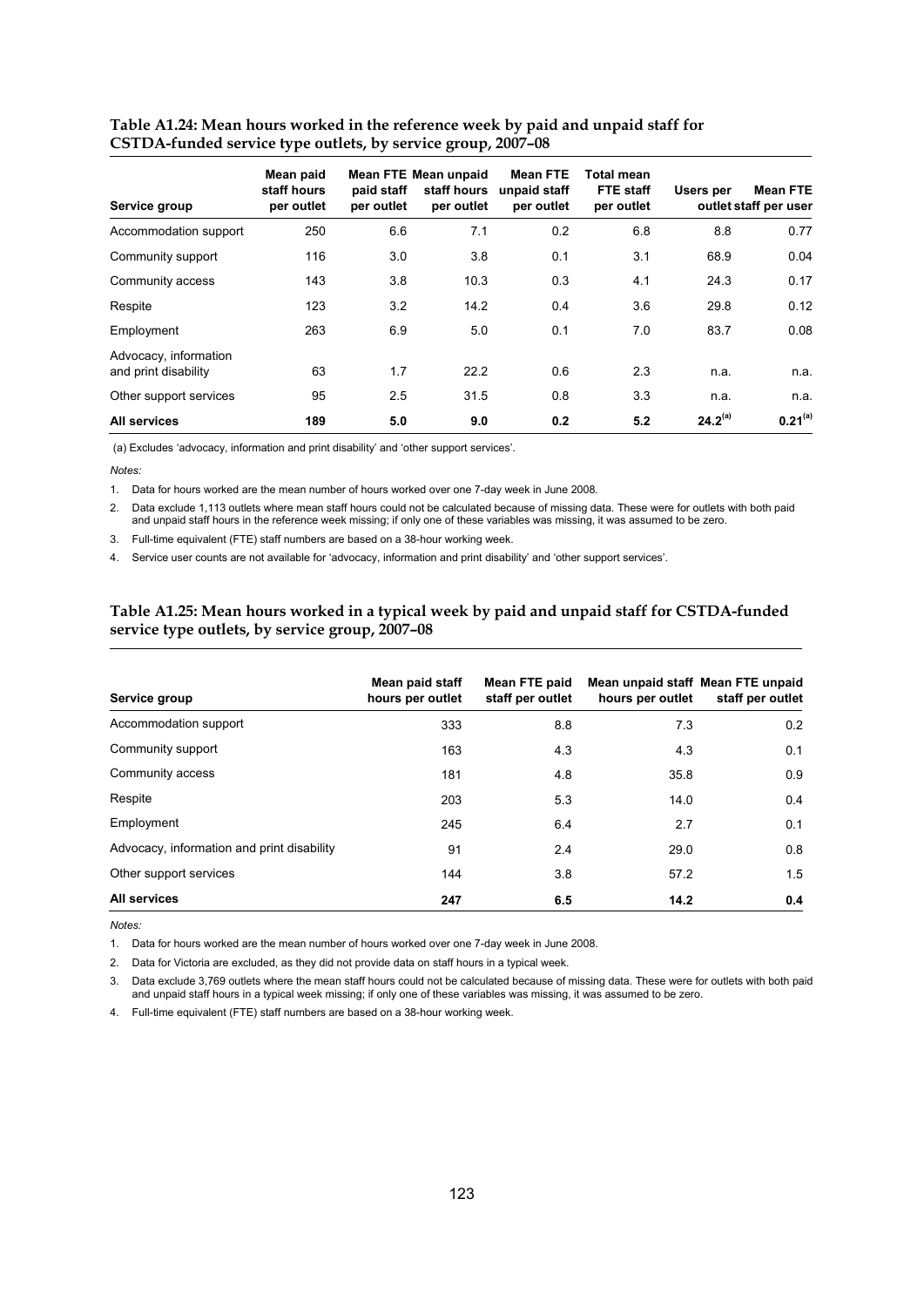| Service type                                        | New users      | <b>Total users</b> | % new users |
|-----------------------------------------------------|----------------|--------------------|-------------|
| <b>Accommodation support</b>                        |                |                    |             |
| Large residentials/institutions                     | 117            | 3,126              | 3.7         |
| Small residentials/institutions                     | 34             | 912                | 3.7         |
| Hostels                                             | 25             | 410                | 6.1         |
| Group homes                                         | 876            | 12,923             | 6.8         |
| Attendant care/personal care                        | 273            | 2,280              | 12.0        |
| In-home accommodation support                       | 3,156          | 18,762             | 16.8        |
| Alternative family placement                        | 25             | 246                | 10.2        |
| Other accommodation support                         | 270            | 859                | 31.4        |
| Total accommodation support                         | 4,665          | 37,690             | 12.4        |
| <b>Community support</b>                            |                |                    |             |
| Therapy support for individuals                     | 4,746          | 22,689             | 20.9        |
| Early childhood intervention                        | 9,417          | 22,140             | 42.5        |
| Behaviour/specialist intervention                   | 961            | 6,182              | 15.5        |
| Counselling (individual/family/group)               | 1,146          | 2,920              | 39.2        |
| Regional resource and support teams                 | 2,502          | 18,711             | 13.4        |
| Case management, local coordination and development | 7,675          | 49,210             | 15.6        |
| Other community support                             | 890            | 4,747              | 18.7        |
| Total community support                             | 24,952         | 103,976            | 24.0        |
| <b>Community access</b>                             |                |                    |             |
| Learning and life skills development                | 6,024          | 35,770             | 16.8        |
| Recreation/holiday programs                         | 1,861          | 9,237              | 20.1        |
| Other community access                              | 1,987          | 12,418             | 16.0        |
| Total community access                              | 9,690          | 54,374             | 17.8        |
| <b>Respite</b>                                      |                |                    |             |
| Own home respite                                    | 190            | 2,743              | 6.9         |
| Centre-based respite/respite homes                  | 1,496          | 13,288             | 11.3        |
| Host family respite/peer support respite            | 164            | 1,088              | 15.1        |
| Flexible respite                                    | 2,933          | 17,777             | 16.5        |
| Other respite                                       | 442            | 2,083              | 21.2        |
| Total respite                                       | 4,978          | 31,524             | 15.8        |
| <b>Employment</b>                                   |                |                    |             |
| Open employment                                     | 25,229         | 69,172             | 36.5        |
| Supported employment                                | 1,508          | 21,264             | 7.1         |
| Targeted support                                    | $\overline{c}$ | 387                | 0.5         |
| Total employment                                    | 26,669         | 89,935             | 29.7        |
| <b>Total</b>                                        | 66,992         | 245,746            | 27.3        |

| Table A1.26: Users of CSTDA-funded services, new users by service type, 2007-08 |  |
|---------------------------------------------------------------------------------|--|
|                                                                                 |  |

1. Service user data are estimates after use of a statistical linkage key to account for individuals who received services from more than one service type outlet during the 12-month period. Totals for Australia may not be the sum of components because individuals may have accessed services in more than one state or territory during the 12-month period.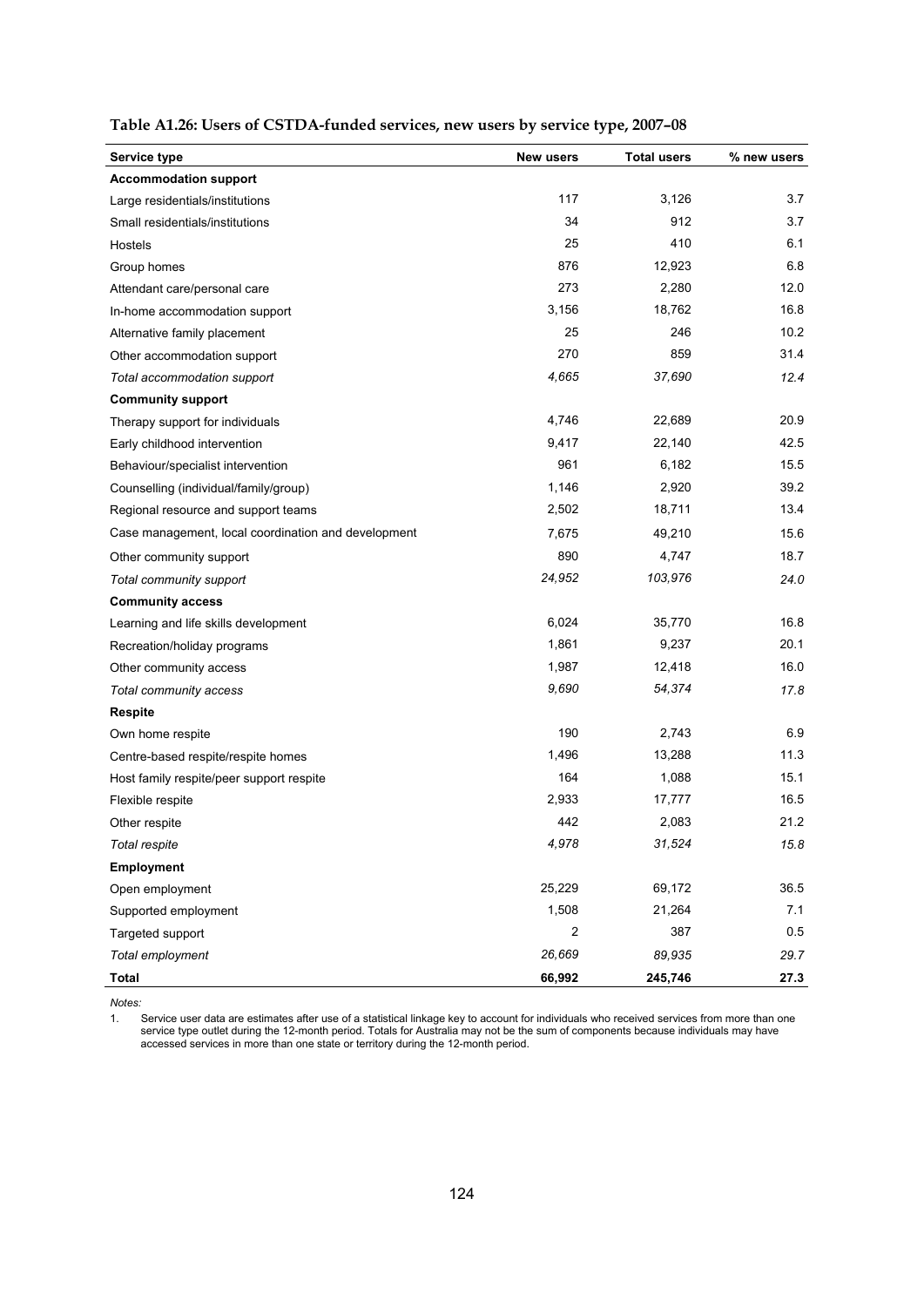**Table A1.27: Users of CSTDA-funded services, new service users' frequency of need for assistance with activities of daily living by service group, 2007–08 (per cent)** 

| Service group            | Always or<br>unable to do | <b>Sometimes</b> | None but uses<br>aids | <b>None</b> | <b>NA/Not stated</b> | <b>Total</b> |
|--------------------------|---------------------------|------------------|-----------------------|-------------|----------------------|--------------|
| Accommodation            | 21.3                      | 36.7             | 3.0                   | 18.4        | 20.7                 | 100.0        |
| <b>Community Support</b> | 25.4                      | 26.2             | 2.7                   | 6.7         | 39.0                 | 100.0        |
| <b>Community Access</b>  | 13.3                      | 27.4             | 4.9                   | 13.2        | 41.1                 | 100.0        |
| Respite                  | 26.0                      | 30.7             | 1.5                   | 7.2         | 34.7                 | 100.0        |
| Employment               | 1.2                       | 14.2             | 0.1                   | 72.9        | 11.7                 | 100.0        |

|                   | New users |       | <b>Existing users</b> |       |
|-------------------|-----------|-------|-----------------------|-------|
| Age group (years) | No.       | $\%$  | No.                   | %     |
| $0 - 4$           | 9,394     | 14.0  | 7,369                 | 4.1   |
| $5 - 14$          | 7,110     | 10.6  | 26,227                | 14.7  |
| $15 - 24$         | 11,385    | 17.0  | 32,907                | 18.4  |
| $25 - 44$         | 18,032    | 26.9  | 58,743                | 32.9  |
| $45 - 64$         | 17,595    | 26.3  | 44,941                | 25.1  |
| $65+$             | 3,278     | 4.9   | 8,567                 | 4.8   |
| Not stated        | 198       | 0.3   |                       |       |
| <b>Total</b>      | 66,992    | 100.0 | 178,754               | 100.0 |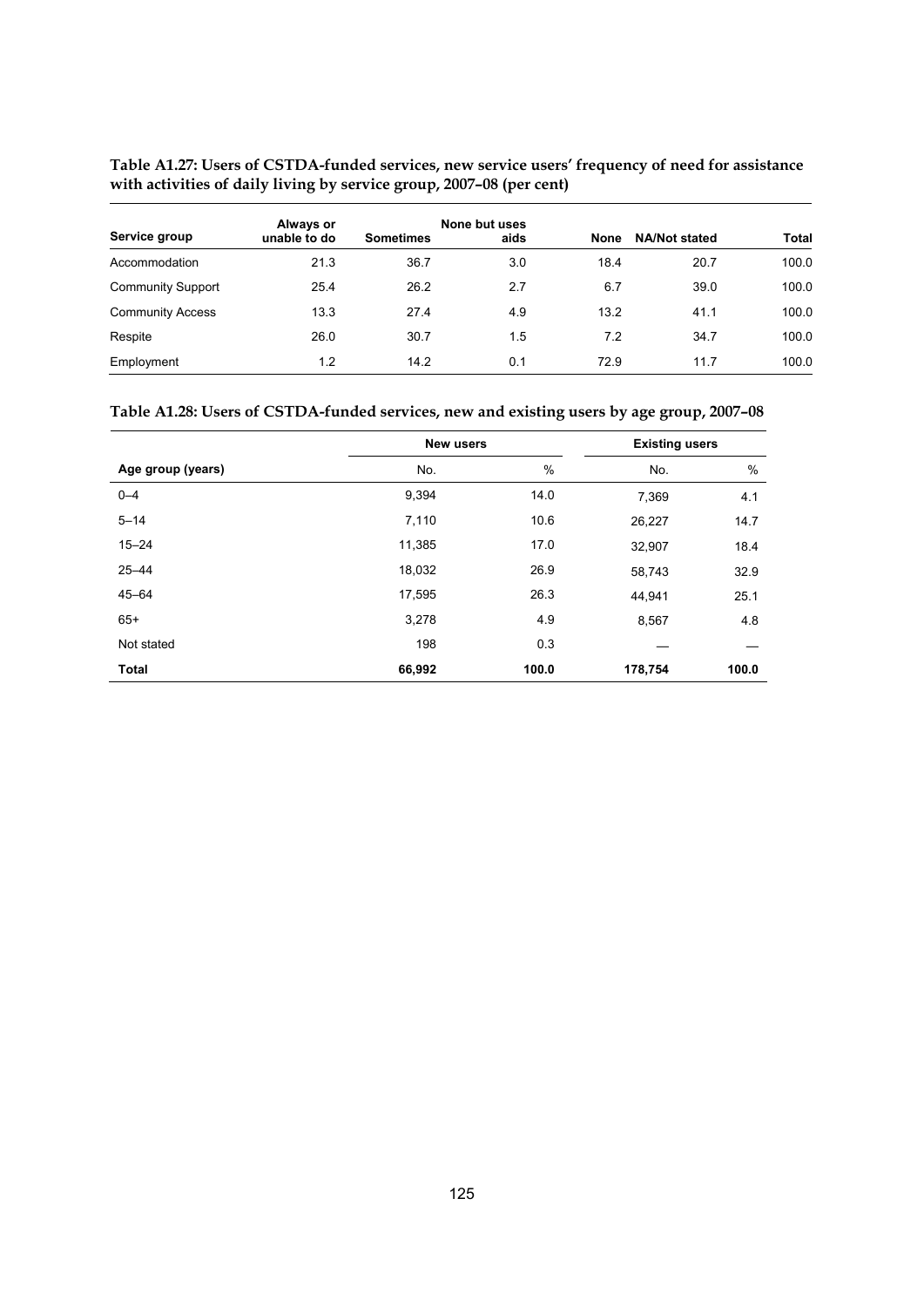|                                          |                |           |           | Age group of carer (years) |        |                                  |              |
|------------------------------------------|----------------|-----------|-----------|----------------------------|--------|----------------------------------|--------------|
| Relationship of<br>carer to service user | $0 - 14$       | $15 - 24$ | $25 - 44$ | $45 - 64$                  |        | Not stated/<br>65+ not collected | <b>Total</b> |
|                                          |                |           |           | <b>Number</b>              |        |                                  |              |
| Spouse                                   |                | 90        | 1,961     | 3,730                      | 1,500  | 948                              | 8,229        |
| Mother                                   |                | 856       | 31,269    | 20,592                     | 6,382  | 6,463                            | 65,562       |
| Father                                   |                | 15        | 1,265     | 2,209                      | 1,147  | 782                              | 5,418        |
| Child                                    | 83             | 299       | 492       | 528                        | 65     | 220                              | 1,687        |
| Other family                             | 9              | 105       | 1,402     | 2,925                      | 990    | 1,294                            | 6,725        |
| Friend/neighbour                         | $\overline{2}$ | 13        | 442       | 806                        | 184    | 238                              | 1,685        |
| Not stated                               | 34             | 62        | 710       | 751                        | 270    | 21,160                           | 22,987       |
| <b>Total</b>                             | 128            | 1,440     | 37,541    | 31,541                     | 10,538 | 31,105                           | 112,293      |
|                                          |                |           |           | Per cent                   |        |                                  |              |
| Spouse                                   |                | 6.3       | 5.2       | 11.8                       | 14.2   | 3.0                              | 7.3          |
| Mother                                   |                | 59.4      | 83.3      | 65.3                       | 60.6   | 20.8                             | 58.4         |
| Father                                   |                | 1.0       | 3.4       | 7.0                        | 10.9   | 2.5                              | 4.8          |
| Child                                    | 64.8           | 20.8      | 1.3       | 1.7                        | 0.6    | 0.7                              | 1.5          |
| Other family                             | 7.0            | 7.3       | 3.7       | 9.3                        | 9.4    | 4.2                              | 6.0          |
| Friend/neighbour                         | 1.6            | 0.9       | 1.2       | 2.6                        | 1.7    | 0.8                              | 1.5          |
| Not stated                               | 26.6           | 4.3       | 1.9       | 2.4                        | 2.6    | 68.0                             | 20.5         |
| <b>Total</b>                             | 100.0          | 100.0     | 100.0     | 100.0                      | 100.0  | 100.0                            | 100.0        |

**Table A1.29: CSTDA-funded service users with an informal carer, relationship of carer to service user by age group of carer, 2007–08** 

*Notes:* 

1. Service user data are estimates after use of a statistical linkage key to account for individuals who received services from more than one service type outlet during the 12-month period. Service user data were not collected for all CSTDA service types (see Appendix 6 for details).

2. 'Not stated/not collected' includes both service users accessing only 3.02 services for whom informal carer data were not collected (see Appendix 6) and other service users with no response. Refer to Table A1.1 for a breakdown of these two categories. Service users who accessed employment services only (service types 5.01, 5.02 and 5.04) and did not submit a response are also included in the 'not collected' category for 'age group of carer'. These services were not required to complete this data item.

3. Informal carer relationship categories are grouped as follows: 'spouse' includes the categories 'wife/female partner' and 'husband/male partner'; 'child' includes 'daughter' and 'son'; 'other family' includes 'daughter-in-law', 'son-in-law', 'other female relative' and 'other male relative'; 'friend /neighbour' includes 'friend/neighbour—female' and 'friend/neighbour—male'. Refer to Table A1.1 for a breakdown of these categories.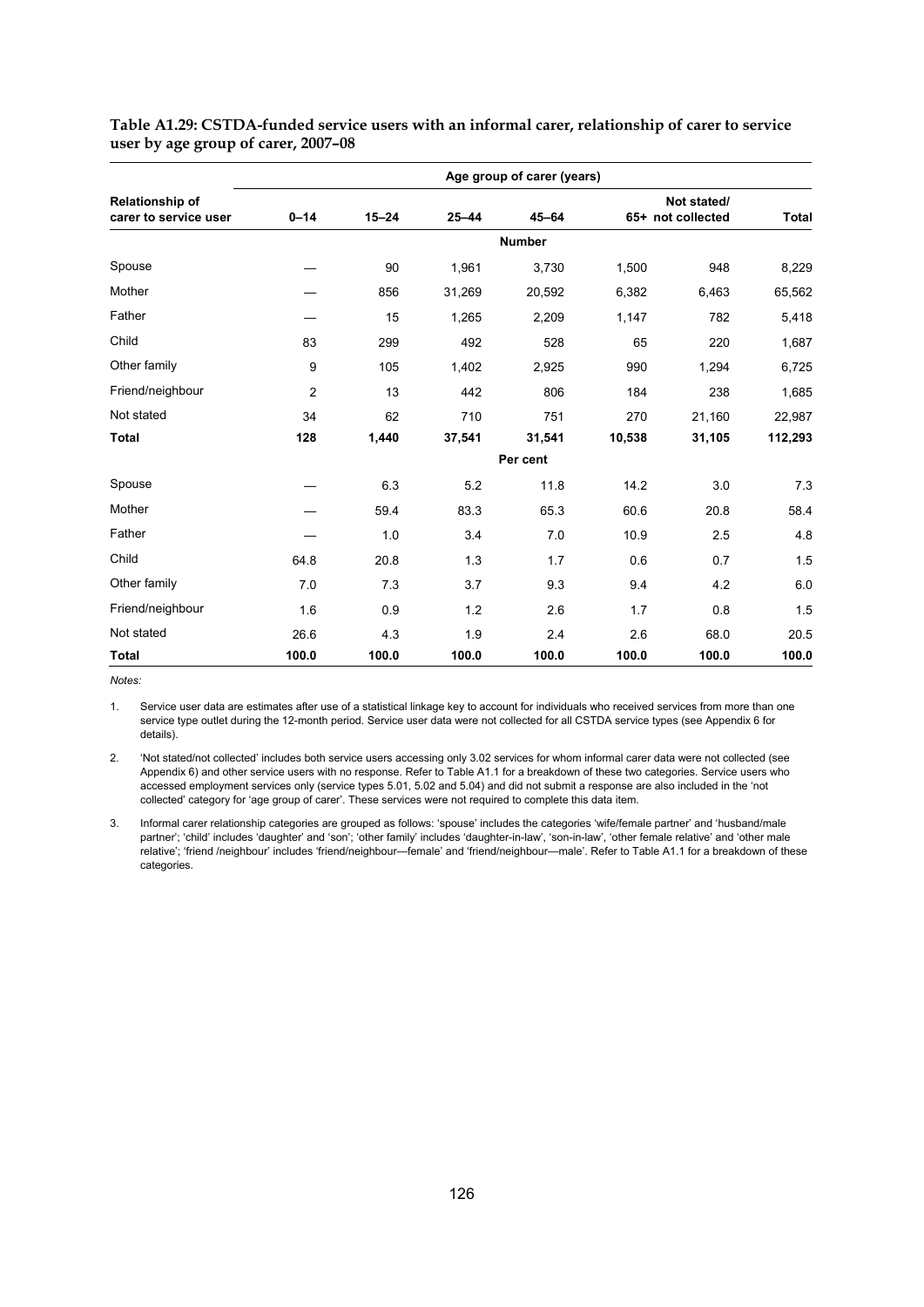# **Appendix 2: Time series tables**

**Table A2.1: CSTDA-funded service users by service group and potential population, 2003–04 to 2007–08** 

| Service group            | 2003-04 | 2004-05                                      | 2005-06                        | 2006-07 | 2007-08 | <b>Increase</b><br>(number) | <b>Increase</b><br>(per cent) |
|--------------------------|---------|----------------------------------------------|--------------------------------|---------|---------|-----------------------------|-------------------------------|
|                          |         |                                              | <b>Number of service users</b> |         |         |                             |                               |
| Employment               | 64,281  | 64,835                                       | 73.157                         | 80,008  | 89.935  | 25.654                      | 39.9                          |
| Community support        | 78,847  | 92,610                                       | 96.664                         | 98.598  | 103,976 | 25,129                      | 31.9                          |
| Respite                  | 20,547  | 23,951                                       | 27.319                         | 30,058  | 31.524  | 10.977                      | 53.4                          |
| Community access         | 47,636  | 44,166                                       | 47,738                         | 53,236  | 54,374  | 6,738                       | 14.1                          |
| Accommodation<br>support | 33,175  | 33,787                                       | 35,566                         | 37,473  | 37,690  | 4,515                       | 13.6                          |
| Total                    | 187,806 | 200,493                                      | 217,143                        | 232,253 | 245,746 | 57,940                      | 30.9                          |
|                          |         | Service users per 1,000 potential population |                                |         |         |                             |                               |
| Employment               | 195.6   | 193.8                                        | 210.7                          | 225.6   | 212.0   | 16.4                        | 8.4                           |
| Community support        | 114.7   | 132.8                                        | 136.8                          | 136.6   | 142.1   | 27.4                        | 23.9                          |
| Respite                  | 96.3    | 110.6                                        | 124.3                          | 133.7   | 137.3   | 41.0                        | 42.6                          |
| Community access         | 69.3    | 63.4                                         | 67.6                           | 73.8    | 74.3    | 5.0                         | 7.3                           |
| Accommodation<br>support | 48.2    | 48.5                                         | 50.3                           | 51.9    | 51.5    | 3.3                         | 6.9                           |

*Notes:* 

1. Service user data are estimates after use of a statistical linkage key to account for individuals who received services from more than one service type outlet during the 12-month period.

2. Potential population calculations for 2007–08 are presented in Table A1.5; see also the introduction to Appendix 1.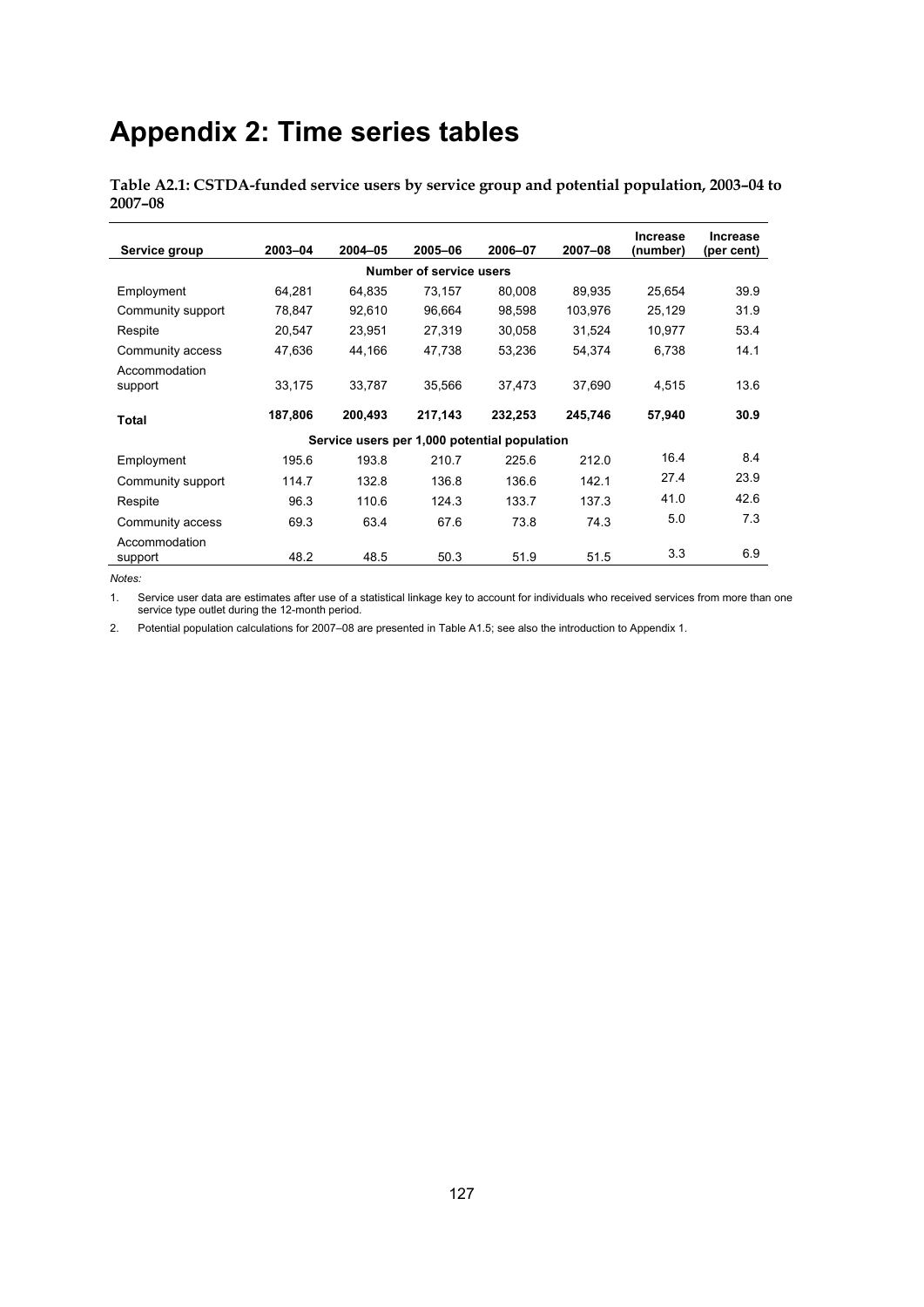| Service group         | <b>Males</b> | <b>Females</b> | All service users |
|-----------------------|--------------|----------------|-------------------|
|                       |              | 2003-04        |                   |
| Accommodation support | 39.7         | 42.3           | 40.9              |
| Community support     | 15.5         | 23.4           | 18.4              |
| Community access      | 34.5         | 38.3           | 36.0              |
| Respite               | 18.0         | 22.6           | 19.8              |
| Employment            | 33.1         | 33.8           | 33.3              |
| <b>All services</b>   | 28.6         | 33.1           | 30.4              |
|                       |              | 2004-05        |                   |
| Accommodation support | 40.7         | 43.0           | 41.7              |
| Community support     | 17.9         | 30.5           | 20.0              |
| Community access      | 35.9         | 39.6           | 37.5              |
| Respite               | 18.6         | 23.2           | 20.4              |
| Employment            | 33.1         | 34.2           | 33.5              |
| <b>All services</b>   | 29.4         | 35.1           | 30.9              |
|                       |              | 2005-06        |                   |
| Accommodation support | 41.1         | 43.4           | 42.2              |
| Community support     | 16.2         | 29.5           | 20.3              |
| Community access      | 36.3         | 40.0           | 37.9              |
| Respite               | 19.2         | 24.5           | 21.3              |
| Employment            | 33.4         | 35.0           | 34.0              |
| <b>All services</b>   | 28.7         | 35.3           | 31.4              |
|                       |              | 2006-07        |                   |
| Accommodation support | 41.5         | 43.9           | 42.5              |
| Community support     | 14.9         | 23.6           | 17.6              |
| Community access      | 36.2         | 39.8           | 37.8              |
| Respite               | 19.4         | 24.5           | 21.4              |
| Employment            | 35.1         | 37.2           | 35.9              |
| <b>All services</b>   | 29.0         | 35.3           | 31.5              |
|                       |              | 2007-08        |                   |
| Accommodation support | 41.9         | 43.9           | 42.7              |
| Community support     | 15.5         | 24.1           | 18.2              |
| Community access      | 36.0         | 39.3           | 37.5              |
| Respite               | 19.5         | 24.4           | 21.4              |
| Employment            | 36.2         | 39.4           | 37.4              |
| <b>All services</b>   | 29.7         | 36.5           | 32.6              |

| Table A2.2: Users of CSTDA-funded services, median age (years) by sex and service group, 2003-04 |  |  |
|--------------------------------------------------------------------------------------------------|--|--|
| to 2007-08                                                                                       |  |  |

1. Service user data are estimates after use of a statistical linkage key to account for individuals who received services from more than one service type outlet during the 12-month period. Service user data were not collected for all CSTDA service types (see Appendix 6 for details).

2. 'All service users' includes median ages for 5,760 service users missing sex data in 2004–05; 936 service users missing sex data in 2005–06; 548 service users missing sex data in 2006–07; and 383 service users missing sex data in 2007–08.

3. Service users with missing age who responded 'child aged under 5 years (not applicable)' to the *communication method* data item were included in the median age calculations as aged 2.5 years.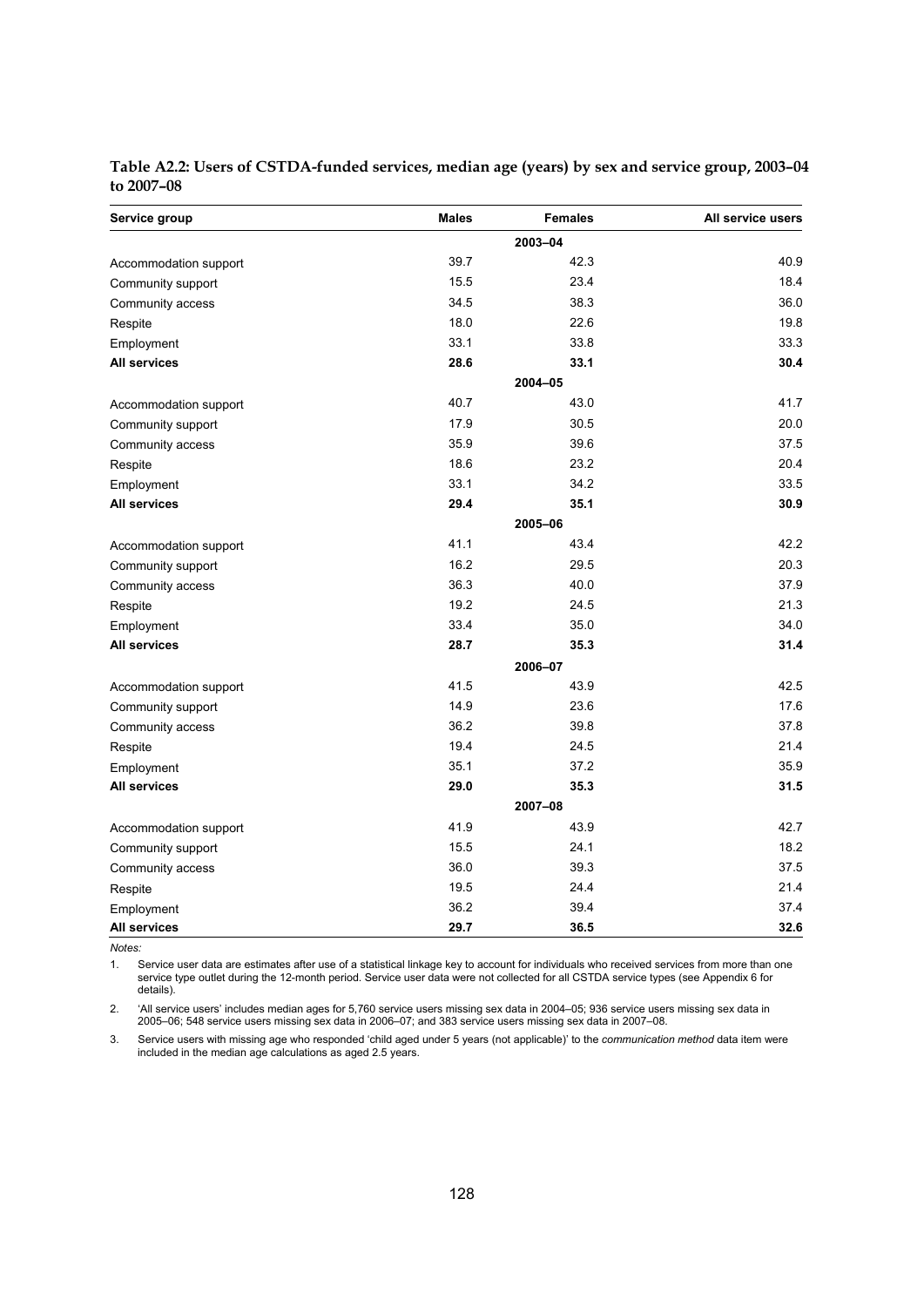|                                                    | <b>NSW</b> | <b>Vic</b> | Qld     | <b>WA</b> | SA     | Tas    | <b>ACT</b> | <b>NT</b> | Australia |
|----------------------------------------------------|------------|------------|---------|-----------|--------|--------|------------|-----------|-----------|
| <b>Accommodation support</b>                       |            |            |         |           |        |        |            |           |           |
| Number of service<br>users                         | 7,309      | 14,437     | 6,020   | 3,606     | 4,602  | 1,132  | 338        | 258       | 37,690    |
| Potential<br>population <sup>(a)</sup>             | 237,599    | 174,558    | 149,535 | 75,114    | 54,368 | 17,856 | 11,702     | 10,704    | 731,550   |
| Service users per<br>1,000 potential<br>population | 30.8       | 82.7       | 40.3    | 48.0      | 84.6   | 63.4   | 28.9       | 24.1      | 51.5      |
| <b>Community support</b>                           |            |            |         |           |        |        |            |           |           |
| Number of service<br>users                         | 22,044     | 36,789     | 12,494  | 11,535    | 14,263 | 2,451  | 3,260      | 1,502     | 103,976   |
| Potential<br>population <sup>(a)</sup>             | 237,599    | 174,558    | 149,535 | 75,114    | 54,368 | 17,856 | 11,702     | 10,704    | 731,550   |
| Service users per<br>1,000 potential<br>population | 92.8       | 210.8      | 83.6    | 153.6     | 262.3  | 137.3  | 278.6      | 140.3     | 142.1     |
| <b>Community access</b>                            |            |            |         |           |        |        |            |           |           |
| Number of service<br>users                         | 11,910     | 22,376     | 8,307   | 3,789     | 5,735  | 1,544  | 447        | 311       | 54,374    |
| Potential<br>population <sup>(a)</sup>             | 237,599    | 174,558    | 149,535 | 75,114    | 54,368 | 17,856 | 11,702     | 10,704    | 731,550   |
| Service users per<br>1,000 potential<br>population | 50.1       | 128.2      | 55.6    | 50.4      | 105.5  | 86.5   | 38.2       | 29.1      | 74.3      |
| <b>Respite</b>                                     |            |            |         |           |        |        |            |           |           |
| Number of service<br>users                         | 6,457      | 14,973     | 4,799   | 2,854     | 1,660  | 301    | 320        | 214       | 31,524    |
| Potential<br>population <sup>(a)</sup>             | 74,498     | 54,717     | 46,994  | 23,575    | 17,105 | 5,634  | 3,666      | 3,313     | 229,546   |
| Service users per<br>1,000 potential<br>population | 86.7       | 273.6      | 102.1   | 121.1     | 97.1   | 53.4   | 87.3       | 64.6      | 137.3     |
| <b>Employment</b>                                  |            |            |         |           |        |        |            |           |           |
| Number of service<br>users                         | 29,043     | 23,446     | 17,556  | 7,929     | 8,223  | 2,318  | 1087       | 661       | 89,935    |
| Potential<br>population <sup>(a)</sup>             | 135,016    | 102,534    | 87,568  | 44,678    | 31,385 | 9,754  | 7,504      | 5,743     | 424,124   |
| Service users per<br>1,000 potential<br>population | 215.1      | 228.7      | 200.5   | 177.5     | 262.0  | 237.6  | 144.9      | 115.1     | 212.0     |

**Table A2.3: Service users per 1,000 potential population by service group and state and territory, 2007–08(a)**

(a) Potential population calculations are presented in Table A1.5; see also the introduction to Appendix 1 for more details.

*Note:* Service user data are estimates after use of a statistical linkage key to account for individuals who received services from more than one service type outlet during the 12 months from 1 July 2006 to 30 June 2007. Totals for Australia may not be the sum of the components because individuals may have accessed services in more than one state or territory during the 12-month period.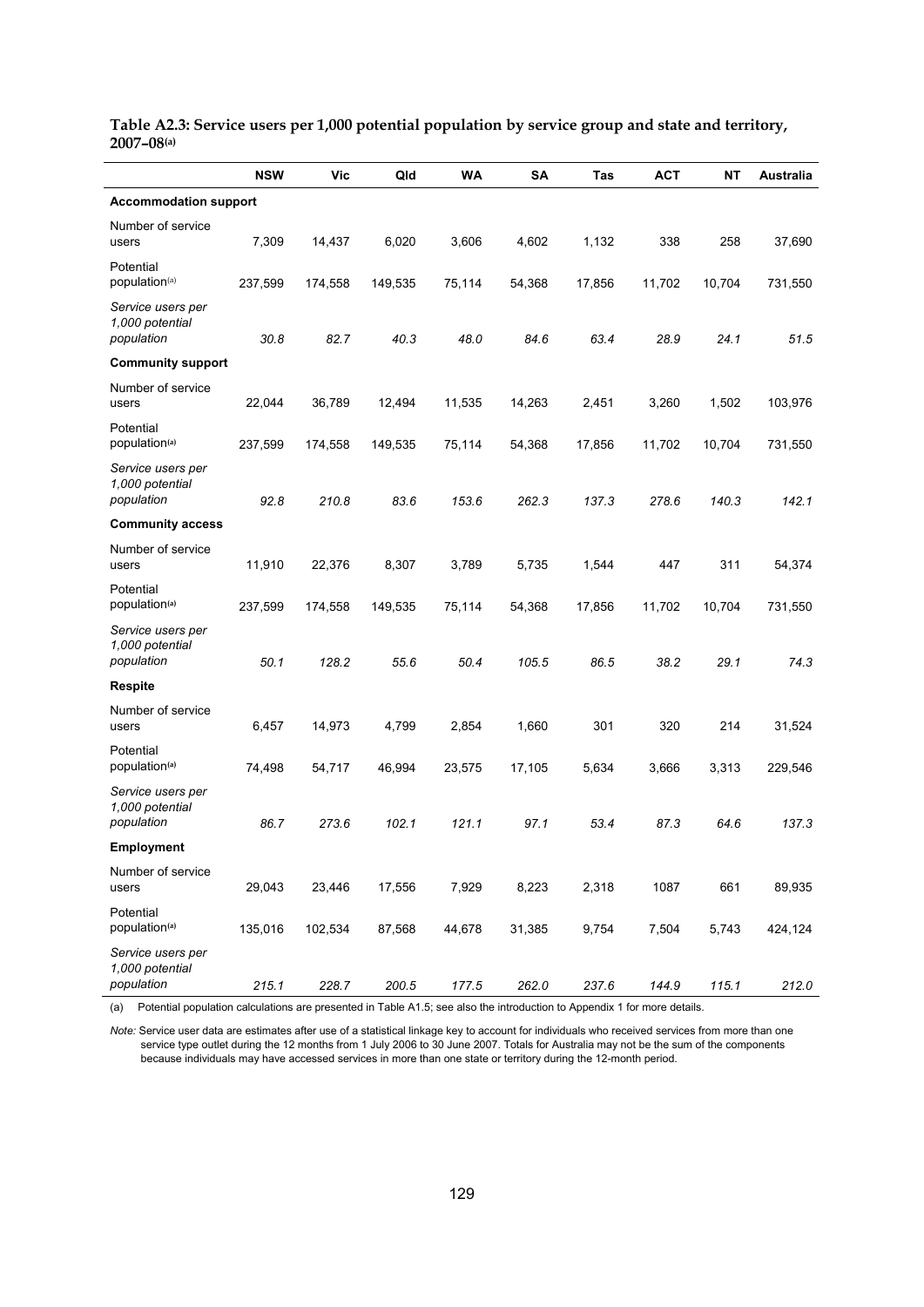#### **Table A2.4: Users of CSTDA-funded services aged 15–64 years, labour force status, 2003–04 to 2007–08**

|             | <b>Employed</b> |          | Unemployed |      | Not in the<br>labour force |      | Subtotal <sup>6</sup> | <b>Not</b><br>stated | Total   |
|-------------|-----------------|----------|------------|------|----------------------------|------|-----------------------|----------------------|---------|
|             | No.             | $% ^{5}$ | No.        | % 5  | No.                        | % 5  | No.                   | No.                  | No.     |
| $2003 - 04$ | 41.227          | 37.6     | 22.804     | 20.8 | 45.573                     | 41.6 | 109.604               | 26.192               | 135,796 |
| $2004 - 05$ | 49.427          | 38.3     | 32.322     | 25.0 | 47.457                     | 36.7 | 129.206               | 14.687               | 143,893 |
| $2005 - 06$ | 50.905          | 35.8     | 39.650     | 27.8 | 51.769                     | 36.4 | 142.381               | 15.863               | 158,187 |
| 2006-07     | 57.250          | 38.3     | 40.622     | 27.1 | 51.803                     | 34.6 | 149.675               | 20.933               | 170,680 |
| $2007 - 08$ | 63.593          | 38.5     | 45.349     | 27.5 | 56.044                     | 34.0 | 164.986               | 14.361               | 179,347 |

*Notes:* 

1. Service user data are estimates after use of a statistical linkage key to account for individuals who received services from more than one service type outlet during the 12-month period. Total for all service groups may not be the sum of components because individuals may have accessed services from more than one service group over the 12-month period. Service user data were not collected for all CSTDA service types (see Appendix 6).

2. Only those aged 15 years and over were asked to respond about labour force status. Working-age service users include those CSTDA service users in this age group or service users whose age was unknown but where a response was provided about labour force status. 3. Please refer to AIHW 2007a for full definitions of 'employed', 'unemployed' and 'not in the labour force'.

4. 'Not stated/not collected' includes both service users accessing only 3.02 services for whom primary disability and labour force status data were not collected (see Appendix 6) and other service users with no response. Refer to Table A1.1 for a breakdown of these two categories.

5. Proportions based on total which includes not stated/missing values.

6. Subtotal excludes not stated/missing values.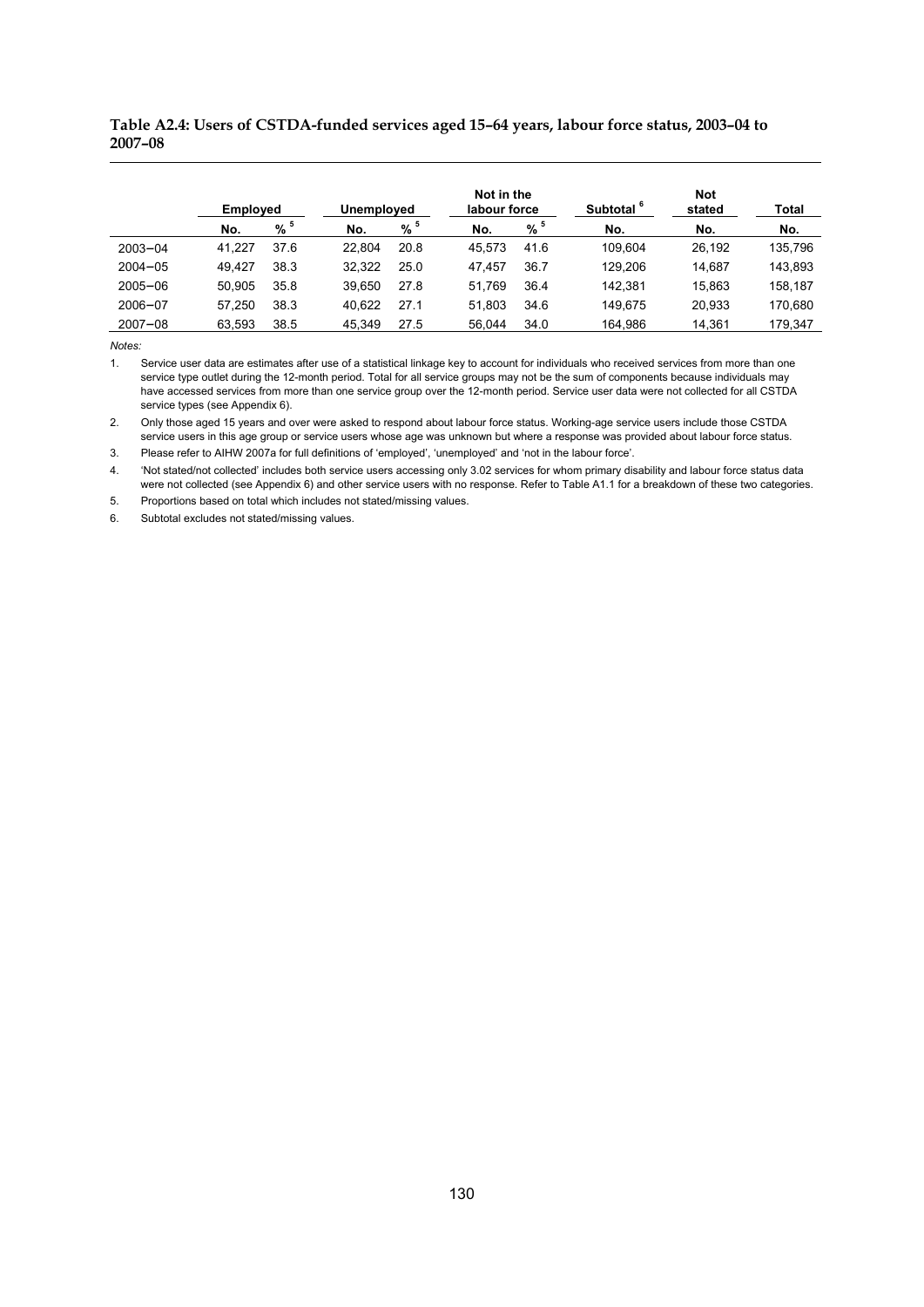|                       | <b>Disability</b><br><b>Support</b><br>Pension | Other<br>pension<br>or benefit | Paid<br>employ-<br>ment | Compen-<br>sation<br>payments | Other<br>income | <b>Nil</b><br>income | Subtotal <sup>6</sup> | <b>Not</b><br>stated | Total   |
|-----------------------|------------------------------------------------|--------------------------------|-------------------------|-------------------------------|-----------------|----------------------|-----------------------|----------------------|---------|
| <b>Number</b>         |                                                |                                |                         |                               |                 |                      |                       |                      |         |
| 2003-04               | 89,409                                         | 12,998                         | 13,074                  | 658                           | 2,040           | 1,681                | 119,860               | 24,362               | 144,222 |
| 2004-05               | 90,947                                         | 14,755                         | 13,350                  | 847                           | 2,146           | 1,802                | 123,847               | 30,497               | 154,344 |
| 2005-06               | 95,468                                         | 16,076                         | 12,427                  | 716                           | 2,021           | 2,512                | 129,220               | 40,149               | 169,369 |
| 2006-07               | 97,687                                         | 22,843                         | 8,312                   | 7,450                         | 9,151           | 3,114                | 148,557               | 31,679               | 180,236 |
| 2007-08               | 107,215                                        | 30,686                         | 6,526                   | 874                           | 2,990           | 1,521                | 149,812               | 42,819               | 192,631 |
| Per cent <sup>5</sup> |                                                |                                |                         |                               |                 |                      |                       |                      |         |
| 2003-04               | 74.6                                           | 10.9                           | 10.9                    | 0.5                           | 1.7             | 1.4                  | 100                   |                      |         |
| 2004-05               | 73.4                                           | 11.9                           | 10.8                    | 0.7                           | 1.7             | 1.5                  | 100                   |                      |         |
| 2005-06               | 73.9                                           | 12.4                           | 9.6                     | 0.6                           | 1.6             | 1.9                  | 100                   |                      |         |
| 2006-07               | 65.8                                           | 15.3                           | 5.6                     | 5.0                           | 6.2             | 2.1                  | 100                   |                      |         |
| 2007-08               | 71.5                                           | 20.5                           | 4.4                     | 0.6                           | 2.0             | 1.0                  | 100                   |                      |         |

**Table A2.5: Users of CSTDA-funded services aged 16 years and over, main income source, 2003–04 to 2007–08**

1. Service user data are estimates after use of a statistical linkage key to account for individuals who received services from more than one service type outlet during the 12-month period. Service user data were not collected for all CSTDA service types (see Appendix 6 for details).

2. Only those aged 16 years and over were asked to respond about income other than Carer Allowance. Adults include those CSTDA service users in this age group or service users whose age was unknown but where a response was provided about income sources other than the Carer Allowance.

3. Service users of unknown age and income source were not included in this table.

4. 'Not stated/not collected' includes both service users accessing only 3.02 services for whom primary disability and income data were not collected (see Appendix 6) and other service users with no response. Refer to Table A1.1 for a breakdown of these two categories.

5. Proportions based on total including not stated/missing values.

6. Subtotal excludes not stated/missing values.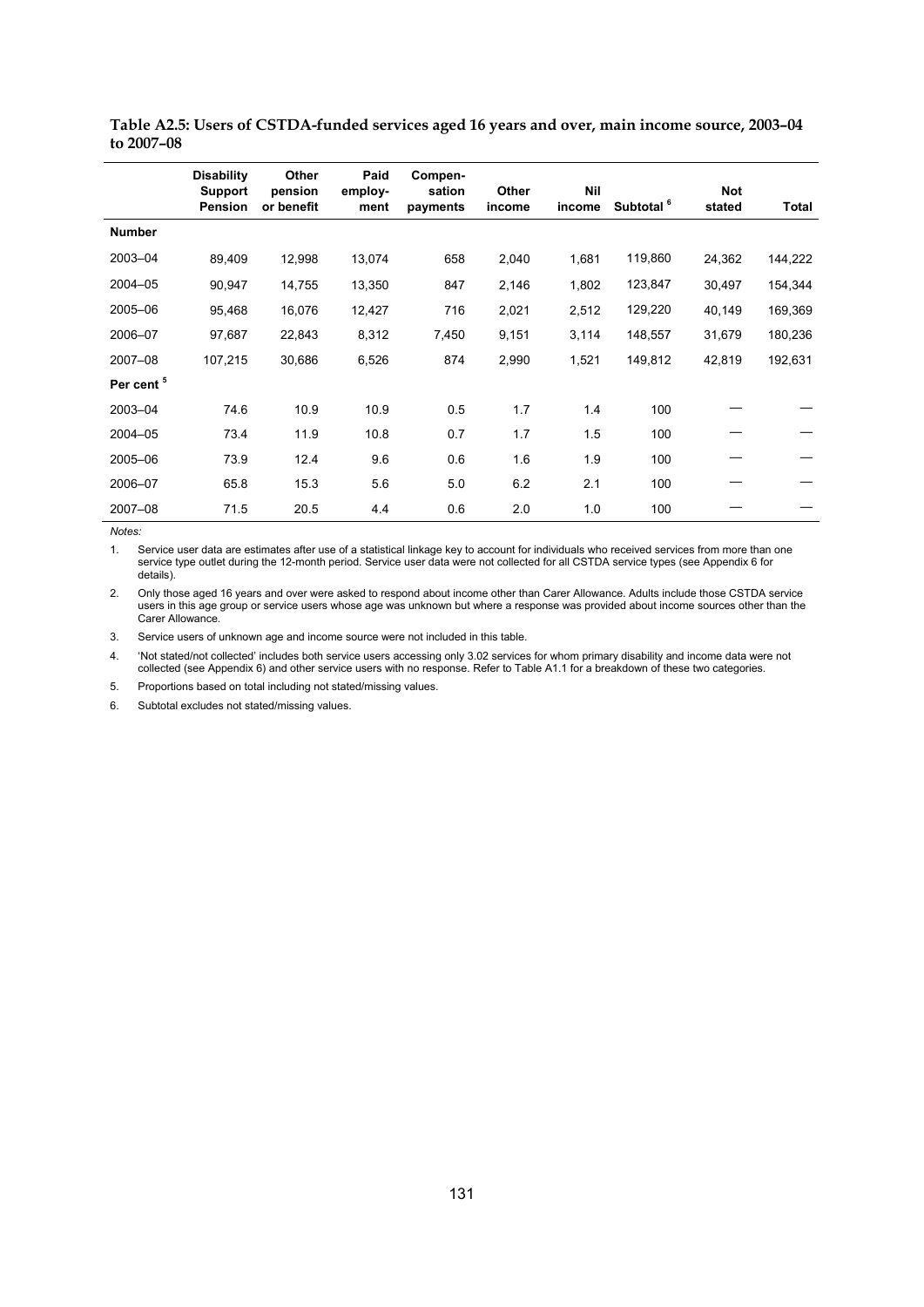|                           |        | Table A2.6: Primary disability of CSTDA-funded open and supported employment service users, 2003-04 to 2007-08 |        |          |      |              |                |        |         |        |             |            |
|---------------------------|--------|----------------------------------------------------------------------------------------------------------------|--------|----------|------|--------------|----------------|--------|---------|--------|-------------|------------|
| Service type Intellectual |        | Specific learning                                                                                              | Autism | Physical | ₽₫   | Neurological | Deafblind      | Vision | Hearing | Speech | Psychiatric | Not stated |
|                           |        |                                                                                                                |        |          |      | 2003-04      |                |        |         |        |             |            |
| Open                      | 12,088 | 4,165                                                                                                          | 890    | 8,708    | 1568 | 1,599        | 180            | 1,513  | 1,871   | 174    | 10,286      | 0          |
| Supported                 | 13,823 | 202                                                                                                            | 271    | 1,211    | 504  | 310          | 53             | 275    | 179     | 23     | 1,786       | 0          |
|                           |        |                                                                                                                |        |          |      | 2004-05      |                |        |         |        |             |            |
| Open                      | 12,050 | 4,307                                                                                                          | 1037   | 8,512    | 1556 | 1,745        | 206            | 1,513  | 1,874   | 195    | 10,836      | 0          |
| Supported                 | 13,773 | 219                                                                                                            | 295    | 1,216    | 511  | 321          | 63             | 243    | 187     | 51     | 1756        | 0          |
|                           |        |                                                                                                                |        |          |      | 2005-06      |                |        |         |        |             |            |
| Open                      | 12,430 | 2,920                                                                                                          | 1722   | 5,552    | 1312 | 1,867        | 108            | 1,652  | 2,120   | 116    | 13,595      | 10,046     |
| Supported                 | 14,803 | 263                                                                                                            | 455    | 1,321    | 621  | 371          | $\overline{6}$ | 283    | 189     | 28     | 2,373       | 63         |
|                           |        |                                                                                                                |        |          |      | 2006-07      |                |        |         |        |             |            |
| Open                      | 11,271 | 6,138                                                                                                          | 2016   | 12,922   | 1984 | 2,133        | 22             | 1,949  | 2,306   | 271    | 17,874      | 592        |
| Supported                 | 14,885 | 273                                                                                                            | 482    | 1,345    | 637  | 418          | $\approx$      | 296    | 208     | 27     | 2,547       | 0          |

**2007–08**  Open 11,061 2.454 2.3434 2.344 2.344 2.344 2.353 2.395 1.982 2.344 2.434 2.344 2.454 2.454 2.454 2.454 2.454 2.454 2.454 2.454 2.454 2.454 2.454 2.454 2.454 2.454 2.454 2.454 2.454 2.454 2.454 2.454 2.454 2.454 2.454 2.454 Supported 14,924 14,924 14,924 528 528 528 528 528 528 528 529 338 31,521 2.521 2.521

2007-08

 $\overline{c}$ 26

21,792 2,521

309  $33$ 

2,466 197

1,962 296

29<br>52

2,344 428

18,420 1959

2391 528

6,434  $\overline{29}$ 

11,061 14,924

Supported Open

614

1,354

132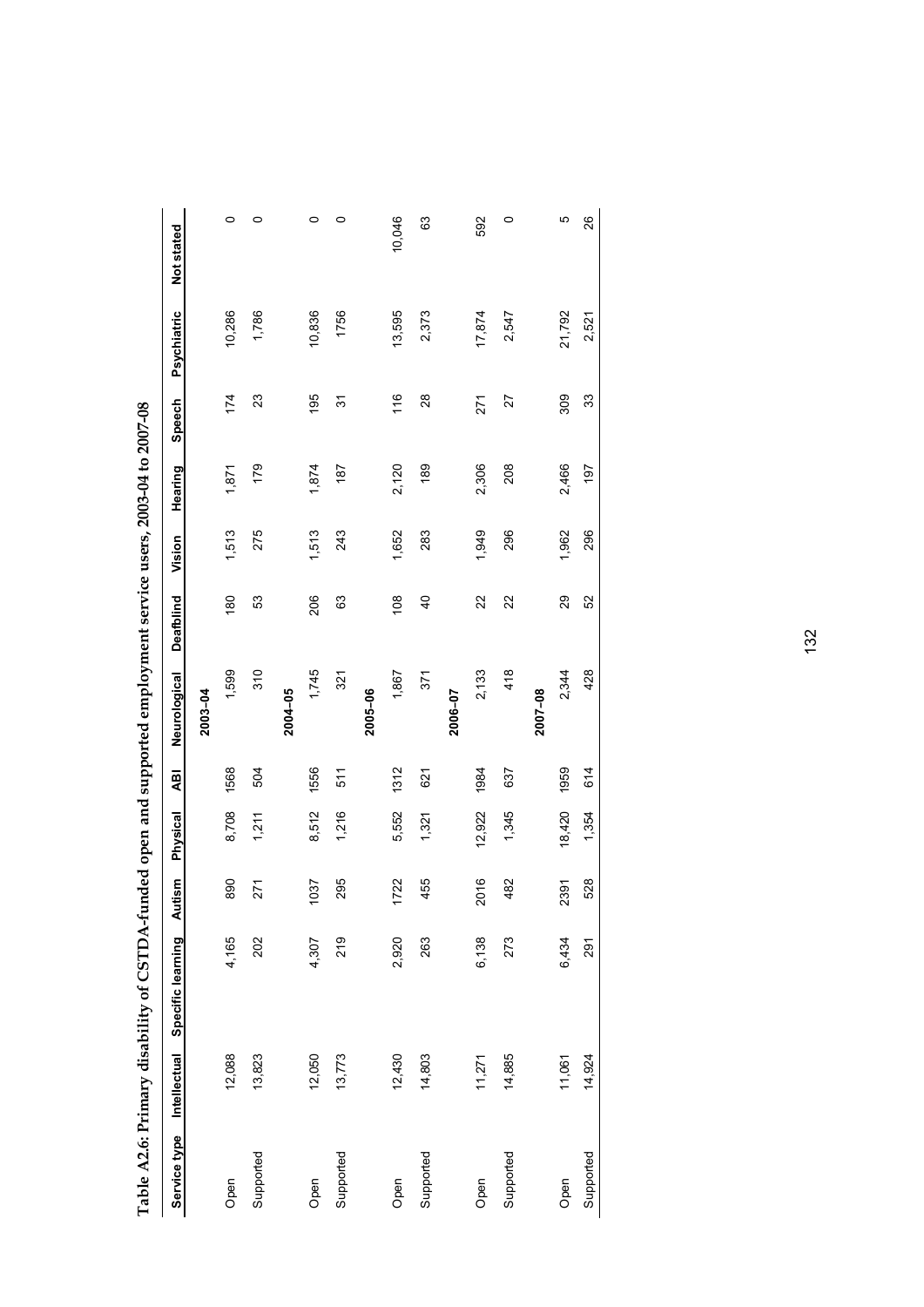| Disability group         | <b>Number</b><br>reporting as a<br>primary<br>disability | Percentage | <b>Number</b><br>reporting<br>of all service as a significant<br>users other disability | Percentage<br>of all service | <b>Total number</b><br>reporting<br>users disability group | Percentage<br>of all service<br>users |
|--------------------------|----------------------------------------------------------|------------|-----------------------------------------------------------------------------------------|------------------------------|------------------------------------------------------------|---------------------------------------|
| Intellectual             | 77,320                                                   | 31.5       | 15,905                                                                                  | 6.5                          | 93,225                                                     | 37.9                                  |
| Specific learning/ADD    | 7,961                                                    | 3.2        | 10,431                                                                                  | 4.2                          | 18,392                                                     | 7.5                                   |
| Autism                   | 14,547                                                   | 5.9        | 9,051                                                                                   | 3.7                          | 23,598                                                     | 9.6                                   |
| Physical                 | 36,382                                                   | 14.8       | 31,091                                                                                  | 12.7                         | 67,473                                                     | 27.5                                  |
| Acquired brain injury    | 9,957                                                    | 4.1        | 5,118                                                                                   | 2.3                          | 15,705                                                     | 6.4                                   |
| Neurological             | 12,889                                                   | 5.2        | 20,270                                                                                  | 8.2                          | 33,159                                                     | 13.5                                  |
| Deafblind                | 529                                                      | 0.2        | 913                                                                                     | 0.4                          | 1,442                                                      | 0.6                                   |
| Vision                   | 7,516                                                    | 3.1        | 12,765                                                                                  | 5.2                          | 20,281                                                     | 8.3                                   |
| Hearing                  | 5,793                                                    | 2.4        | 8,132                                                                                   | 3.3                          | 13,925                                                     | 5.7                                   |
| Speech                   | 3,043                                                    | 1.2        | 24,401                                                                                  | 9.9                          | 27,444                                                     | 11.2                                  |
| Psychiatric              | 40,031                                                   | 16.3       | 18,013                                                                                  | 7.3                          | 58,044                                                     | 23.6                                  |
| Developmental delay      | 7,007                                                    | 2.9        | 1,668                                                                                   | 0.7                          | 8,745                                                      | 3.6                                   |
| Not stated/not collected | 22,771                                                   | 9.3        | n.a.                                                                                    | n.a.                         | n.a.                                                       | n.a.                                  |

**Table A2.7: Users of CSTDA-funded services by primary and any significant disability, 2007–08** 

1. Service user data are estimates after use of a statistical linkage key to account for individuals who received services from more than one service type outlet during the 12-month period. Service user data were not collected for all CSTDA service types (see Appendix 6 for details).

2. 'Not stated/not collected' includes both service users accessing only 3.02 services for whom disability data were not collected (see Appendix 6) and other service users with no response. Refer to Table A1.1 for a breakdown of these two categories.

#### **Table A2.8: Users of CSTDA-funded services, number and proportion by age group, 2003–04 to 2007–08**

|                        | Age group (years) |           |               |        |        |         |
|------------------------|-------------------|-----------|---------------|--------|--------|---------|
| <b>Collection year</b> | $0 - 14$          | $15 - 24$ | $25 - 44$     | 45-64  | $65+$  | Total   |
|                        |                   |           | <b>Number</b> |        |        |         |
| 2003-04                | 38,382            | 37,309    | 61,108        | 37,379 | 10,774 | 187,806 |
| 2004-05                | 43,369            | 37,966    | 63,476        | 42,451 | 12,935 | 200,493 |
| 2005-06                | 44,916            | 41,422    | 68,788        | 47,977 | 13,873 | 217,143 |
| 2006-07                | 49,192            | 43,083    | 72,680        | 54,845 | 12,365 | 232,253 |
| 2007-08                | 50,100            | 44,292    | 76,775        | 62,536 | 11,845 | 245,746 |
|                        |                   |           | Per cent      |        |        |         |
| 2003-04                | 20.4              | 19.9      | 32.5          | 19.9   | 5.7    | 100.0   |
| 2004-05                | 21.6              | 18.9      | 31.7          | 21.2   | 6.5    | 100.0   |
| 2005-06                | 20.7              | 19.1      | 31.7          | 22.1   | 6.4    | 100.0   |
| 2006-07                | 21.2              | 18.6      | 31.3          | 23.6   | 5.3    | 100.0   |
| 2007-08                | 20.4              | 18.0      | 31.2          | 25.4   | 4.8    | 100.0   |

*Notes:* 

1. Service user data are estimates after use of a statistical linkage key to account for individuals who received services from more than one service type outlet during the 12-month period.

2. Totals are for all service users from that 12-month reporting period, including service users whose age was not stated.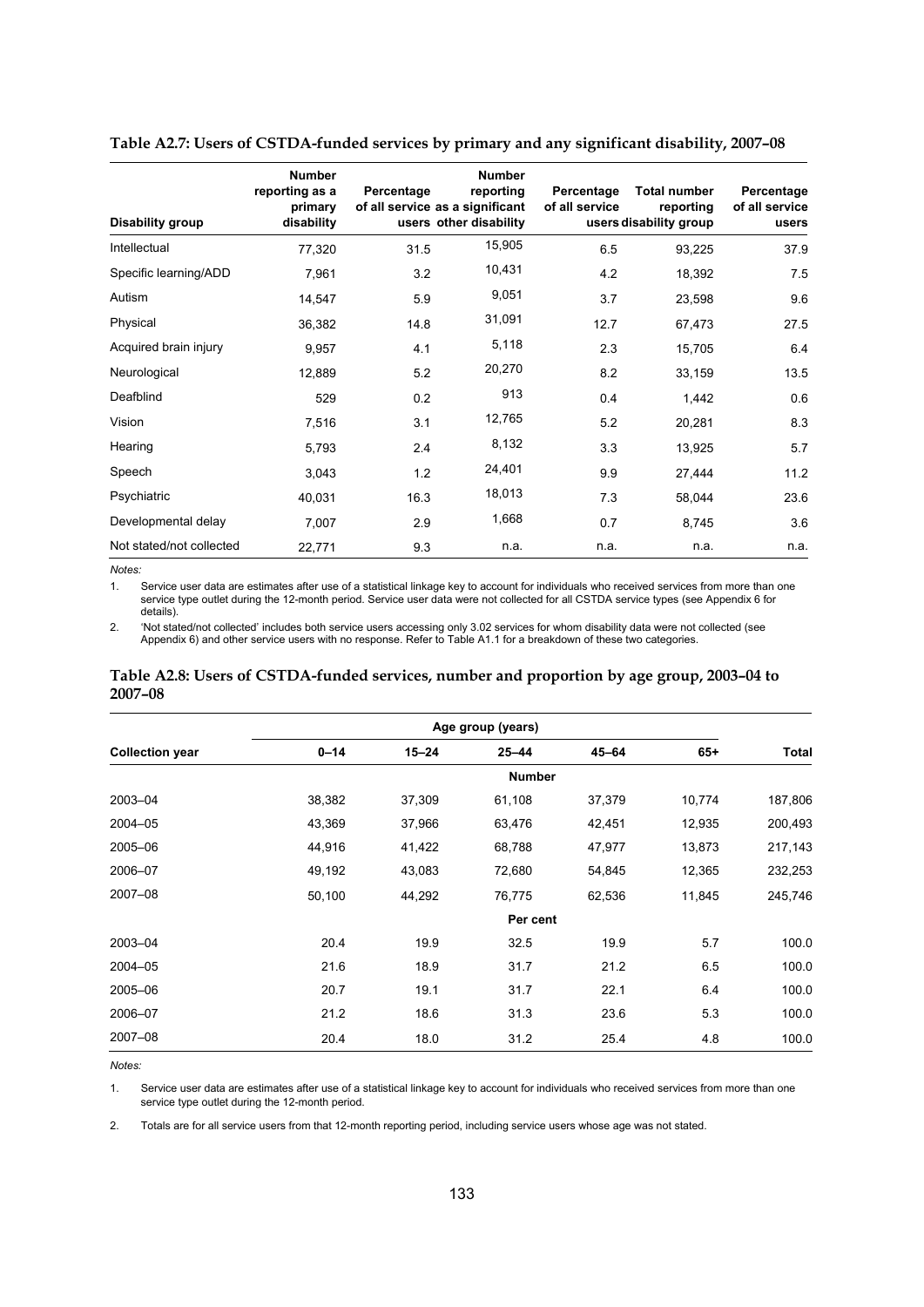| Table A2.9: Users of CSTDA-funded services, existence of an informal carer by service group, |  |
|----------------------------------------------------------------------------------------------|--|
| 2003-04 to 2007-08                                                                           |  |

|                                          |      | <b>Residential</b><br>accom- | Non-<br>residential<br>accom- | Total<br>Accom-     |                      |                     |                |                   |              |
|------------------------------------------|------|------------------------------|-------------------------------|---------------------|----------------------|---------------------|----------------|-------------------|--------------|
|                                          |      | modation<br>support          | modation<br>support           | modation<br>support | Community<br>support | Community<br>access | <b>Respite</b> | <b>Employment</b> | <b>Total</b> |
|                                          |      |                              |                               |                     | 2003-04              |                     |                |                   |              |
| Has an<br>informal<br>carer              | No.  | 3,950                        | 7,845                         | 11,535              | 45,107               | 19,420              | 17,556         | 18,582            | 78,360       |
|                                          | %    | 24.1                         | 45.4                          | 34.8                | 57.2                 | 40.8                | 85.4           | 28.9              | 41.7         |
| Does not<br>have an<br>informal<br>carer | No.  | 9,801                        | 8,629                         | 18,198              | 14,092               | 17,720              | 1,797          | 38,630            | 72,138       |
|                                          | %    | 59.7                         | 50.0                          | 54.9                | 17.9                 | 37.2                | 8.7            | 60.1              | 38.4         |
| <b>Not</b><br>stated/not<br>collected    | No.  | 2,667                        | 797                           | 3.442               | 19,648               | 10.496              | 1.194          | 7,069             | 37,308       |
|                                          | %    | 16.2                         | 4.6                           | 10.4                | 24.9                 | 22.0                | 5.8            | 11.0              | 19.9         |
| <b>Total</b>                             | No.  | 16,418                       | 17,271                        | 33,175              | 78,847               | 47,636              | 20,547         | 64,281            | 187,806      |
|                                          | %    | 100.0                        | 100.0                         | 100.0               | 100.0                | 100.0               | 100.0          | 100.0             | 100.0        |
|                                          |      |                              |                               |                     | 2004-05              |                     |                |                   |              |
| Has an<br>informal                       | No.  | 3,594                        | 8,193                         | 11,583              | 49,922               | 19,119              | 20,658         | 19,364            | 84,964       |
| carer                                    | %    | 23.1                         | 44.0                          | 34.3                | 53.9                 | 43.3                | 86.3           | 29.9              | 42.4         |
| Does not<br>have an<br>informal<br>carer | No.  | 9,557                        | 9,561                         | 18,928              | 16,233               | 19,904              | 2,000          | 37,354            | 74,536       |
|                                          | %    | 61.4                         | 51.3                          | 56.0                | 17.5                 | 45.1                | 8.4            | 57.6              | 37.2         |
| <b>Not</b><br>stated/not<br>collected    | No.  | 2,415                        | 867                           | 3,276               | 26,455               | 5,143               | 1,293          | 8,117             | 40,993       |
|                                          | %    | 15.5                         | 4.7                           | 9.7                 | 28.6                 | 11.6                | 5.4            | 12.5              | 20.4         |
| <b>Total</b>                             | No.  | 15,566                       | 18,621                        | 33,787              | 92,610               | 44,166              | 23,951         | 64,835            | 200,493      |
|                                          | %    | 100.0                        | 100.0                         | 100.0               | 100.0                | 100.0               | 100.0          | 100.0             | 100.0        |
| 2005-06                                  |      |                              |                               |                     |                      |                     |                |                   |              |
| Has an<br>informal                       | No.  | 6,011                        | 8,932                         | 14.696              | 53,341               | 22,396              | 24,648         | 24,448            | 97,410       |
| carer                                    | %    | 36.9                         | 45.3                          | 41.3                | 55.2                 | 46.9                | 90.2           | 33.4              | 44.9         |
| Does not<br>have an<br>informal<br>carer | No.  | 9,669                        | 10,061                        | 19,536              | 22,307               | 21,426              | 2,095          | 32,332            | 77,268       |
|                                          | %    | 59.3                         | 51.0                          | 54.9                | 23.1                 | 44.9                | 7.7            | 44.2              | 35.6         |
| Not<br>stated/not                        | No.  | 613                          | 721                           | 1,334               | 21,016               | 3,916               | 576            | 16,377            | 42.465       |
| collected                                | $\%$ | 3.8                          | 3.7                           | 3.8                 | 21.7                 | 8.2                 | 2.1            | 22.4              | 19.6         |
| <b>Total</b>                             | No.  | 16,293                       | 19,714                        | 35,566              | 96,664               | 47,738              | 27,319         | 73,157            | 217,143      |
|                                          | $\%$ | 100.0                        | 100.0                         | 100.0               | 100.0                | 100.0               | 100.0          | 100.0             | 100.0        |

*continued*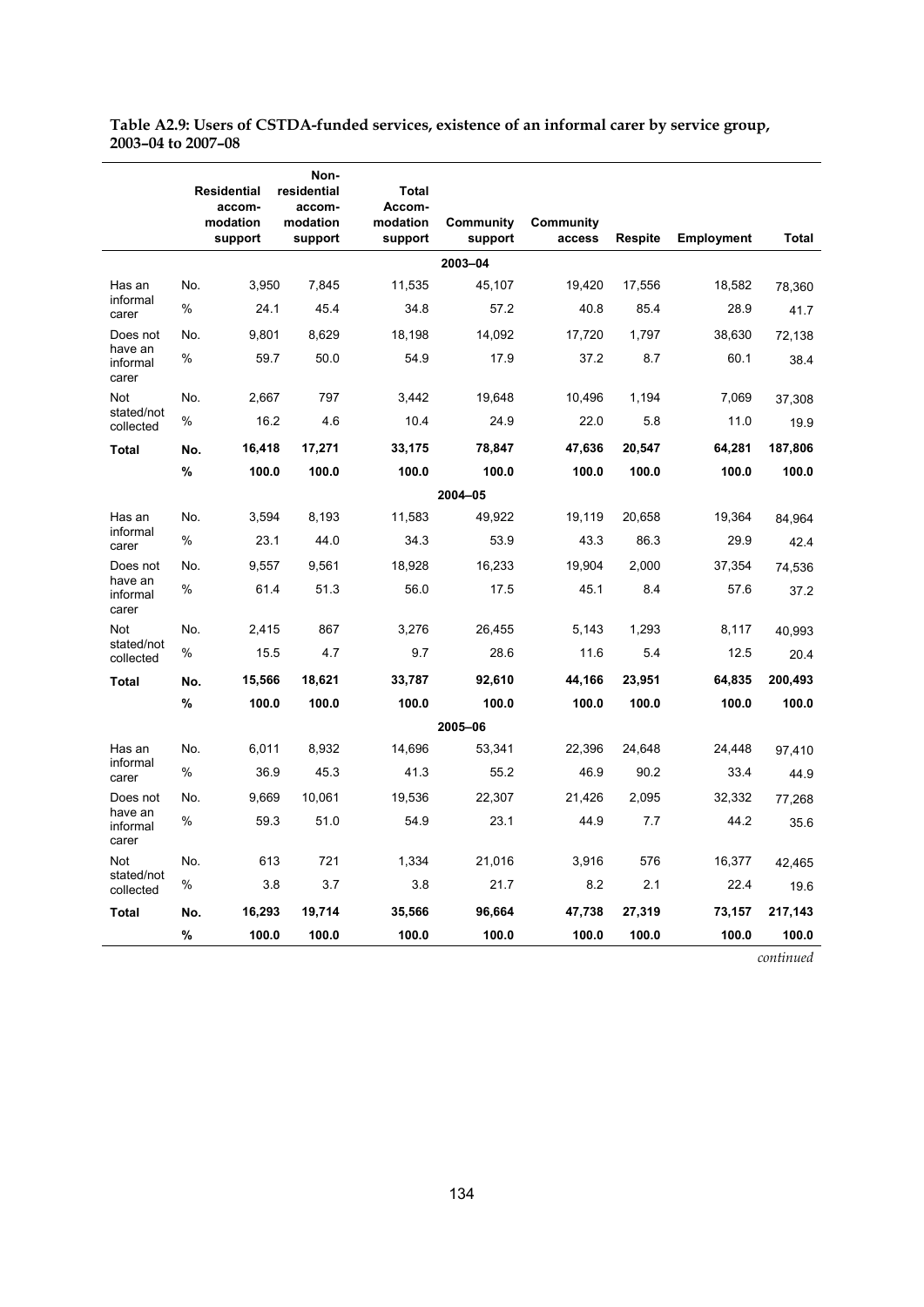**Table A2.9 (continued): Users of CSTDA-funded services, existence of an informal carer by service group, 2003–04 to 2007–08**

|                         |      | <b>Residential</b><br>accom- | Non-<br>residential<br>accom- | <b>Total</b><br>Accom- |                      |                     |                |            |              |
|-------------------------|------|------------------------------|-------------------------------|------------------------|----------------------|---------------------|----------------|------------|--------------|
|                         |      | modation<br>support          | modation<br>support           | modation<br>support    | Community<br>support | Community<br>access | <b>Respite</b> | Employment | <b>Total</b> |
|                         |      |                              |                               |                        | 2006-07              |                     |                |            |              |
| Has an                  | No.  | 6,840                        | 10,333                        | 16,842                 | 61,667               | 26,737              | 26,541         | 18,603     | 104,401      |
| informal<br>carer       | $\%$ | 40.6                         | 48.9                          | 44.9                   | 62.5                 | 50.2                | 88.3           | 23.3       | 45.0         |
| Does not                | No.  | 9,686                        | 10,408                        | 19,903                 | 21,669               | 24,168              | 2,348          | 60,200     | 107,768      |
| have a<br>carer         | %    | 57.5                         | 49.2                          | 53.1                   | 22.0                 | 45.4                | 7.8            | 75.2       | 46.4         |
| <b>Not</b>              | No.  | 327                          | 402                           | 728                    | 15,262               | 2,331               | 1,169          | 1,205      | 20,084       |
| stated/not<br>collected | $\%$ | 1.9                          | 1.9                           | 1.9                    | 15.5                 | 4.4                 | 3.9            | 1.5        | 8.6          |
| <b>Total</b>            | No.  | 16,853                       | 21,143                        | 37,473                 | 98,598               | 53.236              | 30,058         | 80,008     | 232,253      |
|                         | %    | 100.0                        | 100.0                         | 100.0                  | 100.0                | 100.0               | 100.0          | 100.0      | 100.0        |
|                         |      |                              |                               |                        | 2007-08              |                     |                |            |              |
| Has an<br>informal      | No.  | 8,137                        | 12,921                        | 20.551                 | 67.401               | 32,139              | 28,419         | 17,569     | 112,293      |
| carer                   | $\%$ | 47.4                         | 60.6                          | 54.5                   | 64.8                 | 59.1                | 90.2           | 19.5       | 45.7         |
| Does not                | No.  | 8,771                        | 7,988                         | 16,466                 | 21,622               | 19,033              | 1,830          | 69,974     | 111,466      |
| have a<br>carer         | $\%$ | 51.0                         | 37.5                          | 43.7                   | 20.8                 | 35.0                | 5.8            | 77.8       | 45.4         |
| <b>Not</b>              | No.  | 276                          | 399                           | 673                    | 14,953               | 3,202               | 1,275          | 2,392      | 21,987       |
| stated/not<br>collected | $\%$ | 1.6                          | 1.9                           | 1.8                    | 14.4                 | 5.9                 | 4.0            | 2.7        | 8.9          |
| <b>Total</b>            | No.  | 17,184                       | 21,308                        | 37,690                 | 103,976              | 54,374              | 31,524         | 89,935     | 245,746      |
|                         | %    | 100.0                        | 100.0                         | 100.0                  | 100.0                | 100.0               | 100.0          | 100.0      | 100.0        |

Note:

1. 'Residential accommodation support' includes service types 1.01–1.04 (Large residential/institution, small residential/institution, Hostels and group homes), 'Non-residential accommodation support' includes service types 1.05 – 1.08 (Attendant care/personal care, In-home accommodation support, alternative family placement, other accommodation support).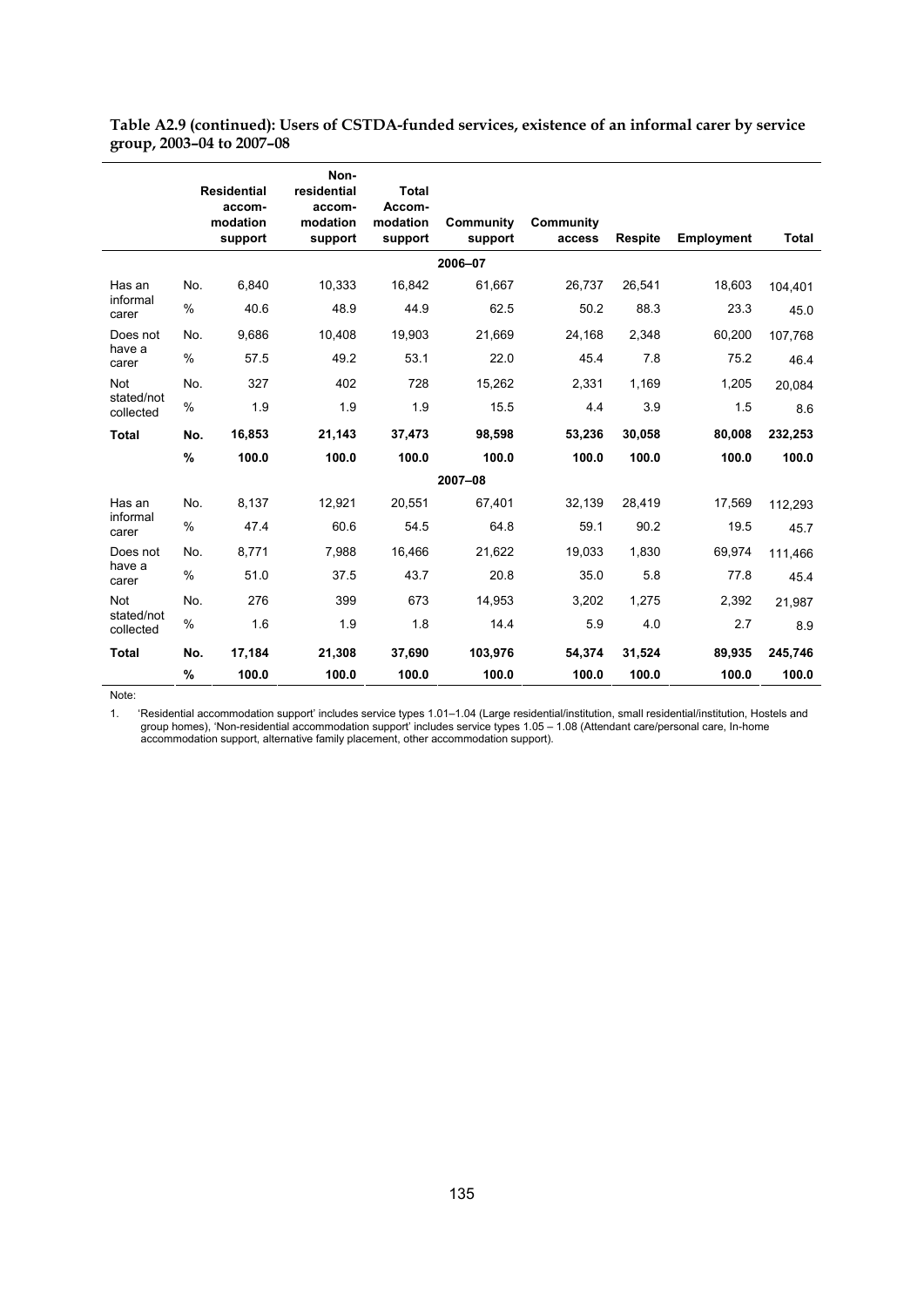| <b>Relationship of carer to</b><br>service user | 2003-04 | 2004-05 | 2005-06 | 2006-07 | 2007-08 |
|-------------------------------------------------|---------|---------|---------|---------|---------|
| Spouse                                          | 9.2     | 8.8     | 8.0     | 9.1     | 7.3     |
|                                                 |         |         |         |         |         |
| Mother                                          | 68.6    | 67.9    | 59.3    | 64.7    | 58.4    |
| Father                                          | 6.3     | 6.5     | 6.0     | 6.0     | 4.8     |
| Child                                           | 1.5     | 1.7     | 1.5     | 1.7     | 1.5     |
| Other family                                    | 6.1     | 7.8     | 5.8     | 6.6     | 6.0     |
| Friend/neighbour                                | 2.5     | 2.4     | 2.0     | 1.9     | 1.5     |
| Not stated                                      | 5.8     | 4.9     | 17.5    | 9.9     | 20.5    |
| <b>Total</b>                                    | 100.0   | 100.0   | 100.0   | 100.0   | 100.0   |

**Table A2.10: Users of CSTDA-funded services with an informal carer, relationship of carer to service user, 2003–04 to 2007–08 (per cent)**

1. Service user data are estimates after use of a statistical linkage key to account for individuals who received services from more than one service type outlet during the 12-month period. Service user data were not collected for all CSTDA service types (see Appendix 6 for details).

2. 'Not stated/not collected' includes both service users accessing only 3.02 services for whom informal carer data were not collected (see Appendix 6) and other service users with no response. Refer to Table A1.1 for a breakdown of these two categories.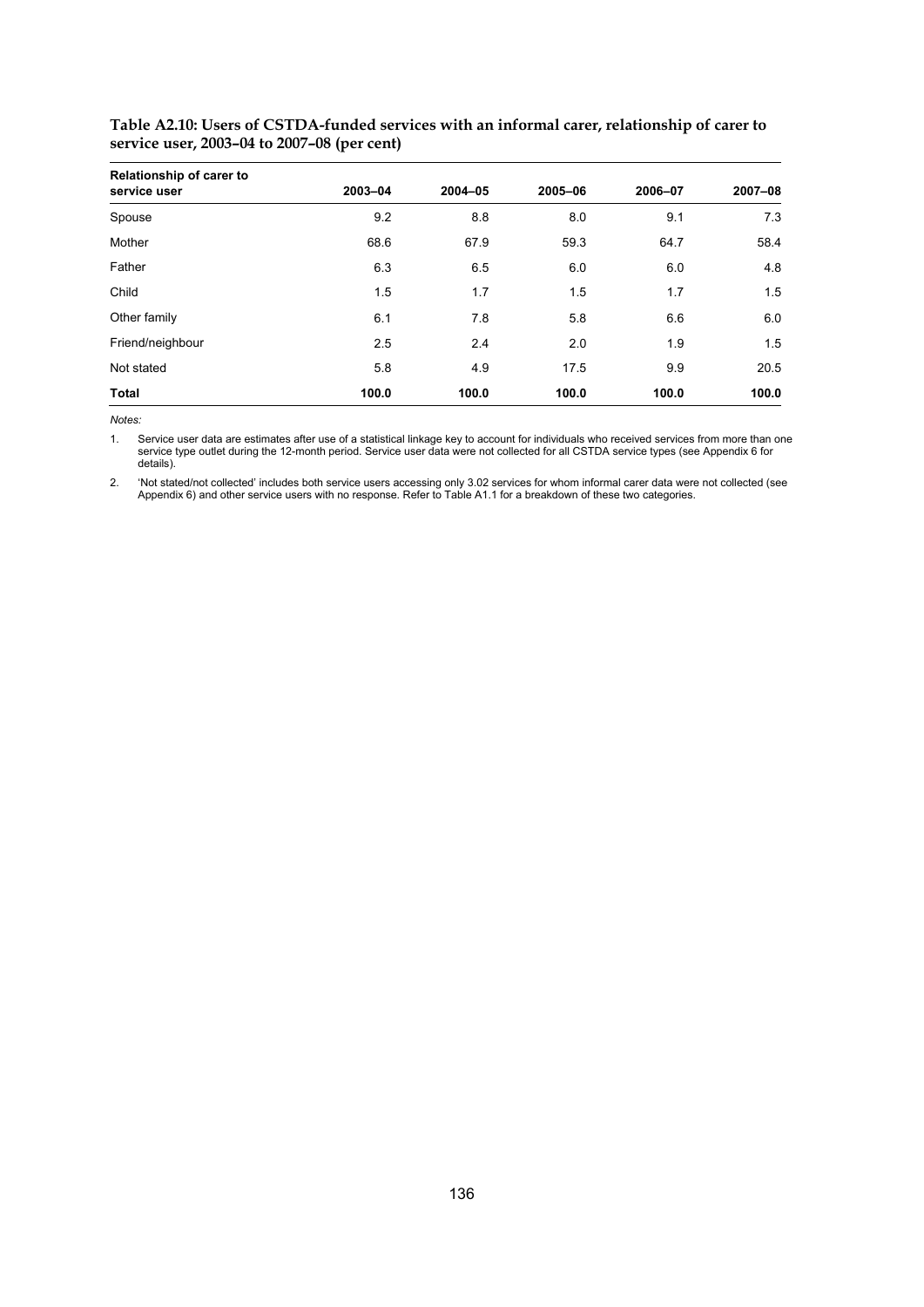| <b>Residency</b> |        | <b>Primary carer</b> |        | Not a primary carer |         | <b>Not stated</b> | <b>Total</b> |          |
|------------------|--------|----------------------|--------|---------------------|---------|-------------------|--------------|----------|
| status           | No.    | Per cent             | No.    | Per cent            | No.     | Per cent          | No.          | Per cent |
|                  |        |                      |        |                     | 2003-04 |                   |              |          |
| Co-resident      | 47.788 | 90.1                 | 5.042  | 59.8                | 802     | 4.7               | 53.632       | 68.4     |
| Non-resident     | 4,415  | 8.3                  | 2,933  | 34.8                | 93      | 0.5               | 7,441        | 9.5      |
| Not stated       | 809    | 1.5                  | 455    | 5.4                 | 16,023  | 94.7              | 17,287       | 22.1     |
| <b>Total</b>     | 53,012 | 100.0                | 8,430  | 100.0               | 16,918  | 100.0             | 78,360       | 100.0    |
|                  |        |                      |        |                     | 2004-05 |                   |              |          |
| Co-resident      | 51,249 | 89.6                 | 4,665  | 48.6                | 1,147   | 6.3               | 57,061       | 67.2     |
| Non-resident     | 4,618  | 8.1                  | 3.703  | 38.6                | 527     | 2.9               | 8,848        | 10.4     |
| Not stated       | 1,354  | 2.4                  | 1,224  | 12.8                | 16,477  | 90.8              | 19,055       | 22.4     |
| <b>Total</b>     | 57,221 | 100.0                | 9,592  | 100.0               | 18,151  | 100.0             | 84,964       | 100.0    |
|                  |        |                      |        | 2005-06             |         |                   |              |          |
| Co-resident      | 51,383 | 64.8                 | 3.536  | 24.7                | 700     | 18.6              | 55.619       | 57.1     |
| Non-resident     | 14,369 | 18.1                 | 7,847  | 54.8                | 690     | 18.3              | 22,906       | 23.5     |
| Not stated       | 13,564 | 17.1                 | 2,940  | 20.5                | 2,381   | 63.1              | 18,885       | 19.4     |
| <b>Total</b>     | 79,316 | 100.0                | 14,323 | 100.0               | 3,771   | 100.0             | 97,410       | 100.0    |
|                  |        |                      |        |                     | 2006-07 |                   |              |          |
| Co-resident      | 65,905 | 87                   | 6.142  | 59.2                | 2,984   | 11.4              | 75,031       | 66.8     |
| Non-resident     | 7.405  | 9.8                  | 3,906  | 37.7                | 700     | 2.7               | 12,011       | 10.7     |
| Not stated       | 2.478  | 3.3                  | 324    | 3.1                 | 22,449  | 85.9              | 25,251       | 22.5     |
| <b>Total</b>     | 75,788 | 100.0                | 10,372 | 100.0               | 26,133  | 100.0             | 112,293      | 100.0    |
|                  |        |                      |        |                     | 2007-08 |                   |              |          |
| Co-resident      | 64.895 | 84.6                 | 6.205  | 51.9                | 3.232   | 20.5              | 74,332       | 71.2     |
| Non-resident     | 7.379  | 9.6                  | 4.572  | 38.2                | 784     | 5                 | 12.735       | 12.2     |
| Not stated       | 4,397  | 5.7                  | 1,177  | 9.8                 | 11,760  | 74.5              | 17,334       | 16.6     |
| <b>Total</b>     | 76,671 | 100.0                | 11,954 | 100.0               | 15,776  | 100.0             | 104,401      | 100.0    |

**Table A2.11: CSTDA-funded service users with an informal carer, residency status of carer by primary carer status, 2003–04 to 2007–08**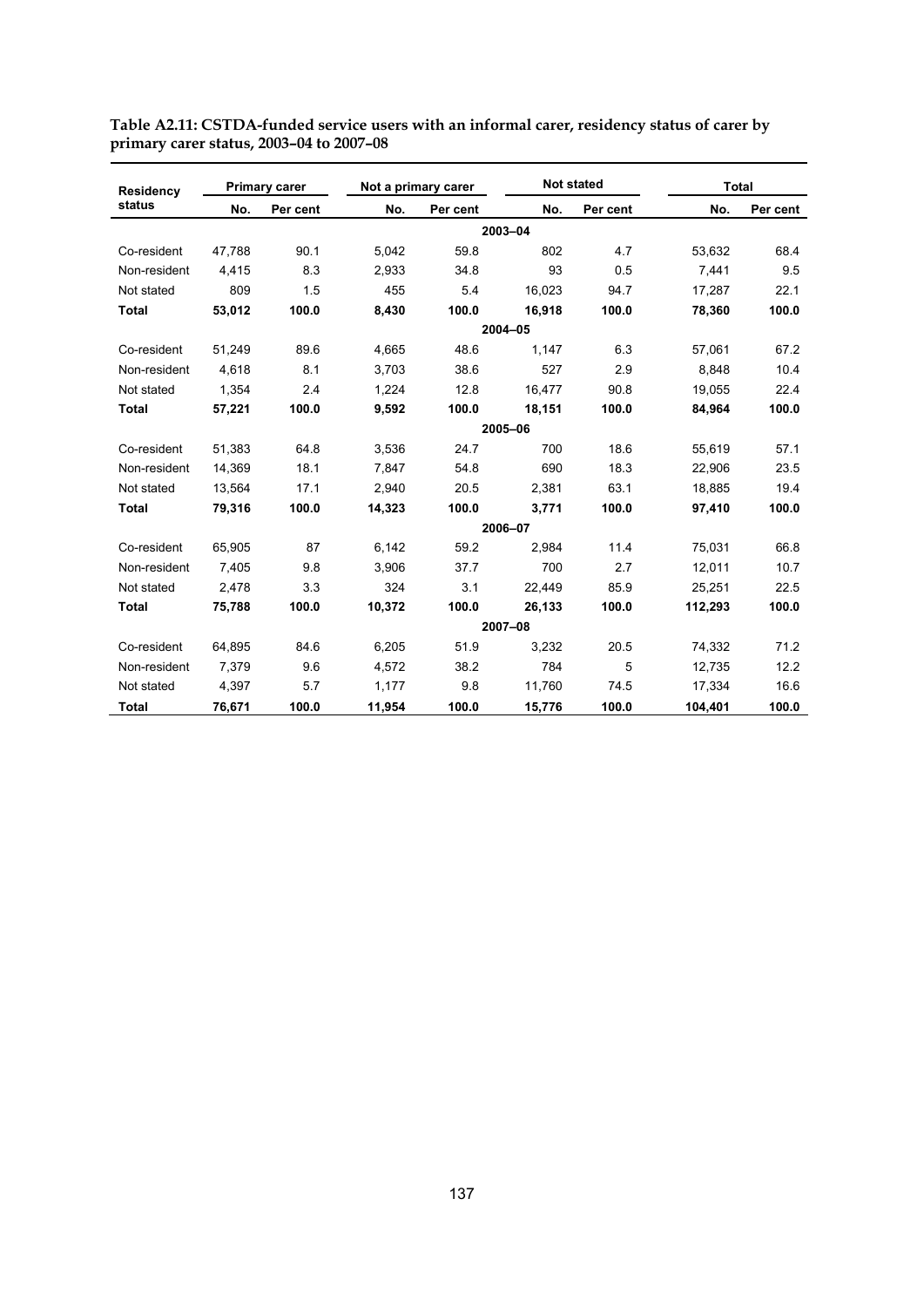|                   | <b>Activities of daily living</b> | <b>Activities of independent living</b> | Activities of work, education and<br>community living |
|-------------------|-----------------------------------|-----------------------------------------|-------------------------------------------------------|
|                   |                                   | <b>Accommodation support</b>            |                                                       |
| 2003-04           | 43.6                              | 50.9                                    | 63.2                                                  |
| 2004-05           | 44.7                              | 51.2                                    | 64.1                                                  |
| 2005-06           | 42.1                              | 50.0                                    | 63.7                                                  |
| 2006-07           | 41.9                              | 50.1                                    | 64.3                                                  |
| 2007-08           | 42.1                              | 50.0                                    | 58.6                                                  |
|                   |                                   | <b>Community support</b>                |                                                       |
| 2003-04           | 43.4                              | 49.3                                    | 57.2                                                  |
| 2004-05           | 45.1                              | 48.8                                    | 56.8                                                  |
| 2005-06           | 44.0                              | 48.6                                    | 57.0                                                  |
| 2006-07           | 45.0                              | 50.5                                    | 58.9                                                  |
| 2007-08           | 45.7                              | 51.5                                    | 59.9                                                  |
|                   |                                   | <b>Community access</b>                 |                                                       |
| 2003-04           | 37.2                              | 45.5                                    | 59.0                                                  |
| 2004-05           | 38.2                              | 45.1                                    | 59.5                                                  |
| 2005-06           | 35.6                              | 44.4                                    | 59.1                                                  |
| 2006-07           | 36.0                              | 45.1                                    | 60.2                                                  |
| 2007-08           | 37.6                              | 47.1                                    | 56.2                                                  |
|                   |                                   | Respite                                 |                                                       |
| 2003-04           | 50.9                              | 56.9                                    | 67.6                                                  |
| 2004-05           | 50.8                              | 55.6                                    | 67.0                                                  |
| 2005-06           | 47.2                              | 54.3                                    | 66.7                                                  |
| 2006-07           | 48.0                              | 55.3                                    | 67.8                                                  |
| 2007-08           | 49.1                              | 56.8                                    | 65.9                                                  |
|                   |                                   | Employment                              |                                                       |
| $2003 - 04^{(a)}$ | 11.8                              | 17.8                                    | 24.4                                                  |
| $2004 - 05^{(a)}$ | 11.5                              | 18.0                                    | 25.5                                                  |
| $2005 - 06^{(a)}$ | 11.5                              | 18.7                                    | 27.4                                                  |
| $2006 - 07(a)$    | 12.1                              | 25.1                                    | 27.9                                                  |
| 2007-08           | 6.0                               | 22.1                                    | 23.6                                                  |

**Table A2.12: Percentage of CSTDA-funded service users always needing support in areas of activity by service group, 2003–04 to 2007–08** 

 *(continued)*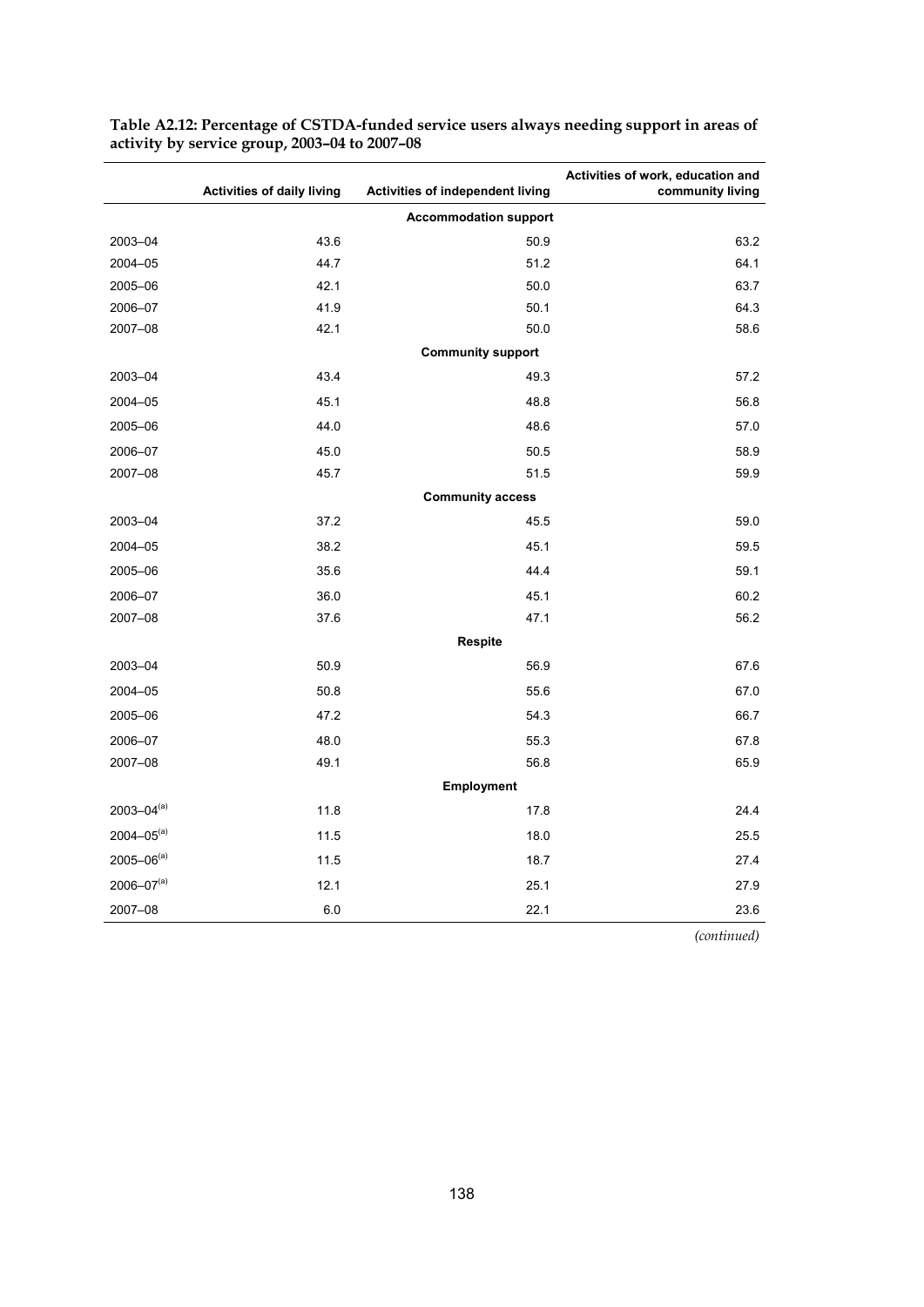|                   | <b>Activities of daily living</b> | Activities of independent living | Activities of work, education and<br>community living |
|-------------------|-----------------------------------|----------------------------------|-------------------------------------------------------|
|                   |                                   | All service users                |                                                       |
| $2003 - 04^{(a)}$ | 28.1                              | 32.6                             | 39.7                                                  |
| $2004 - 05^{(a)}$ | 30.1                              | 33.6                             | 40.6                                                  |
| $2005 - 06^{(a)}$ | 29.9                              | 34.7                             | 42.5                                                  |
| $2006 - 07^{(a)}$ | 29.9                              | 37.7                             | 43.5                                                  |
| 2007-08           | 27.2                              | 37.4                             | 41.9                                                  |

**Table A2.12 (continued): Percentage of CSTDA-funded service users always needing support in areas of activity by service group, 2003–04 to 2007–08** 

(a) Incorrect coding of need for assistance with communication among open employment service users was identified and corrected in the 2007-08 NMDS. The error may be present in data for 2003–04 to 2006–07, in which case the ADL percentages overestimate the percentage of service users who always needed assistance.

*Notes:* 

1. Service user data are estimates after use of a statistical linkage key to account for individuals who received services from more than one service type outlet during each 12-month period.

2. Percentages exclude missing data for support needs.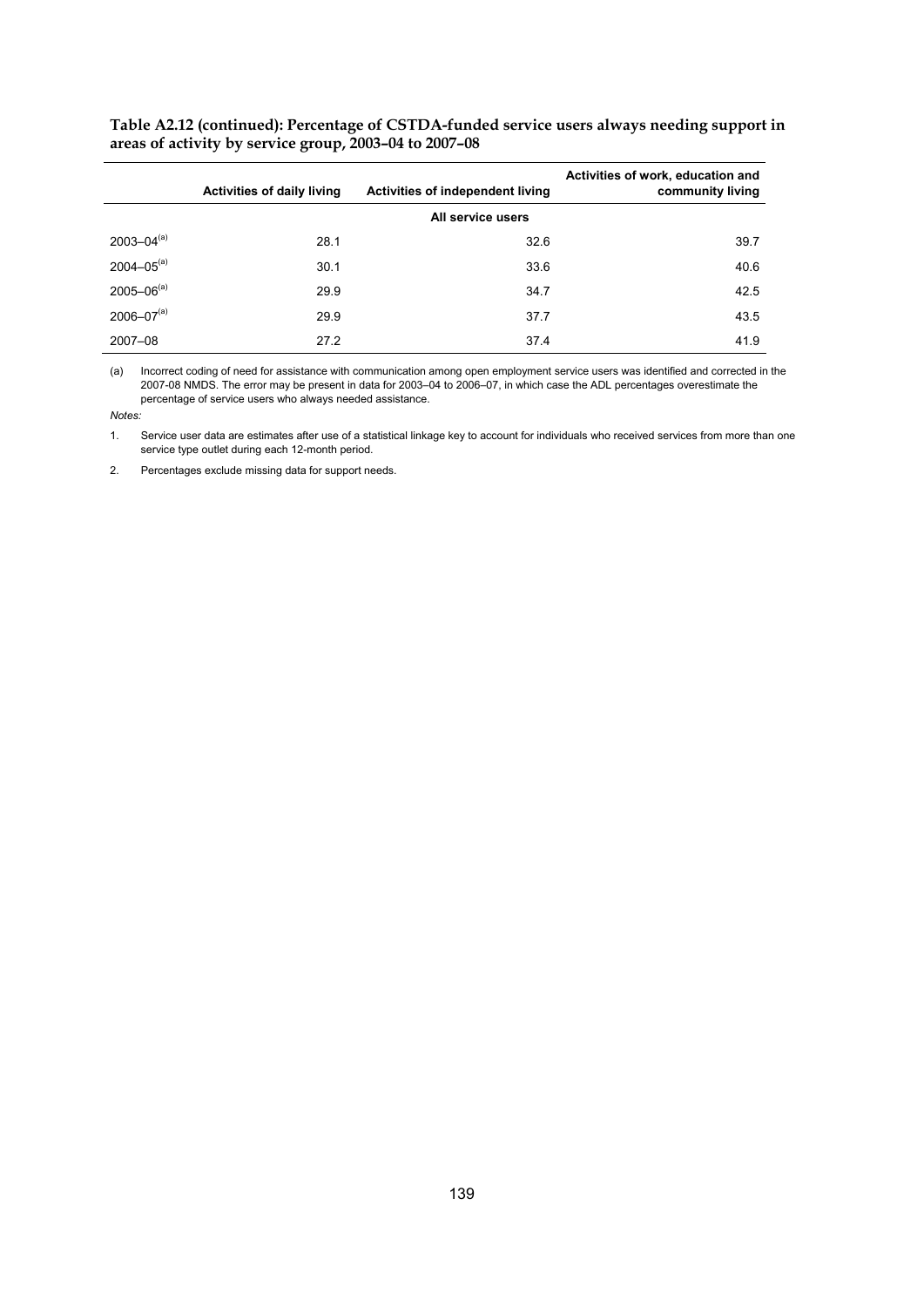|                                   |        |                 |        |                  |        | Does not         |         |                     |     |      |                 |                      |         |
|-----------------------------------|--------|-----------------|--------|------------------|--------|------------------|---------|---------------------|-----|------|-----------------|----------------------|---------|
| Frequency                         |        | Always or       |        |                  |        | need help        |         | Does not need       |     |      |                 |                      |         |
| of support                        |        | unable to<br>do |        | <b>Sometimes</b> |        | but uses<br>aids |         | help or use<br>aids |     | N/A  | <b>Subtotal</b> | <b>Not</b><br>stated | Total   |
| need                              | No.    | $\%$            | No.    | $\%$             | No.    | $\%$             | No.     | %                   | No. | $\%$ | No.             | No.                  | No.     |
| <b>Activities of daily living</b> |        |                 |        |                  |        |                  |         |                     |     |      |                 |                      |         |
| (ADL)                             |        |                 |        |                  |        |                  |         |                     |     |      |                 |                      |         |
|                                   |        |                 |        |                  |        | 2003-04          |         |                     |     |      |                 |                      |         |
| Self-care                         | 30.128 | 22.2            | 44.720 | 32.9             | 5.030  | 3.7              | 56,108  | 41.3                |     |      | 135.986         | 51.820               | 187,806 |
| Mobility<br>Commun                | 25,177 | 18.4            | 40,618 | 29.6             | 8,267  | 6.0              | 63,136  | 46.0                |     |      | 137,198         | 50,608               | 187,806 |
| -ication <sup>(a)</sup>           | 26,276 | 19.1            | 55,298 | 40.2             | 4.508  | 3.3              | 51.604  | 37.5                |     |      | 137,686         | 50.120               | 187,806 |
| All ADL                           | 38,806 | 28.1            | 63,436 | 45.9             | 6,104  | 4.4              | 29,804  | 21.6                |     |      | 138,150         | 49,656               | 187,806 |
|                                   |        |                 |        |                  |        | 2004-05          |         |                     |     |      |                 |                      |         |
| Self-care                         | 35,588 | 22.9            | 52,485 | 33.8             | 6,108  | 3.9              | 61,130  | 39.4                |     |      | 155,311         | 45,182               | 200,493 |
| Mobility                          | 27,301 | 17.4            | 47,131 | 30.1             | 10,187 | 6.5              | 72,108  | 46                  |     |      | 156,727         | 43,766               | 200,493 |
| Commun<br>-ication <sup>(a)</sup> | 32.889 | 20.9            | 61.921 | 39.3             | 5.621  | 3.6              | 57.008  | 36.2                |     |      | 157.439         | 43.054               | 200,493 |
| Any ADL                           | 47,607 | 30.1            | 71,575 | 45.3             | 7,184  | 4.5              | 31,670  | 20.0                |     |      | 158,036         | 42,457               | 200,493 |
|                                   |        |                 |        |                  |        | 2005-06          |         |                     |     |      |                 |                      |         |
| Self-care                         | 38,998 | 23.6            | 56,786 | 34.4             | 5,873  | 3.6              | 63,340  | 38.4                |     |      | 164,997         | 52,146               | 217,143 |
| Mobility                          | 29,522 | 17.8            | 50,171 | 30.2             | 11,073 | 6.7              | 75,169  | 45.3                |     |      | 165,935         | 51,208               | 217,143 |
| Commun-<br>ication <sup>(a)</sup> | 33,091 | 19.9            | 69,140 | 41.6             | 5,431  | 3.3              | 58,480  | 35.2                |     |      | 166,142         | 51,001               | 217,143 |
| Any ADL                           | 50,443 | 29.9            | 77,878 | 46.2             | 7,396  | 4.4              | 32.797  | 19.5                |     |      | 168,514         | 48,629               | 217,143 |
|                                   |        |                 |        |                  |        | 2006-07          |         |                     |     |      |                 |                      |         |
| Self-care                         | 42.937 | 22.8            | 53.351 | 28.3             | 4.578  | 2.4              | 87,707  | 46.5                |     |      | 188,573         | 43.680               | 232,253 |
| Mobility                          | 31,044 | 16.4            | 48,914 | 25.8             | 26,043 | 13.7             | 83,778  | 44.1                |     |      | 189,779         | 42,474               | 232,253 |
| Commun-<br>ication <sup>(a)</sup> | 38,967 | 20.4            | 74,365 | 38.9             | 3,959  | 2.1              | 73,596  | 38.6                |     |      | 190,887         | 41,366               | 232,253 |
| Any ADL                           | 57,194 | 29.9            | 80,800 | 42.2             | 13,580 | 7.1              | 39,913  | 20.8                |     |      | 191,487         | 40,766               | 232,253 |
|                                   |        |                 |        |                  |        | 2007-08          |         |                     |     |      |                 |                      |         |
| Self-care                         | 44.706 | 22.4            | 54.668 | 27.4             | 4.516  | 2.3              | 95.579  | 47.9                |     |      | 199.469         | 46.277               | 245.746 |
| Mobility                          | 32,320 | 16              | 50,114 | 24.9             | 9,033  | 4.5              | 109,919 | 54.6                |     |      | 201,386         | 44,360               | 245,746 |
| Commun<br>-ication                | 36,991 | 21.9            | 60,298 | 35.7             | 3,802  | 2.3              | 67,827  | 40.2                |     |      | 168,918         | 76,828               | 245,746 |
| Any ADL                           | 55,377 | 27.2            | 69,638 | 34.2             | 5,259  | 2.6              | 73,585  | 36.1                |     |      | 203,859         | 41,887               | 245,746 |

**Table A2.13: Users of CSTDA-funded services, frequency of support need in activity areas, 2003–04 to 2007–08** 

*(continued)*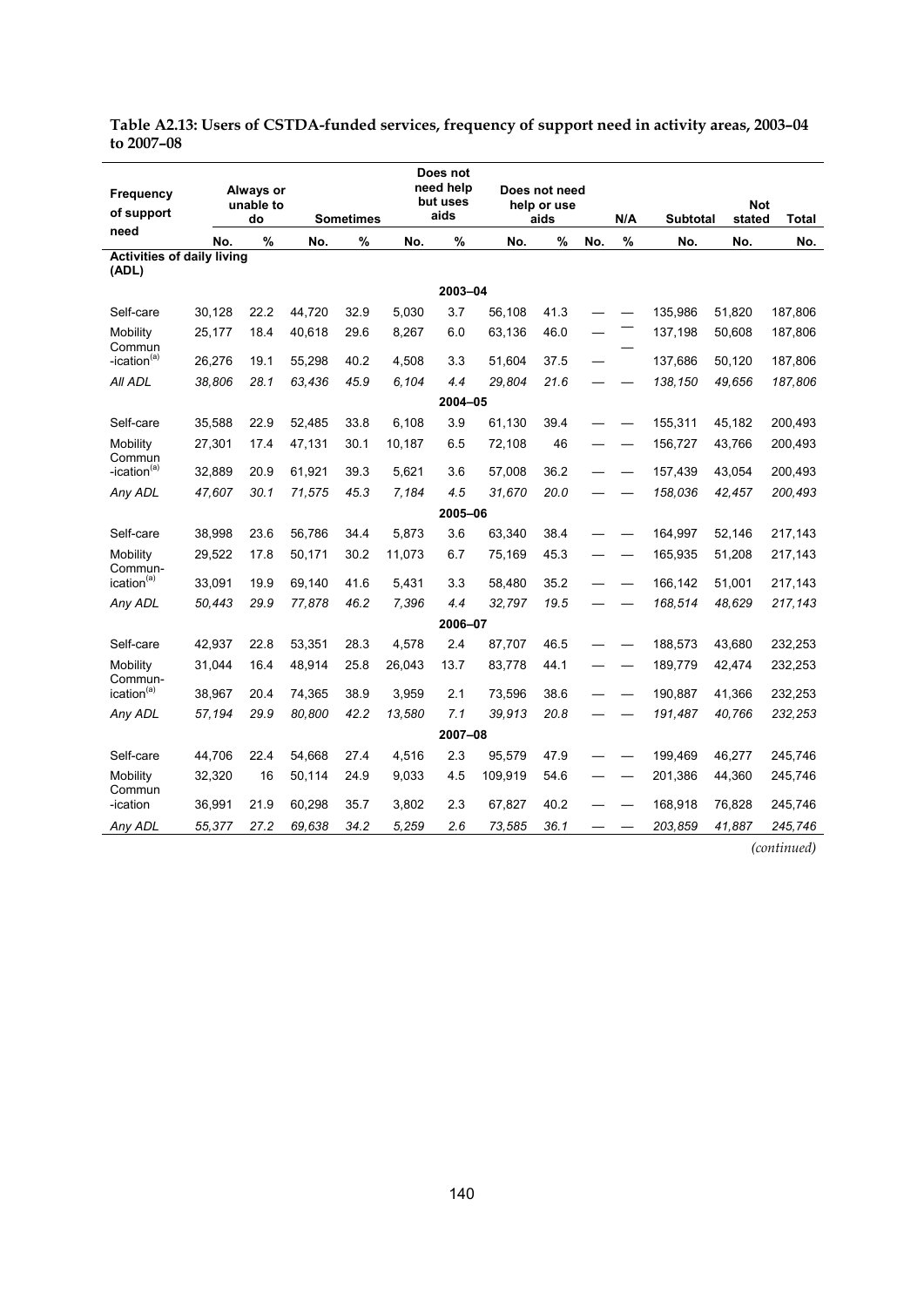| Table A2.13 (continued): Users of CSTDA-funded services, frequency of support need in activity |  |  |  |
|------------------------------------------------------------------------------------------------|--|--|--|
| areas, 2003–04 to 2007–08                                                                      |  |  |  |

| Frequency<br>of support                      | Always or<br>unable to<br>do |      | <b>Sometimes</b> |      | Does not<br>need help<br>but uses<br>aids |                | Does not<br>need help or<br>use aids |      | N/A    |      | <b>Subtotal</b> | <b>Not</b><br>stated | Total   |
|----------------------------------------------|------------------------------|------|------------------|------|-------------------------------------------|----------------|--------------------------------------|------|--------|------|-----------------|----------------------|---------|
| needed                                       | No.                          | %    | No.              | $\%$ | No.                                       | %              | No.                                  | $\%$ | No.    | $\%$ | No.             | No.                  | No.     |
| Activities of independent living (AIL)       |                              |      |                  |      |                                           |                |                                      |      |        |      |                 |                      |         |
|                                              |                              |      |                  |      |                                           |                | 2003-04                              |      |        |      |                 |                      |         |
| Interpersonal<br>interactions <sup>(b)</sup> | 29,920                       | 22.0 | 69,896           | 51.5 | 3,668                                     | 2.7            | 32,366                               | 23.8 |        |      | 135,850         | 51,956               | 187,806 |
| Learning <sup>(c)</sup>                      | 32,949                       | 23.4 | 70,161           | 49.9 | 4,549                                     | 3.2            | 24,999                               | 178  | 7,895  | 5.6  | 140,553         | 47,253               | 187,806 |
| Domestic life                                | 31,164                       | 23.6 | 47,602           | 36.0 | 4,220                                     | 3.2            | 32.797                               | 24.8 | 16.442 | 12.4 | 132,225         | 55,581               | 187,806 |
| All AIL                                      | 46,848                       | 32.6 | 73,645           | 51.2 | 3.417                                     | 2.4            | 13,099                               | 9.1  | 6,874  | 4.8  | 143,883         | 43,923               | 187,806 |
|                                              |                              |      |                  |      |                                           |                | 2004-05                              |      |        |      |                 |                      |         |
| Interpersonal<br>interactions <sup>(b)</sup> | 34,144                       | 22.0 | 80,551           | 52.0 | 4,346                                     | 2.8            | 35,821                               | 23.1 |        |      | 154,862         | 45,631               | 200,493 |
| Learning <sup>(c)</sup>                      | 37,722                       | 23.7 | 79,464           | 49.8 | 5,336                                     | 3.3            | 27,153                               | 17.0 | 9.797  | 6.1  | 159,472         | 41.021               | 200,493 |
| Domestic life                                | 35,747                       | 23.7 | 56,431           | 37.4 | 5,046                                     | 3.3            | 35,223                               | 23.3 | 18,440 | 12.2 | 150,887         | 49,606               | 200,493 |
| Any AIL                                      | 55,183                       | 33.6 | 83,143           | 50.6 | 3,725                                     | 2.3            | 14,136                               | 8.6  | 8,046  | 4.9  | 164,233         | 36,260               | 200,493 |
|                                              |                              |      |                  |      |                                           |                | 2005-06                              |      |        |      |                 |                      |         |
| Interpersonal<br>interactions <sup>(b)</sup> | 35,956                       | 22.1 | 85,763           | 52.7 | 3,811                                     | 2.3            | 37,362                               | 22.9 |        |      | 162,892         | 54,251               | 217,143 |
| Learning <sup>(c))</sup>                     | 40,691                       | 24.6 | 84,131           | 50.9 | 5,326                                     | 3.2            | 28,401                               | 17.2 | 6.675  | 4.0  | 165,224         | 51,919               | 217,143 |
| Domestic life                                | 37,525                       | 24.4 | 57,392           | 37.3 | 4,773                                     | 3.1            | 35,326                               | 23.0 | 18,802 | 12.2 | 153,818         | 63,325               | 217,143 |
| Any AIL                                      | 59,918                       | 34.7 | 88,636           | 51.3 | 3,448                                     | $\overline{c}$ | 14,655                               | 8.5  | 5,962  | 3.5  | 172,619         | 44,524               | 217,143 |
|                                              |                              |      |                  |      |                                           |                | 2006-07                              |      |        |      |                 |                      |         |
| Interpersonal<br>interactions <sup>(b)</sup> | 44,404                       | 24.0 | 85.890           | 46.4 | 2,971                                     | 1.6            | 51.896                               | 28.0 |        |      | 185,161         | 47,092               | 232,253 |
| Learning <sup>(c)</sup>                      | 51,369                       | 27.3 | 80,675           | 42.8 | 4,926                                     | 2.6            | 43,789                               | 23.2 | 7,583  | 4.0  | 188,342         | 43,911               | 232,253 |
| Domestic life                                | 40,264                       | 22.6 | 51,909           | 29.1 | 3,976                                     | 2.2            | 62,070                               | 34.8 | 20,295 | 11.4 | 178,514         | 53,739               | 232,253 |
| Any AIL                                      | 73,162                       | 37.7 | 85,678           | 44.1 | 2,611                                     | 1.3            | 28,133                               | 14.5 | 4,488  | 2.3  | 194,072         | 38,181               | 232,253 |
|                                              |                              |      |                  |      |                                           |                | 2007-08                              |      |        |      |                 |                      |         |
| Interpersonal<br>interactions <sup>(b)</sup> | 46,072                       | 23.4 | 96,329           | 48.9 | 2,626                                     | 1.3            | 51,802                               | 26.3 |        |      | 196,829         | 48,917               | 245,746 |
| Learning $(c)$                               | 52,496                       | 25.9 | 92,772           | 45.9 | 3,551                                     | 1.8            | 45,765                               | 22.6 | 7,751  | 3.8  | 202,335         | 43,411               | 245,746 |
| Domestic life                                | 41,810                       | 21.8 | 55,974           | 29.2 | 2,555                                     | 1.3            | 68,706                               | 35.9 | 22,402 | 11.7 | 191,447         | 54,299               | 245,746 |
| Any AIL                                      | 75,363                       | 36.2 | 96,199           | 46.2 | 2,283                                     | 1.1            | 27,825                               | 13.4 | 6,501  | 3.1  | 208,171         | 37,575               | 245,746 |

(a) Incorrect coding of need for assistance with communication among open employment service users was identified and corrected in the 2007-08 NMDS. The error may be present in data for 2003–04 to 2006–07, in which case 'Communication' and 'Any ADL' percentages overestimate the percentage of service users who always or sometimes needed assistance.

(b) The full name for the life area 'interpersonal interactions' is 'interpersonal interactions and relationships'.

(c) The full name for the life area 'learning' is 'learning, applying knowledge and general tasks and demands'.

#### *Notes:*

1. Service user data are estimates after use of a statistical linkage key to account for individuals who received services from more than one service type outlet during the 12-month period. Service user data were not collected for all CSTDA service types.

2. The frequency of support needed for a service user is based on the highest support need category of the service user in an area of activity (ADL or AIL). For example, if a service user reports 'always or unable to do' for self-care (a component of ADL) then that service user will be placed into the 'always or unable to do' category for ADL, regardless of their support needs for mobility or communication (the other two components). Therefore, the totals for each activity area cannot be calculated by summing totals for the three component activities.

3. 'Not stated/not collected' includes both service users accessing only recreation/holiday programs (service type 3.02) for whom support needs data were not collected and other service users with no response. Refer to Table A1.1.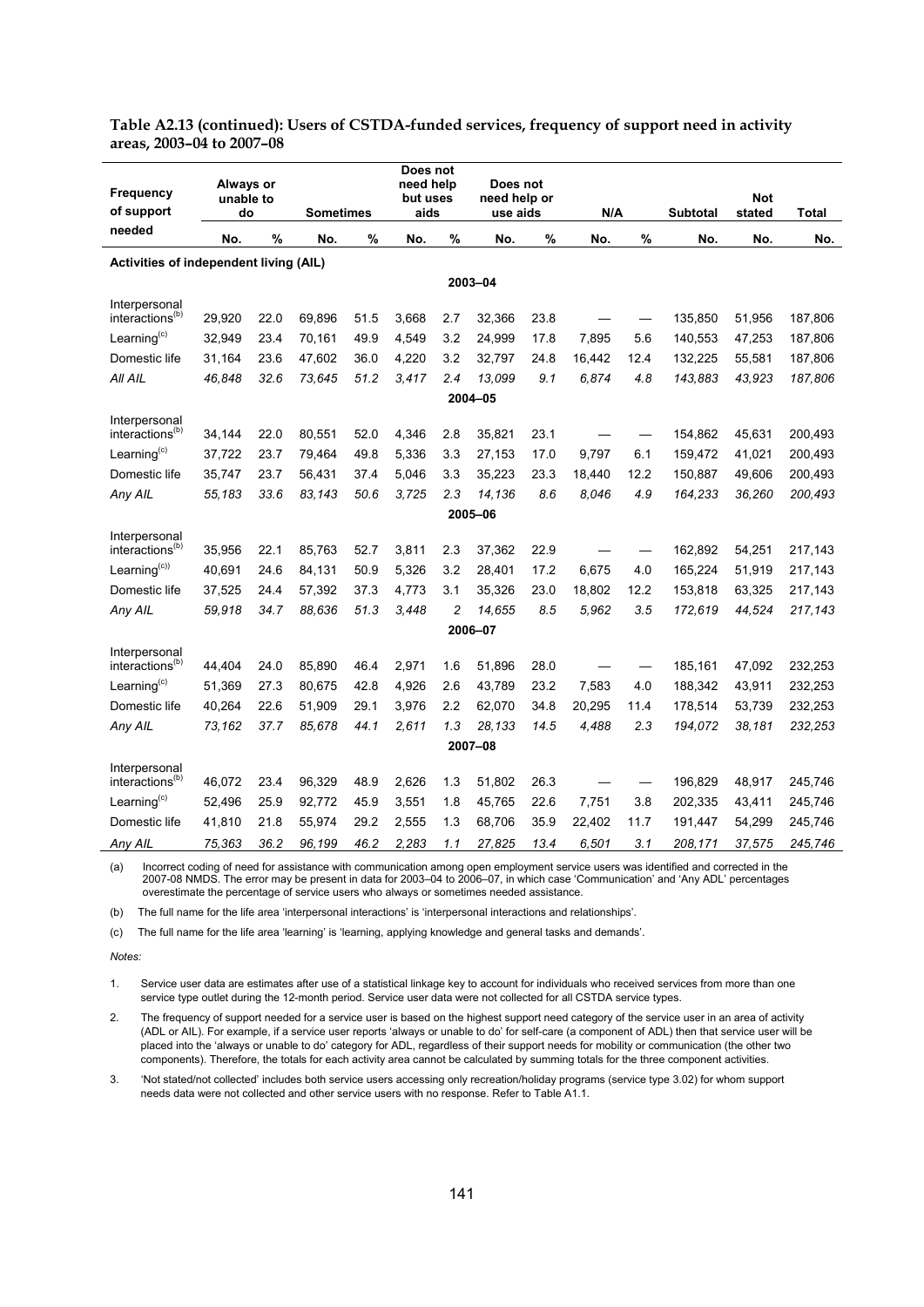|                       |        | Lives alone | family       | <b>Lives with</b> |        | Lives with<br>others |        | Not stated/<br>not collected | Total   |       |
|-----------------------|--------|-------------|--------------|-------------------|--------|----------------------|--------|------------------------------|---------|-------|
| Service group         | No.    | %           | No.          | %                 | No.    | %                    | No.    | %                            | No.     | %     |
|                       |        |             |              | 2003-04           |        |                      |        |                              |         |       |
| Accommodation support | 5.874  | 17.7        | 7,189        | 21.7              | 18,799 | 56.7                 | 1,313  | 4.0                          | 33,175  | 100.0 |
| Community support     | 6,406  | 8.1         | 46,333       | 58.8              | 12,679 | 16.1                 | 13,429 | 17.0                         | 78,847  | 100.0 |
| Community access      | 5,339  | 11.2        | 18,552       | 38.9              | 14,673 | 30.8                 | 9,072  | 19.0                         | 47,636  | 100.0 |
| Respite               | 1,016  | 4.9         | 16,161       | 78.7              | 2,255  | 11.0                 | 1,115  | 5.4                          | 20,547  | 100.0 |
| Employment            | 11,888 | 18.5        | 40,471       | 63.0              | 10,045 | 15.6                 | 1,877  | 2.9                          | 64,281  | 100.0 |
| Total                 | 23,756 |             | 12.6 102,707 | 54.7              | 35,966 | 19.2                 | 25,377 | 13.5                         | 187,806 | 100.0 |
|                       |        |             |              | 2004-05           |        |                      |        |                              |         |       |
| Accommodation support | 6,046  | 17.9        | 7,165        | 21.2              | 19,496 | 57.7                 | 1,080  | 3.2                          | 33,787  | 100.0 |
| Community support     | 6,470  | 7.0         | 53,790       | 58.1              | 14,253 | 15.4                 | 18,097 | 19.5                         | 92,610  | 100.0 |
| Community access      | 5,684  | 12.9        | 18,631       | 42.2              | 14,989 | 33.9                 | 4,862  | 11.0                         | 44,166  | 100.0 |
| Respite               | 1,282  | 5.4         | 18,508       | 77.3              | 2,581  | 10.8                 | 1,580  | 6.6                          | 23,951  | 100.0 |
| Employment            | 12,044 | 18.6        | 40,987       | 63.2              | 10,069 | 15.5                 | 1,735  | 2.7                          | 64,835  | 100.0 |
| <b>Total</b>          | 24,645 |             | 12.3 111,705 | 55.7              | 37,227 | 18.6                 | 26,916 | 13.4                         | 200,493 | 100.0 |
|                       |        |             |              | 2005-06           |        |                      |        |                              |         |       |
| Accommodation support | 6,241  | 17.5        | 7,585        | 21.3              | 20,376 | 57.3                 | 1,364  | 3.8                          | 35,566  | 100.0 |
| Community support     | 6,951  | 7.2         | 59,885       | 62.0              | 14,192 | 14.7                 | 15,636 | 16.2                         | 96,664  | 100.0 |
| Community access      | 6,400  | 13.4        | 20,409       | 42.8              | 15,627 | 32.7                 | 5,302  | 11.1                         | 47,738  | 100.0 |
| Respite               | 1,450  | 5.3         | 20,922       | 76.6              | 2,948  | 10.8                 | 1,999  | 7.3                          | 27,319  | 100.0 |
| Employment            | 11,970 | 16.4        | 40,033       | 54.7              | 10,451 | 14.3                 | 10,703 | 14.6                         | 73,157  | 100.0 |
| Total                 | 25,424 |             | 11.7 119,060 | 54.8              | 38,279 | 17.6                 | 34,380 | 15.8                         | 217,143 | 100.0 |
|                       |        |             |              | 2006-07           |        |                      |        |                              |         |       |
| Accommodation support | 6,840  | 18.3        | 8,710        | 23.2              | 20,467 | 54.6                 | 1,456  | 3.9                          | 37,473  | 100.0 |
| Community support     | 7,518  | 7.6         | 69,846       | 70.8              | 13,750 | 13.9                 | 7,484  | 7.6                          | 98,598  | 100.0 |
| Community access      | 6,809  | 12.8        | 23,614       | 44.4              | 16,507 | 31.0                 | 6,306  | 11.8                         | 53,236  | 100.0 |
| Respite               | 1,768  | 5.9         | 22,941       | 76.3              | 3,240  | 10.8                 | 2,109  | 7.0                          | 30,058  | 100.0 |
| Employment            | 20,681 | 25.8        | 26,664       | 33.3              | 22,006 | 27.5                 | 10,657 | 13.3                         | 80,008  | 100.0 |
| <b>Total</b>          | 35,526 |             | 15.3 118,848 | 51.2              | 50,897 | 21.9                 | 26,982 | 11.6                         | 232,253 | 100.0 |
|                       |        |             |              | 2007-08           |        |                      |        |                              |         |       |
| Accommodation support | 6,936  | 18.4        | 8,736        | 23.2              | 20,571 | 54.6                 | 1,447  | 3.8                          | 37,690  | 100.0 |
| Community support     | 7,934  | 7.6         | 73,818       | 71.0              | 14,644 | 14.1                 | 7,580  | 7.3                          | 103,976 | 100.0 |
| Community access      | 6,545  | 12.0        | 23,903       | 44.0              | 17,205 | 31.6                 | 6,721  | 12.4                         | 54,374  | 100.0 |
| Respite               | 1,457  | 4.6         | 24,868       | 78.9              | 3,136  | 9.9                  | 2,063  | 6.5                          | 31,524  | 100.0 |
| Employment            | 18,928 | 21.0        | 42,218       | 46.9              | 16,429 | 18.3                 | 12,360 | 13.7                         | 89,935  | 100.0 |
| Total                 | 33,464 |             | 13.6 136,769 | 55.7              | 46,089 | 18.8                 | 29,424 | 12.0                         | 245,746 | 100.0 |

#### **Table A2.14: Users of CSTDA-funded services, living arrangements, 2003–04 to 2007–08**

1. Service user data are estimates after use of a statistical linkage key to account for individuals who received services from more than one service type outlet during the 12-month period. Column totals may not be the sum of components because individuals may have accessed more than one service type during the 12-month period. Service user data were not collected for all CSTDA service types (see Appendix 6 for details).

2. 'Not stated/not collected' includes both service users accessing only 3.02 services for whom living arrangement data were not collected (see Appendix 6) and other service users with no response. Refer to Table A1.1 for a breakdown of these two categories.

*Notes:*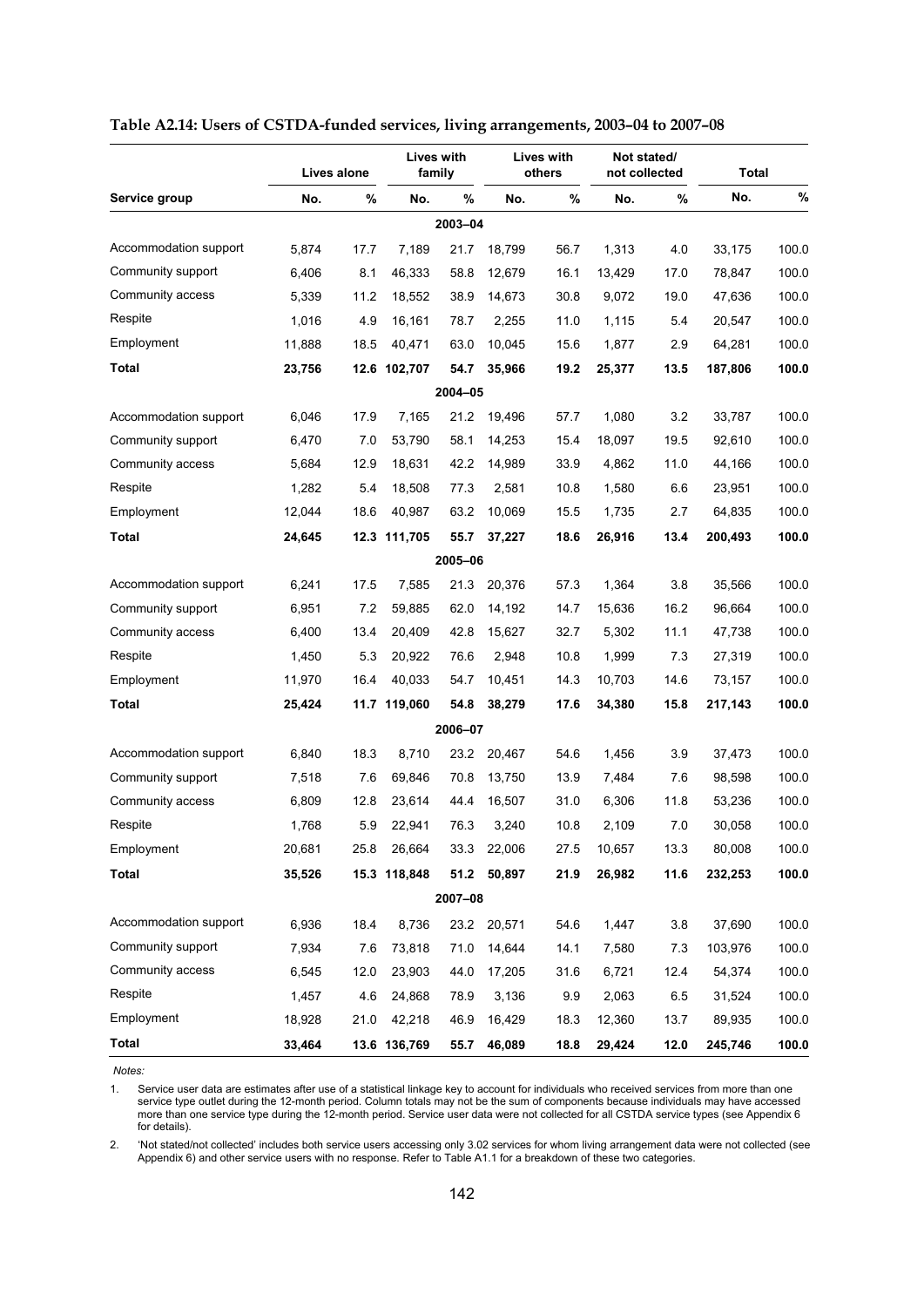| Indigenous service users      | 2003-04 | 2004-05 | 2005-06 | 2006-07 | 2007-08 |
|-------------------------------|---------|---------|---------|---------|---------|
| <b>Number</b>                 |         |         |         |         |         |
| <b>NSW</b>                    | 1,473   | 1,566   | 1,709   | 2,129   | 2,881   |
| Vic                           | 1,474   | 986     | 1,795   | 2,154   | 2,316   |
| Qld                           | 1,216   | 1,268   | 1,433   | 1,568   | 2,143   |
| <b>WA</b>                     | 1,157   | 1,142   | 1,045   | 1,483   | 1,528   |
| SA                            | 556     | 637     | 634     | 695     | 961     |
| Tas                           | 134     | 154     | 168     | 165     | 208     |
| <b>ACT</b>                    | 22      | 50      | 42      | 61      | 82      |
| <b>NT</b>                     | 525     | 518     | 410     | 525     | 1,042   |
| <b>Australia</b>              | 6,524   | 6,285   | 7,182   | 8,735   | 10,948  |
| Per cent of all service users |         |         |         |         |         |
| <b>NSW</b>                    | 3.4     | 3.5     | 3.3     | 3.8     | 4.7     |
| Vic                           | 2.2     | 1.3     | 2.2     | 2.5     | 2.6     |
| Qld                           | 4.6     | 4.7     | 4.7     | 4.7     | 5.9     |
| <b>WA</b>                     | 5.1     | 4.9     | 4.3     | 6.0     | 7.2     |
| SA                            | 2.9     | 3.2     | 3.1     | 3.1     | 3.8     |
| Tas                           | 2.6     | 3.0     | 2.9     | 2.9     | 3.4     |
| <b>ACT</b>                    | 1.3     | 1.3     | 1.3     | 1.4     | 1.8     |
| <b>NT</b>                     | 41.7    | 31.3    | 29.5    | 34.0    | 42.1    |
| <b>Australia</b>              | 3.5     | 3.1     | 3.3     | 3.8     | 4.5     |

| Table A2.15: Users of CSTDA-funded services, Indigenous service users by state/territory, 2003–04 |  |
|---------------------------------------------------------------------------------------------------|--|
| to 2007-08                                                                                        |  |

1. Service user data are estimates after use of a statistical linkage key to account for individuals who received services from more than one service type outlet during the 12-month period. Totals for Australia may not be the sum of components because individuals may have accessed services in more than one state or territory during the 12-month period.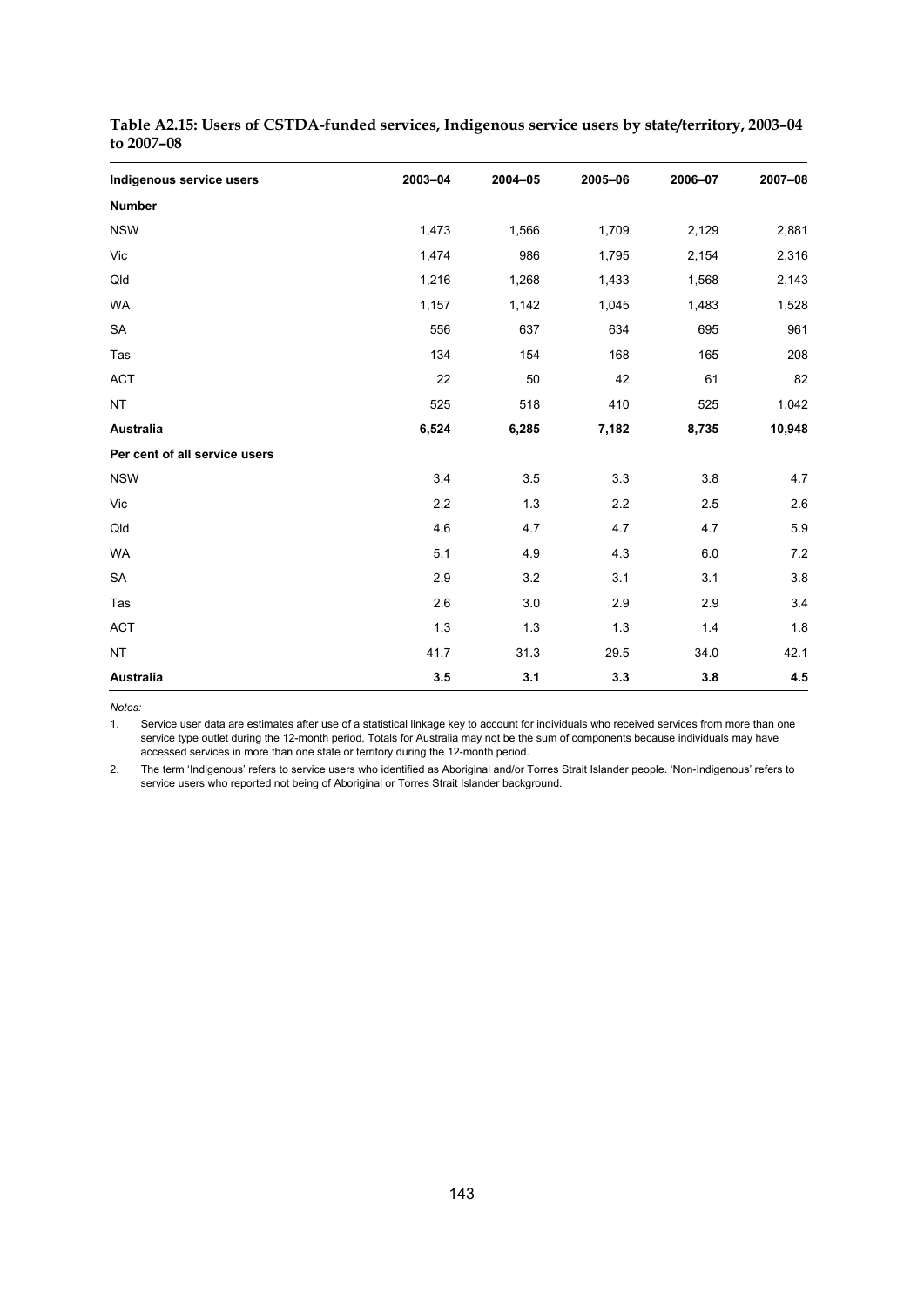| Indigenous<br>status | Major<br>cities | Inner<br>regional | Outer<br>regional | Remote | Very<br>remote | <b>Subtotal</b> | <b>Not</b><br>stated | Australia |
|----------------------|-----------------|-------------------|-------------------|--------|----------------|-----------------|----------------------|-----------|
|                      |                 |                   |                   |        |                |                 |                      |           |
| Indigenous           |                 |                   |                   |        |                |                 |                      |           |
| 2003-04              | 2,353           | 1,505             | 1.412             | 572    | 579            | 6,421           | 103                  | 6,524     |
| 2004-05              | 2.333           | 1.344             | 1.386             | 516    | 554            | 6.133           | 152                  | 6,285     |
| 2005-06              | 2.629           | 1.761             | 1,756             | 459    | 431            | 7.036           | 146                  | 7,182     |
| 2006-07              | 3.400           | 2.223             | 1.845             | 541    | 478            | 8.487           | 249                  | 8.735     |
| 2007-08              | 3,851           | 2,781             | 2,336             | 809    | 970            | 10.747          | 201                  | 10,948    |
| Non-                 |                 |                   |                   |        |                |                 |                      |           |
| Indigenous           |                 |                   |                   |        |                |                 |                      |           |
| 2003-04              | 104.100         | 38.769            | 15.946            | 1.620  | 404            | 160.839         | 2.561                | 163,400   |
| 2004-05              | 96,885          | 34,310            | 15,399            | 1,786  | 498            | 148.878         | 2,896                | 151,774   |
| 2005-06              | 118.955         | 45.630            | 18.309            | 1,773  | 514            | 185.181         | 1.624                | 186.805   |
| 2006-07              | 135.867         | 50.808            | 19.765            | 1,932  | 505            | 208.877         | 1,820                | 210.697   |
| 2007-08              | 140.561         | 53.171            | 20.634            | 2.157  | 515            | 217.038         | 4.177                | 221.215   |

**Table A2.16: Users of CSTDA-funded services, Indigenous status by remoteness area, 2003–04 to 2007–08** 

1. Service user data are estimates after use of a statistical linkage key to account for individuals who received services from more than one service type outlet during the 12-month period. Service user data were not collected for all CSTDA service types (see Appendix 6).

2. The number of service users in each remoteness area (RA) was estimated based on service users' residential postcodes. Some postcode areas were split between two or more RAs. Where this was the case, the data were weighted according to the proportion of the population of the postcode area in each RA.

3. The term 'Indigenous' refers to service users who identified as Aboriginal and/or Torres Strait Islander people. 'Non-Indigenous' refers to service users who reported not being of Aboriginal or Torres Strait Islander background.

4. Excludes service users for whom Indigenous status was 'not stated': 17,882 (9.5%) in 2003–04; 42,434 (21.2%) in 2004–05; 23,156 (10.7%) in 2005–06; 12,821 (5.5%) in 2006–07 and 13,583 (5.5%) in 2007–08.

#### **Table A2.17: Users of CSTDA-funded services, male service users by Indigenous status, 2003–04 to 2007–08 (per cent)**

| Indigenous status | 2003-04 | 2004-05 | 2005-06 | 2006-07 | 2007-08 |
|-------------------|---------|---------|---------|---------|---------|
| Indigenous        | 59.1    | 59.2    | 58.7    | 59.9    | 59.3    |
| Non-Indigenous    | 59.7    | 59.3    | 58.5    | 59.3    | 59.3    |
| Not stated        | 52.5    | 45.6    | 53.9    | 53.9    | 54.9    |
| Total             | 59.0    | 56.4    | 58.1    | 59.0    | 59.1    |

*Notes:* 

1. Service user data are estimates after use of a statistical linkage key to account for individuals who received services from more than one service type outlet during the 12-month period. Service user data were not collected for all CSTDA service types (see Appendix 6).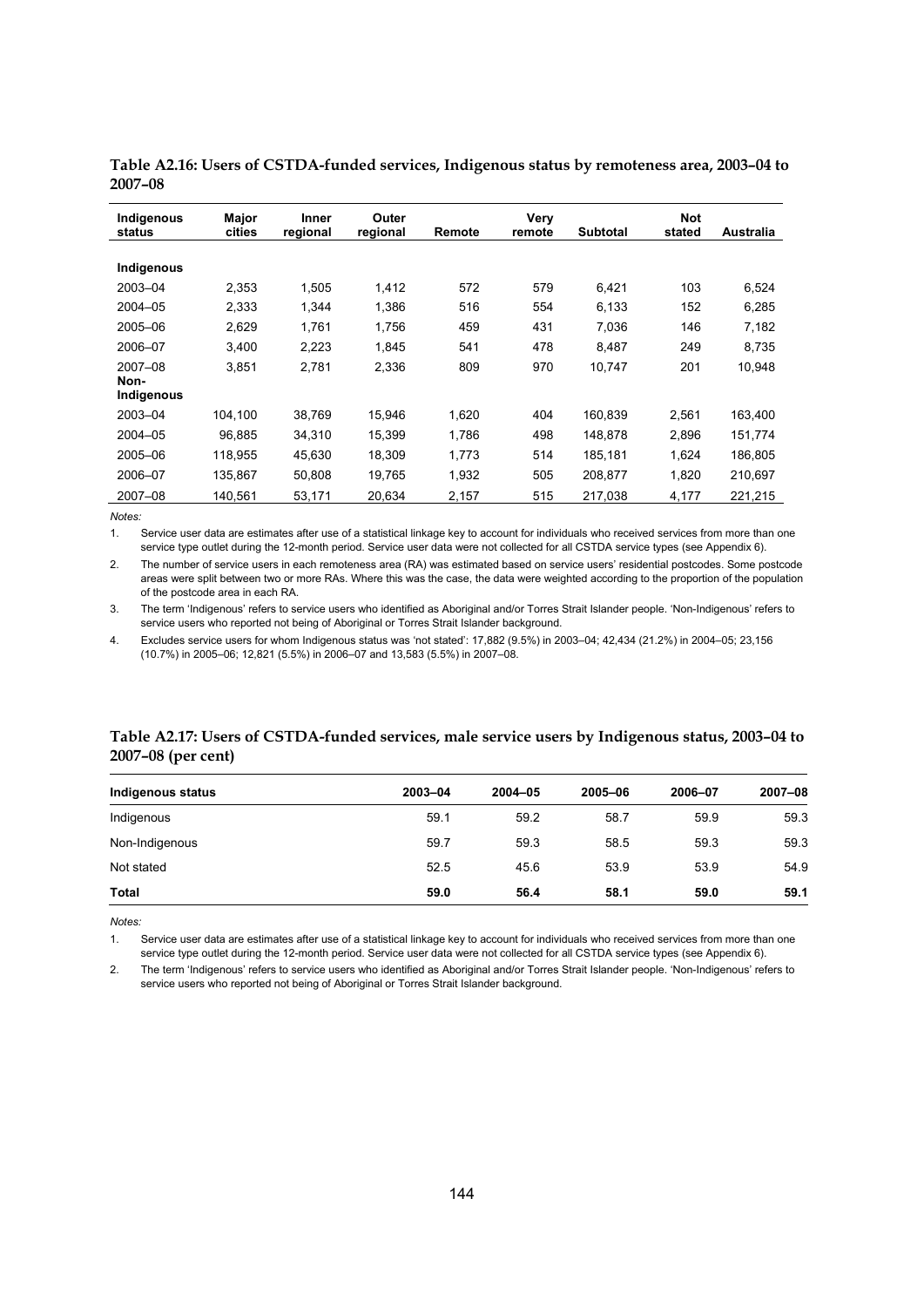#### **Table A2.18 Users of CSTDA-funded services, median age by Indigenous status, 2003–04 to 2007–08 (years)**

| Indigenous status | 2003-04 | $2004 - 05$ | 2005-06 | 2006-07 | 2007-08 |
|-------------------|---------|-------------|---------|---------|---------|
| Indigenous        | 24.7    | 24.8        | 25.2    | 24.4    | 25.7    |
| Non-Indigenous    | 30.3    | 30.9        | 32.0    | 31.9    | 33.0    |
| Not stated        | 34.5    | 31.9        | 23.5    | 31.3    | 29.9    |
| Total             | 30.4    | 30.9        | 31.4    | 31.5    | 32.6    |

*Notes:* 

1. Service user data are estimates after use of a statistical linkage key to account for individuals who received services from more than one service type outlet during the 12-month period. Service user data were not collected for all CSTDA service types (see Appendix 6).

2. Service users with missing age who responded 'child aged under 5 years (not applicable)' to the *communication method* data item were included in the median age calculations as aged 2.5 years.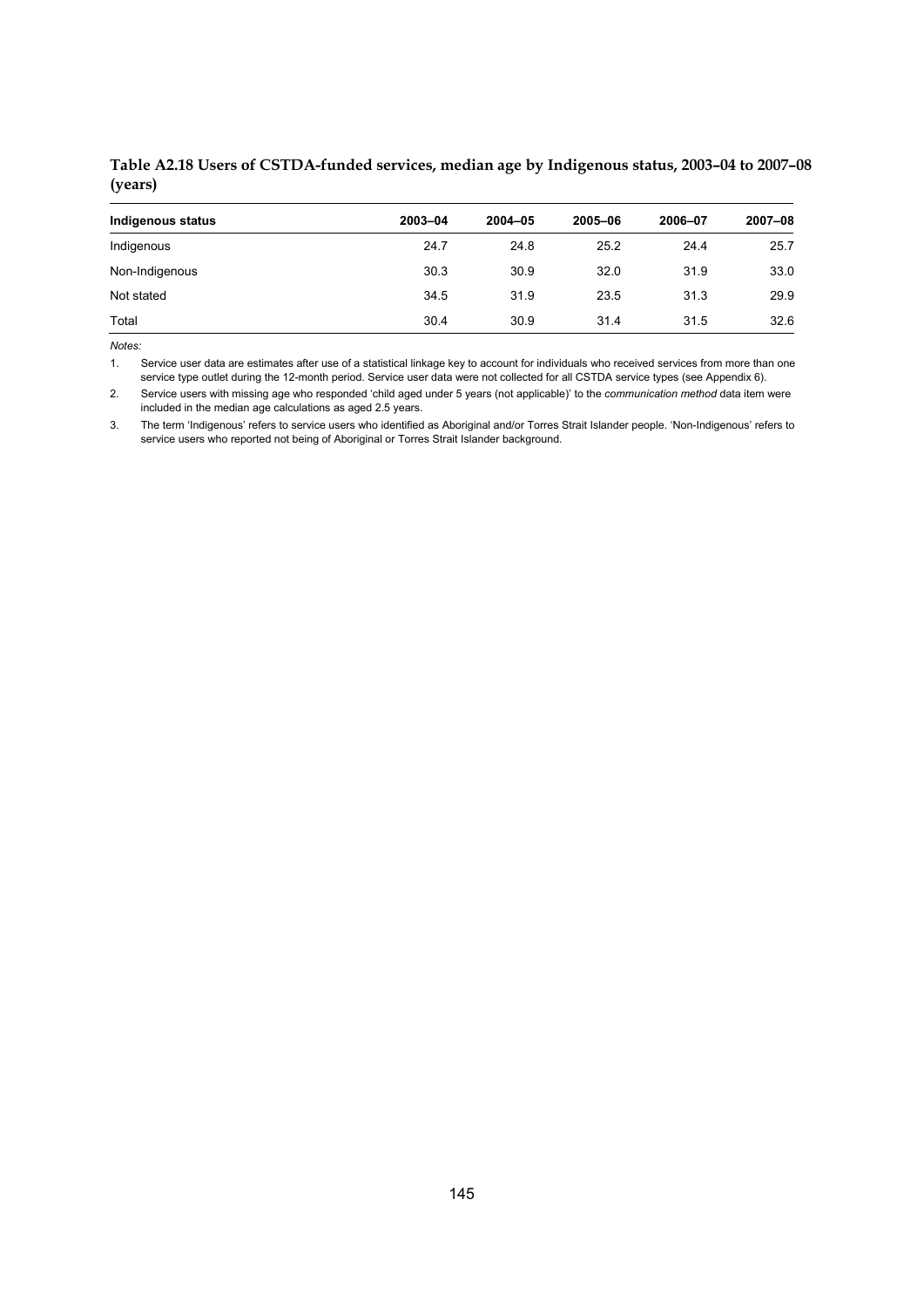| Age group (years) | 2003-04 | 2004-05 | 2005-06 | 2006-07 | 2007-08 |
|-------------------|---------|---------|---------|---------|---------|
| Indigenous        |         |         |         |         |         |
| $0 - 4$           | 5.9     | 6.7     | $6.6\,$ | 7.6     | 7.3     |
| $5 - 9$           | 9.6     | 9.5     | 9.7     | 10.6    | 9.5     |
| $10 - 14$         | 9.4     | 9.5     | 8.3     | 8.7     | 7.4     |
| $15 - 19$         | 12.8    | 12.8    | 14.0    | 13.7    | 13.2    |
| $20 - 24$         | 11.3    | 11.6    | 11.1    | 10.4    | 11.4    |
| $25 - 29$         | $7.8$   | 7.8     | 7.4     | 7.5     | 7.5     |
| $30 - 34$         | 8.4     | 8.6     | 8.4     | $7.3$   | 7.1     |
| $35 - 39$         | 9.1     | $8.8\,$ | 9.1     | 8.2     | 8.1     |
| $40 - 44$         | 7.7     | $7.0\,$ | 7.2     | 7.1     | 7.9     |
| $45 - 49$         | 5.6     | 6.1     | $6.0\,$ | $6.4\,$ | $6.8\,$ |
| $50 - 54$         | 4.3     | 4.2     | 4.8     | 4.9     | 5.1     |
| $55 - 59$         | 2.7     | 2.9     | 3.3     | 3.6     | 3.5     |
| $60 - 64$         | 1.8     | 1.6     | 2.1     | $1.9$   | 2.1     |
| 65-69             | $1.0$   | 1.1     | $0.9\,$ | $1.0$   | $1.1$   |
| $70+$             | 1.9     | 1.7     | 1.1     | $1.3$   | $1.7$   |
| Not stated        | $0.8\,$ | 0.1     | 0.1     | $0.0\,$ | 0.2     |
| <b>Total</b>      | 100.0   | 100.0   | 100.0   | 100.0   | 100.0   |
| Non-Indigenous    |         |         |         |         |         |
| $0 - 4$           | 4.5     | 5.5     | 5.1     | 6.9     | 6.9     |
| $5 - 9$           | 7.0     | 7.6     | 7.2     | 8.3     | 7.9     |
| $10 - 14$         | 5.9     | $6.2\,$ | 5.7     | 5.5     | 5.2     |
| $15 - 19$         | $9.0\,$ | 9.1     | 9.1     | 8.4     | 8.2     |
| $20 - 24$         | 10.9    | 11.3    | 10.9    | 10.0    | 9.4     |
| $25 - 29$         | 8.5     | 8.7     | 8.6     | 8.1     | 8.0     |
| $30 - 34$         | 8.6     | $8.6\,$ | 8.3     | 7.6     | $7.3$   |
| $35 - 39$         | $8.2\,$ | 8.5     | 8.4     | 8.0     | 8.2     |
| $40 - 44$         | 8.3     | 8.4     | 8.4     | 8.0     | 8.2     |
| 45-49             | $7.3$   | 7.7     | $8.0\,$ | 8.1     | 8.5     |
| $50 - 54$         | 6.1     | 6.3     | 6.7     | 6.9     | 7.5     |
| $55 - 59$         | 4.4     | 4.8     | $5.2\,$ | 5.4     | 5.9     |
| $60 - 64$         | 2.6     | 2.7     | 3.2     | 3.6     | 4.2     |
| 65-69             | $1.2$   | $1.3$   | 1.6     | 1.6     | 1.6     |
| $70+$             | 3.2     | $3.2\,$ | $3.6\,$ | $3.5\,$ | $3.0\,$ |
| Not stated        | 4.3     | 0.1     | $0.0\,$ | $0.0\,$ | 0.1     |
| <b>Total</b>      | 100.0   | 100.0   | 100.0   | 100.0   | 100.0   |

**Table A2.19: Users of CSTDA-funded services by Indigenous status, 2003–04 to 2007–08 (per cent)** 

1. Service user data are estimates after use of a statistical linkage key to account for individuals who received services from more than one service type outlet during the 12-month period. Service user data were not collected for all CSTDA service types (see Appendix 6).

2. The term 'Indigenous' refers to service users who identified as Aboriginal and/or Torres Strait Islander people. 'Non-Indigenous' refers to service users who reported not being of Aboriginal or Torres Strait Islander background.

3. Excludes service users for whom Indigenous status was 'Not stated': 17,882 (9.5%) in 2003–04; 42,434 (21.2%) in 2004–05; 23,156 (10.7%) in 2005–06; 12,821 (5.5%) in 2006–07 and 13,583 (5.5%) in 2007–08. These results differ from Table 7.2 as they include service type 3.02.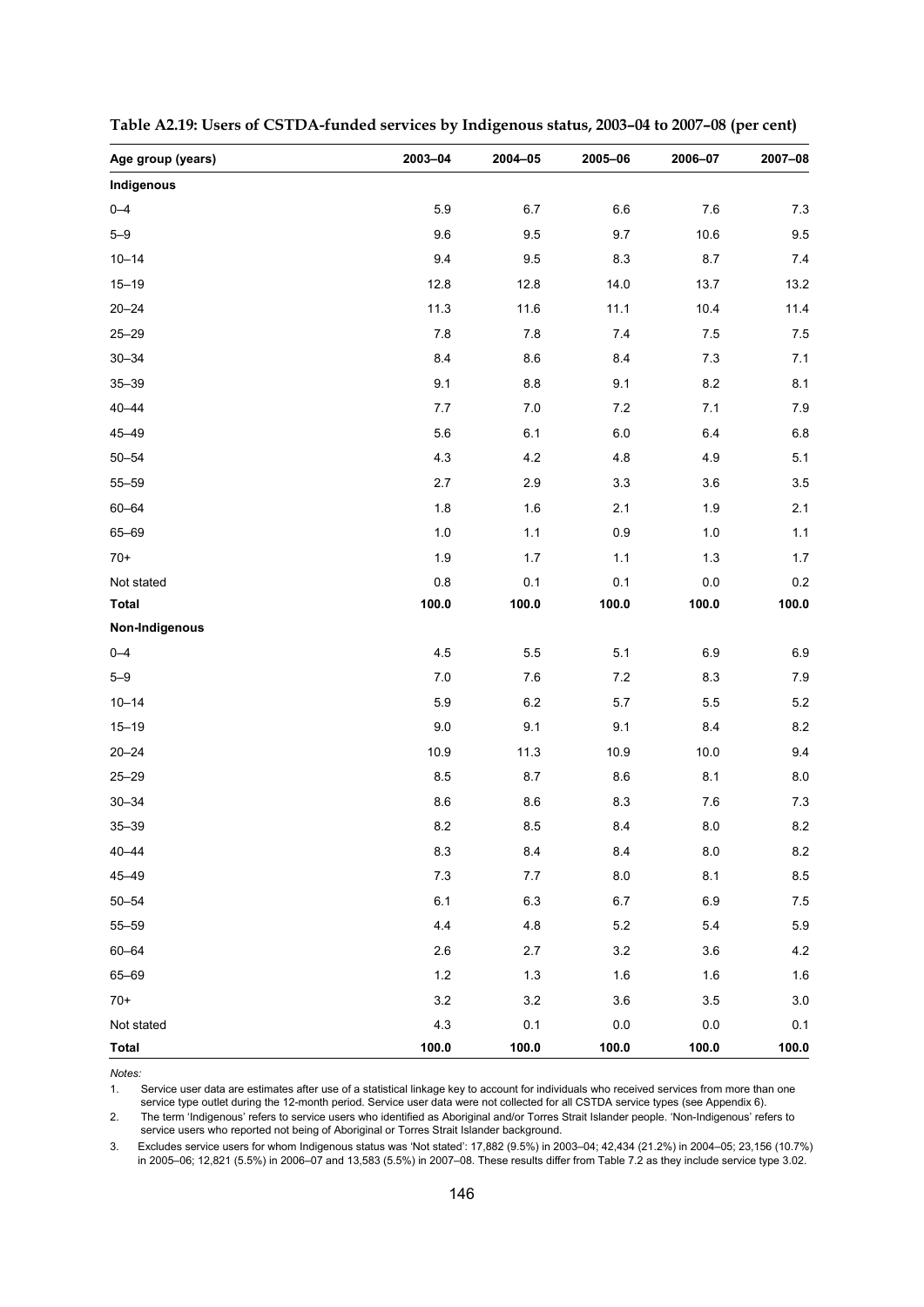| Number of disability groups | 2003-04 | 2004-05 | 2005-06 | 2006-07 | 2007-08 |
|-----------------------------|---------|---------|---------|---------|---------|
| Indigenous                  |         |         |         |         |         |
| One                         | 50.6    | 49.6    | 53.8    | 53.1    | 52.5    |
| More than one               | 49.4    | 50.4    | 46.2    | 46.9    | 47.5    |
| Two                         | 25.7    | 26.6    | 23.6    | 24.6    | 27.1    |
| Three                       | 11.8    | 11.9    | 10.8    | 10.8    | 10.7    |
| Four                        | 6.6     | 7.0     | 6.7     | 6.2     | 5.5     |
| Five or more                | 5.2     | 4.8     | 5.1     | 5.3     | 4.3     |
| Non-Indigenous              |         |         |         |         |         |
| One                         | 58.9    | 55.5    | 65.6    | 61.9    | 57.2    |
| More than one               | 41.1    | 44.5    | 34.4    | 38.1    | 42.8    |
| Two                         | 23.2    | 25.5    | 18.6    | 22.7    | 25.6    |
| Three                       | 10.2    | 10.7    | 8.6     | 8.3     | 9.8     |
| Four                        | 4.8     | 5.2     | 4.4     | 4.2     | 4.5     |
| Five or more                | 2.9     | 3.1     | 2.8     | 2.8     | 2.9     |

**Table A2.20: Users of CSTDA-funded services, number of disability groups by Indigenous status, 2003–04 to 2007–08 (per cent)** 

*Notes:* 

1. Service user data are estimates after use of a statistical linkage key to account for individuals who received services from more than one service type outlet during the 12-month period. Service user data were not collected for all CSTDA service types (see Appendix 6).

2. The term 'Indigenous' refers to service users who identified as Aboriginal and/or Torres Strait Islander people. 'Non-Indigenous' refers to service users who reported not being of Aboriginal or Torres Strait Islander background.

3. Excludes service users for whom Indigenous status was 'Not stated': 17,882 (9.5%) in 2003–04; 42,434 (21.2%) in 2004–05; 23,156 (10.7%) in 2005–06; 12,821 (5.5%) in 2006–07 and 13,583 (5.5%) in 2007–08.

#### **Table A2.21: Users of CSTDA-funded services, mean number of disability groups by Indigenous status, 2003–04 to 2007–08**

|         | Indigenous | Non-Indigenous | <b>Not stated</b> | <b>Total</b> |
|---------|------------|----------------|-------------------|--------------|
| 2003-04 | 1.92       | 1.71           | 1.16              | 1.68         |
| 2004-05 | 1.93       | 1.76           | 1.49              | 1.73         |
| 2005-06 | 1.88       | 1.61           | 1.20              | 1.60         |
| 2006-07 | 1.89       | 1.65           | 1.42              | 1.65         |
| 2007-08 | 1.84       | 1.71           | 1.38              | 1.71         |

Notes:

1. Service user data are estimates after use of a statistical linkage key to account for individuals who received services from more than one service type outlet during the 12-month period. Service user data were not collected for all CSTDA service types (see Appendix 6).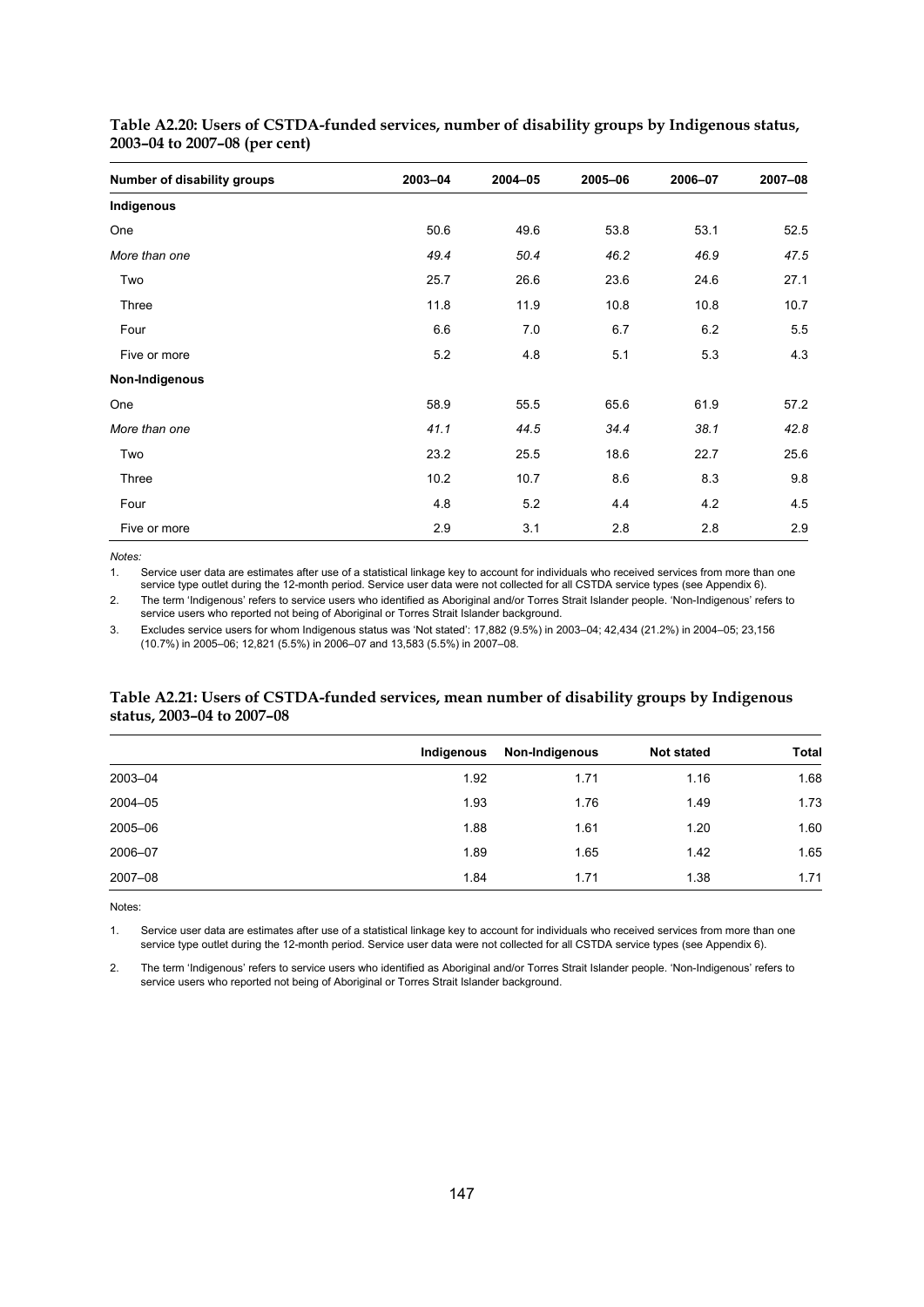| Primary disability group | 2003-04 | 2004-05 | 2005-06 | 2006-07 | 2007-08 |
|--------------------------|---------|---------|---------|---------|---------|
| Indigenous               |         |         |         |         |         |
| Intellectual             | 42.7    | 41.1    | 38.5    | 38.4    | 34.4    |
| Specific learning        | 3.3     | 3.8     | 2.2     | 3.5     | 3.8     |
| Autism                   | 3.6     | 3.7     | 4.1     | 5.0     | 4.2     |
| Physical                 | 17.6    | 16.6    | 14.1    | 15.7    | 17.9    |
| ABI                      | 6.7     | 6.5     | 6.3     | 6.1     | 5.4     |
| Neurological             | 4.0     | 3.9     | 4.2     | 3.6     | 3.8     |
| Deafblind                | 0.5     | 1.1     | 0.3     | 0.3     | 0.3     |
| Vision                   | 2.1     | 1.8     | 2.0     | 1.8     | 2.0     |
| Hearing                  | 2.7     | 2.3     | 2.2     | 2.0     | 2.0     |
| Speech                   | 1.0     | 1.2     | 0.9     | 1.1     | 1.4     |
| Psychiatric              | 6.2     | 6.6     | 12.0    | 13.7    | 15.8    |
| Developmental delay      | 4.0     | 4.3     | 3.8     | 3.6     | 3.9     |
| Not stated               | 5.7     | 7.0     | 9.2     | 5.1     | 5.1     |
| <b>Total</b>             | 100.0   | 100.0   | 100.0   | 100.0   | 100.0   |
| Non-Indigenous           |         |         |         |         |         |
| Intellectual             | 39.9    | 40.6    | 36.1    | 34.3    | 32.7    |
| Specific learning        | 3.2     | 3.4     | 2.3     | 3.8     | 3.4     |
| Autism                   | 4.7     | 5.0     | 5.6     | 6.0     | 6.2     |
| Physical                 | 13.4    | 13.7    | 10.9    | 13.6    | 15.1    |
| ABI                      | 4.4     | 4.2     | 4.0     | 4.5     | 4.1     |
| Neurological             | 5.8     | 6.0     | 6.1     | 5.4     | 5.4     |
| Deafblind                | 0.3     | 1.0     | 0.3     | 0.2     | 0.2     |
| Vision                   | 3.5     | 3.2     | 3.1     | 3.1     | 3.3     |
| Hearing                  | 3.0     | 2.1     | 3.3     | 3.1     | 2.4     |
| Speech                   | 0.7     | 0.9     | 0.9     | 1.0     | 1.3     |
| Psychiatric              | 8.7     | 9.5     | 14.5    | 15.4    | 16.3    |
| Developmental delay      | 5.4     | 2.6     | 2.2     | 2.1     | 2.9     |
| Not stated               | 7.0     | 7.8     | 10.8    | 7.6     | 6.7     |
| Total                    | 100.0   | 100.0   | 100.0   | 100.0   | 100.0   |

#### **Table A2.22: Users of CSTDA-funded services, primary disability group by Indigenous status, 2003–04 to 2007–08 (per cent)**

*Notes:* 

1. Service user data are estimates after use of a statistical linkage key to account for individuals who received services from more than one service type outlet during the 12-month period. Service user data were not collected for all CSTDA service types (see Appendix 6).

2. The term 'Indigenous' refers to service users who identified as Aboriginal and/or Torres Strait Islander people. 'Non-Indigenous' refers to service users who reported not being of Aboriginal or Torres Strait Islander background.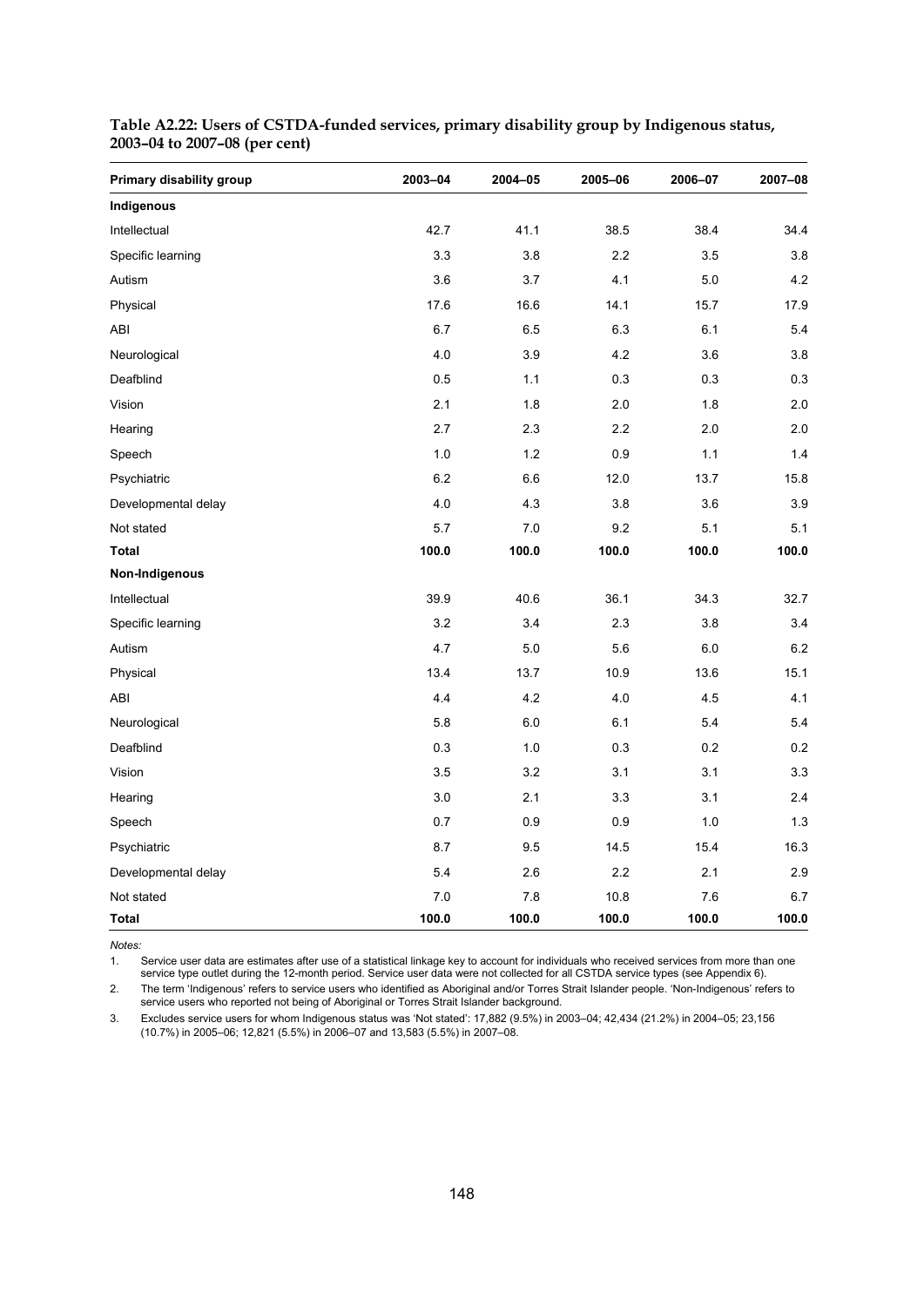|                     | 2003-04 | 2004-05 | 2005-06 | 2006-07 | 2007-08 |
|---------------------|---------|---------|---------|---------|---------|
| Indigenous          |         |         |         |         |         |
| Employed            | 1,004   | 1,120   | 1,220   | 1,209   | 1,888   |
| Unemployed          | 953     | 1,188   | 1,222   | 1,567   | 2,349   |
| Not in labour force | 2,013   | 1,806   | 2,323   | 2,438   | 2,952   |
| Subtotal            | 3,970   | 4,114   | 4,765   | 5,214   | 7,189   |
| Not stated          | 560     | 261     | 321     | 794     | 561     |
| Total               | 4,530   | 4,375   | 5,086   | 6,008   | 7,750   |
| Non-Indigenous      |         |         |         |         |         |
| Employed            | 38,851  | 43,737  | 48,700  | 55,788  | 61,710  |
| Unemployed          | 20,614  | 26,960  | 37,973  | 38,563  | 43,003  |
| Not in labour force | 42,163  | 37,774  | 47,955  | 47,706  | 52,756  |
| Subtotal            | 101,628 | 108,471 | 134,628 | 142,057 | 157,469 |
| Not stated          | 17,123  | 5,081   | 6,473   | 11,889  | 6,827   |
| Total               | 118,751 | 113,552 | 141,101 | 153,946 | 164,296 |

**Table A2.23: Users of CSTDA-funded services, labour force status by Indigenous status, 2003–04 to 2007–08** 

1. Service user data are estimates after use of a statistical linkage key to account for individuals who received services from more than one service type outlet during the 12-month period. Service user data were not collected for all CSTDA service types (see Appendix 6).

2. The term 'Indigenous' refers to service users who identified as Aboriginal and/or Torres Strait Islander people. 'Non-Indigenous' refers to service users who reported not being of Aboriginal or Torres Strait Islander background.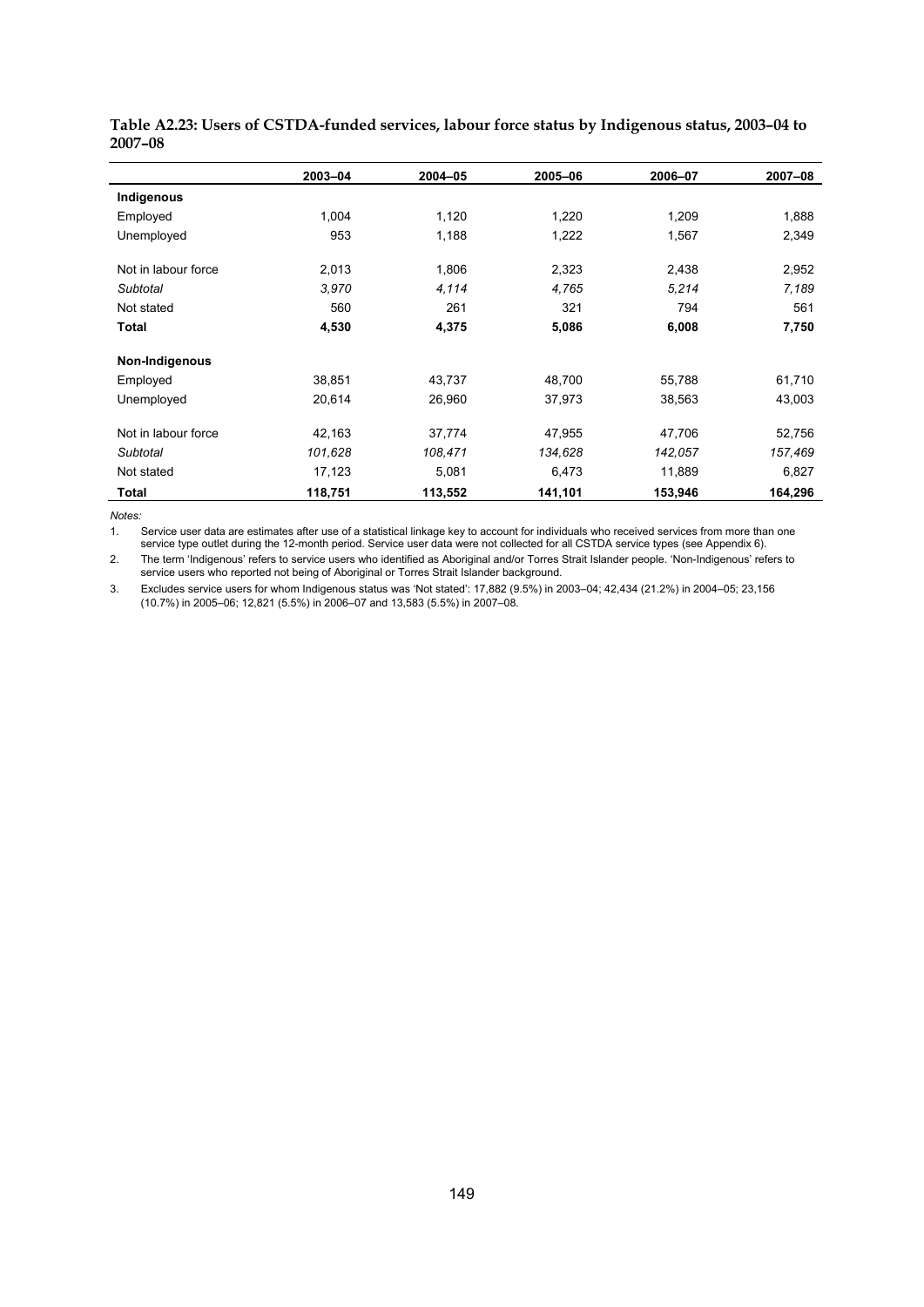| Indigenous status/activity area                           | 2003-04 | 2004-05 | 2005-06 | 2006-07 | 2007-08 |
|-----------------------------------------------------------|---------|---------|---------|---------|---------|
| Indigenous                                                |         |         |         |         |         |
| Activities of daily living (ADL)                          |         |         |         |         |         |
| Always or unable to do                                    | 29.0    | 32.9    | 31.9    | 32.7    | 28.0    |
| Sometimes                                                 | 37.9    | 40.5    | 39.7    | 41.7    | 32.5    |
| Activities of independent living (AIL)                    |         |         |         |         |         |
| Always or unable to do                                    | 35.0    | 39.0    | 38.0    | 42.7    | 38.1    |
| Sometimes                                                 | 40.2    | 43.9    | 43.1    | 39.9    | 40.9    |
| Activities of work, education and community living (AWEC) |         |         |         |         |         |
| Always or unable to do                                    | 42.5    | 45.2    | 45.8    | 50.0    | 44.4    |
| Sometimes                                                 | 36.2    | 39.5    | 36.1    | 31.8    | 35.1    |
| Non-Indigenous                                            |         |         |         |         |         |
| Activities of daily living (ADL)                          |         |         |         |         |         |
| Always or unable to do                                    | 22.1    | 27.0    | 25.1    | 25.2    | 23.1    |
| Sometimes                                                 | 36.4    | 40.3    | 39.2    | 36.0    | 29.3    |
| Activities of independent living (AIL)                    |         |         |         |         |         |
| Always or unable to do                                    | 26.8    | 31.9    | 30.1    | 32.5    | 31.8    |
| Sometimes                                                 | 42.3    | 47.1    | 44.9    | 38.5    | 41.0    |
| Activities of work, education and community living (AWEC) |         |         |         |         |         |
| Always or unable to do                                    | 35.4    | 39.6    | 38.0    | 39.3    | 39.9    |
| Sometimes                                                 | 40.5    | 42.7    | 39.2    | 30.1    | 35.6    |

**Table A2.24: Users of CSTDA-funded services, service users who always or sometimes need support in activity areas by Indigenous status, 2003–04 to 2007–08 (per cent)** 

*Notes:* 

1. Service user data are estimates after use of a statistical linkage key to account for individuals who received services from more than one service type outlet during the 12-month period. Service user data were not collected for all CSTDA service types (see Appendix 6).

2. The term 'Indigenous' refers to service users who identified as Aboriginal and/or Torres Strait Islander people. 'Non-Indigenous' refers to service users who reported not being of Aboriginal or Torres Strait Islander background.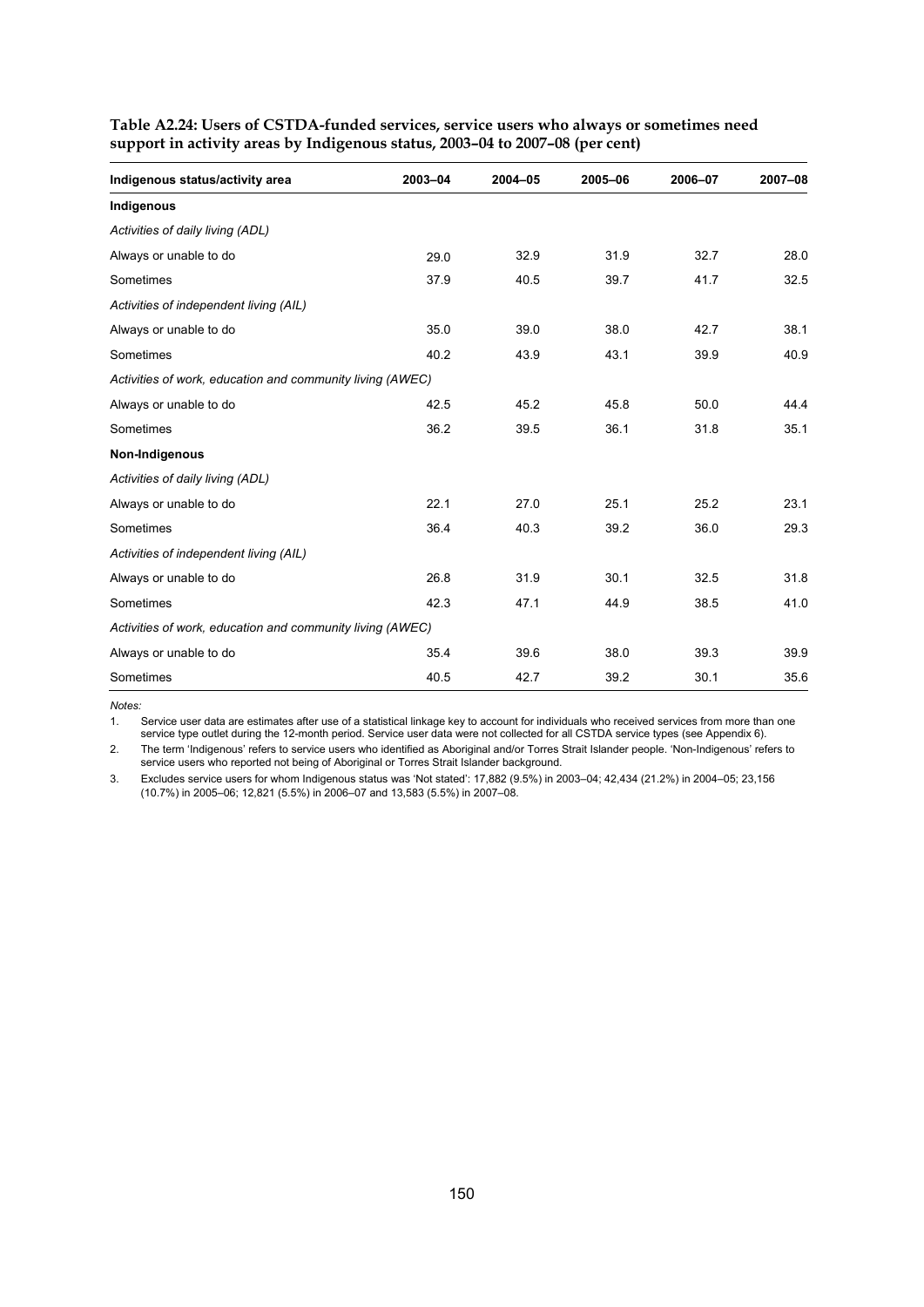| Service group         | 2003-04 | 2004-05 | 2005-06 | 2006-07 | 2007-08 |
|-----------------------|---------|---------|---------|---------|---------|
| Indigenous            |         |         |         |         |         |
| Accommodation support | 42.2    | 49.1    | 41.7    | 46.8    | 54.2    |
| Community support     | 72.1    | 77.8    | 71.1    | 74.9    | 76.3    |
| Community access      | 54.0    | 57.4    | 55.6    | 60.7    | 71.7    |
| Respite               | 88.3    | 88.5    | 82.5    | 89.0    | 90.2    |
| Employment            | 32.7    | 33.7    | 33.8    | 24.5    | 18.4    |
| Total                 | 57.2    | 60.7    | 56.0    | 57.4    | 54.6    |
| Non-Indigenous        |         |         |         |         |         |
| Accommodation support | 35.1    | 35.9    | 42.2    | 46.1    | 55.8    |
| Community support     | 60.8    | 68.8    | 63.6    | 64.4    | 66.4    |
| Community access      | 48.3    | 47.0    | 50.5    | 53.6    | 63.6    |
| Respite               | 88.5    | 88.4    | 90.9    | 90.7    | 92.7    |
| Employment            | 29.6    | 30.7    | 33.4    | 23.2    | 19.6    |
| <b>Total</b>          | 44.8    | 47.4    | 48.1    | 45.8    | 46.5    |

 **Table A2.25: Users of CSTDA-funded services, existence of an informal carer by service group and Indigenous status, 2003–04 to 2007–08 (per cent)** 

*Notes:* 

1. Service user data are estimates after use of a statistical linkage key to account for individuals who received services from more than one service type outlet during the 12-month period. Service user data were not collected for all CSTDA service types (see Appendix 6).

2. The term 'Indigenous' refers to service users who identified as Aboriginal and/or Torres Strait Islander people. 'Non-Indigenous' refers to service users who reported not being of Aboriginal or Torres Strait Islander background.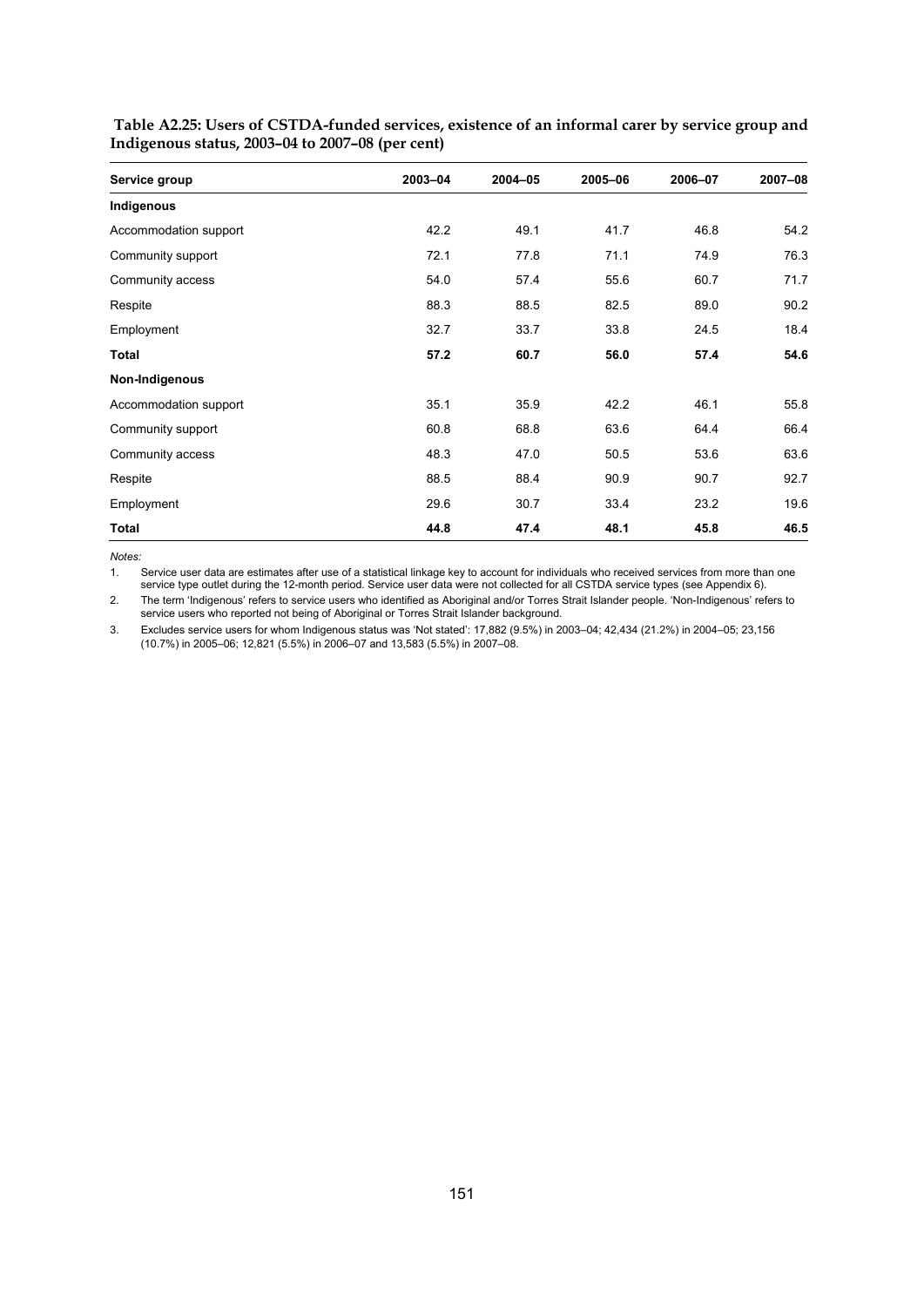| Age group (years) | 2003-04 | 2004-05 | 2005-06 | 2006-07 | 2007-08 |
|-------------------|---------|---------|---------|---------|---------|
| Indigenous        |         |         |         |         |         |
| Under 15          | 95.9    | 97.1    | 87.0    | 91.2    | 92.1    |
| $15 - 24$         | 63.9    | 65.6    | 67.3    | 62.7    | 55.7    |
| $25 - 44$         | 47.2    | 53.0    | 49.7    | 45.3    | 43.9    |
| $45 - 64$         | 44.1    | 47.9    | 44.7    | 38.6    | 37.5    |
| $65+$             | 49.7    | 49.1    | 53.5    | 52.6    | 60.8    |
| Total             | 57.2    | 60.7    | 56.0    | 57.4    | 54.6    |
| Non-Indigenous    |         |         |         |         |         |
| Under 15          | 96.1    | 96.1    | 87.6    | 90.8    | 92.3    |
| $15 - 24$         | 57.8    | 59.5    | 64.9    | 55.5    | 53.9    |
| $25 - 44$         | 41.9    | 43.3    | 48.6    | 39.8    | 41.0    |
| $45 - 64$         | 33.1    | 34.4    | 38.8    | 31.4    | 33.8    |
| $65+$             | 31.0    | 35.3    | 35.1    | 35.8    | 46.7    |
| <b>Total</b>      | 44.8    | 47.4    | 48.1    | 45.8    | 46.5    |

**Table A2.26: Users of CSTDA-funded services, existence of an informal carer by age group and Indigenous status, 2003–04 to 2007–08 (per cent)** 

1. Service user data are estimates after use of a statistical linkage key to account for individuals who received services from more than one service type outlet during the 12-month period. Service user data were not collected for all CSTDA service types (see Appendix 6).

2. The term 'Indigenous' refers to service users who identified as Aboriginal and/or Torres Strait Islander people. 'Non-Indigenous' refers to service users who reported not being of Aboriginal or Torres Strait Islander background.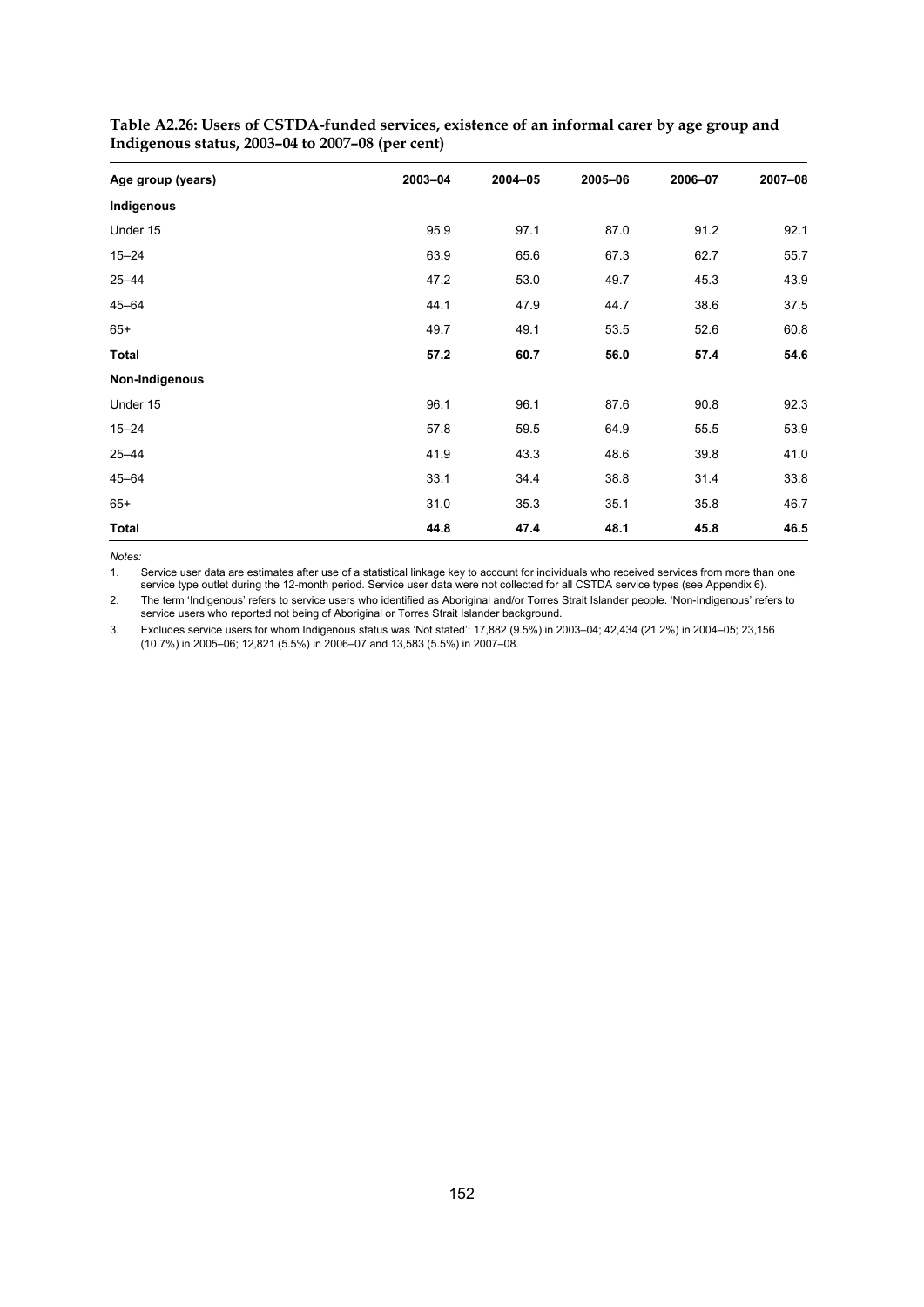| Relationship of carer to service user | 2003-04 | 2004-05 | 2005-06 | 2006-07 | 2007-08 |
|---------------------------------------|---------|---------|---------|---------|---------|
| Indigenous                            |         |         |         |         |         |
| Spouse                                | 7.6     | 6.9     | 5.8     | 6.7     | 5.9     |
| Mother                                | 57.9    | 57.1    | 53.1    | 58.6    | 52.0    |
| Father                                | 4.9     | 5.3     | 5.2     | 4.9     | 4.0     |
| Child                                 | 2.0     | 1.9     | 1.7     | 1.9     | 2.1     |
| Other family                          | 16.5    | 16.1    | 14.7    | 14.4    | 14.0    |
| Friend/neighbour                      | 4.1     | 4.2     | 3.5     | 3.5     | 2.8     |
| Not stated                            | 7.0     | 8.5     | 16.0    | 9.9     | 19.3    |
| <b>Total</b>                          | 100.0   | 100.0   | 100.0   | 100.0   | 100.0   |
| Non-Indigenous                        |         |         |         |         |         |
| Spouse                                | 9.2     | 8.4     | 8.3     | 9.2     | 7.4     |
| Mother                                | 69.4    | 70.3    | 60.5    | 65.7    | 59.5    |
| Father                                | 6.3     | 6.7     | 6.1     | 6.2     | 5.0     |
| Child                                 | 1.5     | 1.5     | 1.6     | 1.7     | 1.5     |
| Other family                          | 5.6     | 7.1     | 5.4     | 6.3     | 5.6     |
| Friend/neighbour                      | 2.5     | 2.4     | 2.0     | 1.9     | 1.4     |
| Not stated                            | 5.6     | 3.5     | 16.2    | 9.2     | 19.7    |
| <b>Total</b>                          | 100.0   | 100.0   | 100.0   | 100.0   | 100.0   |

|                                       | Table A2.27: Users of CSTDA-funded services, relationship of carer to service user by Indigenous |
|---------------------------------------|--------------------------------------------------------------------------------------------------|
| status, 2003–04 to 2007–08 (per cent) |                                                                                                  |

1. Service user data are estimates after use of a statistical linkage key to account for individuals who received services from more than one service type outlet during the 12-month period. Service user data were not collected for all CSTDA service types (see Appendix 6).

2. The term 'Indigenous' refers to service users who identified as Aboriginal and/or Torres Strait Islander people. 'Non-Indigenous' refers to service users who reported not being of Aboriginal or Torres Strait Islander background.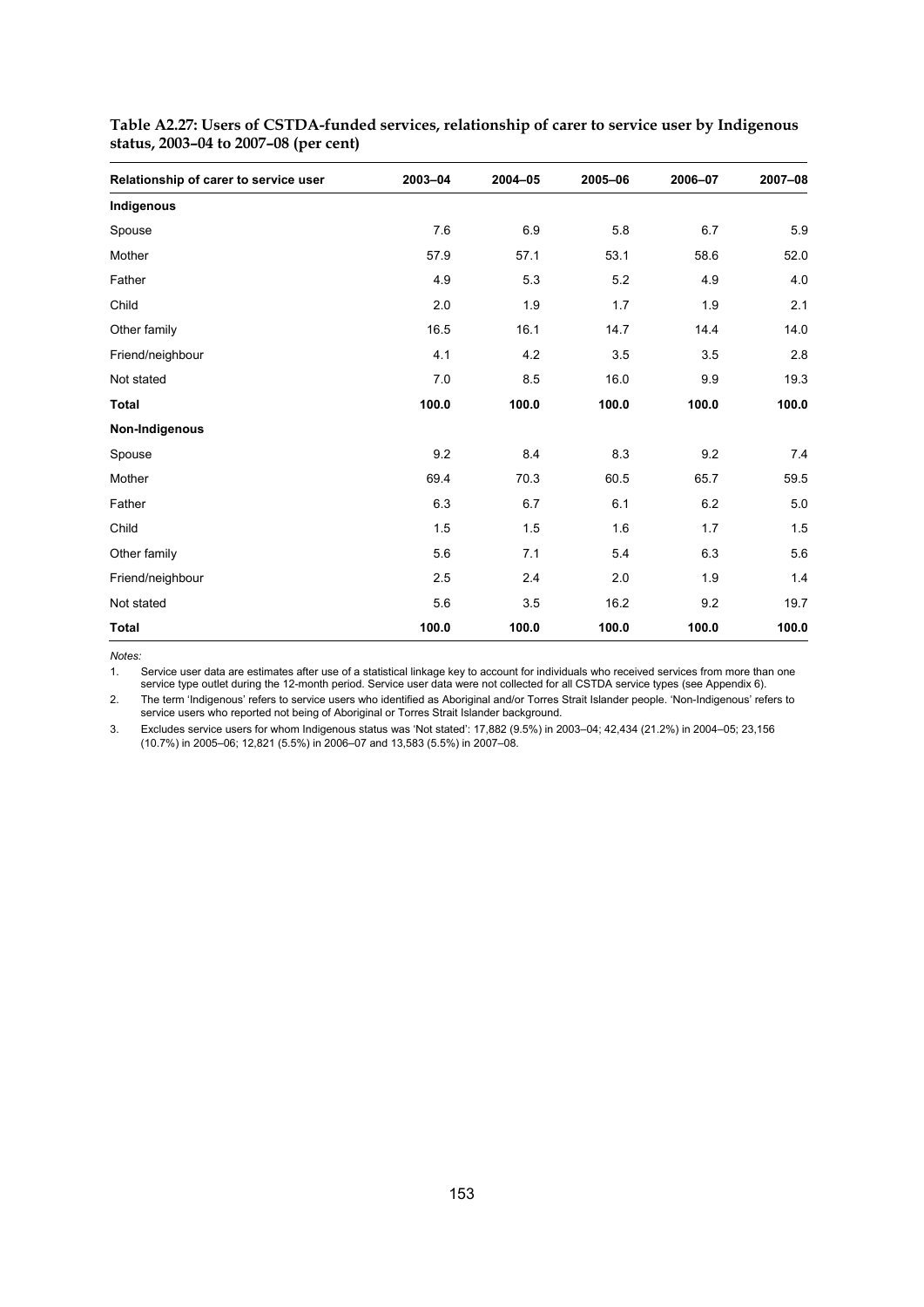|                |          |           | Age group of carer (years) |           |        |              |
|----------------|----------|-----------|----------------------------|-----------|--------|--------------|
|                | $0 - 14$ | $15 - 24$ | $25 - 44$                  | $45 - 64$ | $65 +$ | <b>Total</b> |
| Indigenous     |          |           |                            |           |        |              |
| 2003-04        | 0.2      | 4.6       | 52.7                       | 36.0      | 6.5    | 100.0        |
| 2004-05        | 0.5      | 5.1       | 52.3                       | 34.7      | 7.4    | 100.0        |
| 2005-06        | 0.4      | 5.8       | 49.1                       | 37.1      | 7.5    | 100.0        |
| 2006-07        | 0.2      | 4.9       | 50.7                       | 37.0      | 7.2    | 100.0        |
| 2007-08        | 0.2      | 4.7       | 49.6                       | 38.5      | 7.1    | 100.0        |
| Non-Indigenous |          |           |                            |           |        |              |
| 2003-04        | 0.2      | 1.8       | 49.9                       | 36.6      | 11.5   | 100.0        |
| 2004-05        | 0.4      | 1.8       | 49.4                       | 36.5      | 11.9   | 100.0        |
| 2005-06        | 0.3      | 1.9       | 44.4                       | 40.7      | 12.6   | 100.0        |
| 2006-07        | 0.2      | 1.7       | 45.6                       | 39.3      | 13.3   | 100.0        |
| 2007-08        | 0.2      | 1.6       | 45.8                       | 39.1      | 13.4   | 100.0        |

**Table A2.28: Users of CSTDA-funded services, carer age group by Indigenous status, 2003–04 to 2007–08 (per cent)** 

1. Service user data are estimates after use of a statistical linkage key to account for individuals who received services from more than one service type outlet during the 12-month period. Service user data were not collected for all CSTDA service types (see Appendix 6).

2. The term 'Indigenous' refers to service users who identified as Aboriginal and/or Torres Strait Islander people. 'Non-Indigenous' refers to service users who reported not being of Aboriginal or Torres Strait Islander background.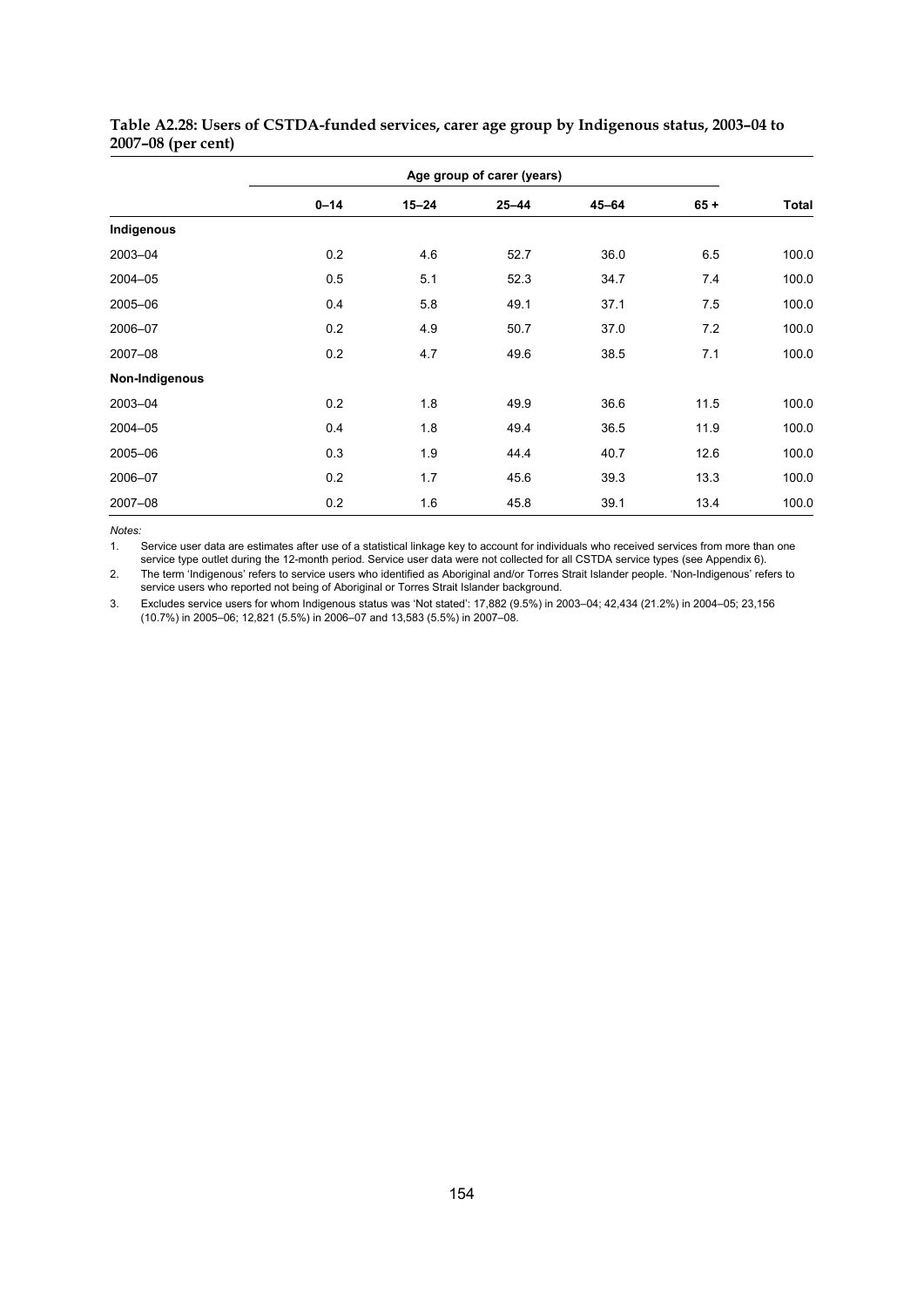| Service group         | 2003-04 | 2004-05 | 2005-06 | 2006-07 | 2007-08 |
|-----------------------|---------|---------|---------|---------|---------|
| Indigenous            |         |         |         |         |         |
| Accommodation support | 19.3    | 18.4    | 20.1    | 20.4    | 18.1    |
| Community support     | 55.1    | 56.8    | 53.2    | 55.4    | 52.4    |
| Community access      | 20.3    | 19.3    | 19.5    | 18.6    | 16.6    |
| Respite               | 16.3    | 15.2    | 19.5    | 18.9    | 16.3    |
| Employment            | 25.7    | 27.4    | 24.3    | 23.6    | 30.8    |
| Total                 | 100.0   | 100.0   | 100.0   | 100.0   | 100.0   |
| Non-Indigenous        |         |         |         |         |         |
| Accommodation support | 18.8    | 18.6    | 17.6    | 16.3    | 15.5    |
| Community support     | 42.4    | 40.6    | 41.7    | 41.9    | 41.8    |
| Community access      | 23.6    | 23.3    | 22.5    | 22.3    | 21.5    |
| Respite               | 11.2    | 12.4    | 12.8    | 12.5    | 12.5    |
| Employment            | 36.6    | 39.8    | 37.5    | 37.0    | 39.1    |
| Total                 | 100.0   | 100.0   | 100.0   | 100.0   | 100.0   |

#### **Table A2.29: Users of CSTDA-funded services, use of service groups by Indigenous status, 2003–04 to 2007–08 (per cent)**

*Notes:* 

1. Service user data are estimates after use of a statistical linkage key to account for individuals who received services from more than one service type outlet during the 12-month period. Column totals may not be the sum of components because individuals may have accessed more than one service type during the 12-month period.

2. The term 'Indigenous' refers to service users who identified as Aboriginal and/or Torres Strait Islander people. 'Non-Indigenous' refers to service users who reported not being of Aboriginal or Torres Strait Islander background.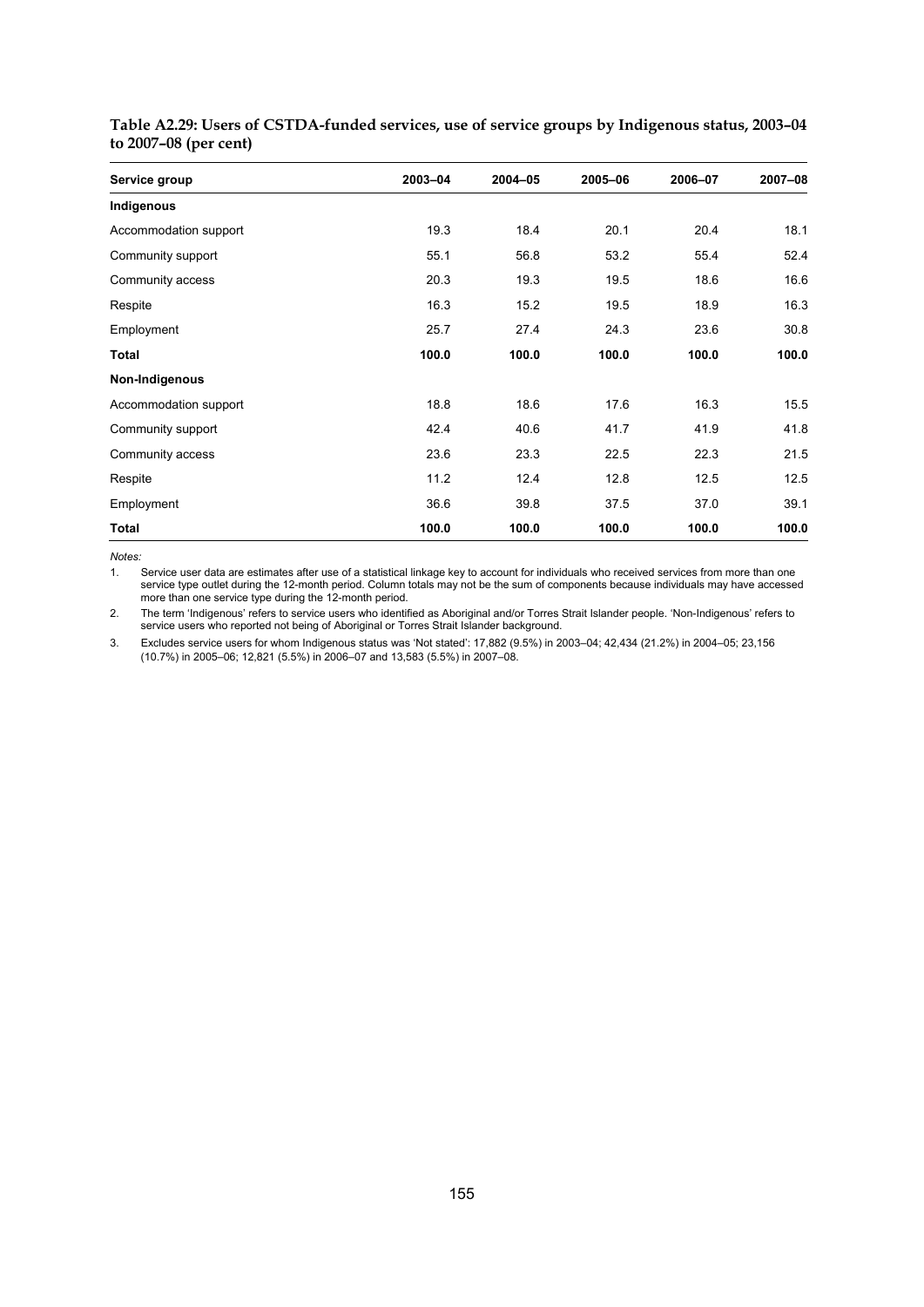|                                         |         |       | Number |       |                                                                 | Per cent |       |       |       |         |
|-----------------------------------------|---------|-------|--------|-------|-----------------------------------------------------------------|----------|-------|-------|-------|---------|
| Service type                            | 2003-04 |       |        |       | 2004-05 2005-06 2006-07 2007-08 2003-04 2004-05 2005-06 2006-07 |          |       |       |       | 2007-08 |
| Indigenous service users                |         |       |        |       |                                                                 |          |       |       |       |         |
| Large residentials/<br>institutions     | 90      | 87    | 86     | 85    | 78                                                              | 1.4      | 1.4   | 1.2   | 1.0   | 0.7     |
| Small residentials/<br>institutions     | 22      | 23    | 22     | 29    | 28                                                              | 0.3      | 0.4   | 0.3   | 0.3   | 0.3     |
| Hostels                                 | 15      | 7     | 6      | 9     | 8                                                               | 0.2      | 0.1   | 0.1   | 0.1   | 0.1     |
| Group homes                             | 441     | 390   | 442    | 524   | 537                                                             | 6.8      | 6.2   | 6.2   | 6.0   | 4.9     |
| Attendant/personal care                 | 63      | 64    | 80     | 104   | 108                                                             | 1.0      | 1.0   | 1.1   | 1.2   | 1.0     |
| In-home accom. support                  | 633     | 587   | 798    | 1,034 | 1,235                                                           | 9.7      | 9.3   | 11.1  | 11.8  | 11.3    |
| Alternative family<br>placement         | 35      | 32    | 33     | 37    | 47                                                              | 0.5      | 0.5   | 0.5   | 0.4   | 0.4     |
| Other accommodation                     | 24      | 15    | 33     | 30    | 38                                                              | 0.4      | 0.2   | 0.5   | 0.3   | 0.3     |
| Therapy support for<br>individuals      | 978     | 1,067 | 848    | 755   | 1,211                                                           | 15.0     | 17.0  | 11.8  | 8.6   | 11.1    |
| Early childhood<br>intervention         | 389     | 378   | 465    | 776   | 928                                                             | 6.0      | 6.0   | 6.5   | 8.9   | 85      |
| Behaviour/specialist<br>intervention    | 283     | 268   | 301    | 358   | 347                                                             | 4.3      | 4.3   | 4.2   | 4.1   | 3.2     |
| Counselling                             | 71      | 132   | 112    | 94    | 107                                                             | 1.1      | 2.1   | 1.6   | 1.1   | 1.0     |
| Resource/regional teams                 | 388     | 380   | 672    | 867   | 1,017                                                           | 5.9      | 6.0   | 9.4   | 9.9   | 9.3     |
| Case management, local<br>coord. & dev. | 2,294   | 2,127 | 2,273  | 2,725 | 3,169                                                           | 35.2     | 33.8  | 31.6  | 31.2  | 28.9    |
| Other community support                 | 236     | 252   | 217    | 270   | 262                                                             | 3.6      | 4.0   | 3.0   | 3.1   | 2.4     |
| Learning and life skills<br>development | 772     | 738   | 957    | 1,148 | 1,361                                                           | 11.8     | 11.7  | 13.3  | 13.1  | 12.4    |
| Recreation/holiday<br>programs          | 294     | 178   | 178    | 201   | 223                                                             | 4.5      | 2.8   | 2.5   | 2.3   | 2.0     |
| Other community access<br>& day prog.   | 354     | 359   | 338    | 389   | 326                                                             | 5.4      | 5.7   | 4.7   | 4.5   | 3.0     |
| Own home respite                        | 118     | 128   | 176    | 183   | 183                                                             | 1.8      | 2.0   | 2.5   | 2.1   | 1.7     |
| Centre-based respite/<br>respite homes  | 427     | 460   | 557    | 689   | 730                                                             | 6.5      | 7.3   | 7.8   | 7.9   | 6.7     |
| Host family/peer support<br>respite     | 77      | 44    | 59     | 37    | 49                                                              | 1.2      | 0.7   | 0.8   | 0.4   | 0.4     |
| Flexible/combination<br>respite         | 526     | 475   | 772    | 886   | 1,008                                                           | 8.1      | 7.6   | 10.7  | 10.1  | 9.2     |
| Other respite                           | 78      | 37    | 74     | 127   | 153                                                             | 1.2      | 0.6   | 1.0   | 1.5   | 1.4     |
| Open employment                         | 1,183   | 1,233 | 1,325  | 1,549 | 2,766                                                           | 18.1     | 19.6  | 18.4  | 17.7  | 25.3    |
| Supported employment                    | 438     | 447   | 455    | 519   | 608                                                             | 6.7      | 7.1   | 6.3   | 5.9   | 5.6     |
| Open and supported                      | 105     | 89    | n.a.   | n.a.  | n.a.                                                            | 1.6      | 1.4   | n.a.  | n.a.  | n.a.    |
| Targeted support                        | n.a.    | n.a.  | n.a.   | 25    | 26                                                              | n.a.     | n.a.  | n.a.  | 0.3   | 0.2     |
| <b>Total</b>                            | 6,524   | 6,285 | 7,182  | 8735  | 10,948                                                          | 100.0    | 100.0 | 100.0 | 100.0 | 100.0   |

**Table A2.30: Users of CSTDA-funded services, service types accessed by Indigenous status, 2003–04 to 2007–08** 

*(continued)*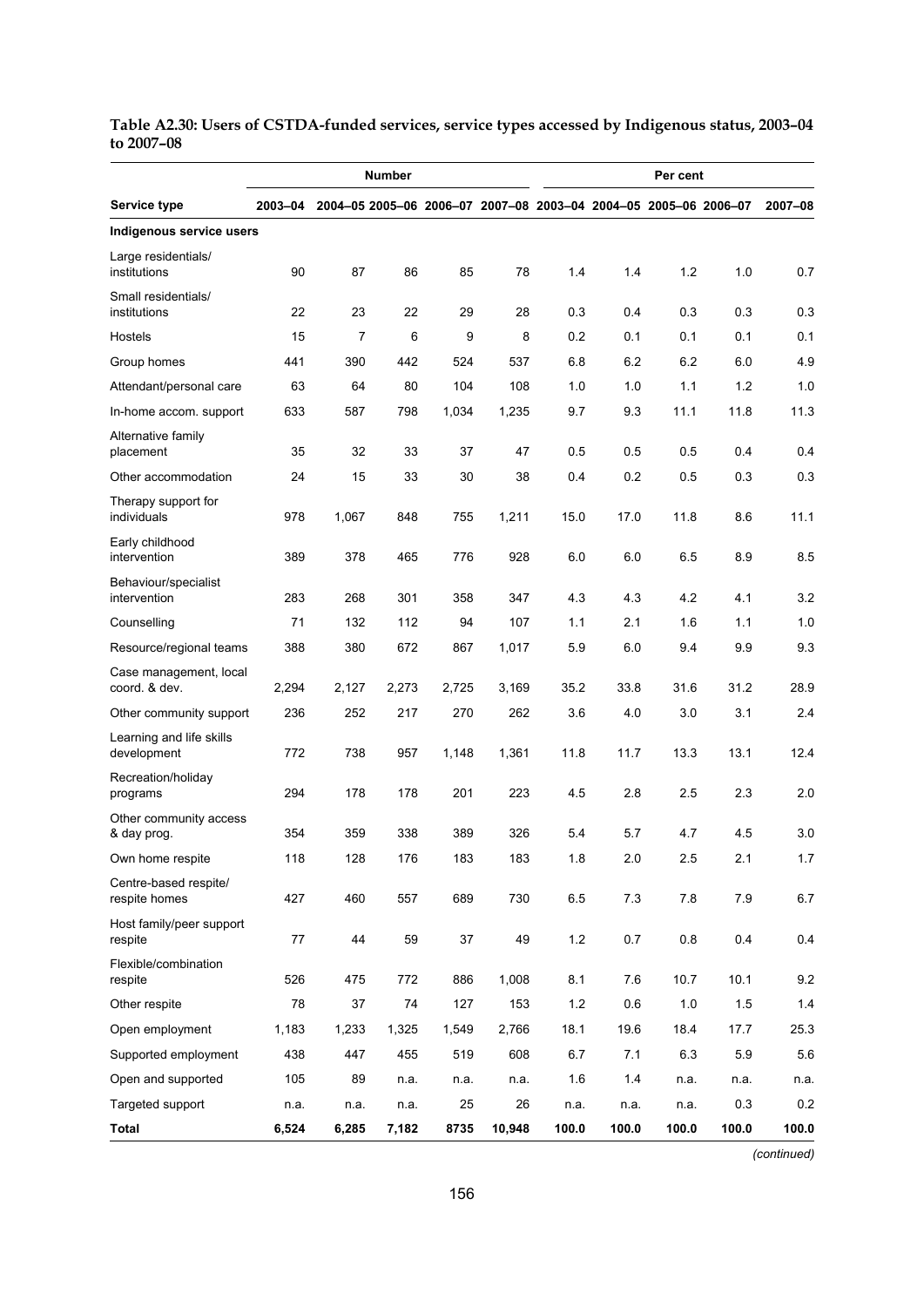|                                         |        |                                                                                 | <b>Number</b> | Per cent |        |         |         |         |      |         |  |  |
|-----------------------------------------|--------|---------------------------------------------------------------------------------|---------------|----------|--------|---------|---------|---------|------|---------|--|--|
| Service type                            |        | 2003-04 2004-05 2005-06 2006-07 2007-08 2003-04 2004-05 2005-06 2006-07 2007-08 |               |          |        |         |         |         |      |         |  |  |
| Non-Indigenous service<br>users         |        |                                                                                 |               |          |        |         |         |         |      |         |  |  |
| Large residentials/<br>institutions     | 3,643  | 3,394                                                                           | 3,643         | 3,351    | 3,017  | 2.2     | 2.2     | 2.0     | 1.6  | 1.4     |  |  |
| Small residentials/<br>institutions     | 940    | 871                                                                             | 846           | 827      | 875    | 0.6     | 0.6     | 0.5     | 0.4  | 0.4     |  |  |
| Hostels                                 | 384    | 289                                                                             | 337           | 382      | 393    | 0.2     | 0.2     | 0.2     | 0.2  | 0.2     |  |  |
| Group homes                             | 10,610 | 9,581                                                                           | 10,814        | 11,498   | 12,167 | 6.5     | 6.3     | 5.8     | 55   | 5.5     |  |  |
| Attendant/personal<br>care              | 1,590  | 1,714                                                                           | 1,705         | 2,206    | 2,062  | 1.0     | 1.1     | 0.9     | 1.0  | 0.9     |  |  |
| In-home accom.<br>support               | 13,560 | 12,630                                                                          | 15,560        | 16,262   | 16,588 | 8.3     | 8.3     | 8.3     | 7.7  | 7.5     |  |  |
| Alternative family<br>placement         | 310    | 315                                                                             | 196           | 205      | 197    | 0.2     | 0.2     | 0.1     | 0.1  | 0.1     |  |  |
| Other accommodation                     | 837    | 525                                                                             | 942           | 897      | 807    | 0.5     | 0.3     | 0.5     | 0.4  | 0.4     |  |  |
| Therapy support for<br>individuals      | 18,235 | 18,126                                                                          | 20,740        | 18,969   | 19,541 | 11.2    | 11.9    | 11.1    | 9.0  | 8.8     |  |  |
| Early childhood<br>intervention         | 14,443 | 7,894                                                                           | 9,712         | 18,318   | 20,559 | 8.8     | 5.2     | 5.2     | 8.7  | 9.3     |  |  |
| Behaviour/specialist<br>intervention    | 4,560  | 4,414                                                                           | 5,424         | 5,648    | 5,658  | 2.8     | 2.9     | 2.9     | 2.7  | 2.6     |  |  |
| Counselling                             | 2,546  | 2,941                                                                           | 2,708         | 2,914    | 2,714  | 1.6     | 1.9     | 1.4     | 1.4  | 1.2     |  |  |
| Resource teams/<br>regional teams       | 8,614  | 8,698                                                                           | 13,087        | 14,125   | 17,243 | 5.3     | 5.7     | 7.0     | 6.7  | 7.8     |  |  |
| Case management,<br>local coord. & dev. | 33,412 | 29,633                                                                          | 38,284        | 39,837   | 43,350 | 20.4    | 19.5    | 20.5    | 18.9 | 19.6    |  |  |
| Other community<br>support              | 4,251  | 6,070                                                                           | 6,353         | 5,147    | 4,358  | 2.6     | 4.0     | 3.4     | 2.4  | 2.0     |  |  |
| Learning and life skills<br>development | 22,640 | 20,315                                                                          | 26,492        | 30,310   | 32,452 | 13.9    | 13.4    | 14.2    | 14.4 | 14.7    |  |  |
| Recreation/holiday<br>programs          | 7,355  | 6,267                                                                           | 5,923         | 7,001    | 7,444  | 4.5     | 4.1     | 3.2     | 3.3  | 3.4     |  |  |
| Other community<br>access & day prog.   | 10,403 | 10,689                                                                          | 11,669        | 12,763   | 10,609 | 6.4     | 7.0     | 6.2     | 6.1  | 4.8     |  |  |
| Own home respite                        | 1,598  | 2,232                                                                           | 2,215         | 2,234    | 2,483  | $1.0\,$ | 1.5     | $1.2\,$ | 1.1  | 1.1     |  |  |
| Centre-based respite/<br>respite homes  | 8,765  | 9,373                                                                           | 10,584        | 11,353   | 12,017 | 5.4     | $6.2\,$ | 5.7     | 5.4  | 5.4     |  |  |
| Host family/peer<br>support respite     | 1,098  | 971                                                                             | 941           | 873      | 992    | 0.7     | 0.6     | 0.5     | 0.4  | 0.4     |  |  |
| Flexible/combination<br>respite         | 8,119  | 8,462                                                                           | 12,666        | 14,470   | 15,520 | 5.0     | 5.6     | 6.8     | 6.9  | 7.0     |  |  |
| Other respite                           | 1,220  | 1,102                                                                           | 1,494         | 1,692    | 1,761  | 0.7     | 0.7     | 0.8     | 0.8  | $0.8\,$ |  |  |

### **Table A2.30 (continued): Users of CSTDA-funded services, service types accessed by Indigenous status, 2003–04 to 2007–08**

*(continued)*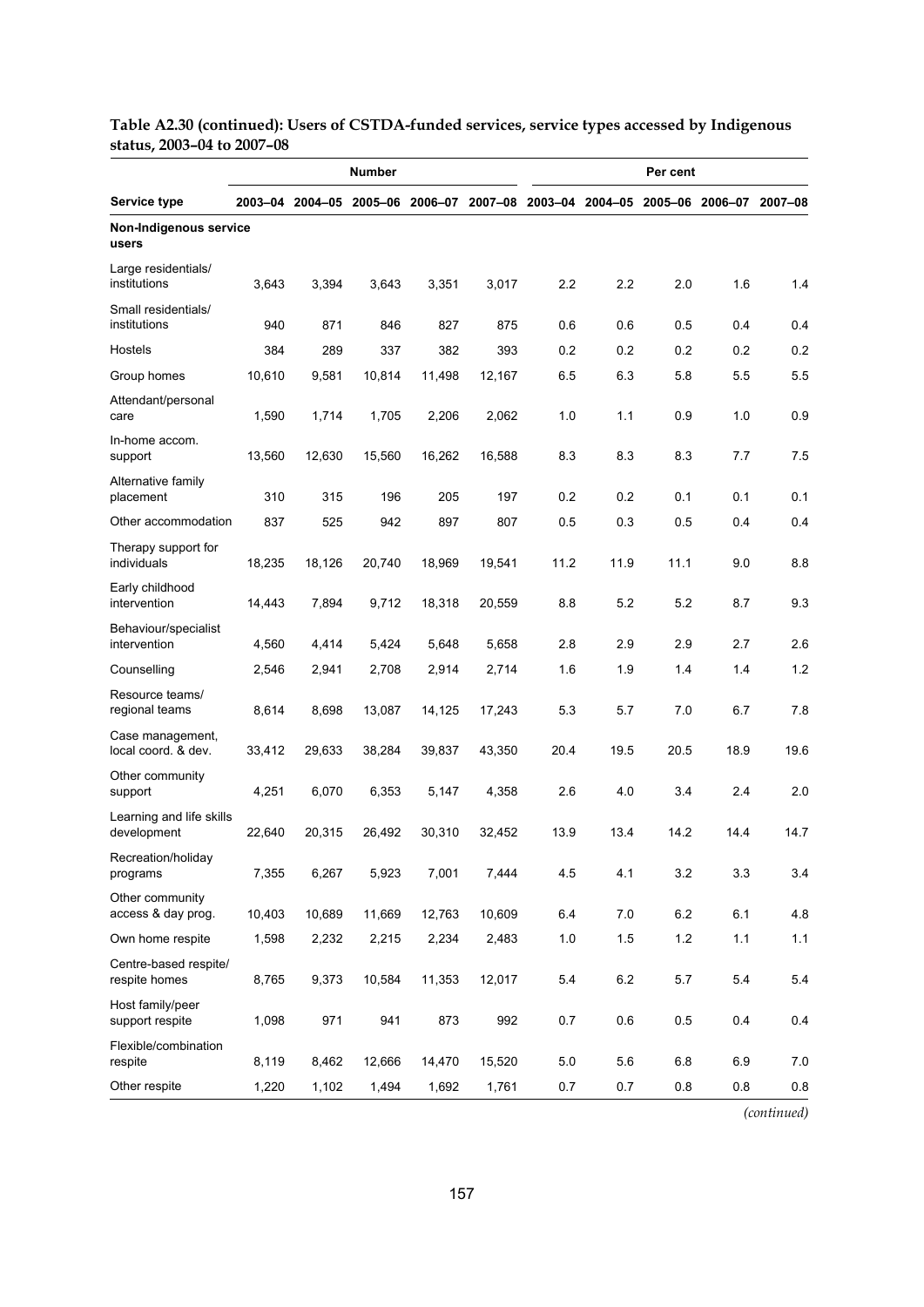|                            | Table A2.30 (continued): Users of CSTDA-funded services, service types accessed by Indigenous |  |  |
|----------------------------|-----------------------------------------------------------------------------------------------|--|--|
| status, 2003–04 to 2007–08 |                                                                                               |  |  |

|                         |         |             | <b>Number</b> |         |             |         |         | Per cent |         |         |
|-------------------------|---------|-------------|---------------|---------|-------------|---------|---------|----------|---------|---------|
| Service type            | 2003-04 | $2004 - 05$ | 2005-06       | 2006-07 | $2007 - 08$ | 2003-04 | 2004-05 | 2005-06  | 2006-07 | 2007-08 |
| Open employment         | 39.695  | 40.383      | 51.958        | 57.929  | 66.369      | 24.3    | 26.6    | 27.8     | 27.5    | 30.0    |
| Supported<br>employment | 17.820  | 17.951      | 19.224        | 20.530  | 20.583      | 10.9    | 11.8    | 10.3     | 9.7     | 9.3     |
| Open and supported      | 3.711   | 3.310       | n.a.          | n.a.    | n.a.        | 2.3     | 2.2     | n.a.     | n.a.    | n.a.    |
| Targeted support        | n.a.    | n.a.        | n.a.          | 452     | 345         | n.a.    | n.a.    | n.a.     | 0.2     | 0.2     |
| Total                   | 163.400 | 151.774     | 186.805       | 210.697 | 221.215     | 100.0   | 100.0   | 100.0    | 100.0   | 100.0   |

1. Service user data are estimates after use of a statistical linkage key to account for individuals who received services from more than one service type outlet during the 12-month period. Totals for Australia may not be the sum of components because individuals may have accessed services in more than one state or territory during the 12-month period.

2. The term 'Indigenous' refers to service users who identified as Aboriginal and/or Torres Strait Islander people. 'Non-Indigenous' refers to service users who reported not being of Aboriginal or Torres Strait Islander background.

3. Excludes service users for whom Indigenous status was 'Not stated'.

#### **Table A2.31: CSTDA-funded agencies by state and territory, 2003–04 to 2007–08**

|                     | <b>NSW</b> | Vic | Qld | <b>WA</b> | <b>SA</b> | Tas    | <b>ACT</b> | <b>NT</b> | Total |
|---------------------|------------|-----|-----|-----------|-----------|--------|------------|-----------|-------|
| 2003-04             | 449        | 622 | 370 | 160       | 155       | 124    | 51         | 42        | 1,973 |
| 2004-05             | 404        | 595 | 362 | 148       | 155       | 122    | 51         | 30        | 1,867 |
| 2005-06             | 475        | 632 | 353 | 159       | 173       | 120    | 51         | 43        | 2,006 |
| 2006-07             | 649        | 656 | 401 | 181       | 198       | 126    | 67         | 52        | 2,330 |
| 2007-08             | 612        | 659 | 395 | 174       | 195       | 123    | 69         | 56        | 2,283 |
| Increase (number)   | 163        | 37  | 25  | 14        | 40        | -1     | 18         | 14        | 310   |
| Increase (per cent) | 36.3       | 5.9 | 6.8 | 8.8       | 25.8      | $-0.8$ | 35.3       | 33.3      | 15.7  |

#### **Table A2.32: CSTDA-funded service type outlets, service type by agency sector, 2003–04 to 2007–08**

|         | Government |                     |       |               | Non-government                              |                                    |               |                                     |                      |              |
|---------|------------|---------------------|-------|---------------|---------------------------------------------|------------------------------------|---------------|-------------------------------------|----------------------|--------------|
|         | Aus<br>Gov | State/<br>Territorv | Local | Sub-<br>total | <b>Income</b><br>tax<br>exempt<br>(charity) | <b>Not</b><br>income tax<br>exempt | Sub-<br>total | <b>Total</b><br>(ex not-<br>stated) | <b>Not</b><br>stated | <b>Total</b> |
| 2003-04 | 3          | 2,167               | 183   | 2,353         | 4,380                                       | 2,053                              | 6,433         | 8,786                               | 38                   | 8,824        |
| 2004-05 | 3          | 2,552               | 169   | 2,724         | 3,847                                       | 1,850                              | 5,697         | 8,421                               | 27                   | 8,448        |
| 2005-06 | 0          | 2,619               | 183   | 2,802         | n.a.                                        | n.a.                               | 6,284         | 9,086                               | 7                    | 9,093        |
| 2006-07 | 0          | 2,858               | 260   | 3,118         | 6.104                                       | 1.400                              | 7,504         | 10,622                              | 9                    | 10,631       |
| 2007-08 |            | 2,380               | 283   | 2,664         | 5.841                                       | 2,328                              | 8.169         | 10,833                              | 3                    | 10,836       |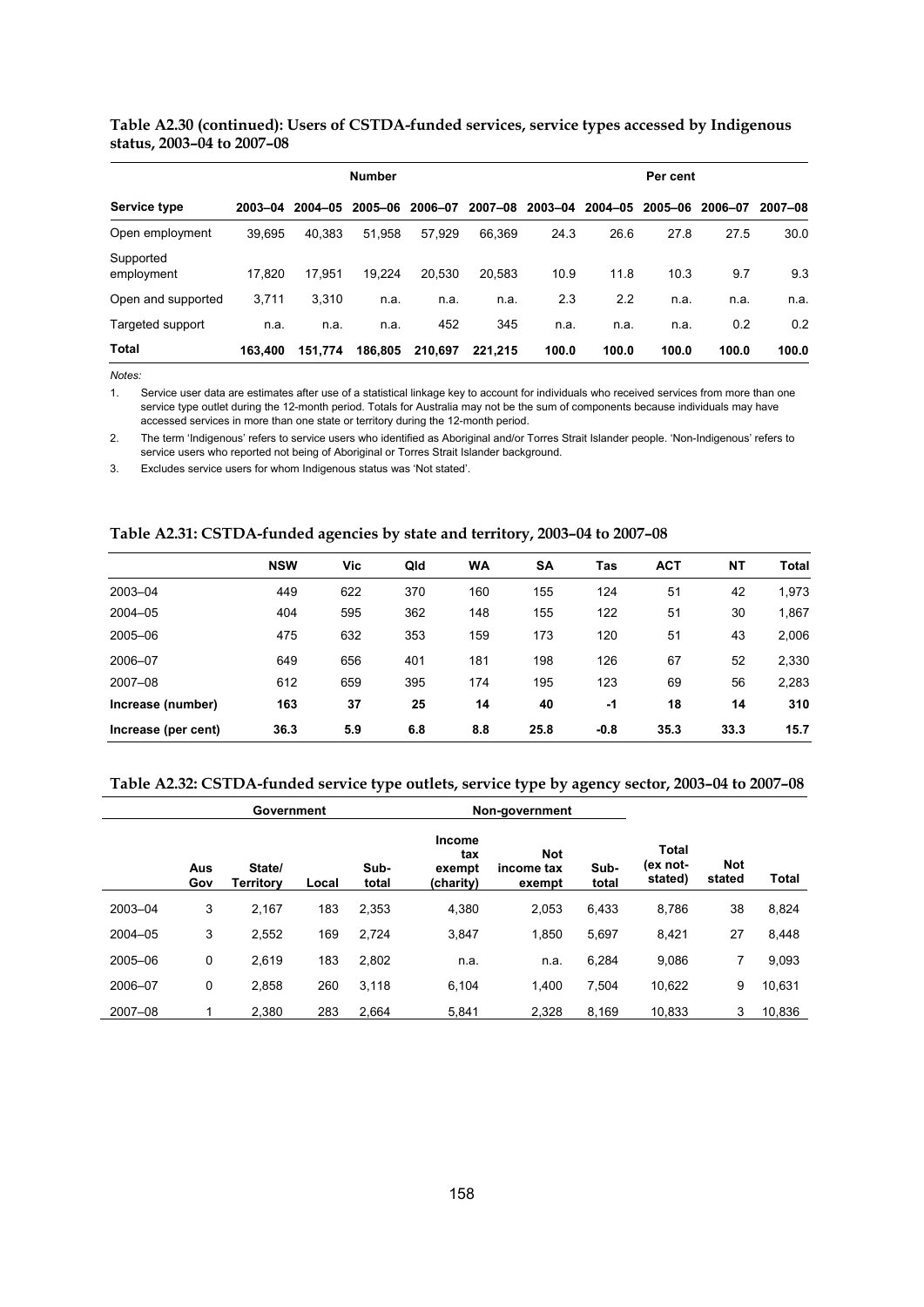|         | <b>NSW</b> | Vic   | Qld                                  | <b>WA</b>          | SA  | Tas | <b>ACT</b> | <b>NT</b> | <b>Total</b> |
|---------|------------|-------|--------------------------------------|--------------------|-----|-----|------------|-----------|--------------|
|         |            |       | State/territory-funded outlets       |                    |     |     |            |           |              |
| 2003-04 | 1,576      | 2,970 | 1,434                                | 948                | 617 | 207 | 123        | 101       | 7,976        |
| 2004-05 | 1,600      | 2,570 | 1,513                                | 866                | 662 | 209 | 135        | 96        | 7,651        |
| 2005-06 | 1,880      | 2,725 | 1,557                                | 924                | 721 | 205 | 144        | 132       | 8,288        |
| 2006-07 | 2,785      | 2,821 | 1,698                                | 884                | 758 | 206 | 171        | 149       | 9,472        |
| 2007-08 | 2,857      | 2,896 | 1,767                                | 842                | 732 | 220 | 195        | 172       | 9,681        |
|         |            |       | Australian Government-funded outlets |                    |     |     |            |           |              |
| 2003-04 | 293        | 201   | 132                                  | 67                 | 89  | 36  | 17         | 13        | 848          |
| 2004-05 | 264        | 187   | 127                                  | 66                 | 87  | 39  | 15         | $12 \,$   | 797          |
| 2005-06 | 267        | 185   | 125                                  | 73                 | 88  | 35  | 18         | 14        | 805          |
| 2006-07 | 413        | 266   | 191                                  | 88                 | 121 | 42  | 21         | 17        | 1,159        |
| 2007-08 | 404        | 273   | 193                                  | 90                 | 120 | 36  | 22         | 17        | 1,155        |
|         |            |       |                                      | <b>All outlets</b> |     |     |            |           |              |
| 2003-04 | 1,869      | 3,171 | 1,566                                | 1,015              | 706 | 243 | 140        | 114       | 8,824        |
| 2004-05 | 1,864      | 2,757 | 1,640                                | 932                | 749 | 248 | 150        | 108       | 8,448        |
| 2005-06 | 2,147      | 2,910 | 1,682                                | 997                | 809 | 240 | 162        | 146       | 9,093        |
| 2006-07 | 3,198      | 3,087 | 1,889                                | 972                | 879 | 248 | 192        | 166       | 10,631       |
| 2007-08 | 3,261      | 3,169 | 1,960                                | 932                | 852 | 256 | 217        | 189       | 10,836       |

 **Table A2.33: CSTDA-funded service type outlets by funding source and state/territory location, 2003–04 to 2007–08**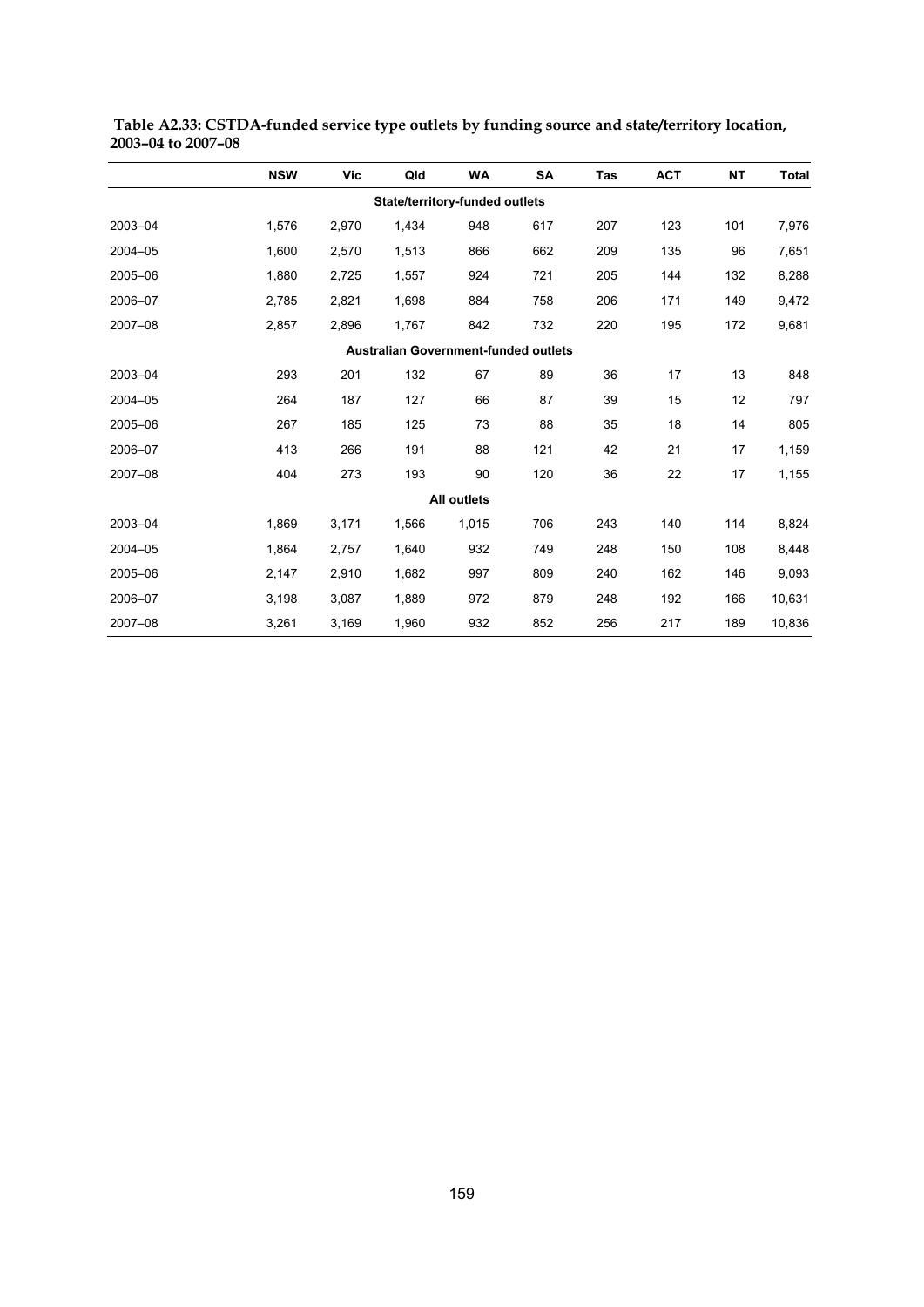|                       | 2003-04                                       | 2004-05                        | 2005-06 | 2006-07 | 2007-08 |
|-----------------------|-----------------------------------------------|--------------------------------|---------|---------|---------|
|                       |                                               | <b>Number of service users</b> |         |         |         |
| Accommodation support | 33,175                                        | 33,787                         | 35,556  | 37,473  | 37,690  |
| Community support     | 78,847                                        | 92,610                         | 96,664  | 98,598  | 103,976 |
| Community access      | 47,636                                        | 44,166                         | 47,738  | 53,236  | 54,374  |
| Respite               | 20,547                                        | 23,951                         | 27,319  | 30,058  | 31,524  |
| Employment            | 64,281                                        | 64,835                         | 73,157  | 80,008  | 89,935  |
| <b>Total</b>          | 187,806                                       | 200.493                        | 217,143 | 232,253 | 245,746 |
|                       |                                               | Number of service type outlets |         |         |         |
| Accommodation support | 3,822                                         | 3,637                          | 3,926   | 4,203   | 4,268   |
| Community support     | 1,355                                         | 1,301                          | 1,341   | 1,486   | 1,508   |
| Community access      | 1,560                                         | 1,551                          | 1,646   | 2,097   | 2,241   |
| Respite               | 725                                           | 709                            | 776     | 1,010   | 1,057   |
| Employment            | 760                                           | 711                            | 729     | 1,072   | 1,075   |
| <b>Total</b>          | 8,222                                         | 7,909                          | 8,418   | 9,868   | 10,149  |
|                       | Average service users per service type outlet |                                |         |         |         |
| Accommodation support | 8.7                                           | 9.3                            | 9.1     | 8.9     | 8.8     |
| Community support     | 58.2                                          | 71.2                           | 72.1    | 66.4    | 68.9    |
| Community access      | 30.5                                          | 28.5                           | 29.0    | 25.4    | 24.3    |
| Respite               | 28.3                                          | 33.8                           | 35.2    | 29.8    | 29.8    |
| Employment            | 84.6                                          | 91.2                           | 100.4   | 74.6    | 83.7    |
| <b>Total</b>          | 22.8                                          | 25.3                           | 25.8    | 23.5    | 24.2    |

**Table A2.34: Users of CSTDA-funded services, service type outlets and average service users per service type outlet, by service group, 2003–04 to 2007–08**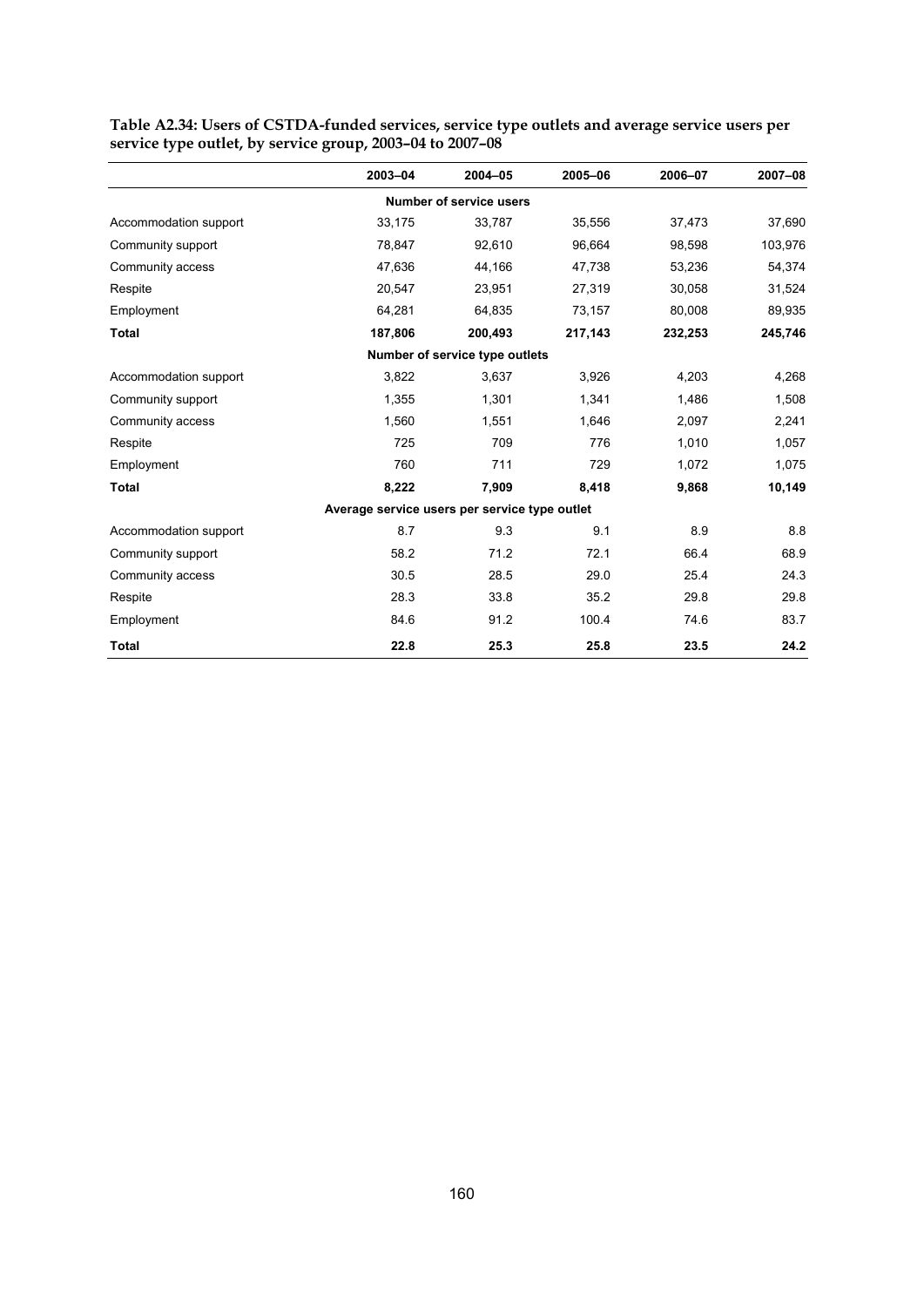|                             | 2003-04 | 2004-05 | 2005-06 | 2006-07 | 2007-08 |
|-----------------------------|---------|---------|---------|---------|---------|
| Hours of operation per day  |         |         |         |         |         |
| Less than 3 hours           | 58      | 44      | 39      | 44      | 50      |
| 3-6 hours                   | 695     | 753     | 839     | 1,151   | 1,142   |
| 7-9 hours                   | 3,191   | 3,001   | 3,013   | 3,584   | 3,486   |
| 10-12 hours                 | 111     | 177     | 140     | 182     | 149     |
| 13-18 hours                 | 122     | 129     | 129     | 126     | 111     |
| 19-23 hours                 | 37      | 62      | 31      | 21      | 18      |
| 24 hours                    | 2,645   | 3.058   | 3,015   | 3,333   | 3,307   |
| No regular pattern          | 922     | 847     | 1,346   | 1,611   | 1,401   |
| <b>Total</b>                | 7,781   | 8,071   | 8,552   | 10,052  | 9,664   |
| Days of operation per week  |         |         |         |         |         |
| 1 day                       | 122     | 133     | 142     | 191     | 185     |
| 2 days                      | 86      | 82      | 94      | 122     | 116     |
| 3 days                      | 98      | 118     | 129     | 155     | 143     |
| 4 days                      | 115     | 117     | 124     | 153     | 133     |
| 5 days                      | 3,149   | 3,282   | 3,439   | 4,270   | 4,505   |
| 6 days                      | 133     | 165     | 125     | 237     | 129     |
| 7 days                      | 3,614   | 3,735   | 4,078   | 4,285   | 3,912   |
| No regular pattern          | 569     | 503     | 336     | 399     | 268     |
| Total                       | 7,886   | 8,135   | 8,467   | 9,812   | 9,391   |
| Weeks of operation per year |         |         |         |         |         |
| 1-39 weeks                  | 92      | 125     | 155     | 190     | 307     |
| 40-47 weeks                 | 270     | 277     | 321     | 329     | 314     |
| 48-51 weeks                 | 1,730   | 1,815   | 1,811   | 2,357   | 2,457   |
| 52 weeks                    | 5,561   | 5,692   | 6,079   | 6,751   | 6,279   |
| No regular pattern          | 223     | 226     | 153     | 159     | 163     |
| Total                       | 7,876   | 8,135   | 8,519   | 9,786   | 9,520   |

# **Table A2.35: CSTDA-funded service type outlets, period of operation, 2003–04 to 2007–08**

*Note:* Missing data excluded.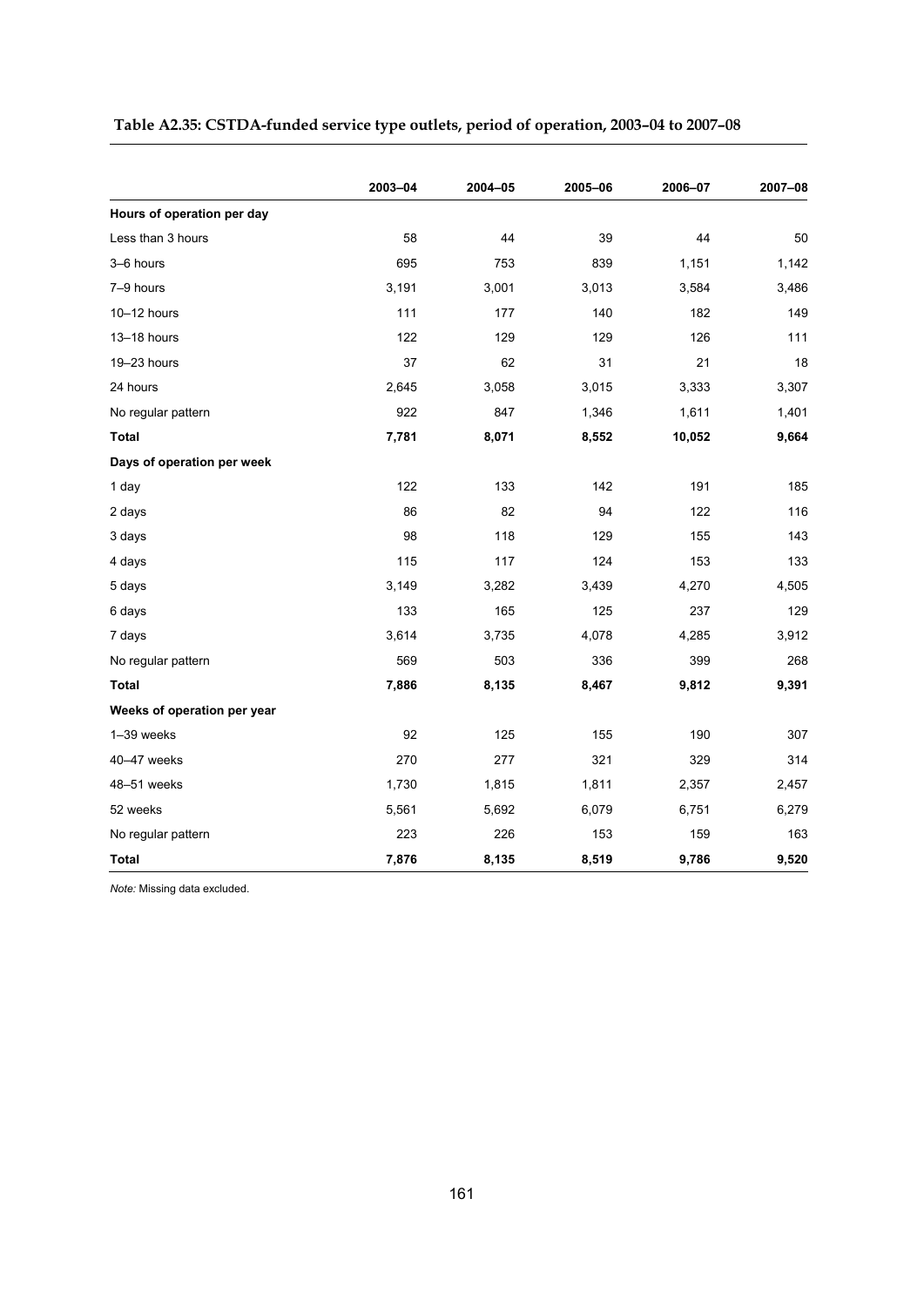| Service group                                 | 2003-04 | $2004 - 05$ | 2005-06 | 2006-07 | 2007-08 |
|-----------------------------------------------|---------|-------------|---------|---------|---------|
| Accommodation support                         | 6.1     | 6.2         | 6.5     | 6.7     | 6.8     |
| Community support                             | 2.9     | 2.5         | 2.9     | 2.9     | 3.1     |
| Community access                              | 5.7     | 3.9         | 4.0     | 5.0     | 4.1     |
| Respite                                       | 4.4     | 3.6         | 3.9     | 3.5     | 3.6     |
| Employment                                    | 7.5     | 8.7         | 9.5     | 9.6     | 7.0     |
| Advocacy, information and<br>print disability | 4.1     | 3.5         | 2.9     | 2.4     | 2.3     |
| Other support services                        | 2.9     | 2.6         | 2.6     | 3.8     | 3.3     |
| All services                                  | 5.5     | 5.1         | 5.4     | 5.8     | 5.2     |

#### **Table A2.36: Mean staff hours worked in a reference week, CSTDA-funded service type outlets, by service group, 2003–04 to 2007–08**

*Notes:* 

1. Data for hours worked are the mean number of hours worked over one 7-day week in June 2008.

2. Data exclude outlets where mean staff hours could not be calculated because of missing data. These were for outlets with both paid and unpaid staff hours in the reference week missing; if only one of these variables was missing, it was assumed to be zero.

3. Full-time equivalent (FTE) staff numbers are based on a 38-hour working week.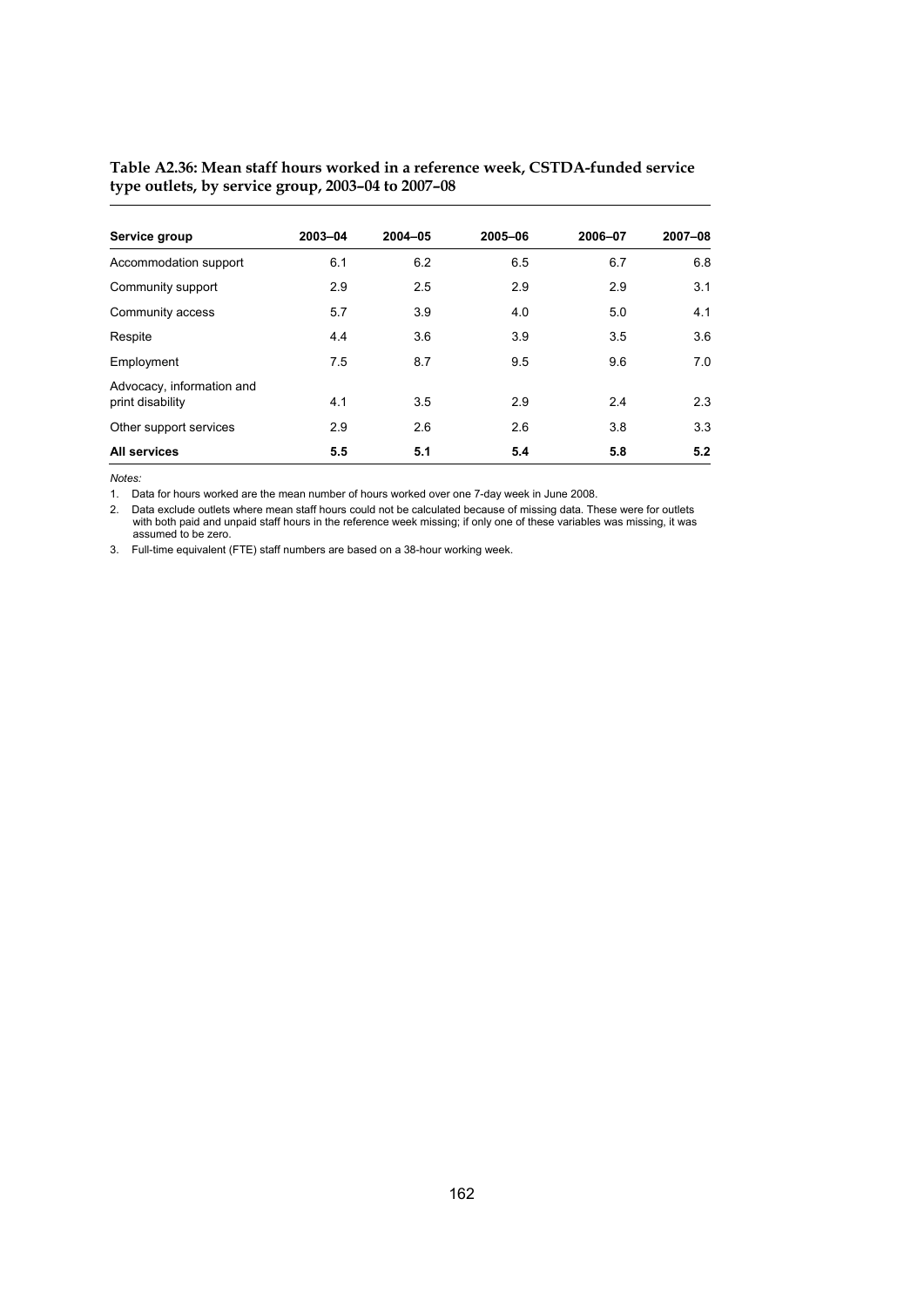| Data item                                                     | 2003-04 | 2004-05 | 2005-06 | 2006-07 | 2007-08 |
|---------------------------------------------------------------|---------|---------|---------|---------|---------|
| <b>Not stated</b>                                             |         |         |         |         |         |
| Age                                                           | 1.5     | 0.1     | 0.1     | 0.0     | 0.1     |
| Date of birth                                                 | n.a.    | 2.9     | 0.2     | 0.2     | 0.1     |
| Sex                                                           | 0.1     | 2.9     | 0.4     | 0.2     | 0.2     |
| Indigenous status                                             | 8.0     | 20.8    | 10.0    | 5.0     | 5.0     |
| Country of birth                                              | 8.1     | 11.4    | 12.3    | 5.5     | 5.0     |
| Need for interpreter services                                 | 8.0     | 13.1    | 13.7    | 9.5     | 8.7     |
| Method of communication                                       | 8.1     | 10.9    | 15.5    | 11.7    | 10.9    |
| Living arrangements                                           | 13.7    | 12.4    | 15.1    | 10.8    | 11.2    |
| Postcode of usual residence                                   | 2.0     | 4.7     | 1.5     | 1.1     | 2.0     |
| Residential setting                                           | 12.1    | 13.7    | 15.2    | 11.0    | 10.6    |
| Primary disability group                                      | 9.7     | 16.2    | 19.7    | 9.2     | 8.5     |
| Support needs                                                 |         |         |         |         |         |
| Self-care                                                     | 28.8    | 21.6    | 23.2    | 18.0    | 18.0    |
| Mobility                                                      | 28.0    | 20.9    | 22.8    | 17.4    | 17.2    |
| Communication                                                 | 27.5    | 20.5    | 22.7    | 17.0    | 30.6    |
| Interpersonal interactions and<br>relationships               | 28.9    | 21.8    | 24.2    | 19.4    | 19.1    |
| Learning, applying knowledge and<br>general tasks and demands | 25.1    | 19.5    | 23.1    | 18.0    | 16.8    |
| Education                                                     | 27.2    | 21.1    | 25.0    | 18.3    | 18.9    |
| Community (civic) and economic life                           | 28.3    | 21.6    | 25.8    | 19.9    | 19.1    |
| Domestic life                                                 | 30.0    | 23.9    | 28.5    | 22.4    | 21.4    |
| Working                                                       | 27.4    | 24.1    | 28.2    | 23.0    | 21.3    |
| Carer-existence of                                            | 20.1    | 19.6    | 18.7    | 8.2     | 8.5     |
| Carer-primary status                                          | 2.0     | 8.6     | 4.7     | 10.3    | 21.5    |
| Carer-residency status                                        | 1.8     | 9.9     | 20.7    | 13.6    | 21.9    |
| Carer-relationship to service user                            | 1.4     | 4.6     | 18.7    | 9.8     | 20.2    |
| Carer-age group                                               | 4.3     | 14.6    | 26.6    | 19.6    | 26.8    |
| Main income source (adult)                                    | 8.1     | 14.3    | 14.7    | 11.5    | 18.1    |
| Receipt of Carer Allowance (Child)                            | 7.9     | 31.1    | 44.2    | 46.0    | 37.9    |
| Labour force status                                           | 22.4    | 11.4    | 9.3     | 11.9    | 8.4     |
| Individual funding status                                     | 6.0     | 11.1    | 6.8     | 6.9     | 7.6     |
| Average 'not stated' rate                                     | 14.2    | 14.8    | 17.0    | 12.9    | 14.3    |
| Not known                                                     |         |         |         |         |         |
| Main income source (Adult)                                    | 4.2     | 4.6     | 8.3     | 5.3     | 3.3     |
| Receipt of Carer Allowance (Child)                            | 4.6     | 20.4    | 17.7    | 26.7    | 17.9    |

#### **Table A2.37: National 'Not stated' and 'Not known' response rates for service user data items, 2003–04 to 2007–08 (per cent)**

*Notes:* 

1. Figures are the percentage of total data item responses for each data source.

2. Service users accessing service type 3.02 were only required to report on data items relating to age and sex. Service users who accessed only this service type over the 12-month period are therefore excluded from calculations of 'Not stated' rates for all other data items.

3. Service types 6.01–6.05 and 7.01–7.04 did not collect service user data and are therefore excluded from this table.

4. Service types 5.01 and 5.02 were not required to collect data on *carer—primary status*, *carer—residency status*, and *carer—age group*. 'Not stated' rate calculations therefore exclude 5.01and 5.02 service types for these data items.

5. 'Not stated' rates for *carer—primary status*, *carer—residency status*, *carer—relationship to service user*, and *carer—age group* are based only on those service users who answered 'yes' to the item *carer—existence of*.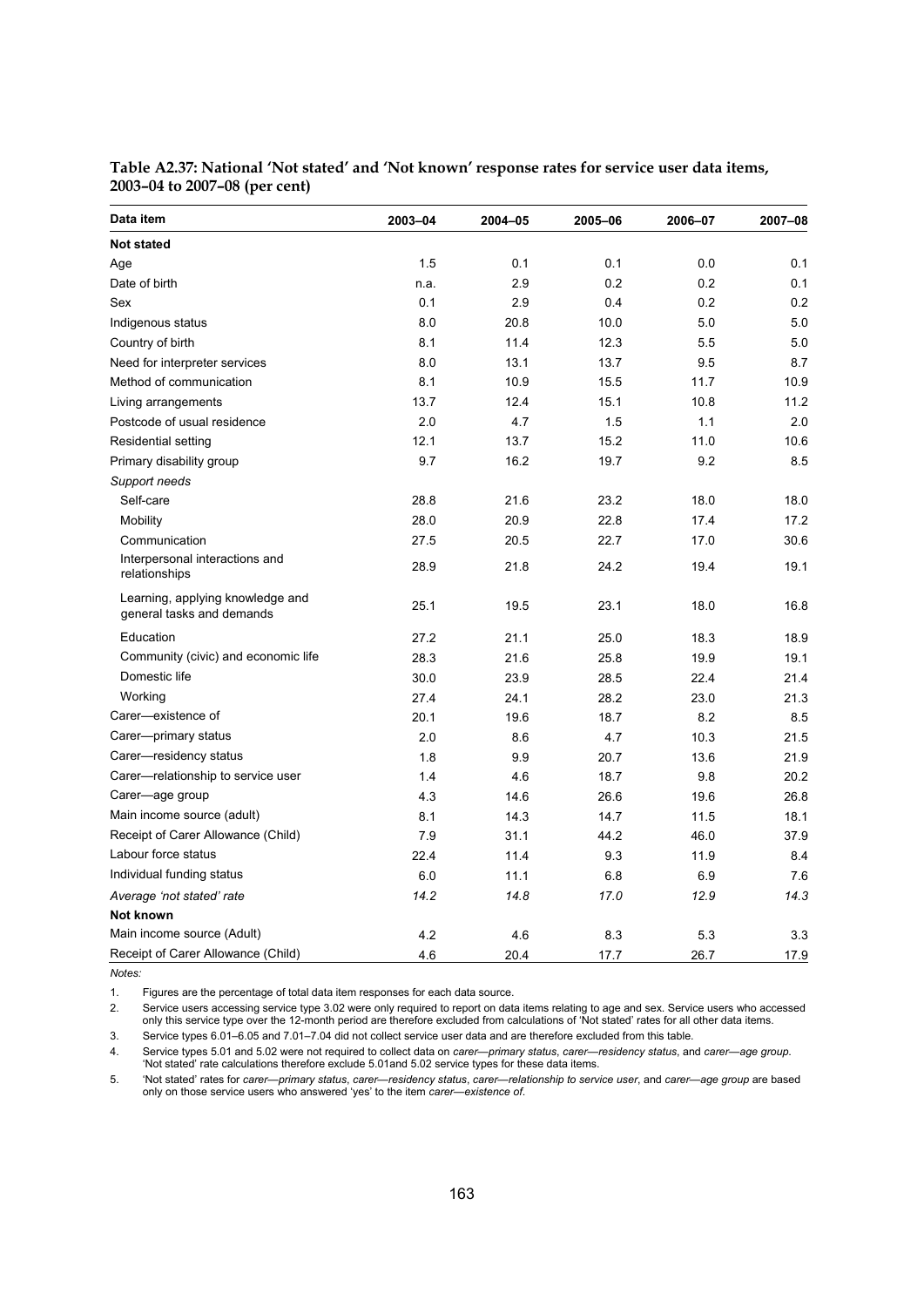| Data item                             | 2003-04 | $2004 - 05$ | 2005-06 | 2006-07 | 2007-08 |
|---------------------------------------|---------|-------------|---------|---------|---------|
| Service start date                    | 5.3     | 2.8         | 0.7     | 0.1     | 0.0     |
| Date service last received            | 9.5     | 10.5        | 13.8    | 13.7    | 12.0    |
| Snapshot date flag                    | 10.8    | 6.0         | 12.7    | 7.0     | n.a.    |
| Main reason for cessation of services | 7.3     | 16.3        | 27.6    | 6.9     | 5.2     |
| Hours received in the reference week  | 30.7    | 38.4        | 23.3    | 30.2    | 37.6    |
| Hours received in a typical week      | 17.9    | 6.9         | 2.2     | 8.8     | 9.4     |

#### **Table A2.38: National 'Not stated' response rates for service use data items, for applicable service types, 2003–04 to 2007–08 (per cent)**

*Notes:* 

1. Figures are the percentage of total data item responses for each data source.

2. Service users accessing service types 3.02, 6.01–6.05 and 7.01–7.04 were not required to collect service use data, and are therefore excluded from this table.

3. Some service types were not required to report on hours received (reference week) and hours received (typical week). These service types are therefore excluded from calculations of 'Not stated' rates for these data items (namely service types 1.01–1.04, 1.08, 2.01–2.05, 2.07, 5.01 and 5.02).

4. Victoria did not collect data on hours received in a typical week.

5. *Snapshot date flag* was not collected for 2007–08.

6. 'Not stated' rates for *main reason for cessation of services* are based only on service users who entered a service exit date. Exit dates left blank were treated as indicating that the service user had remained with the service; therefore the response rate for this item was 100%.

7. A response of '0' was considered as a 'Not stated' response, except for *snapshot date flag* and *hours received* (both reference week and typical week).

#### **Table A2.39: National 'Not stated' response rates for service type outlet data items, 2003–04 to 2007–08 (per cent)**

| Data item                             | 2003-04 | $2004 - 05$ | 2005-06 | 2006-07 | 2007-08 |
|---------------------------------------|---------|-------------|---------|---------|---------|
| Agency sector                         | 0.4     | 0.3         | 2.5     | 0.1     | 0.0     |
| Service type                          |         |             |         |         |         |
| Full financial year operation         |         | 2.2         | 1.8     | 4.3     | 10.3    |
| Staff hours in the reference week     | 17.1    | 7.3         | 10.4    | 8.3     | 10.3    |
| Staff hours in a typical week         | 13.9    | 3.8         | 6.4     | 10.5    | 11.0    |
| Operating weeks per year              | 10.7    | 3.7         | 7.3     | 7.9     | 12.1    |
| Operating days per week               | 10.6    | 3.7         | 7.9     | 7.7     | 13.3    |
| Operating hours per day               | 11.8    | 4.5         | 7.0     | 5.4     | 10.8    |
| Number of service users over the year | 7.9     | 3.8         | 3.5     | 11.3    | 10.7    |

*Notes:* 

1. Figures are the percentage of total data item responses for each data source.

2. Service types 7.01–7.04 were not required to report on the data item *number of service users over the year*; hence these outlets are excluded from the 'Not stated' calculations for this data item.

3. Victoria did not collect data on *staff hours in a typical week*.

4. A response of '0' was considered as a 'Not stated' response, except for *staff hours* (for both reference week and typical week)—if only one staff hours (paid or unpaid) variable was missing, it was assumed to be validly recorded as zero.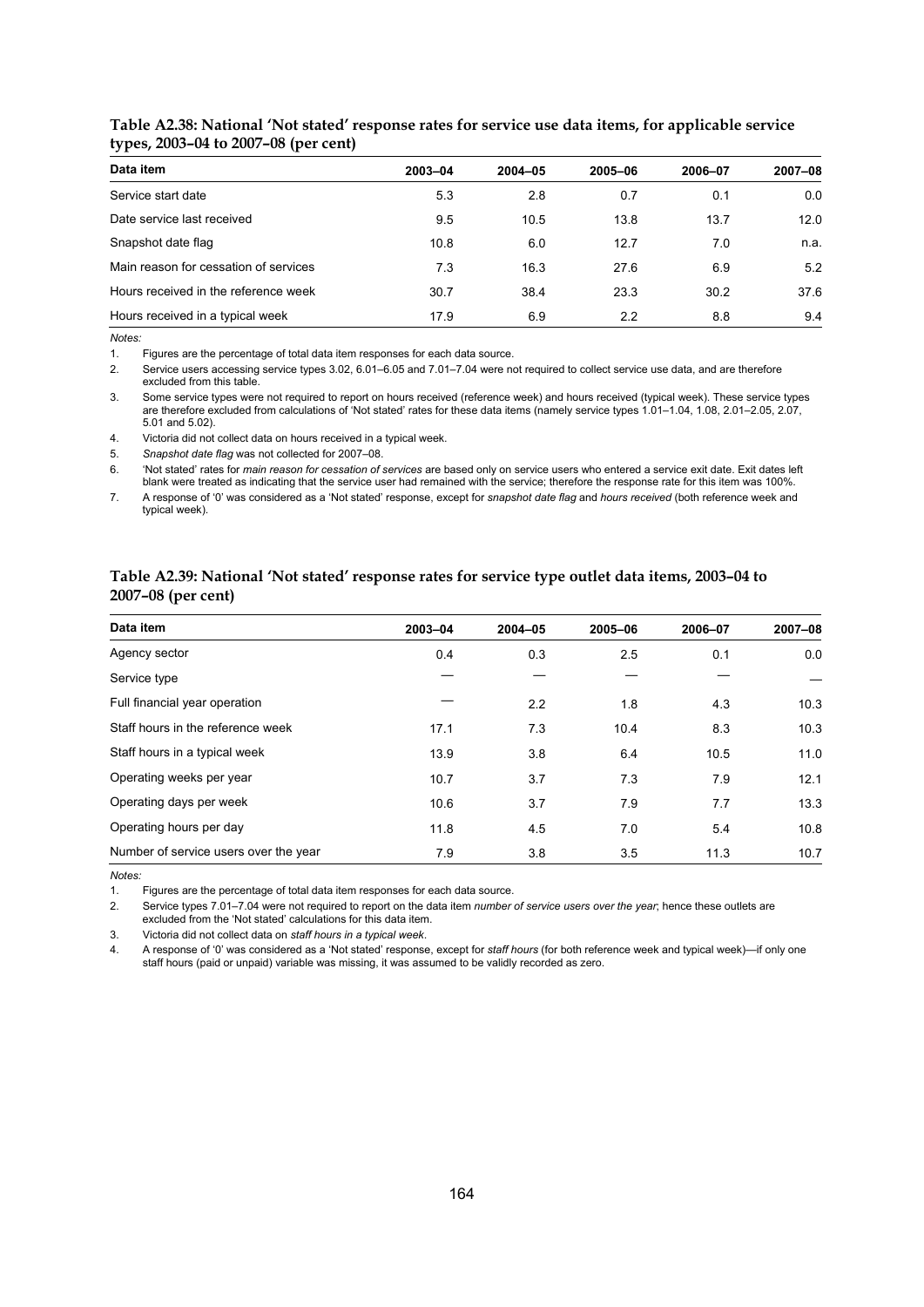# **Appendix 3: CSTDA NMDS 2007–08 collection forms**

The following CSTDA NMDS 2007–08 collection forms were provided for use by service type outlets that did not collect data electronically.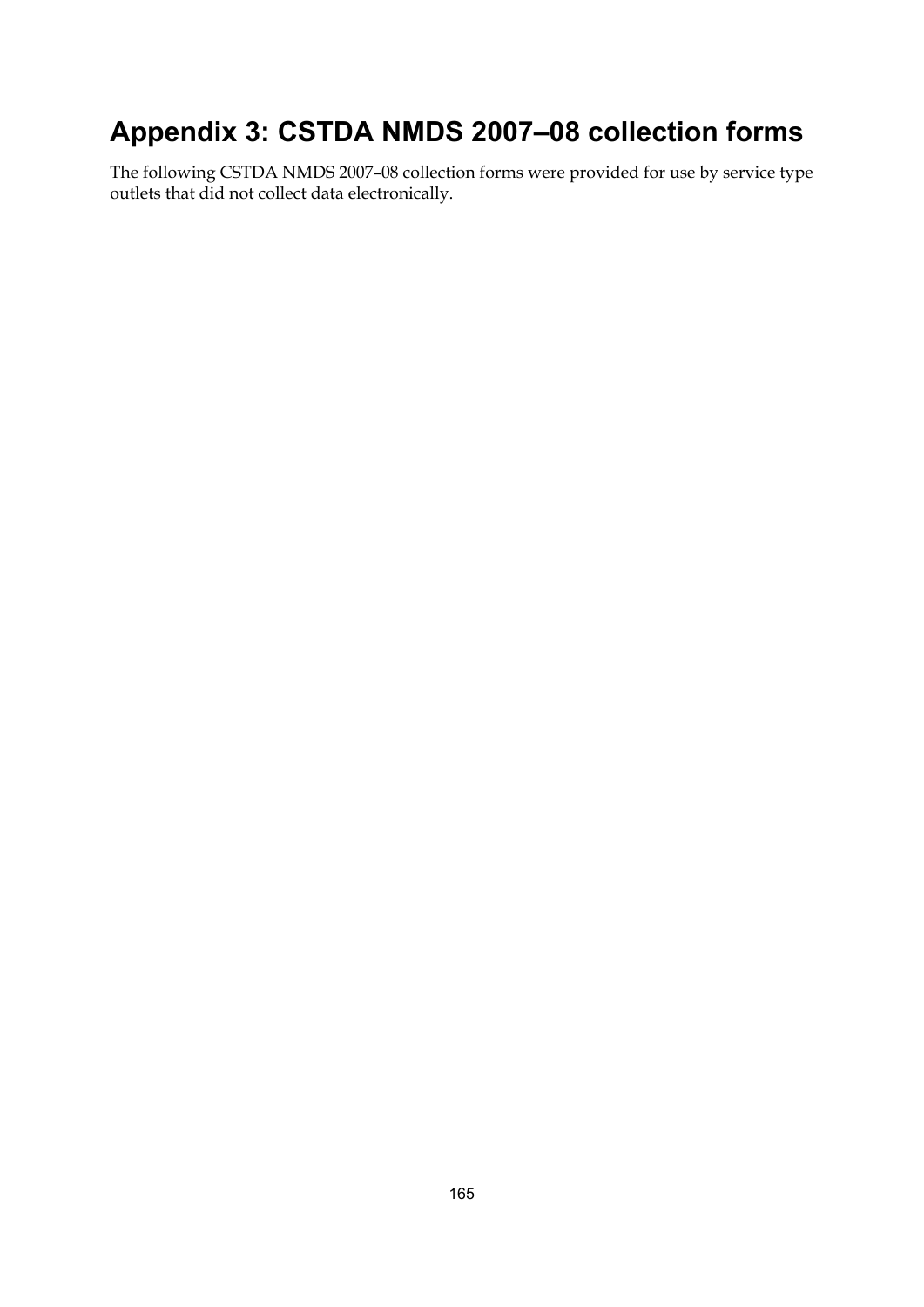# CSTDA**NMDS**

Commonwealth State/Territory Disability Agreement<br>**National Minimum Data Set Collection** 

# *Service User Form 2007–08*

*Service types 1.05–1.07, 2.06, 3.01, 3.03, 4.01–4.05 should complete all questions on this form for each service user who received a service within the reporting period. Service types 1.01–1.04, 1.08, 2.01–2.05 and 2.07 should complete all questions except 17e and 17f; service type 3.02 should fill out at least questions B, 1 and 2—Linkage key elements and items 17a–17b; and service types 5.01, 5.02 and 5.04 should fill out all questions except 12b–c and 12e (some carer questions).*

| <b>B. Service type outlet ID</b>                                                                                                                                                                                                          | See Data Guide page 47                                                                                           |  |  |  |
|-------------------------------------------------------------------------------------------------------------------------------------------------------------------------------------------------------------------------------------------|------------------------------------------------------------------------------------------------------------------|--|--|--|
| Please copy the Service type outlet ID from the related Service Type Outlet Form.                                                                                                                                                         |                                                                                                                  |  |  |  |
| 1. Record ID                                                                                                                                                                                                                              | See Data Guide page 48                                                                                           |  |  |  |
| 2. Statistical Linkage Key                                                                                                                                                                                                                |                                                                                                                  |  |  |  |
| 2a. Letters of surname<br>1st<br>2nd<br>3rd<br>4th<br>5th<br>6th                                                                                                                                                                          | See Data Guide pages 49-50                                                                                       |  |  |  |
| 2b. Letters of given name                                                                                                                                                                                                                 | See Data Guide pages 50-51                                                                                       |  |  |  |
| 2c. Date of birth<br>d<br>d<br>m<br>m<br>V<br>V<br>$\mathsf{V}$<br>$\mathsf{V}$<br>2d. Is the service user's date of birth an estimate?<br>Yes<br>Male<br>2e. What is the service user's sex?<br>Female<br>$\overline{2}$<br>$\mathbf{1}$ | If not known, estimate year, enter<br>01/01 for day and month and tick 2d.<br>See Data Guide page 53             |  |  |  |
|                                                                                                                                                                                                                                           |                                                                                                                  |  |  |  |
| Service type 3.02 - Recreation/holiday program services, go to Question 17.                                                                                                                                                               |                                                                                                                  |  |  |  |
| 3. Is the service user of Aboriginal or Torres Strait Islander origin?                                                                                                                                                                    |                                                                                                                  |  |  |  |
| Aboriginal but not Torres Strait Islander origin<br>l 1                                                                                                                                                                                   | See Data Guide page 54                                                                                           |  |  |  |
| Torres Strait Islander but not Aboriginal origin<br>l2                                                                                                                                                                                    | Responses must not be based on the<br>perceptions of anyone other than the                                       |  |  |  |
| Both Aboriginal and Torres Strait Islander origin<br>Iз                                                                                                                                                                                   | person, or their advocate. The 'look'<br>of a person has proven to be an<br>unreliable way for another person to |  |  |  |

Neither Aboriginal nor Torres Strait Islander origin 4

*assess someone's Indigenous origin.*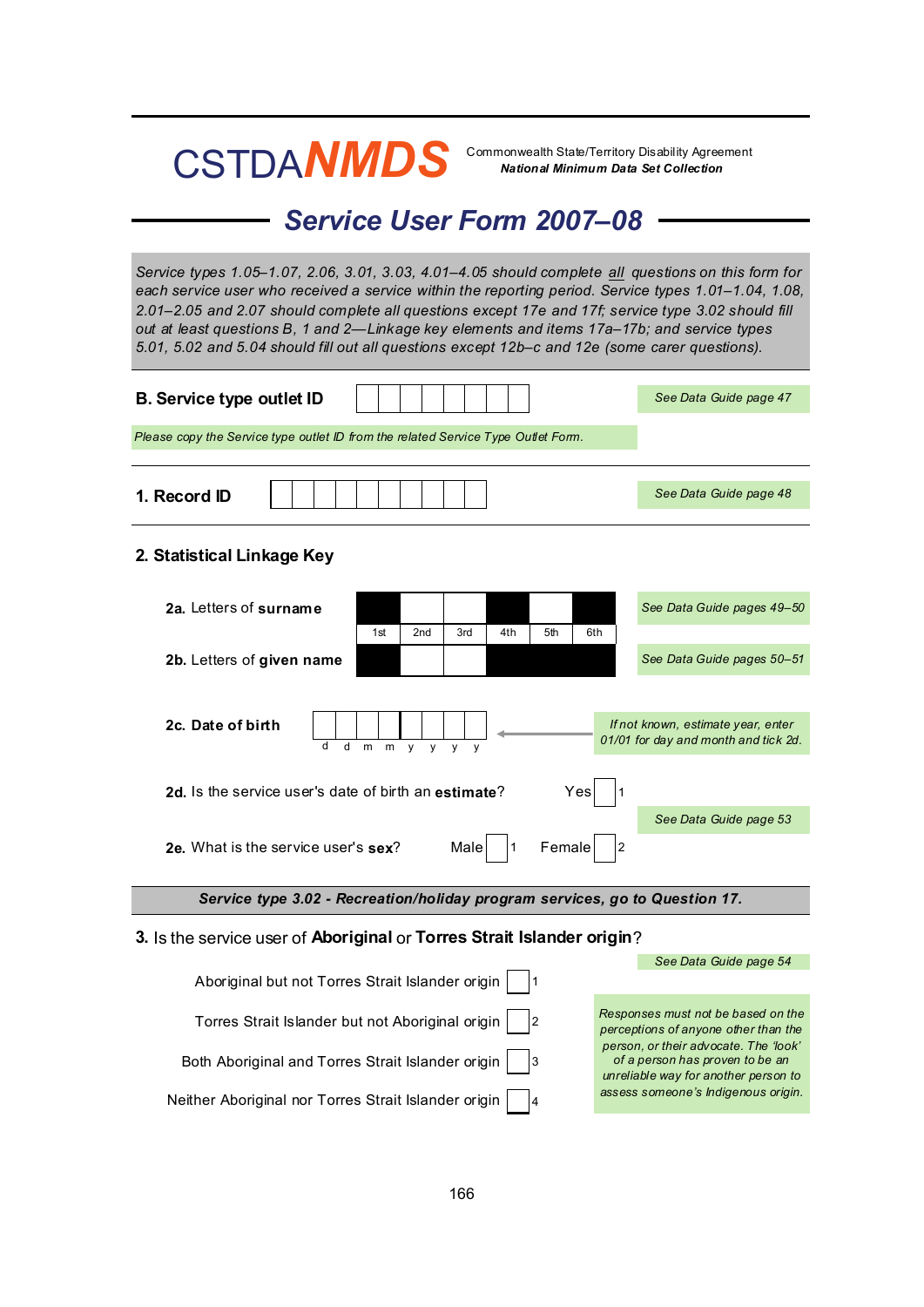| 4. In which country was the service user born?                        |                                       |      | See Data Guide page 56                                                                                                        |
|-----------------------------------------------------------------------|---------------------------------------|------|-------------------------------------------------------------------------------------------------------------------------------|
| Australia<br>1101                                                     | Scotland                              | 2105 |                                                                                                                               |
| England<br>2102                                                       | Greece                                | 3207 |                                                                                                                               |
| New Zealand<br>1201                                                   | Germany                               | 2304 |                                                                                                                               |
| Italy<br>3104                                                         | Philippines                           | 5204 | Where the country of birth<br>is known but is not                                                                             |
| Viet Nam<br>5105                                                      | India                                 | 7103 | specified in the<br>classification, please                                                                                    |
| If other country please specify                                       |                                       |      | specify it in the space<br>provided.                                                                                          |
|                                                                       |                                       |      |                                                                                                                               |
| 5. Does the service user require interpreter services?                |                                       |      | See Data Guide page 57                                                                                                        |
| Yes - for spoken language<br>other than English                       | Yes - for non-spoken<br>communication | 2    | No                                                                                                                            |
| 6. What is the service user's most effective method of communication? |                                       |      |                                                                                                                               |
|                                                                       | Spoken language (effective)           |      | See Data Guide page 58                                                                                                        |
|                                                                       | Sign language (effective)             | 2    |                                                                                                                               |
| Other effective non-spoken communication                              | - e.g. Canon Communicator, Compic     | 3    | This item is considered                                                                                                       |
|                                                                       | Little, or no effective communication | 4    | 'not applicable' to young<br>children. Hence children<br>aged 0-4 years should                                                |
| Child aged under 5 years (not applicable)                             |                                       | 5    | always be coded as<br>'Child aged under 5<br>years'.                                                                          |
| 7. Does the service user usually live alone or with others?           |                                       |      | See Data Guide page 59                                                                                                        |
|                                                                       |                                       |      |                                                                                                                               |
|                                                                       | Lives alone                           |      | 'Usually' means 4 or more days per week on<br>average.                                                                        |
|                                                                       | Lives with family<br>2                |      |                                                                                                                               |
|                                                                       | Lives with others<br>3                |      | The service user's living arrangements must<br>relate to the same place described in residential<br>setting (see question 9). |
|                                                                       |                                       |      |                                                                                                                               |
| 8. What is the <b>postcode</b> of the service user's usual residence? |                                       |      | See Data Guide page 61                                                                                                        |

167

*The service user's postcode must relate to their residential setting (see question 9).*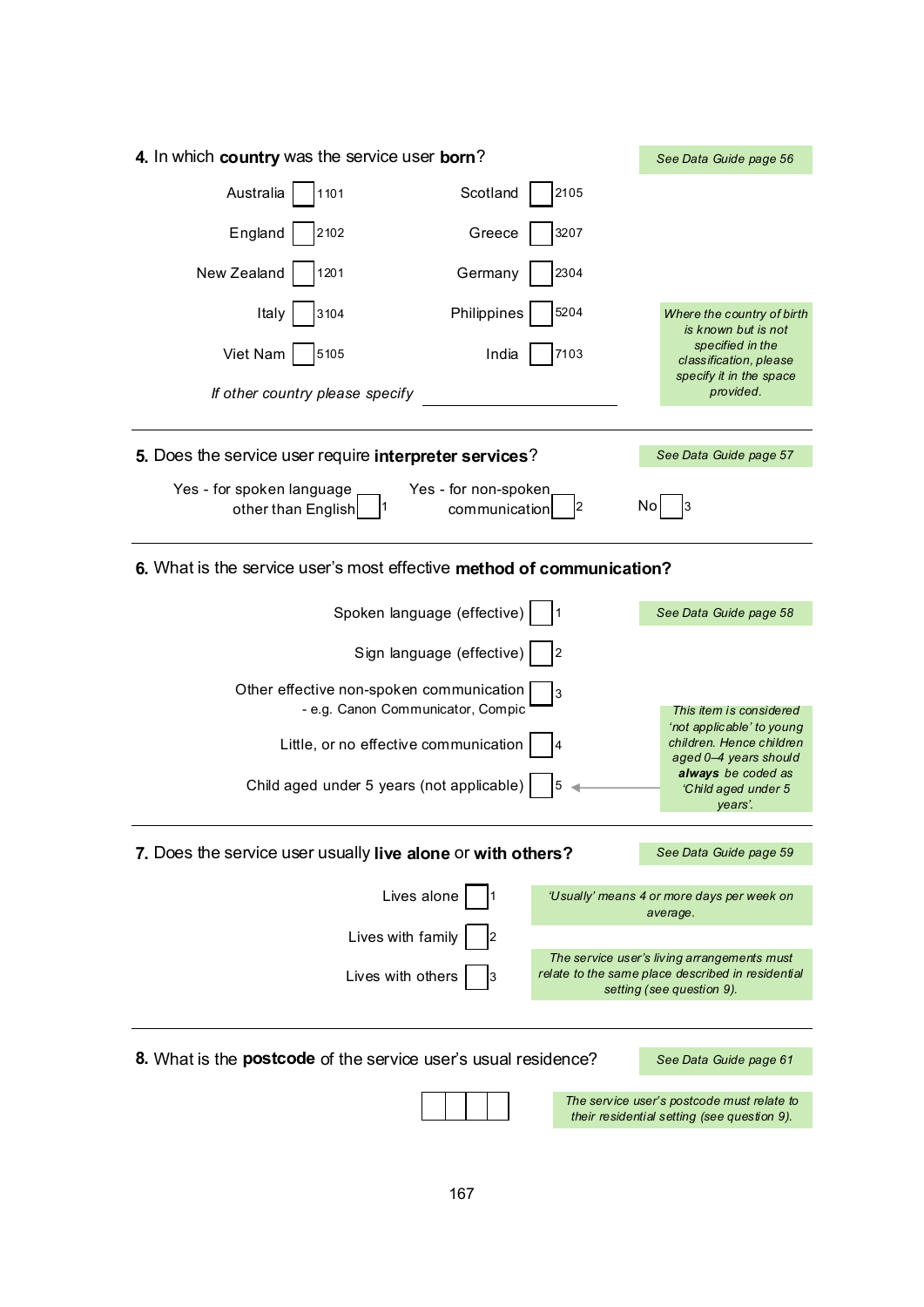| 9. What is the service user's usual residential setting?                                                                                      | See Data Guide page 62                             |
|-----------------------------------------------------------------------------------------------------------------------------------------------|----------------------------------------------------|
| Private residence                                                                                                                             |                                                    |
| Residence within an Aboriginal community                                                                                                      |                                                    |
| Domestic-scale supported living facility<br>$-$ e.g. group homes                                                                              |                                                    |
| Supported accommodation facility<br>- e.g. hostels, supported residential services or facilities                                              | The type of physical<br>accommodation the          |
| Boarding house/private hotel<br>15                                                                                                            | person usually resides in<br>('usually' means 4 or |
| Independent living unit within a retirement village<br>16                                                                                     | more days per week on<br>average).                 |
| Residential aged care facility<br>- nursing home or aged care hostel                                                                          |                                                    |
| Psychiatric/mental health community care facility<br>18                                                                                       |                                                    |
| Hospital                                                                                                                                      |                                                    |
| Short term crisis, emergency or transitional accommodation<br>110<br>- e.g. night shelters, refuges, hostels for the homeless, halfway houses |                                                    |
| Public place/temporary shelter<br>11                                                                                                          |                                                    |
| 12<br>Other                                                                                                                                   |                                                    |

## **10.** What are the service user's **primary** and **other significant disability group(s)**?

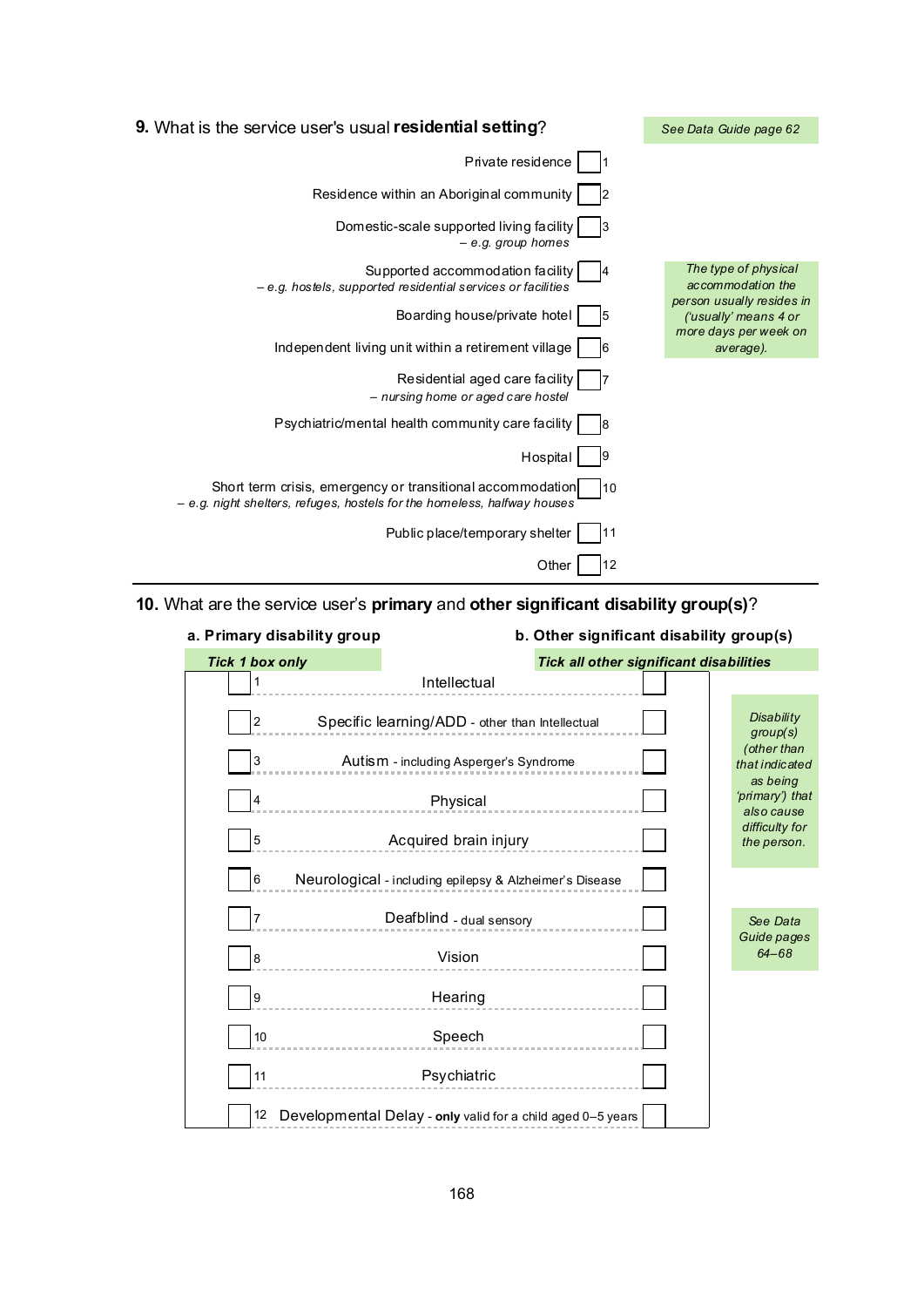# **11.** How often does the service user need personal **help** or

*See Data Guide page 69*

## **supervision** with **activities** or **participation** in the following life areas?

 *Please indicate the level of help or supervision required for each life area (rows a–i) by ticking only one level of help or supervision (columns 1–5).*

| The person can undertake activities or<br>participate in this life area with this level of<br>personal help or supervision (or would require<br>this level of help or supervision if the person<br>currently helping were not available)     | 1)<br>Unable to do or<br>always needs<br>help/supervision<br>in this life area | 2)<br>Sometimes<br>needs help/<br>supervision<br>in this life<br>area | 3)<br>Does not need<br>help/supervision<br>in this life area<br>but uses aids or<br>equipment | 4)<br>Does not need<br>help/supervision<br>in this life area<br>and does not<br>use aids or<br>equip ment | 5)<br>Not<br>applicable |
|----------------------------------------------------------------------------------------------------------------------------------------------------------------------------------------------------------------------------------------------|--------------------------------------------------------------------------------|-----------------------------------------------------------------------|-----------------------------------------------------------------------------------------------|-----------------------------------------------------------------------------------------------------------|-------------------------|
| <b>LIFE AREA</b>                                                                                                                                                                                                                             |                                                                                |                                                                       |                                                                                               |                                                                                                           |                         |
| a) Self-care e.g. washing oneself, dressing,<br>eating, toileting                                                                                                                                                                            |                                                                                | $\overline{\mathbf{c}}$                                               | 3                                                                                             |                                                                                                           |                         |
| b) Mobility e.g. moving around the home<br>and/or moving around away from home<br>(including using public transport or driving a<br>motor vehicle), getting in or out of bed or a<br>chair                                                   |                                                                                | $\overline{2}$                                                        | 3                                                                                             |                                                                                                           |                         |
| c) Communication e.g. making oneself<br>understood, in own native language or<br>preferred method of communication if<br>applicable, and understanding others                                                                                | 1                                                                              | $\overline{2}$                                                        | 3                                                                                             |                                                                                                           |                         |
| d) Interpersonal interactions and<br>relationships e.g. actions and behaviours that<br>an individual does to make and keep friends<br>and relationships, behaving within accepted<br>limits, coping with feelings and emotions               | 1                                                                              | 2                                                                     | 3                                                                                             |                                                                                                           |                         |
| NOTE: In the following questions 'not applicable' is a valid response only if the person is 0-4 years old.                                                                                                                                   |                                                                                |                                                                       |                                                                                               |                                                                                                           |                         |
| e) Learning, applying knowledge and<br>general tasks and demands e.g.<br>understanding new ideas, remembering,<br>problem solving, decision making, paying<br>attention, undertaking single or multiple tasks,<br>carrying out daily routine | 1                                                                              | $\overline{c}$                                                        | 3                                                                                             |                                                                                                           |                         |
| f) Education e.g. the actions, behaviours and<br>tasks an individual performs at school, college,<br>or any educational setting                                                                                                              |                                                                                | $\overline{2}$                                                        | 3                                                                                             |                                                                                                           |                         |
| g) Community (civic) and economic life e.g.<br>recreation and leisure, religion and spirituality,<br>human rights, political life and citizenship,<br>economic life such as handling money                                                   |                                                                                | 2                                                                     | 3                                                                                             |                                                                                                           | 5                       |
| NOTE: In the following questions 'not applicable' is a valid response only if the person is 0-14 years old.                                                                                                                                  |                                                                                |                                                                       |                                                                                               |                                                                                                           |                         |
| h) Domestic life e.g. organising meals,<br>cleaning, disposing of garbage, housekeeping,<br>shopping, cooking, home maintenance                                                                                                              | 1                                                                              | 2                                                                     | 3                                                                                             |                                                                                                           | 5                       |
| i) Working e.g. actions, behaviours and tasks<br>to obtain and retain paid employment                                                                                                                                                        |                                                                                |                                                                       | 3                                                                                             |                                                                                                           |                         |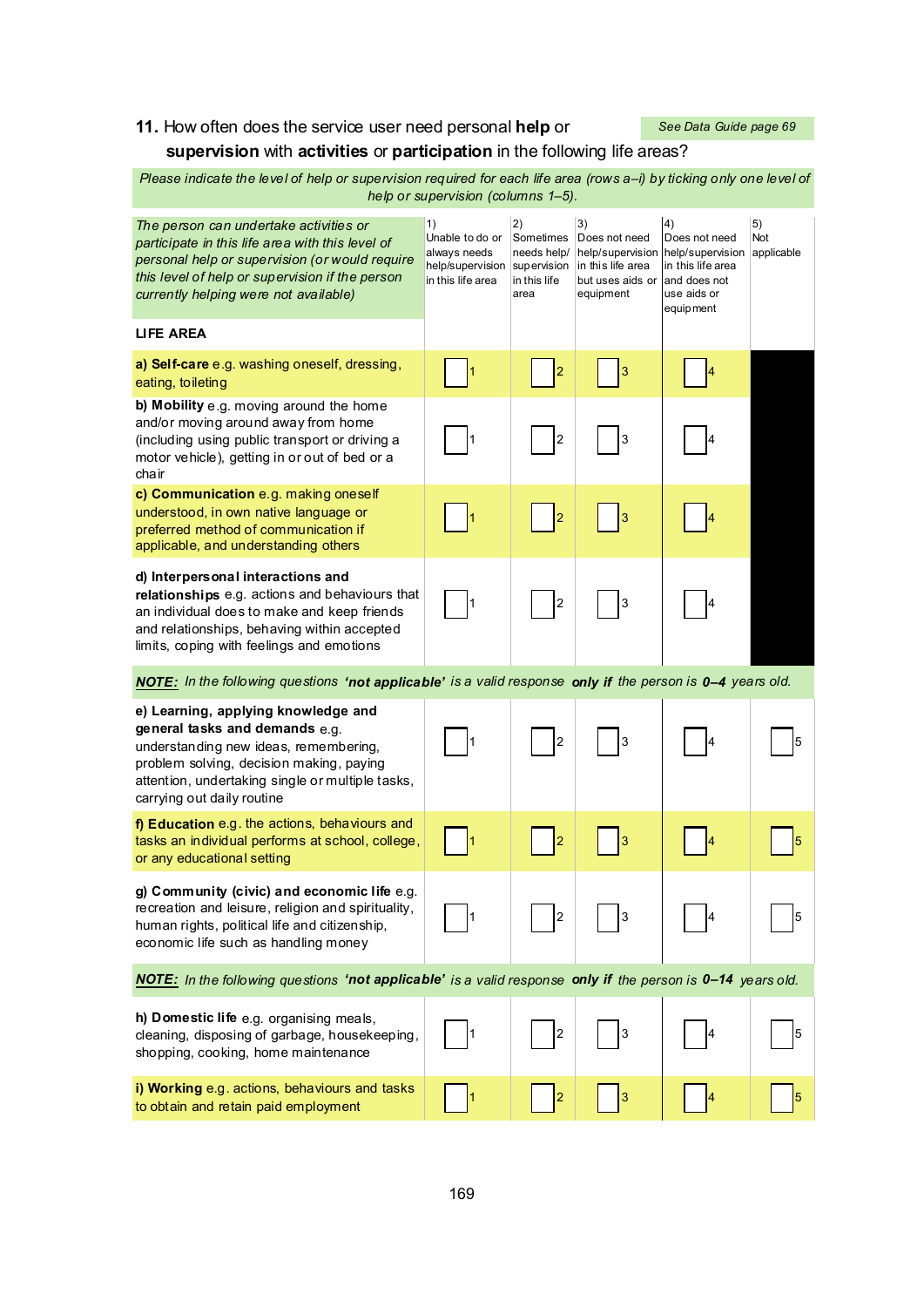| 12. Carer arrangements (informal)                                                                                                                                                                                      | See Data Guide page 73                                                                                                                                     |
|------------------------------------------------------------------------------------------------------------------------------------------------------------------------------------------------------------------------|------------------------------------------------------------------------------------------------------------------------------------------------------------|
| The following questions are asking about the presence of an<br><b>informal carer</b> who provides support to the service user<br>(i.e. these questions are not about paid carers)                                      |                                                                                                                                                            |
| 12a. Does the service user have an informal carer, such as<br>a family member, friend or neighbour, who provides<br>care and assistance on a regular and sustained basis?<br>$>Go$ to 12b<br>$>Go$ to 13<br>Yes<br>No. | 'Regular' and 'sustained'<br>in this instance means<br>that care or assistance<br>has been ongoing, or<br>likely to be ongoing for at<br>least six months. |
| <b>12b.</b> Does the carer assist the service user in the area(s) of<br>self-care, mobility or communication?                                                                                                          | Questions 12b-e relate<br>to the informal carer<br><i>identified in 12a</i>                                                                                |
| Yes<br>No                                                                                                                                                                                                              | See Data Guide page 75                                                                                                                                     |
| 12c. Does the carer live in the same household as the service user?<br>Yes, Co-resident carer<br>No, Non-resident carer<br>2                                                                                           | See Data Guide page 76                                                                                                                                     |
| 12d. What relationship is the carer to the service user?                                                                                                                                                               | See Data Guide page 77                                                                                                                                     |
| Wife/female partner<br>Daughter-in-law                                                                                                                                                                                 |                                                                                                                                                            |
| Husband/male partner<br>Son-in-law<br>8<br>Other female relative<br>Mother<br>9                                                                                                                                        | When answering this<br>question complete the<br>sentence The carer is<br>the service user's                                                                |
| Father<br>Other male relative<br>10                                                                                                                                                                                    | This question relates to<br>the informal carer                                                                                                             |
| Daughter<br>Friend/neighbour - female<br>11<br>5                                                                                                                                                                       | identified in 12a                                                                                                                                          |
| Friend/neighbour - male<br>Son<br>12<br>6                                                                                                                                                                              |                                                                                                                                                            |
| 12e. What is the age group of the carer?                                                                                                                                                                               | See Data Guide page 79                                                                                                                                     |
| Less than 15 years<br>$45 - 64$ years                                                                                                                                                                                  | When asking the service<br>user about the age of                                                                                                           |
| $15-24$ years<br>65 years and over<br>5<br>25-44 years                                                                                                                                                                 | their carer it is considered<br>more appropriate to ask<br>about broad age groups<br>rather than actual age.                                               |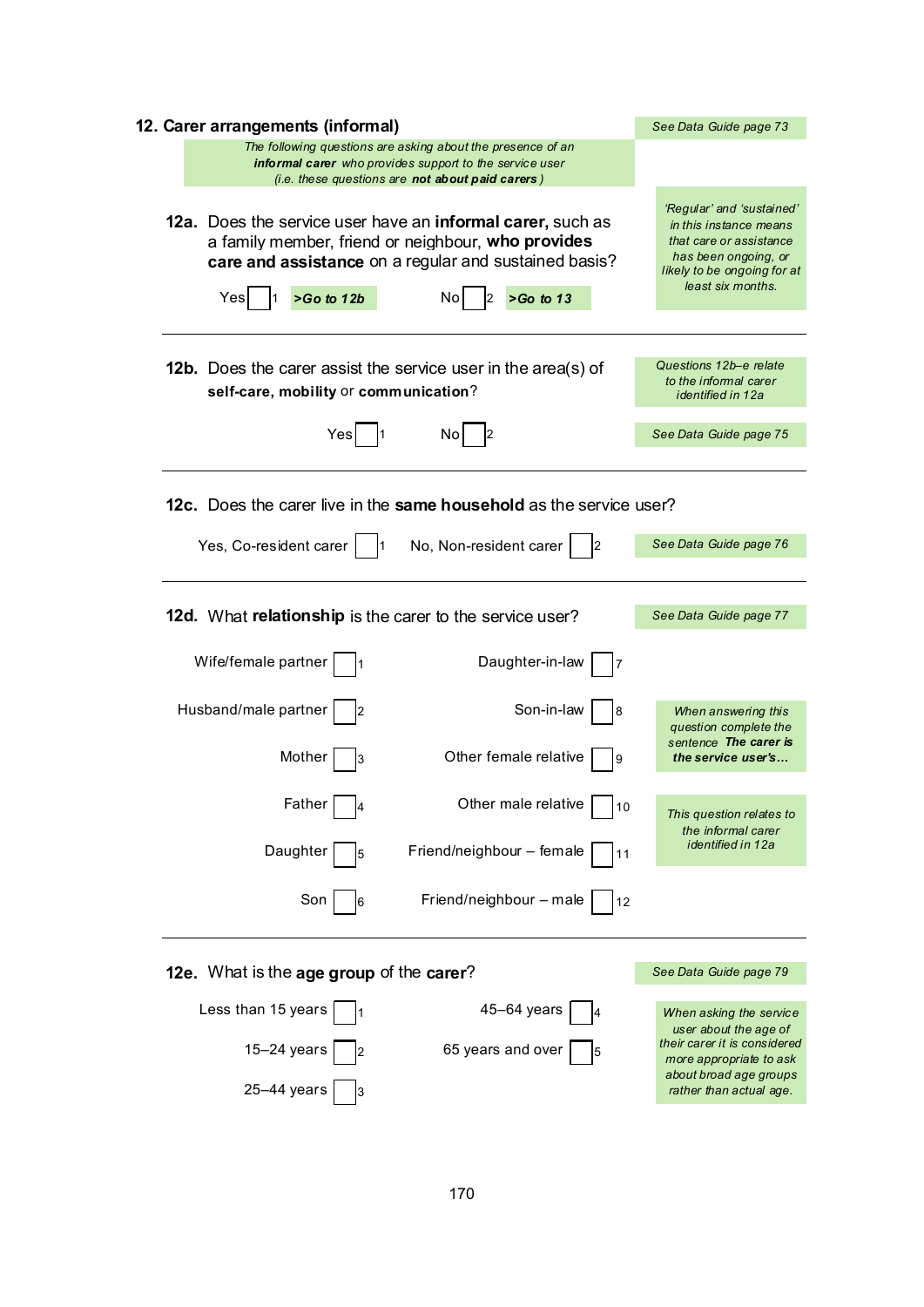| Only complete question 13 if the service user is aged under 16 years.                                            |                                                                                               |
|------------------------------------------------------------------------------------------------------------------|-----------------------------------------------------------------------------------------------|
|                                                                                                                  |                                                                                               |
| 13. If aged under 16 years: does the service user's parents or<br>guardians receive the Carer Allowance (Child)? | See Data Guide page 80                                                                        |
|                                                                                                                  | This question is not asking about Carer<br>Payment even though some parents of                |
| Not known<br>Yes<br>Noj<br>3                                                                                     | children aged less than 16 years receive it in<br>addition to Carer Allowance (Child).        |
|                                                                                                                  |                                                                                               |
| Only complete question 14 if the service user is aged 15 years or more.                                          |                                                                                               |
|                                                                                                                  |                                                                                               |
| 14. If aged 15 years or more:                                                                                    | See Data Guide page 81                                                                        |
| What is the service user's labour force status?                                                                  |                                                                                               |
| Employed<br>Unemployed<br>Not in the labour force                                                                | 3                                                                                             |
| Only complete question 15 if the service user is aged 16 years or more.                                          |                                                                                               |
|                                                                                                                  |                                                                                               |
| 15. If aged 16 years or more:                                                                                    | See Data Guide page 83                                                                        |
| What is the service user's main source of income?                                                                |                                                                                               |
| <b>Disability Support Pension</b><br>Other income<br>1                                                           | This item refers to the source<br>by which a person derives<br>most (equal to or greater than |
| Other pension or benefit<br>Nil income<br>2                                                                      | 50%) of his/her income. If the<br>person has multiple sources<br>of income and none are equal |
| Paid employment<br>Not known<br>ıз                                                                               | to or greater than 50%, the<br>one which contributes the<br>largest percentage should be      |
| Compensation payments                                                                                            | counted.                                                                                      |
| Continue questions for service users of all ages.                                                                |                                                                                               |
|                                                                                                                  |                                                                                               |
| 16. Is the service user currently receiving <b>individualised funding</b> under the CSTDA?                       |                                                                                               |

 $Yes \frown 1$  No  $2$  Not known 3

*See Data Guide page 84*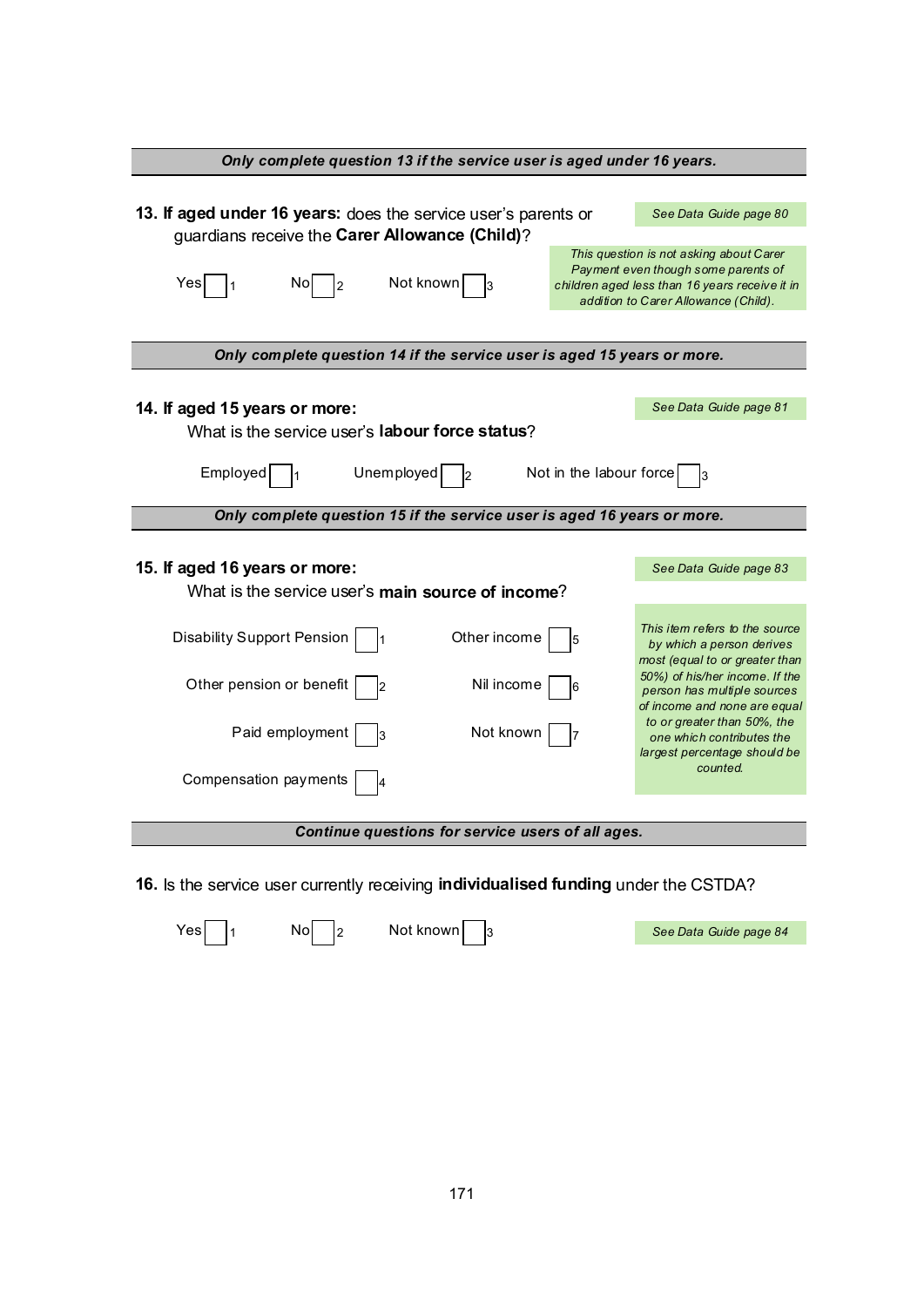#### **17. Services received 2007–08**

*For service types 1.05–1.07, 2.06, 3.01, 3.03 and 4.01–4.05 complete all sections (a) to (f). For all remaining service types (except 6.01–6.05 and 7.01–7.04), please complete sections (a) to (d) only. For service type 3.02, complete items (a) and (b) .*

**Responses to the remaining questions must relate to the service type outlet ID indicated in data item B of the Service User Form.**

*Note: if the service user received more than 1 service type from your agency you will need to complete a separate Service User Form (see Data Guide pages 16–17).*

#### **17a.** When did the service user **commence** using this service type?



d d mmy y y y



*A service user is considered to leave a service when either:*

- *1. the service user ends the support relationship with the service outlet; or*
- *2. the service outlet ends the support relationship with the service user.*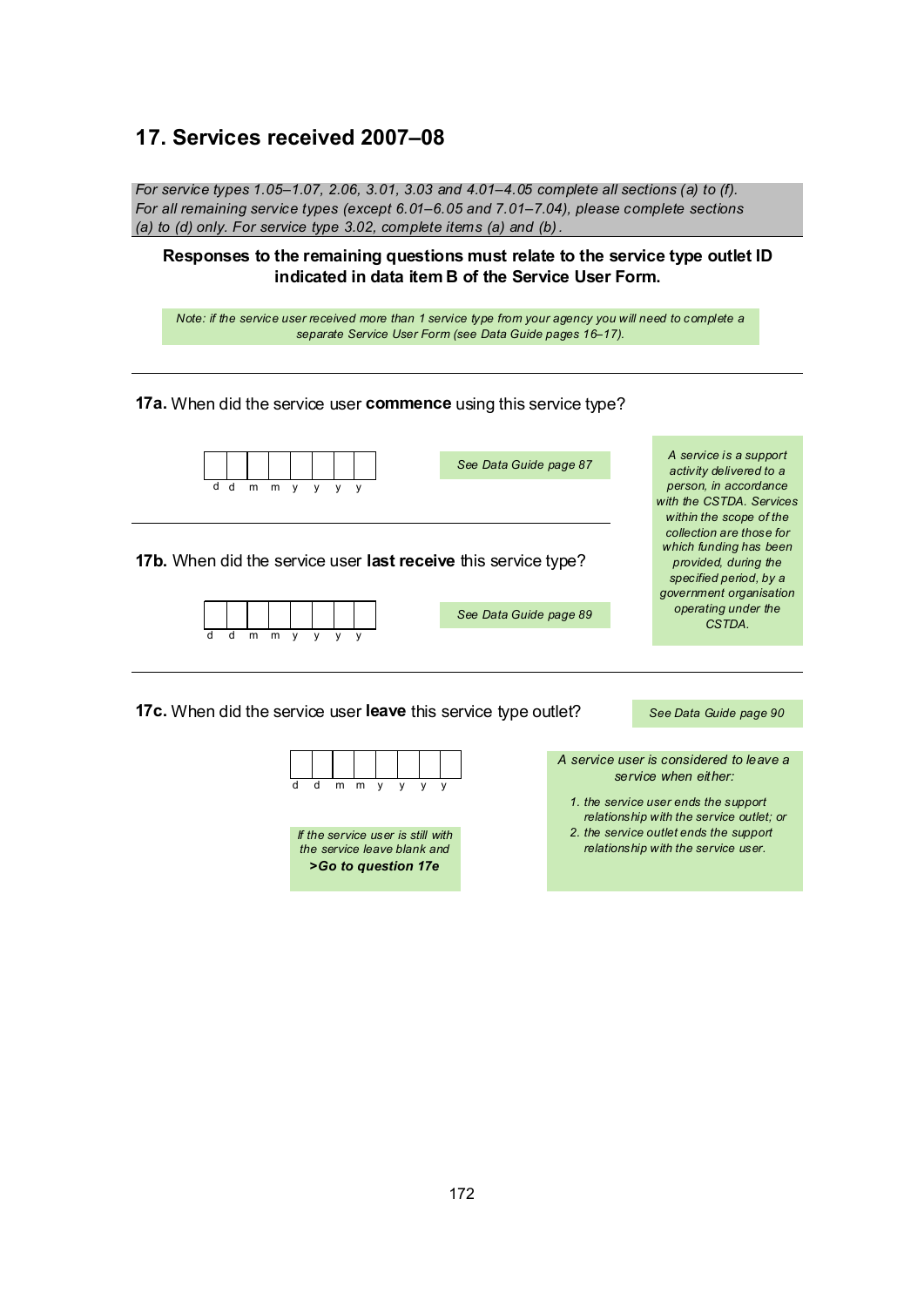

*Questions 17e and 17f only need to be completed by service types 1.05–1.07, 2.06, 3.01, 3.03 and 4.01–4.05.*



*Thank you for your time and effort.*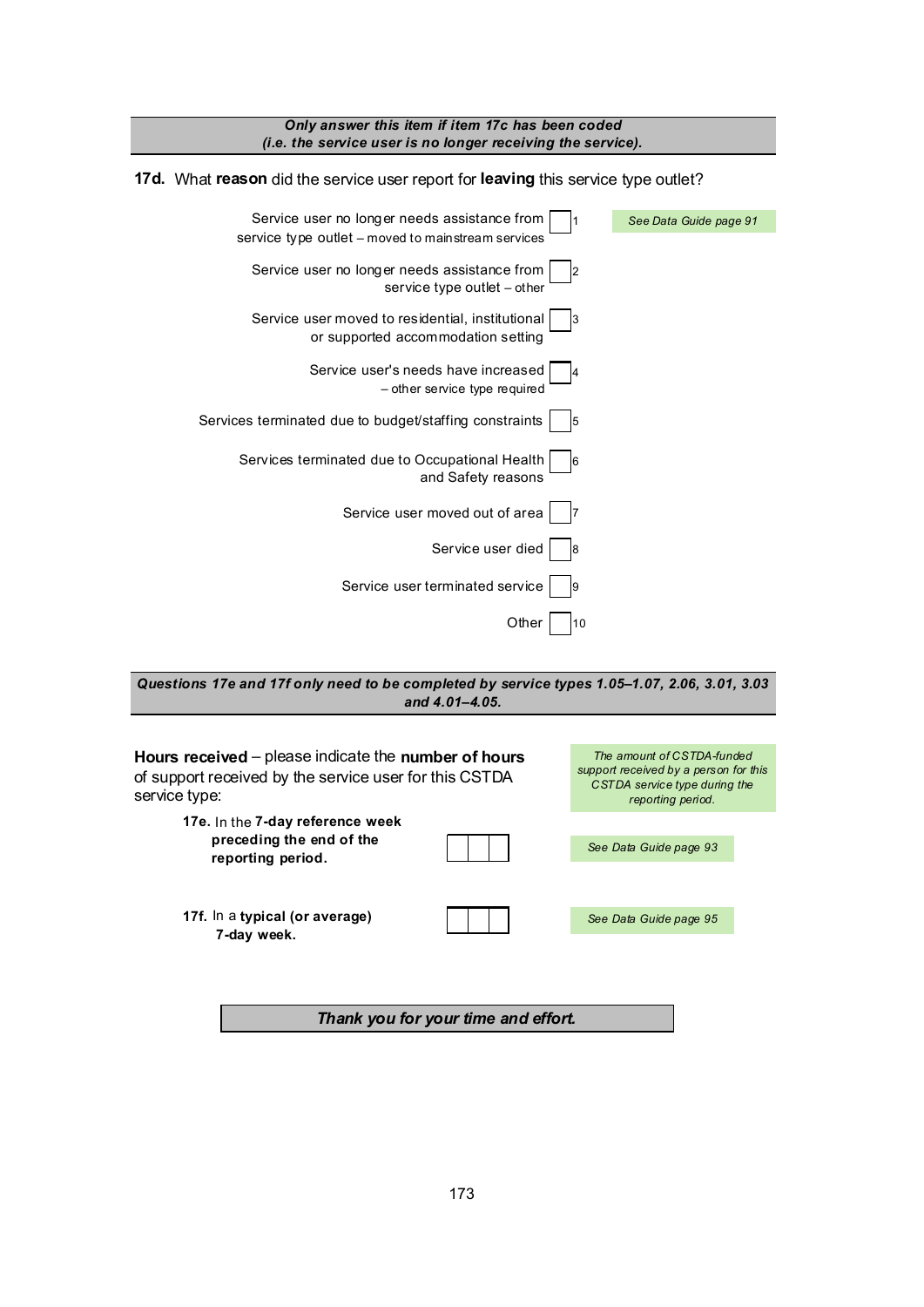

*Name and Address (please correct any errors)*

### *Service Type Outlet Form 2007–08*

*A separate Service type outlet form should be filled in for each CSTDA-funded service type outlet (i.e. for each CSTDA-funded service type provided at or from a given location). Your CSTDA funding department should have filled in items A–G before your agency received this form. Please check the responses using the Data Guide—pages 19–34, initially for any queries you may have.*

| A. Funded agency ID                                           |
|---------------------------------------------------------------|
| C. Service type<br>B. Service type outlet ID                  |
| D. Service type outlet postcode<br>E. Service type outlet SLA |
| F. Funding jurisdiction<br>G. Agency sector                   |
| Service type outlet name:<br>Funded service type:             |
| Please verify the information provided above.                 |

*Please name a person in your service type outlet/funded agency who is involved in completing the forms and can be contacted about any queries. Please print.*

| <b>Contact Name</b> |                 |
|---------------------|-----------------|
| Title or position   | Email           |
| -<br>Phone number   | -<br>Fax number |

*Please turn over >*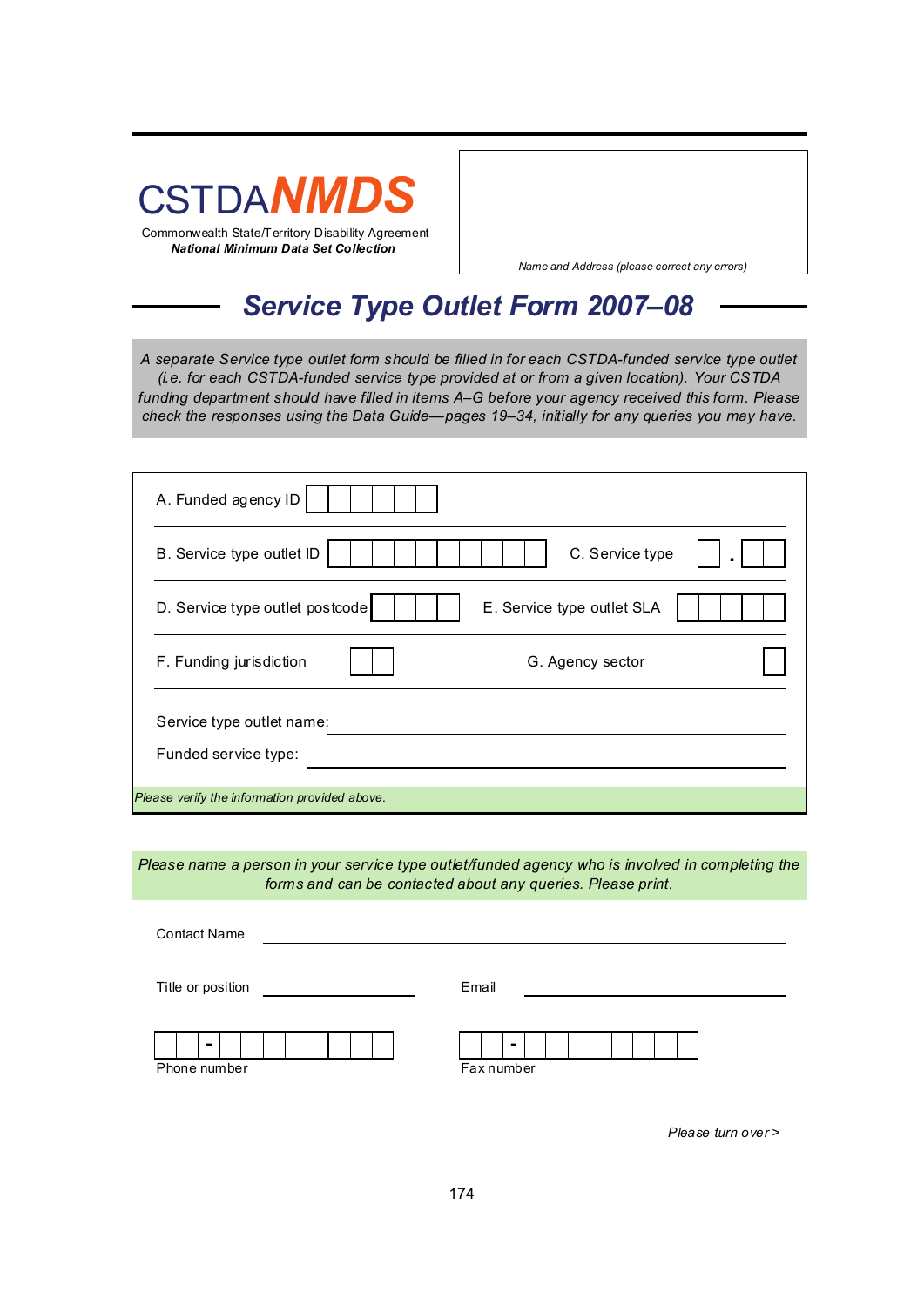| 1. Has this service type outlet been funded for the<br>Yes<br>full 2007-08 financial year?                                                                                          | See Data<br>Guide<br>page 35 |
|-------------------------------------------------------------------------------------------------------------------------------------------------------------------------------------|------------------------------|
|                                                                                                                                                                                     |                              |
| 2. How many weeks per year does this service type outlet usually operate?                                                                                                           | See Data                     |
| or<br>'No regular pattern of operation through a year' includes seasonal<br>services such as Christmas holiday programs.<br>No regular pattern                                      | Guide<br>page 36<br>90       |
|                                                                                                                                                                                     |                              |
|                                                                                                                                                                                     |                              |
| 3. How many days per week does this service type outlet usually operate?                                                                                                            | See Data                     |
| or<br>'No regular pattern of operation through a week' includes school<br>holiday programs.<br>No regular pattern                                                                   | Guide<br>page 37<br>90       |
|                                                                                                                                                                                     |                              |
|                                                                                                                                                                                     |                              |
| 4. How many hours per day does this service type outlet usually operate?                                                                                                            | See Data                     |
| or<br>'No regular daily pattern of operation' includes flexible hours, on call, 24<br>hour sleepover etc. Please do not provide the number of hours per week.<br>No regular pattern | Guide<br>page 38<br>90       |

**Staff hours:** What were the **total hours** worked by staff (including those worked by contracted staff) and volunteers working on behalf of this service type outlet:

|                                                                                                                                                            | Paid staff-<br>paid hours worked by staff | Unpaid staff -<br>unpaid hours worked by |                              |  |
|------------------------------------------------------------------------------------------------------------------------------------------------------------|-------------------------------------------|------------------------------------------|------------------------------|--|
| 5. In the 7-day reference week<br>preceding the end of the<br>reporting period?                                                                            | including contracted staff.<br>a)         | staff and volunteers.<br>b)              | See Data<br>Guide<br>page 39 |  |
| 6. In a typical (or average)<br>7-day week?                                                                                                                | a)                                        | b)                                       | See Data<br>Guide<br>page 42 |  |
| Please enter a dash $(-)$ in the right hand box for any category where the value is 'nil'.<br>Please round hours up to the nearest whole hour.             |                                           |                                          |                              |  |
| If the service type of this service outlet is 'Other support' (7.01–7.04) please do not complete<br>question 7 and do not fill out any Service user forms. |                                           |                                          |                              |  |
|                                                                                                                                                            |                                           |                                          |                              |  |
| 7. How many service users received this service type from this<br>service type outlet during the reporting period?                                         |                                           |                                          | See Data<br>Guide            |  |
| Please do not provide numbers of 'beds' or 'places' or 'instances of service'.                                                                             |                                           |                                          | page 44                      |  |

*Thank you for your time and effort.*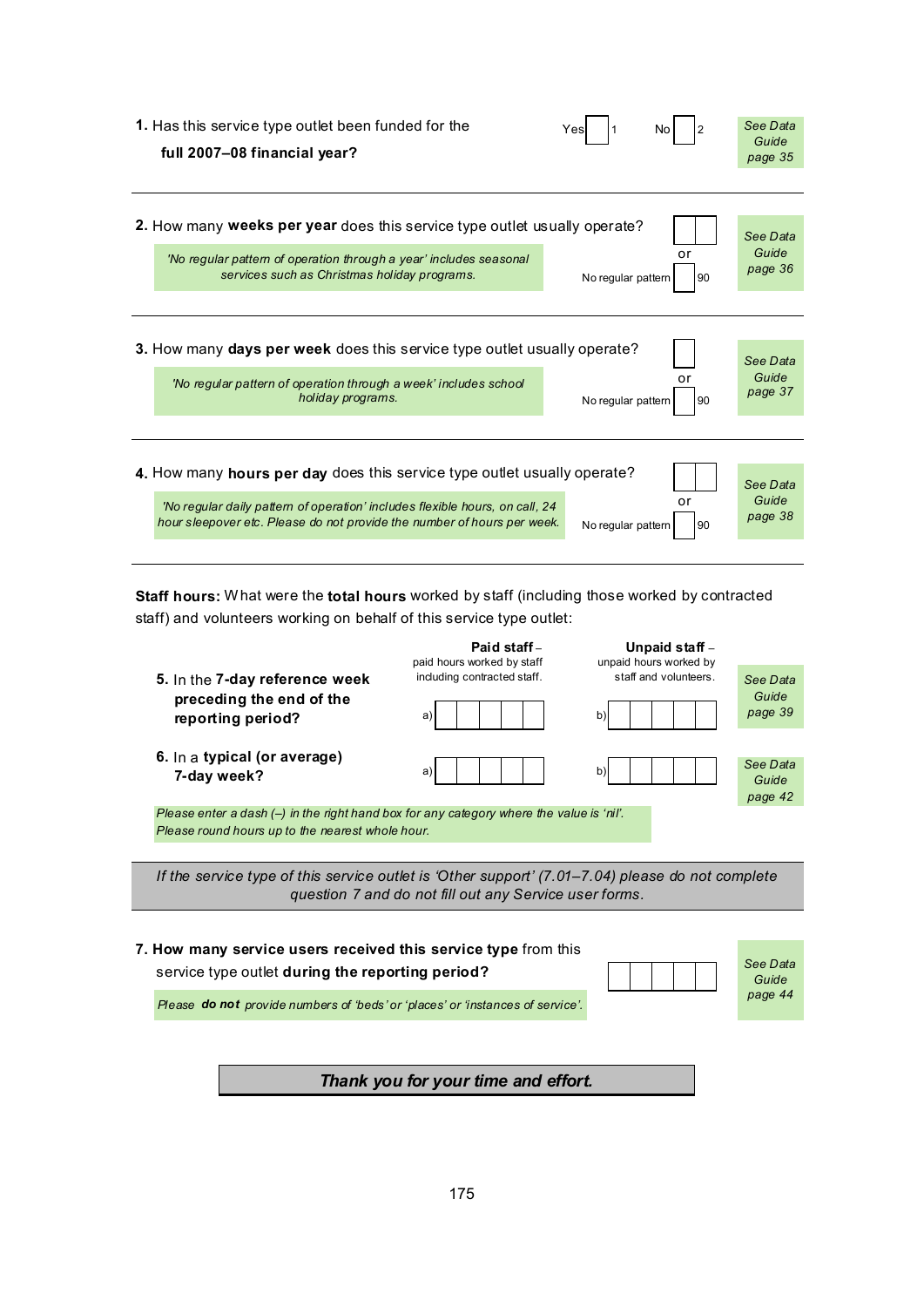### **Appendix 4: The statistical linkage key**

The statistical linkage key enables the number of service users to be estimated from data collected from service outlets and agencies.

To link records within the CSTDA data set, the statistical linkage key components of each record for a service received (questions 2a–2c and 2e on the Service User Form—see Appendix 3) are compared electronically with the statistical linkage key components of all other records. Records that have matching statistical linkage keys are assumed to belong to the same individual service user and are 'linked'. Some degree of false linking is expected. Because the statistical linkage key is not a unique identifier, there is a small probability that some of the linked records do not actually belong to the same individual and, conversely, that some records that did not link do belong to the same individual. For privacy reasons, the statistical linkage key is not constructed to enable the linking of records to the extent needed to be totally certain that a 'service user' is one person.

Linkage can identify two, three or more records as probably relating to the same person. These linked records are assumed to be for one person and are counted as one service user. Thus the total number of service users can be estimated.

Missing or invalid statistical linkage keys cannot be linked to other records and so must be treated as belonging to separate individual service users. This may result in the number of service users being overestimated.

Most linked records specify a response for each data item consistently, and the appropriate data for the service user (now counted as one) are easily determined. Sometimes linked records have inconsistent responses for some data items. Rules to resolve these inconsistencies have been used.

All counts of the number of service users depend on the accuracy of the statistical linkage key. A linkage key is considered to be invalid if any, or all, parts of the key are missing (excluding sex). The overall rate of invalid linkage keys in 2007–08 was 0.9%, ranging among jurisdictions from zero to 2.7% of the total number of service user records (see [Table 7.5\)](#page-99-0). A small number of invalid linkage keys were recovered by comparison with records from current or previous year data.

For around 16% of the original service user records for Victoria, the appropriate letters of the first and last names were not collected. As for previous year data, where possible the 'pseudo' linkage key was used for Victoria for these cases. This consists of date of birth (not estimated), sex and postcode, and its use resulted in 5% of records being allocated a full valid linkage key, and another 9% being linked by using the pseudo linkage key. All these cases are included in the valid count in [Table 7.5](#page-99-0). The use of the pseudo linkage key increases the likelihood that some records could have been wrongly matched, or some records not matched when they should have been.

#### **Methods for resolving discrepancies between linked records**

When records are matched by linkage key, they are assumed to relate to the same service user. In the majority of cases, all the information on matching records will be the same. However, in some cases the information on two or more matching records is not entirely consistent; that is, for some items the values recorded will differ between records. For example, of two records with the same linkage key, one may record the service user as 'living with others' and having 'other effective non-spoken communication', and the other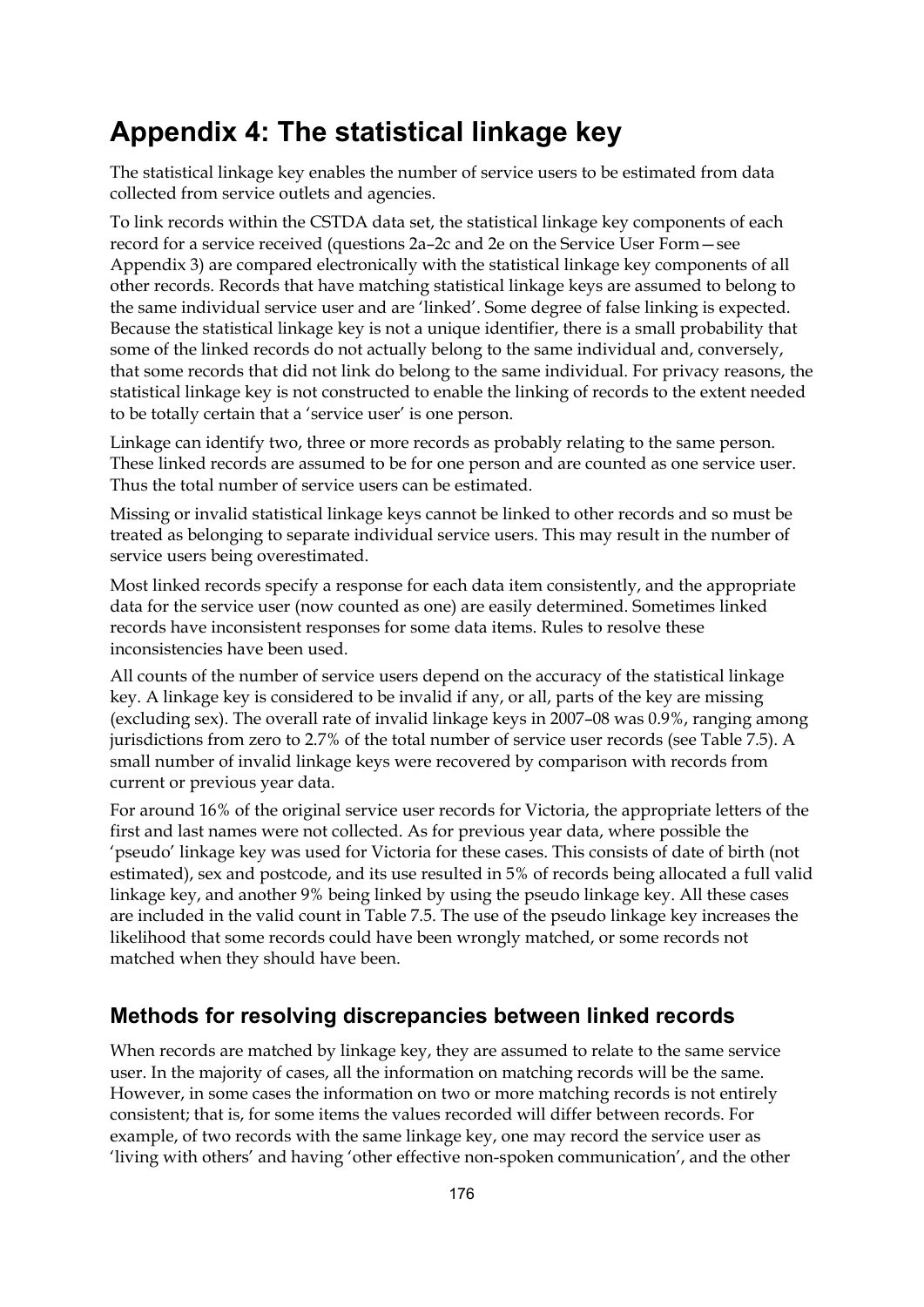may record the service user as 'living with family 'and having 'little or no effective communication'. Depending on the item in question, this may be due to differences in opinion, judgment or quality of information, or possibly because of miscoding on one record.

In order to produce any tabulations or analysis of items by service user, it is necessary to reconcile such discrepancies by some method that is consistent for each item. Standard agreed processes have been designed to select the data from the most reliable source. Depending on the nature of the item, these may involve selection on the basis of one or more of the following:

- the frequency of each value recorded
- an order of preference by the actual value of the item (this is also used to resolve any inconsistencies within a single record)
- an order of precedence by service type of the outlets that recorded the data
- some form of summation of all values for the item.

A further general principle used in all cases is that valid values for an item take precedence over missing ('not stated') or 'not known' values. This is on the basis that valid values imply the relevant information was known and could be given, whereas missing/not known values imply that the information was either unknown or would not be disclosed. Thus, where there are only two records and one has a particular item missing or not known, the value on the other record will be the one assigned to the service user.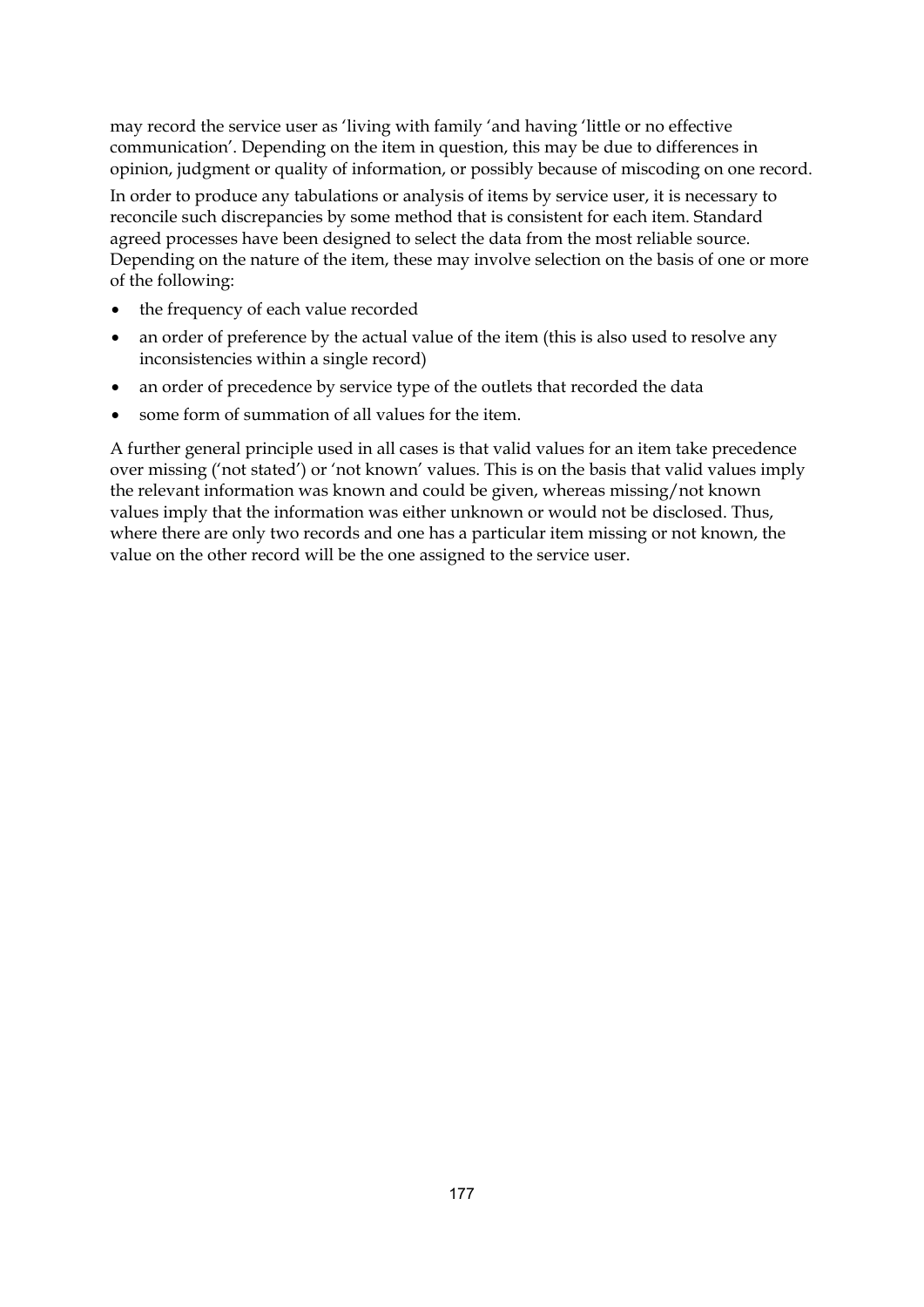### **Appendix 5: Service type classification**

The following definitions are taken from the CSTDA NMDS 2007–08 Data Guide (AIHW 2007a).

#### **Accommodation support**

Services that provide accommodation to people with a disability and services that provide support needed to enable a person with a disability to remain in their existing accommodation or to move to more suitable or appropriate accommodation.

*1.01 Large residentials/institutions (>20 places)* 

 Large residentials/institutions are usually located on large parcels of land and provide 24-hour residential support in a congregate setting of more than 20 beds. In some cases a range of residential and vocational/day services, and/or respite services are provided on the one site. (Where this is the case, each additional service type should be funded and/or reported against under the CSTDA NMDS as a separate service type outlet.)

*1.02 Small residentials/institutions (7–20 places)* 

Small residentials/institutions are usually located on large parcels of land and provide 24-hour residential support in a congregate or cluster setting of 7 to 20 beds. In some cases a range of residential and vocational/day services, and/or respite services are provided on the one site. (Where this is the case, each additional service type should be funded and/or reported against under the CSTDA NMDS as a separate service type outlet.)

*1.03 Hostels* 

Hostels provide residential support in a congregate setting of usually less than 20 beds, and may or may not provide 24-hour residential support. Many are situated in an institutional setting and also have respite beds included on the premises. In contrast to residentials/institutions (1.01 and 1.02), hostels usually do not provide segregated specialist disability support services. (Where this is the case, each additional service type should be funded and/or reported against under the CSTDA NMDS as a separate service type outlet.)

#### *1.04 Group homes (<7 places)*

Group homes generally provide **combined** accommodation and community-based residential support to people in a residential setting. Usually no more than 6 service users are located in any one house, although this can vary. Group homes are generally staffed 24 hours a day. The agency being funded to provide the service should generally have control of the residence, i.e. own, lease, hold in trust, or in other ways be responsible for the residence, not just the support to enable the residents to remain in the residence. If the only service being provided is support to enable residents to remain in their existing accommodation, then see category 1.05 'Attendant care/personal care' or 1.06 'In-home accommodation support'.

*1.05 Attendant care/personal care*

An attendant care program provides for an attendant(s) to assist people with daily activities that they are unable to complete for themselves because of physical, intellectual or any other disability. The service is provided to people to assist them to live in the community, and live on their own.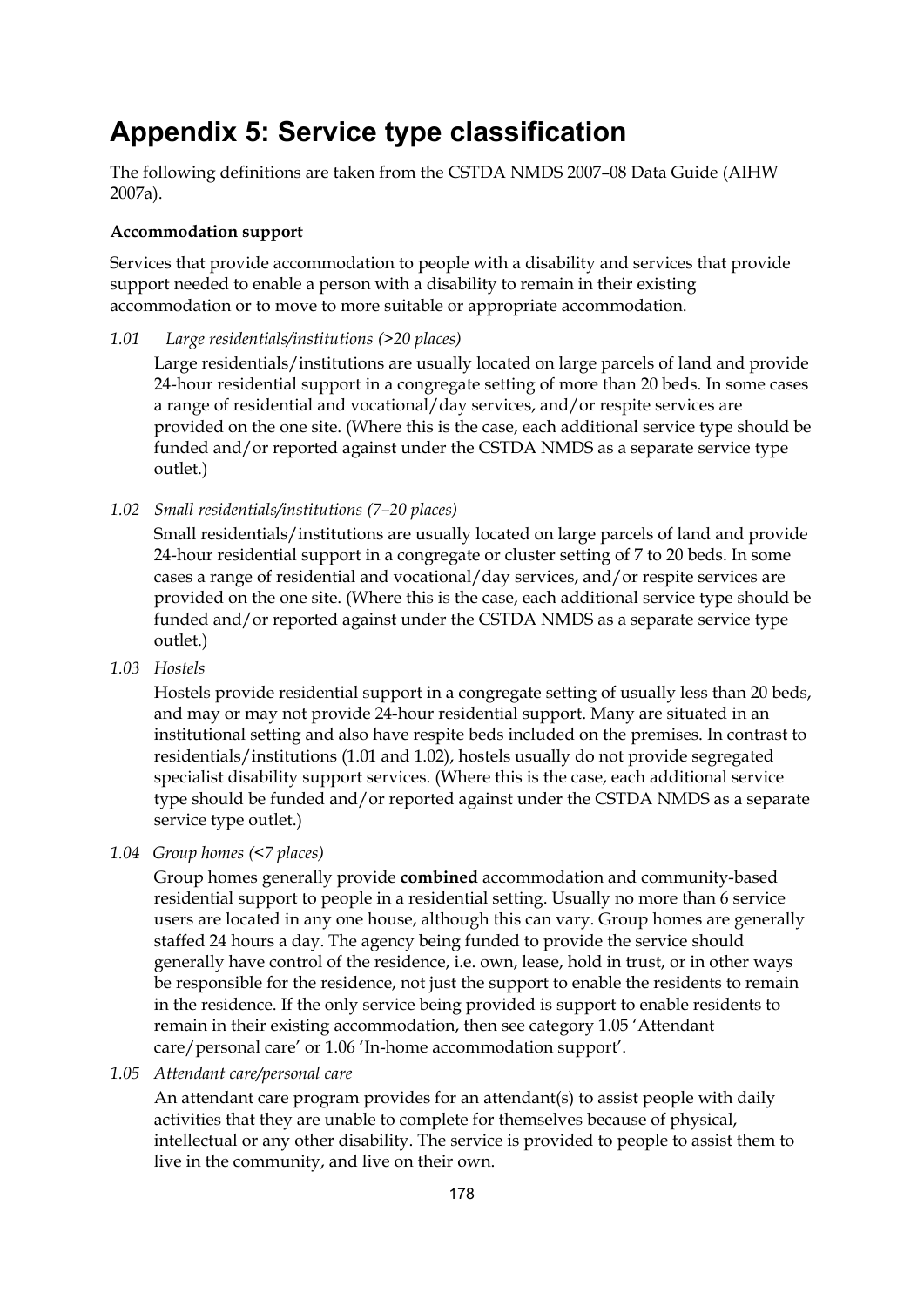#### *1.06 In-home accommodation support*

Support involves individual in-home living support and/or developmental programming services for people with a disability, **supplied independently of accommodation.** The accommodation may be owned, rented, or otherwise provided, but should be independent of the agency providing the in-home support service, otherwise see code 1.04 'group homes'. Where an in-home accommodation support service also provides some other limited assistance, for example help with banking once a week or short-term respite for family members, then in-home accommodation should be recorded, as it is the **primary focus** of the support provided.

#### *1.07 Alternative family placement*

Placements of a person with a disability with an alternative family who will provide care and support. Includes shared-care arrangements and host family placements.

*1.08 Other accommodation support* 

Accommodation support services that provide short-term, one-off instances of accommodation such as:

- accommodation provided so that individuals or families can access specialist services, or further education
- emergency or crisis accommodation support (e.g. following the death of a parent or carer)
- houses or flats for holiday accommodation.

If the accommodation support is primarily for respite (i.e. involves the separation of the service user from their usual support arrangements or the addition of extra support in their current environment) please refer to the relevant service type 4.01–4.05.

#### **Community support**

Services that provide the support needed for a person with a disability to live in a non-institutional setting. Support with the basic needs of living, such as meal preparation, dressing, transferring etc. are included under accommodation support.

*2.01 Therapy support for individuals* 

Specialised, therapeutic care services including occupational therapy, physiotherapy and speech therapy. These services are intended to improve, maintain or slow deterioration of a person's functional performance, and/or assist in the assessment and recommendation of equipment to enable people to perform as independently as possible in their environment.

*2.02 Early childhood intervention*

Support services to assist children up to (but not including) 6 years of age with a developmental delay to integrate with peers into preschools and the wider community. This will include the full range of services that the child receives.

*2.03 Behaviour/specialist intervention* 

These include the range of services relating to the management of challenging behaviours, including dangerous antisocial behaviour. Services include intensive intervention support, training and education in behaviour management, and consultancy services for other professionals. Behaviour/specialist intervention is often provided as a by-product of other services.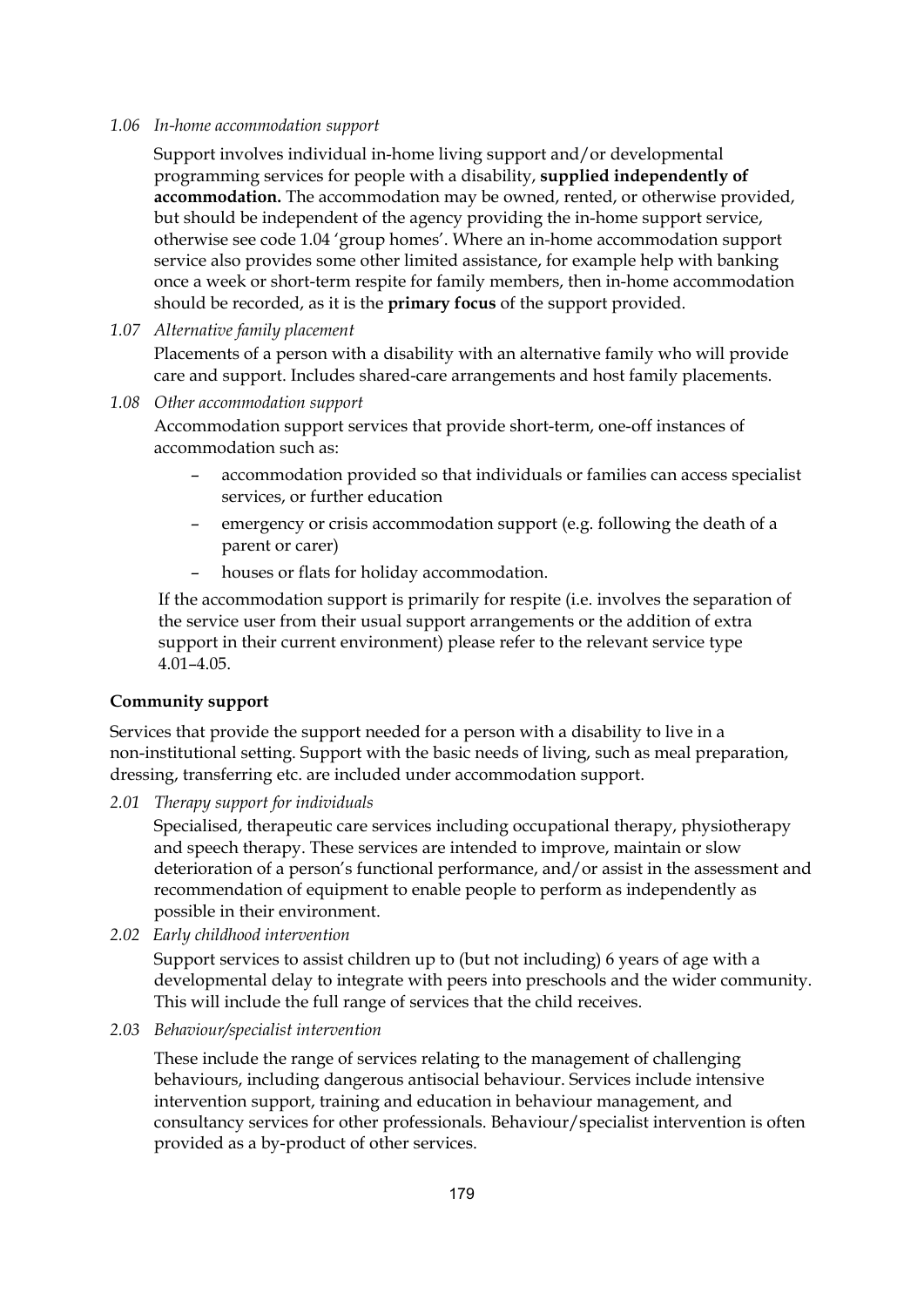#### *2.04 Counselling (individual/family/group)*

Services that provide counselling to individuals, families or groups.

*2.05 Regional resource and support teams*

Regional resource and support teams are generally inter-disciplinary teams that provide a combination of services in the categories 2.01, 2.02 and 2.03, that cannot be broken down into the component parts. Regional resource and support teams may also assist service users to access mainstream services and/or support mainstream-funded agencies. Except for early childhood intervention teams, these teams usually have an individual, rather than a family, focus.

#### *2.06 Case management, local coordination and development*

This is a broad service type category, including elements of individual or family-focused case management and brokerage, as well as coordination and development activity within a specified geographical area. Services assist people with disabilities to maximise their independence and participation in the community through working with the individual, family and/or carers in care planning and/or facilitating access to appropriate services. If the service provided is community development **only (i.e. the service is not working with an individual**), then it should be classified under 'other community support' (2.07).

Case management services are targeted to individuals who require assistance, for a period of time, to access necessary supports, including help with service coordination and with assisting services to respond to their service needs. Brokerage is one method of purchasing appropriate supports for an individual and should be included in this category.

Other forms of local coordination and development generally involve working with the individual, family and/or carers and at the community level to facilitate positive changes that assist people with a disability to live and participate in the community and assist families in their continued provision of care. Local coordination does not generally involve management of individuals' funds and does not generally involve ongoing case management. However, discretionary funds are sometimes available for one-off purchases (e.g. respite, therapy) to enable a quick response until longer term supports can be put in place.

#### *2.07 Other community support*

Community support services other than those outlined above (i.e. other than 2.01– 2.06). If community development is provided as part of working with an individual, then the service should be classified under service type 2.06 (Case management, local coordination and development).

#### **Community access**

Services designed to provide opportunities for people with a disability to gain and use their abilities to enjoy their full potential for social independence. People who do not attend school, or who are not employed full-time, mainly use these services.

The key features are that the services:

- are flexible and responsive to personal needs and interests
- range from educational to leisure and recreational pursuits
- range from facility to home-based activities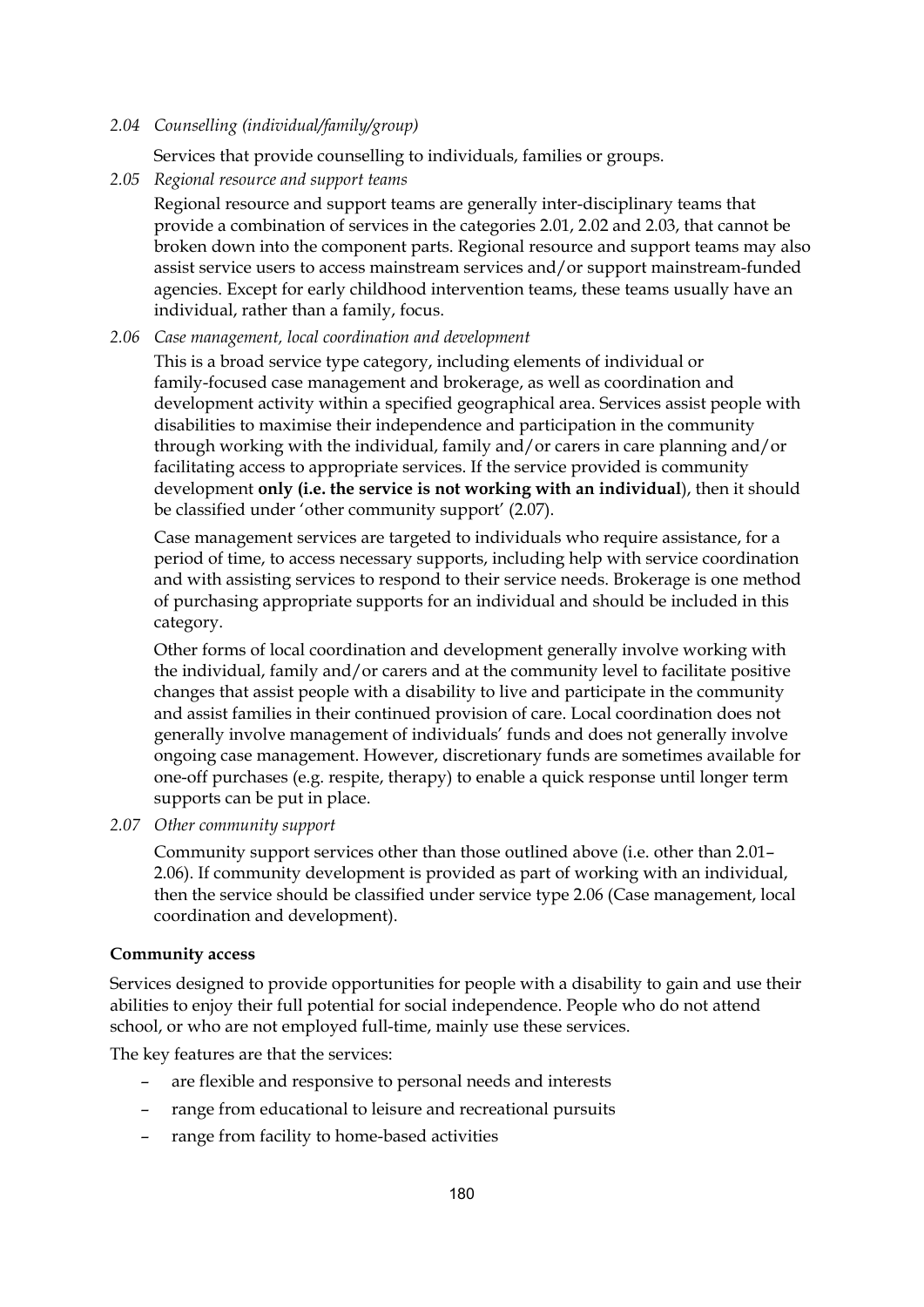- include supervision and physical care, and models which link people into activities which are offered to the whole community
- range from long-term day support to time-limited and goal-oriented education that maximises personal independent functioning and may complement other community services.
- *3.01 Learning and life skills development*

These programs provide ongoing day-to-day support for service users to gain greater access and participate in community-based activities. Programs may focus on continuing education to develop skills and independence in a variety of life areas (e.g. self-help, social skills and literacy and numeracy) or enjoyment, leisure and social interaction. They are often called day programs.

*3.02 Recreation/holiday programs* 

Recreation services and holiday programs aim to facilitate the integration and participation of people with disabilities in recreation and leisure activities available in the general community. These services may also enhance the capacity and responsiveness of mainstream sport and recreation agencies and community organisations to provide for people with disabilities.

*3.03 Other community access* 

Community access services other than those outlined above (i.e. other than 3.01–3.02). For example, services offering activities designed to improve service users' physical, cognitive and perceptual abilities; encourage self-esteem growth; and provide opportunities to socialise. This service should only be recorded where services 3.01 and 3.02 are not suitable.

#### **Respite**

Respite services provide a short-term and time-limited break for families and other voluntary care givers of people with disabilities, to assist in supporting and maintaining the primary care giving relationship, while providing a positive experience for the person with a disability.

*4.01 Own home respite* 

Respite care provided in the individual's own home location.

*4.02 Centre-based respite/respite homes*

Respite care provided in community setting similar to a 'group home' structure and respite care provided in other centre-based settings. This service type includes respite care provided in any of the accommodation settings 1.01–1.04.

*4.03 Host family respite/peer support respite* 

Host family respite provides a network of 'host families' matched to the age, interests and background of the individual and their carer. Peer support is generally targeted at children or young adults up to 25 years of age, and matches the individual with a peer of similar age and interests, usually for group activities. Usually provided on a voluntary basis.

*4.04 Flexible respite* 

Respite services that offer any combination of own home and host family/peer support respite (service types 4.01 and 4.03). Includes respite where day outings and camping trips are taken (this service type is distinguished from service type 3.02 'Recreation/holiday programs' because the primary purpose is respite). Flexible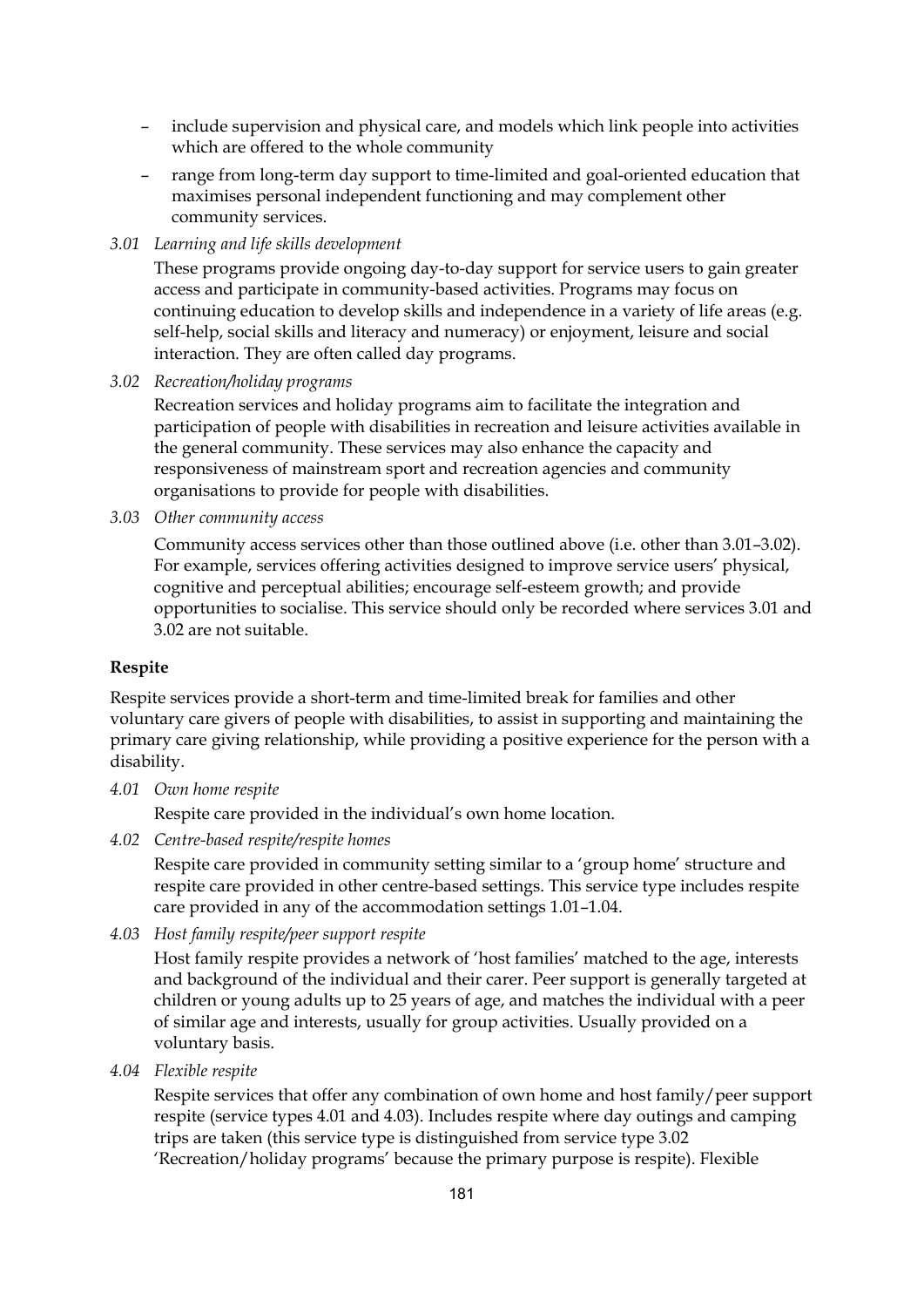respite to meet an individual's needs may include brokerage for respite, only when the funding dollars come from respite resources. Outlets providing centre-based respite services should be recorded separately under service type 4.02 and not under this service type.

*4.05 Other respite* 

Respite services other than those outlined above (i.e. other than 4.01–4.04), including:

- crisis respite
- holidays for the person with the disability where the primary intention of the service is to provide respite support (rather than primarily a holiday experience) and the service user is generally separated from their usual support arrangements, e.g. family.

#### **Employment**

*5.01 Open employment* 

Services that provide employment assistance to people with a disability in obtaining and/or retaining paid employment in **the open labour market**.

*5.02 Supported employment* 

Services that provide employment opportunities and assistance to people with disabilities to work in specialised and supported work environments.

*5.03 Open and supported employment* 

This is now a defunct service type code. Prior to 1 December 2004, these were services that provided a combination of both open and supported employment services.

*5.04 Targeted support* 

 Targeted support services provide people with disability structured training and support to work towards social and community participation or opportunities to develop skills, or retrain, for paid employment.

#### **Advocacy, information and alternative forms of communication**

*6.01 Advocacy* 

Services designed to enable people with a disability to increase the control they have over their lives through the representation of their interests and views in the community. Examples include:

- self advocacy/individual advocacy
- citizen advocacy
- group advocacy
- system/systematic advocacy.
- *6.02 Information/referral*

Information services provide accessible information to people with disabilities, their carers, families and related professionals. This service type provides specific information about disability-specific and generic services, equipment, and promotes the development of community awareness. Information includes contact by phone, print or email that recommends a person to another service.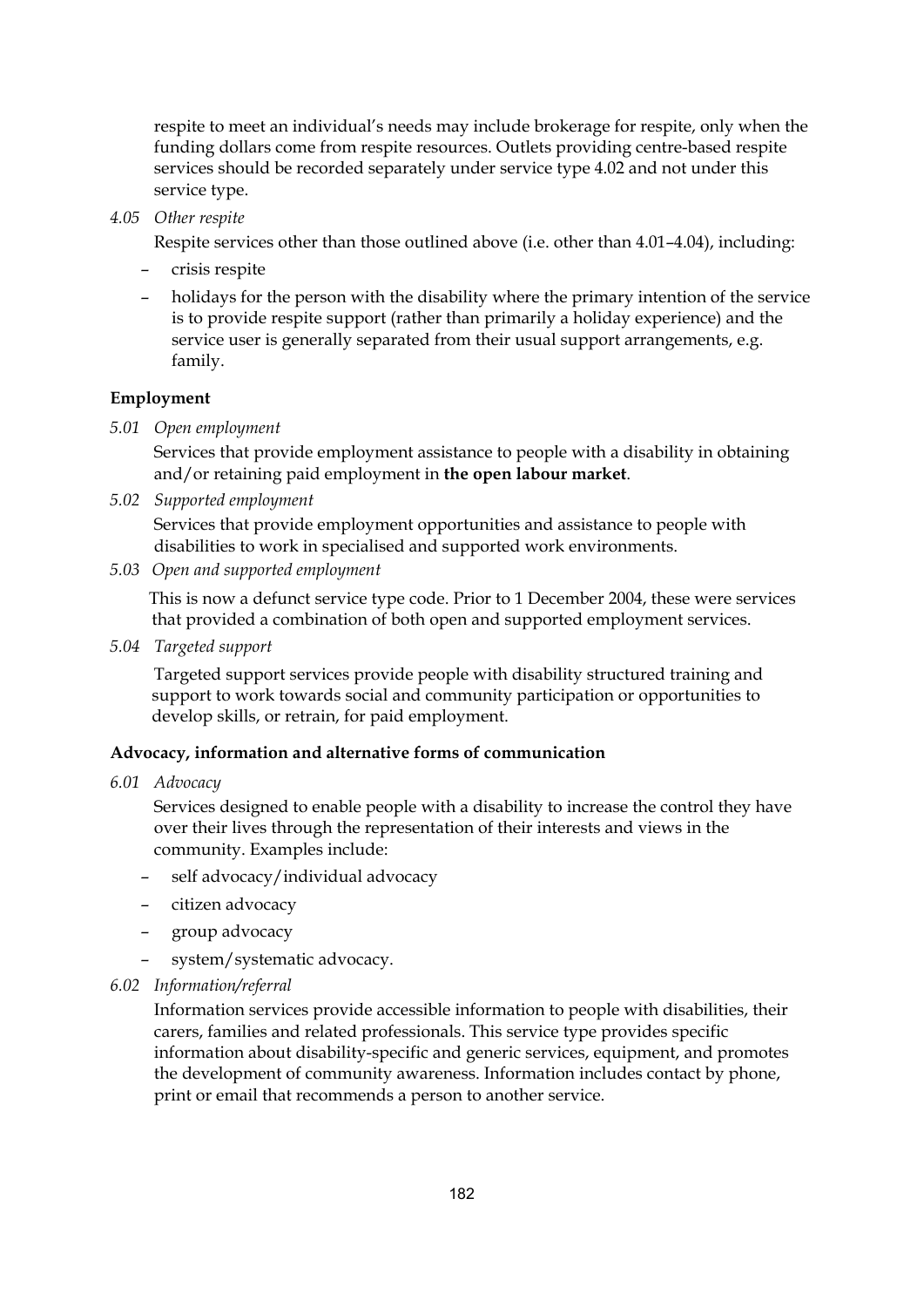#### *6.03 Combined information/advocacy*

Services that offer both information and advocacy services to individuals where these two components cannot reasonably be separated.

*6.04 Mutual support/self-help groups* 

Focus, or special interest groups to provide support and assistance for people with disabilities, their families and carers. These groups promote self advocacy through the provision of information, support and assistance.

*6.05 Alternative formats of communication* 

Includes alternative formats of communication for people who by reason of their disabilities are unable to access information provided in the standard format. May include interpreter services, radio and alternative formats of print medium, e.g. TTY, braille etc.

#### **Other support**

*7.01 Research and evaluation* 

Research and evaluation with respect to the provision of services funded under the CSTDA for people with disabilities. This includes the investigation of the need for new services or enhancement of existing services and the measurement of outcomes for people with disabilities using these services. Responsibility for this service type is shared between the Commonwealth and state/territory governments.

*7.02 Training and development* 

Training and development services may be funded, for example, to train disability-funded agencies to deliver higher quality or more appropriate services to people with disabilities or develop materials or methods that promote service system improvements.

*7.03 Peak bodies* 

Peak bodies are generally funded to support non-government disability funded-agencies in achieving positive outcomes for people with disabilities.

*7.04 Other support services* 

Services that are completely outside any of the defined service types above (that is, outside service types, 1.01–1.08, 2.01–2.07, 3.01–3.03, 4.01–4.05, 5.01–5.02, 5.04, 6.01–6.05 and 7.01–7.03). This service type also includes the provision of one-off funding for a defined event (e.g. for promotional activities) or for the purchase of aids and equipment for a community facility (not for an individual).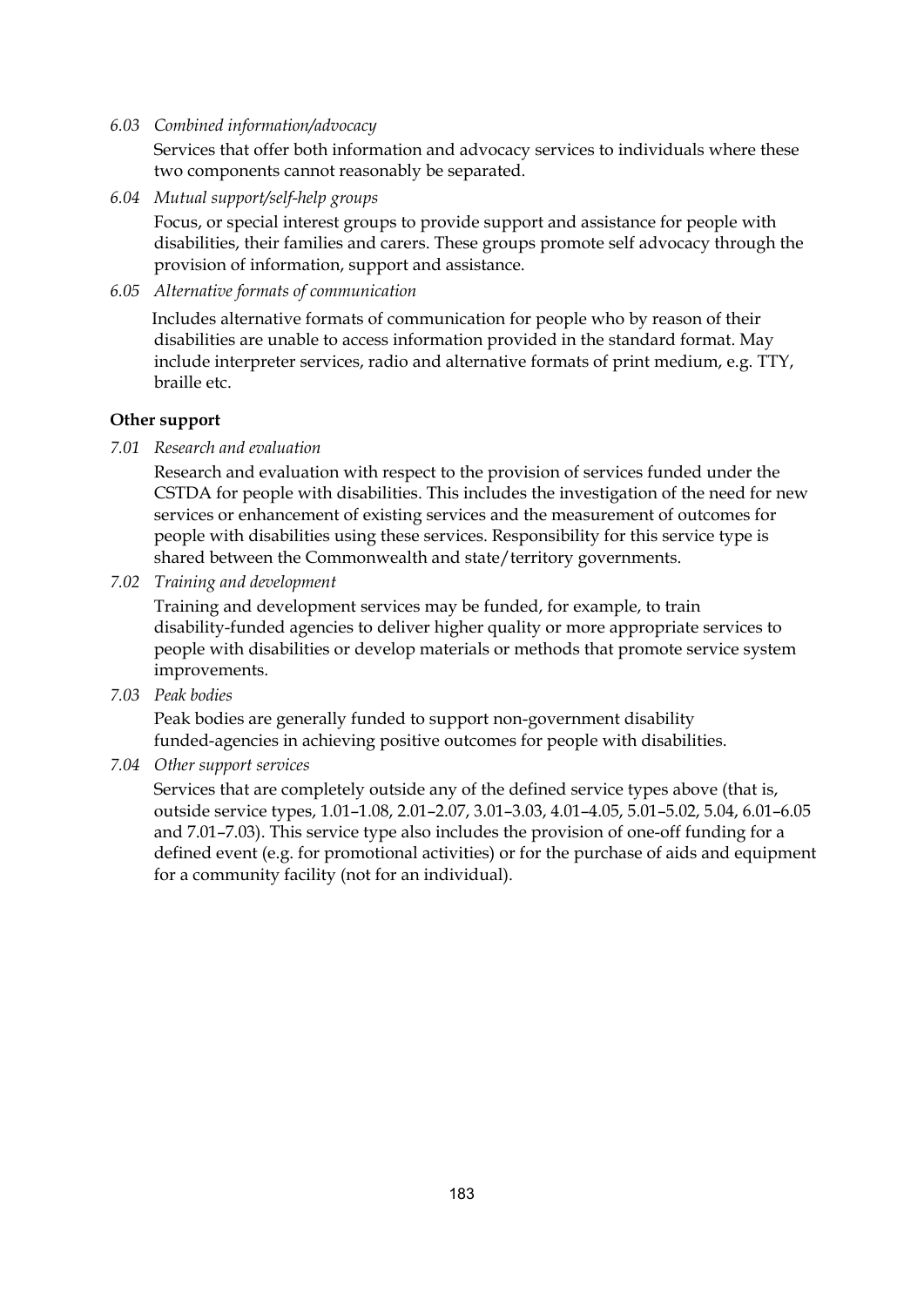### **Appendix 6: Data items requiring collection by various service types**

**Table A6.1: Information requested according to CSTDA NMDS service type, 2007–08** 

| Service type classification                                           | Service type outlet -<br>details required<br>(except for those<br>provided by the<br>jurisdiction) | Service user-<br>details required                                                | Services received by each<br>service user in the<br>reporting period - details<br>required |
|-----------------------------------------------------------------------|----------------------------------------------------------------------------------------------------|----------------------------------------------------------------------------------|--------------------------------------------------------------------------------------------|
| <b>Accommodation support</b>                                          |                                                                                                    |                                                                                  |                                                                                            |
| 1.01 Large residential/institution (>20<br>people) - 24 hour care     | All                                                                                                | All                                                                              | All (except for data items on<br>hours received - items 17e-f)                             |
| 1.02 Small residential/institution<br>$(7-20$ people) $-24$ hour care | All                                                                                                | All                                                                              | All (except for data items on<br>hours received - items 17e-f)                             |
| 1.03 Hostels - generally not 24 hour<br>care                          | All                                                                                                | All                                                                              | All (except for data items on<br>hours received - items 17e-f)                             |
| 1.04 Group homes (< 7 people)                                         | All                                                                                                | All                                                                              | All (except for data items on<br>hours received - items 17e-f)                             |
| 1.05 Attendant care/personal care                                     | All                                                                                                | All                                                                              | All                                                                                        |
| 1.06 In-home accommodation support                                    | All                                                                                                | All                                                                              | All                                                                                        |
| 1.07 Alternative family placement                                     | All                                                                                                | All                                                                              | All                                                                                        |
| 1.08 Other accommodation support                                      | All                                                                                                | All                                                                              | All (except for data items on<br>hours received - items 17e-f)                             |
| <b>Community support</b>                                              |                                                                                                    |                                                                                  |                                                                                            |
| 2.01 Therapy support for individuals                                  | All                                                                                                | All                                                                              | All (except for data items on<br>hours received - items 17e-f)                             |
| 2.02 Early childhood intervention                                     | All                                                                                                | All                                                                              | All (except for data items on<br>hours received – items 17e–f)                             |
| 2.03 Behaviour/specialist intervention                                | All                                                                                                | All                                                                              | All (except for data items on<br>hours received - items 17e-f)                             |
| 2.04 Counselling<br>(individual/family/group)                         | All                                                                                                | All                                                                              | All (except for data items on<br>hours received - items 17e-f)                             |
| 2.05 Regional resource and support<br>teams                           | All                                                                                                | All                                                                              | All (except for data items on<br>hours received - items 17e-f)                             |
| 2.06 Case management, local<br>coordination and development           | All                                                                                                | All (except for<br>community<br>development activity<br>within this service type | All (except for community<br>development activity within<br>this service type)             |
| 2.07 Other community support                                          | All                                                                                                | ail                                                                              | All (except for data items on<br>hours received - items 17e-f)                             |
| <b>Community access</b>                                               |                                                                                                    |                                                                                  |                                                                                            |
| 3.01 Learning and life skills<br>development                          | All                                                                                                | All                                                                              | All                                                                                        |
| 3.02 Recreation/holiday programs <sup>(a)</sup>                       | All                                                                                                | Linkage key elements<br>only (items 2a-2e)                                       | Items 17a-17b (service start<br>date and date service last<br>received)                    |
| 3.03 Other community access                                           | All                                                                                                | All                                                                              | All                                                                                        |
|                                                                       |                                                                                                    |                                                                                  |                                                                                            |

*(continued)*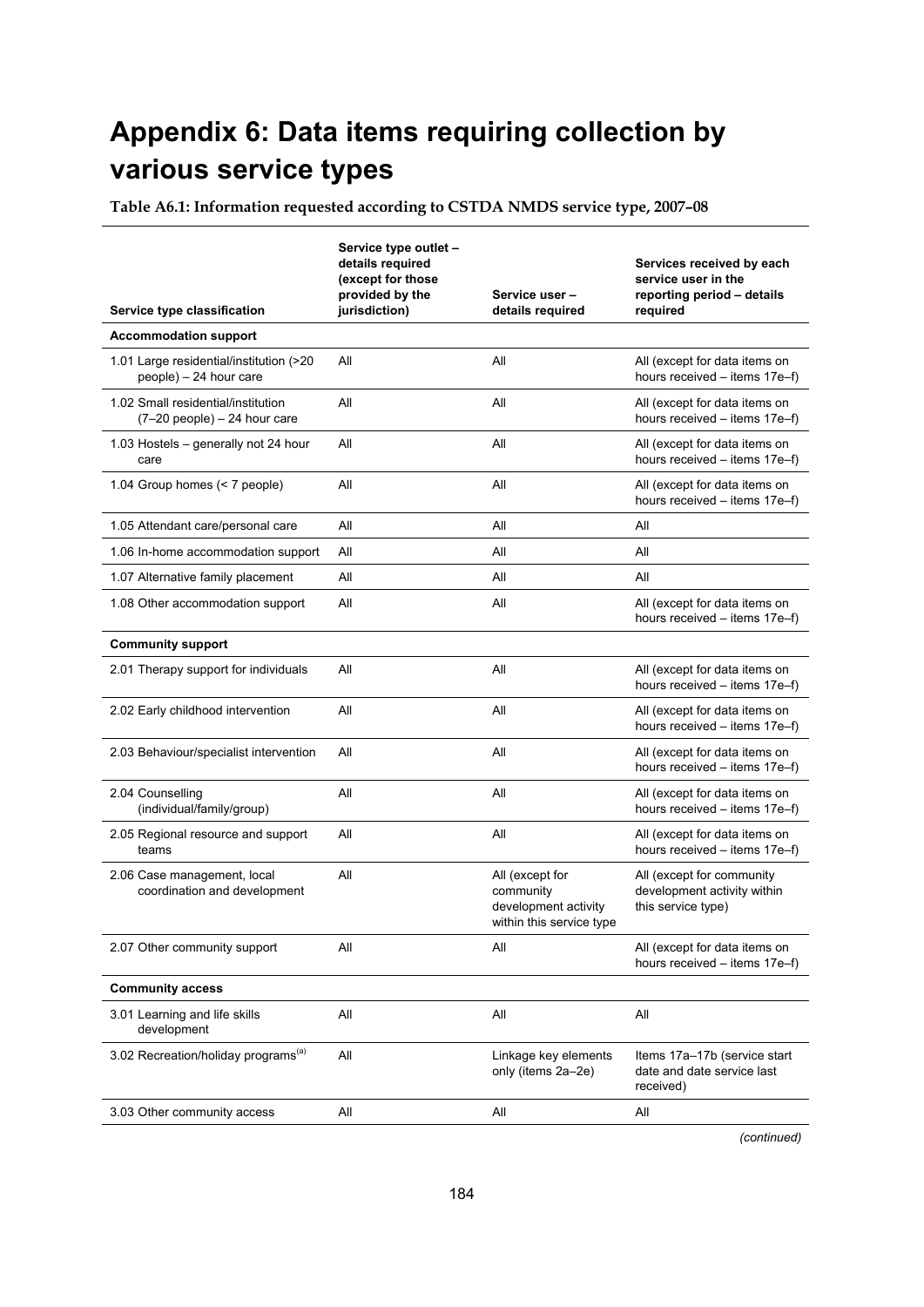| Service type classification                                     | Service type outlet -<br>details required<br>(except for those<br>provided by the<br>jurisdiction) | Service user-<br>details required                                                               | Services received by each<br>service user in the<br>reporting period - details<br>required |
|-----------------------------------------------------------------|----------------------------------------------------------------------------------------------------|-------------------------------------------------------------------------------------------------|--------------------------------------------------------------------------------------------|
| <b>Respite</b>                                                  |                                                                                                    |                                                                                                 |                                                                                            |
| 4.01 Own home respite                                           | All                                                                                                | All                                                                                             | All                                                                                        |
| 4.02 Centre-based respite/respite<br>homes                      | All                                                                                                | All                                                                                             | All                                                                                        |
| 4.03 Host family respite/peer support<br>respite                | All                                                                                                | All                                                                                             | All                                                                                        |
| 4.04 Flexible respite                                           | All                                                                                                | All                                                                                             | All                                                                                        |
| 4.05 Other respite                                              | All                                                                                                | All                                                                                             | All                                                                                        |
| Employment                                                      |                                                                                                    |                                                                                                 |                                                                                            |
| 5.01 Open employment                                            | All                                                                                                | All (except for carer -<br>primary status,<br>residency status, age<br>$group - items 12b,c,e)$ | All (except for data items on<br>hours received - items 17e-f)                             |
| 5.02 Supported employment                                       | All                                                                                                | All (except for carer -<br>primary status,<br>residency status, age<br>$qroup - items 12b.c.e.$ | All (except for data items on<br>hours received - items 17e-f)                             |
| 5.04 Targeted support                                           | All                                                                                                | All (except for carer -<br>primary status,<br>residency status, age<br>$group - items 12b,c,e)$ | All (except for data items on<br>hours received - items 17e-f)                             |
| Advocacy, information and<br>alternative forms of communication |                                                                                                    |                                                                                                 |                                                                                            |
| 6.01 Advocacy                                                   | All                                                                                                | None                                                                                            | None                                                                                       |
| 6.02 Information/referral                                       | All                                                                                                | None                                                                                            | None                                                                                       |
| 6.03 Combined information/advocacy                              | All                                                                                                | None                                                                                            | None                                                                                       |
| 6.04 Mutual support/self-help groups                            | Αll                                                                                                | None                                                                                            | None                                                                                       |
| 6.05 Alternative formats of<br>communication                    | All                                                                                                | None                                                                                            | None                                                                                       |
| Other support                                                   |                                                                                                    |                                                                                                 |                                                                                            |
| 7.01 Research and evaluation                                    | All (except number of<br>service users - item 7)                                                   | None                                                                                            | None                                                                                       |
| 7.02 Training and development                                   | All (except number of<br>service users - item 7)                                                   | None                                                                                            | None                                                                                       |
| 7.03 Peak bodies                                                | All (except number of<br>service users – item 7)                                                   | None                                                                                            | None                                                                                       |
| 7.04 Other support services                                     | All (except number of<br>service users - item 7)                                                   | None                                                                                            | None                                                                                       |

#### **Table A6.1 (continued): Information requested according to CSTDA NMDS service type, 2007–08**

(a) Some jurisdictions require the collection of other service user/services received data items for this service type in addition to those listed here.

*Source:* AIHW 2007a.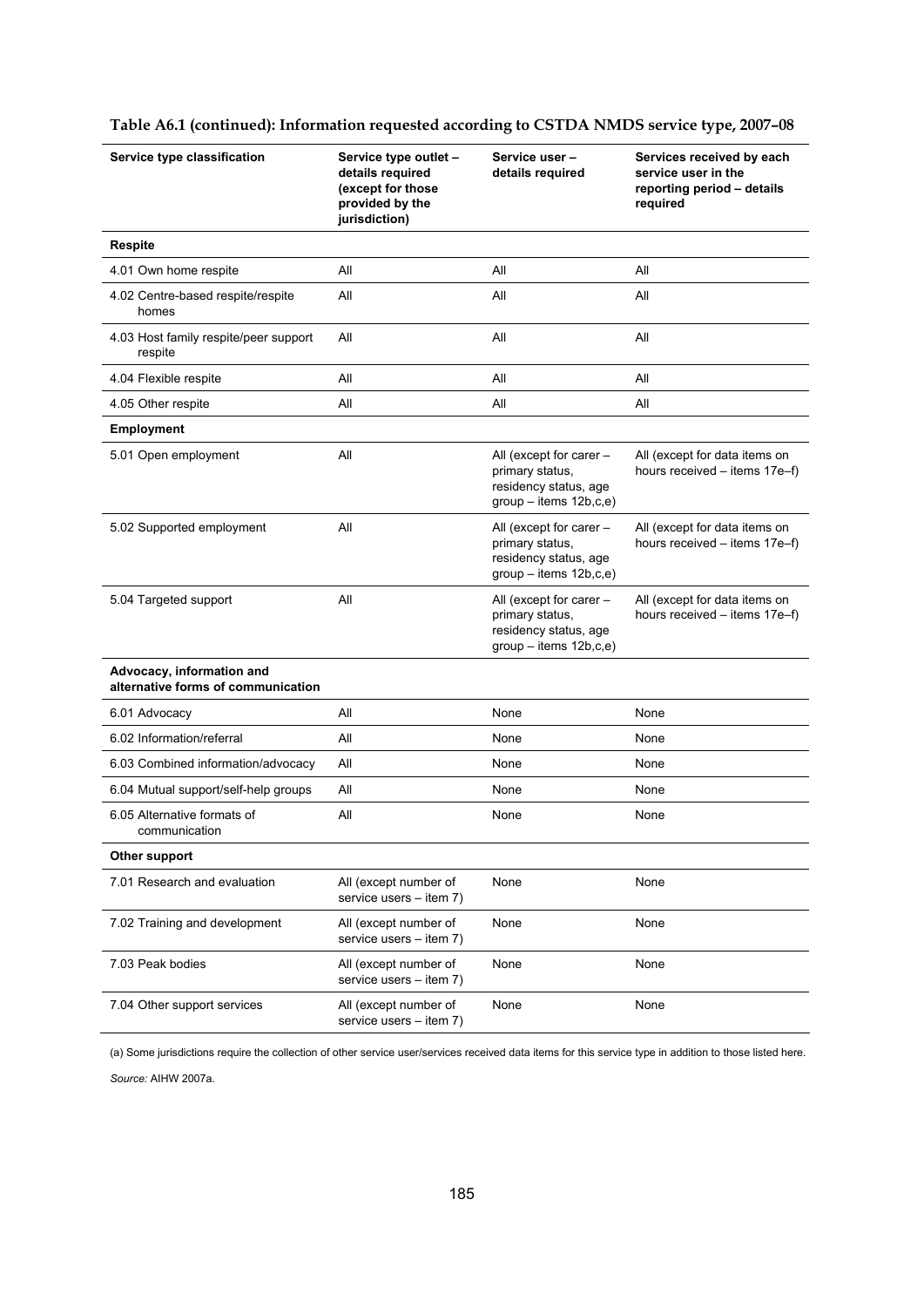### **Appendix 7: English proficiency groupings**

An 'English proficiency index'—a standard tool the Bureau of Immigration, Multicultural and Population Research has developed—was used to construct each of the English Proficiency (EP) Groups (see AIHW: Benham et al. 2000). Those countries consisting of immigrants who scored 98.5% or higher on this index and had an immigrant population of 10,000 or more were rated as EP Group 1. Because the number of usual immigrant residents has reached more than 10,000, Zimbabwe is also in EP Group 1.

The EP index score was determined for the remaining EP Groups as follows:

- countries with a 'high' level of English proficiency (84.5–98.5%, or above 98.5% but with an immigrant population of fewer than 10,000) were placed in EP Group 2
- countries with a 'moderate' level of English proficiency (a rating of more than 57.5% but less than 84.5%) fell into EP Group 3
- the remaining countries (that is, those with a rating on the EP index of less than 57.5%) were considered to have a 'low' level of English proficiency and placed in EP Group 4.

| English<br><b>Proficiency Group</b> |                                            | <b>Countries</b>                   |                               |
|-------------------------------------|--------------------------------------------|------------------------------------|-------------------------------|
| Group 1                             | Canada                                     | South Africa                       | United States of America      |
|                                     | Ireland                                    | United Kingdom                     | Zimbabwe                      |
|                                     | New Zealand                                |                                    |                               |
| Group 2                             | Americas <sup>nfd</sup>                    | Brunei Darussalam                  | Dominica                      |
|                                     | Andorra                                    | <b>Bulgaria</b>                    | Dominican Republic            |
|                                     | Angola                                     | <b>Burkina Faso</b>                | Eastern Europe <sup>nfd</sup> |
|                                     | Antigua and Barbuda                        | Burundi                            | <b>Equatorial Guinea</b>      |
|                                     | Aruba                                      | Cameroon                           | Faeroe Islands                |
|                                     | At Sea                                     | Cape Verde                         | <b>Falkland Islands</b>       |
|                                     | Australian ext. territories <sup>nec</sup> | Caribbean <sup>nfd</sup>           | Fiji                          |
|                                     | Austria                                    | Cayman Islands                     | Finland                       |
|                                     | <b>Bahamas</b>                             | Central African Republic           | France                        |
|                                     | <b>Bahrain</b>                             | Central America <sup>nfd</sup>     | French Guiana                 |
|                                     | Bangladesh                                 | Chad                               | French Polynesia              |
|                                     | <b>Barbados</b>                            | <b>Chilean Antarctic Territory</b> | Gabon                         |
|                                     | Belgium                                    | Comoros                            | Gambia                        |
|                                     | <b>Belize</b>                              | Congo, Democratic Republic of      | Germany                       |
|                                     | Benin                                      | Cook Islands                       | Ghana                         |
|                                     | Bermuda                                    | Costa Rica                         | Gibraltar                     |
|                                     | <b>Bhutan</b>                              | Cote D'Ivoire                      | Greenland                     |
|                                     | <b>Botswana</b>                            | Czech Republic                     | Grenada                       |
|                                     | <b>Brazil</b>                              | Denmark                            | Guadeloupe                    |
|                                     | Guam                                       | Nauru                              | Slovakia                      |
|                                     | Guatemala                                  | Nepal                              | Slovenia                      |
|                                     | Guinea-Bissau                              | Netherlands                        | Solomon Islands               |

#### **Table A7.1: English proficiency group classification**

*(continued)*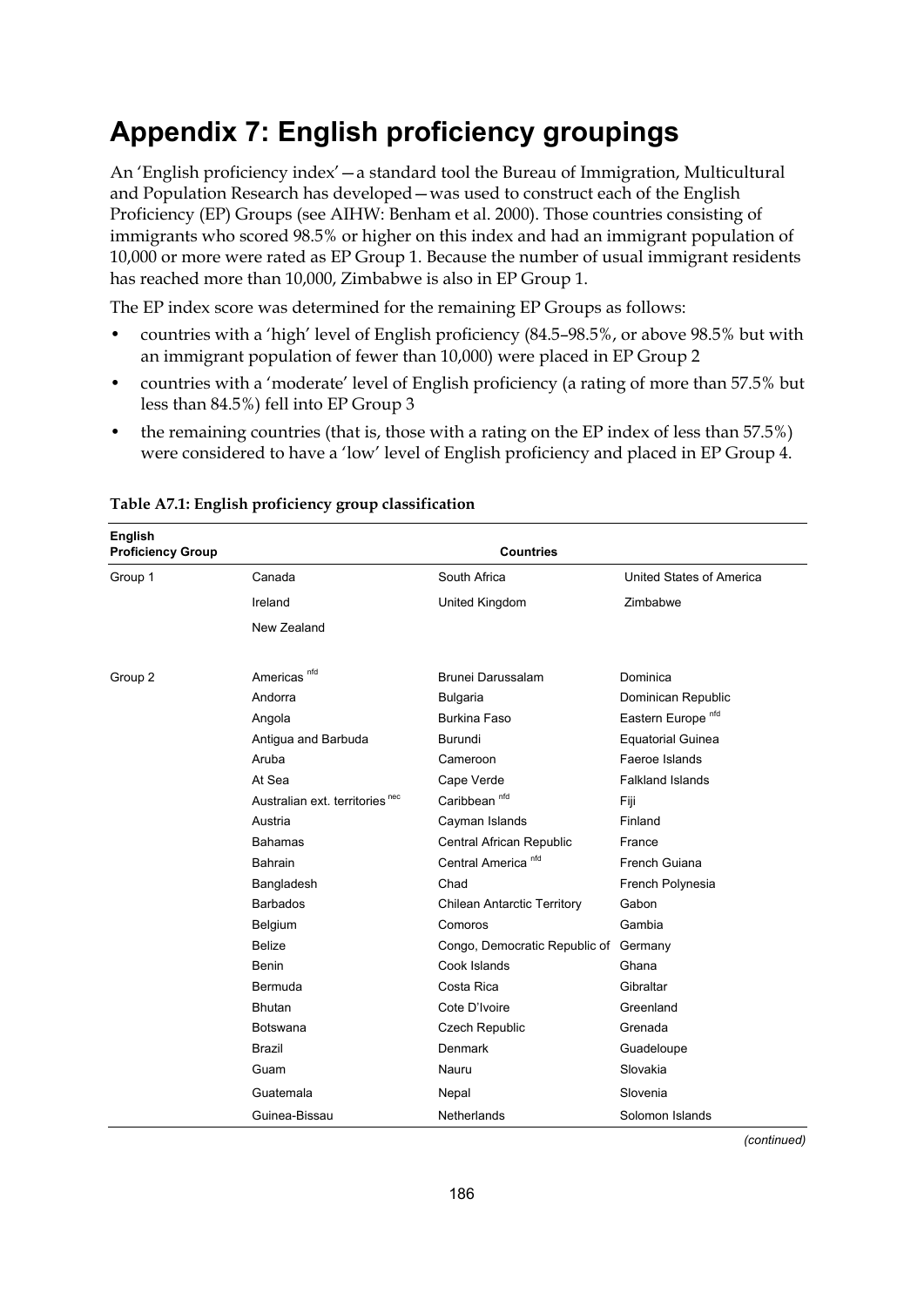| <b>English</b><br><b>Proficiency Group</b> |                                                       | <b>Countries</b>                           |                                            |
|--------------------------------------------|-------------------------------------------------------|--------------------------------------------|--------------------------------------------|
| Group 2 (cont.)                            | Guyana                                                | <b>Netherlands Antilles</b>                | South America <sup>nec</sup>               |
|                                            | Haiti                                                 | New Caledonia                              | Southern and East Africa <sup>nec</sup>    |
|                                            | Holy See                                              | Niger                                      | Southern and East Africa <sup>nfd</sup>    |
|                                            | Iceland                                               | Nigeria                                    | Southern and Eastern Europe <sup>nfd</sup> |
|                                            | India                                                 | Niue                                       | Southern Asia <sup>nfd</sup>               |
|                                            | Indonesia                                             | Norfolk Island                             | Spain                                      |
|                                            | Israel                                                | North Africa <sup>nec</sup>                | Sri Lanka                                  |
|                                            | Jamaica                                               | North Africa <sup>nfd</sup>                | St Helena                                  |
|                                            | Kenya                                                 | Northern America <sup>nfd</sup>            | <b>St Kitts and Nevis</b>                  |
|                                            | Kiribati                                              | Northern Europe <sup>nfd</sup>             | St Lucia                                   |
|                                            | Latvia                                                | Northern Mariana Islands                   | St Pierre and Miquelon                     |
|                                            | Lesotho                                               | Norway                                     | St Vincent and the Grenadines              |
|                                            | Liberia                                               | Oceania and Antarctica <sup>nfd</sup>      | Suriname                                   |
|                                            | Liechtenstein                                         | Oman                                       | Swaziland                                  |
|                                            | Luxembourg                                            | Pakistan                                   | Sweden                                     |
|                                            | Madagascar                                            | Palau                                      | Switzerland                                |
|                                            | Malawi                                                | Panama                                     | Tajikistan                                 |
|                                            | Malaysia                                              | Papua New Guinea                           | Tanzania                                   |
|                                            | Maldives                                              | Philippines                                | Tokelau                                    |
|                                            | Mali                                                  | Polynesia (excludes Hawaii) nec            | Tonga                                      |
|                                            | Malta                                                 | Polynesia (excludes Hawaii) <sup>nfd</sup> | <b>Trinidad and Tobago</b>                 |
|                                            | Maritime South-East Asia <sup>nfd</sup>               | Puerto Rico                                | Tunisia                                    |
|                                            | <b>Marshall Islands</b>                               | Qatar                                      | <b>Turks and Caicos Islands</b>            |
|                                            | Martinique                                            | Reunion                                    | Tuvalu                                     |
|                                            | Mauritania                                            | Rwanda                                     | Uganda                                     |
|                                            | Mauritius                                             | Samoa                                      | United Arab Emirates                       |
|                                            | Melanesia <sup>nfd</sup>                              | Samoa, American                            | Vanuatu                                    |
|                                            | Mexico                                                | San Marino                                 | Venezuela                                  |
|                                            | Micronesia, Federated States of Sao Tome and Principe |                                            | Virgin Islands, British                    |
|                                            | Monaco                                                | Saudi Arabia                               | Virgin Islands, United States              |
|                                            | Montserrat                                            | Senegal                                    | <b>Wallis and Futuna</b>                   |
|                                            | Morocco                                               | Seychelles                                 | Western Sahara                             |
|                                            | Mozambique                                            | Sierra Leone                               | Zambia                                     |
|                                            | Namibia                                               | Singapore                                  |                                            |
|                                            |                                                       |                                            |                                            |
| Group 3                                    | Afghanistan                                           | <b>Belarus</b>                             | Chile                                      |
|                                            | Albania                                               | Bolivia                                    | China (excl. SARs and Taiwan<br>province)  |
|                                            | Algeria                                               | Bosnia and Herzegovina                     | Colombia                                   |
|                                            | Argentina                                             | Burma (Myanmar)                            | Croatia                                    |
|                                            | Armenia                                               | Central and West Africa <sup>nfd</sup>     | Cuba                                       |
|                                            | Cyprus                                                | Jordan                                     | Portugal                                   |

**Table A7.1 (continued): English proficiency group classification** 

*(continued)*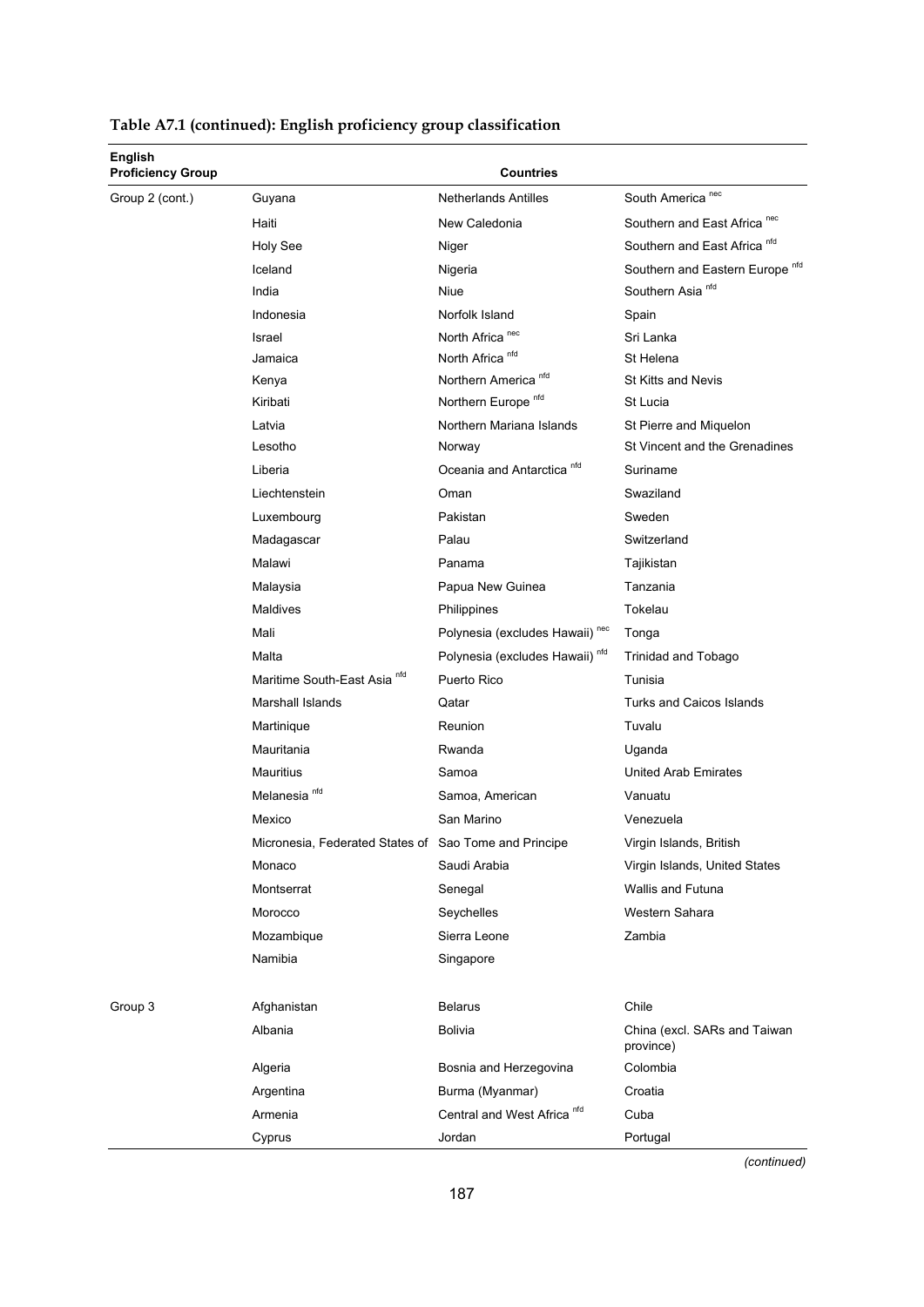| English<br><b>Proficiency Group</b> |                                                    | <b>Countries</b>                                                |                                     |
|-------------------------------------|----------------------------------------------------|-----------------------------------------------------------------|-------------------------------------|
| Group 3 (cont)                      | Djibouti                                           | Kazakhstan                                                      | Romania                             |
|                                     | Ecuador                                            | Korea, Democratic People's Rep Russian Federation<br>of (North) |                                     |
|                                     | Egypt                                              | Korea, Republic of (South)                                      | Somalia                             |
|                                     | El Salvador                                        | Kuwait                                                          | South Eastern Europe <sup>nfd</sup> |
|                                     | Eritrea                                            | Kyrgyz Republic                                                 | South-East Asia <sup>nfd</sup>      |
|                                     | Estonia                                            | Lebanon                                                         | Sudan                               |
|                                     | Ethiopia                                           | Libya                                                           | Syria                               |
|                                     | Fmr Yslav Rep Macedonia<br>(FYROM)                 | Lithuania                                                       | Taiwan                              |
|                                     | Gaza Strip and West Bank                           | Macau (SAR of China)                                            | Thailand                            |
|                                     | Georgia                                            | Micronesia <sup>nfd</sup>                                       | Togo                                |
|                                     | Greece                                             | Middle East <sup>nfd</sup>                                      | Turkmenistan                        |
|                                     | Honduras                                           | Moldova                                                         | Ukraine                             |
|                                     | Hong Kong (SAR of China)                           | Mongolia                                                        | Uruguay                             |
|                                     | Hungary                                            | Nicaragua                                                       | Uzbekistan                          |
|                                     | Iran                                               | North Africa and the Middle East Yemen<br>nfd                   |                                     |
|                                     | Iraq                                               | Paraguay                                                        | Yugoslavia, Federal Republic of     |
|                                     | Italy                                              | Peru                                                            |                                     |
|                                     | Japan                                              | Poland                                                          |                                     |
| Group 4                             | Antarctica <sup>nfd</sup>                          | East Timor                                                      | Southern Europe <sup>nfd</sup>      |
|                                     | Azerbaijan                                         | Guinea                                                          | Turkey                              |
|                                     | Cambodia                                           | Japan and the Koreas nfd                                        | Viet Nam                            |
|                                     | Central Asia <sup>nfd</sup>                        | Laos                                                            |                                     |
|                                     | Chinese Asia (includes<br>Mongolia) <sup>nfd</sup> | Mainland South-East Asia <sup>nfd</sup>                         |                                     |

#### **Table A7.1 (continued): English proficiency group classification**

*Notes:* 

1. nfd—not further defined.

2. nec—not elsewhere classified.

3. SAR—special administrative region.

*Source*: DIMA 2003.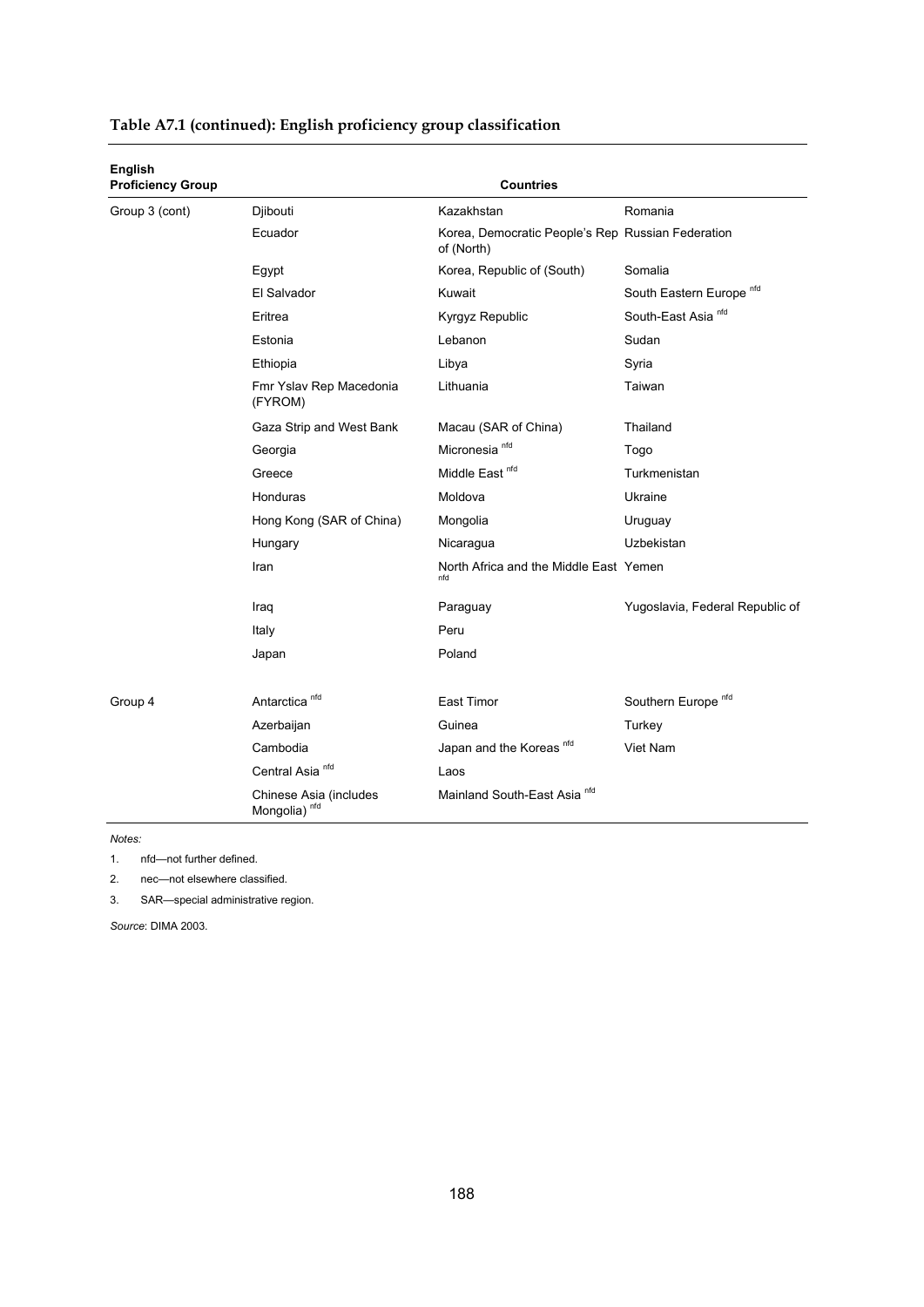### **References**

ABS (Australian Bureau of Statistics) 2004. Disability, ageing and carers: summary of findings. ABS cat. no. 4430.0. Canberra: AGPS.

ABS 2006. Census data. Canberra: ABS. Viewed 25 June 2009, <www.abs.gov.au/websitedbs/D3310114.nsf/home/Census+data>.

ABS 2007. Australian demographic statistics, June 2007. ABS cat. no. 3101.0. Canberra: AGPS.

ABS 2008. Labour force characteristics of Aboriginal and Torres Strait Islander Australians, Estimates from the Labour Force Survey, 2007. ABS cat. no. 6287.0. Canberra: AGPS.

ABS 2009a. Experimental Estimates and Projections, Aboriginal and Torres Strait Islander Australians, 1991 to 2021. ABS cat 3238.0. Canberra: AGPS.

ABS 2009b. Labour Force Australia, Detailed Electronic Delivery, December 2008. ABS cat. no. 6291.0.55.001. Canberra: ABS. Viewed 26 March 2009,

<www.abs.gov.au/AUSSTATS/abs@.nsf/DetailsPage/6291.0.55.001Dec%202008?OpenDoc ument>.

ABS & AIHW (Australian Institute of Health and Welfare) 2008. The health and welfare of Australia's Aboriginal and Torres Strait Islander peoples, 2008. ABS cat. no. 4704.0, AIHW cat. no. IHW 21. Canberra: ABS.

AIHW (Australian Institute of Health and Welfare) 1993. Australia's welfare 1993. Cat. No. AUS 41. Canberra: AIHW.

AIHW 2003. Australia's national disability services data collection: redeveloping the Commonwealth State/Territory Disability Agreement National Minimum Data Set. Disability Series. Cat. no. DIS 30. Canberra: AIHW.

AIHW 2005. Disability support services 2003–04: national data on services provided under the Commonwealth State/Territory Disability Agreement. Disability Series. Cat. no. DIS 40. Canberra: AIHW.

AIHW 2006a. Disability rates among Aboriginal and Torres Strait Islander people: Updating the Indigenous factor in disability services performance indicator denominators. Disability Series. Cat. no. DIS 45. Canberra: AIHW.

AIHW 2006b. Disability support services 2004–05: national data on services provided under the Commonwealth State/Territory Disability Agreement. Disability Series. Cat. no. DIS 46. Canberra: AIHW.

AIHW 2007a. Data guide: data items and definitions 2007–08. Commonwealth State/Territory Disability Agreement National Minimum Data Set collection. Canberra: AIHW.

AIHW 2007b. Disability support services 2005–06: national data on services provided under the Commonwealth State/Territory Disability Agreement. Disability Series. Cat. no. DIS 51. Canberra: AIHW.

AIHW 2008a. Disability support services 2006–07: national data on services provided under the Commonwealth State/Territory Disability Agreement. Disability Series. Cat. no. DIS 52. Canberra: AIHW.

AIHW 2008b. Disability in Australia: intellectual disability. Bulletin no. 67. Cat. No. AUS 110. Canberra: AIHW.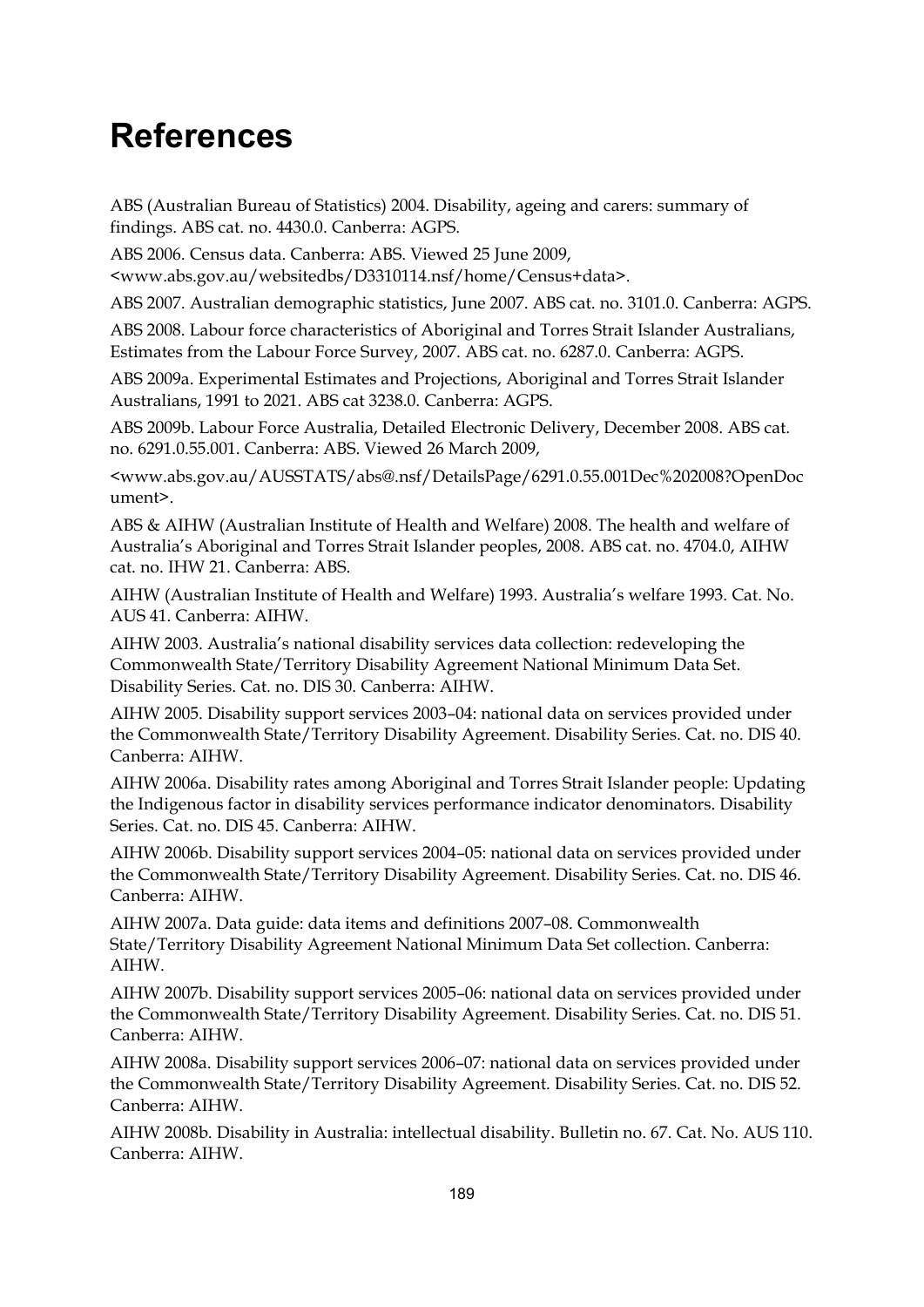AIHW forthcoming. CSTDA NMDS tables prepared for the CSTDA annual public report 2005–06. Canberra: AIHW.

AIHW: Benham C, Gibson D, Holmes B & Rowland D 2000. Independence in ageing: the social and financial circumstances of older overseas-born Australians. Cat. no. AGE 15. Canberra: Department of Immigration and Multicultural Affairs & AIHW.

COAG (Council of Australian Governments) 2008a. Fact sheet: National Disability Agreement. Canberra: COAG. Viewed 12 May 2009, <www.coag.gov.au>.

COAG 2008b. National Disability Agreement: Intergovernmental agreement on federal financial relations. Canberra: COAG. Viewed 12 May 2009, <www.coag.gov.au>.

CSTDA (Commonwealth of Australia and the States and Territories of Australia) 2003. Commonwealth State/Territory Disability Agreement, in relation to disability services 2002–2007. Canberra: FaCS.

DIMA (Department of Immigration and Multicultural Affairs) 2003. 2001 classification of countries into English Proficiency Groups. Statistical focus C01.2.0. Canberra: DIMA.

DPRWG (Disability Policy and Research Working Group) forthcoming. Commonwealth State/Territory Disability Agreement annual public report 2005–06 (prepared by Australian Healthcare Associates). Canberra: Australian Government Department of Family and Community Services.

FaHCSIA (Department of Families, Housing, Community Services and Indigenous Affairs) 2009a. Closing the gap on Indigenous disadvantage: The challenge for Australia. Viewed 15 May 2009, <www.fahcsia.gov.au/about/news/2009/Pages/Closingthegap.aspx>.

FaHCSIA 2009b. Community Development Employment Projects. Viewed 14 May 2009, <www.facsia.gov.au/sa/indigenous/progserv/families/Pages/cdep.aspx>.

FaHCSIA 2009c. Succession planning for carers: final report on consultations. Viewed 13 July 2009, <www.fahcsia.gov.au/sa/carers/pubs/Pages/default.aspx>.

SCRGSP (Steering Committee for the Review of Government Service Provision) 2009. Report on government services 2008. Vol. 2 Health, community services, housing. Canberra: AusInfo.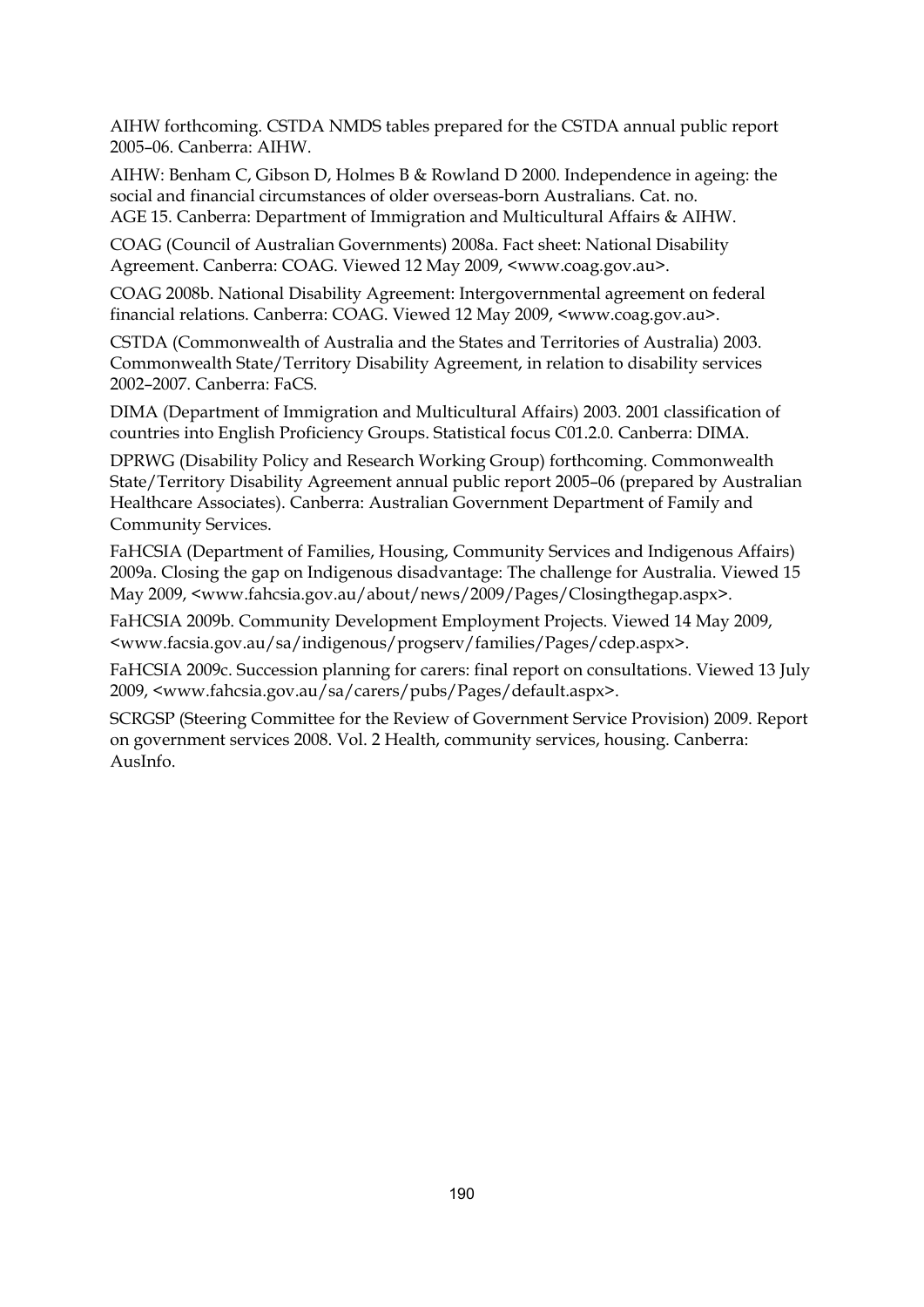## **List of tables**

| Table 1.1:  | Scope of services included in the CSTDA NMDS collection, by state/territory,                                                                        |  |
|-------------|-----------------------------------------------------------------------------------------------------------------------------------------------------|--|
| Table 1.2:  | Expenditure on disability support services by Australian, state and territory                                                                       |  |
| Table 1.3:  | Real expenditure on CSTDA-funded disability support services by Australian,<br>state and territory governments, by service group and administrative |  |
| Table 1.4:  | Users of CSTDA-funded services, by service type and state and territory, 2007-08  9                                                                 |  |
| Table 2.1:  | Users of CSTDA-funded services, service type by state and territory, 2007-08 11                                                                     |  |
| Table 2.2:  | Users of CSTDA-funded services, agency sector by state and territory and by                                                                         |  |
| Table 2.3:  | Users of CSTDA-funded employment services, agency sector by state and                                                                               |  |
| Table 2.4:  | Users of CSTDA-funded services, sex and primary disability group by age group, 16                                                                   |  |
| Table 2.5:  | Users of CSTDA-funded, with or without the presence of other significant                                                                            |  |
| Table 2.6:  | CSTDA-funded service users by 10 most common countries of birth 2003-04 to                                                                          |  |
| Table 2.7:  | Users of CSTDA-funded services, primary disability group by most effective                                                                          |  |
| Table 2.8:  | Users of CSTDA-funded services, need for interpreter services by primary                                                                            |  |
| Table 2.9:  | Users of CSTDA-funded services aged 15-64 years, labour force status by service                                                                     |  |
| Table 2.10: |                                                                                                                                                     |  |
| Table 2.11: | Open and supported employment service users by disability group, 2007-08  27                                                                        |  |
| Table 2.12: | Users of CSTDA-funded services aged 16 years and over, labour force status by                                                                       |  |
| Table 2.13: | Users of CSTDA-funded services aged under 16 years, parents in receipt of Carer                                                                     |  |
| Table 2.14: | Users of CSTDA-funded services, service user location by state/territory,                                                                           |  |
| Table 3.1:  | Users of CSTDA-funded services, existence of an informal carer by service group,                                                                    |  |
| Table 3.2:  | Users of CSTDA-funded services, existence of an informal carer, 2003-04 to                                                                          |  |
| Table 3.3:  | Users of CSTDA-funded services, existence of an informal carer by remoteness,                                                                       |  |
| Table 3.4:  | CSTDA-funded service users with an informal carer, carer relationship to service                                                                    |  |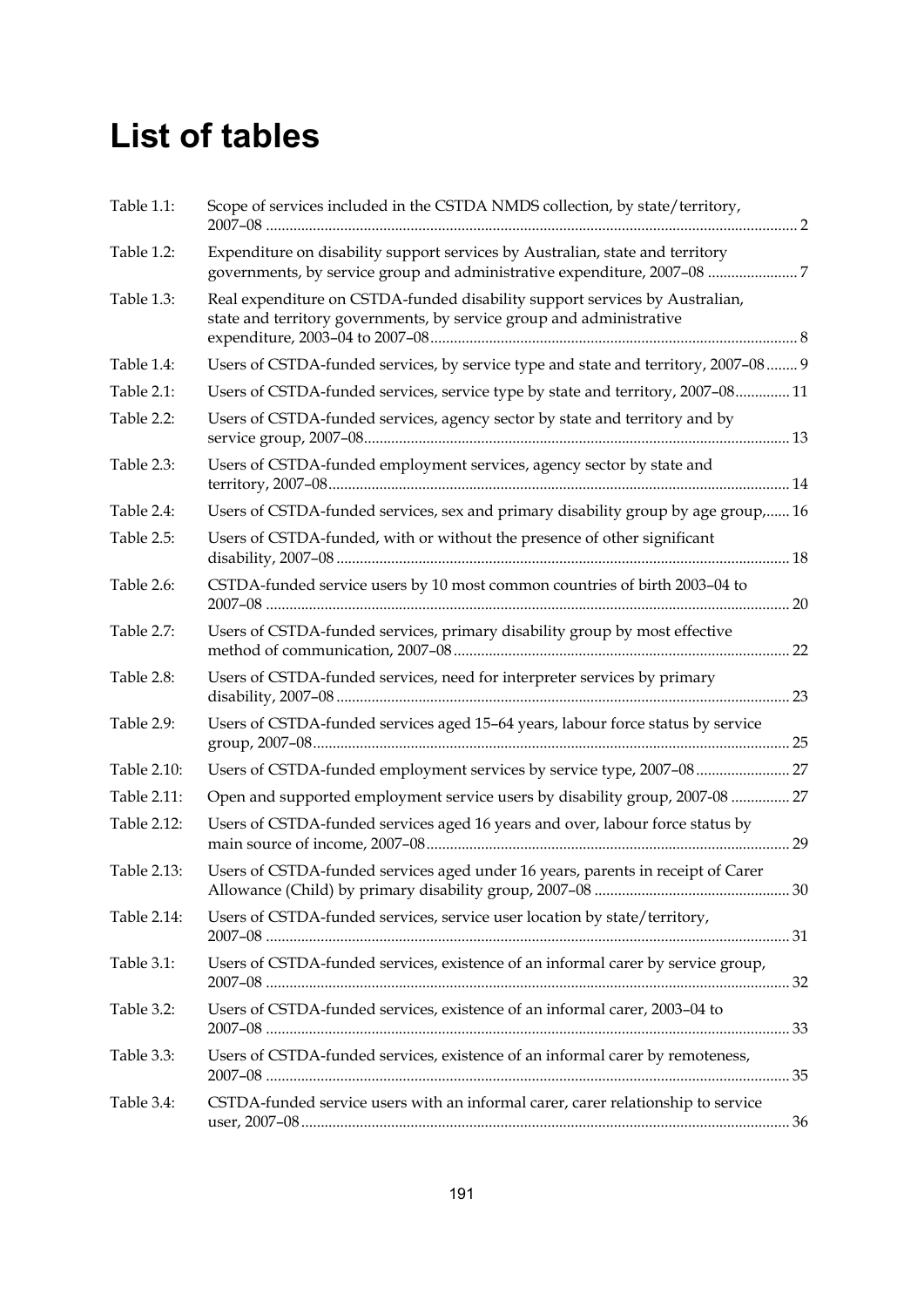| Table 3.5:    | CSTDA-funded service users with an informal carer, age of service user by age of                                                                                        |  |
|---------------|-------------------------------------------------------------------------------------------------------------------------------------------------------------------------|--|
| Table 3.6:    | CSTDA-funded service users who received informal care from a parent aged 65<br>or over, relationship of carer to service user by age group of service user, 2007-08  38 |  |
| Table 3.7:    | CSTDA-funded service users with an informal carer, residency status of carer by                                                                                         |  |
| Table 3.8:    | Users of CSTDA-funded services, life area by need for support in life areas,                                                                                            |  |
| Table 3.9:    | Users of CSTDA-funded services, service group by need for support in life areas,                                                                                        |  |
| Table 3.10:   | Users of CSTDA-funded services, living arrangements by service group, 2007-08  44                                                                                       |  |
| Table $4.1$ : | Users of CSTDA-funded services by Indigenous status, 2003-04 to 2007-08 48                                                                                              |  |
| Table 4.2:    | Users of CSTDA-funded services, Indigenous status and proportion of<br>Indigenous Australians aged 0-64 years in the population by state/territory,                     |  |
| Table 4.3:    | Users of CSTDA-funded services, selected trends in living arrangements and                                                                                              |  |
| Table 4.4:    | Users of CSTDA-funded services, proportion with a carer who is a primary carer                                                                                          |  |
| Table 4.5:    | Users of CSTDA-funded services, multiple service use by Indigenous status,                                                                                              |  |
| Table 5.1:    |                                                                                                                                                                         |  |
| Table 5.2:    | State/territory-funded CSTDA service type outlets, service type by                                                                                                      |  |
| Table 5.3:    | Australian Government-funded CSTDA service type outlets, service type by                                                                                                |  |
| Table 5.4:    | CSTDA-funded service type outlets, remoteness area by service group, 2007-08  68                                                                                        |  |
| Table 5.5:    | CSTDA-funded service type outlets, period of operation by service group,                                                                                                |  |
| Table 6.1:    |                                                                                                                                                                         |  |
| Table 6.2:    | Users of CSTDA-funded services, mean service usage by selected demographics,                                                                                            |  |
| Table 6.3:    | Users of CSTDA-funded services, service use patterns across groups, 2007-0877                                                                                           |  |
| Table 6.4:    | Users of CSTDA-funded services, trends in multiple service use, 2003-04 to                                                                                              |  |
| Table 6.5:    | Users of CSTDA-funded services, mean hours received per service user, by                                                                                                |  |
| Table 6.6:    | Users of CSTDA-funded services, new and existing service users by                                                                                                       |  |
| Table 6.7:    | Service users with an exit date, main reason for cessation of services by service                                                                                       |  |
| Table 7.1:    | Response rates for service type outlets by jurisdiction, 2003-04 to 2007-08 86                                                                                          |  |
| Table 7.2:    | 'Not stated' and 'not known' response rates for service user data items, 2007-08  88                                                                                    |  |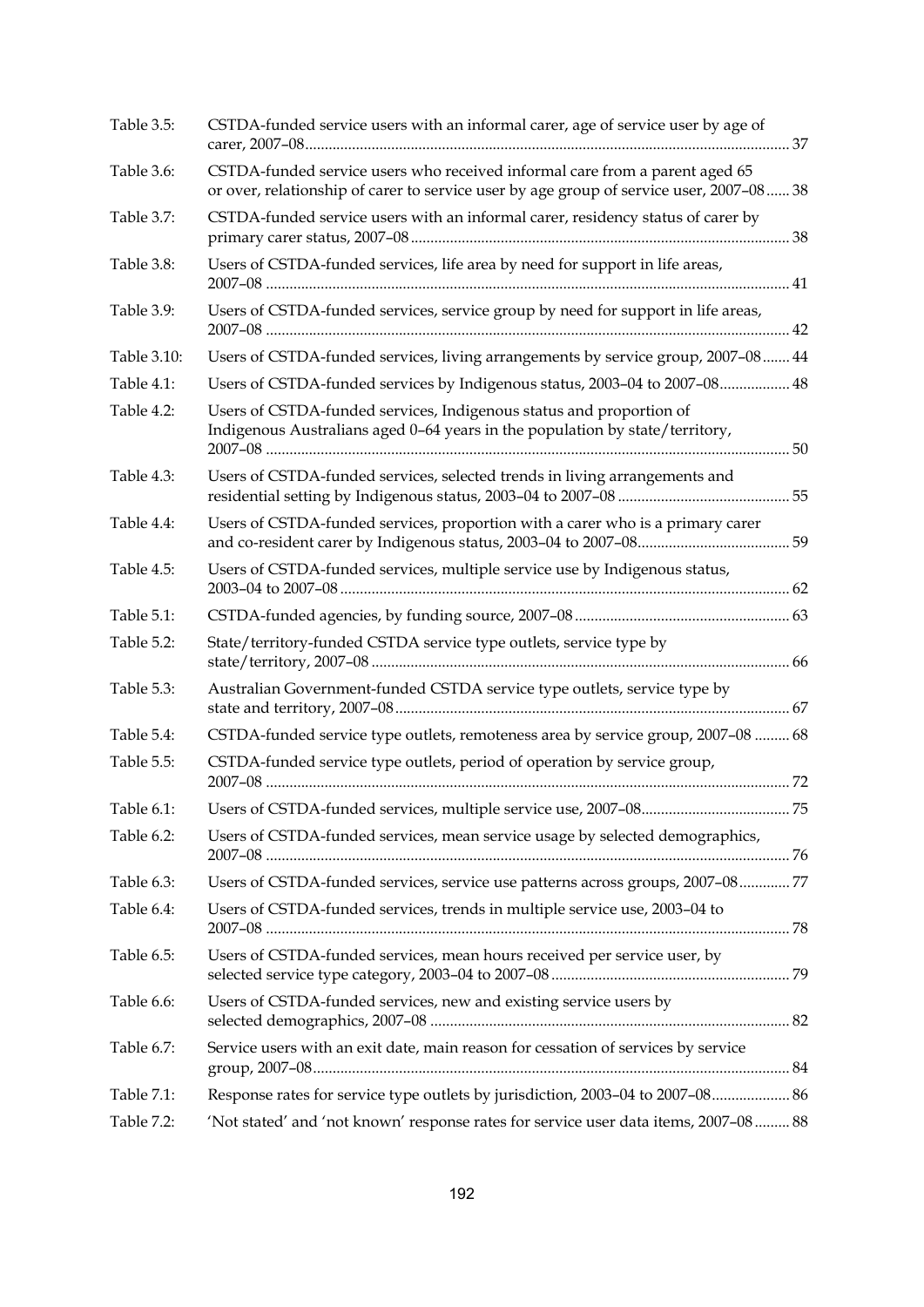| Table 7.3: | 'Not stated' response rates for service use data items, for applicable service types, |  |
|------------|---------------------------------------------------------------------------------------|--|
| Table 7.4: | 1907) 'Not stated' response rates for service type outlet data items, 2007–08         |  |
| Table 7.5: |                                                                                       |  |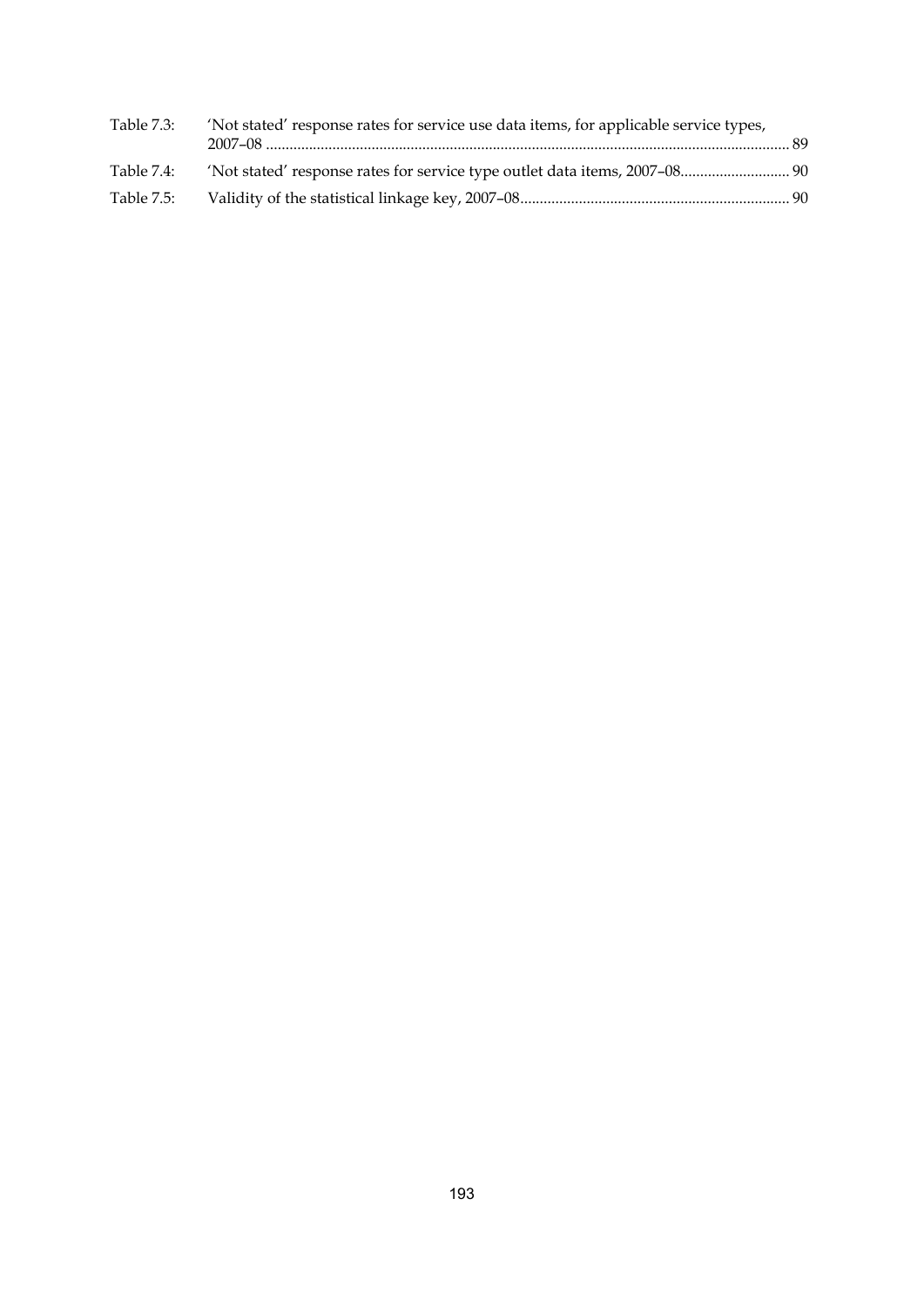## **List of appendix tables**

### **Appendix 1: Detailed tables**

| Table A1.1:  | Characteristics of service users, CSTDA-funded services, 2007-08  93                                                                                                    |  |
|--------------|-------------------------------------------------------------------------------------------------------------------------------------------------------------------------|--|
| Table A1.2:  | Service use data item frequencies, CSTDA-funded services, 2007-08 100                                                                                                   |  |
| Table A1.3:  | CSTDA-funded service type outlets, data item response categories, 2007-08 102                                                                                           |  |
| Table A1.4:  | Users of CSTDA-funded accommodation support services, by accommodation                                                                                                  |  |
| Table A1.5:  | Calculation of 'potential' populations: people aged less than 65 years and 15-64                                                                                        |  |
| Table A1.6:  |                                                                                                                                                                         |  |
| Table A1.7:  | Users of CSTDA-funded services, primary and all significant disability types by                                                                                         |  |
| Table A1.8:  | Users of CSTDA-funded services, primary disability group by English                                                                                                     |  |
| Table A1.9:  | Users of CSTDA-funded services aged 16 years and over, main income source by                                                                                            |  |
| Table A1.10: | Users of CSTDA-funded services, existence of an informal carer by support<br>always or sometimes needed for activities of daily living (ADL), by age group,             |  |
|              | Table A1.11: Users of CSTDA-funded services, existence of an informal carer by support<br>always or sometimes needed for activities of independent living (AIL), by age |  |
|              | Table A1.12: Users of CSTDA-funded services, existence of an informal carer by support<br>always or sometimes needed for activities of work, education and community    |  |
|              | Table A1.13: Users of CSTDA-funded services, frequency of need for support in areas of                                                                                  |  |
|              | Table A1.14: Users of CSTDA-funded services, reported primary disability group by                                                                                       |  |
|              | Table A1.15: Users of CSTDA-funded services per 1,000 potential population, by Indigenous                                                                               |  |
|              | Table A1.16: Users of CSTDA-funded services, age group by sex and Indigenous status,                                                                                    |  |
|              | Table A1.17: Users of CSTDA-funded services, primary and other significant disability groups                                                                            |  |
|              | Table A1.18: CSTDA-funded service type outlets, service type by agency sector, 2007-08116                                                                               |  |
|              | Table A1.19: CSTDA service users, service type outlets and agencies by state/territory,                                                                                 |  |
|              | Table A1.20: Users of CSTDA-funded services, service type by multiple service use, 2007-08  118                                                                         |  |
|              | Table A1.21: Users of CSTDA-funded services, service type by use of other services, 2007-08120                                                                          |  |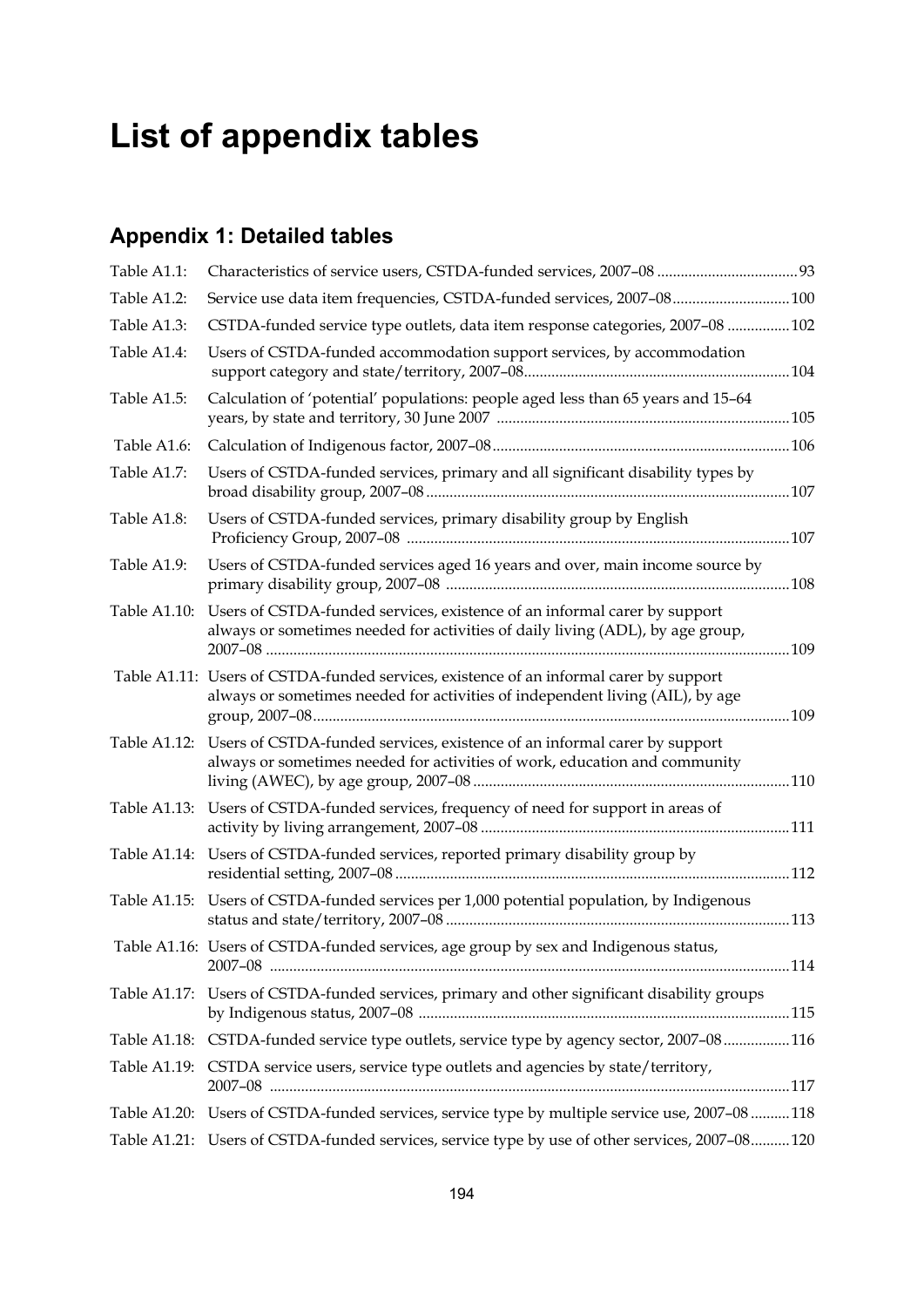| Table A1.22: Mean and median hours of service provided by CSTDA-funded service type                                                                                |      |
|--------------------------------------------------------------------------------------------------------------------------------------------------------------------|------|
| Table A1.23: Mean and median hours of service provided by CSTDA-funded service type                                                                                | .122 |
| Table A1.24: Mean hours worked in the reference week by paid and unpaid staff for                                                                                  |      |
| Table A1.25: Mean hours worked in a typical week by paid and unpaid staff for                                                                                      |      |
| Table A1.26: Users of CSTDA-funded services, new users by service type, 2007-08124                                                                                 |      |
| Table A1.27: Users of CSTDA-funded services, new service users' frequency of need for<br>assistance with activities of daily living by service group, 2007-08  125 |      |
| Table A1.28: Users of CSTDA-funded services, new and existing users by age group, 2007-08 125                                                                      |      |
| Table A1.29: CSTDA-funded service users with an informal carer, relationship of carer to                                                                           |      |

### **Appendix 2: Time series tables**

| Table A2.1:  | CSTDA-funded service users by service group and potential population,                        |  |
|--------------|----------------------------------------------------------------------------------------------|--|
| Table A2.2:  | Users of CSTDA-funded services, median age (years) by sex and service group,                 |  |
| Table A2.3:  | Service users per 1,000 potential population by service group and                            |  |
| Table A2.4:  | Users of CSTDA-funded services aged 15-64 years, labour force status, 2003-04                |  |
| Table A2.5:  | Users of CSTDA-funded services aged 16 years and over, main income source,                   |  |
| Table A2.6:  | Primary disability of CSTDA-funded open and supported employment service                     |  |
| Table A2.7:  | Users of CSTDA-funded services by primary and any significant disability,                    |  |
| Table A2.8:  | Users of CSTDA-funded services, number and proportion by age group, 2003-04                  |  |
| Table A2.9:  | Users of CSTDA-funded services, existence of an informal carer by service group,             |  |
| Table A2.10: | Users of CSTDA-funded services with an informal carer, relationship of carer to              |  |
|              | Table A2.11: CSTDA-funded service users with an informal carer, residency status of carer by |  |
|              | Table A2.12: Percentage of CSTDA-funded service users always needing support in              |  |
|              | Table A2.13: Users of CSTDA-funded services, frequency of support need in activity areas,    |  |
|              | Table A2.14: Users of CSTDA-funded services, living arrangements, 2003-04 to 2007-08 142     |  |
| Table A2.15: | Users of CSTDA-funded services, Indigenous service users by state/territory,                 |  |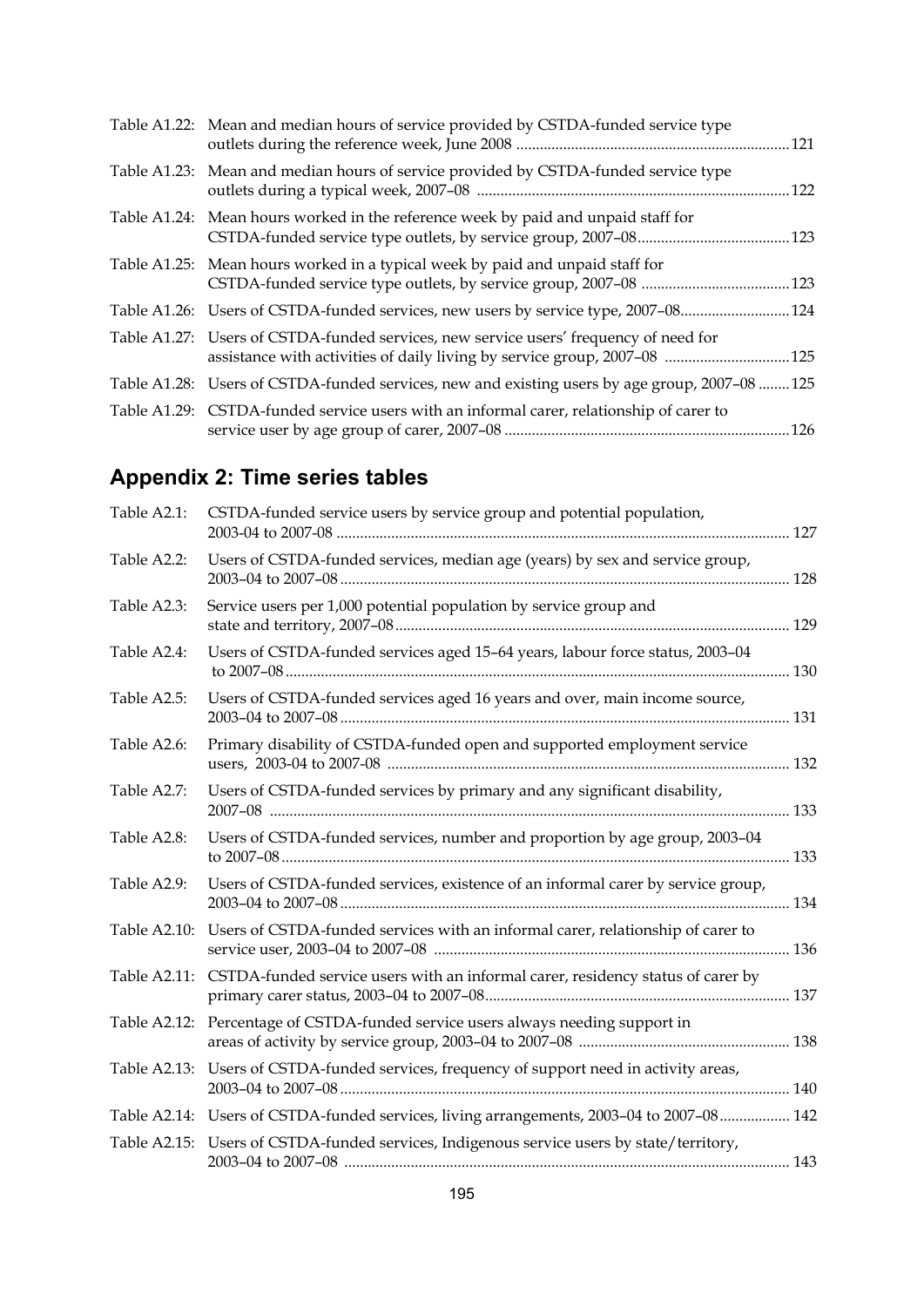|              | Table A2.16: Users of CSTDA-funded services, Indigenous status by remoteness area,                                                                                 |  |
|--------------|--------------------------------------------------------------------------------------------------------------------------------------------------------------------|--|
|              | Table A2.17: Users of CSTDA-funded services, male service users by Indigenous status,<br>2003-04 to 2007-08                                                        |  |
| Table A2.18  | Users of CSTDA-funded services, median age by Indigenous status, 2003-04 to                                                                                        |  |
|              | Table A2.19: Users of CSTDA-funded services by Indigenous status, 2003-04 to 2007-08  146                                                                          |  |
|              | Table A2.20: Users of CSTDA-funded services, number of disability groups by Indigenous                                                                             |  |
| Table A2.21: | Users of CSTDA-funded services, mean number of disability groups by                                                                                                |  |
|              | Table A2.22: Users of CSTDA-funded services, primary disability group by Indigenous status,                                                                        |  |
|              | Table A2.23: Users of CSTDA-funded services, labour force status by Indigenous status,                                                                             |  |
|              | Table A2.24: Users of CSTDA-funded services, service users who always or sometimes<br>need support in activity areas by Indigenous status, 2003-04 to 2007-08  150 |  |
|              | Table A2.25: Users of CSTDA-funded services, existence of an informal carer by service group                                                                       |  |
|              | Table A2.26: Users of CSTDA-funded services, existence of an informal carer by age group                                                                           |  |
|              | Table A2.27: Users of CSTDA-funded services, relationship of carer to service user by                                                                              |  |
|              | Table A2.28: Users of CSTDA-funded services, carer age group by Indigenous status, 2003-04                                                                         |  |
|              | Table A2.29: Users of CSTDA-funded services, use of service groups by Indigenous status,                                                                           |  |
|              | Table A2.30: Users of CSTDA-funded services, service types accessed by Indigenous status,                                                                          |  |
|              | Table A2.31: CSTDA-funded agencies by state and territory, 2003-04 to 2007-08 158                                                                                  |  |
|              | Table A2.32: CSTDA-funded service type outlets, service type by agency sector, 2003-04 to                                                                          |  |
|              | Table A2.33: CSTDA-funded service type outlets by funding source and state/territory                                                                               |  |
|              | Table A2.34: Users of CSTDA-funded services, service type outlets and average service users                                                                        |  |
|              | Table A2.35: CSTDA-funded service type outlets, period of operation, 2003-04 to 2007-08  161                                                                       |  |
| Table A2.36: | Mean staff hours worked in a reference week, CSTDA-funded service type                                                                                             |  |
|              | Table A2.37: National 'Not stated' and 'Not known' response rates for service user data items,                                                                     |  |
|              | Table A2.38: National 'Not stated' response rates for service use data items, for applicable                                                                       |  |
|              | Table A2.39: National 'Not stated' response rates for service type outlet data items, 2003-04 to                                                                   |  |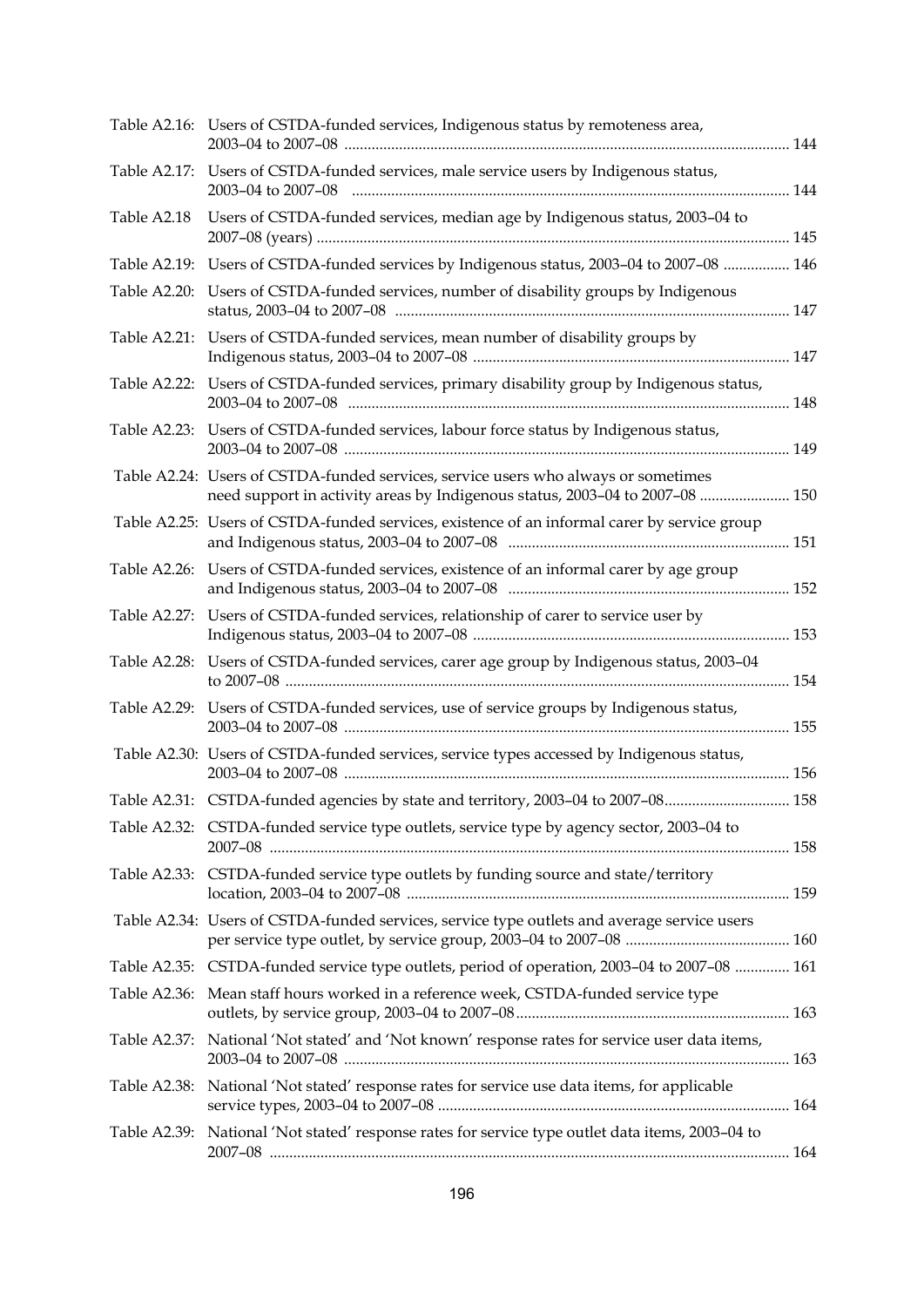# **List of boxes and figures**

| Box 1.1:    |                                                                                  |  |
|-------------|----------------------------------------------------------------------------------|--|
| Box 1.2:    |                                                                                  |  |
| Figure 1.1: | CSTDA service users and government expenditure by service group, 2007-08 9       |  |
| Figure 2.1: | Service users per 1,000 potential population by service group, CSTDA-funded      |  |
| Figure 2.2: | Percentage of CSTDA service users by age group, 2003-04 to 2007-08 15            |  |
| Figure 2.3: | Users of CSTDA-funded services, primary and other significant disability groups, |  |
| Figure 2.4: | Users of CSTDA-funded services, three most common primary disability groups      |  |
| Figure 2.5: | Users of CSTDA-funded services aged 15-64 years, labour force status,            |  |
| Figure 2.6: | Users of CSTDA-funded services aged 16 and over, three most common main          |  |
| Figure 2.7: | Users of CSTDA-funded employment services aged 16 years or over by main          |  |
| Figure 2.8: | Users of CSTDA-funded services, three most common main sources of income by      |  |
| Figure 3.1: | Users of CSTDA-funded services, existence of informal carer by service group,    |  |
| Figure 3.2: | Users of CSTDA-funded services, existence of an informal carer by                |  |
| Figure 3.3: | Users of CSTDA-funded services, percentage of service users by need for support  |  |
| Figure 3.4: | Existence of an informal carer for service users who always or sometimes need    |  |
| Figure 3.5: | Users of CSTDA-funded services, always or sometimes need support in life areas   |  |
| Figure 3.6: | Users of CSTDA-funded services, proportion of reported primary disability by     |  |
| Figure 4.1: | Aboriginal and Torres Strait Islander service users by state/territory,          |  |
| Figure 4.2: | Users of CSTDA-funded services per 1,000 potential population, by Indigenous     |  |
| Figure 4.3: | Users of CSTDA-funded services, remoteness area by Indigenous status, 2007-0852  |  |
| Figure 4.4: | Users of CSTDA-funded services, age group by sex and Indigenous status,          |  |
| Figure 4.5: | Users of CSTDA-funded services, all significant disability groups by             |  |
| Figure 4.6: | Users of CSTDA-funded services aged 16-64 years, labour force status by          |  |